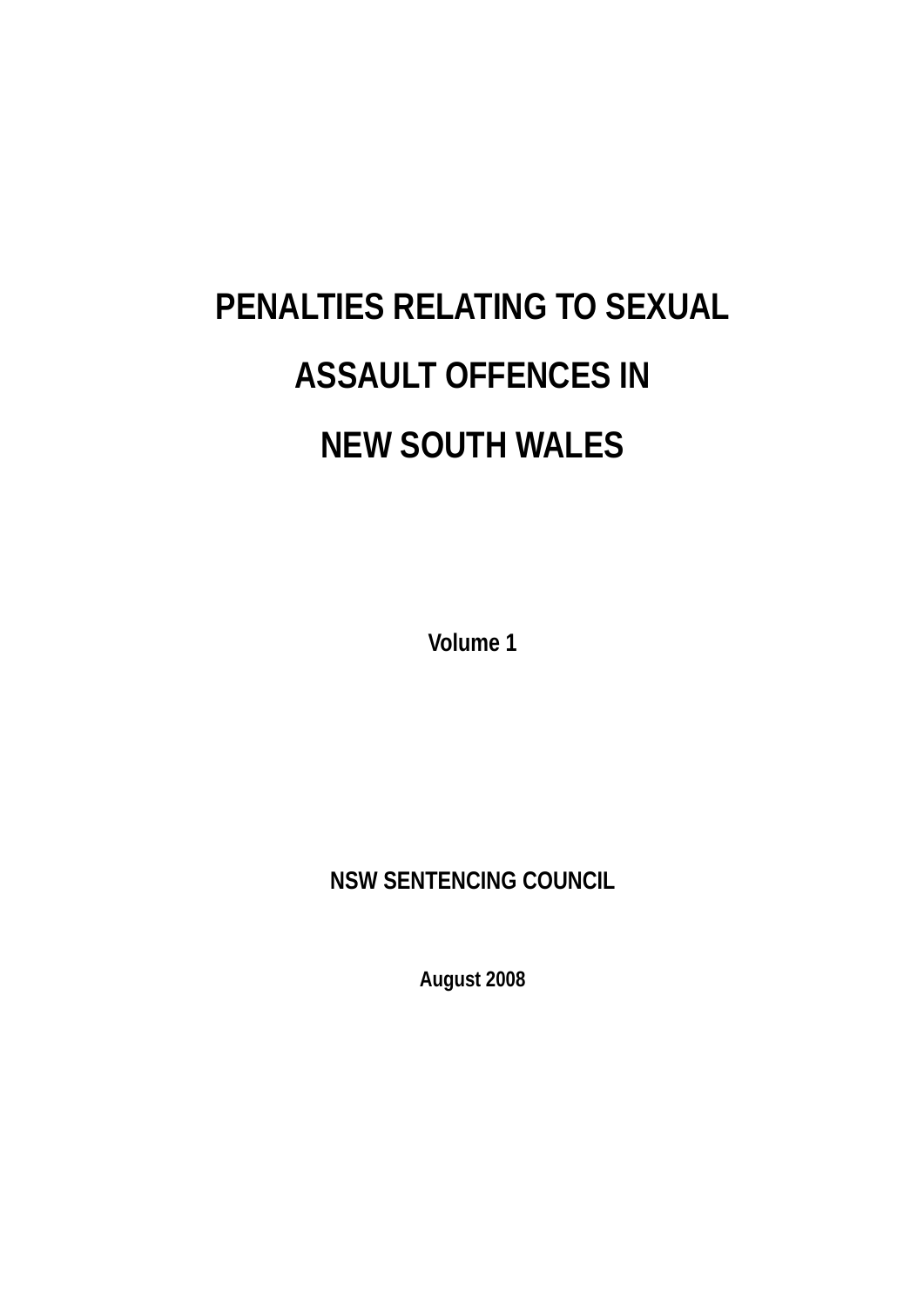### **A report of the NSW Sentencing Council**

The views expressed in this report do not necessarily reflect the private or professional views of individual Council members or the views of their individual organisations. A decision of the majority is a decision of the Council, Schedule 1A, clause 12 of the *Crimes (Sentencing Procedure) Act* 1999.

Published in Sydney by the: NSW Sentencing Council Box 6 GPO SYDNEY 2001

www.lawlink.nsw.gov.au/sentencingcouncil Email: sentencingcouncil@agd.nsw.gov.au

ISBN: 978-1-921301-79-7

ii **NSW Sentencing Council**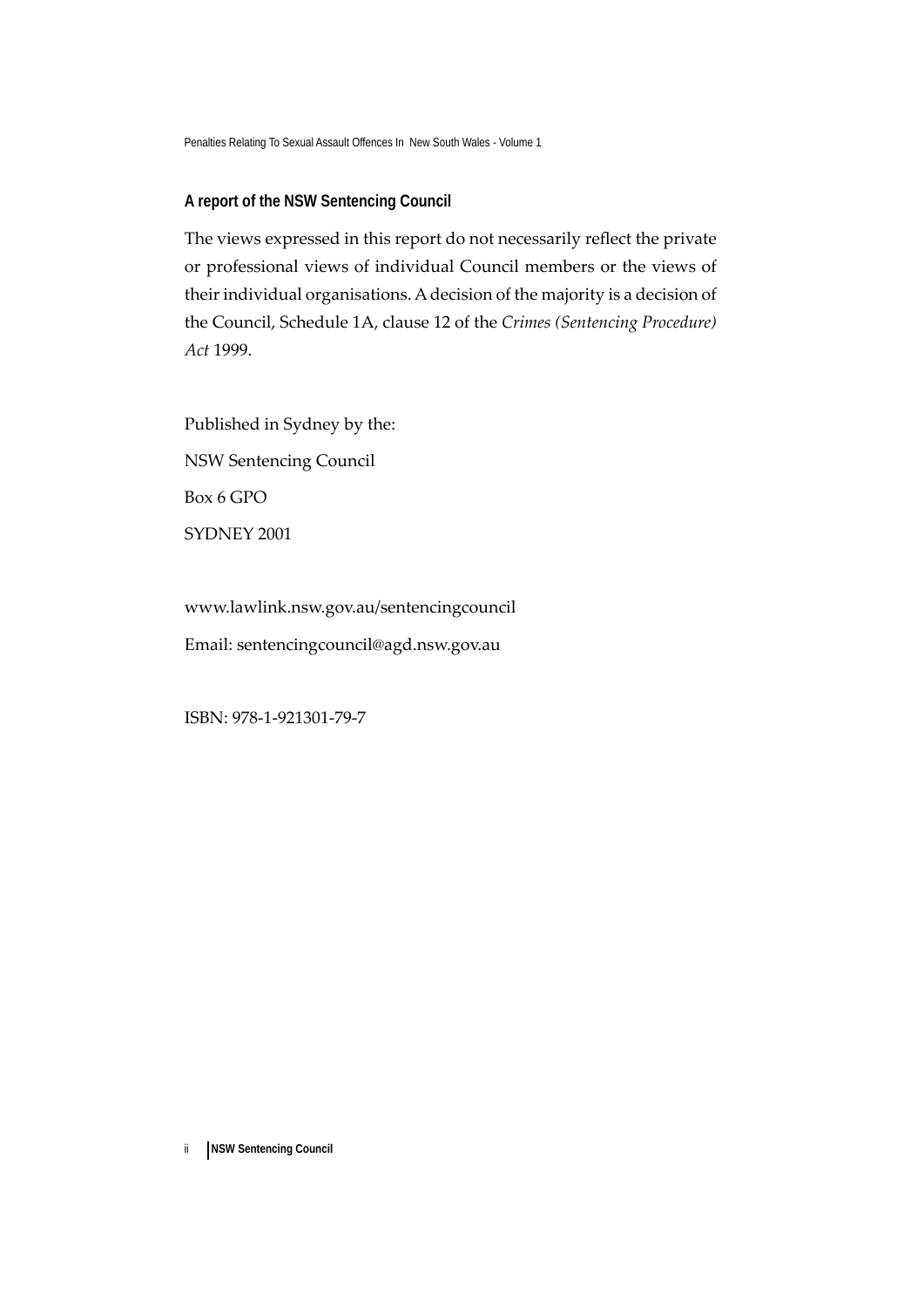### **CONTENTS**

| CHAPTER 3: STATUTORY MAXIMUM PENALTIES AND STANDARD                 |  |
|---------------------------------------------------------------------|--|
|                                                                     |  |
|                                                                     |  |
| CHAPTER 5: GOOD CHARACTER AS A MITIGATING FACTOR 115                |  |
| CHAPTER 6: PROTECTIVE CUSTODY AND SEX OFFENDER ORDERS  139          |  |
|                                                                     |  |
| Appendix A Sexual offences - Overview of Current provisions,        |  |
|                                                                     |  |
|                                                                     |  |
|                                                                     |  |
| Appendix D Offences (intellectual disability and special care)  181 |  |
|                                                                     |  |
|                                                                     |  |
|                                                                     |  |
|                                                                     |  |
|                                                                     |  |
|                                                                     |  |
|                                                                     |  |
|                                                                     |  |
|                                                                     |  |
|                                                                     |  |
|                                                                     |  |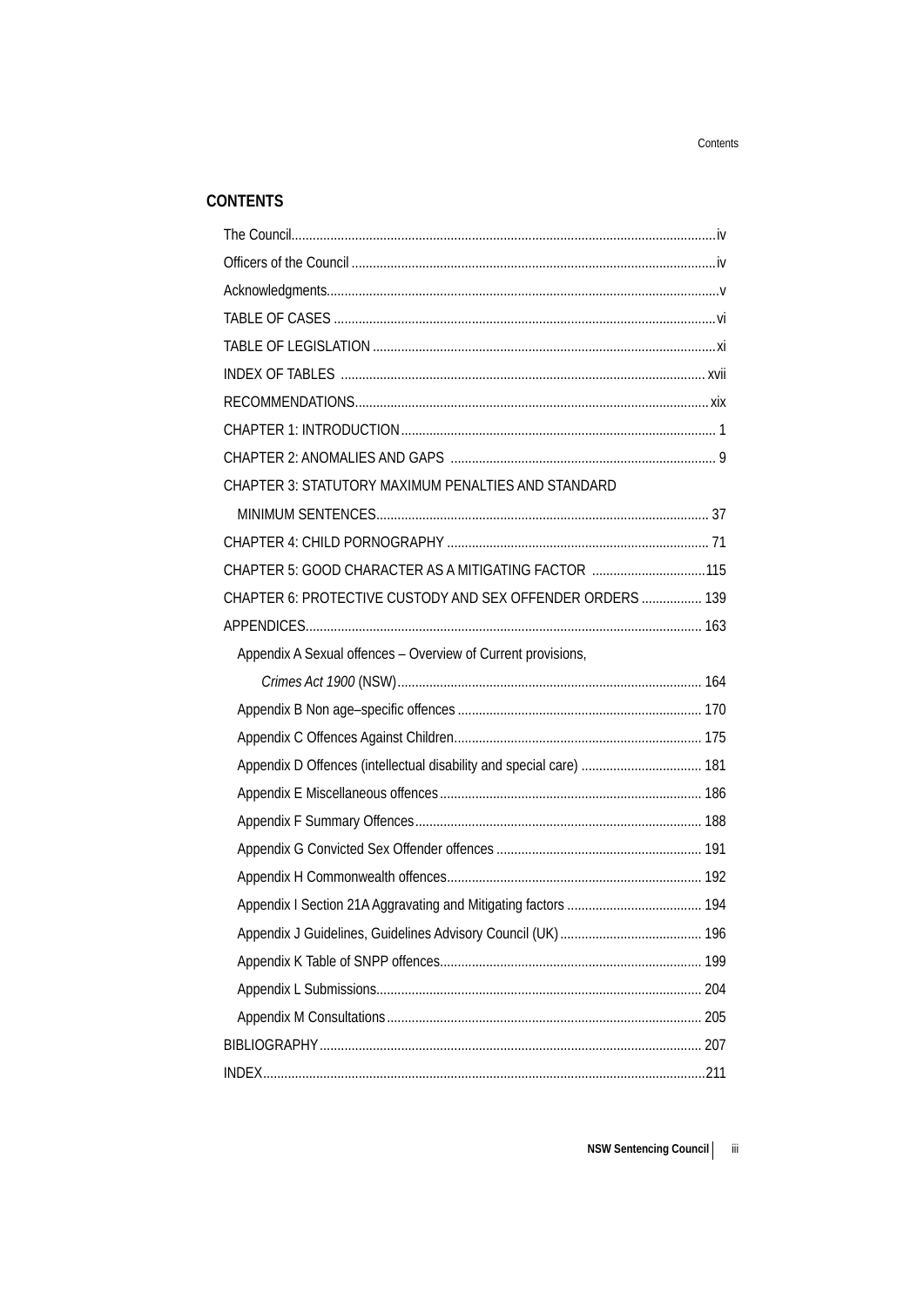### **The Council**

The Hon James Wood AO QC, Chairperson

The Hon John Dunford QC, Deputy Chairperson

Mr Howard Brown OAM, Victims of Crimes Assistance League

Mr Paul Carey, Assistant Commissioner, NSW Police<sup>1</sup>

Nicholas Cowdery AM QC, Director of Public Prosecutions

Mrs Jennifer Fullford, Community Representative

Ms Martha Jabour, Homicide Victims Support Group

Mr Norman Laing, Barrister and Aboriginal Justice representative

Mr Ken Marslew AM, Enough is Enough Anti-Violence Movement

Mr Mark Ierace SC, Senior Public Defender

Ms Jennifer Mason, Director General, Department of Community Services<sup>2</sup>

Ms Penny Musgrave, Director, Criminal Law Review Division, NSW Attorney General's Department<sup>3</sup>

Mr Ronald Woodham PSM, Commissioner, NSW Department of Corrective Services

### **Officers of the Council**

**Executive Officer**  Katherine McFarlane Research Officers Susan King Jonathan Lee Tijana Jovanovic Interns Amy Lundie-Jenkins

iv **NSW Sentencing Council**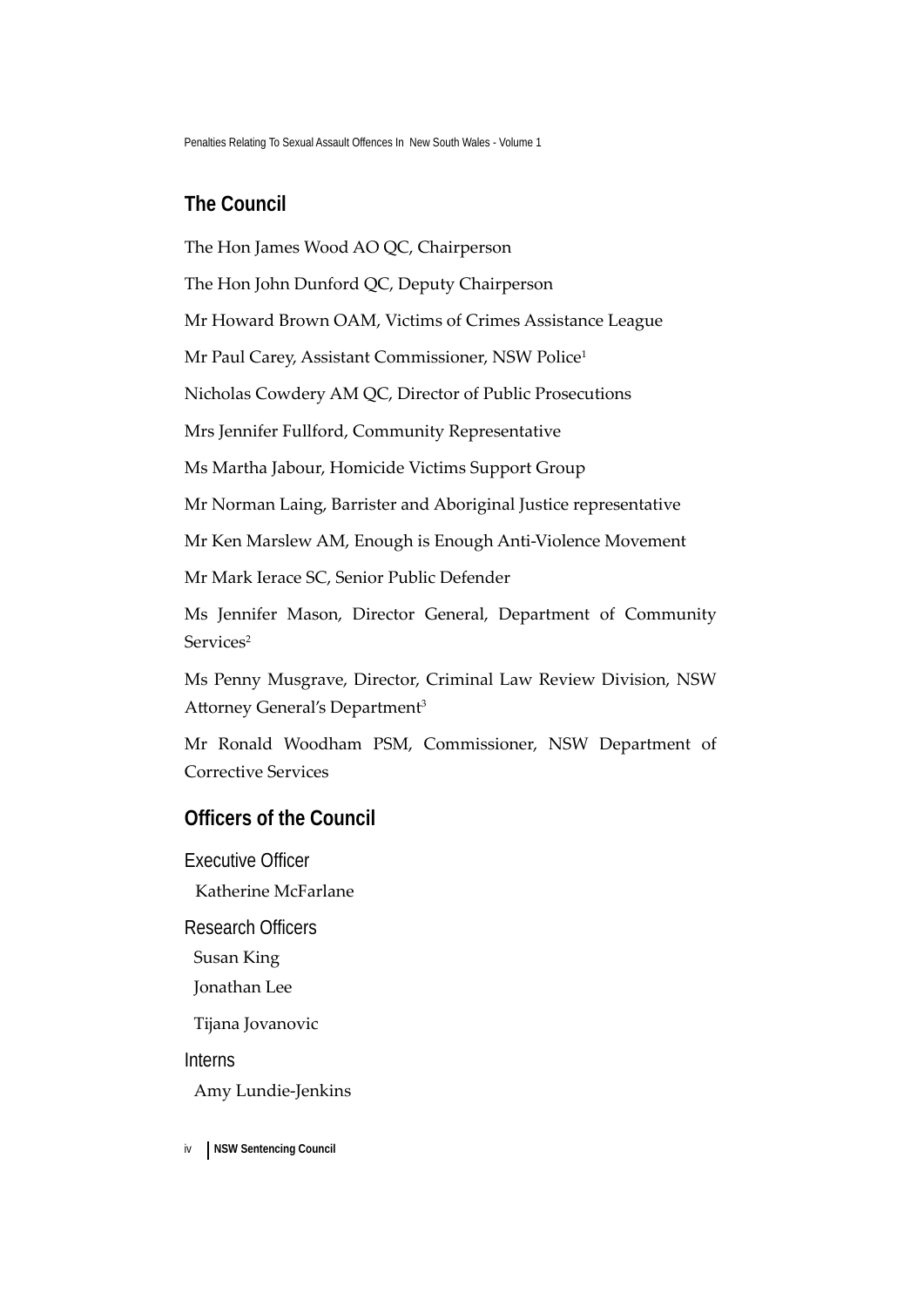### **Acknowledgements**

The NSW Sentencing Council acknowledges the assistance provided to the Council on this reference by numerous agencies and individuals, including:

 Fiona Cotsell, Statistical Services Manager, NSW Bureau of Crime Statistics;

 Hugh Donnelly, Director, Research and Sentencing; Natalie Gouda, Manager, Research and Sentencing; and Patrizia Poletti, Principal Research Officer (Statistics), The Judicial Commission of New South Wales;

 Terence Stewart and Joseph Waugh, desktop publishing assistance, and Anna Williams, Librarian, the New South Wales Law Reform Commission; and

The Office of the Director of Public Prosecutions Research Unit.

Valuable guidance was provided by former Council members Ms Laura Wells, Director, Criminal Law Review Division, NSW Attorney General's Department<sup>4</sup> and Catherine Burn APM, Assistant Commissioner, NSW Police<sup>5</sup>

Thanks are extended to former District Court Judge Mr Ken Shadbolt, who lent his considerable expertise as consultant to the Council, and Ms Anna Butler, Executive Officer of the DNA Review Panel, for her research assistance.

<sup>1.</sup> Assistant Commissioner Paul Carey was appointed to the Council on 2 June 2008, and attended as an observer prior to this date.

<sup>2.</sup> Ms Jennifer Mason became Director General of the Department of Community Services in March 2008. Prior to this appointment, she was the Director General of the Department of Juvenile Justice

<sup>3.</sup> Ms Penny Musgrave was appointed to the Council on 25 Febuary 2008

<sup>4.</sup> Ms Laura Wells was appointed to the Council from 12 March 2007 to December 2008

<sup>5.</sup> Assistant Commissioner Catherine Burn was appointed to the Council from 23 July to 7 December 2007.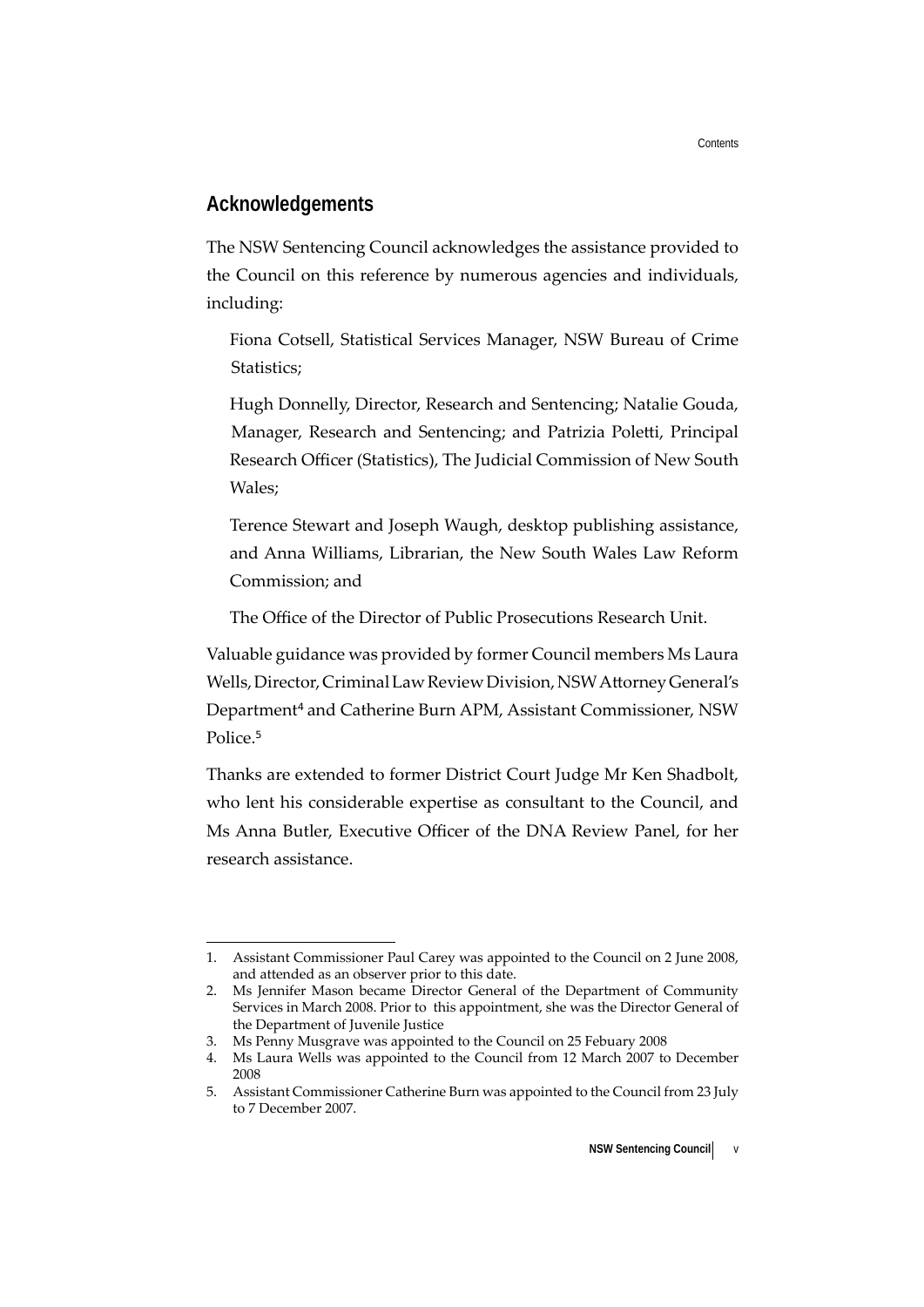### **INDEX OF CASES**

### **A**

| B                                                                       |  |
|-------------------------------------------------------------------------|--|
|                                                                         |  |
|                                                                         |  |
| C                                                                       |  |
|                                                                         |  |
|                                                                         |  |
|                                                                         |  |
|                                                                         |  |
| D                                                                       |  |
|                                                                         |  |
|                                                                         |  |
|                                                                         |  |
|                                                                         |  |
| DPP (NSW) v Drummond [2008] NSWLC 10 [4.63]                             |  |
| F                                                                       |  |
| Featherstone v The Queen [2008] NSWCCA 71 [4.9], [5.49], [5.51], [6.25] |  |
| G                                                                       |  |
|                                                                         |  |
|                                                                         |  |
|                                                                         |  |
|                                                                         |  |
|                                                                         |  |
|                                                                         |  |
|                                                                         |  |
| н                                                                       |  |
|                                                                         |  |
|                                                                         |  |
|                                                                         |  |
|                                                                         |  |

vi **NSW Sentencing Council**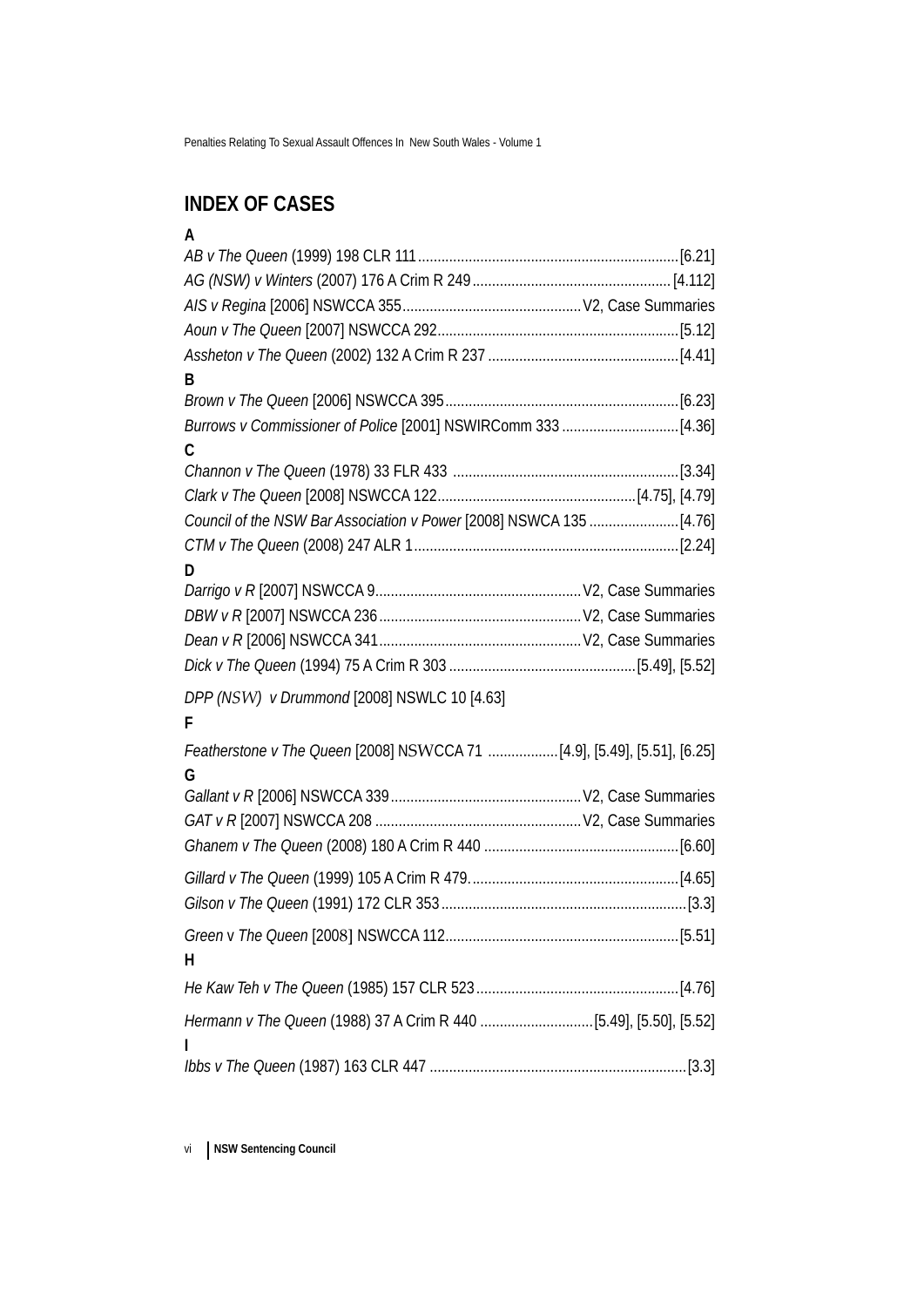| L                                                                               |  |
|---------------------------------------------------------------------------------|--|
|                                                                                 |  |
|                                                                                 |  |
|                                                                                 |  |
| М                                                                               |  |
|                                                                                 |  |
| Melbourne v The Queen (1999) 198 CLR 1 [5.2], [5.7], [5.23], [5.33], [5.59]     |  |
|                                                                                 |  |
|                                                                                 |  |
|                                                                                 |  |
| N                                                                               |  |
|                                                                                 |  |
|                                                                                 |  |
| P                                                                               |  |
|                                                                                 |  |
| Power v DPP (NSW) (Unreported, NSW District Court, 19 July 2007) [4.3], [5.34], |  |
| [5.55]                                                                          |  |
| R                                                                               |  |
|                                                                                 |  |
|                                                                                 |  |
|                                                                                 |  |
|                                                                                 |  |
|                                                                                 |  |
|                                                                                 |  |
|                                                                                 |  |
|                                                                                 |  |
|                                                                                 |  |
|                                                                                 |  |
|                                                                                 |  |
|                                                                                 |  |
|                                                                                 |  |
| R v DCM (Unreported, NSW Court of Criminal Appeal, Kirby ACJ, Badgery-Parker J  |  |
|                                                                                 |  |
|                                                                                 |  |
|                                                                                 |  |
|                                                                                 |  |
|                                                                                 |  |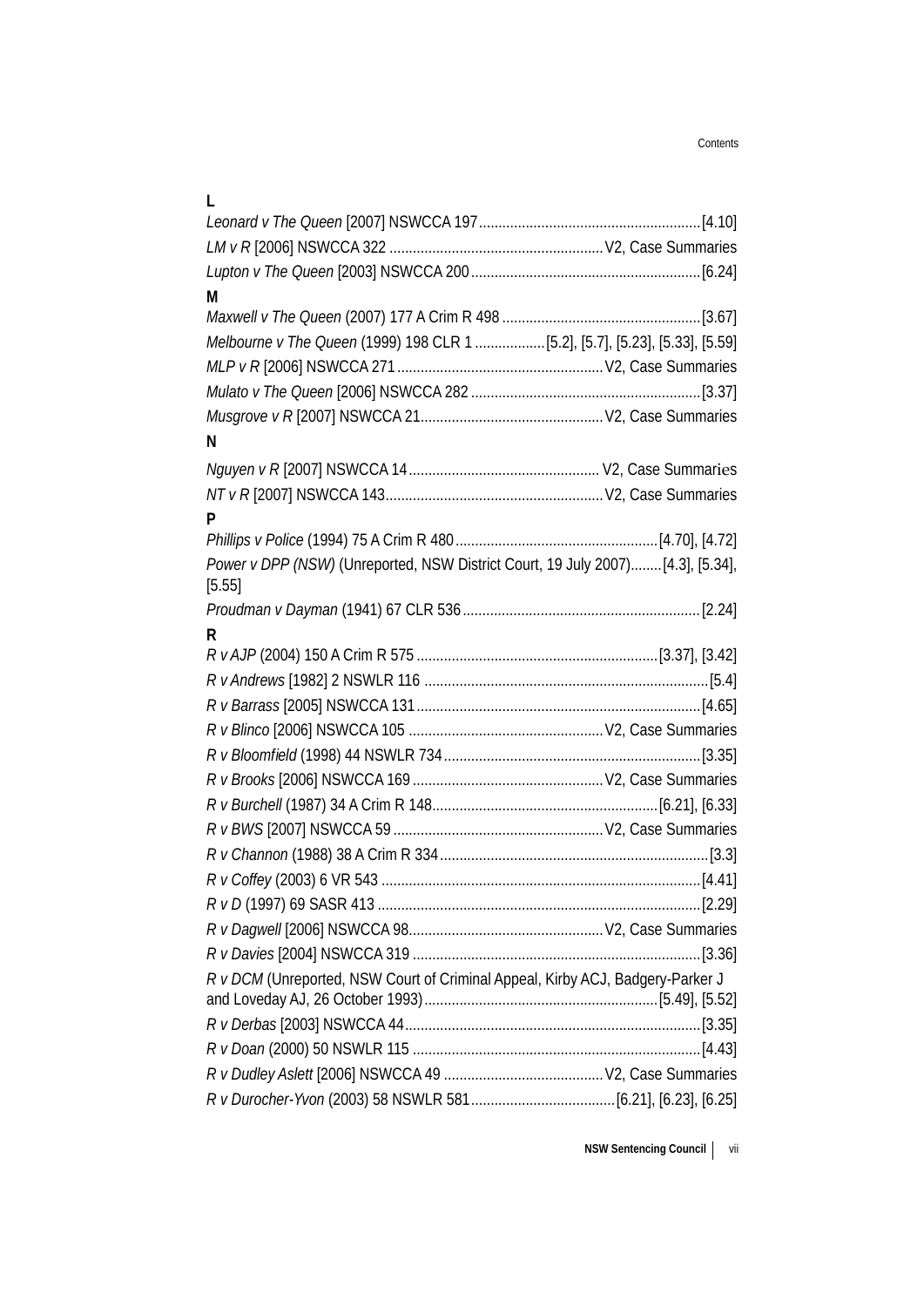| R v Fisher (Unreported, NSW Court of Criminal Appeal, Finlay, Grove and Levine JJ, |  |
|------------------------------------------------------------------------------------|--|
|                                                                                    |  |
|                                                                                    |  |
|                                                                                    |  |
|                                                                                    |  |
|                                                                                    |  |
| R v Gent (2005) 162 A Crim R 29[4.41], [5.51], [5.53], [5.54], [5.58], [5.65]      |  |
|                                                                                    |  |
|                                                                                    |  |
|                                                                                    |  |
|                                                                                    |  |
|                                                                                    |  |
|                                                                                    |  |
|                                                                                    |  |
|                                                                                    |  |
|                                                                                    |  |
|                                                                                    |  |
|                                                                                    |  |
| R v L (Unreported, NSW Court of Criminal Appeal, Gleeson CJ, Badgery-Parker        |  |
|                                                                                    |  |
|                                                                                    |  |
| R v Levi (Unreported, NSW Court of Criminal Appeal, Gleeson CJ, Hunt CJ at CL and  |  |
|                                                                                    |  |
|                                                                                    |  |
|                                                                                    |  |
|                                                                                    |  |
|                                                                                    |  |
|                                                                                    |  |
| R v Manson (Unreported, NSW Court of Criminal Appeal, Gleeson CJ, Clarke JA and    |  |
| R v McIntosh (Unreported, NSW Court of Criminal Appeal, Badgery-Parker and Bruce   |  |
|                                                                                    |  |
|                                                                                    |  |
|                                                                                    |  |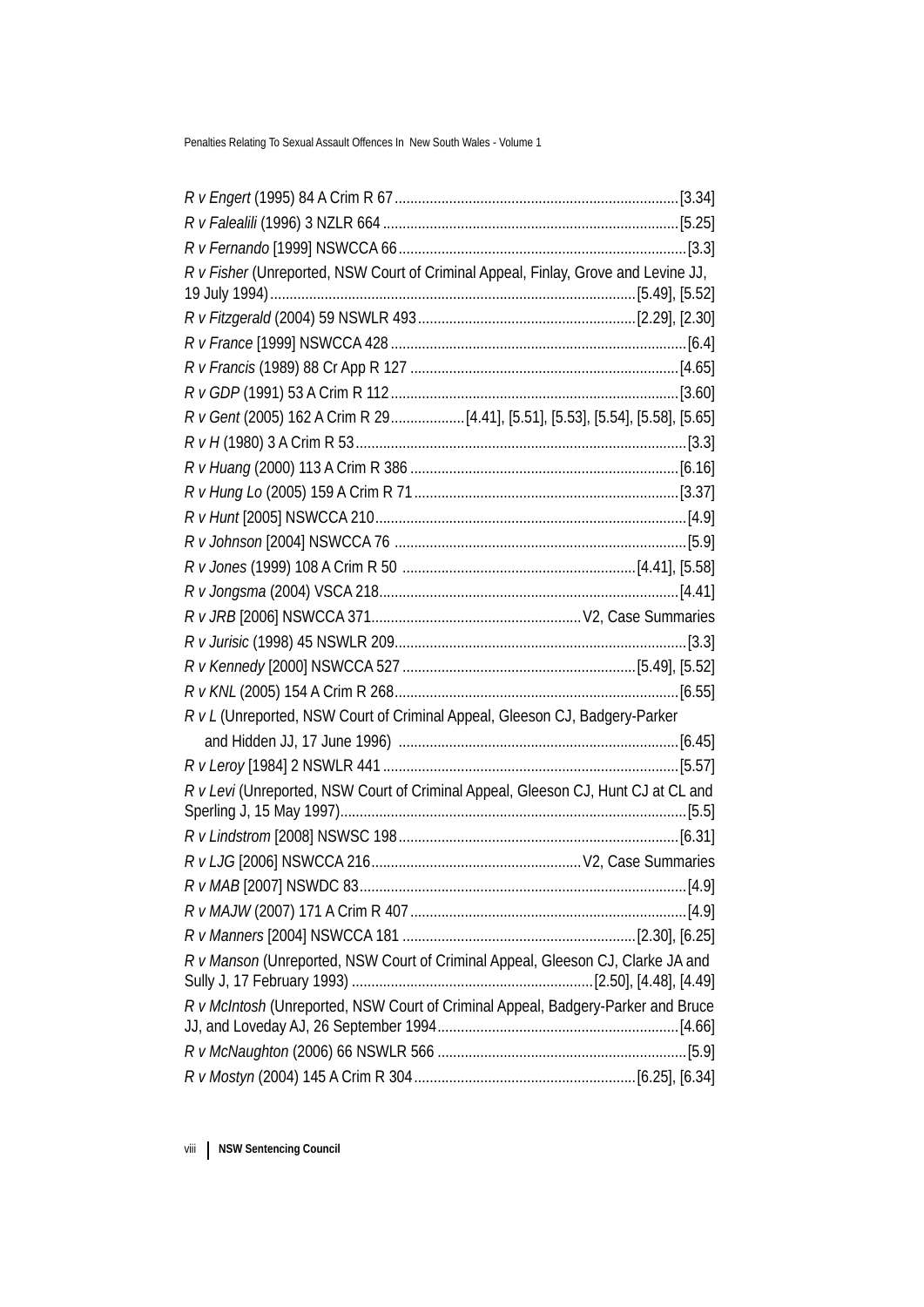| R v Muldoon (Unreported, NSW Court of Criminal Appeal, Hunt, Enderby and Grove     |  |
|------------------------------------------------------------------------------------|--|
|                                                                                    |  |
|                                                                                    |  |
|                                                                                    |  |
|                                                                                    |  |
| $[4.85]$ , $[4.86]$ , $[4.91]$ , $[4.93]$ , $[4.96]$ , $[5.65]$                    |  |
|                                                                                    |  |
| R v Oviedo-Portela (Unreported, NSW Court of Criminal Appeal, Finlay and Abadee    |  |
|                                                                                    |  |
|                                                                                    |  |
| R v Petchell (Unreported, WA Court of Criminal Appeal, Rowland, Franklyn and Walsh |  |
|                                                                                    |  |
|                                                                                    |  |
|                                                                                    |  |
|                                                                                    |  |
|                                                                                    |  |
|                                                                                    |  |
|                                                                                    |  |
|                                                                                    |  |
|                                                                                    |  |
|                                                                                    |  |
|                                                                                    |  |
|                                                                                    |  |
|                                                                                    |  |
|                                                                                    |  |
|                                                                                    |  |
|                                                                                    |  |
|                                                                                    |  |
|                                                                                    |  |
|                                                                                    |  |
|                                                                                    |  |
|                                                                                    |  |
|                                                                                    |  |
|                                                                                    |  |
| R v Way (2004) 60 NSWLR 168 [3.3], [3.32], [3.33], [3.34], [3.35], [3.36], [6.26]  |  |
|                                                                                    |  |

**NSW Sentencing Council** ix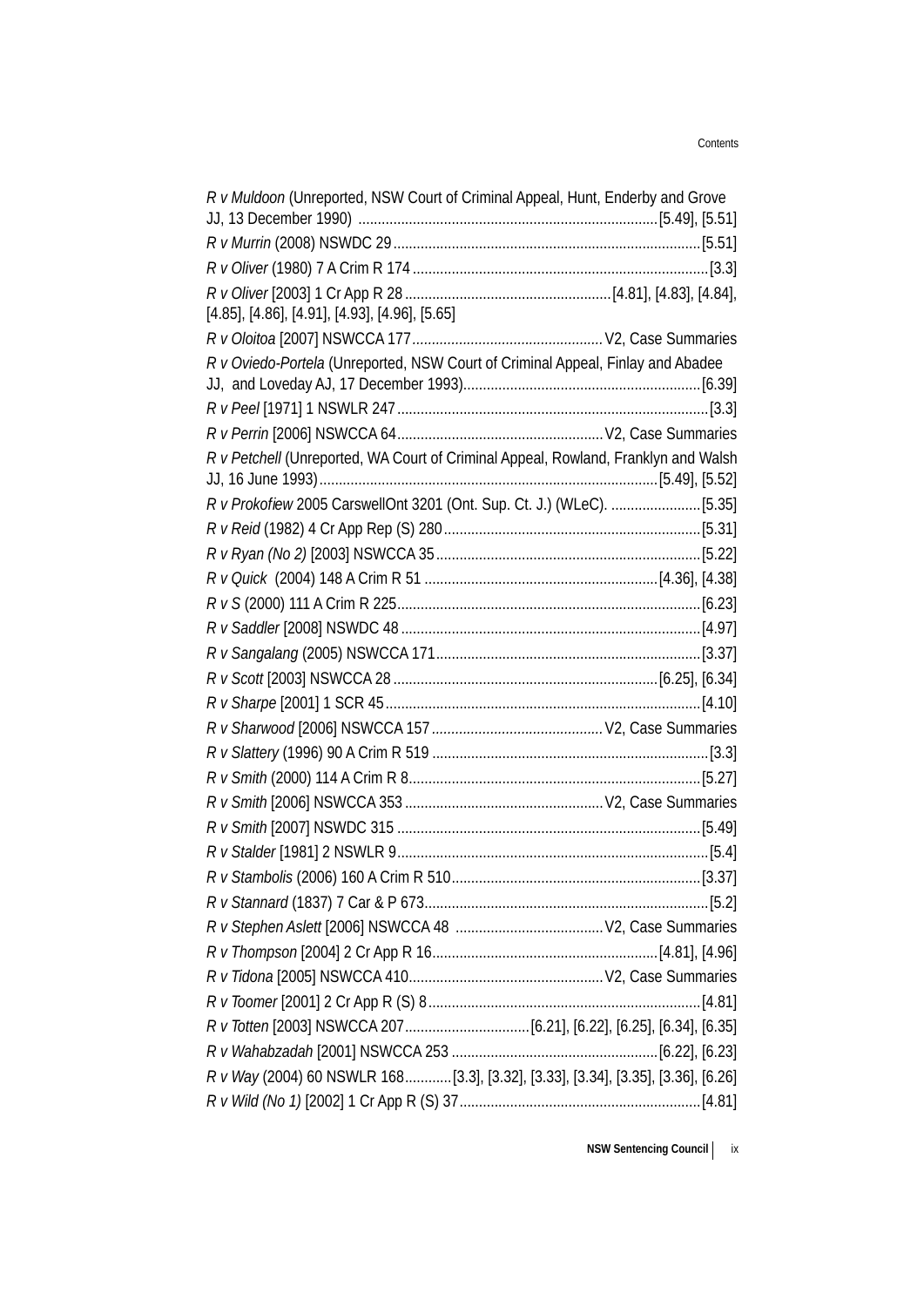| Ryan v The Queen (2001) 206 CLR 267 [5.13], [5.19], [5.20], [5.21], [5.24], [5.31],<br>$[5.49]$ , $[5.52]$ , $[5.55]$ , $[5.58]$ |  |
|----------------------------------------------------------------------------------------------------------------------------------|--|
| S                                                                                                                                |  |
|                                                                                                                                  |  |
| Т                                                                                                                                |  |
|                                                                                                                                  |  |
|                                                                                                                                  |  |
| V                                                                                                                                |  |
|                                                                                                                                  |  |
| W                                                                                                                                |  |
|                                                                                                                                  |  |
| Υ                                                                                                                                |  |
|                                                                                                                                  |  |

x **NSW Sentencing Council**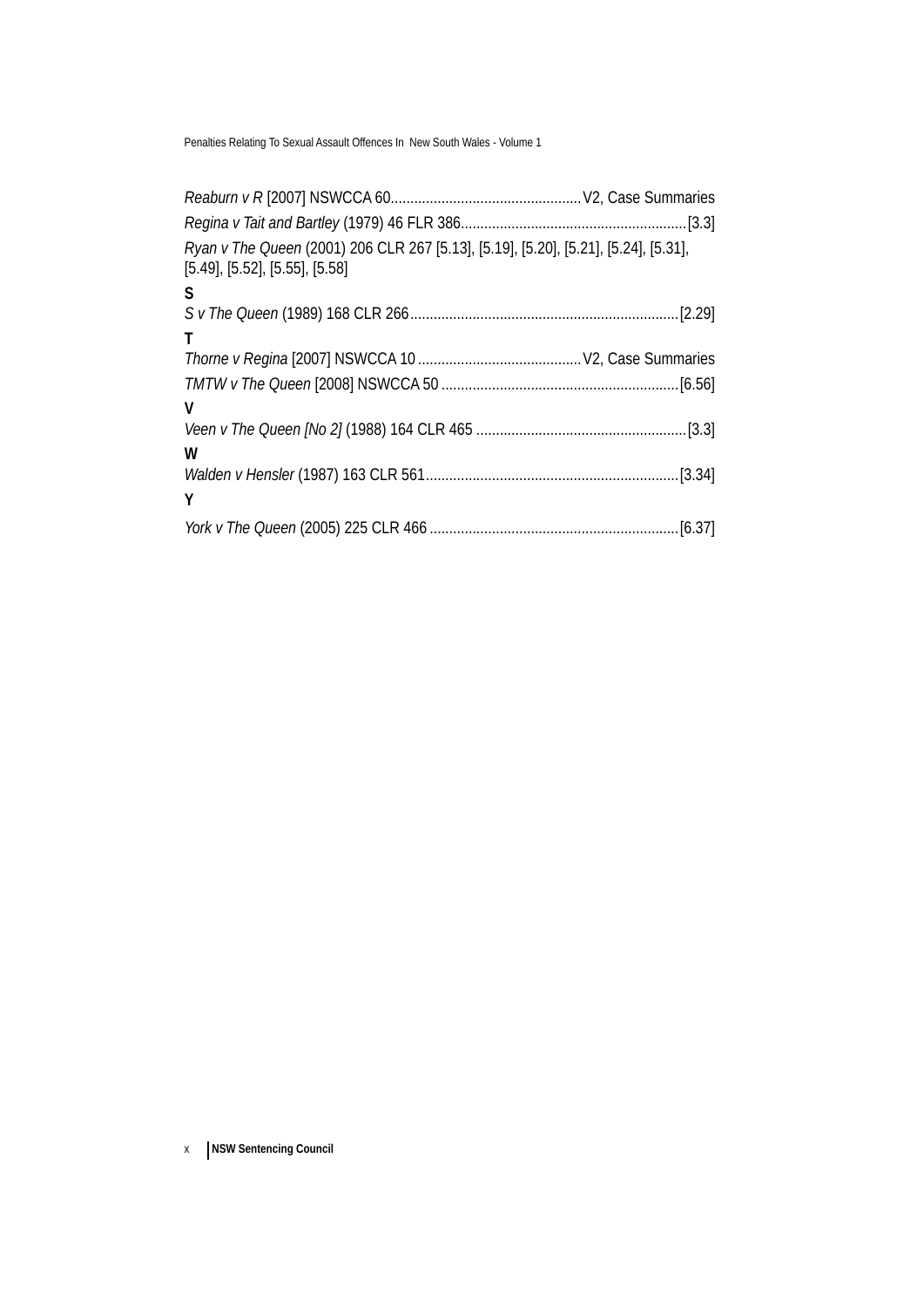### **TABLE OF LEGISLATION**

### **New South Wales**

*Child Protection (Offenders Prohibition Orders) Act 2004* [1.9], [4.12]; **s5** [6.54].

*Child Protection (Offenders Registration) Act 2000* [1.9], [4.12], [4.73], [6.52], [6.53], [6.62]; **s3** [4.73], [6.53]; **s3D** [4.73]; **s9(3)** [6.63].

*Child Protection (Offenders Registration) Amendment Act 2007* [4.115].

*Children and Young Persons (Care and Protection) Act 1998* [4.101], [4.102]; **s222**  [4.31], [4.102].

*Children and Young Persons (Care and Protection – Child Employment) Regulations 2005* [4.102].

*Commission for Children and Young People Act 1998* **s33B** [4.12], [6.52]; **s33C** [6.52].

*Crimes Act 1900* [1.9], [1.13], [1.14], [2.26], [2.28], [2.44], [2.46], [2.71], [2.73], [3.24], [3.25], [4.52], [4.54], [4.56], [4.95];

**s7** [4.76]; **s33** [3.48]; **s35(1)** [3.48]; **s35(2)** [3.48]; **s35(3)** [3.48]; **s60(3)** [3.48]; **s61H(3)**  [2.71], [2.73], [2.74]; Volume 2 p. 1;

**s61I** [1.19], [2.12], [2.17], [2.18], [3.7], [3.15], Table 2 [3.21], Table 4 [3.39], [3.48], [3.49], Table 5 [3.49]; [3.70];

Volume 2 pp. 3 (Chart 1), 4, 6 (Chart 2), 8 (Chart 3), 9 (Chart 4), 10, 10 (Chart 5), 11, 11 (Chart 6), 13 (Chart 7), 14, 15, 16 (Table 1), 17 (Chart 8), 19 (Table 3), 20, 21, 28-33;

**s61I (attempt)** Volume 2 pp. 6 (Chart 2), 8 (Chart 3), 9, 9 (Chart 4), 16 (Table 1), 17 (Chart 8), 34-36;

**s61J** [1.19], [2.12], [2.15], [2.17], [2.18], [2.36], [2.37], Table 2 [3.21], Table 4 [3.39], Table 5 [3.49], [3.70]; Volume 2 pp. 4, 6 (Chart 2), 8 (Chart 3), 9 (Chart 4), 10, 13 (Chart 7), 14, 15, 16 (Table 1), 17 (Chart 8), 20, 21, 24, 37-42;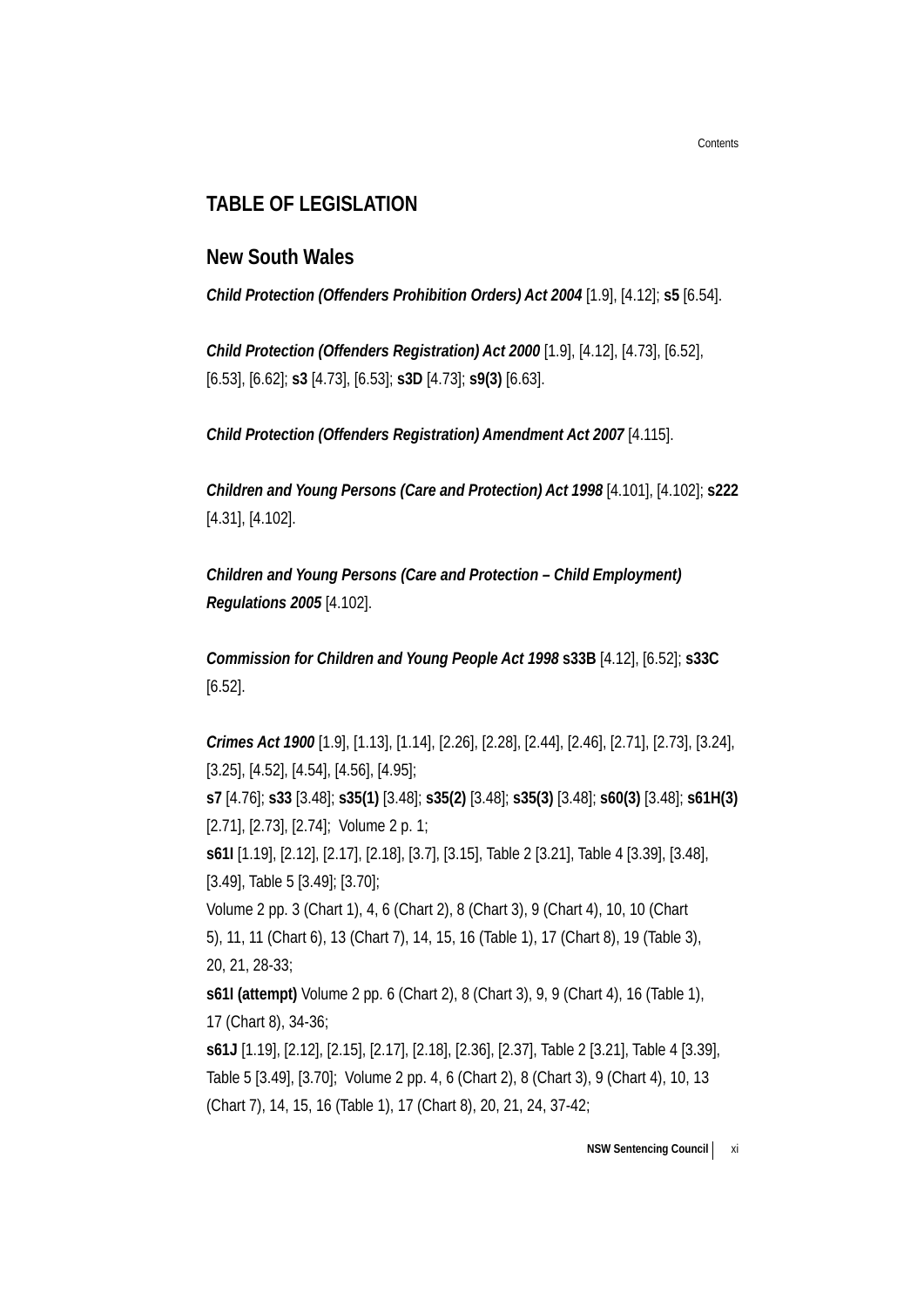**S61J (related offences)** Volume 2 pp. 43-44;

**S61J(1)** Volume 2 pp. 3 (Chart 1), 9, 10 (Chart 5), 11 (Chart 6), 19 (Table 3);

**s61J(2)** [2.35]-[2.37];

**s61JA** [2.10], [3.4], [3.7], Table 2 [3.21], Table 4 [3.39], Table 5 [3.49];

Volume 2 pp. 5, 8 (Chart 3), 9, 9 (Chart 4), 16 (Table 1), 17 (Chart 8);

**s61JA(1)** Volume 2 pp. 19 (Table 3), 45-46;

**s61K** Volume 2 pp. 47-48;

**s61K(a)** Table 2 [3.21], Table 6 [3.57]; Volume 2 p. 6 (Chart 2), 24-25;

**s61K(b)** Table 2 [3.21], Table 6 [3.57]; Volume 2 p. 6 (Chart 2);

**s61L** [2.9], [2.50]-[2.54], Table 2 [3.21]; Volume 2 pp. 4, 5, 6 (Chart 2), 8 (Chart

3), 9 (Chart 4), 13 (Chart 7), 14, 16 (Table 1), 17 (Chart 8), 18 (Table 2), 19 (Table 3), 49-56;

**S61L (attempt)** Volume 2 p. 57;

**s61M** [2.8]-[2.9], [2.50]-[2.54];

**s61M(1)** [2.8], [3.6], [3.7], Table 2 [3.21], Table 4 [3.39], [3.43]-[3.45], [3.46], Table 5 [3.49], [3.63], [3.70]; Volume 2 pp. 3 (Chart 1), 4, 6 (Chart 2), 8 (Chart 3), 9, 9 (Chart 4), 10, 10 (Chart 5), 11, 11 (Chart 6), 13 (Chart 7), 14, 16 (Table 1), 17, 17 (Chart 8), 18 (Table 2), 19 (Table 3), 58-65;

```
s61M(1) (attempt) Volume 2 p. 66;
```
**s61M(2)** [2.8], Table 2 [3.21], Table 4 [3.39], [3.46]-[3.48], Table 5 [3.49], [3.63], [3.68]; Volume 2 pp. 3 (Chart 1), 4, 5, 6 (Chart 2), 8 (Chart 3), 9, 9 (Chart 4), 10, 10 (Chart 5), 11, 11 (Chart 6), 13 (Chart 7), 14, 16 (Table 1), 17 (Chart 8), 18 (Table 2), 19 (Table 3), 20, 21, 67-73;

**s61M(3)(b)** [2.8];

**s61N** [2.8]-[2.9], [2.50]-[2.54], [2.71], [2.74];

**s61N(1)** [2.8], Table 3 [3.24]; Volume 2 pp. 5, 6 (Chart 2), 18 (Table 2), 19 (Table 3), 74-77;

**s61N(1) (incite)** Volume 2 p. 78;

**s61N(2)** Volume 2 pp. 5, 6 (Chart 2), 18 (Table 2), 19 (Table 3), 79-81;

**s61N(1) (incite)** Volume 2 p. 82;

**s61O** [2.8]-[2.9], [2.50]-[2.54], [2.71], [2.74], Table 3 [3.24];

**s61O(1)** [2.8]; Volume 2 pp. 5, 6 (Chart 2), 19 (Table 3), 83-84;

**s61O(1) (incite)** Volume 2 pp. 6 (Chart 2), 85;

xii **NSW Sentencing Council**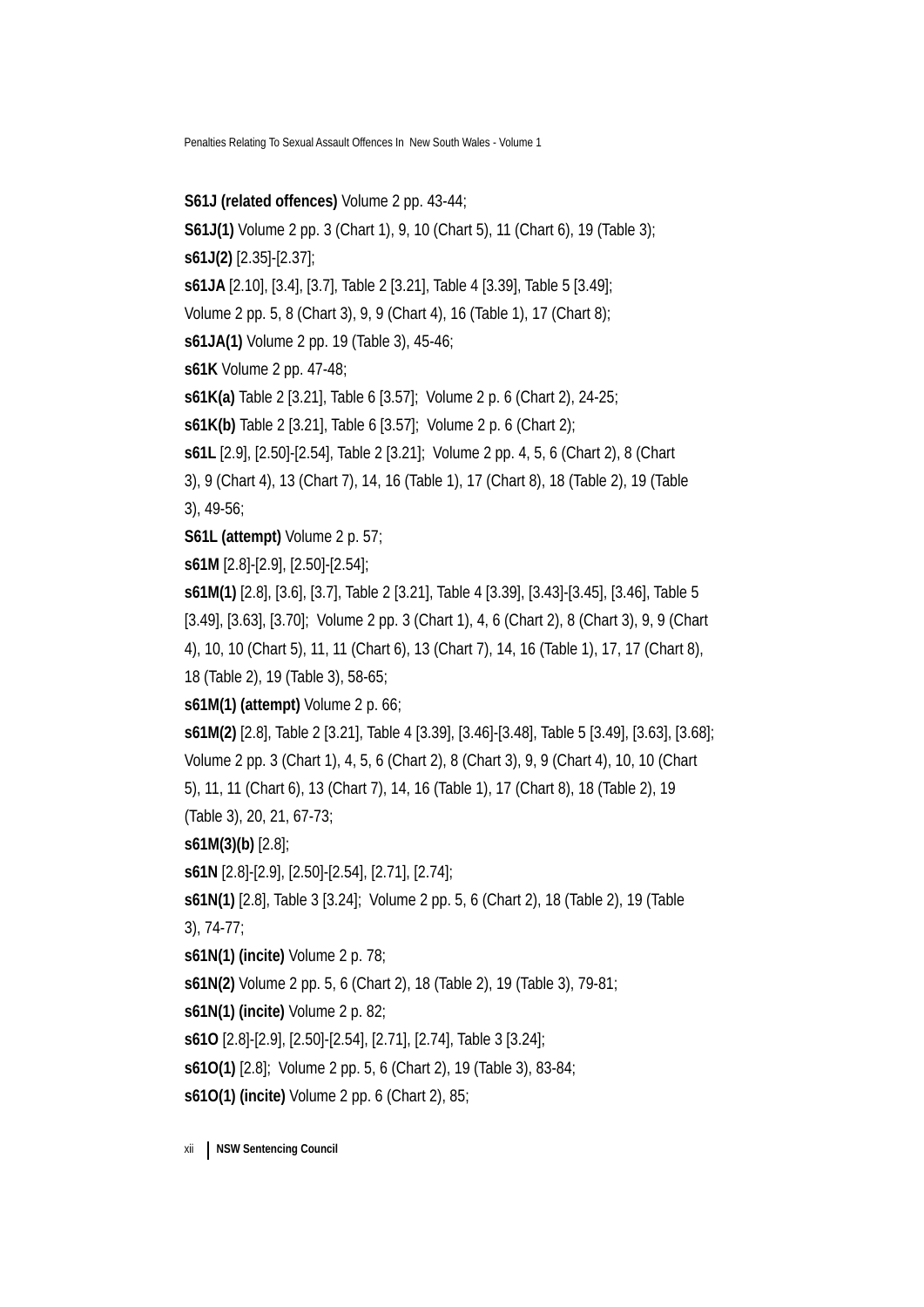Contents

**s61O(1A)** Volume 2 p. 4, pp. 86-87;

**s61O(1A) (incite)** Volume 2 p. 88;

**s61O(2)** [2.8], Table 3 [3.24]; Volume 2 pp. 6 (Chart 2), 19 (Table 3), 89-90;

**s61O(2) (incite)** Volume 2 p. 91;

**s 61P** [1.14], Table 2 [3.21];

**s65A(2)** Volume 2 pp. 5, 6 (Chart 2), 92;

**s66A** [2.10]-[2.11], [2.22], [2.25], [3.4], [3.13], [3.14], Table 2 [3.21], Table 4 [3.39],

[3.41]-[3.42], Table 5 [3.49];Volume 2 pp. 3 (Chart 1), 6 (Chart 2), 8, 8 (Chart 3), 9, 9

(Chart 4), 10, 10 (Chart 5), 11, 11 (Chart 6), 13 (Chart 7), 14, 16 (Table 1), 17 (Chart 8), 19 (Table 3), 20, 21, 93-97;

**s66B** Table 2 [3.21], Table 6 [3.57]; Volume 2 pp. 6 (Chart 2), 19 (Table 3), 98; **s66C** [2.17], [2.18], [2.19], [2.22], [2.25], [3.13], [3.14];

**s66C(1)** [2.12], Table 2 [3.21], Table 3 [3.24], Table 6 [3.57]; Volume 2 pp. 6 (Chart 2),

8 (Chart 3), 9 (Chart 4), 16 (Table 1), 19 (Table 3), 99-100;

**s66C(2)** [2.12], Table 2 [3.21], Table 6 [3.57]; Volume 2 pp. 6 (Chart 2), 19 (Table 3), 101-102;

**s66C(3)** [2.12]-[2.24], Table 2 [3.21], Table 3 [3.24], Table 6 [3.57];Volume 2 pp. 6 (Chart 2), 8 (Chart 3), 9 (Chart 4), 13 (Chart 7), 14, 16 (Table 1), 17 (Chart 8), 20 (Table 3), 103-107;

**s66C(4)** [2.13], [2.14], [2.15], [2.18], Table 2 [3.21], Table 6 [3.57]; Volume 2 pp. 6 (Chart 2), 20 (Table 3), 108-109;

**s66C(5)** [2.16];

**s66D** Table 6 [3.57];

**s66D (attempt)** Volume 2 p. 110;

**s66EA** [2.22], [2.27]-[2.34], [2.57], [2.58], [3.58]; Volume 2 p. 5;

**s66EA(1)** [2.28], [3.4], Table 2 [3.21], Table 6 [3.57]; Volume 2 pp. 6 (Chart 2), 8

(Chart 3), 9 (Chart 4), 14, 16 (Table 1), 17 (Chart 8), 111-113;

**s66EB** [2.47]-[2.48], [2.72];

**s66F(2)** Table 6 [3.57]; Volume 2 pp. 6 (Chart 2), 114;

**s66F(3)** Table 2 [3.21]; Volume 2 pp. 6 (Chart 2), 115-117;

**s73** [3.15]-[3.17];

**s73(1)** [3.15]; Volume 2 pp. 4, 118;

**s73(2)** [3.15]; **s77(2)** [2.24];

**NSW Sentencing Council | xiii**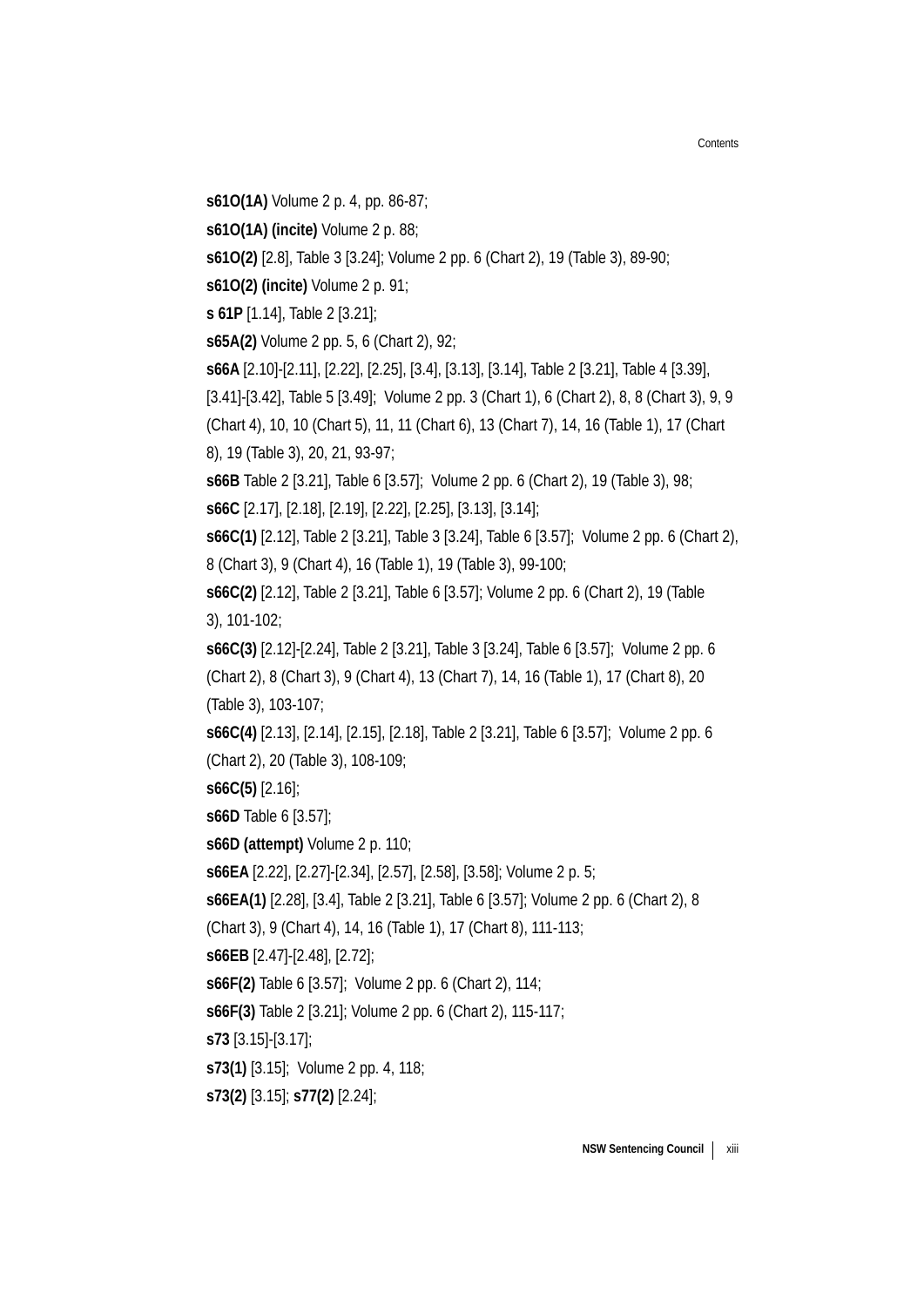**s78A** [2.25]-[2.26], Table 2 [3.21]; Volume 2 pp. 6 (Chart 2), 119; **s80** [1.19]; **s80A(2)** Table 6 [3.57]; Volume 2 pp. 5, 6 (Chart 2), 120; **s80D(2)** [3.18]-[3.20]; **s80E(2)** [3.18]-[3.20]; **s82** [1.19]; **s91C** [4.17], [4.38], [4.41]; **s91D** [3.11]-[3.14]; **s91D(1)(a)** Table 2 [3.21], Table 6 [3.57]; Volume 2 pp. 6 (Chart 2), 121; **s91D(1)(a) (attempt)** Volume 2 p. 122; **s91E** [3.11]-[3.14], Table 6 [3.57]; Volume 2 pp. 6 (Chart 2), 123; **s91F** [3.11]-[3.14]; Volume 2 pp. 6 (Chart 2), 124; **s91G** [3.9]-[3.10], [4.2], [4.41], [4.44]; Volume 2 pp. 6 (Chart 2), 8, 125; **S91G (attempt)** Volume 2 p. 126; **s91G(1)** [4.18]; **s91G(1)(a)** Table 2 [3.21], Table 6 [3.57], [5.65]; **s91G(1)(b)** Table 6 [3.57], [5.65]; **s91G(2)** [4.18], [4.23]-[4.24]; **s91G(2)(b)** Table 6 [3.57]; **s91G(3)** [4.23]; **s91H** [2.5]-[2.7], [4.27], [4.37], [4.41], [4.44], [4.45]; Volume 2 p. 2; **s91H(2)** [2.5], [3.9]-[3.10], Table 6 [3.57], [4.2], [4.18], [4.19]-[4.22], [4.36], [4.78], [5.65]; Volume 2 p. 127; **s91H(3)** [2.5], Table 1 [2.6], [3.9]-[3.10], [4.2], [4.18], [4.19]-[4.22]; Volume 2 pp. 4, 17, 18 (Table 2), 20 (Table 3), 128-130; **s91H(4)** [4.21]; **s91H(5)** [4.22], [4.78]; **s98** [3.48], [3.70]; **s112** [2.37]; **s112(1)** [2.36]; **s112(2)** [2.36], [3.48]; **s112(3)** [2.36], [3.48]; **s154C(1)** [3.48]; **s154C(2)** [3.48]; **s154G** [3.48]; **s203E** [3.48]; **s344A** Table 6 [3.57]; **s547C** [2.38]; **s578C** [4.36]; **s578C(2)** [4.25]-[4.27]; **s578C(3A)** [4.27]; **s578C(4)** [4.27]; **s578C(6)** [4.27], [4.51]**; Part 3** [2.76].

*Crimes (Administration of Sentences) Act 1999* [4.111], [6.2], [6.6]; **s10(1)** [6.3]; **s11(1)** [6.2]; **s11(3)** [6.4]; **s12(1)** [6.6]; **s12(2)** [6.6]; **s13** [6.7]; **s14** [6.8]; **s16(1)** [6.8]; **s16(2)** [6.8]; **s16(3)** [6.9]; **s17(2)** [6.11]; **s17(3)** [6.11]; **s18** [6.10]; **s19**  [6.10]; **s20** [6.10]; **s160A** [4.111].

xiv **NSW Sentencing Council**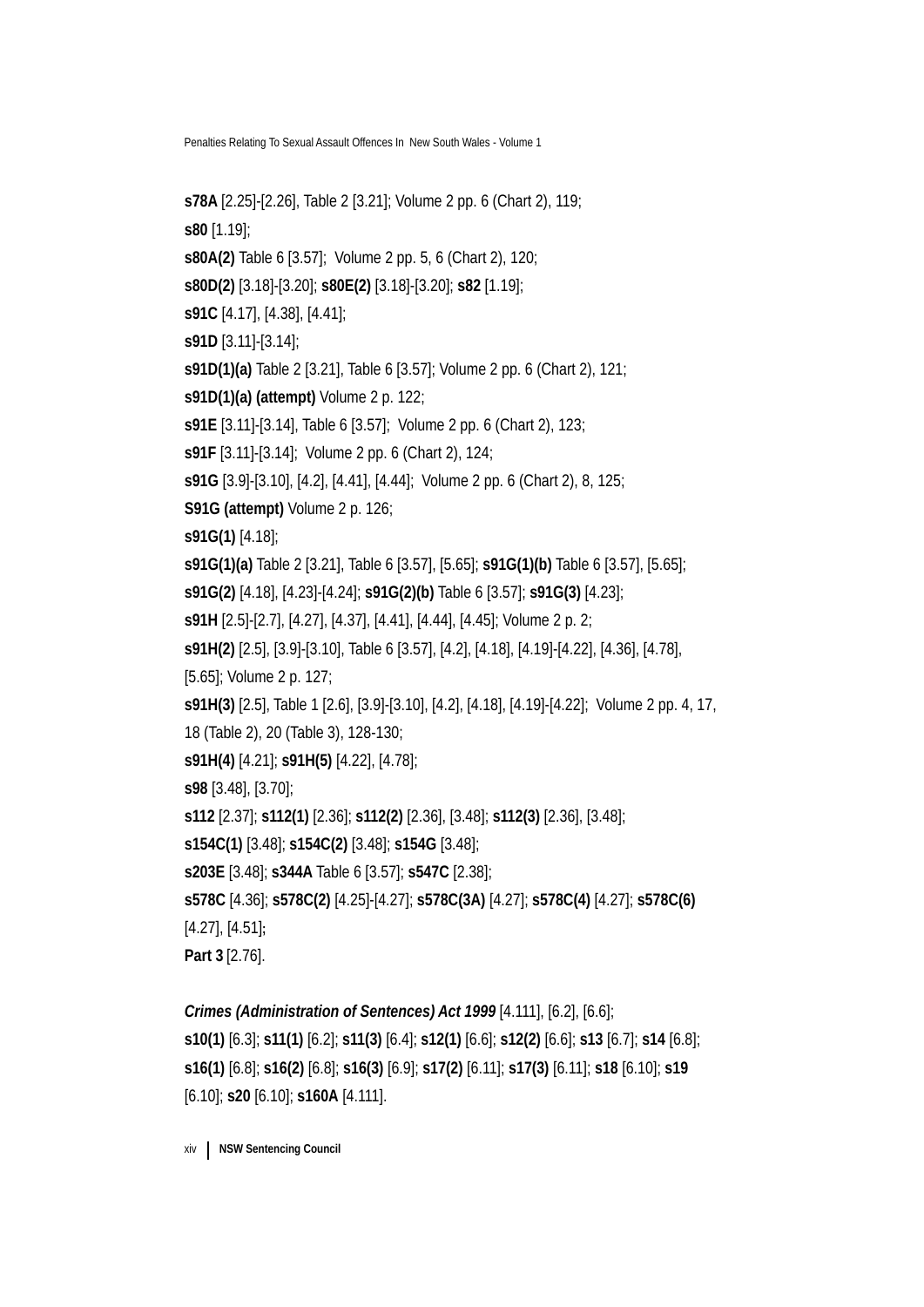### Contents

*Crimes Amendment (Child Pornography) Act 2004* [4.41].

*Crimes Amendment (Sexual Offences) Act 2003* [3.4].

*Crimes (Sentencing Procedure) Act 1999* [3.1], [5.8] , [6.47] , [6.65]; **Division 1A** [1.15], [3.32]; **s11(1)** [6.2], [6.4]; **s11(3)** [6.4]; **s21A** [1.12], [3.28], [3.41] , [3.69]; **s21A(1)** [3.28]; **s21A(3)** [5.37], [5.60], [5.61], [6.1]; **s21A(3)(f)** [5.8]; **s21A(4)** [5.9], [5.61], [6.1]; **s44** [3.27], [3.38], [3.45], [3.47], [6.24]; **s44(2)** Volume 2 p. 12; **s44(3)** Volume 2 p. 12; **s45** Volume 2 p. 23; **s54A** [3.26], [3.31]-[3.38], [3.48], [3.66]; **s54A(2)** [3.28]; **s54B** [1.12], [3.28], [3.36], [3.66]; **s54B(2)** [3.28]; **s100J** [1.1].

*Crimes (Sentencing Procedure) Amendment Act 2007* **Schedule 1** [3.47].

*Crimes (Sentencing Procedure) Amendment (Standard Minimum Sentencing) Act 2002* [1.17].

*Criminal Procedure Act 1986* **Schedule 1** [3.42]; **Schedule 1, Table 1** [3.44]; **Schedule 1, Table 2** [2.45]; **s259** [3.42]; **s267(2)** [3.44], [4.43].

*Crimes (Serious Sex Offenders) Act 2006* [1.9], [4.111], [4.112], [6.52]; **s6** [6.57]; **s6(2)** [6.58]; **s9(2)** [6.58]; **s14** [6.57]; [**s14(2)** [6.58]; **s17(3)** [6.58].

*Evidence Act 1995* **s110** [5.6].

*Pre-Trial Diversion of Offenders Act 1985*] [2.57]-[2.59]; **s30A(3)** [2.57].

**NSW Sentencing Council | xv**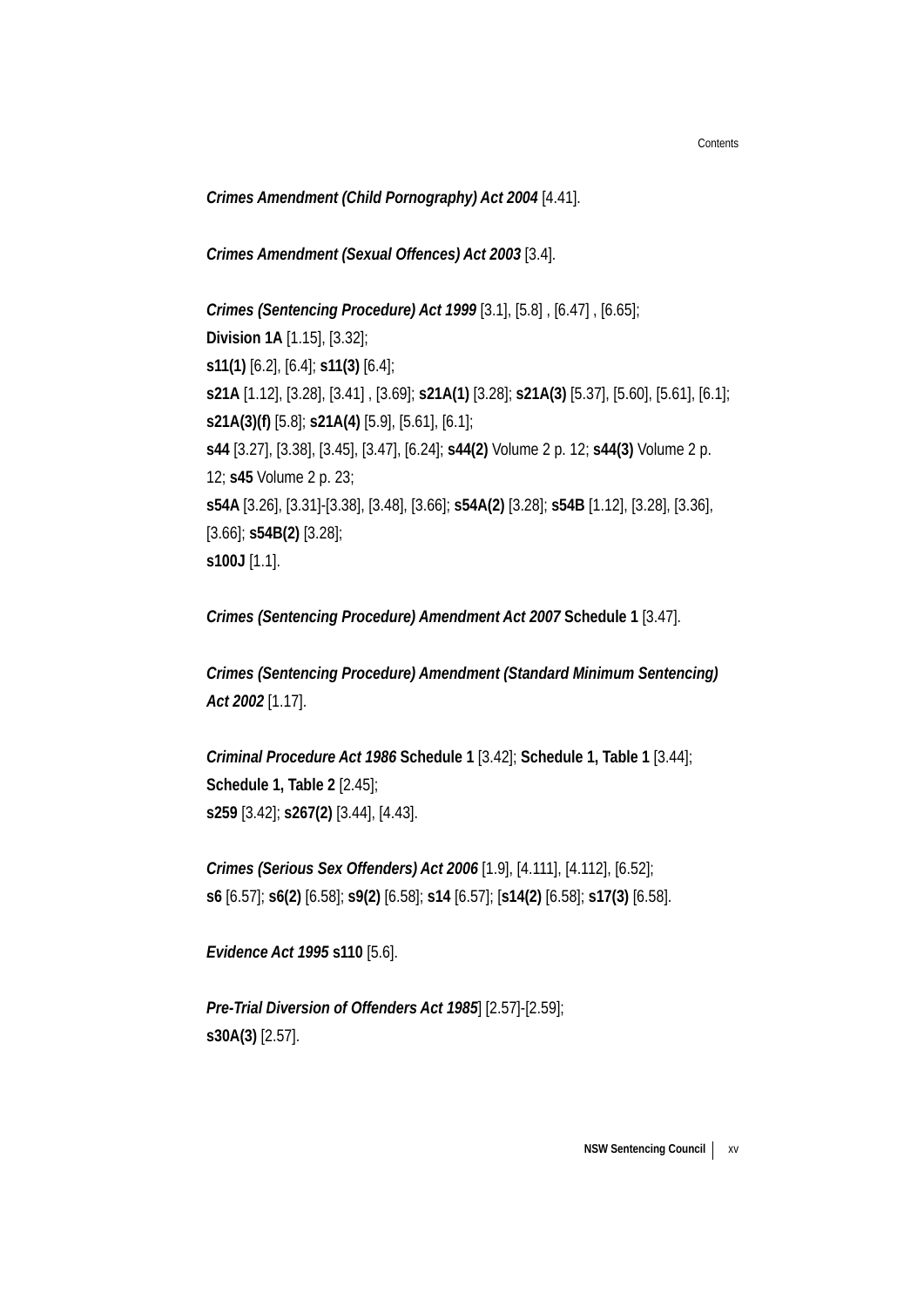*Summary Offences Act 1988* [1.9], [2.38]; **s4** [4.71]; **s21G** [2.40], [2.42], [2.43], [2.44], [2.46], [4.52], [4.71], [4.95]; Volume 2 p. 2; **s21G(1)** [4.28]-[4.29]; **s21H** [2.40], [2.43], [2.44], [2.46], [4.30], [4.52], [4.95]; Volume 2 p. 2.

*Surveillance Devices Act 2007* [2.45]; **s8** [2.45], [4.53].

### **Commonwealth**

*Classifi cation (Publications, Films and Computer Games) Act 1995* [4.21].

*Crimes Act 1914* [1.9], [2.80]; **s16A** [5.10]; **s50AB(1)** [2.53]; **s50BA** Table 3 [3.42]; **s50BB** Table 3 [3.42]; **s50BC** Table 3 [3.42]; **s50BD** Table 3 [3.42]; **s50DA** Table 3 [3.42]; **s50DB** Table 3 [3.42].

*Criminal Code 1995* [1.9], [2.80], [4.79]; **Div 474 SubDivision C** [3.9]; **s270.7(1)(a)** [3.18]; **s474.19** [2.5]; **s474.19(1)** [3.9], [4.32]; **s474.20** [2.5], [2.8]; **s474.20(1)** [3.9], [4.32]; **s474.22** [4.33]; **s474.25** [4.33]; **s474.26** [4.34], [4.54]; **s474.26(2)** [4.34]; **s474.26(3)** [4.34]; **s474.27** [4.54]; **s474.27(1)** [4.34]; **s474.27(2)** [4.34]; **s474.27(3)** [4.34]; **s474.28(5)** [4.55].

*Customs Act 1901* [4.2]; **s233(1)** [4.34]; **s233(3)** [4.34]; **s233 BAB** [4.34].

### **Australian Capital Territory**

*Crimes (Sentencing) Act 2005* **s33(1)(m)** [5.10]. *Crimes Act 1900* **s65** Table 1 [2.6].

xvi **NSW Sentencing Council**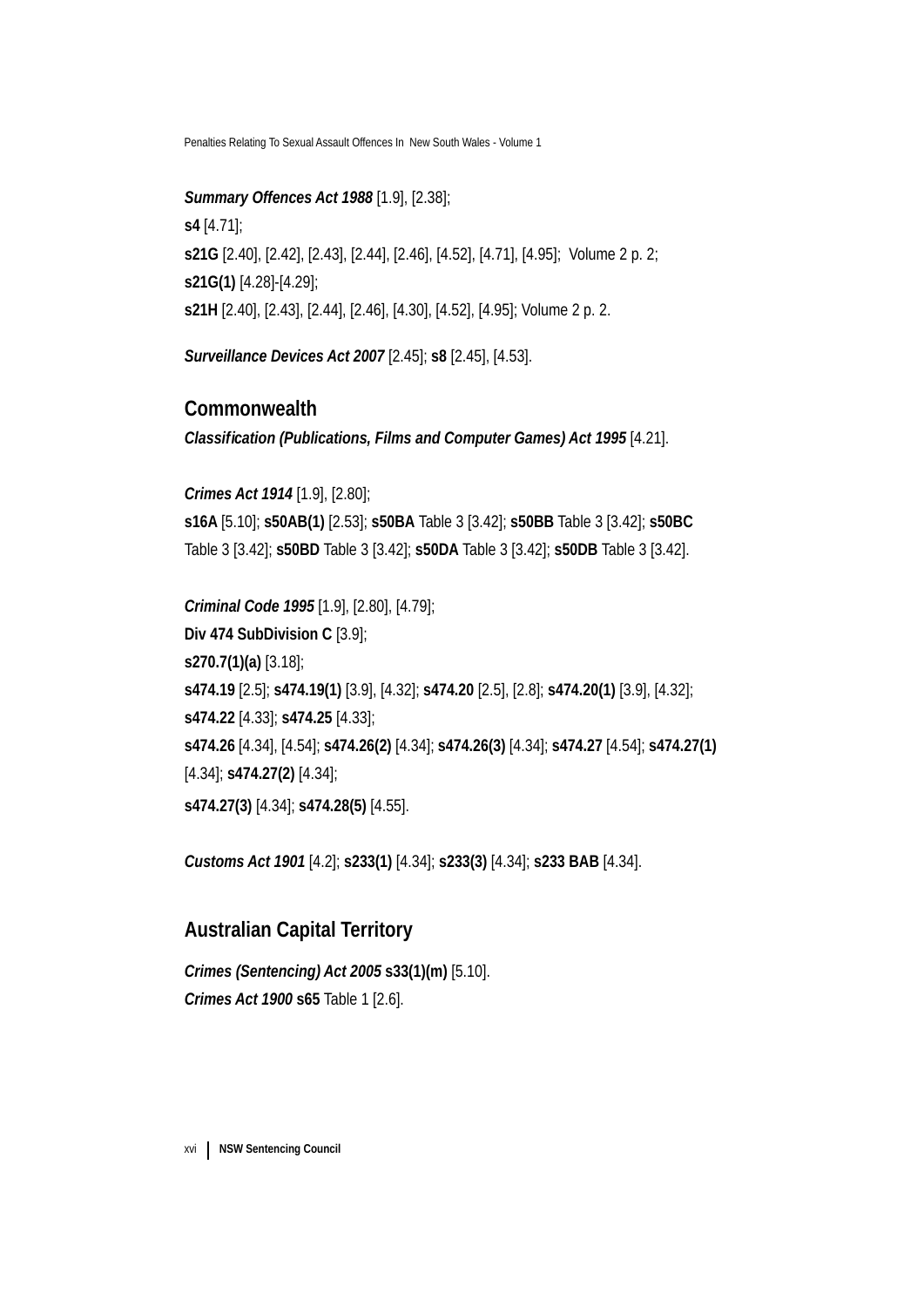Contents

### **Northern Territory**

*Sentencing Act 1995* **s5(2)** [5.10]; **s6** [5.11]. *Criminal Code 1983* **s125B** Table 1 [2.6].

### **Victoria**

*Crimes Act 1958* **s70(1)** Table 1 [2.6], [4.2]. *Sentencing Act 1991* **s5(2)(f)** [5.10]; **s5(2BC)** [6.65]; **s6** [5.10], [5.11]. *Summary Offences Act 1966* **s41A** [4.69]; **s41B** [4.69]; **s41C** [4.69].

### **Queensland**

*Criminal Code* [2.52]; **s227A(1)** [4.68]; **s227A(2)** [4.68]; **s227B** [4.68]; **s228D** Table 1 [2.6]. *Penalties and Sentences Act 1992* **s9(2)** [5.10].

### **South Australia**

*Criminal Law Consolidation Act 1935* **s63A** Table 1 [2.6]; **s74(7)** [2.33]. *Criminal Law (Sentencing) Act 1988* **s10(1)(l)** [5.10].

### **Tasmania**

*Classifi cation (Publications, Films and Computer games) Enforcement Act 1995*  **s74A** [2.6]. *Criminal Code Act 1924* **s130c,s337c** [2.6].

### **United Kingdom**

*Criminal Justice Act 1988* [4.80].

*Protection of Children Act 1978* [2.68], [4.80].

**NSW Sentencing Council | xvii**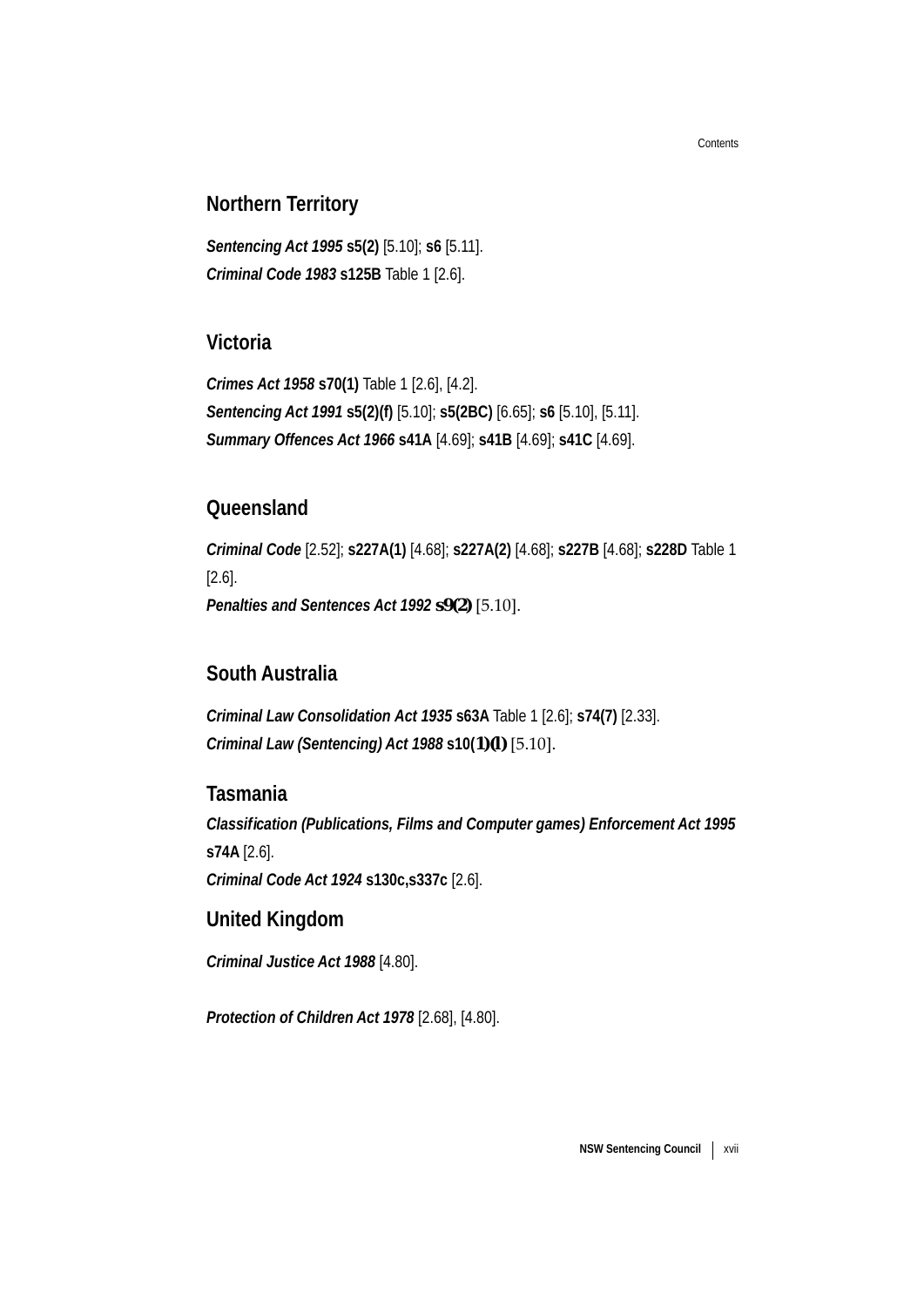*Sexual Offences Act 2003* [2.40], [2.52], [2.56], [2.64], [2.65]-[2.70], [2.76], [4.86]; **s3(1)** [2.68]; **s5** [2.66]; **s6** [2.66]; **s7** [2.66]; **s8** [2.66]; **s9** [2.66]; **s10** [2.66]; **s11** [2.66]; **s12** [2.66]; **s13** [2.66]; **s14** [2.66]; **s15** [2.47], [2.66]; **s25** [2.66]; **s26** [2.66]; **s27** [2.66]; **s28** [2.66]; **s29** [2.66]; **s30** [2.66]; **s31** [2.66]; **s32** [2.66]; **s33** [2.66]; **s34** [2.66]; **s35** [2.66]; **s36** [2.66]; **s37** [2.66]; **s45** [2.67]; **s46** [2.67]; **s47** [2.67]; **s48**  [2.67], [4.87]; **s49** [2.67], [4.87]; **s50** [2.67], [4.87]; **s51** [2.67]; **s52** [2.67]; **s53** [2.67]; **s54** [2.67]; **s55** [2.67]; **s56** [2.67]; **s57** [2.67]; **s58** [2.67]; **s59** [2.67]; **s60** [2.67]; **s61** [2.67]; **s62** [2.67]; **s63** [2.67]; **s64** [2.67]; **s65** [2.67]; **s66** [2.67]; **s67**  [2.41], [2.67]; **s68** [2.67]; **s69** [2.67]; **s70** [2.67]; **s71** [2.67].

### **INDEX OF TABLES**

## Chapter 2 Table 1: Child Pornography Possession Offences .............................................. [2.6] Chapter 3 Table 2: Sexual Offences: Median Terms of Imprisonment and Statutory Maximums .................................................................................... [3.21] Table 3: Description of Sexual Offences and Maximum Penalties .................... [3.24] Table 4: Offences subject to the Standard Non-Parole Period Scheme ............ [3.39]

Table 5: Sexual Offences Median NPP and SNPP ............................................ [3.40] Table 6: Maximum Penalties for Sexual Offences not in the SNPP table .......... [3.50]

### Chapter 6

|--|--|--|--|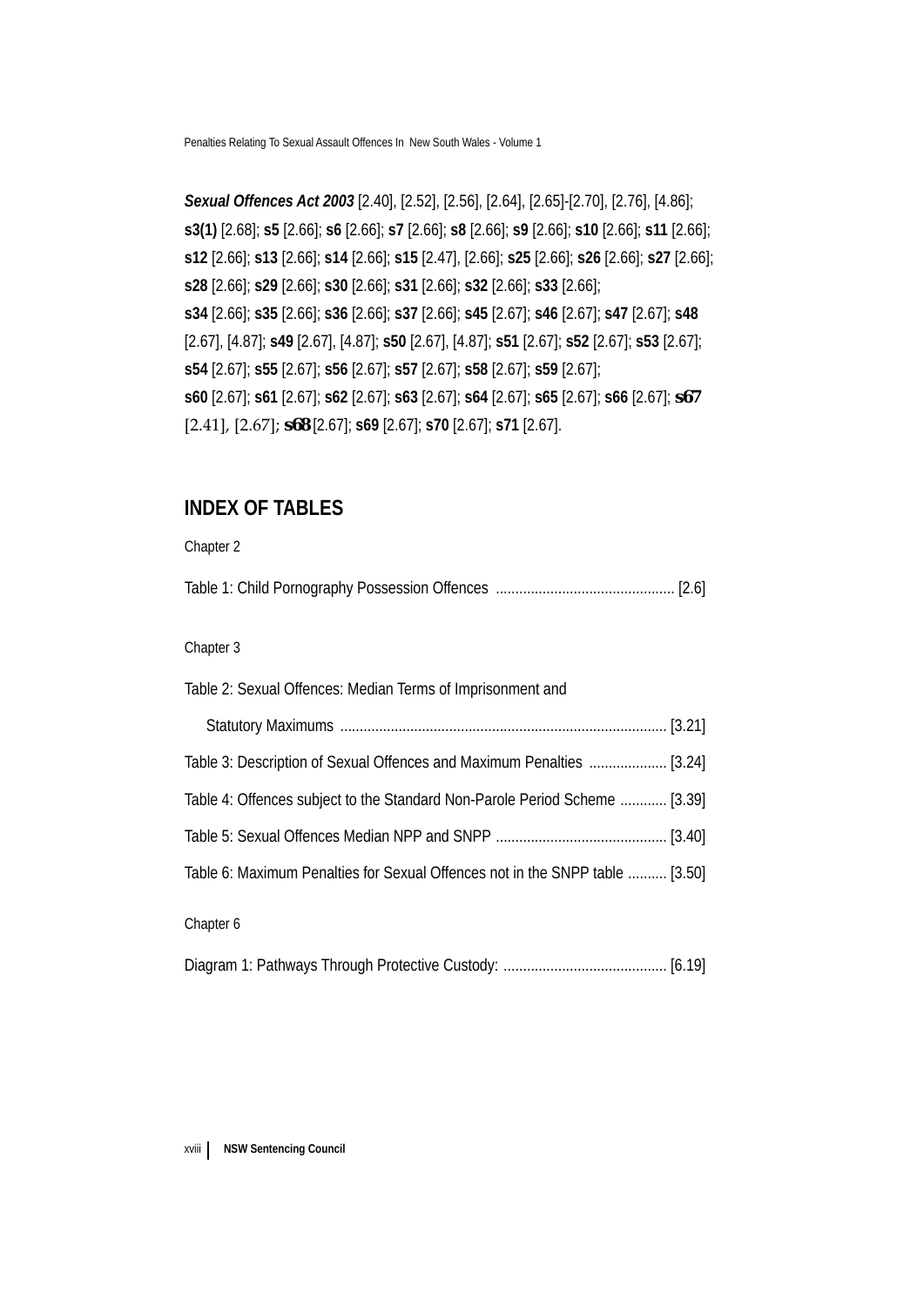### **RECOMMENDATIONS**

The Council suggests that consideration be given to the following:

- 1. Increasing the statutory maximum penalty for indecency offences committed against children (ss 61M, 61N, 61O Crimes Act 1900 (NSW)) to 10 years.
- 2. Creating an additional offence, where a s66A *Crimes Act* 1900 (NSW) offence is committed in circumstances of aggravation, that would carry a maximum penalty in excess of 25 years.

 In this section circumstances of aggravation would mean circumstances in which;

- a) sexual intercourse by the alleged offender was secured by force or by putting the alleged victim in fear;
- b) at the time of or immediately before or after the commission of the offence the alleged offender intentionally or recklessly inflicted actual bodily harm;
- c) the alleged offender was in the company of another person or persons;
- d) the alleged offender was in a position of authority of the alleged victim;
- e) the alleged victim has a serious intellectual disability;
- $f$ ) the alleged off ender took advantage of the alleged victim being under the influence of alcohol or a drug in order to commit the offence: or
- g) the presence of the alleged victim being secured by kidnapping.
- 3. Amending s66C *Crimes Act 1900* (NSW) to consist of a general provision in the following terms:
	- a) Any person who has sexual intercourse, attempts to have sexual intercourse or incites a third person to have sexual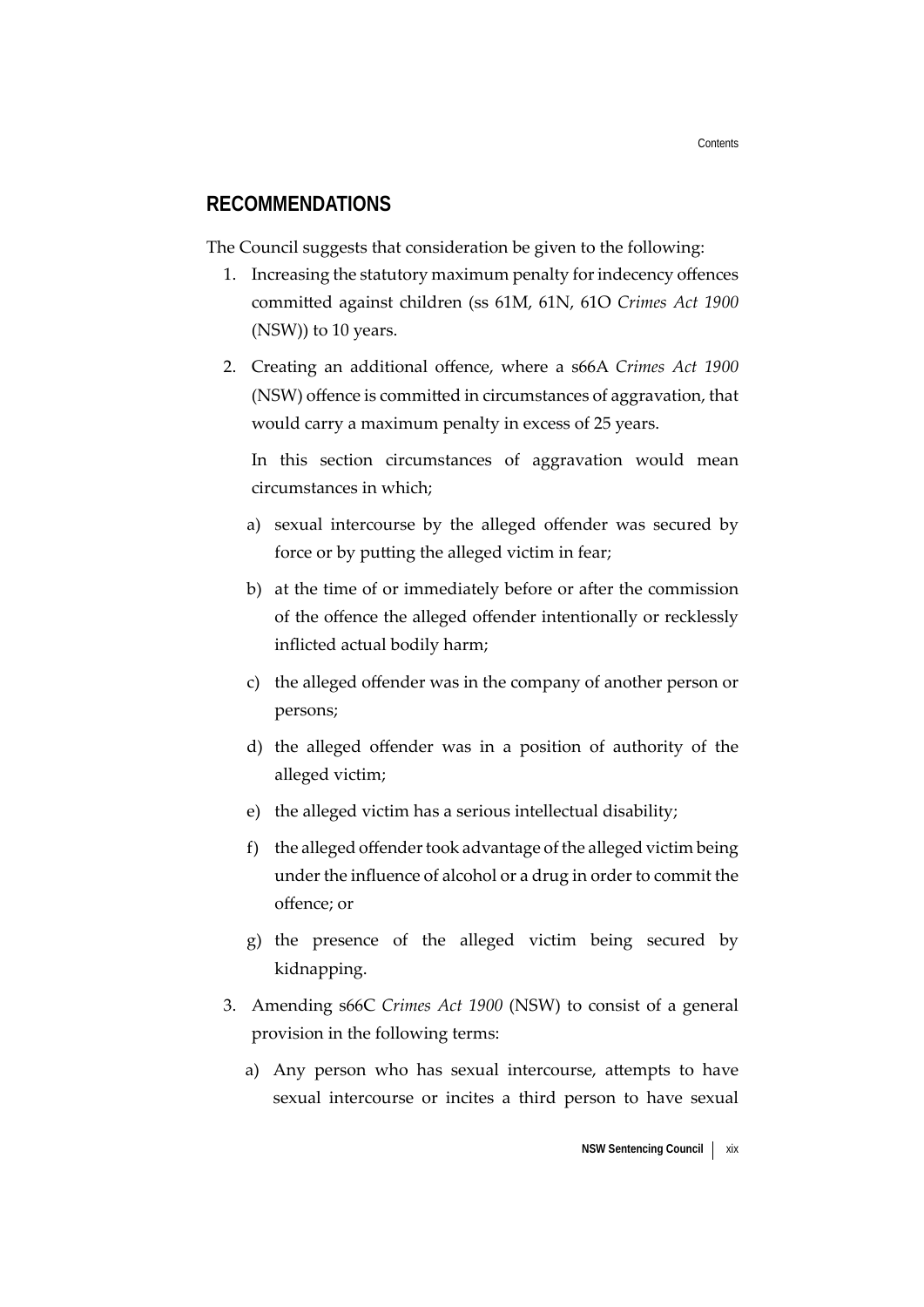intercourse with another person who is of or above the age of 10 years but under the age of 16 years is liable to imprisonment for 14 years.

b) Any person who has sexual intercourse, attempts to have sexual intercourse or incites a third person to have sexual intercourse with a person under the age of 16 years in circumstances of aggravation is liable to imprisonment for a period of 25 years.

 In this section circumstances of aggravation mean circumstances in which;

- a) sexual intercourse by the alleged offender was secured by force or by putting the alleged victim in fear;
- b) at the time of or immediately before or after the commission of the offence the alleged offender intentionally or recklessly inflicted actual bodily harm;
- c) the alleged offender was in the company of another person or persons;
- d) the alleged offender was in a position of authority of the alleged victim;
- e) the alleged victim has a serious intellectual disability;
- f) the alleged offender took advantage of the alleged victim being under the influence of alcohol or a drug in order to commit the offence;
- g) the presence of the alleged victim being secured by kidnapping.
- 4. Providing a note to, or amending s66EA *Crimes Act 1900* (NSW) in order that it be made clear that a separate offence has been created by this section, the gravamen of which is the fact that the accused has engaged in a course of persistent sexual abuse of a child, and that the appropriate sentence to be imposed is one that is proportionate to the seriousness of the offence.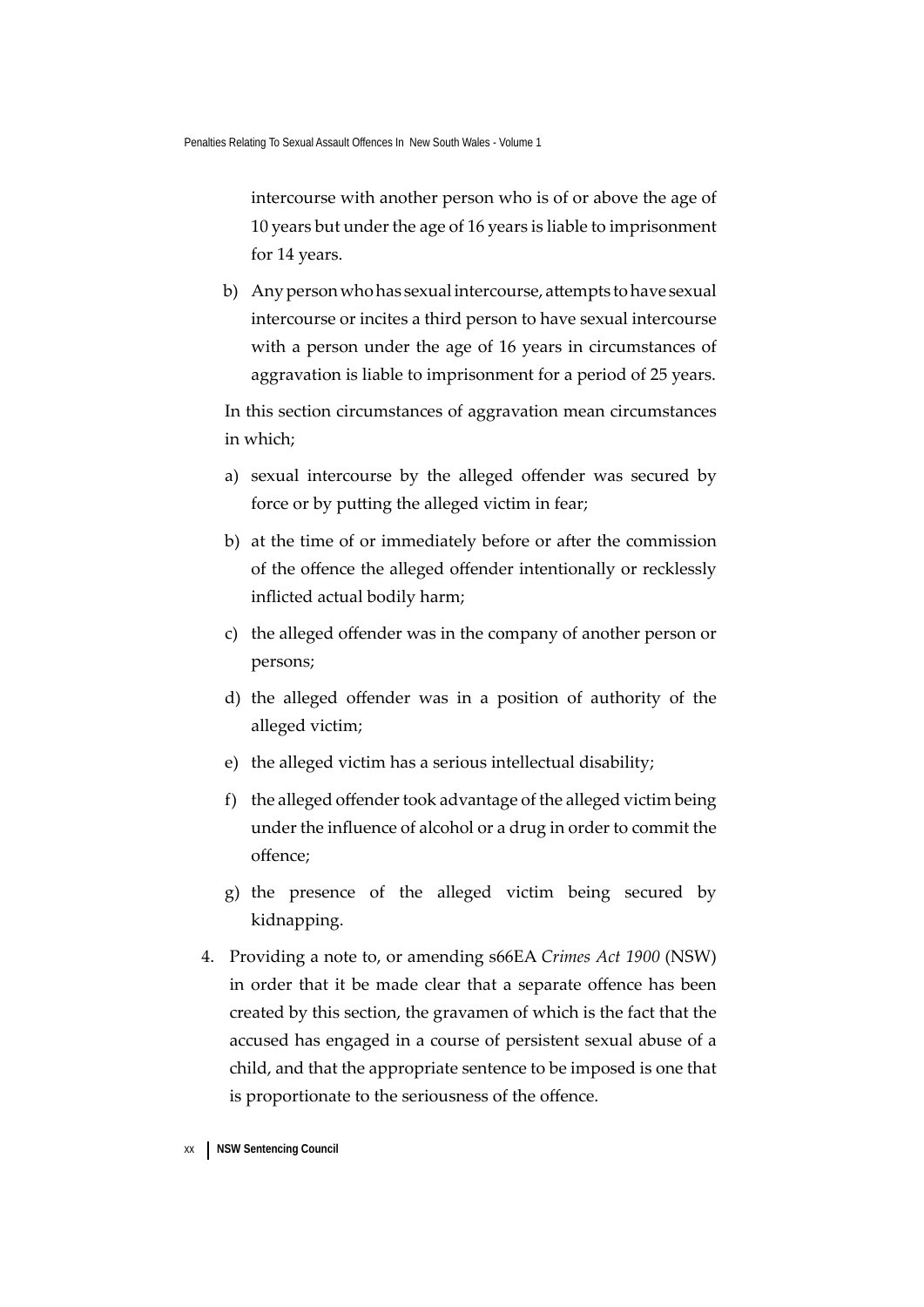- 5. In addition, include this offence in the Table of Standard Non-Parole Period matters.
- 6. Including the s112 offence of breaking and entering the premises in which a sexual assault is committed as an aggravating circumstance for the purpose of s61J *Crimes Act 1900* (NSW).
- 7. Providing for a separate offence in the sexual context, along the lines of that contained in the *Sexual Offences Act* 2003 (UK), of voyeurism.
- 8. Including as an aggravation of an offence of voyeurism the following:
	- a) where the offender interfered with the fabric of a building for the purpose of making visual observations of a person in a state of undress; and
	- b) where the person observed was a child; and
	- c) where the purpose of the filming or the installation or adaptation of the fabric of the building was to commit a s21G offence involving a child.
- 9. Transferring ss21G and 21H offences from the *Summary Offences Act 1988* (NSW) to the *Crimes Act 1900* (NSW).
- 10. Increasing the maximum penalty attaching to ss21G and 21H Summary Offences Act 1988 (NSW) offences to 5 years imprisonment.
- 11. Adding an offence involving the act of meeting a child, or travelling with the intention of meeting a child, following grooming, where that involved the communication of indecent material or suggestions made to the child to meet for sexual purposes, to s66EB *Crimes Act 1900* (NSW).
- 12. Considering, at the time of any substantial review of the *Crimes Act* 1900 (NSW) introducing a definition of the expression "act of indecency" in the Act as follows: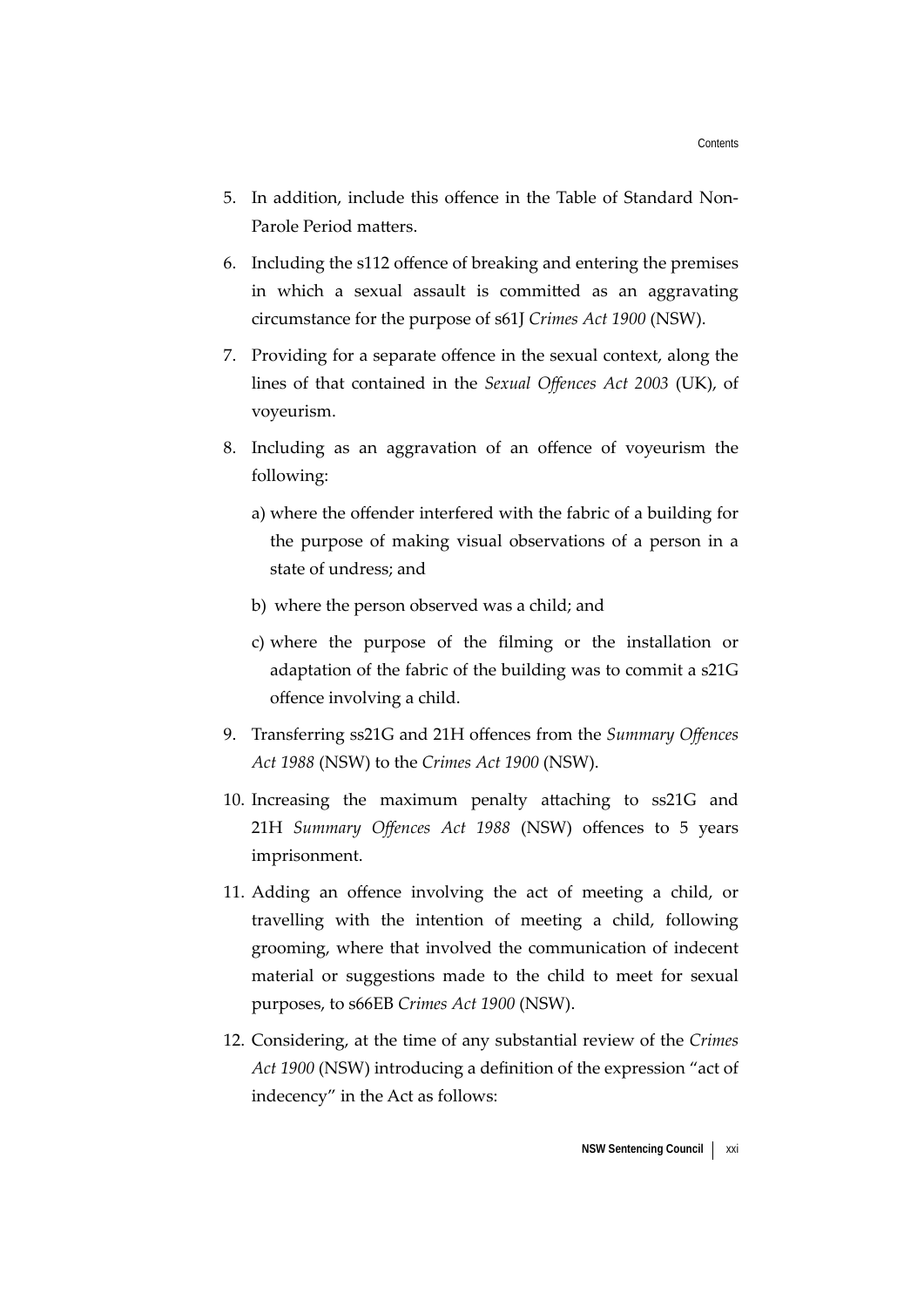An act of indecency means an act that:

- (i) is of a sexual nature; and
- (ii) involves the human body, or bodily actions or functions;

and

- (iii) is so unbecoming or offensive that it amounts to a gross breach of ordinary contemporary standards of decency and propriety in the Australian community.
- 13. Including the s66EA offence (of persistent sexual abuse of a child) in the list of the offences to which the *Pre-Trial Diversion of Offenders Act (1985)* applies, so as to allow a s66EA offender to be eligible for treatment at Cedar Cottage.
- 14. Including a specific incitement offence in the *Crimes Act* to capture cases where an offender incites one or more persons to commit a sexual offence, that would attract a similar maximum penalty as the relevant substantive offence.
- 15. Re-structuring the offences currently included in Part 3 Division 10 *Crimes Act 1900* (NSW) so as to provide for 3 separate Divisions, the second of which would be specific to offenders involving the sexual assault of children under the age of 16 years, as follows:

Division 10 Offences involving the sexual assault of adults, etc

Division 10A Offences involving the sexual assault of children under the age of 16 years, etc

Division 10B Sexual servitude

- 16. Increasing the maximum penalty for s91H(3) *Crimes Act* 1900 (NSW) child pornography offences to that of 10 years imprisonment.
- 17. Increasing the maximum penalty for s91E *Crimes Act 1900* (NSW) child prostitution offence to that of 14 years imprisonment where the child is aged under 14 years.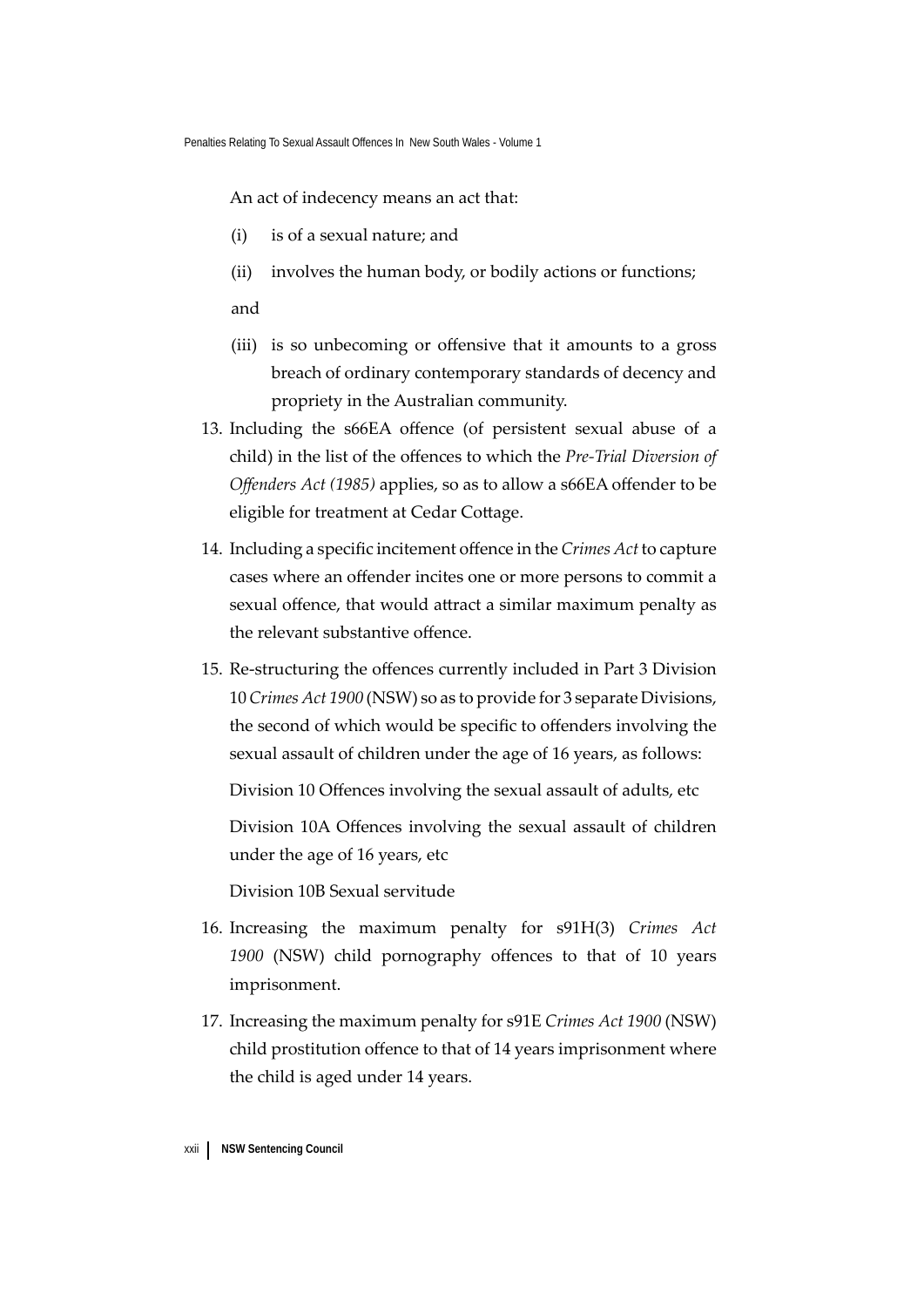- 18. Consideration be given to increasing the maximum penalty for all offences related to child prostitution to reflect the added criminality involved in that form of conduct beyond that which would be captured by an offence charged under s66A and s66C *Crimes Act 1900* (NSW).
- 19. Increasing the penalties attaching to s73 *Crimes Act* 1900 (NSW) special care offences to 14 years where the victim is aged below 18 years.
- 20. Increasing the penalty for the s80D(2) *Crimes Act 1900* (NSW) aggravated sexual servitude offence to 20 years, consistent with the comparable s270.7(1)(a) Commonwealth Criminal Code offence.
- 21. In any wholesale review of the *Crimes Act 1900* (NSW), that consideration be given to achieving a greater uniformity in the available maximum sentences sexual offences committed in Australia with those available for comparable Commonwealth offences committed by Australian citizens or residents on children overseas.
- 22. Monitoring the rates of offending and sentencing patterns for sexual offences not contained in the Table of Standard Nonparole Periods (SNPP), with a view to their possible inclusion in the Table at a later date.
- 23. Confining the relevant provisions of the SNPP regime to adult offenders.
- 24. Giving consideration at the time of any wholesale review of the *Crimes (Sentencing Procedure) Act 1999* (NSW) to standardising the SNPPs for sexual (and other) offences within a band of 40-60% of the available maximum penalty, subject to the possibility of individual exceptions, by reference to an assessment of the incidence of offending and special considerations relating thereto.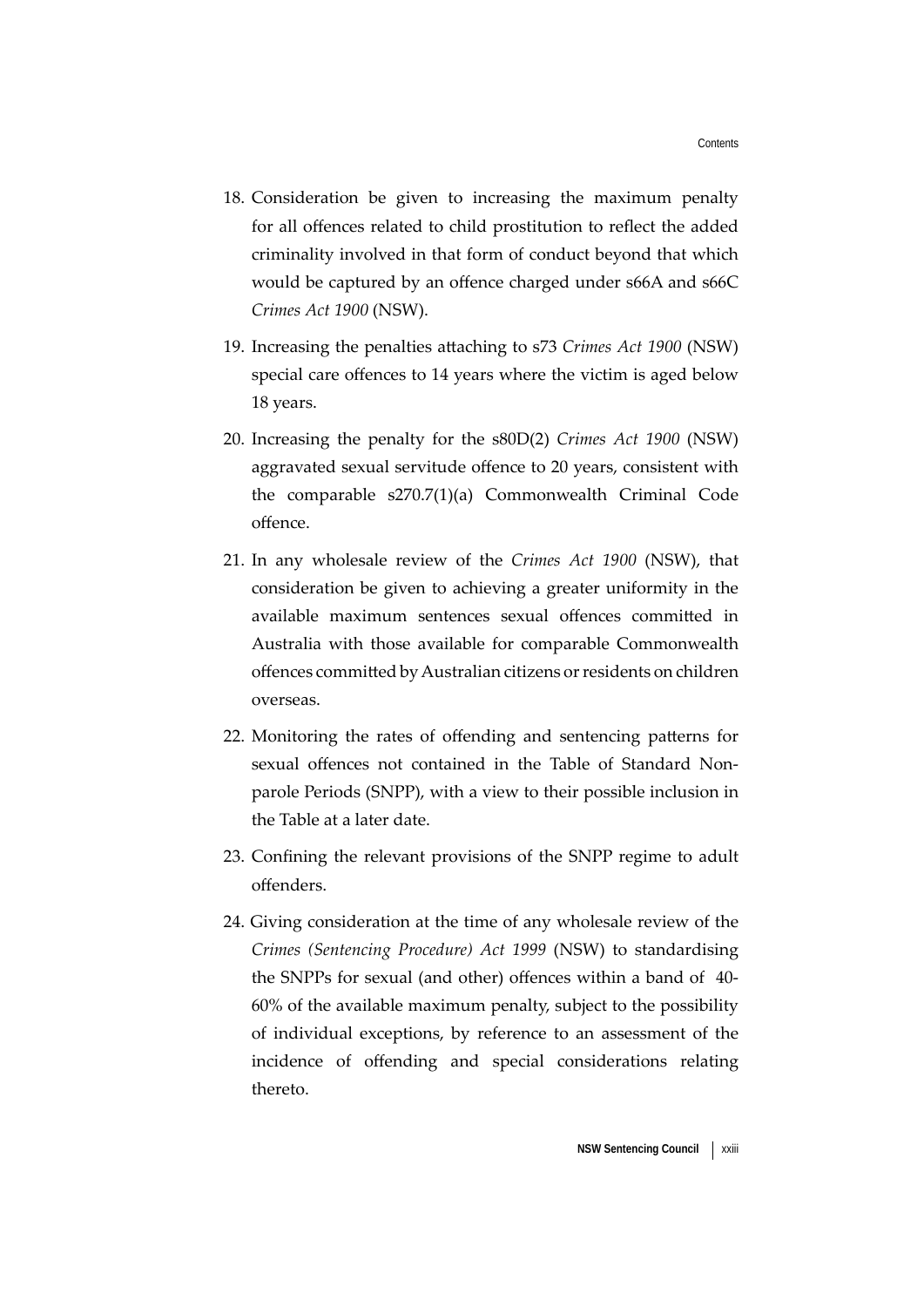- 25. Consulting with the NSW Sentencing Council regarding potential additions to the SNPP scheme, involving the level or levels at which the SNPP might be appropriately set.
- 26. Giving consideration to the establishment of a transparent mechanism by which a decision is made to include a particular offence in the Table, and by which the relevant SNPP is set.
- 27. Consulting with the NSW Sentencing Council regarding the identification of sexual offences that might justify an application for a guideline judgment, following its ongoing monitoring of relevant sentencing patterns.

Amending the maximum penalties in relation to State offences relating to child pornography as follows;

- 28. Increasing the maximum sentence for a possession offence under s91H(2) *Crimes Act 1900* (NSW) to 10 years imprisonment.
- 29. Increasing the maximum sentence for the current s21G(I) and s21H *Summary Offences Act* 1988 (NSW) offences so as to allow for maximum sentence of 5 years where the object of either offence is a child under the age of 16 years; and, in order to allow for that, to move the offences to the *Crimes Act* 1900 (NSW) while including them in the list of offences that can be triable summarily by consent where the offence is relatively trivial;
- 30. Deleting the artistic purposes defence from s91H *Crimes Act* 1900 (NSW);

Amendment by way of clarification in relation to certain of the State child pornography offences by:

- 31. Providing an extended definition of the expression "produce" in relation to the  $s91H(2)$  offence
- 32. Making it clear that material within the definition of child pornography for the purpose of the s91H offence, includes pseudo images of children;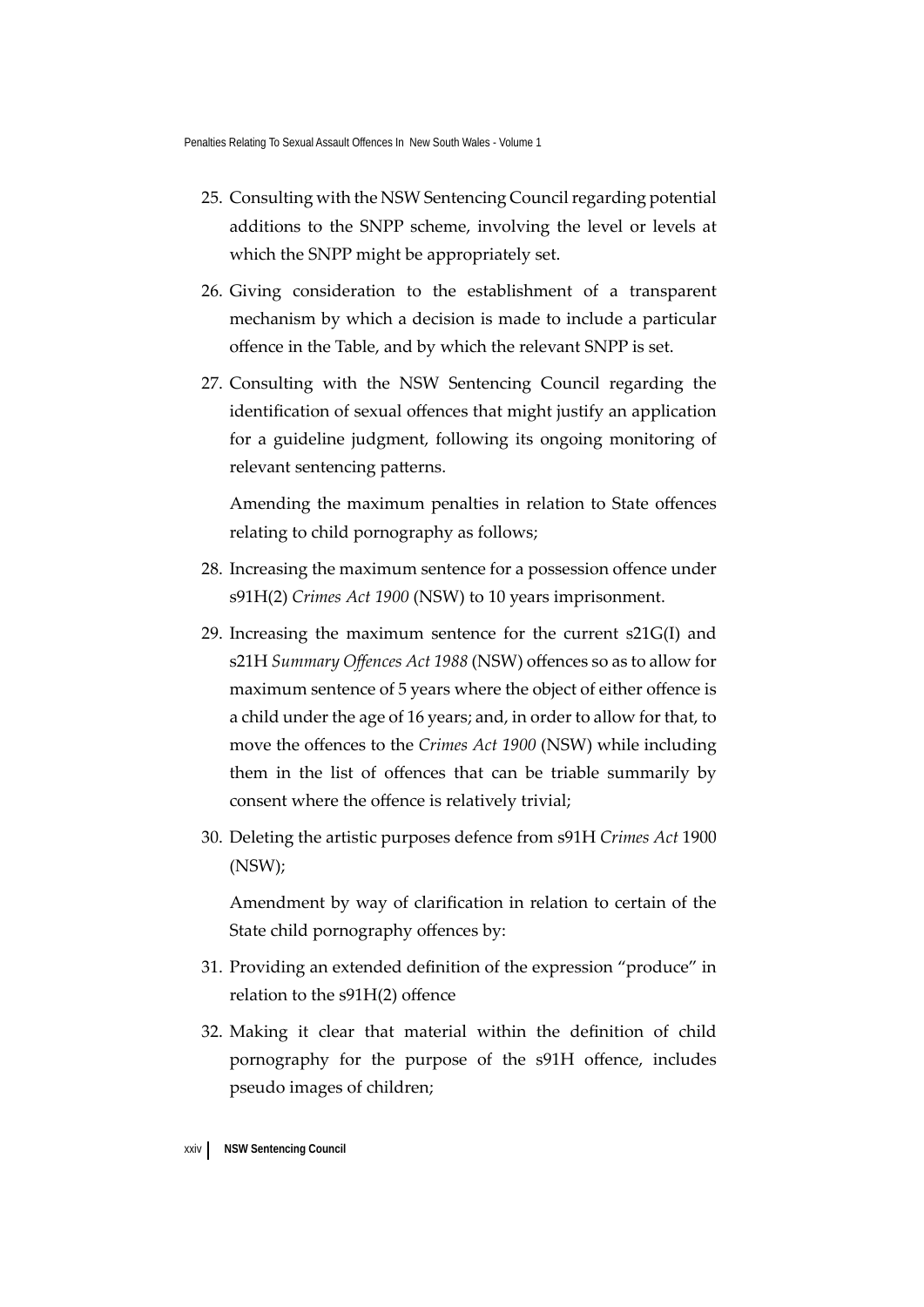- 33. Adopting the evidentiary enabling provision concerning the age of a person depicted in material alleged to be child pornography in similar form to that in s474.28(5) Criminal Code (Cth);
- 34. Seeking a qualitative guideline judgment from the Court of Criminal Appeal, which might take into account the decision in *R v Oliver* [2003] 1 Cr App R 28 and the UK guidelines, in relation to the child pornography offence.
- 35. A working party be established (comprising the Police and the DPP) to consider whether the concept of possession comprised in the  $s91H(2)$  offence can be enlarged so as to respond to those cases where by the time an offender's computer has been seized, the offender has deleted the images.
- 36. A working party be established (comprising the Commonwealth and State DPPs; Police; Attorney Generals' Departments; and other relevant agencies) to examine the approach that should be taken in cases where an offender is found to have a significant collection of child pornography material, with a view to facilitating the framing of suitable charges, and the presentation of evidence of that material in court, so as to ensure the totality of the offenders conduct is sufficiently addressed by the sentence, while making proper allowance for the OH&S issues involved in relation to Police, Prosecutors and others who have to examine and process the relevant material.
- 37. Consideration be given to allowing the imposition of conditions requiring any offender who has committed an offence of:
	- possession of child pornography; or
	- serious sexual offending, and who
	- is released on parole or is the subject of an extended supervision order,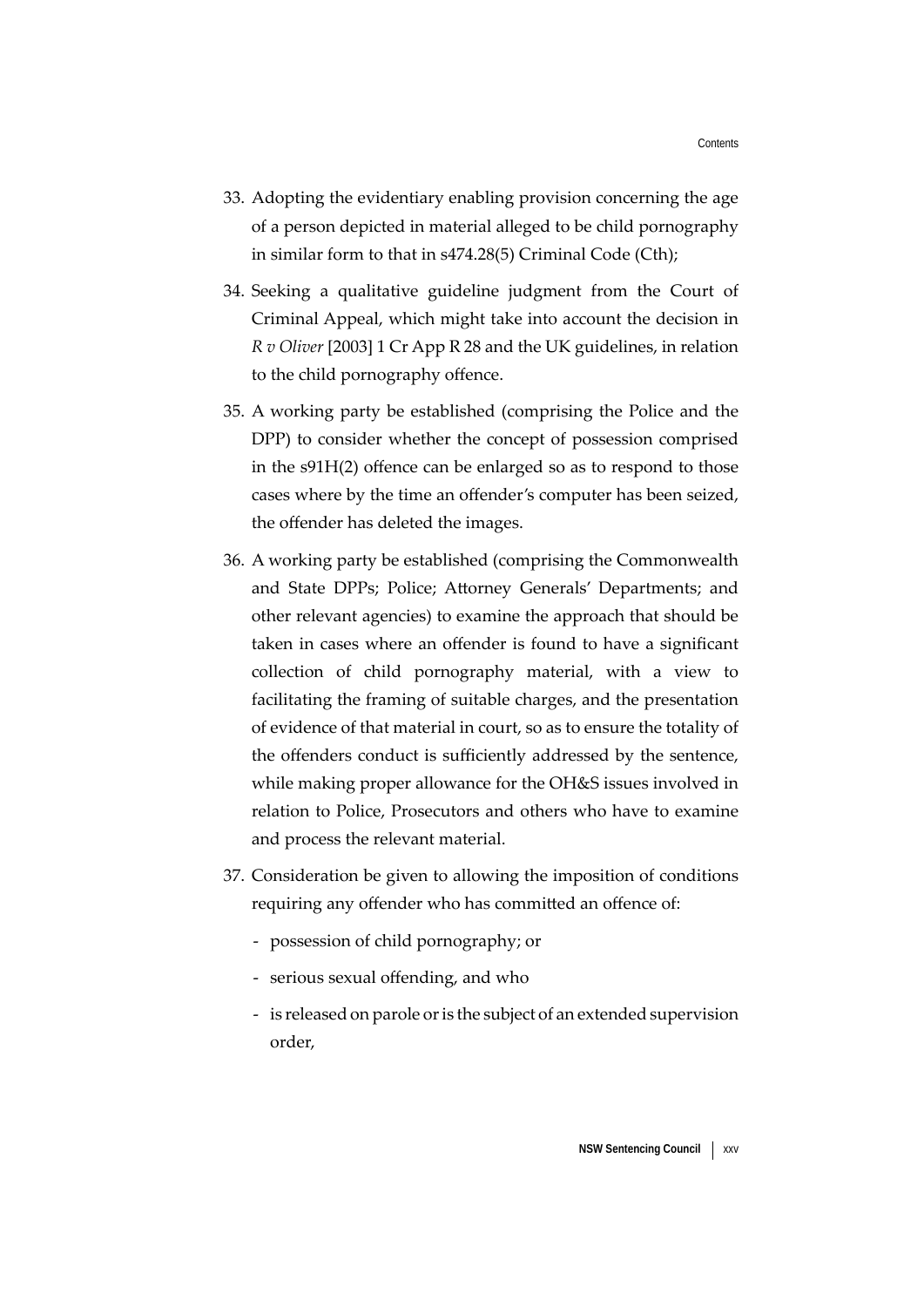- a) to refrain from accessing child pornography by electronic or other means;
- b) to forthwith make available for full inspection (including removal for forensic examination if so requested) any computer or other electronic equipment owned or used by the offender at any time as required by that offenders; Parole Officer or other officer from the Special Visitation Group or Corrective Services, as the case may be; and
- c) to provide the Corrective Services' officer with details of any active electronic communication identification, and service provider, and to report any changes in such details.
- 38. Amending s21A(3) of the *Crimes (Sentencing Procedure) Act 1999*  (NSW) to preclude a sentencing Court taking into account as mitigating factors within the meaning of the section the previous good general reputation, prior good character and absence of any prior criminal antecedents of an offender who is to be sentenced for a sexual offence involving a child, including a child pornography offence, if and to the extent that any of those considerations have better enabled the offender to commit the offence.
- 39. Amending s21A so as to exclude such matters being taken into account in accordance with the Common Law.
- 40. That consideration be given to amendment of the *Crimes (Sentencing Procedure) Act 1999* (NSW) to preclude the fact that a convicted offender by reason of the conviction has, or will, become a person registrable under the *Child Protection (Offender Registration) Act 2000* (NSW) or may become the subject of a prohibition order under the *Child Protection (Offenders Prohibition Orders) Act* 2004 (NSW), or the subject of an ESO or CDO under the *Crimes (Serious Sex Offenders) Act 2006* (NSW), from being taken into account in mitigation of sentence.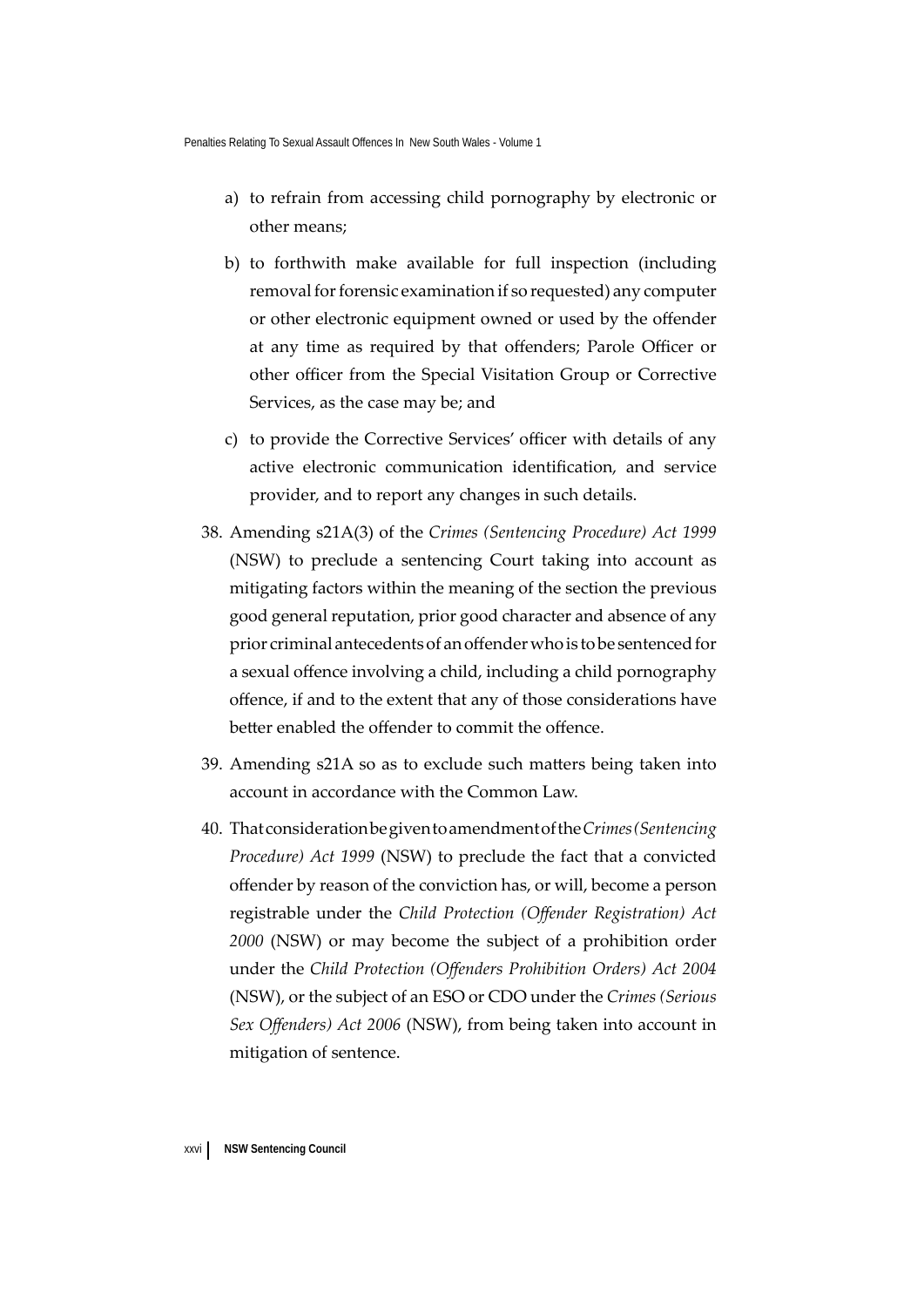# Chapter 1 **Introduction**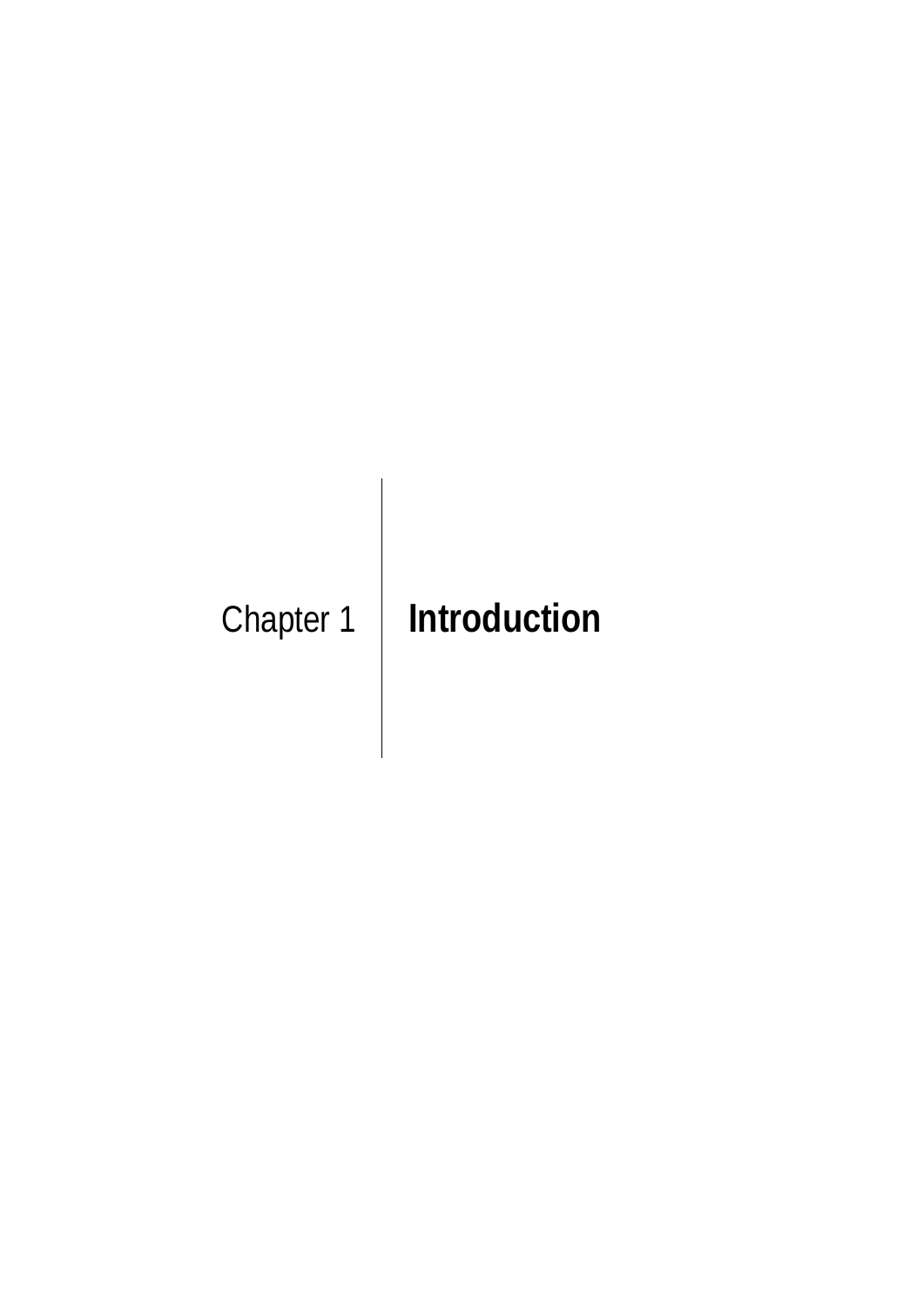### **1. TERMS OF REFERENCE**

1.1 The Attorney General's reference to the Sentencing Council, pursuant to s 100J of the *Crimes (Sentencing Procedure) Act 1999*, is to examine whether the penalties currently attaching to sexual offences in New South Wales are appropriate, in accordance with the following terms of reference:

- 1. Whether or not there are any anomalies or gaps in the current framework of sexual offences and their respective penalties;
- 2. If so, advise how any perceived anomaly or gap might be addressed;
- 3. Advise on the use and operation of statutory maximum penalties and standard minimum sentences when sentences are imposed for sexual offences and whether or not statutory maximum penalties and standard minimum sentences are set at appropriate levels;
- 4. Consider the use of alternative sentence regimes incorporating community protection, such as the schemes used in Canada, the United Kingdom and New Zealand;
- 5. Consider possible responses to address repeat offending committed by serious sexual offenders; and in particular, whether second and subsequent serious sex offences should attract higher standard minimum and maximum penalties in order to help protect the community. If so, advise what these penalties could be;
- 6. Advise whether or not "good character" as a mitigating factor has an impact on sentences and sentence length and if so whether there needs to be a legislative response to the operation of this factor; and

2 **NSW Sentencing Council**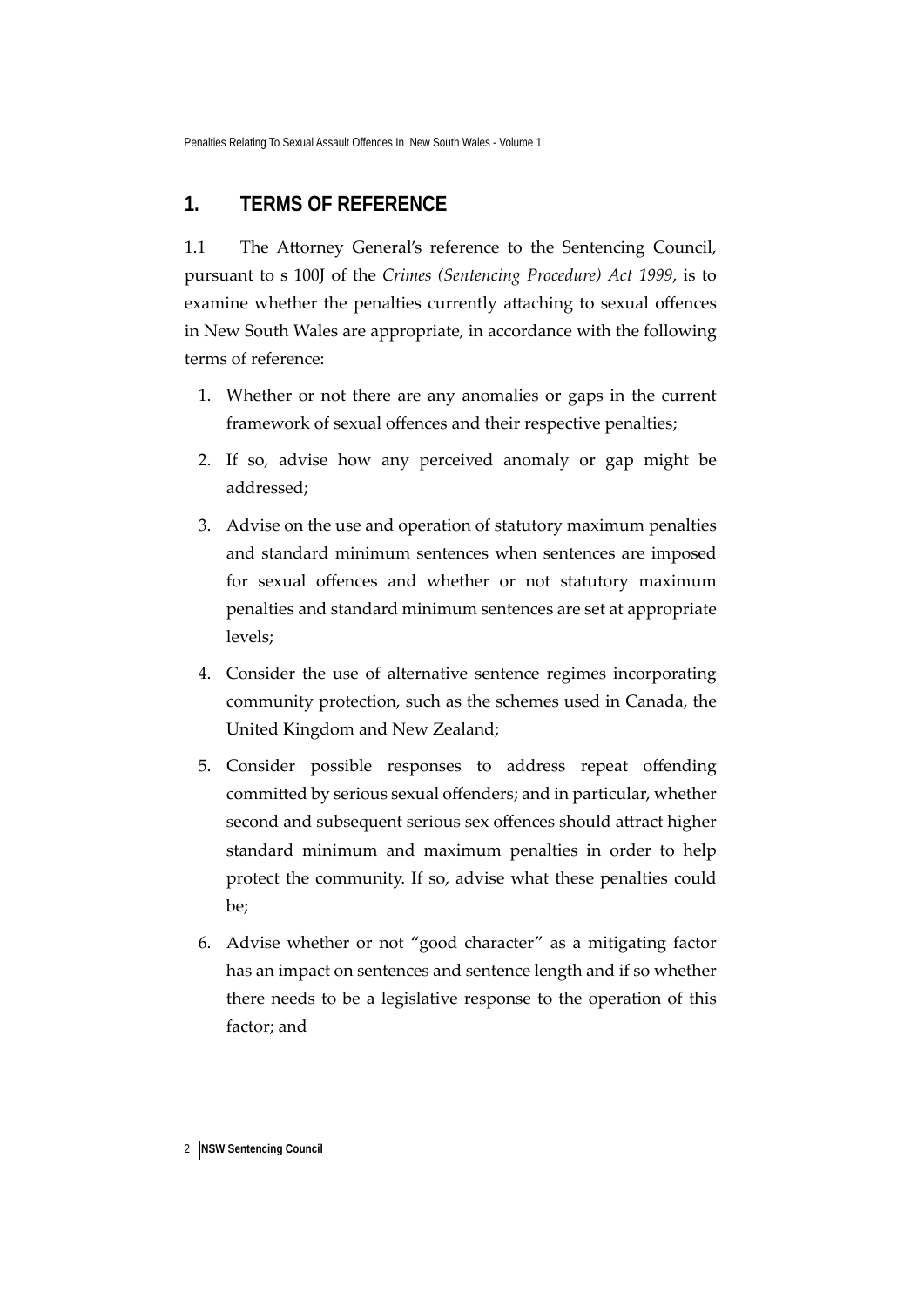7. Advise on whether it is appropriate that the "special circumstance" of sex offenders serving their sentence in protective custody may form the basis of reduced sentences.

1.2 The terms of reference required the Council to report to the Attorney General by 1 June 2008, a date now extended to 4 August 2008. By reason of the amount of work required and the need for the Council to conduct some additional research into the two terms (terms  $4$  and  $5$ ) that call for an examination of different approaches to sentencing, it has not been possible to complete the whole report by that date.

1.3 The Council is, however, able to deliver an Interim Report that deals with the remaining terms of reference (terms 1-3 and 6-7), as well as an analysis of sentencing statistics and trends which would provide a basis for the Report, and a platform against which terms 4 and 5 will be addressed.

1.4 Accordingly, Part One of this Report examines whether there are any anomalies or gaps in the current framework of sexual offences and their respective penalties (term 1); and contains suggestions on how any such anomaly might be addressed (term 2), including whether statutory maximum penalties and standard minimum sentences are set at appropriate levels (term 3). In this respect particular attention is given to offences involving child pornography.

1.5 The Report also contains advice on whether 'good character' as a mitigating factor has an impact on sentences and sentence length and whether there needs to be a legislative response to the operation of this factor (term 6); and whether it is appropriate that the 'special circumstance' of sex offenders serving their sentence in protective custody or making them subject to offender registration or other orders requiring ongoing prohibitions, supervision or detention should provide a basis for mitigation of sentence (term 7).

1.6 Part 2, to be released at a later date, will address the remaining terms of reference, focussing on the use of alternative sentence regimes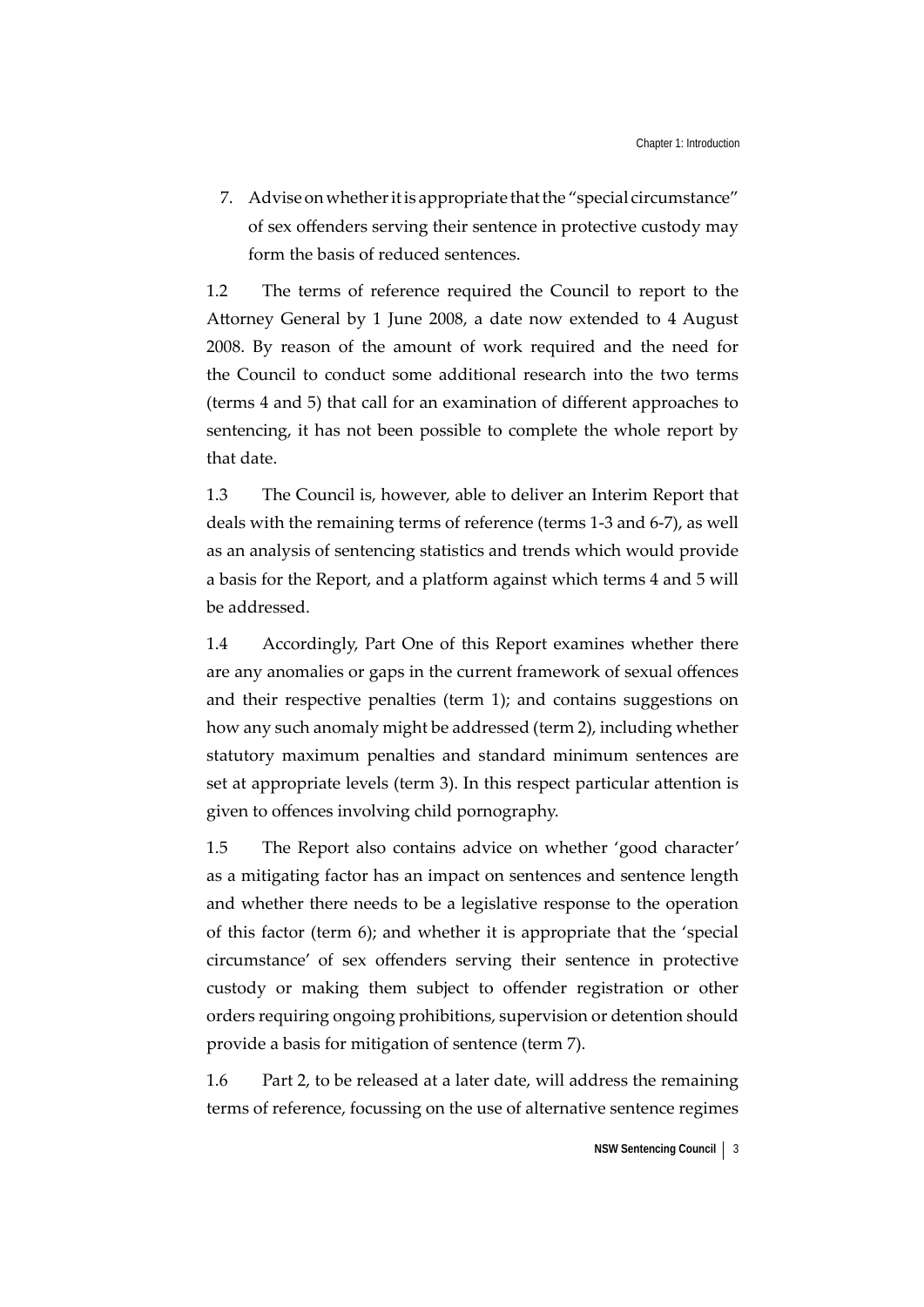incorporating community protection (term 4) and will consider possible responses to address repeat offending committed by serious sexual offenders, and in particular, whether higher standard minimum and maximum penalties are required in those cases (term 5).

1.7 The Council notes that while it has had some regard to the maximum sentences available for comparable offences in other States and Territories, it has not attempted any overall review of the legislation in those States with an eye to identifying conduct which might constitute an offence in those jurisdictions, which would not currently be an offence in New South Wales. Such a review would be outside the terms of reference, and would involve a very substantial task. It could be more profitably undertaken in the context of the kind of general review that was advocated by the Director of Public Prosecutions<sup>1</sup> and that would approximate the comprehensive restructure undertaken in the United Kingdom.

### **2. METHODOLOGY**

1.8 For the purpose of this Reference the Council has invited and received a number of submissions, the details of which are included in Appendix L to this volume.

1.9 It has conducted a review of the relevant legislation, comprised within the *Crimes Act 1900* (NSW), the *Summary Offences Act 1988* (NSW), the *Child Protection* (Offenders Registration) Act 2000 (NSW), the *Child Protection (Off enders Prohibition Orders) Act 2004* (NSW), the *Crimes (Serious Sex Offenders) Act 2006 (NSW), the Crimes Act 1914 (Cth) and* the *Criminal Code 1995* (Cth), and, with the assistance of the Judicial Commission of New South Wales, has prepared a statistical analysis of sentencing outcomes for the relevant offences. This is presented in Volume 2 of this report.

<sup>1.</sup> Submission 12: New South Wales Director of Public Prosecutions.

<sup>4</sup> **NSW Sentencing Council**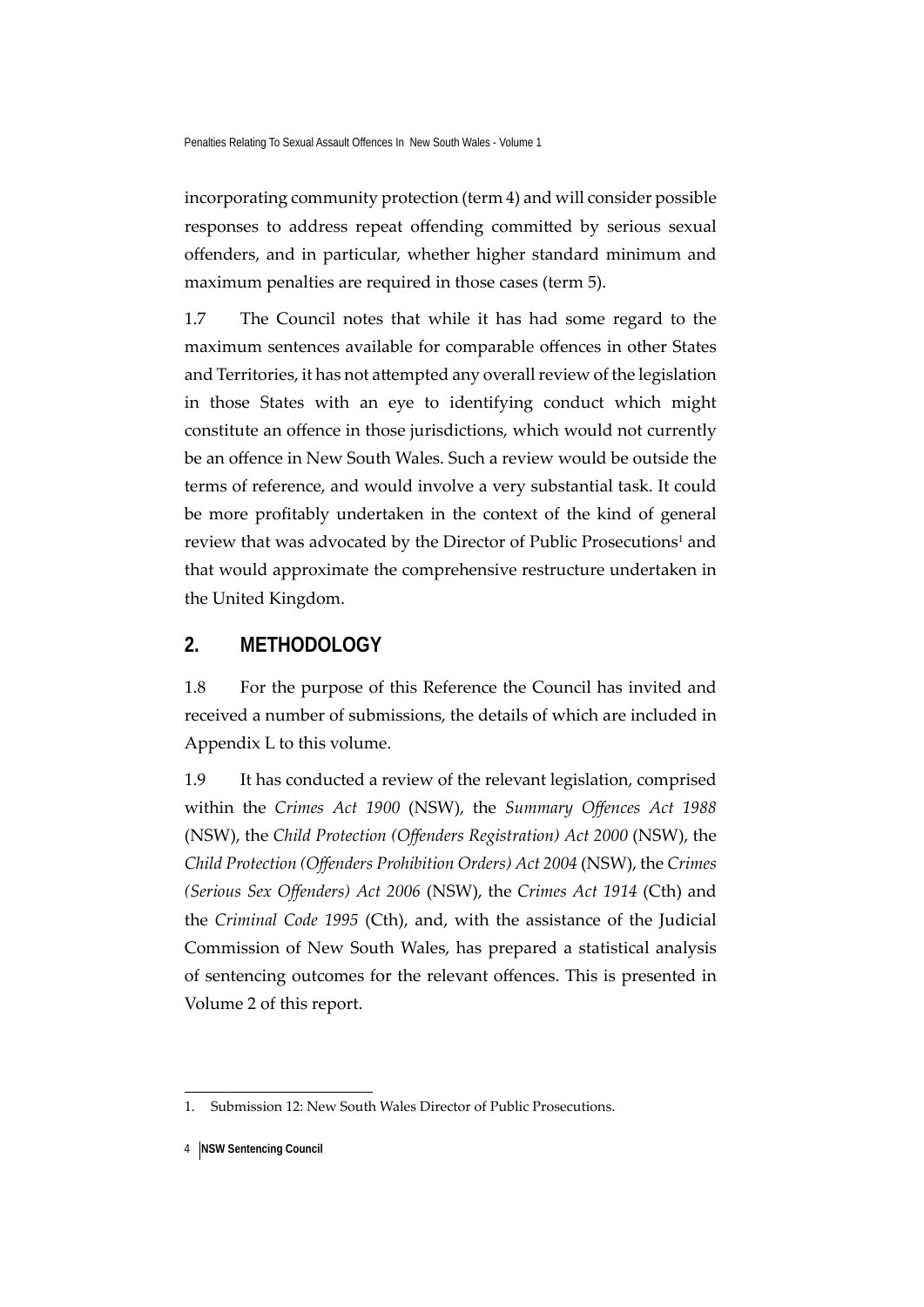1.10 Where appropriate, the Council has reviewed a significant body of individual decisions on sentence, although this has mainly concerned decisions delivered in the Supreme Court or Court of Criminal Appeal, since many of the first instance decisions in the District Court and Local Court are not readily available online or in published form. Volume 2 of this report includes summaries of CCA decisions in sexual offence matters where the operation of the standard non-parole period scheme was an issue at appeal. The summaries have been collated from the Council's previous reports on *Sentencing Trends and Practices 2006-2007*  and *2005-2006*.

1.11 Meetings and consultations were held with the Office of the Director of Public Prosecutions, the Public Defenders Office, the Department of Corrective Services, representatives of the NSW Parole Authority, the Attorney Generals' Department Aboriginal Programs Unit, and representatives of the Legal Aid Commission, among others. Details are provided in Appendix M of this volume.

1.12 For ease of reference, tables of the relevant offences, detailing their elements, any relevant circumstances of aggravation prescribed by legislation, the statutory maximum penalty, the relevant standard nonparole period where applicable and the percentage that the standard non-parole period represents of the maximum penalty are set out in Appendices A to H to this volume. We have included in Appendices B to E a summary of the circumstances of aggravation and of mitigation which sentencing judges are to take into account pursuant to the *Crimes*  (Sentencing Procedure) Act 1999 (NSW),<sup>2</sup> and which are also of relevance for judges when considering the provisions of the Act that relate to the standard non-parole period regime.<sup>3</sup>

1.13 This review is undertaken against the background that prior to 1981 there were 11 indictable offences for which provision was made in the *Crimes Act 1900* (NSW), namely: rape, carnal knowledge, attempt

<sup>2.</sup> *Crimes (Sentencing Procedure) Act 1999* (NSW) s 21A.

<sup>3.</sup> In accordance with the *Crimes (Sentencing Procedure) Act 1999* (NSW) s 54B.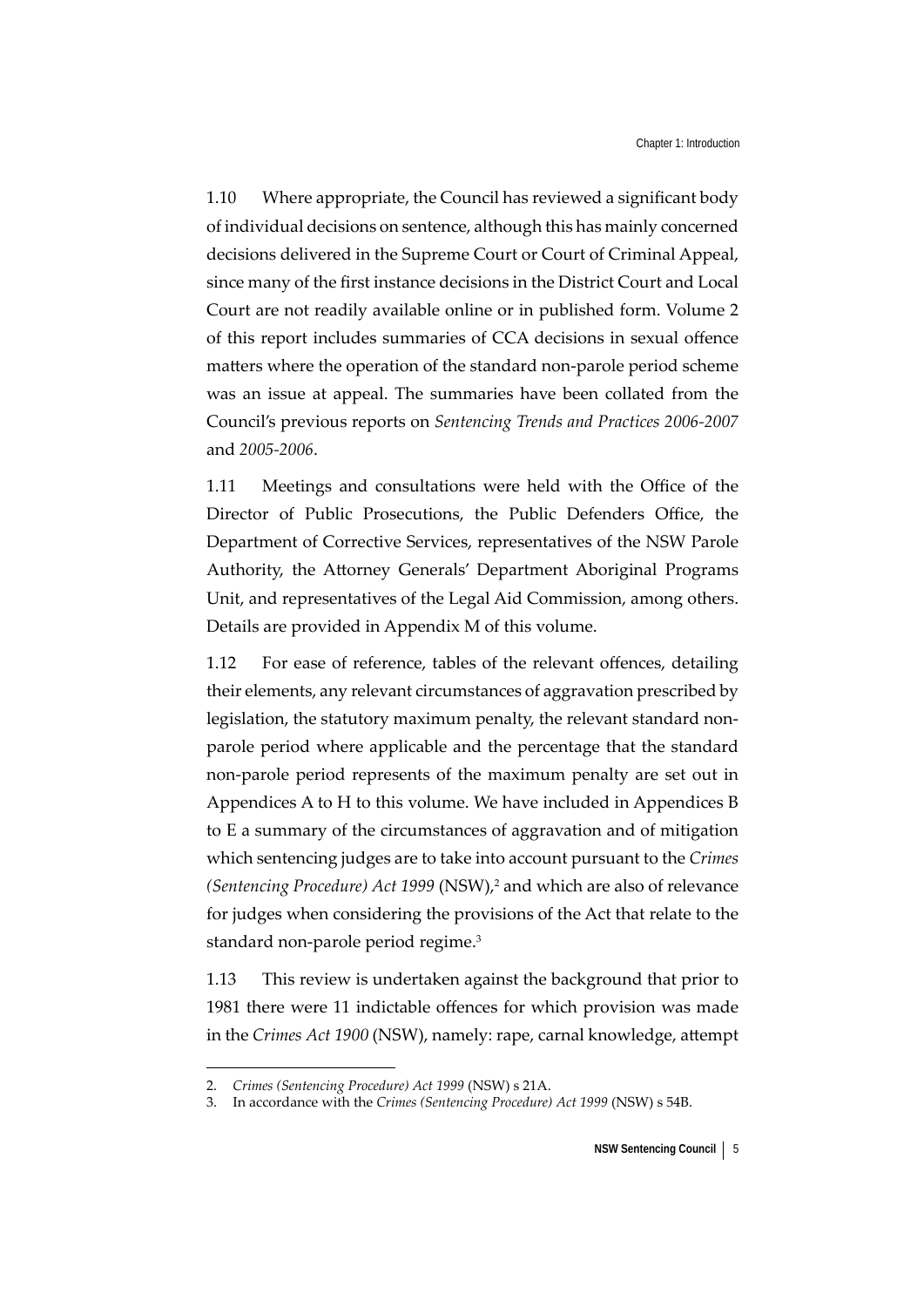or assault with intent to rape, carnal knowledge of a girl under 10 years, attempt or assault with intent to commit carnal knowledge with a girl under 10 years, carnal knowledge of a girl aged between 10 and 16 years, attempted carnal knowledge, carnal knowledge of an idiot, indecent assault and buggery.

1.14 The *Crimes Act* now creates 69 separate indictable sexual offences.<sup>4</sup> In part this increase has been due to the creation of new offences concerned for example, with grooming, internet pornography, sexual servitude and sex tourism which have become areas of concern either for the State or the Commonwealth. The principal reason for the increase, however, has been due to the division of existing offences to create separate offences, dependent upon the presence of aggravating circumstances such as the age of the victim, or the infliction of actual bodily harm in conjunction with the sexual act, or the commission of the offence in company.

1.15 The result is a complex mosaic of offences and sentences, the complexity of which is increased by the provisions for the existence of standard non-parole periods for some of the offences.<sup>5</sup>

### **3. STATISTICS**

1.16 The statistical analysis, which is contained in a separate volume, needs to be understood in the context of certain limitations on the underlying data.

1.17 Due to the impact of the *Crimes (Sentencing Procedure) Amendment (Standard Minimum Sentencing) Act 2002* (NSW), which introduced standard non-parole periods (SNPPs) for certain offences, the data taken from the Judicial Commission's JIRS database covers different measuring periods depending on the date of the offences which are

The Council has counted as a separate offence all sub-sections of sexual offences listed in the *Crimes Act 1900* (NSW). Incite and attempt offences have been counted as separate offences for the purposes of this analysis. However s 61P Attempt to commit offence under ss 61I-61O, has been counted as one offence only.

<sup>5.</sup> Pursuant to the *Crimes (Sentencing Procedure) Act 1999* (NSW) div 1A.

<sup>6</sup> **NSW Sentencing Council**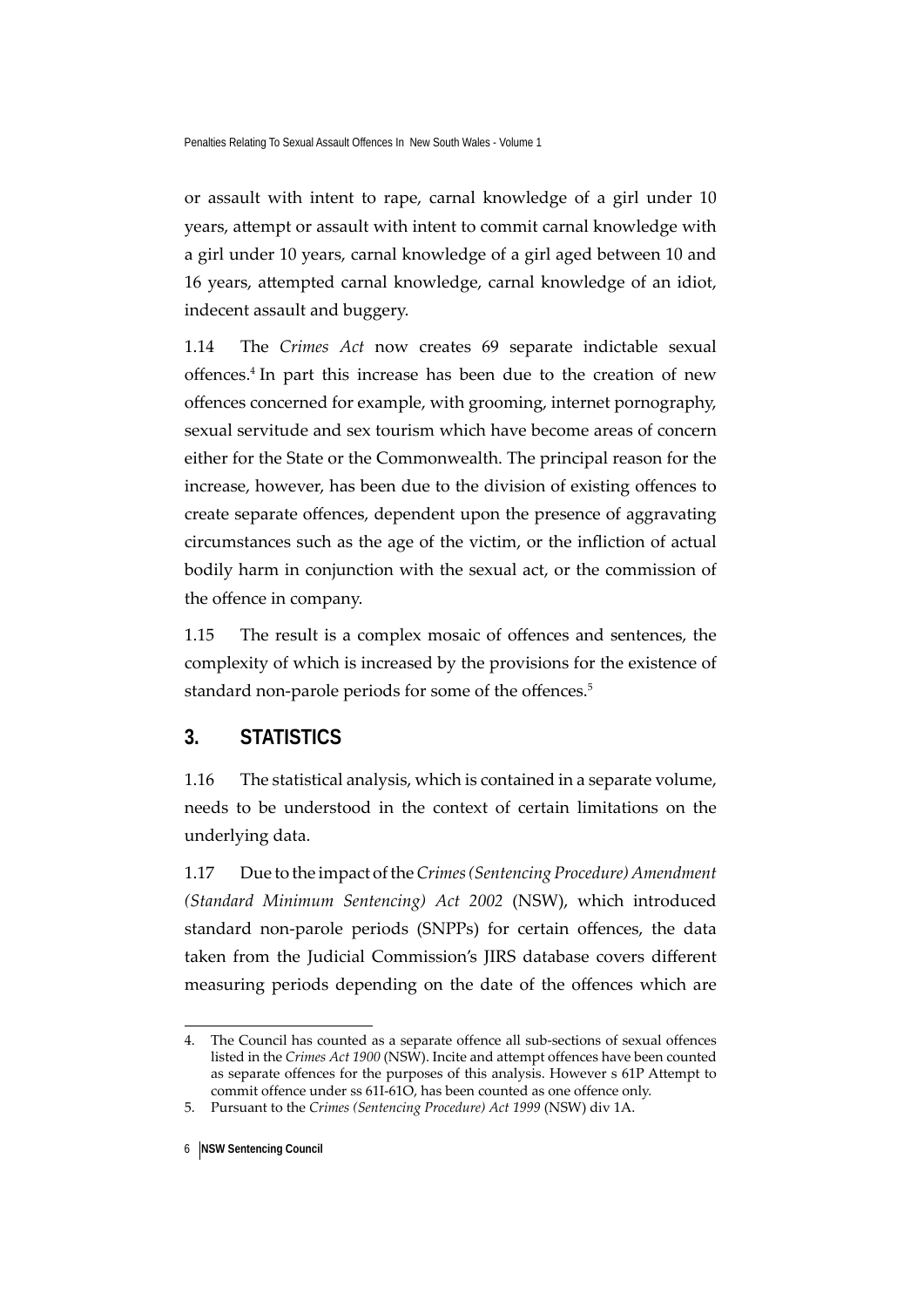taken into account. For the offences in the higher courts to which SNPPs do not apply, the data generally covers the period from October 2000 to September 2007. For the offences to which SNPPs apply, the data generally covers the period from February 2003 to September 2007. The overlap arises by reason of the time which has elapsed between the date of the offence and sentence, either at first instance or upon appeal, since offenders are entitled to be sentenced according to the law in force at the time of the offence. $6$ 

1.18 Data analysis, and more specifically, the ability to draw conclusions from this process, has been hampered by the limited sample size for most of the offences dealt with in the higher courts, particularly in relation to imprisonment rates. For example, there were over 46 separate sexual offences for which offenders were sentenced to imprisonment during the measuring periods. Restricting analysis to instances where in excess of 10 sentences of imprisonment had been imposed limited the review to 15 offences overall.

1.19 The small number of cases renders statistical analysis deeply problematic and subject to error.7 In this situation it is virtually impossible to draw any meaningful conclusions about sentencing trends. Only two of the offences<sup>8</sup> reviewed yielded a sample of offenders of sufficient size to minimise the possibility of a handful of outliers giving a misleading impression of trends, and even in those two offences that possibility cannot be eliminated.

1.20 In addition, the JIRS statistics relied upon employ a significant degree of 'rounding up'. For example, it is the Council's understanding

<sup>6.</sup> Data analysis of offences dealt with the Local Court cover the period January 2003 to September 2007. Standard non-parole periods do not apply in the Local Court.

<sup>7.</sup> One could go as far as to say that only two of the offences reviewed (s 61I-sexual assault and s 61J-aggravated sexual assault, with 82 and 80 imprisoned offenders, respectively) yielded a sufficient sample size of offenders as to minimise the possibility of a handful of outliers giving a misleading impression of trends and average prison terms, and even in those two offences the possibility could by no means be said to be insignificant.

<sup>8.</sup> *Crimes Act 1900* (NSW) s 61I-sexual assault and 61J-aggravated sexual assault, with ss 82 and 80 imprisoned offenders, respectively.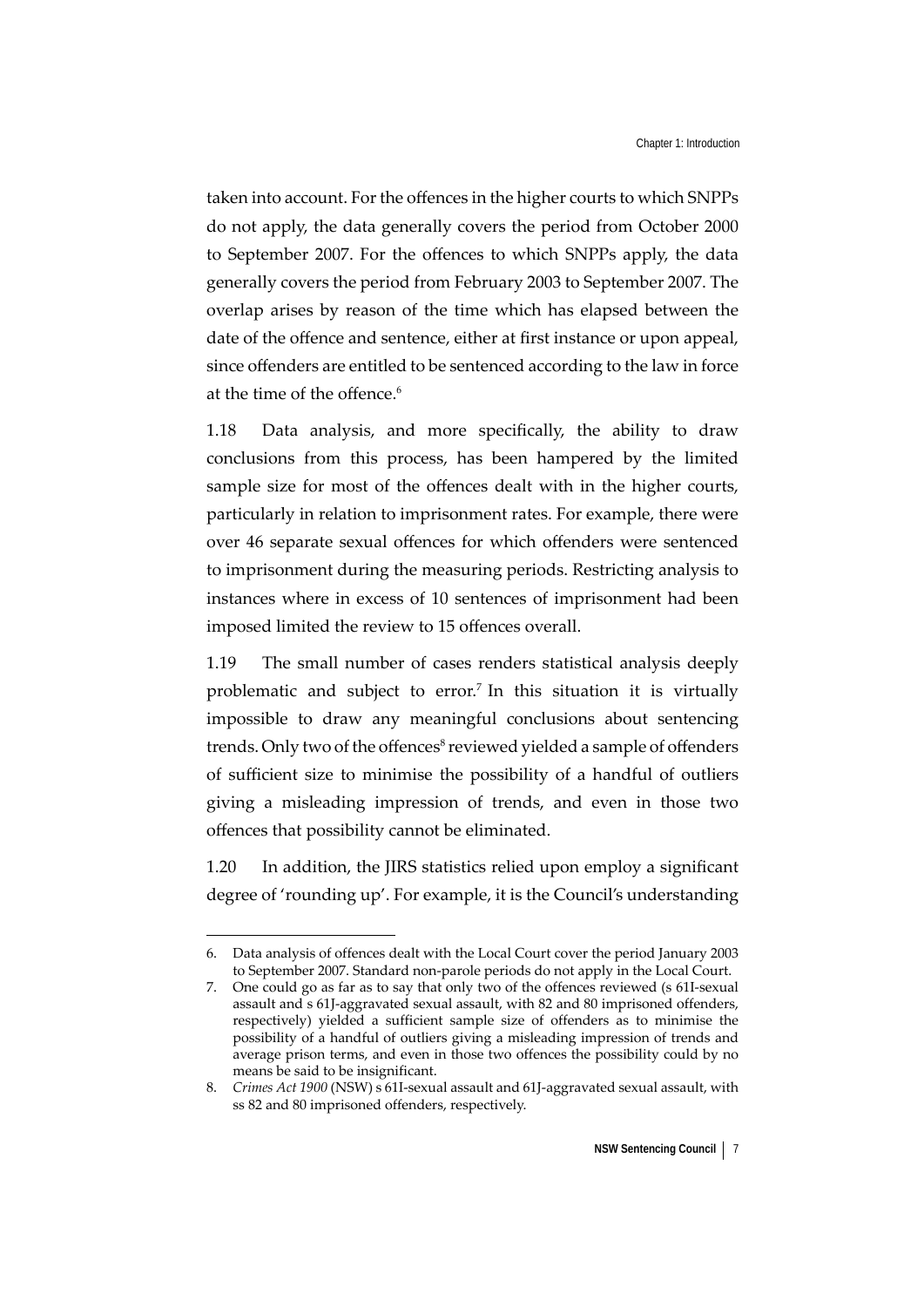that a fine of  $$1,001$  would be rounded up to  $$2,000$  for the purpose of the statistics, which could have a significant impact on average fine levels in the Local Court, particularly where there is a relatively small sample of cases. (It is noted however, that fines are rarely imposed for sexual offences in either the higher courts or the Local Court). Similar rounding up occurs with prison terms, although it is likely to be less problematic, as prison sentences handed down in the higher courts tend to increase by increments of 6 months and 12 months, particularly with longer sentences.

1.21 It is necessary that these data limitations be kept in mind when considering the statistics which are presented in this Report.

8 **NSW Sentencing Council**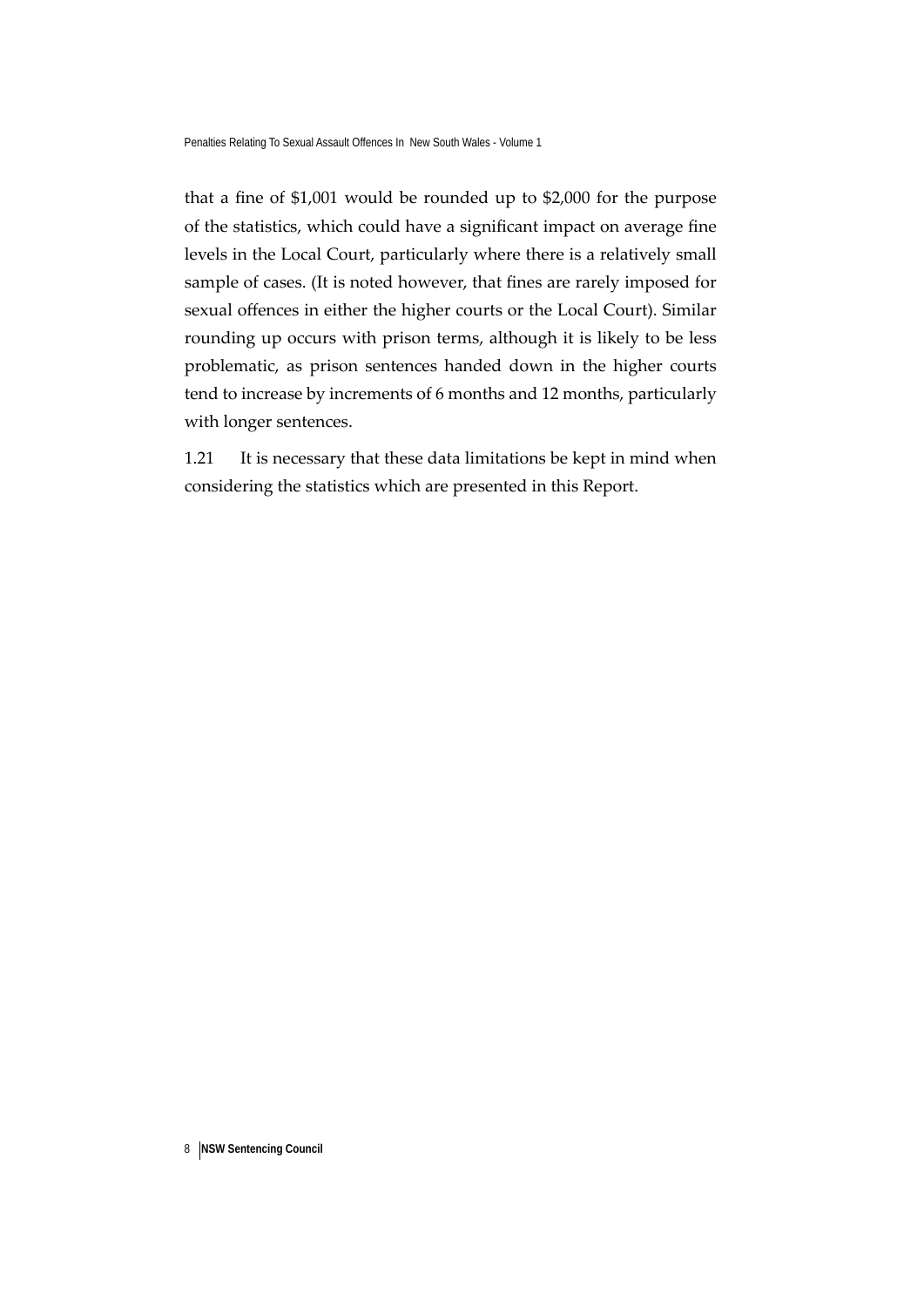**Anomalies And Gaps In The Current**  Chapter 2 | Framework Of **Sexual Offences Terms 1 & 2**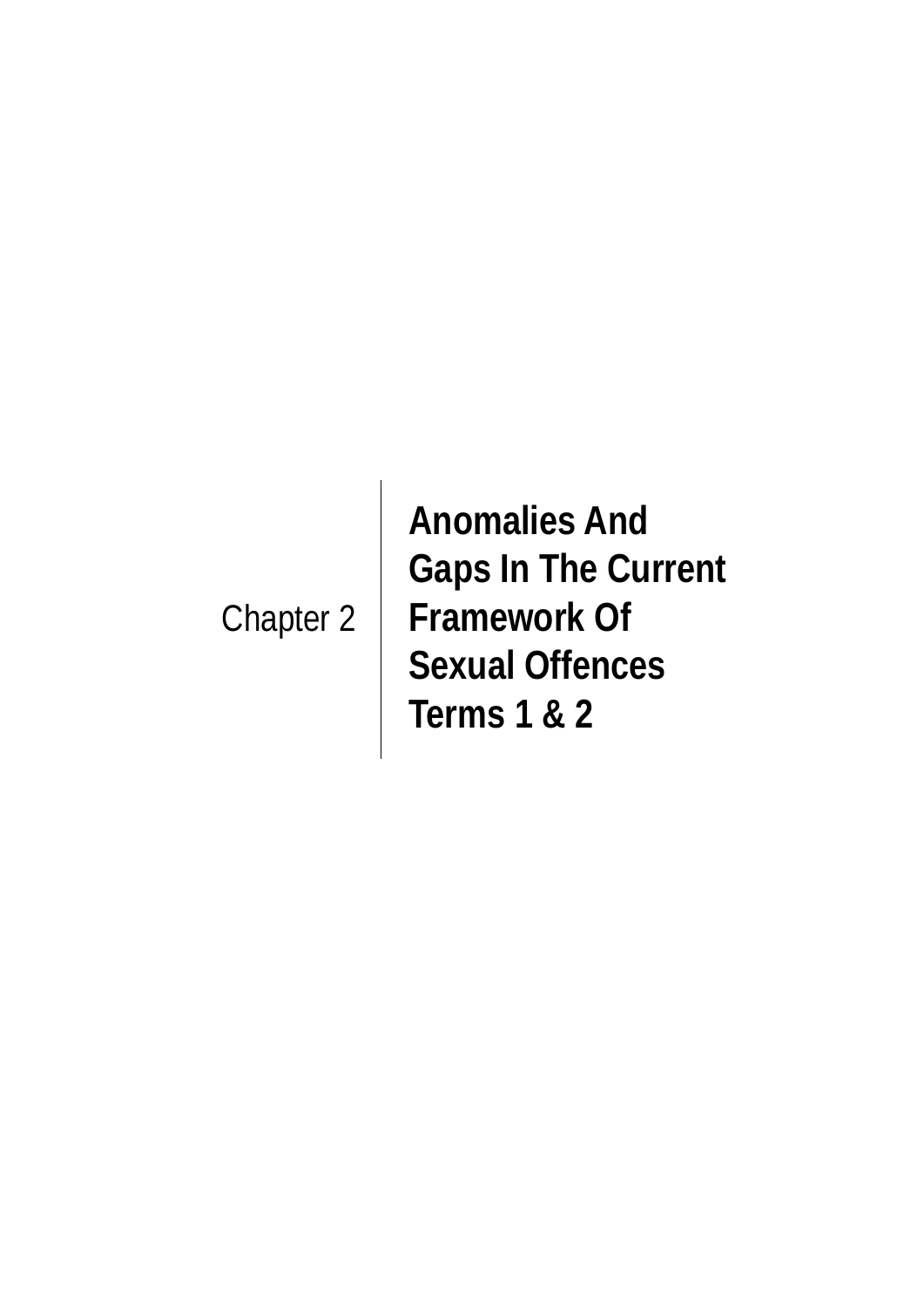### **1. INTRODUCTION**

2.1 It is convenient to deal with these terms of reference together since they deal respectively with identifying any gaps or anomalies in the current legislative framework creating sexual offences, and with the ways that such gaps or anomalies might be addressed.

2.2 For the purposes of these terms of reference the Council has taken the expression 'gaps' to mean areas of conduct that might properly be the subject of a specific criminal sanction that have not been adequately addressed. The expression 'anomalies' has been taken to mean an irregular deviation from the common order of sentences apparent from a review of the available penalties, to the extent that such an order can be identified.

2.3 In its assessment of these terms of reference the Council has undertaken a comparison of the maximum available sentences for sexual offences (contained within Appendix A) and has reviewed the several submissions which drew attention to possible gaps or anomalies and offered possible solutions that might address those gaps or anomalies. In making this assessment the Council recognises that it has engaged in an exercise that is, to a considerable degree, subjective, and that different minds may well differ in assigning relative levels of seriousness or moral culpability to individual offences. In part, it has relied on judicial observations as to the seriousness of some offences, even though it must be conceded, as the wide range of sentencing outcomes noted in the sentencing statistics show, there is unlikely ever to be a complete judicial consensus in this regard.

### **2. GAPS AND ANOMALIES**

2.4 Subject to the qualifications above, the Council has identified the following possible anomalies and gaps.<sup>9</sup>

<sup>9.</sup> Where such anomalies or gaps have been the subject of individual submissions that fact is noted in the footnotes.

<sup>10</sup> **NSW Sentencing Council**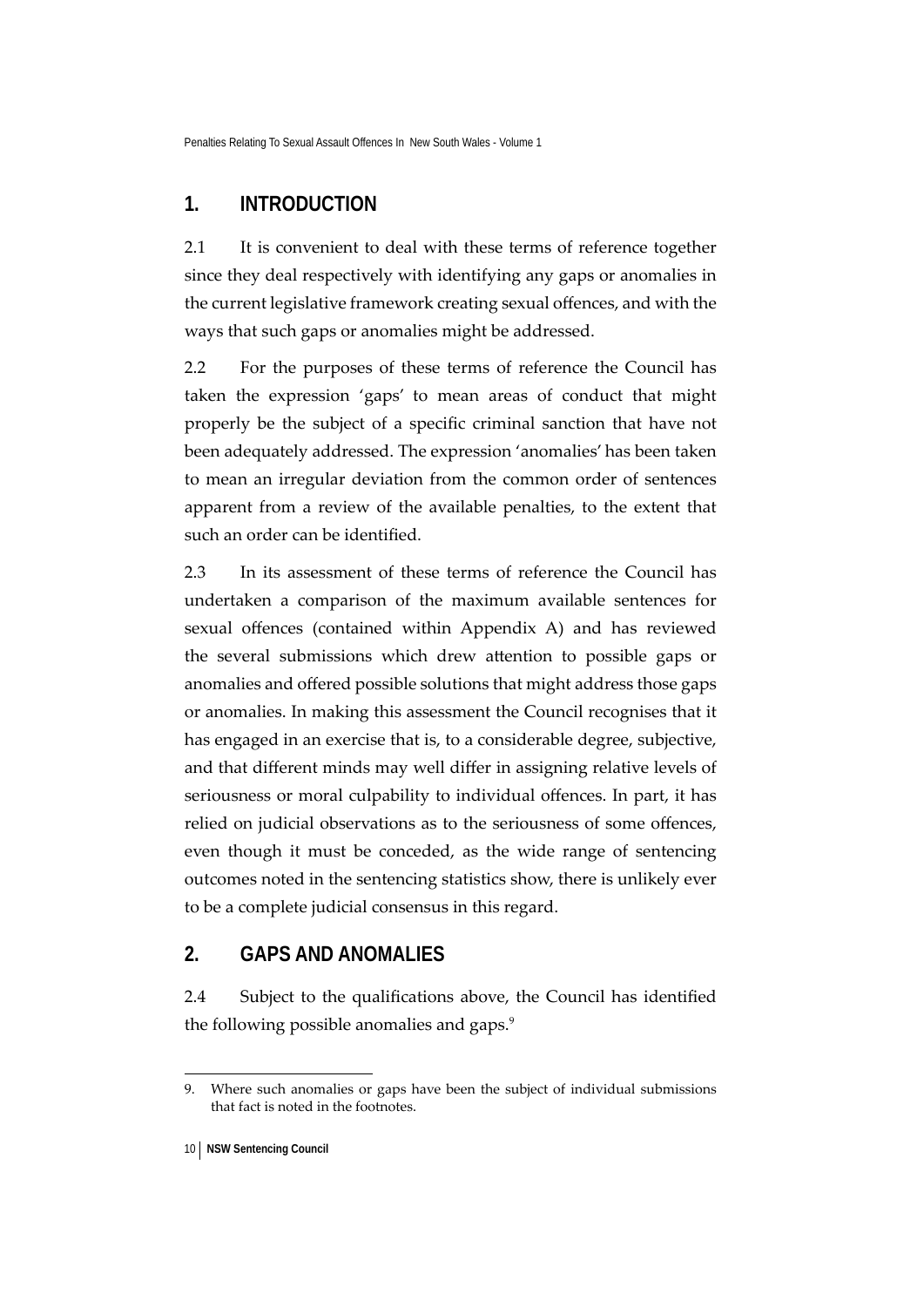# **Child Pornography-***Crimes Act 1900* **(NSW) s 91H**

2.5 The maximum penalty for possession of child pornography under the *Crimes Act 1900* (NSW) is imprisonment for 5 years,<sup>10</sup> while the maximum penalty for producing or disseminating child pornography under the Act is imprisonment for 10 years.<sup>11</sup> The maximum penalty for the offences of possessing, controlling, producing, supplying or obtaining child pornography material with the intention of its use through a carriage service under the Commonwealth *Criminal Code* is, in each case, imprisonment for 10 years.<sup>12</sup>

2.6 As Table 1 indicates, the NSW penalty for possession of child pornography is in the lower range of penalties attaching to like offences in other State and Territory jurisdictions.

| Jurisdiction | <b>Legislative Provision</b>                                                               | Penalty                                                                                                                  |  |  |
|--------------|--------------------------------------------------------------------------------------------|--------------------------------------------------------------------------------------------------------------------------|--|--|
| <b>ACT</b>   | s 65 <i>Crimes Act</i> 1900                                                                | 5 years imprisonment and/or 500<br><b>Penalty Units</b>                                                                  |  |  |
| <b>NSW</b>   | s 91H(3) Crimes Act 1900                                                                   | 5 years imprisonment                                                                                                     |  |  |
| NT           | s 125B Criminal Code 1983                                                                  | Individual-10 years imprisonment<br>Corporation-10,000 Penalty Units                                                     |  |  |
| OLD          | s 228D Criminal Code Act 1899                                                              | 5 years imprisonment                                                                                                     |  |  |
| SA           | s 63A Criminal Law Consolidation Act 1935                                                  | 1st offence - Basic offence -5<br>years imprisonment<br>Aggravated offence (eg child under<br>12) - 7 years imprisonment |  |  |
|              |                                                                                            | 2nd offence - Basic offence -7<br>years imprisonment<br>Aggravated - 10 years<br>imprisonment                            |  |  |
| <b>TAS</b>   | s 74A Classification (Publications, Films and<br>Computer Games) Enforcement Act 1995 s130 | 2 years and/or 200 Penalty Units                                                                                         |  |  |
|              | s 130C and 337C Criminal Code Act 1924                                                     | 21 years imprisonment                                                                                                    |  |  |
| <b>VIC</b>   | s 70(1) Crimes Act 1958                                                                    | 5 years imprisonment and/or 600<br><b>Penalty Units</b>                                                                  |  |  |
| <b>WA</b>    | s 60(4) Classification (Publications, Films<br>and Computer Games) Enforcement Act 1996    | 5 years imprisonment                                                                                                     |  |  |

*Table 1: Child pornography possession offences*

10. *Crimes Act 1900* (NSW) s 91H(3).

11. *Crimes Act 1900* (NSW) s 91H(2).

12. *Criminal Code* (Cth) s 474.20 and 474.19.

**NSW Sentencing Council** 11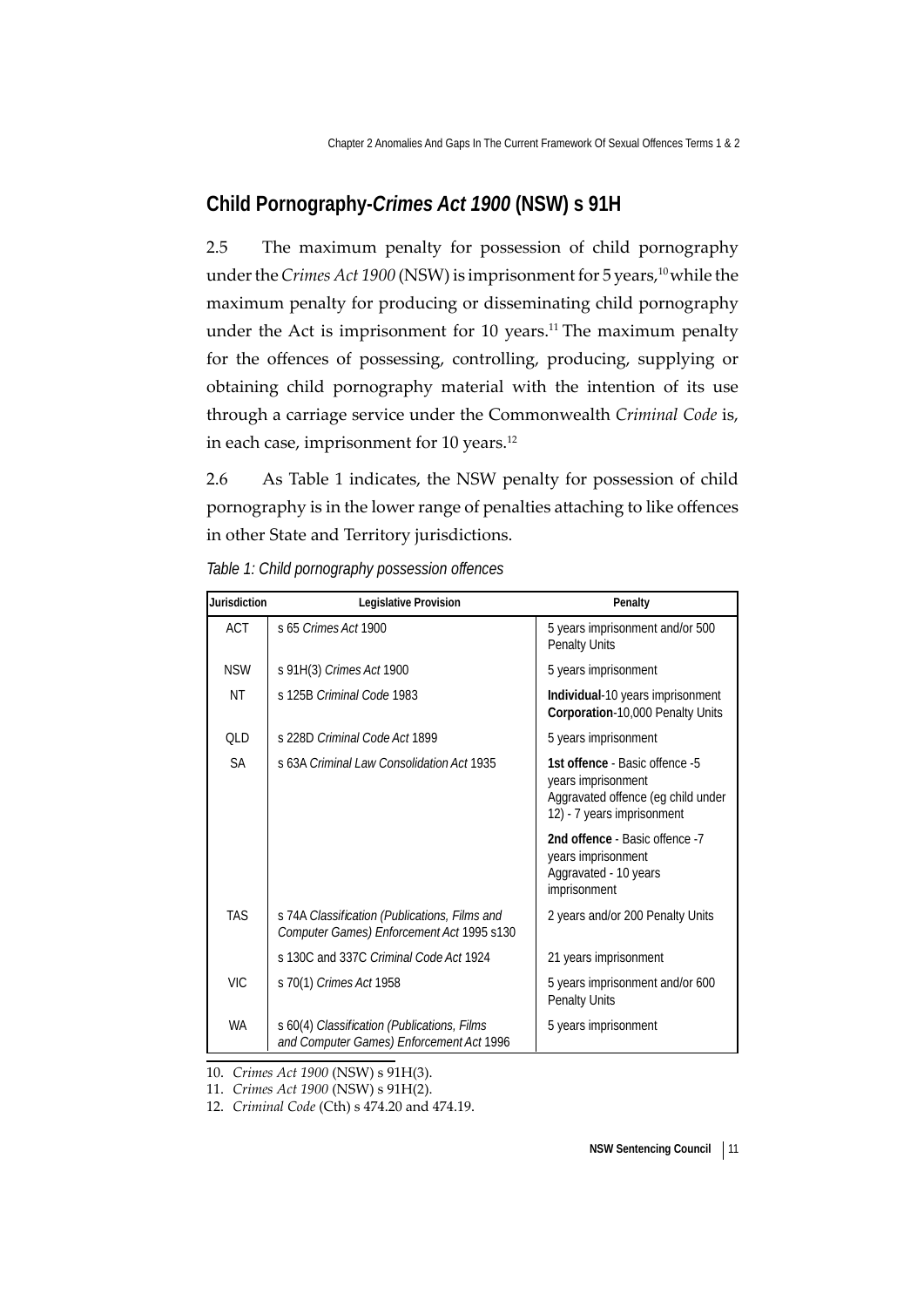2.7 It is acknowledged that the Commonwealth offence includes an additional element of the intention that the child pornography material be used in the commission of an offence involving the use of a carriage service, rather than mere possession. Nonetheless, the existence of a difference in the maximum penalty of this size for a possession offence, under the laws of the various States and Territories, gives rise to a possible anomaly that could be beneficially addressed on a national level, given the potential for trade in this material across State boundaries. The Council will address this issue in more detail in Chapter 4 in its consideration of child pornography offences.

## **Indecency Offences against Children-ss 61M, 61N, 61O** *Crimes Act 1900* **(NSW)**

2.8 Offences of indecency committed against children under the *Crimes Act 1900* (NSW) carry a lower statutory maximum penalty than the 10 year maximum penalty for child pornography offences under the Commonwealth *Criminal Code*. 13 Under the *Crimes Act*, the maximum penalty for indecent assault against a child between 10 and 16 years is imprisonment for seven years; $14$  for an act of indecency against a child between 10 and 16 years it is imprisonment for two years 15 and against a child under 10 years it is imprisonment for seven years.<sup>16</sup> The maximum penalty for an act of indecency against a child under 16 years in circumstances of aggravation is imprisonment for  $5$  years.<sup>17</sup>

2.9 It would appear to be anomalous that an offence, which requires an act of assault committed on or in the presence of a child<sup>18</sup> or an act of indecency with or towards a child<sup>19</sup> should attract lower maximum penalties than those applying to offences involving the

12 **NSW Sentencing Council**

<sup>13.</sup> *Criminal Code* (Cth) s 474.20.

<sup>14.</sup> *Crimes Act 1900* (NSW) s 61M(1), (3)(b); against a child under 10 years it is imprisonment for 10 years: s 61M(2).

<sup>15.</sup> *Crimes Act 1900* (NSW) s 61N(1).

<sup>16.</sup> *Crimes Act 1900* (NSW) s 61O(2).

<sup>17.</sup> *Crimes Act 1900* (NSW) s 61O(1).

<sup>18.</sup> *Crimes Act 1900* (NSW) ss 61L, 61M.

<sup>19.</sup> *Crimes Act 1900* (NSW) ss 61N, 61O.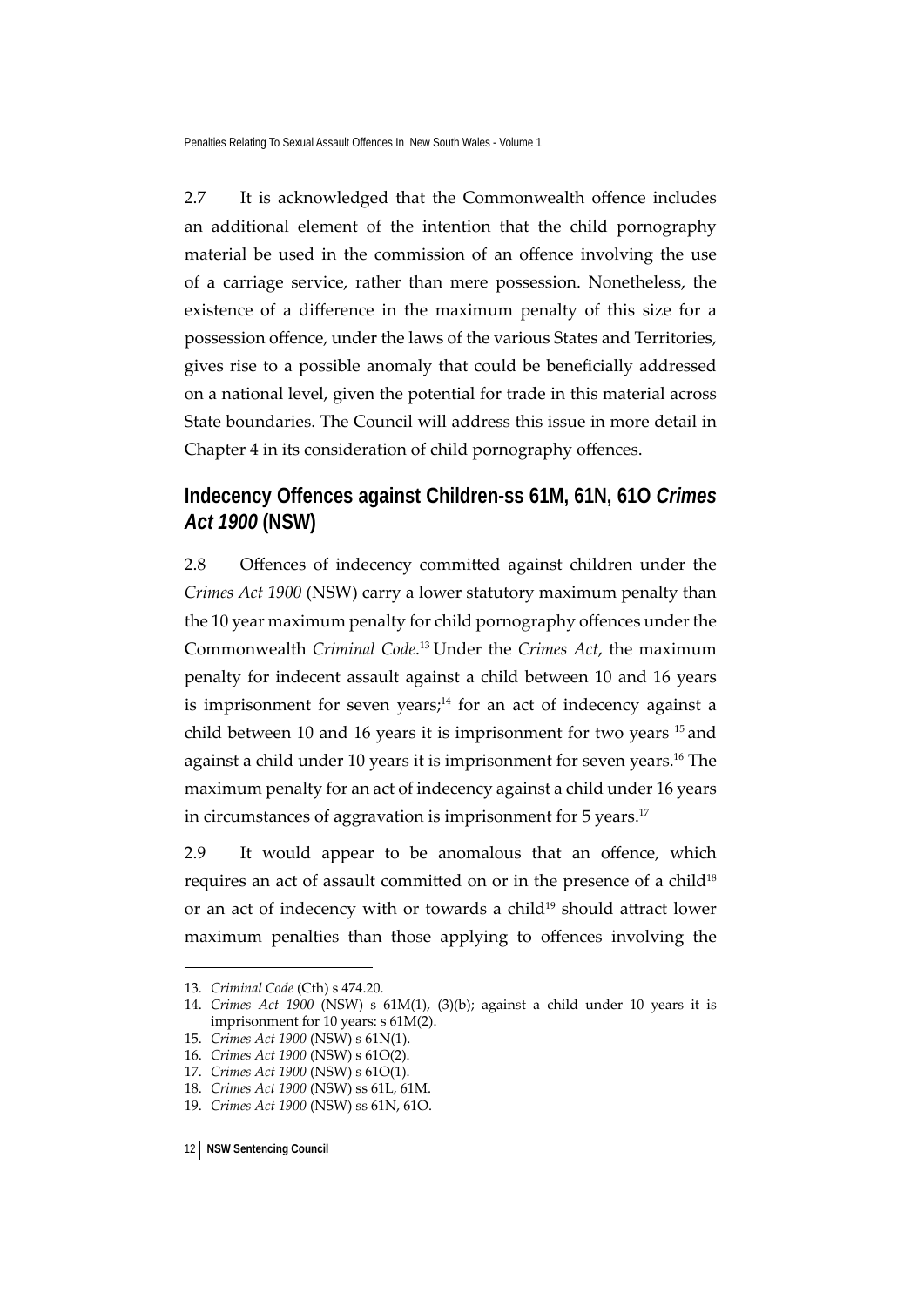filming or videotaping of these activities or the publishing, possessing or dealing with the images produced thereby, which would constitute sexual offences falling within the ambit of the Commonwealth child pornography offences.

# **Sexual Intercourse with a Child under the age of 10 years-***Crimes Act 1900* **(NSW) s 66A**

2.10 Sexual intercourse with a child under 10 years, $20$  which attracts a maximum penalty of imprisonment of 25 years, is now no longer one of the three most serious offences in the criminal calendar, a position which it held prior to 1981. The offence does not provide for an aggravated form such as the commission of the offence in company and the causing of actual bodily harm to the child. This might make it appear to be a less serious offence than an offence under s 61JA, that of aggravated sexual assault in company perpetrated against an adult, which carries a maximum sentence of natural life imprisonment.

2.11 The Council considers that there is merit in the creation of an additional offence, where a s 66A offence is committed in circumstances of aggravation, that would carry a maximum penalty in excess of 25 years. At present there is no section of this nature applicable only to a child. In this section circumstances of aggravation would mean circumstances in which:

- (i) sexual intercourse by the alleged offender was secured by force or by putting the alleged victim in fear;
- (ii) at the time of or immediately before or after the commission of the offence the alleged offender intentionally or recklessly inflicted actual bodily harm;
- (iii) the alleged offender was in the company of another person or persons;

<sup>20.</sup> *Crimes Act 1900* (NSW) s 66A.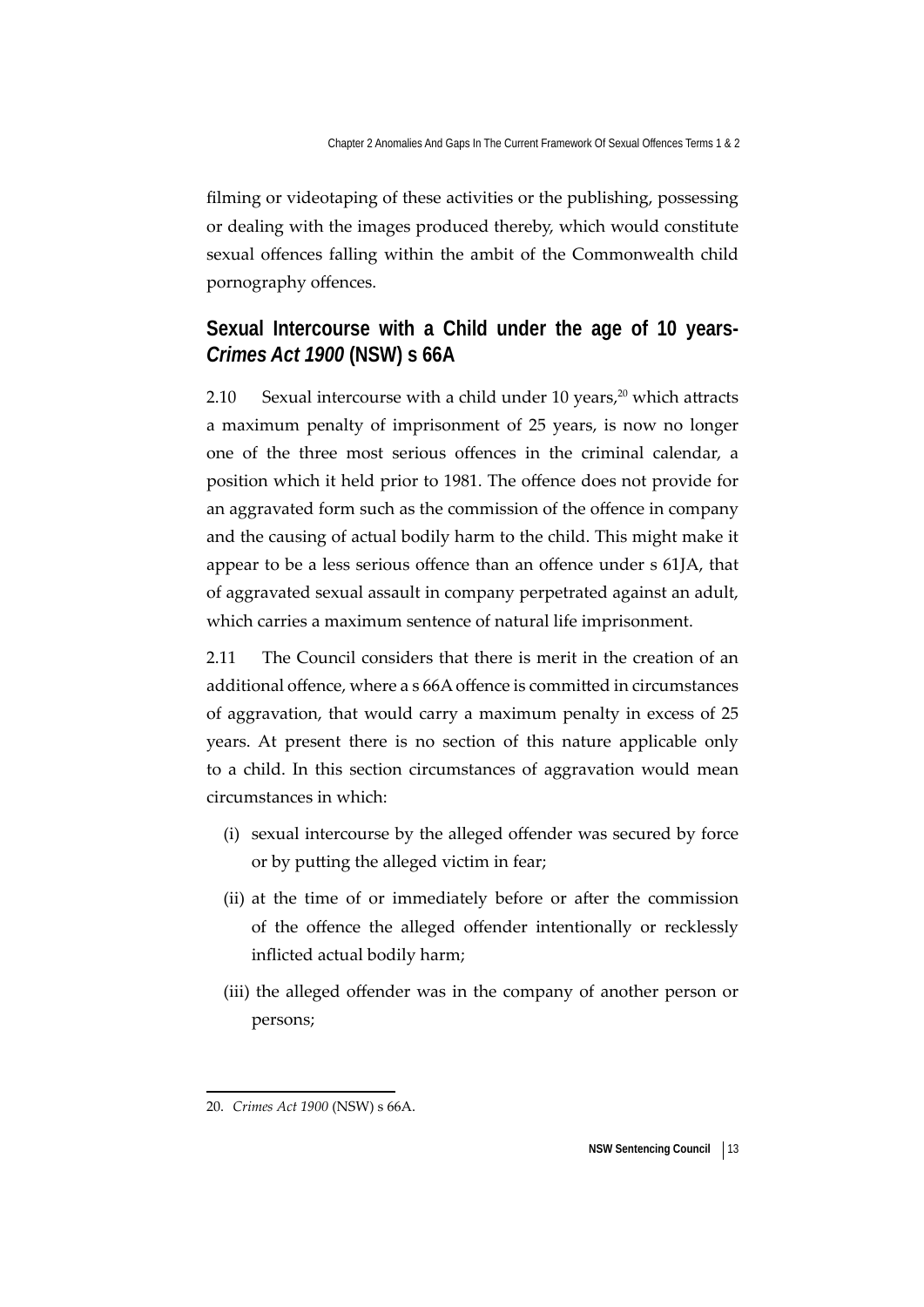- (iv) the alleged offender was in a position of authority of the alleged victim;
- (v) the alleged victim has a serious intellectual disability;
- (vi) the alleged offender took advantage of the alleged victim being under the influence of alcohol or a drug in order to commit the offence; or
- (vii) the presence of the alleged victim being secured by kidnapping.

# **Sexual Intercourse against a Child between 14 and 16 years-***Crimes Act 1900* **(NSW) s 66C(3)**

2.12 The maximum penalty for the offence of sexual assault (sexual intercourse without consent) under the *Crimes Act* (NSW) is imprisonment for fourteen years<sup>21</sup> or 20 years imprisonment if aggravated.<sup>22</sup> The maximum penalty for the offence of sexual intercourse with a child between 10 and 14 years is imprisonment for 16 years<sup>23</sup> or for 20 years if aggravated.<sup>24</sup>

2.13 The offence of sexual intercourse with a child between 14 and 16 years, however, carries a maximum penalty of only ten years imprisonment, $25$  and only twelve years imprisonment when the offence is aggravated.<sup>26</sup>

2.14 It has been submitted that an offence committed against a child who lacks the capacity to consent should have the same maximum penalty as that attaching to an equivalent offence committed against an adult without consent, and that s 66C(3) and (4) should be amended accordingly.27

14 **NSW Sentencing Council**

<sup>21.</sup> *Crimes Act 1900* (NSW) s 61I.

<sup>22.</sup> *Crimes Act 1900* (NSW) s 61J.

<sup>23.</sup> *Crimes Act 1900* (NSW) s 66C(1).

<sup>24.</sup> *Crimes Act 1900* (NSW) s 66C(2).

<sup>25.</sup> *Crimes Act 1900* (NSW) s 66C(3).

<sup>26.</sup> *Crimes Act 1900* (NSW) s 66C(4).

<sup>27.</sup> Submission 4: NSW Ombudsman.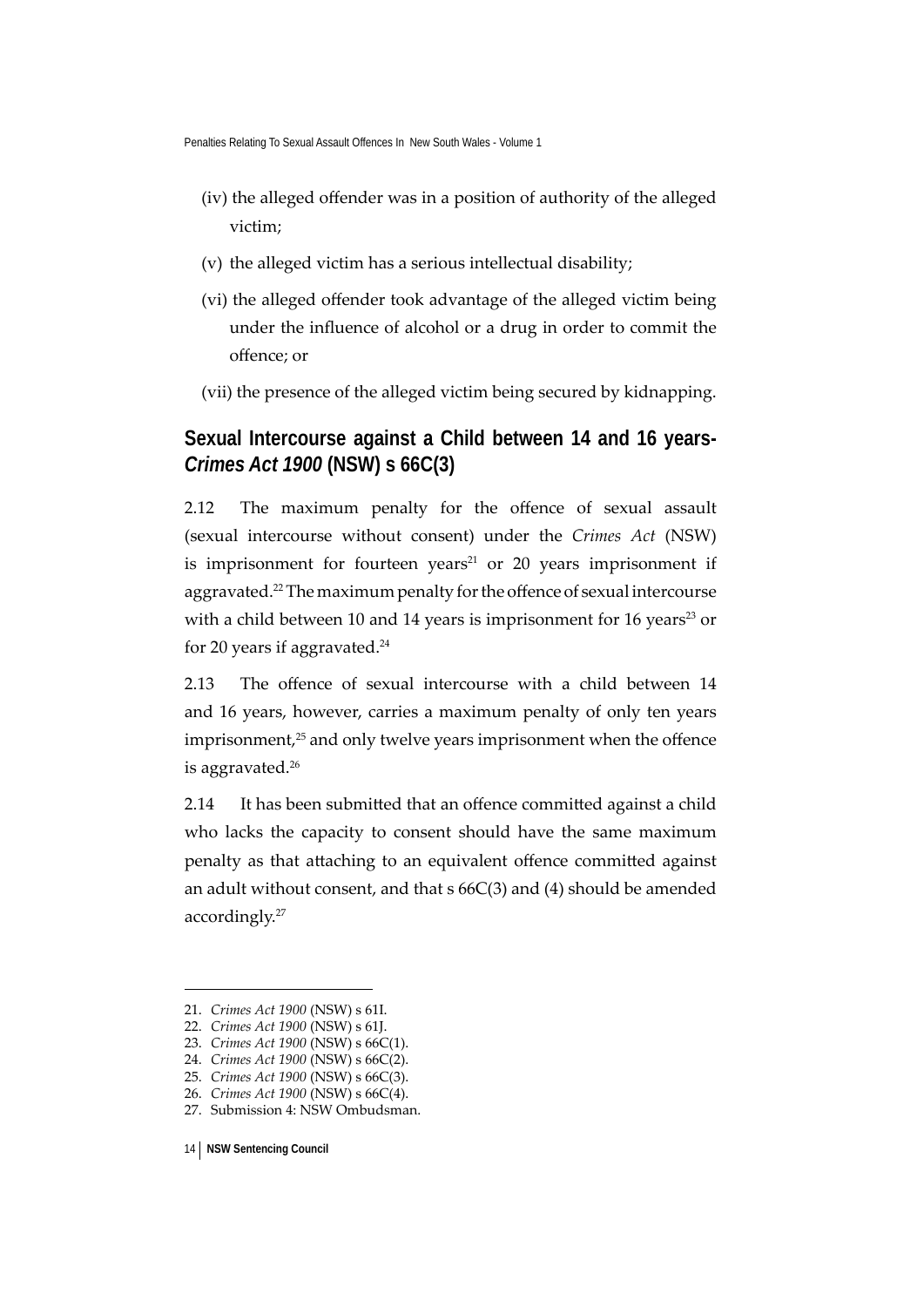2.15 The Ministry of Police also drew attention to the apparent inconsistency between the maximum sentences for offences of sexual intercourse with a child aged between 14 and 16 years of imprisonment for 10 years and where aggravated, for imprisonment for 12 years, $28$  and that applicable for sexual intercourse without consent in circumstances of aggravation, of imprisonment for 20 years, where the fact that the victim is under the age of 16 years is itself prescribed as a circumstance of aggravation.29

2.16 The solution suggested by the Ministry was to increase the maximum penalty for sexual intercourse with a child between 14 and 16 years from 10 years imprisonment to 14 years imprisonment, or from 12 to 20 years imprisonment if aggravated. $30$ 

2.17 While an act of sexual intercourse with a child aged 14 to 16 would not seem to preclude a charge under s 61I or under s 61J being preferred in the alternative to one under s 66C, there would seem to be merit in these submissions.

2.18 If an accused was in fact charged under s 61I or s 61J with sexual intercourse without consent rather than under s 66C(3) or (4) in the case of a child under the age of 16 the Crown would, however, be required to prove the absence of consent and the knowledge of that absence by a person who, under s 66C, would be incapable of such consent. This leads to an artificiality since a jury would be required to consider the question of consent on a s 61I or s 61J count but not on a s 66C(3) or (4) count.

2.19 Section 66C could be amended to consist of a general provision in the following terms:

1) Any person who has sexual intercourse, attempts to have sexual intercourse or incites a third person to have sexual intercourse with another person who is of or above the age of 10 years but

<sup>28.</sup> *Crimes Act 1900* (NSW) s 66C(3), (4).

<sup>29.</sup> *Crimes Act 1900* (NSW) s 61J.

<sup>30.</sup> In the circumstances identified in the *Crimes Act 1900* (NSW) s 66C(5).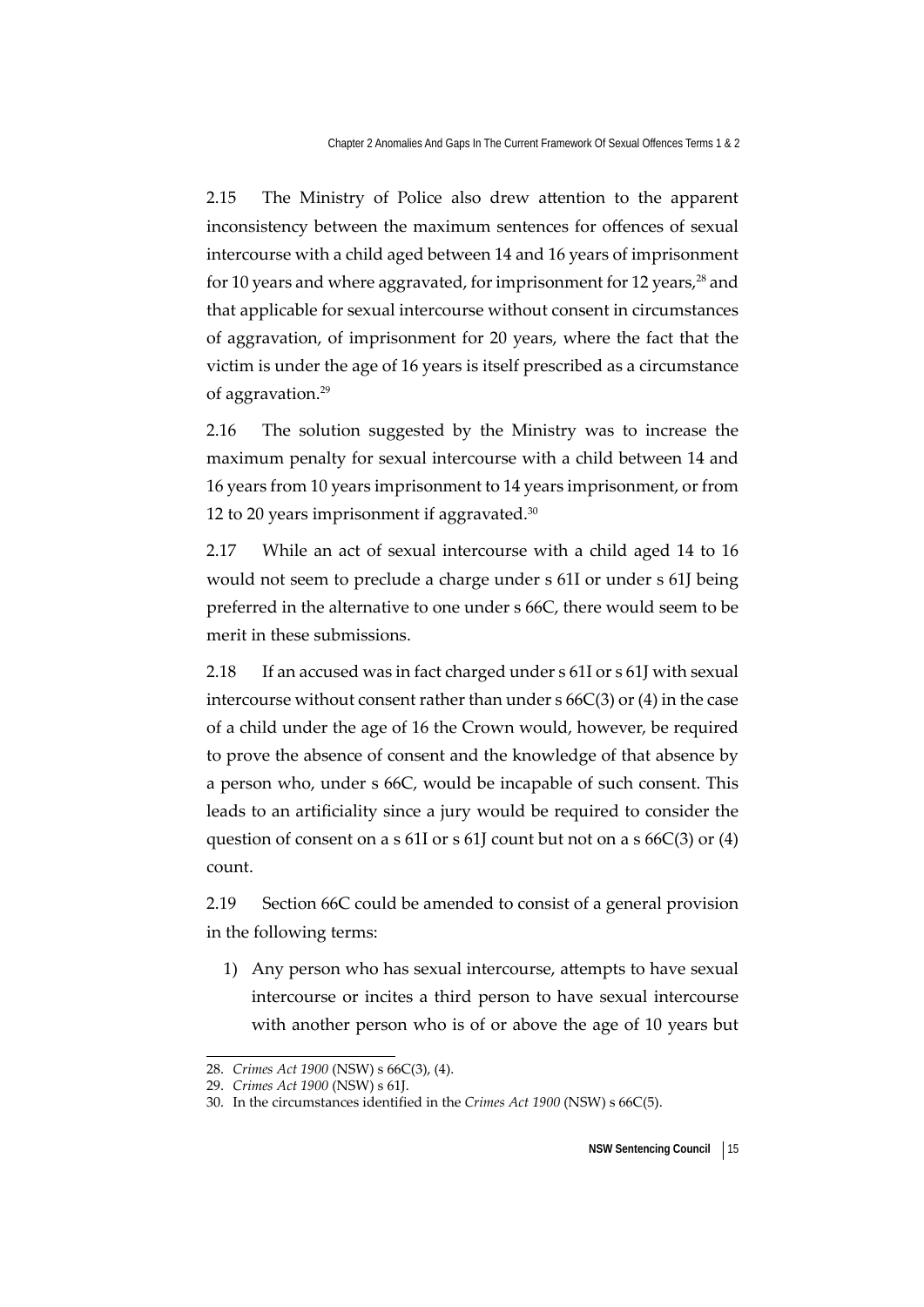under the age of 16 years is liable to imprisonment for 14 years, and

2) Any person who has sexual intercourse, attempts to have sexual intercourse or incites a third person to have sexual intercourse with a person under the age of 16 years in circumstances of aggravation is liable to imprisonment for a period of 25 years.

2.20 In this section circumstances of aggravation mean circumstances in which;

- a) sexual intercourse by the alleged offender was secured by force or by putting the alleged victim in fear;
- b) at the time of or immediately before or after the commission of the offence the alleged offender intentionally or recklessly inflicted actual bodily harm;
- c) the alleged offender was in the company of another person or persons;
- d) the alleged offender was in a position of authority of the alleged victim;
- e) the alleged victim has a serious intellectual disability;
- f) the alleged offender took advantage of the alleged victim being under the influence of alcohol or a drug in order to commit the offence: and
- g) the presence of the alleged victim being secured by kidnapping.

2.21 The aim of such a section would be to include within its ambit both 'consensual' and non-consensual sex, the maximum sentence for which would be imprisonment for 14 years or 25 years, depending on whether circumstances of aggravation were established. There would be no need for gradations of age for victims aged 10 to 16 years. The age of the victim and the disparity between that age and the age of the perpetrator would be a matter to be taken into consideration on sentence, recognising that the moral culpability of two persons of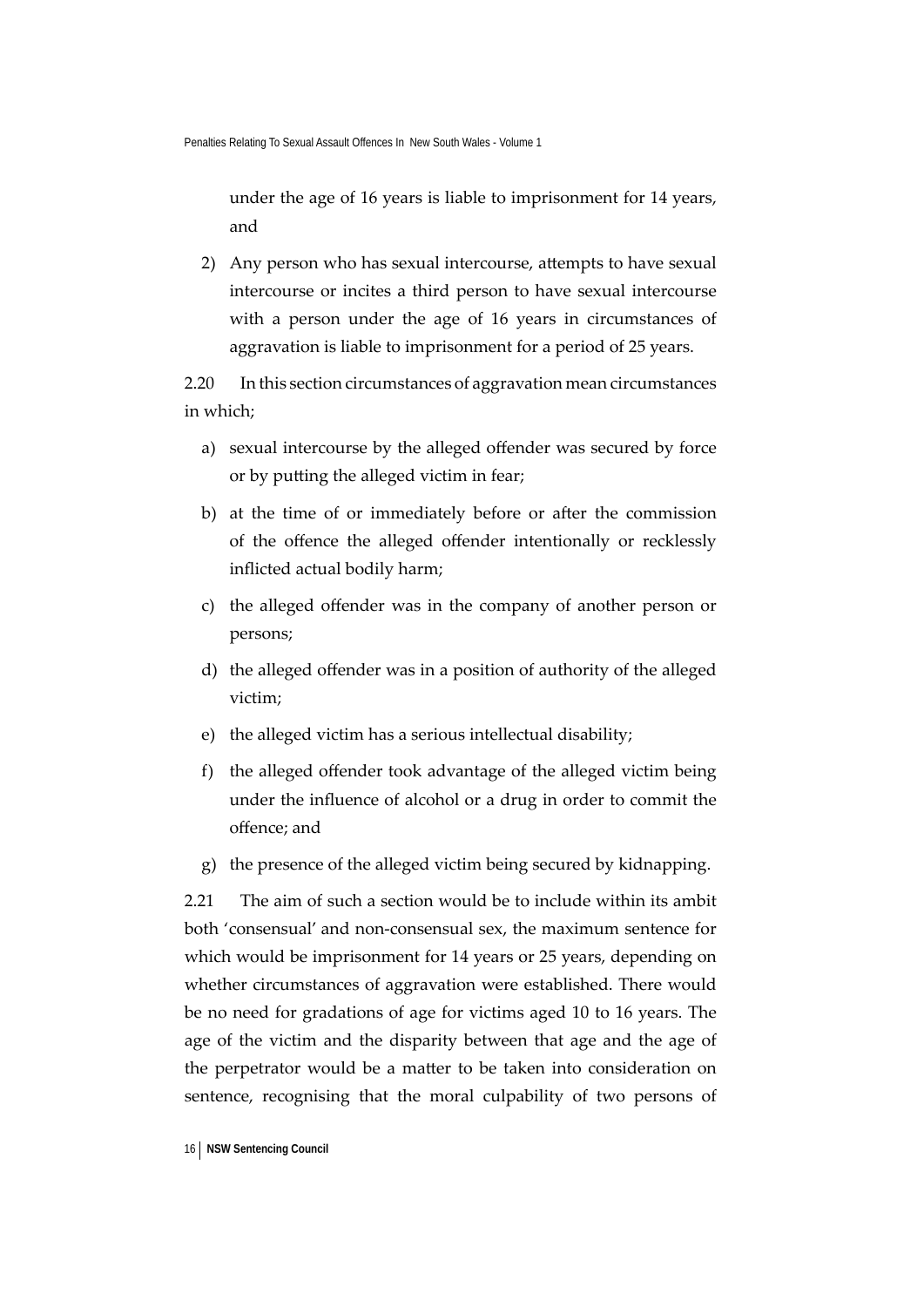similar age engaged in sexual intercourse where one or both is aged under 16 years is less than that involved where the offender is several years older.

2.22 If this course were adopted there would be three major sections:

- 1) s 66A, which deals with sexual assault of a child under the age of 10 years;
- 2) s 66C, which deals with sexual intercourse with children between the ages of 10 and 16 years; and
- 3) s 66EA, which deals with persistent sexual abuse of children.

2.23 There are, of course, additional sections such as procuring and grooming children, child pornography, incest and sexual servitude but the three major areas of transgression would be dealt with using the common incapacity to consent to such behaviour.

2.24 An additional matter requiring consideration arises from the decision of the High Court in *CTM v The Queen*.<sup>31</sup> The effect of this case has been to preserve the *Proudman v Dayman*<sup>32</sup> defence of honest and reasonable mistake as to the age of the child in relation to a charge brought under s 66C(3) of the *Crimes Act 1900* (NSW). Contrary to the conclusion of the Court of Criminal Appeal the High Court held that the repeal of s 77(2) has not shown a legislative intent to preclude this defence. The Sentencing Council is not aware whether it was in fact the legislative intent to achieve that result and makes no comment other then to draw the decision to attention.

#### **Incest-***Crimes Act 1900* **(NSW) s 78A**

2.25 The maximum penalty for sexual intercourse with a close family member who is or above the age of 16 years is imprisonment for

<sup>31.</sup> *CTM v The Queen* (2008) 247 ALR 1.

<sup>32.</sup> *Proudman v Dayman* (1941) 67 CLR 536.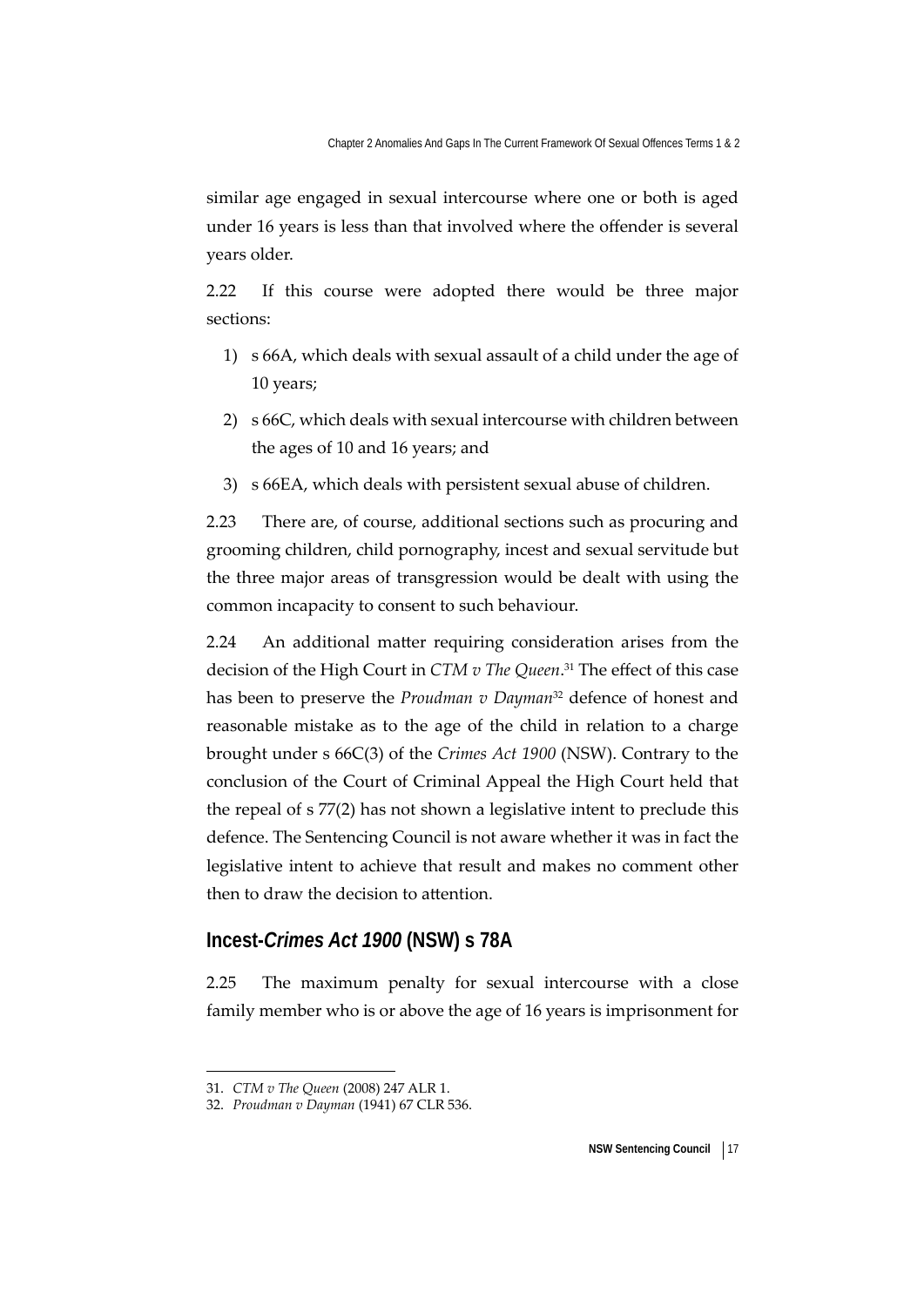8 years.<sup>33</sup> However, the maximum penalty for an offence under s 66A of sexual intercourse with a child under 10 years is imprisonment for 25 years, and for an offence under  $s$  66C of sexual intercourse with a child between 14 and 16 years is imprisonment for 10 years or 12 years if aggravated.

2.26 This could suggest an insufficient assessment of criminality involved in an offence of incest. However, the Council notes that there is scope for an act of incest to be charged under other provisions in the *Crimes Act*, and consequently is of the view that there is no need for legislative amendment of s 78A.

# **Persistent Sexual Abuse of a Child and Course of Conduct Offences-***Crimes Act 1900* **(NSW) s 66EA**

2.27 An inconsistency was suggested to exist between the intention of Parliament in enacting s 66EA and the 'approach taken by the Court of Criminal Appeal to sentencing for the offence'.<sup>34</sup>

2.28 In the Second Reading Speech on the *Crimes Legislation*  Amendment (Child Sexual Offences) Bill 1998, the then Attorney, the Hon J W Shaw said:

I turn now to the specific features of the bill relating to the offence of persistent sexual abuse of a child. The new offence of engaging in persistent sexual abuse of a child is unusual, in that it will sit above, and in addition to, the current sexual offences contained in the *Crimes Act 1900*. A new substantive offence will not be created. Rather, by way of new section 66EA(1), inserted by item[2], the new offence will be constituted when an accused person commits three or more pre-existing offences, within a specified time frame. No existing offences will be abolished as part of the proposal. The new offence will be in addition to them. Honourable members will note that the penalty for the new offence, contained in new section

<sup>33.</sup> *Crimes Act 1900* (NSW) s 78A.

<sup>34.</sup> Submission 12: New South Wales Director of Public Prosecutions.

<sup>18</sup> **NSW Sentencing Council**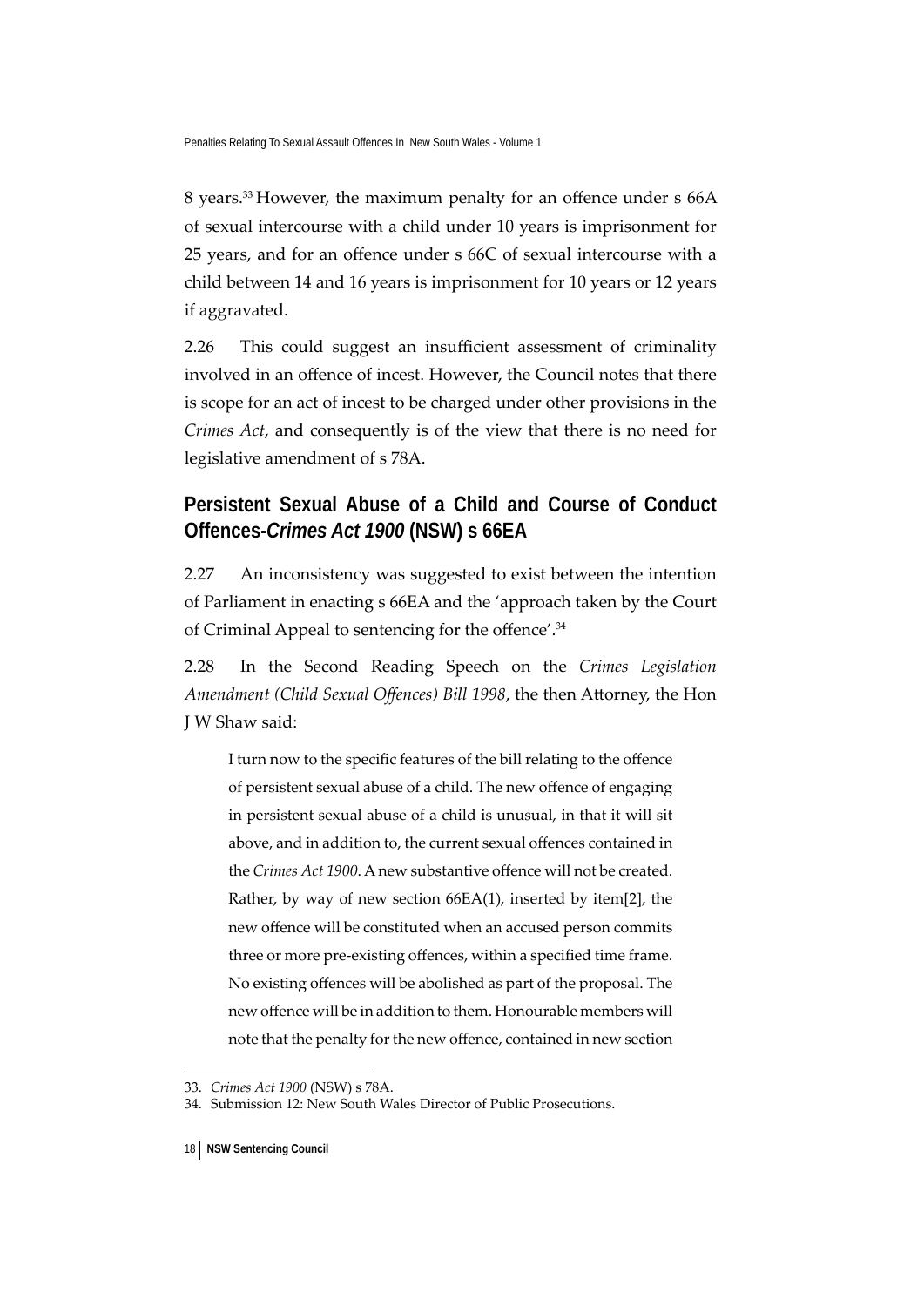66EA(1), will be appropriately severe, that is, penal servitude for 25 years. Put simply, the new offence will be committed if three or more pre-existing sexual offences are committed against a child victim on separate occasions.35

2.29 Section 66EA, which carries a maximum sentence of imprisonment for 25 years, has been regarded by courts of criminal appeal both in this State and in South Australia as a procedural one, i.e. that it relieves the complainant of the task of remembering precise dates or circumstances of the occasions to overcome the effect of *S v The Queen*, <sup>36</sup>*R v D,*<sup>37</sup>*R v Fitzgerald*. 38

2.30 In *R v Manners*,<sup>39</sup> the Court cited with approval<sup>40</sup> the observation of Sully J that

there was nothing to suggest that the Parliament intended sentencing for a course of conduct that has crystalised into a s 66EA conviction to be more harsh than sentencing for the same course of conduct had it crystalised into convictions for a number of representative offences.<sup>41</sup>

2.31 This has been understood, according to the Director of Public Prosecutions, as resulting in the offender being punished on a similar basis to that which would have been the case had he been convicted of a relevant offence for each established act forming part of the alleged persistent abuse. This, it is argued, overlooks the aggravating fact that the offender has engaged in a persistent pattern of abuse, which would merit additional punishment. It also overlooks the reference in the second reading speech to the observation that the new penalty, namely a maximum of 25 years imprisonment, will be 'appropriately severe'.

<sup>35.</sup> New South Wales, *Parliamentary Debates*, Legislative Council, 20 October 1998, 8541-2 (Hon J W Shaw, Attorney General).

<sup>36.</sup> *S v The Queen* (1989) 168 CLR 266.

<sup>37.</sup> *R v D* (1997) 69 SASR 413.

<sup>38.</sup> *R v Fitzgerald* (2004) 59 NSWLR 493.

<sup>39.</sup> *R v Manners* [2004] NSWCCA 181.

<sup>40.</sup> *R v Manners* [2004] NSWCCA 181, [21].

<sup>41.</sup> *R v Fitzgerald* (2004) 59 NSWLR 493, [13].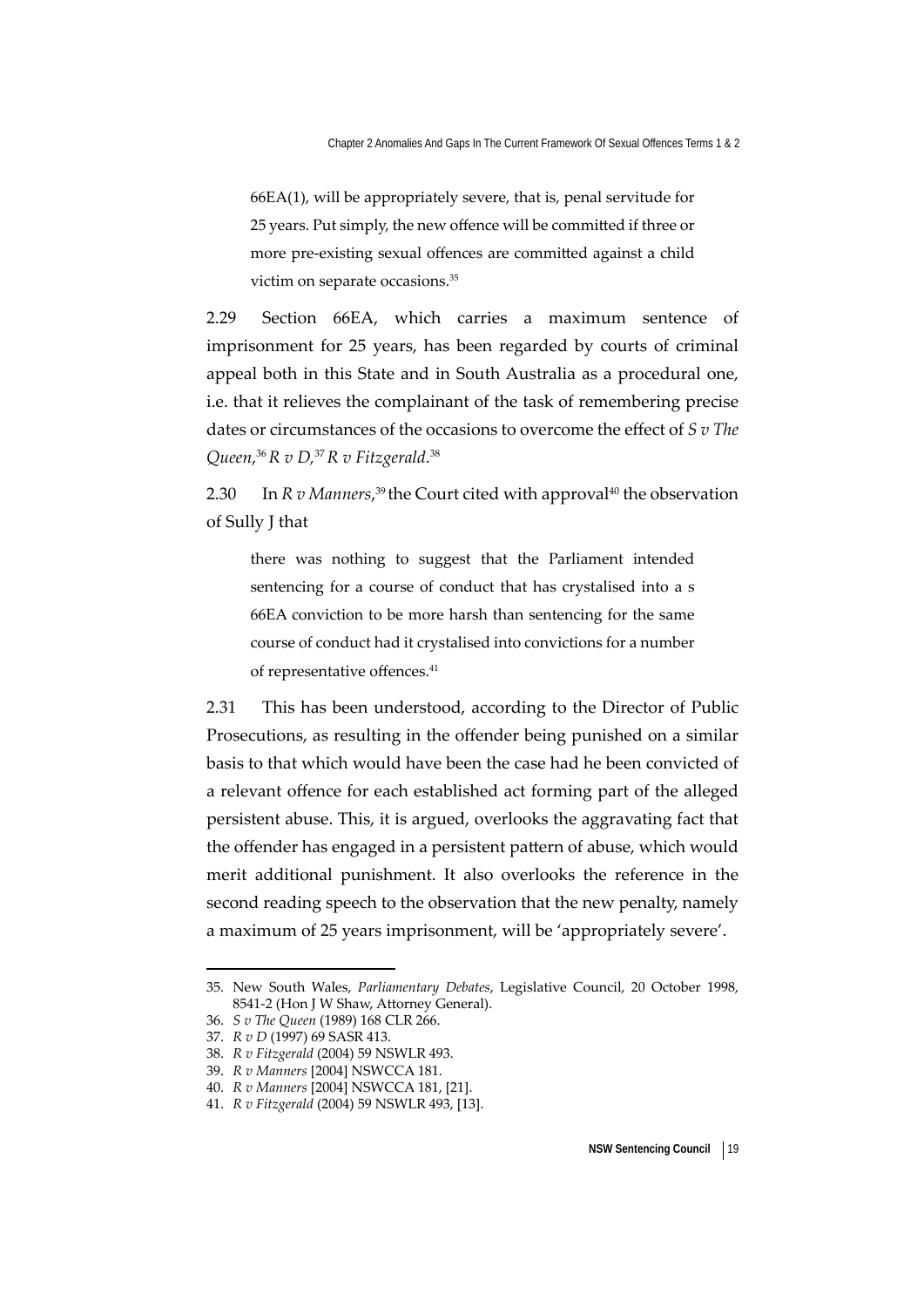2.32 The DPP has submitted accordingly that the section should be recast so as to make it clear that the offence of engaging in a course of sexually abusive conduct is a separate offence, the gravamen of which is the persistence of the criminal conduct, which would be more serious than the total of its constituent assaults.

2.33 The South Australian legislation provides for an offence of persistent sexual abuse of a child and renders a person convicted of that offence liable to a term of imprisonment proportionate to the seriousness of the offender's conduct, which may in the most serious of cases be imprisonment for life.42

2.34 The Council is of the view that s 66EA of the NSW Act should be amended or a note provided, in order that it be made clear that a separate offence has been created by this section, the gravamen of which is the fact that the accused has engaged in a course of persistent sexual abuse of a child, and that the appropriate sentence to be imposed is one that is proportionate to the seriousness of the offence. This could be achieved by including this offence in the Table of Standard Non-Parole Period matters.

# **Aggravated Sexual Assault-***Crimes Act 1900* **(NSW) s 61J(2): Additional Aggravating Circumstance**

2.35 The NSW Ministry of Police submitted that the list of aggravating circumstances contained in the offence of aggravated sexual assault, s 61J(2) should include the circumstance that the sexual assault took place in the victim's dwelling on the basis that the prevalence of this additional circumstance renders the basic offence 'a particularly serious and disturbing crime with a significant impact on victims' as well as the cause of 'considerable fear in the community'.43

<sup>42.</sup> *Criminal Law Consolidation Act 1935* (SA) s 74(7) states 'A person convicted of persistent sexual abuse of a child is liable to a term of imprisonment proportionate to the seriousness of the offender's conduct which may, in the most serious of cases, be imprisonment for life'.

<sup>43.</sup> Submission 14: Ministry for Police New South Wales.

<sup>20</sup> **NSW Sentencing Council**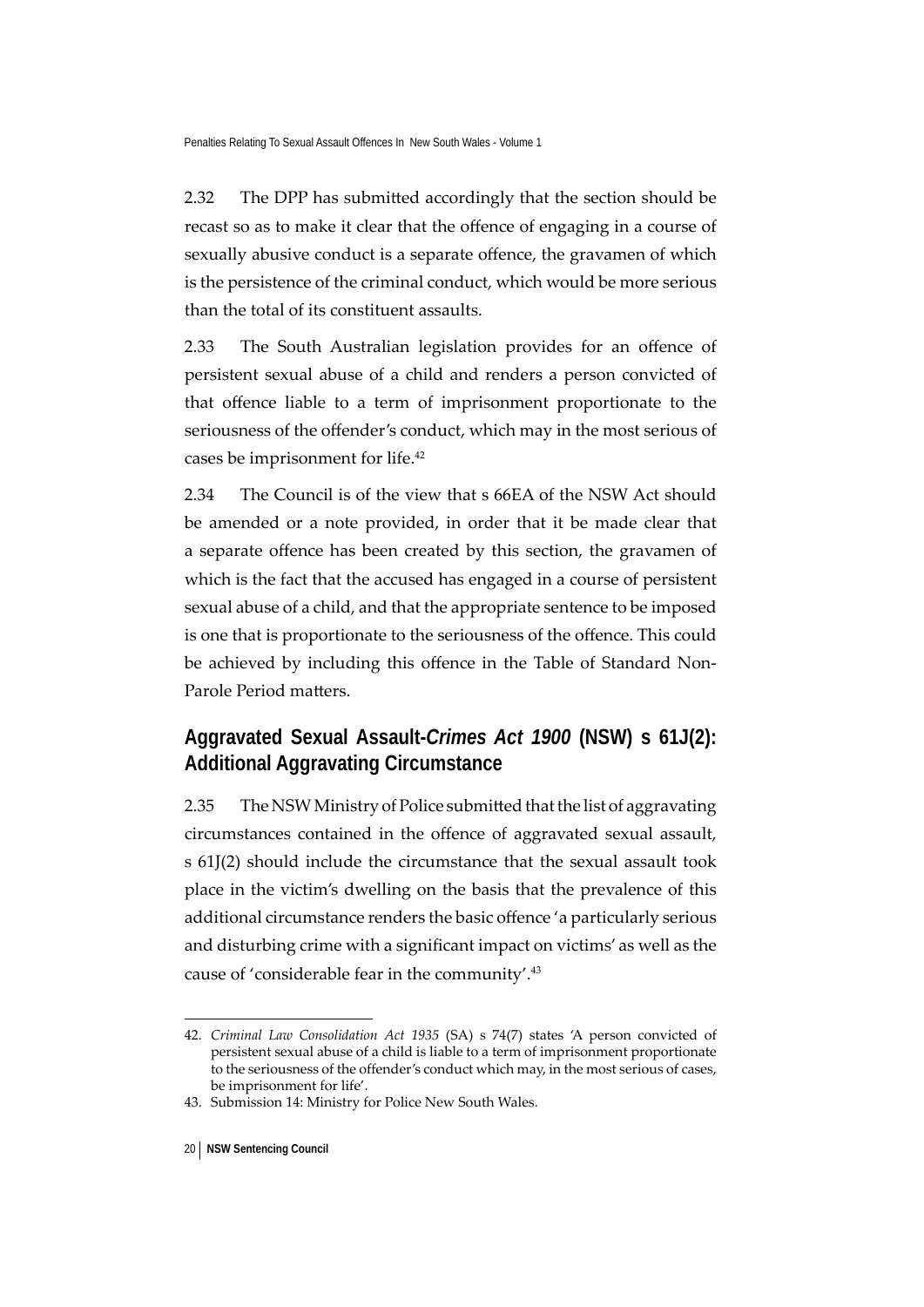2.36 This submission needs to be considered in the light of the fact that:

- an offence under s 61J (aggravated sexual assault) carries a maximum penalty of 20 years imprisonment,
- offences under ss  $112(2)$  and  $(3)$  (aggravated and specially aggravated break and enter and commit a serious indictable offence) carry maximum penalties of imprisonment for 20 and 25 years respectively;
- sexual assault is not specified as an aggravating or specially aggravating factor in these offences; and
- $\bullet$  the basic s 112(1) offence of break and enter and commit a serious indictable offence (which would include sexual assault) carries a maximum penalty of imprisonment for 14 years.

2.37 It would seem to be appropriate, consistently with the sentences available for the aggravated form of the s 112 offence, to include breaking and entering the premises in which the sexual assault is committed as an aggravating circumstance for the purpose of s 61J.

### **Voyeurism**

2.38 A question arises whether the offence of peeping or prying  $44$  is now expressed in such archaic terms as to justify its re-expression, and also whether it would not be more appropriately placed in the *Summary Off ences Act 1988* (NSW).

2.39 The maximum penalty for the offence of peeping and prying is imprisonment for 3 months. In its current form, the offence may well extend beyond the offender's presence for the purpose of sexual gratification.

2.40 If it is thought desirable that peeping and prying should remain available as a general offence, then the better solution may be to provide for a separate offence in the sexual context, along the lines

<sup>44.</sup> *Crimes Act 1900* (NSW) s 547C.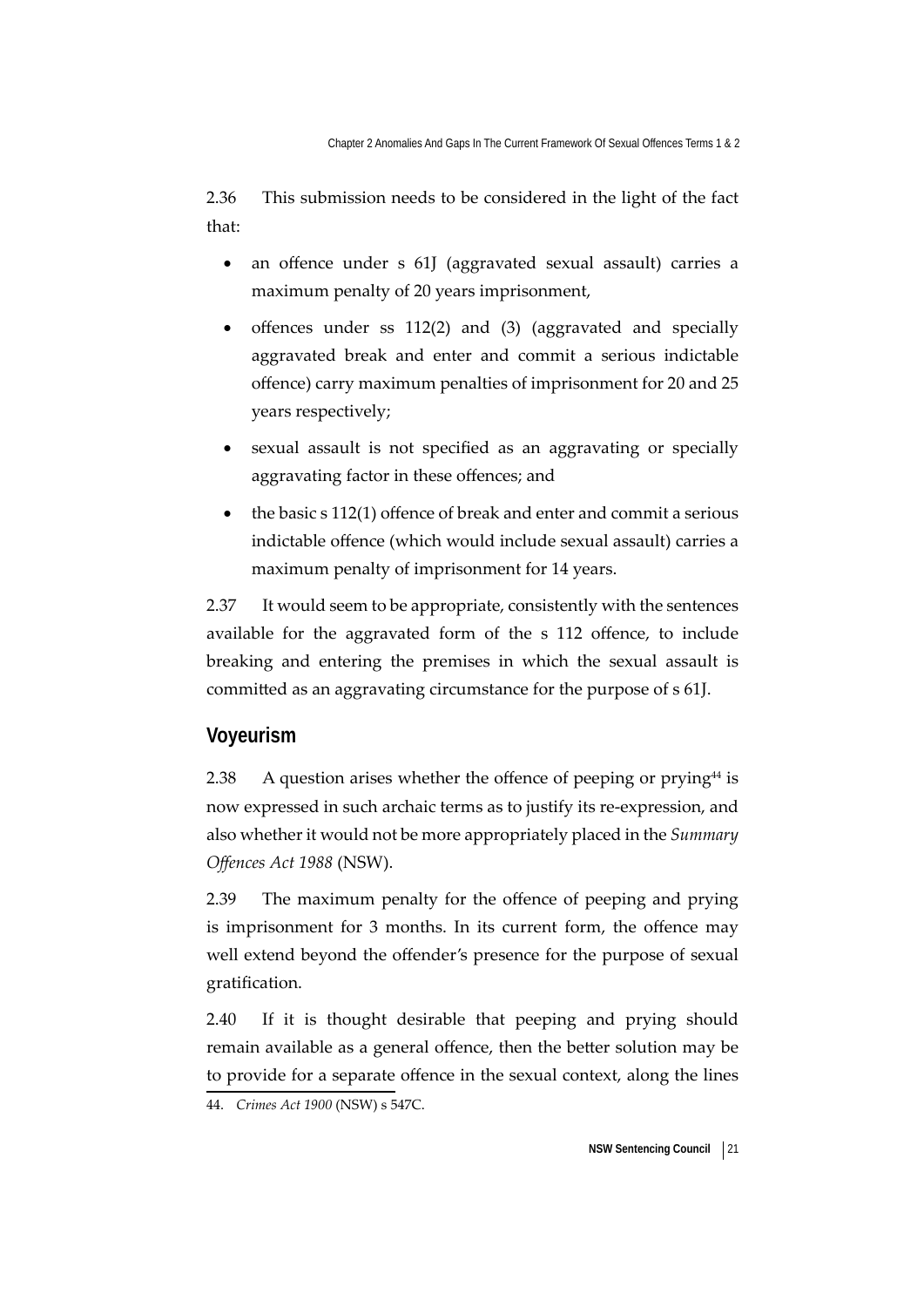of that contained in the *Sexual Offences Act 2003* (UK), of voyeurism, although not confined to the circumstances targeted by that section, or by ss 21G and 21H of the *Summary Offences Act 1988* (NSW), which deal with filming and installing a device to facilitate filming.

- 2.41 In the UK Act a person commits an offence of voyeurism if: $45$ 
	- (a) for the purpose of obtaining sexual gratification, he observes another person doing a private act, and
	- (b) he knows that the other person does not consent to being observed for his sexual gratification.
	- $(2)$  A person commits an offence if-
		- (a) he operates equipment with the intention of enabling another person to observe, for the purpose of obtaining sexual gratification, a third person (B) doing a private act, and
		- (b) he knows that B does not consent to his operating equipment with that intention.
	- $(3)$  A person commits an offence if-
		- (a) he records another person (B) doing a private act,
		- (b) he does so with the intention that he or a third person will, for the purpose of obtaining sexual gratification, look at an image of B doing the act, and
		- (c) he knows that B does not consent to his recording the act with that intention.
	- (4) A person commits an offence if he instals equipment, or constructs or adapts a structure or part of a structure, with the intention of enabling himself or another person to commit an offence under subsection (1).

<sup>45.</sup> *Sexual Offences Act 2003* (UK) s 67.

<sup>22</sup> **NSW Sentencing Council**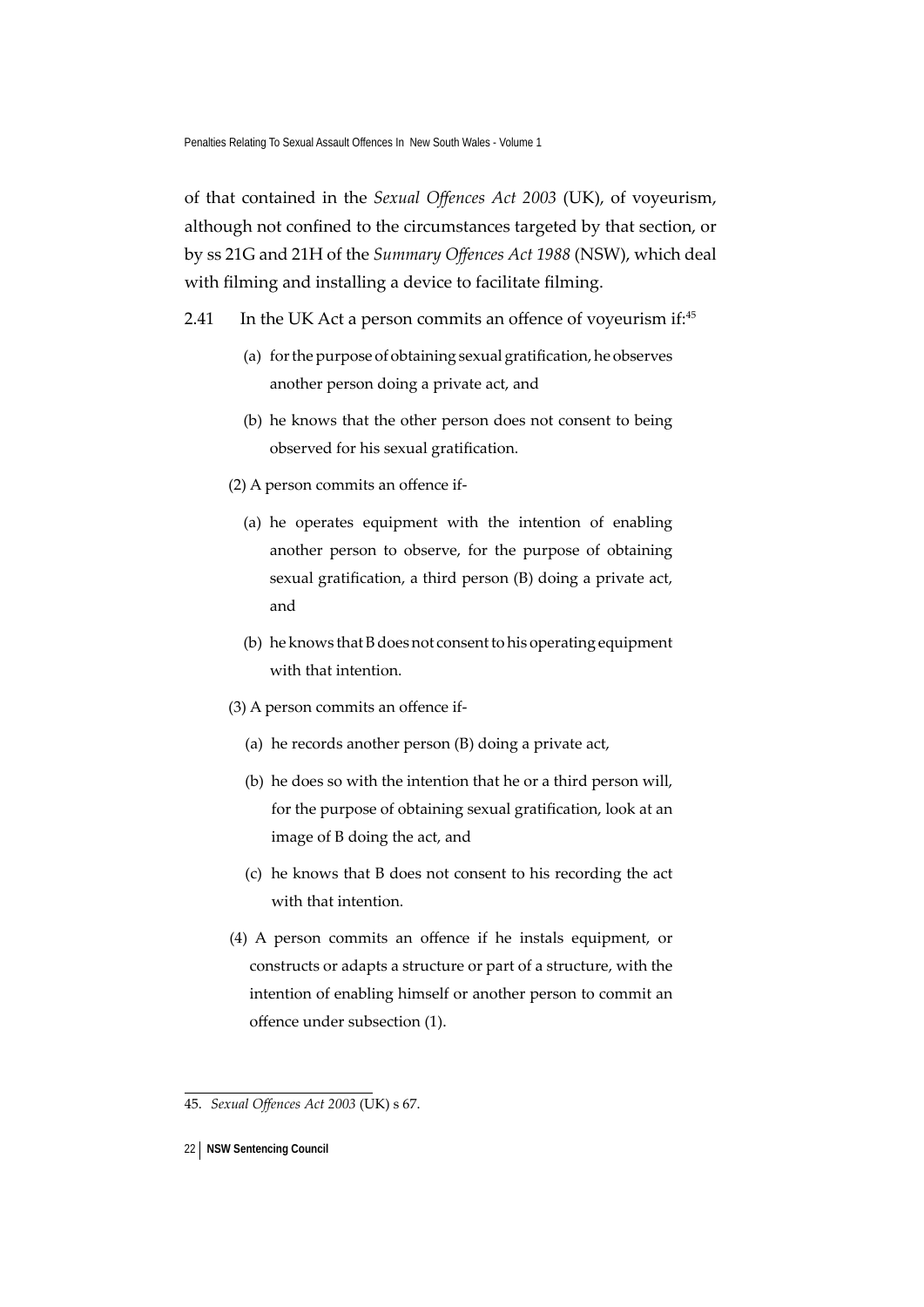2.42 The Council notes that s 21G is confined to the use of devices to facilitate filming, and does not deal with the case where an offender interferes with the fabric of a building, for example by creating a hole though a wall or ceiling for the purpose of making visual observations of a person in a state of undress. This kind of conduct would, in the Council's opinion, merit attention as an aggravation of an offence of voyeurism.

2.43 The Council considers that it would be appropriate to treat the suggested offence as aggravated where the person observed was a child. Similarly, it would be appropriate to treat the ss 21G and 21H offences as aggravated where the purpose of the filming or the installation or adaptation of the fabric of the building was to commit a s 21G offence involving a child.

2.44 The Council notes that the present location of the ss 21G and 21H offences in the *Summary Offences Act* 1988 (NSW) prevents the incorporation of aggravating features as described. Accordingly, it is suggested that the offences be transferred to the *Crimes Act 1900* (NSW).

2.45 The Council notes further that under the *Surveillance Devices Act 2007* (NSW), which commenced on 1 August 2008, the installation, use and maintenance of optical surveillance devices without consent incurs a maximum penalty of 5 years imprisonment and/or 100 penalty units.<sup>46</sup> The offence may also be dealt with summarily (pursuant to Table 2 of the *Criminal Procedure Act 1986* (NSW)), in which case the maximum penalty is 2 years or 100 penalty units.

2.46 In light of these penalties, the Council is of the view if they are to be incorporated into the *Crimes Act 1900* (NSW), that the maximum penalty attaching to ss 21G and 21H should carry a similar penalty of 5 years imprisonment.

<sup>46.</sup> *Surveillance Devices Act 2007* (NSW) s 8. An offence committed by a corporation incurs a penalty of 500 penalty units.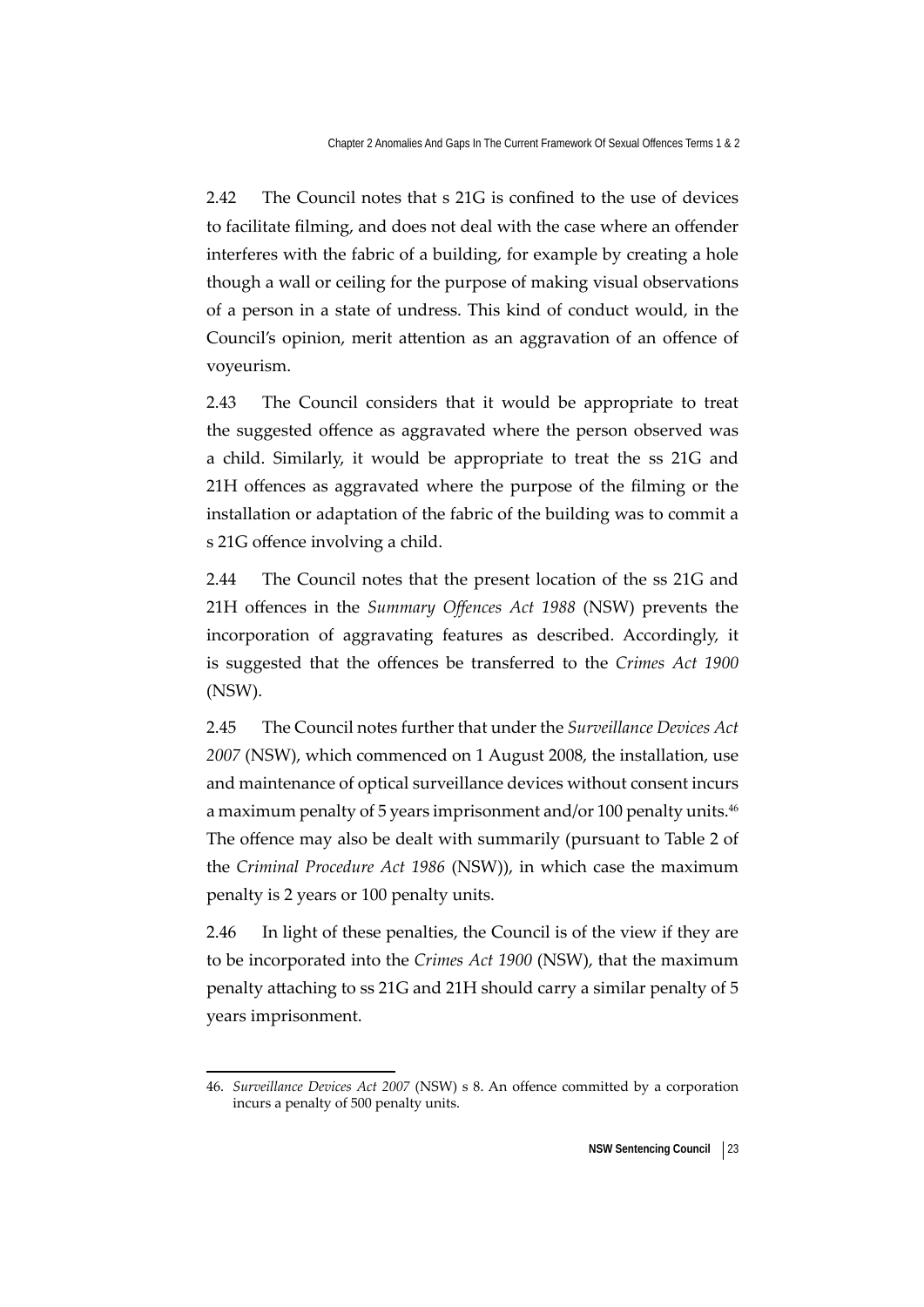Penalties Relating To Sexual Assault Offences In New South Wales - Volume 1

## **Grooming-***Crimes Act 1900* **(NSW) s 66EB**

2.47 A question arises whether it would be desirable to add as an offence under this section, the act of meeting a child, or travelling with the intention of meeting a child following grooming, where that involved the communication of indecent material or suggestions made to the child to meet for sexual purposes, along the lines of the offence for which provision is made in s 15 of the *Sexual Offences Act 2003* (UK).

2.48 The Council is of the view that an offence of this nature should be added to the *Crimes Act*, in the terms described above.

### **3. ADDITIONAL ISSUES**

2.49 Some more general issues were raised in the submissions or otherwise were identified by the Council. They comprise the following:

## **Act of Indecency and Indecent Assault Generally-***Crimes Act 1900* **(NSW) ss 61L, 61M, 61N, 61O**

2.50 There is no statutory definition for either of these terms. Both are defined by the common law although in terms that provide a somewhat imprecise description of the type of behaviour that they potentially embrace. The traditional formula defines an indecent act as 'one which right-minded persons would consider to be contrary to community standards of decency'.47

2.51 The DPP submitted that 'terms such as act of indecency, indecent assault and aggravated offences do not mean anything to the general community [and] have required considerable judicial interpretation'.<sup>48</sup> On the other hand, offences framed for example in terms such as 'causing a child to watch a sexual act' or 'engaging in sexual activity in the presence of a child', or as is now the case with the *Sexual Offences Act* 

<sup>47.</sup> See, eg, *R v Manson* (Unreported, NSW Court of Criminal Appeal, Gleeson CJ, Clarke JA and Sully J, 17 February 1993).

<sup>48.</sup> Submission 12: New South Wales Director of Public Prosecutions.

<sup>24</sup> **NSW Sentencing Council**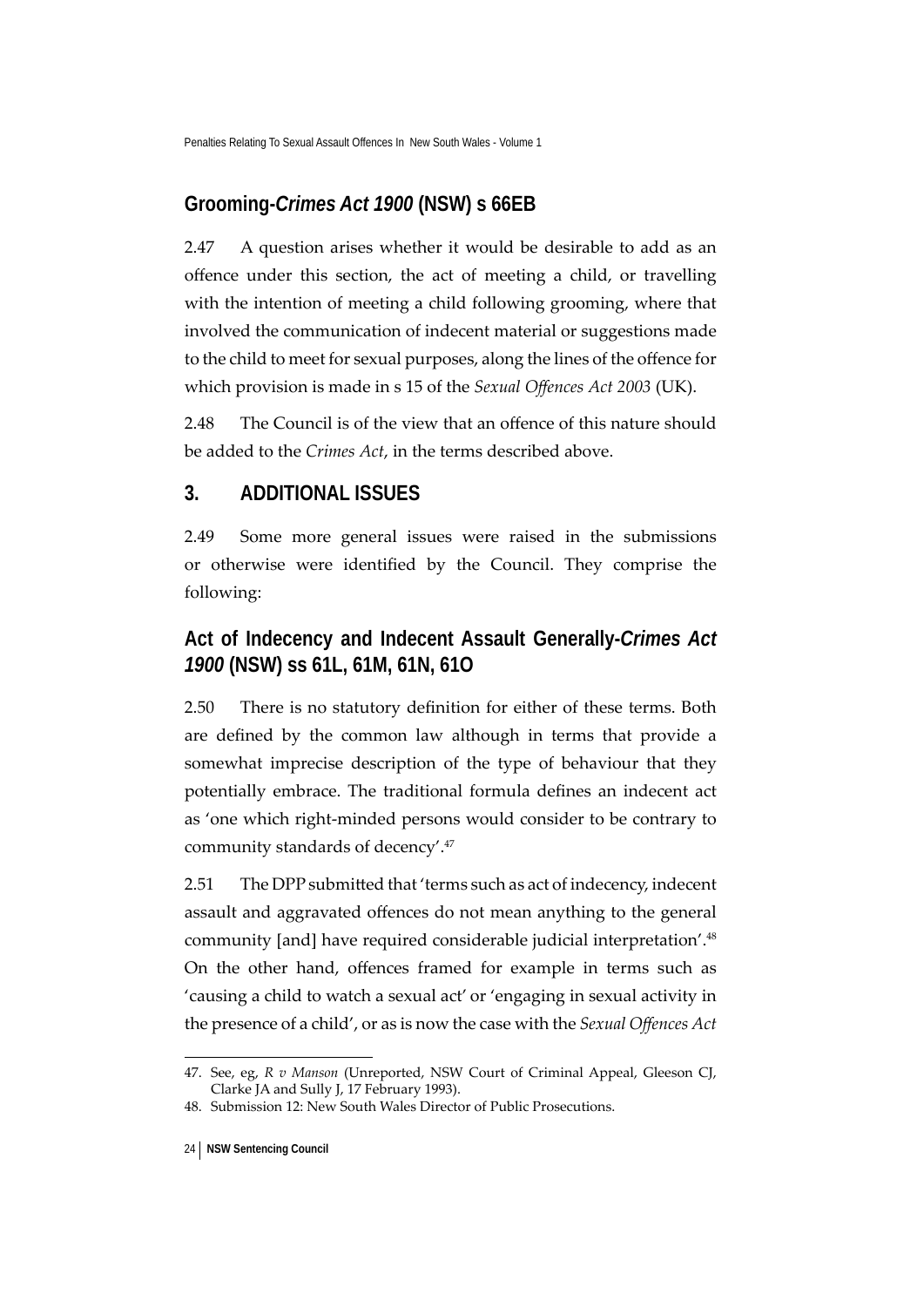2003 (UK)<sup>49</sup> 'leave no room for doubt as to what the offence entails'.<sup>50</sup>

2.53 The Council notes that the expression 'act of indecency' is defined in a way that would appear to be appropriate in  $s$  50AB(1) of the *Crimes Act 1914* (Cth) as follows:

An act of indecency means an act that:

- (a) is of a sexual nature; and
- (b) involves the human body, or bodily actions or functions; and
- $(c)$  is so unbecoming or offensive that it amounts to a gross breach of ordinary contemporary standards of decency and propriety in the Australian community.

2.54 The Council considers that there could be merit in achieving a similar definition which would provide greater definition than that given by the common law to this term, although it does not consider it critical that this be done. It could await any project for codification of the criminal law.

#### **Complete review of the current legislative framework**

2.55 The New South Wales DPP made a broader submission<sup>51</sup> to the effect that the current legislative framework for sexual offences and their concomitant penalties is 'complicated' and 'premised on concepts that are out of step with modern life' to the point where there should be a complete review of the relevant provisions.

2.56 This submissions falls outside the current terms of reference and the Council considers it inappropriate to do more than bring to attention the concern which has been raised and the comprehensive approach which has been taken in other jurisdictions, as seen for example in the Sexual Offences Act 2003 (UK).

<sup>49.</sup> See also *Criminal Code 1899* (Qld).

<sup>50.</sup> Submission 12: New South Wales Director of Public Prosecutions.

<sup>51.</sup> Submission 12: New South Wales Director of Public Prosecutions.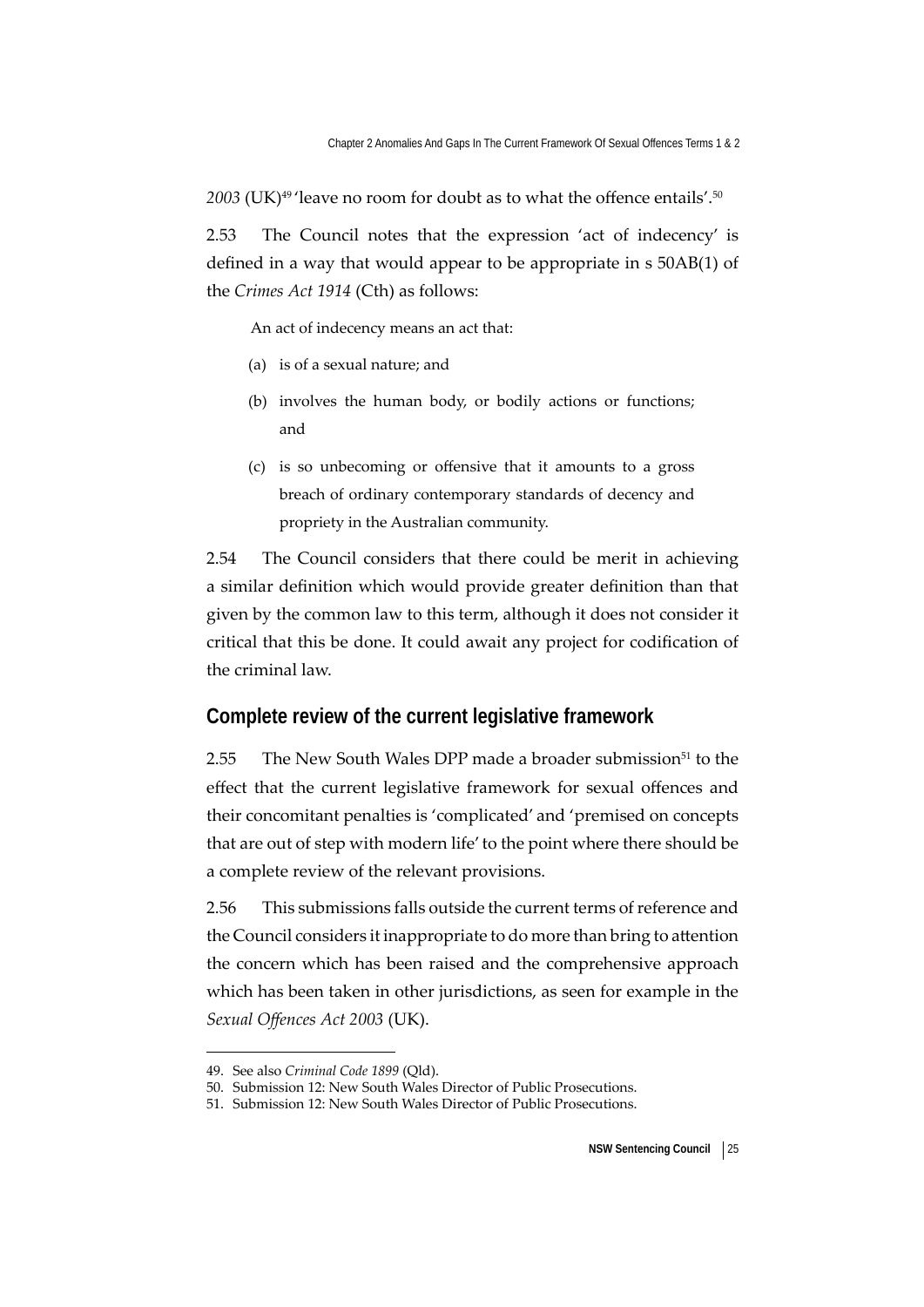## **Pre-Trial Diversion of** *Offenders Act 1985*

2.57 The *Pre-Trial Diversion of Offenders Act 1985* provides for the establishment of a program administered by the Department of Health, known as Cedar Cottage, for the treatment of a person who commits a child sexual assault offence with or upon that person's child or the child of that person's spouse or de facto partner. An exhaustive list of the offences to which the Act applies is provided $52$  but attention has been drawn to the fact that it does not include the offence of persistent sexual abuse of a child under s 66EA of the *Crimes Act 1900* (NSW)53 or the child pornography offences.

2.58 The Council notes that the specified list of sexual offences in the *Pre-Trial Diversion of Offenders Act 1985* (NSW) is now outdated, and contains a number of sections that have now been repealed. The Council will give further consideration to the possible review of this list when it considers the remaining terms of reference. At this stage while it is noted that a s 66EA offence is a very serious offence, other offences are included in the list which carry the same 25 year maximum penalty.

2.59 As entry into the Cedar Cottage programme depends upon a careful assessment of the offenders' suitability, requires physical separation from the family of the abused child, and is subject to strict compliance with the requirements of the programme, the Council does not see any bar to inclusion of the offence in the list of eligible offences.

## **Age distinctions**

2.60 The NSW Ombudsman submitted that there is 'little justification for having different penalties' depending on the ages of the victims'.<sup>54</sup> The Council does not accept this as a general proposition although it does recognise that there are difficulties in dealing with these offences

<sup>52.</sup> *Pre-Trial Diversion of Offenders Act 1985* (NSW) s 30A(3).

<sup>53.</sup> Submission 14: Ministry for Police New South Wales.

<sup>54.</sup> Submission 4: NSW Ombudsman, 2.

<sup>26</sup> **NSW Sentencing Council**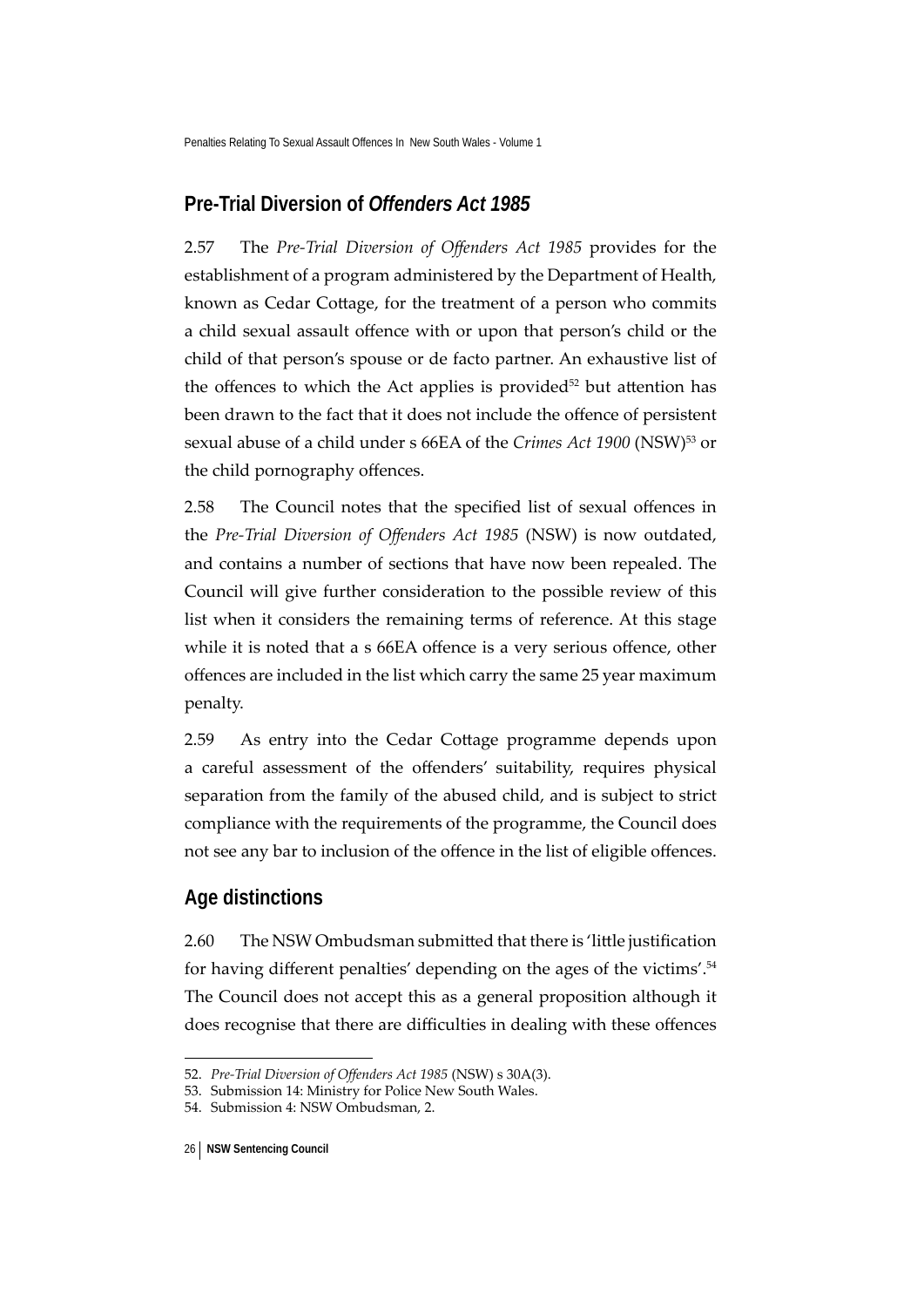where they are part of a continuing course of conduct which spans a number of years and ages.

2.61 It also recognises that the age brackets can operate in an arbitrary way, and that there is little justification for regarding a sexual assault of a child aged 10 years and 1 month as less serious than one involving a child aged 9 years and 11 months. The artificiality of age distinctions is heightened when it applies to the mid adolescent years given contemporary experience with maturation rates.

2.62 However, the Council recognises that there has to be a determined age of consent, and that there is merit in providing some direction for sentencing judges in relation to circumstances of potential aggravation, including the age of the victim. Moreover, the available sentencing discretion should be able to accommodate cases of the kind mentioned, such that there should be no practical difficulty unless the age of the victim was a factor of relevance for a standard non-parole period.

### **Introduction of sentencing guidelines**

2.63 In conjunction with the proposed review of sexual offences suggested above, the NSW DPP has further suggested that comprehensive sentencing guidelines should be issued to assist the sentencing process as well as to enhance the public understanding and expectations of the system.<sup>55</sup> This suggestion was supported by two further submissions<sup>56</sup>

2.64 The Council notes in this respect that the Sentencing Guidelines Council has published a comprehensive set of guidelines for the offences contained in the *Sexual Offences Act* 2003 (UK).<sup>57</sup> This is further addressed in the next chapter of this Report.

<sup>55.</sup> Submission 12: New South Wales Director of Public Prosecutions.

<sup>56.</sup> Submission 8: New South Wales Council of Civil Liberties; Submission 14: Ministry for Police New South Wales.

<sup>57.</sup> Sentencing Guidelines Council, *Sexual Offences Act 2003* (UK): Definitive Guideline (2007).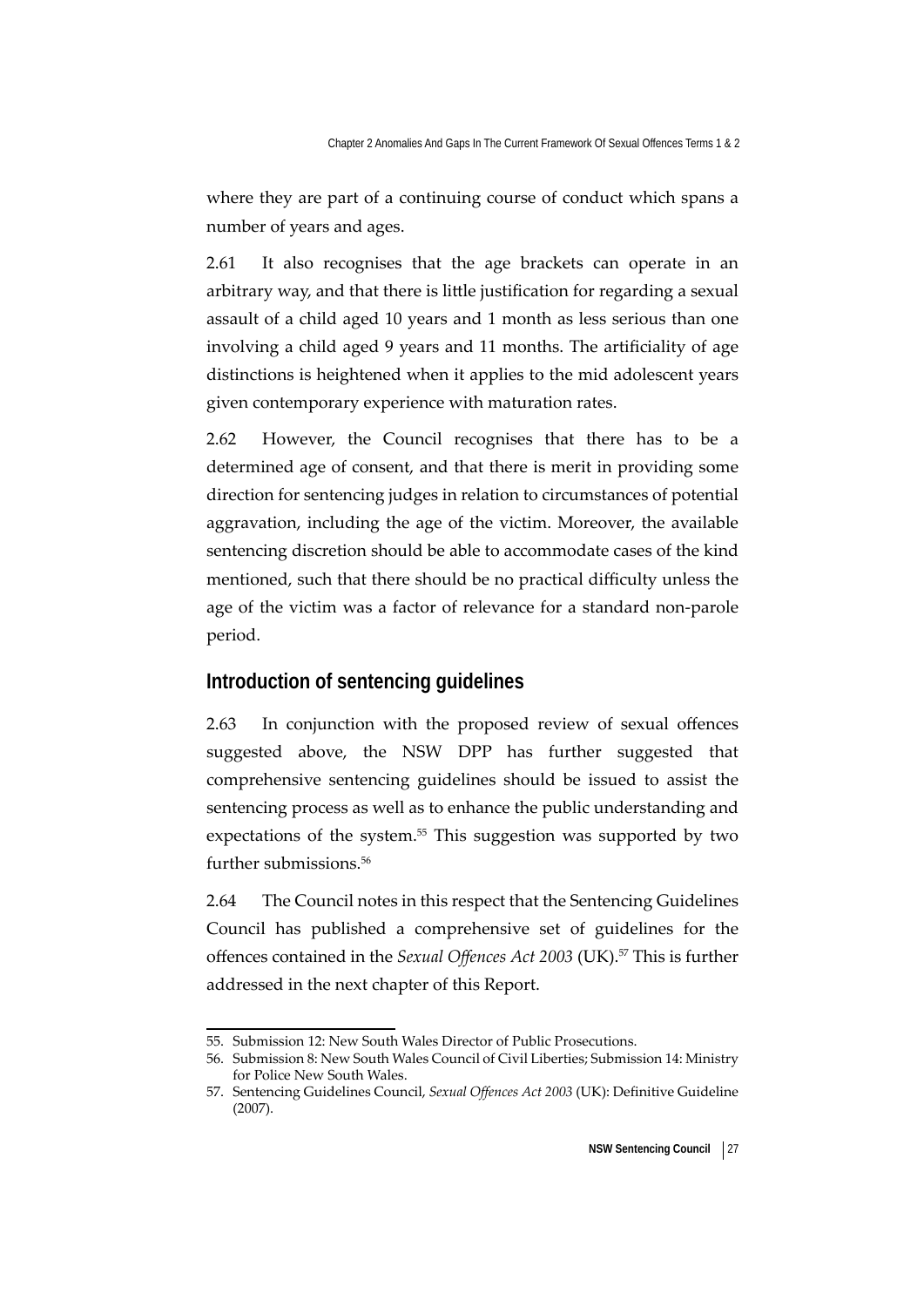## **4. COMPARISON WITH OTHER JURISDICTIONS**

### *Sexual Offences Act 2003* **(UK)**

2.65 The Council has examined the recent *Sexual Offences Act 2003* in force in the United Kingdom with a view to determining if offences contained therein are not addressed in the New South Wales legislation.

2.66 The UK Act in ss 1-3 sets out both the definitions and the penalties for rape, assault by penetration and sexual assault. It contains a number sections dealing exclusively with offences against children, namely rape and other offences against children under 13 years<sup>58</sup> and child sex offences.<sup>59</sup> Sections 25-29 deal exclusively with familial child sex offences and ss 30-37 with offences against persons with mental disorders.

2.67 Exploitation of children, either for the purposes of indecent photography, the production of pornography or prostitution is dealt with under ss 45-60. The Act deals with preparatory offences $60$  such as administering a substance with intent $61$  and also with incest. $62$  General offences of exposure, voyeurism, bestiality, defiling corpses and the use of public lavatories are dealt with in ss 66-71.

2.68 There are some differences in the way that the sexual offences are dealt with under the UK Act, including for example, the definition adopted for a sexual offence<sup>63</sup> and the fact that for offences against children the age differentiations are set at 13 years and 18 years,<sup>64</sup> rather than the NSW differentiations which are variously set at 10, 14 and 16 years.

28 **NSW Sentencing Council**

<sup>58.</sup> *Sexual Offences Act 2003* (UK) ss 5-8.

<sup>59.</sup> *Sexual Offences Act 2003* (UK) ss 9-15.

<sup>60.</sup> *Sexual Offences Act 2003* (UK) ss 61-63.

<sup>61.</sup> *Sexual Offences Act 2003* (UK) s 61.

<sup>62.</sup> *Sexual Offences Act 2003* (UK) ss 64-65.

<sup>63.</sup> *Sexual Offences Act 2003* (UK) s 3(1).

<sup>64.</sup> The age of a 'child' in the *Protection of Children Act 1978* (UK)has been amended to 18, and defences are provided for in limited cases where the child is 16 or over and the defendant is the child's partner.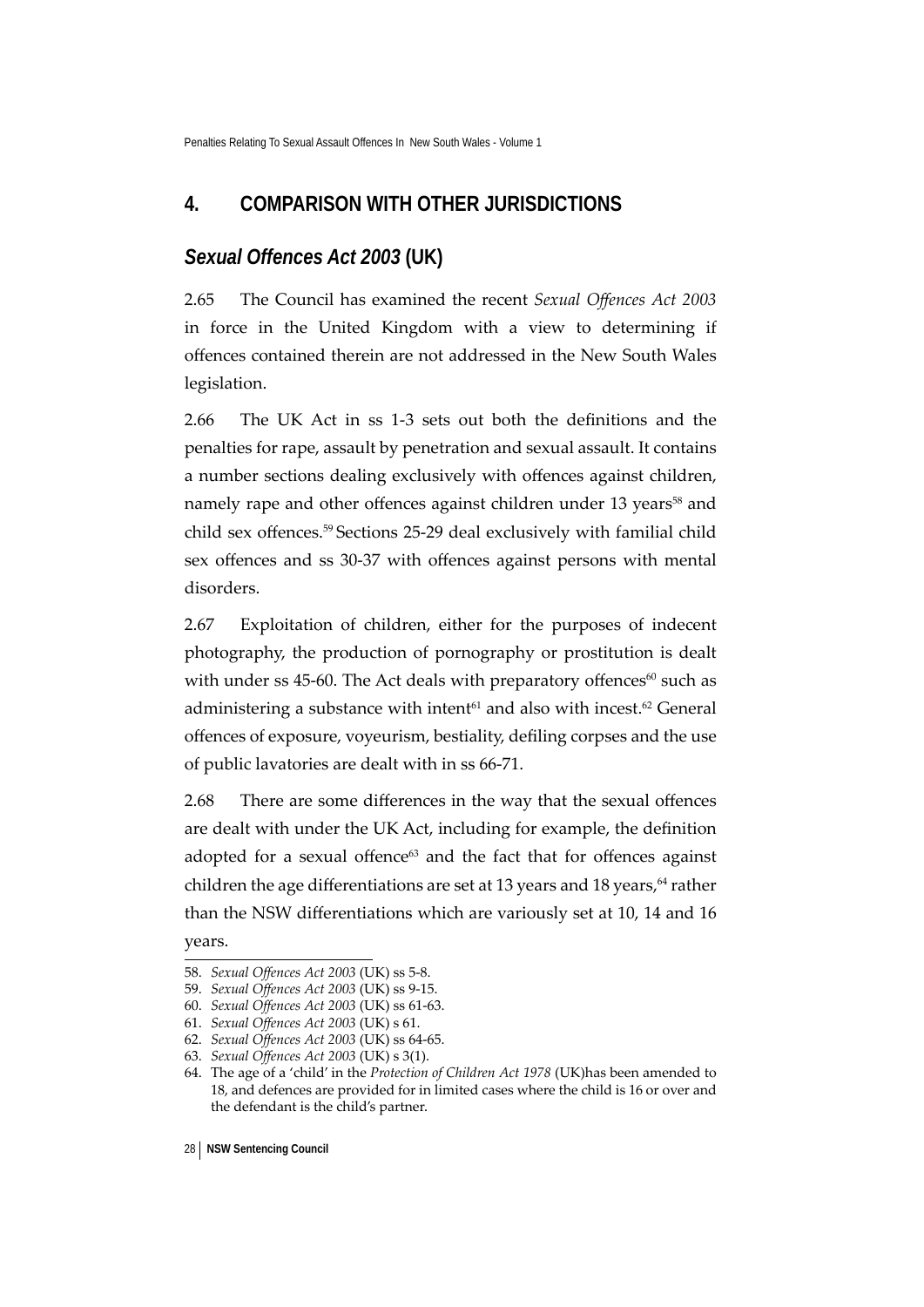2.69 Another difference between the two regimes is that the UK Act defines who is a person in authority by setting out circumstances that would automatically bring an offender within this category. The Council however, is of the view that the NSW approach which leaves it to the jury to determine from the facts before it whether or not an accused had authority over the putative victim is the better course.

2.70 Otherwise the major difference between the two Acts is that the UK Act defines, in a more enhanced way, precisely the kind of conduct which constitutes a relevant offence.

#### Incitement offences

2.71 A comparison between the UK Act and the *Crimes Act 1900* (NSW) discloses one possible area of deficiency in the NSW Act however, namely that of inciting another to commit sexual intercourse with a child. Incitement to commit an act of indecency is covered by ss 61N and 61O by reason of s 61H(3) of the *Crimes Act 1900* (NSW) but such conduct in relation to other sexual offences is not the subject of any similar provision in the Act.<sup>65</sup>

2.72 In some circumstances it would be possible for the offender to be prosecuted under the grooming provisions of the Act.<sup>66</sup> Otherwise, the only basis for a prosecution would be by way of reliance on the common law, or on the *Crimes Prevention Act 1916* (NSW), which makes it an offence if a person 'incites to, urges, aids, or encourages the commission of crimes'.<sup>67</sup> The maximum penalty for an offence under this section is, however, only imprisonment for 6 months where the offence is prosecuted as a summary offence in the Local Court; or imprisonment for 6 months or 1 penalty unit where the incitement arises in printed or published form.68 Such prosecutions appear to be rare.

2.73 It is the view of the Council that a specific incitement offence could be included in the *Crimes Act 1900* (NSW) to capture cases where

<sup>65.</sup> Unless it constitutes a serious indicatable offence to which recruitment to engage in criminal activity under s 35A of the *Crimes Act 1900* (NSW), would apply.

<sup>66.</sup> *Crimes Act 1900* (NSW) s 66EB.

<sup>67.</sup> *Crimes Prevention Act 1916* (NSW) s 2.

<sup>68.</sup> *Crimes Prevention Act 1916* (NSW) ss 3, 4.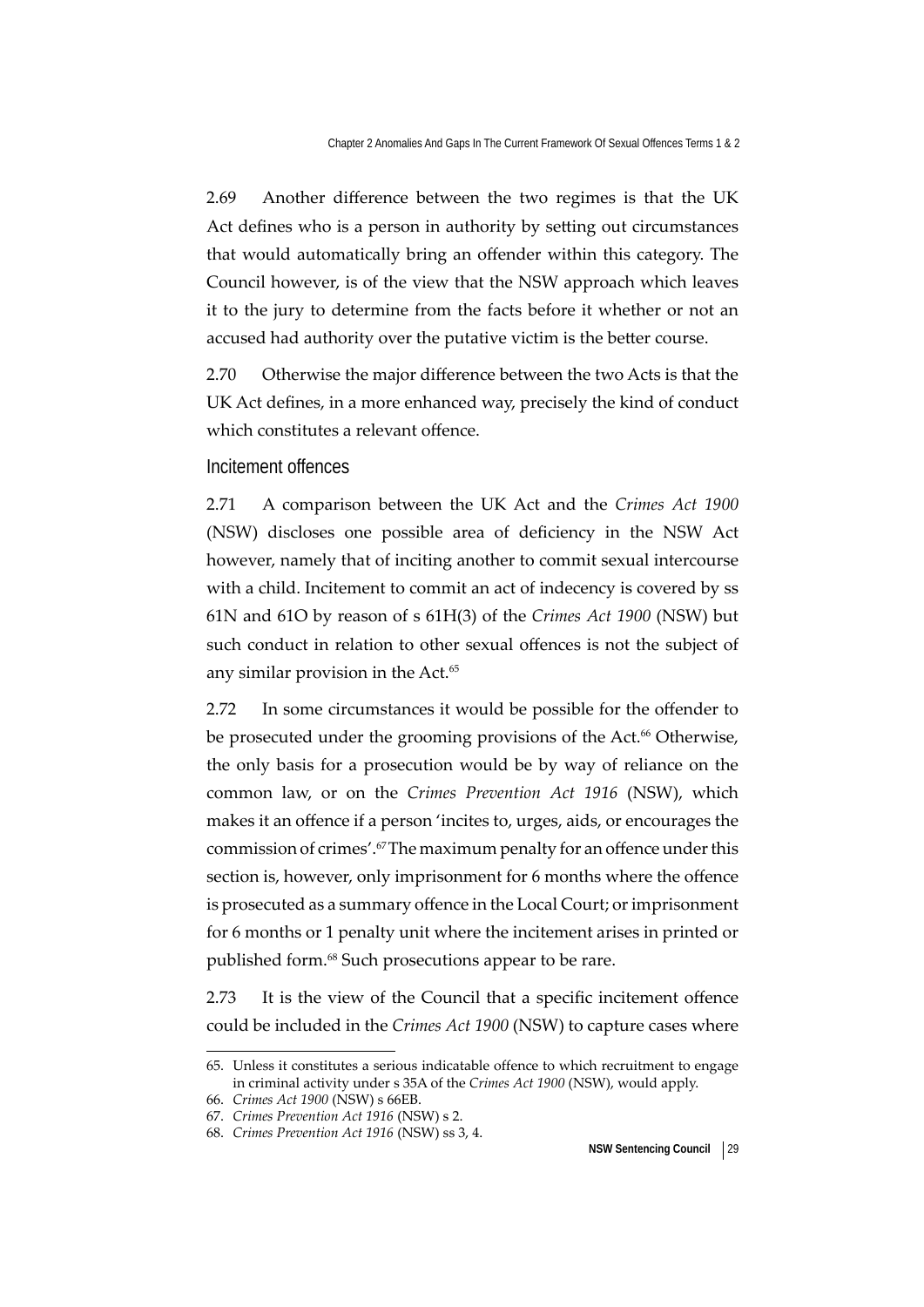Penalties Relating To Sexual Assault Offences In New South Wales - Volume 1

an offender incites one or more persons to commit a sexual offence, whether or not carried out.<sup>69</sup> A more appropriate penalty could attach than that imposed by the *Crimes Prevention Act 1916* (NSW), which appears to be a somewhat dated piece of legislation. An amendment of the relevant offence that would add incitement as a relevant act, or that would add a similar provision, applicable to those offences, to that contained in s 61H(3) would resolve that problem.

2.74 Section  $61H(3)$  which is currently confined to the incitement of acts of indecency, is to the following effect:

For the purposes of this Act, a person who incites another person to an act of indecency, as referred to in section 61N or 61O, is taken to commit an offence on the other person.

2.75 For greater certainty the extended statement of an act of incitement contained in the 1916 Act could be adopted.

Sequestration of offences against children

2.76 The UK Act groups all offences against children. Having regard to the complex structure of Part 3 of the *Crimes Act 1900* (NSW) (Offences against the person), the Council suggests that consideration be given to separating out the offences currently included in Division 10 that relate to children under the age of 16 years.

2.77 This would lead to a restructure as follows:

Division 10 Offences involving the sexual assault of adults, etc

Division 10A Offences involving the sexual assault of children under the age of 16 years, etc

Division 10B Sexual servitude

2.78 This would simplify what is currently a complex mosaic of offences providing for gradations in sentence, depending on whether

<sup>69.</sup> Neither s 351A Crimes Act 1900 (NSW), or s2 Crime prevention Act 1916 (NSW), appear to have been used other than rarely.

<sup>30</sup> **NSW Sentencing Council**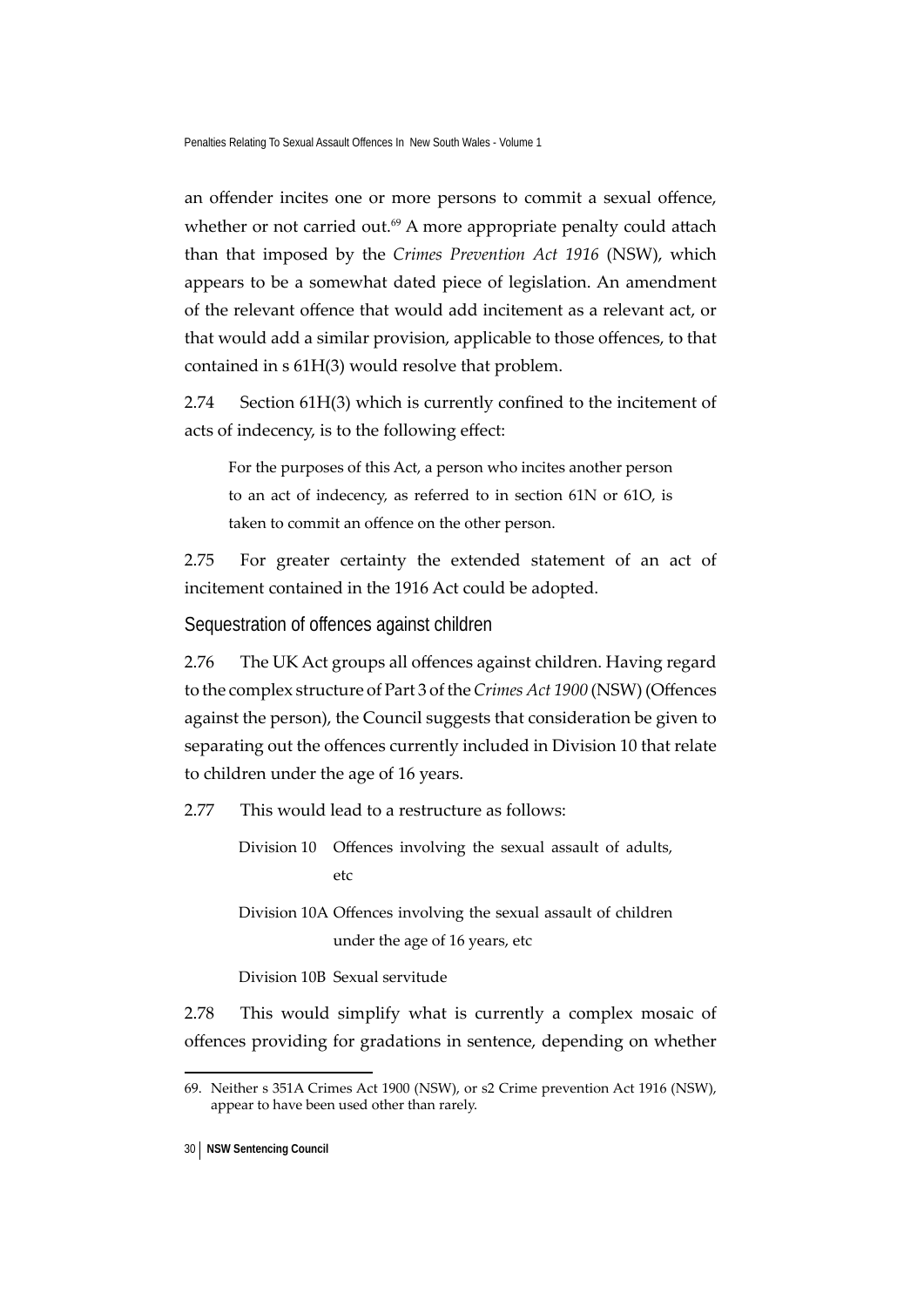the victim is aged under 10 years, under 14 years, under 16 years, over 16 years, or under special care.

2.79 The provisions concerning children contained currently in Division 10A (Sexual Servitude), Division 14A (Procuring for Prostitution) and Division 15 (Child Prostitution and Pornography) could also be moved, although by reason of their lesser complexity and potential extension to other victims they could remain as stand alone Divisions.

### **Commonwealth legislation**

2.80 An examination of the *Criminal Code 1995* (Cth) and the *Crimes Act 1914* (Cth) discloses that the interest of the Commonwealth in relation to child sexual offences lies in:

- The production and dissemination of child pornography via telecommunications services;
- Sexual tourism and sexual servitude;
- Trafficking for sexual services; and
- Sexual assault of persons attached to the United Nations or in the context of war crimes or crimes against humanity.

2.81 The Commonwealth has exclusive jurisdiction under the Constitution to make laws relating to the passage of material over a network. It has proclaimed an extraterritorial criminal jurisdiction which makes behaviour occurring abroad criminal. In relation to sexual servitude and trafficking it has exclusive jurisdiction over migration and in consequence makes criminal the bringing of people into this country for the purpose of sexual servitude or the provision of sexual services.

2.82 The only genuine overlap between New South Wales and the Commonwealth lies in the production and dissemination of child pornography, which the Council examines in Chapter 4.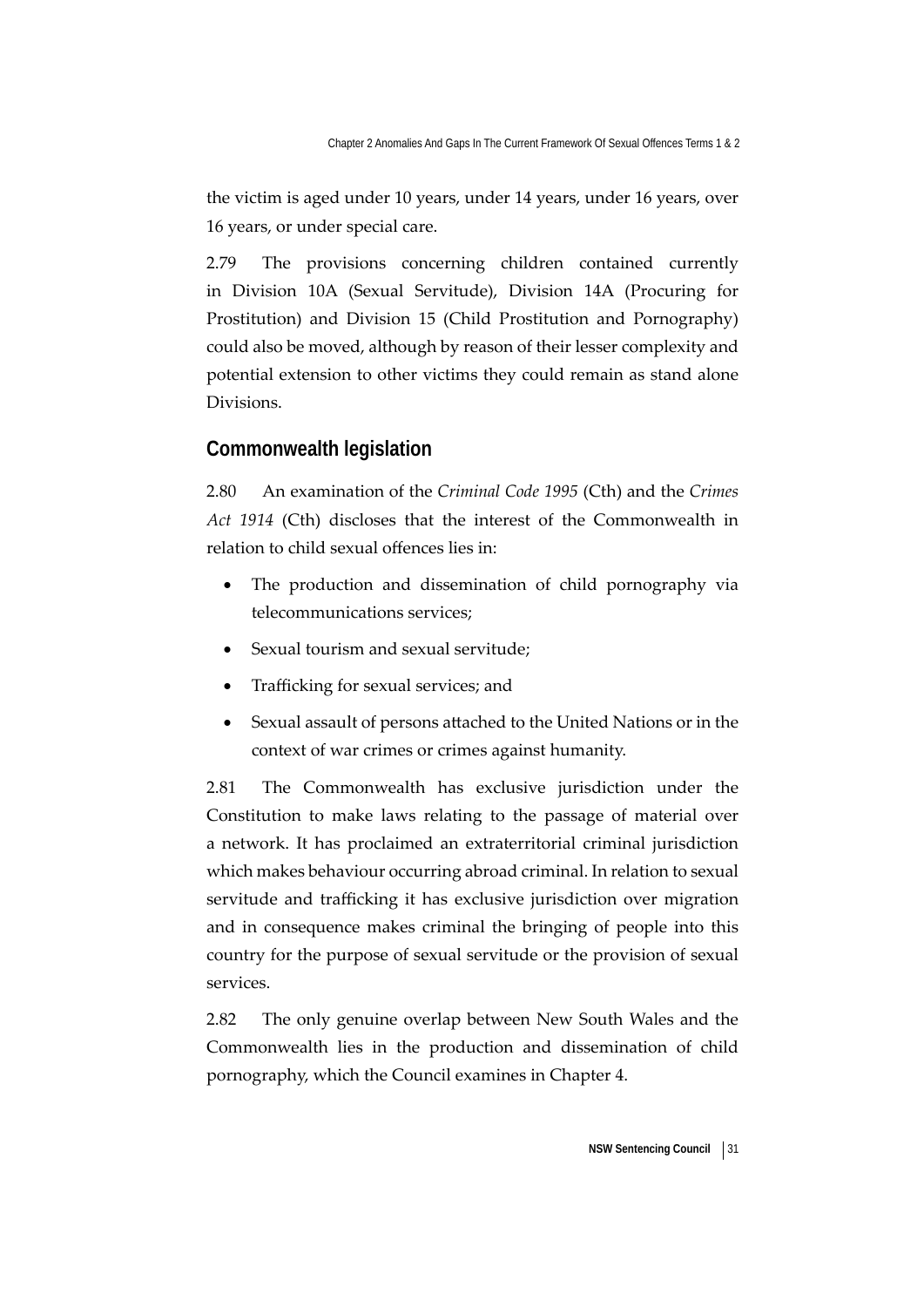2.83 While in some cases an offender may be charged in relation to child pornography offences under both State and Federal laws, there is not a lack of harmony save in relation to the difference in the available maximum penalties for possession offences. The legislative concern of the Commonwealth is in the area over which it has exclusive jurisdiction, namely its powers to make laws in respect of offences committed by the use of telecommunications devices, whilst the State is concerned with the production or possession of child pornography within the boundaries of New South Wales.

### **Other State and Territory laws**

2.84 As noted earlier, the Council has not conducted any general review of the criminal laws of the other States and Territories for the purpose of identifying any offences which might be punishable under those laws which are not punishable in NSW. Nor has it conducted any comparative analysis of the relevant maximum penalties for like or similar offences. Such an exercise would be extremely time consuming and in view of the differences in the legislation and sentencing levels between the various jurisdictions, such an exercise was not thought to be profitable.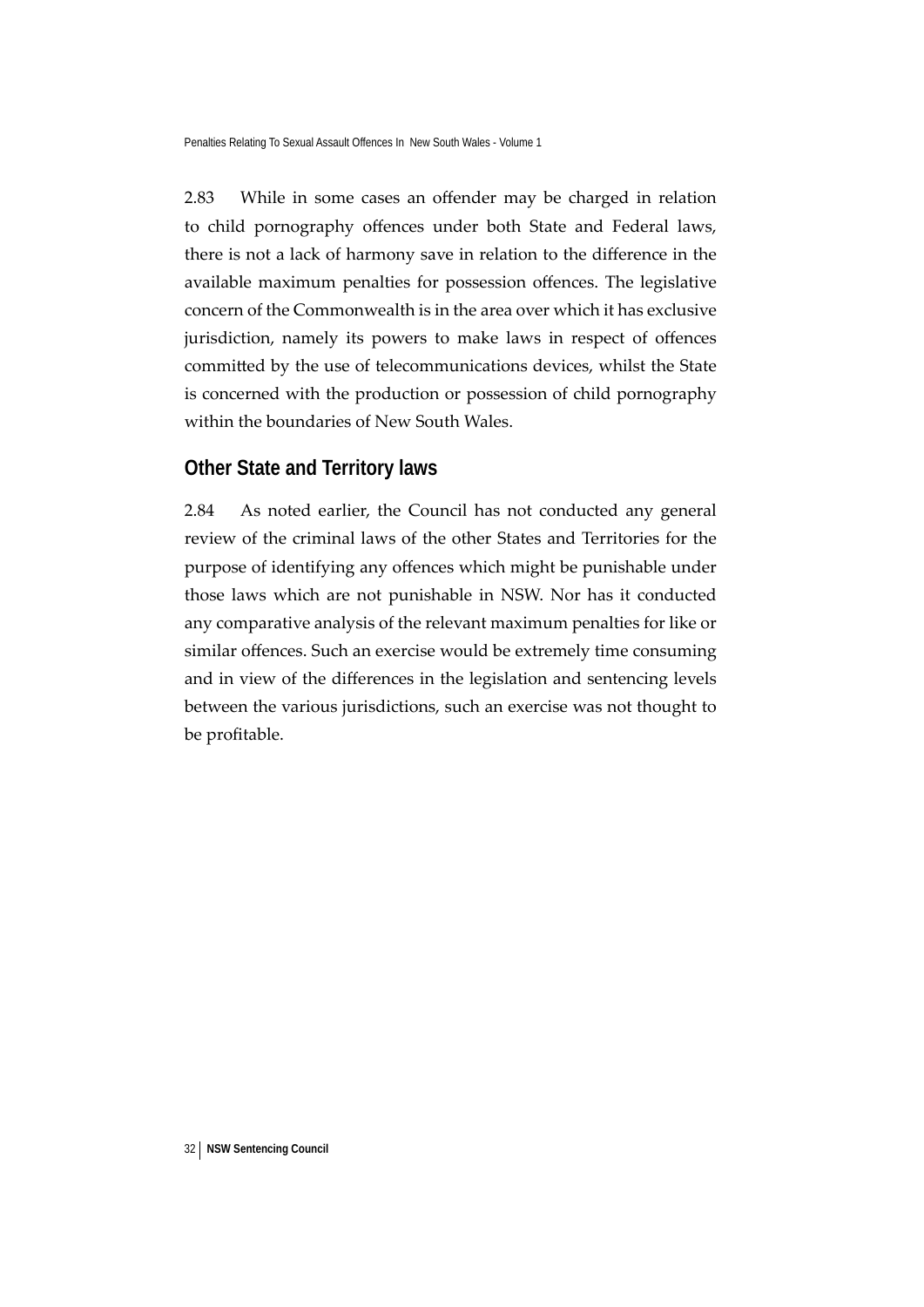## **RECOMMENDATIONS**

The Council suggests that consideration be given to:

- 1. Increasing the statutory maximum penalty for indecency offences committed against children (ss 61M, 61N, 61O Crimes Act 1900 (NSW)) to 10 years.
- 2. Creating an additional offence, where a s 66A *Crimes Act* 1900 (NSW) offence is committed in circumstances of aggravation, that would carry a maximum penalty in excess of 25 years.

 In this section circumstances of aggravation would mean circumstances in which.

- a) sexual intercourse by the alleged offender was secured by force or by putting the alleged victim in fear;
- b) at the time of or immediately before or after the commission of the offence the alleged offender intentionally or recklessly inflicted actual bodily harm;
- c) the alleged offender was in the company of another person or persons;
- d) the alleged offender was in a position of authority of the alleged victim;
- e) the alleged victim has a serious intellectual disability;
- f) the alleged offender took advantage of the alleged victim being under the influence of alcohol or a drug in order to commit the offence: or
- g) the presence of the alleged victim being secured by kidnapping.
- 3. Amending s 66C *Crimes Act 1900* (NSW) to consist of a general provision in the following terms:
	- a) Any person who has sexual intercourse, attempts to have sexual intercourse or incites a third person to have sexual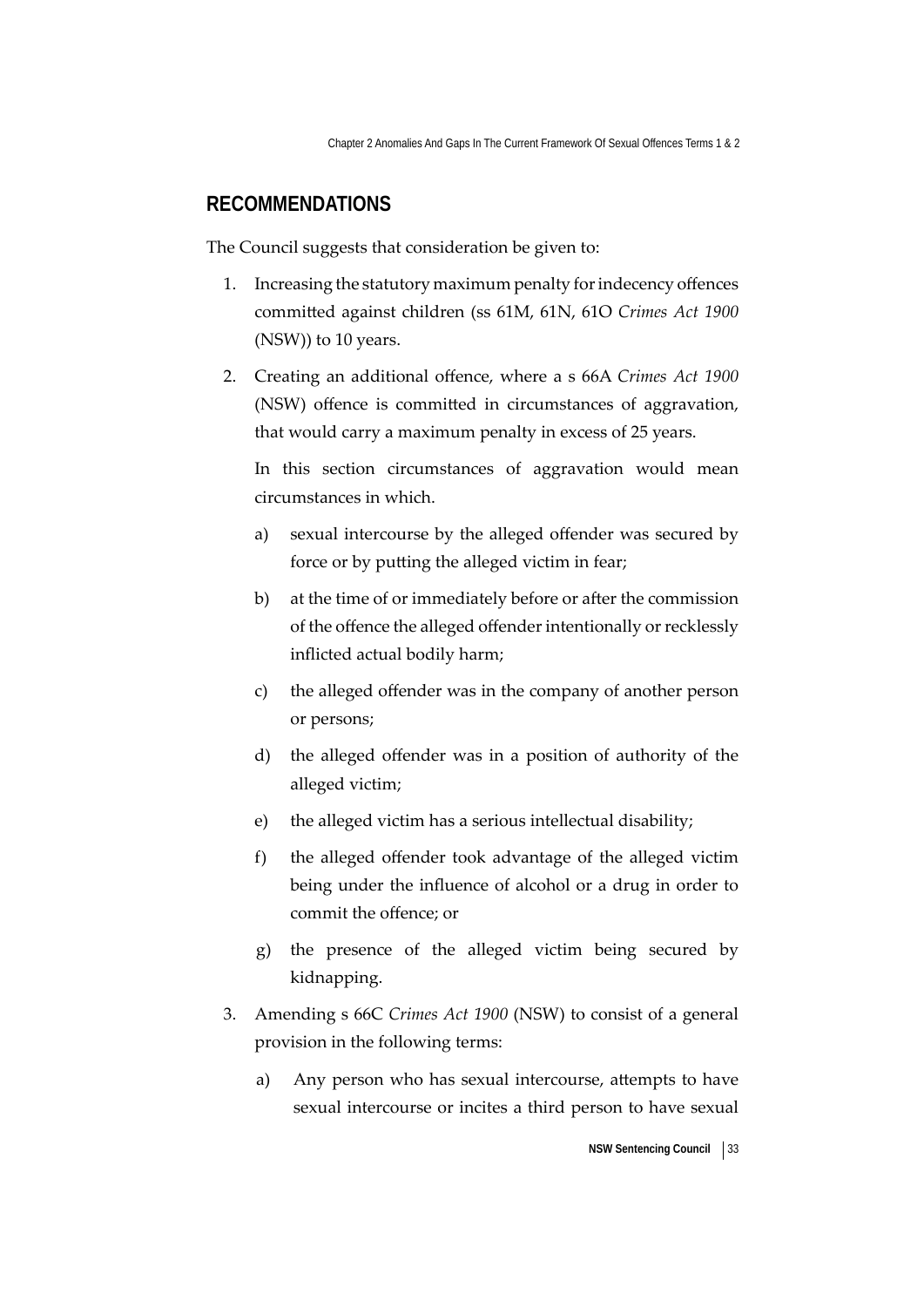intercourse with another person who is of or above the age of 10 years but under the age of 16 years is liable to imprisonment for 14 years; and

b) Any person who has sexual intercourse, attempts to have sexual intercourse or incites a third person to have sexual intercourse with a person under the age of 16 years in circumstances of aggravation is liable to imprisonment for a period of 25 years.

 In this section circumstances of aggravation mean circumstances in which;

- a) sexual intercourse by the alleged offender was secured by force or by putting the alleged victim in fear;
- b) at the time of or immediately before or after the commission of the offence the alleged offender intentionally or recklessly inflicted actual bodily harm;
- c) the alleged offender was in the company of another person or persons;
- d) the alleged offender was in a position of authority of the alleged victim;
- e) the alleged victim has a serious intellectual disability;
- f) the alleged offender took advantage of the alleged victim being under the influence of alcohol or a drug in order to commit the offence; or
- g) the presence of the alleged victim being secured by kidnapping.
- 4. Providing a note to, or amending s 66EA *Crimes Act 1900* (NSW) in order that it be made clear that a separate offence has been created by this section, the gravamen of which is the fact that the accused has engaged in a course of persistent sexual abuse of a child, and that the appropriate sentence to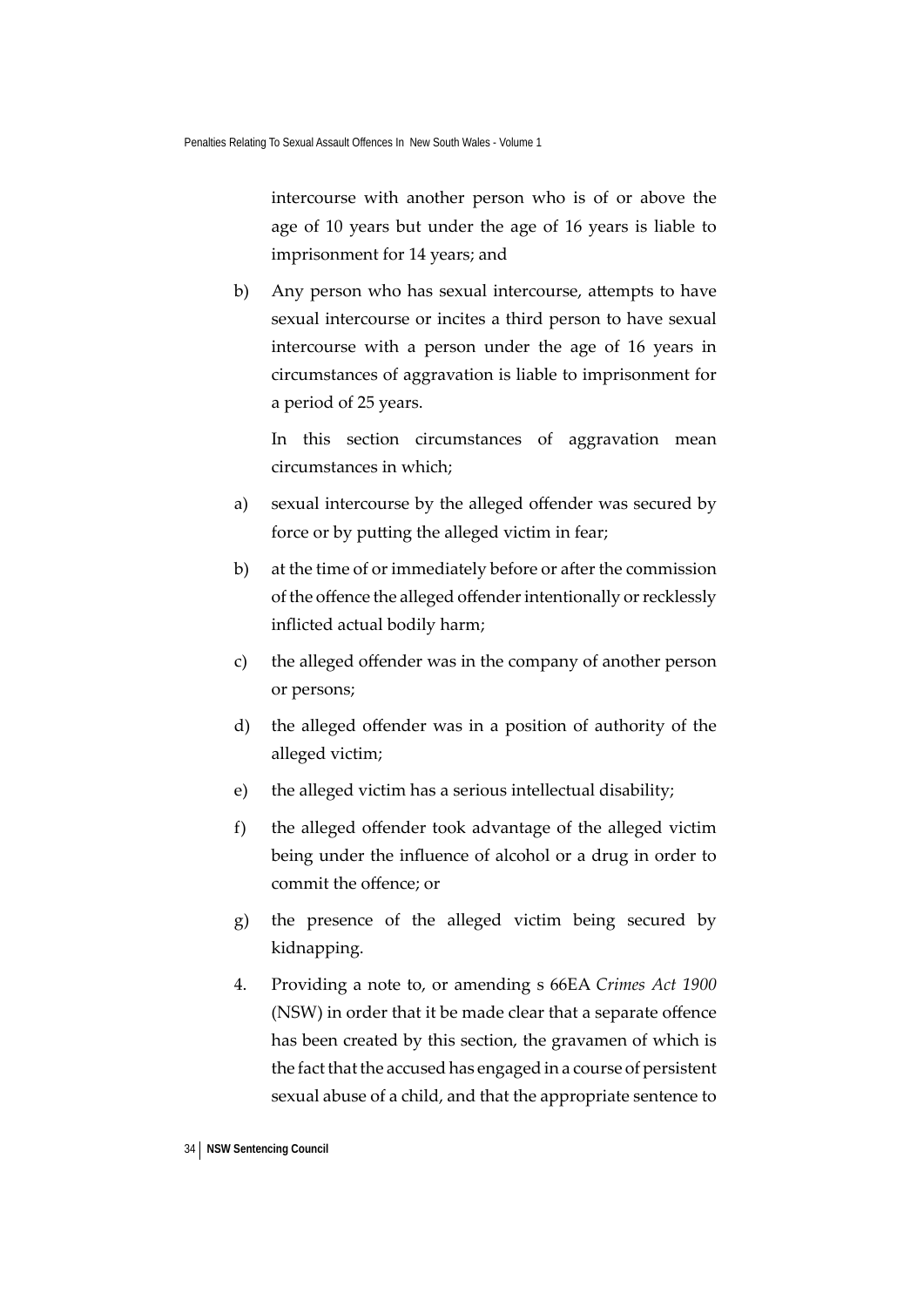be imposed is one that is proportionate to the seriousness of the offence.

- 5. In addition, include this offence in the Table of Standard Non-Parole Period matters.
- 6. Including the s 112 offence of breaking and entering the premises in which a sexual assault is committed as an aggravating circumstance for the purpose of s 61J *Crimes Act 1900* (NSW).
- 7. Providing for a separate offence in the sexual context, along the lines of that contained in the *Sexual Offences Act 2003* (UK), of voyeurism.
- 8. Including as an aggravation of an offence of voyeurism the following:
	- a) where the offender interfered with the fabric of a building for the purpose of making visual observations of a person in a state of undress; and
	- b) where the person observed was a child; and
	- c) where the purpose of the filming or the installation or adaptation of the fabric of the building was to commit a s 21G offence involving a child.
- 9. Transferring ss 21G and 21H offences from the *Summary Offences Act 1988* to the *Crimes Act 1900* (NSW).
- 10. Increasing the maximum penalty attaching to ss 21G and 21H *Summary Offences Act 1988* (NSW) offences to 5 years imprisonment.
- 11. Adding an offence involving the act of meeting a child, or travelling with the intention of meeting a child, following grooming, where that involved the communication of indecent material or suggestions made to the child to meet for sexual purposes, to s 66EB *Crimes Act 1900* (NSW).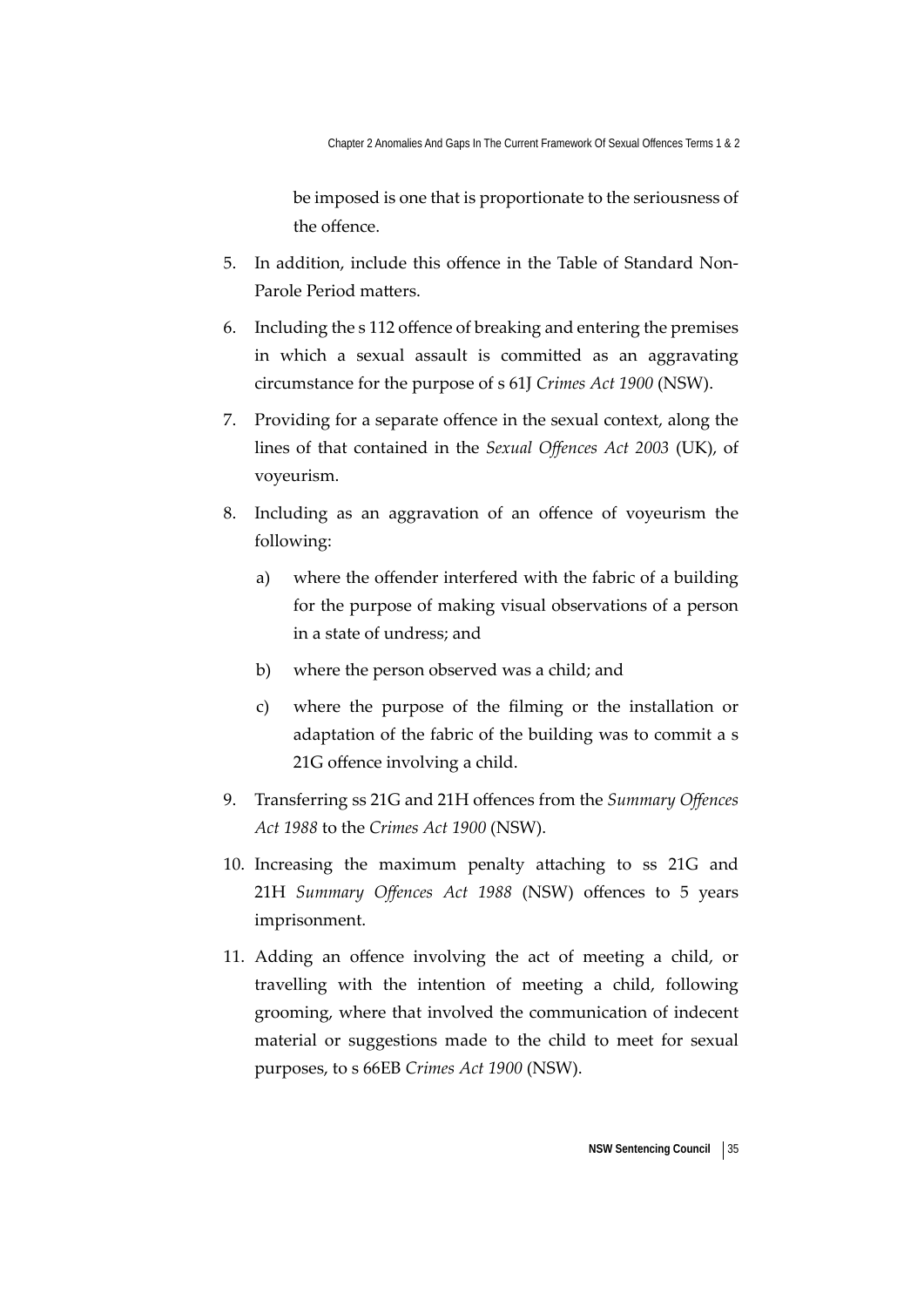12. Considering, at the time of any substantial review of the *Crimes Act 1900* (NSW) introducing a definition of the expression 'act of indecency' in the Act as follows:

An act of indecency means an act that:

- (a) is of a sexual nature; and
- (b) involves the human body, or bodily actions or functions; and
- $(c)$  is so unbecoming or offensive that it amounts to a gross breach of ordinary contemporary standards of decency and propriety in the Australian community.
- 13. Including the s 66EA offence (of persistent sexual abuse of a child) in the list of the offences to which the *Pre-Trial Diversion of Offenders Act 1985* (NSW) applies, so as to allow a s 66EA offender to be eligible for treatment at Cedar Cottage.
- 14. Including a specific incitement offence in the *Crimes Act* 1900 (NSW) to capture cases where an offender incites one or more persons to commit a sexual offence, that would attract a similar maximum penalty as the relevant substantive offence.
- 15. Re-structuring the offences currently included in Part 3 Division 10 *Crimes Act 1900* (NSW) so as to provide for 3 separate Divisions, the second of which would be specific to offenders involving the sexual assault of children under the age of 16 years, as follows:
	- Division 10 Offences involving the sexual assault of adults, etc
	- Division 10A Offences involving the sexual assault of children under the age of 16 years, etc
	- Division 10B Sexual servitude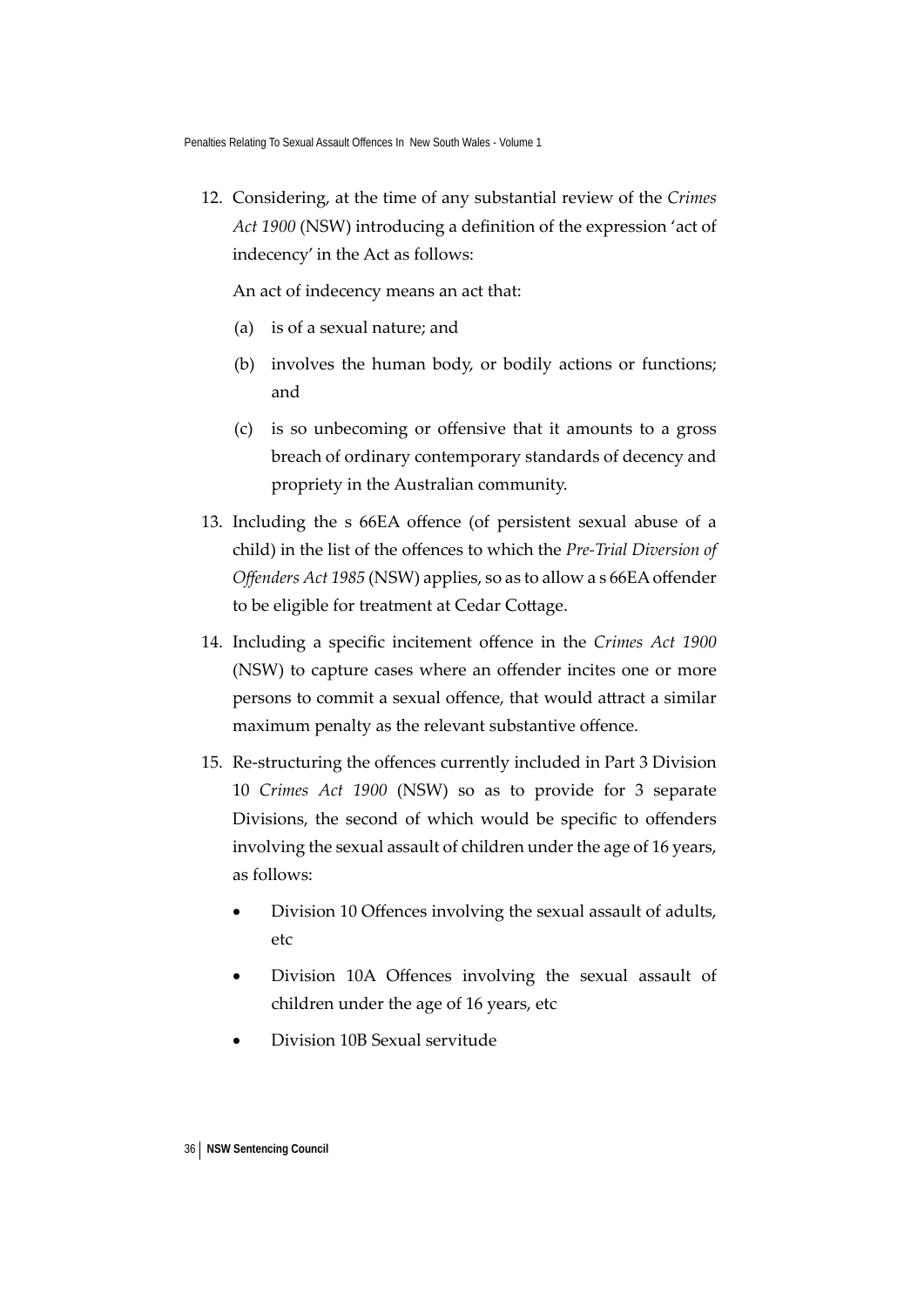**Statutory Maximum Penalties And Standard Minimum**  Chapter 3**Sentences Term 3**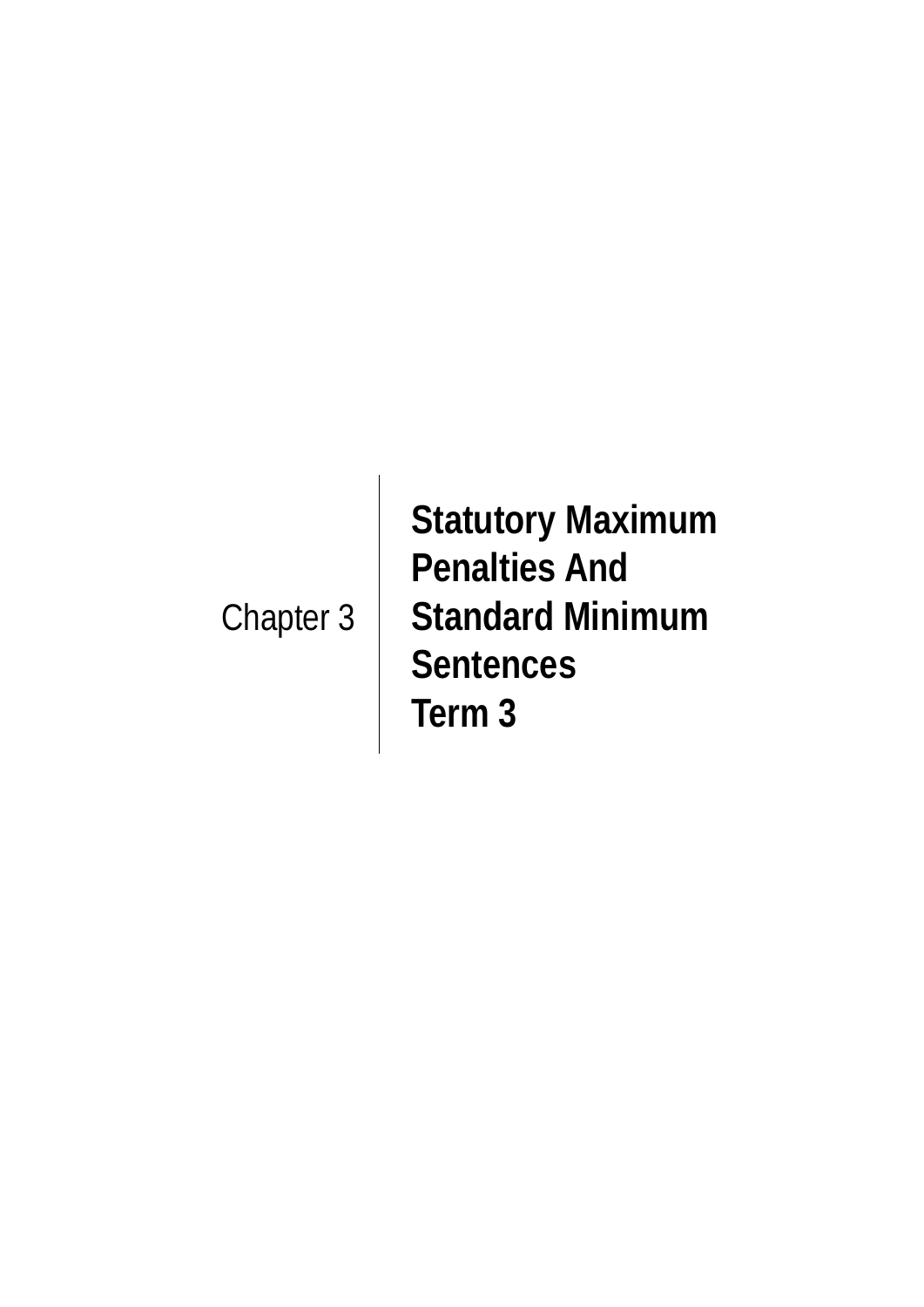3.1 In this chapter we give consideration to the current maximum penalties for the range of sexual offences and to the standard nonparole periods (SNPPs), included in the Table in Appendix K, in where they are specified by the *Crimes (Sentencing Procedure) Act 1999 (NSW)*.

3.2 We give separate consideration in Chapter 4 to those offences that deal with child pornography, particularly in the light of the guidelines developed in England and Wales, and in the light of recent concerns as to the seemingly increased subjection of children to sexualised conduct and child pornography.

## **1. STATUTORY MAXIMUM PENALTIES**

### **Background**

3.3 The role of the statutory maximum penalty was summarised in *R v Way* as follows:

51 The statutory maximum penalty has been regarded as an expression of the policy of the legislature in providing for the off ence (*R v Oliver* (1980) 7 A Crim R 174 at 177; *Gilson v The Queen* (1991) 172 CLR 353 at 364), or as a reflection of the seriousness of that offence as perceived by the public  $(R v H (1980) 3 A C$ rim R 53 at 65). It has been reserved for the "worst type of case falling within the relevant prohibition": *Regina v Tait* and Bartley (1979) 46 FLR 386, *R v Fernando* [1999] NSWCCA 66 at para 227 and *Ibbs v The Queen* (1987) 163 CLR 447, although the adoption of that phrase is not an occasion for the imposition of a lesser sentence if it is possible to envisage a worse case: *Veen v The Queen* [No 2] (1988) 164 CLR 465 at 478.

52 Traditionally any intention on the part of the legislature that the offence should attract a heavier sentence has been manifested by an increase in the statutory maximum: *R v Channon* (1988) 38 A Crim R 334; *R v Peel* [1971] 1 NSWLR 247. The courts are expected to recognise and reflect that intention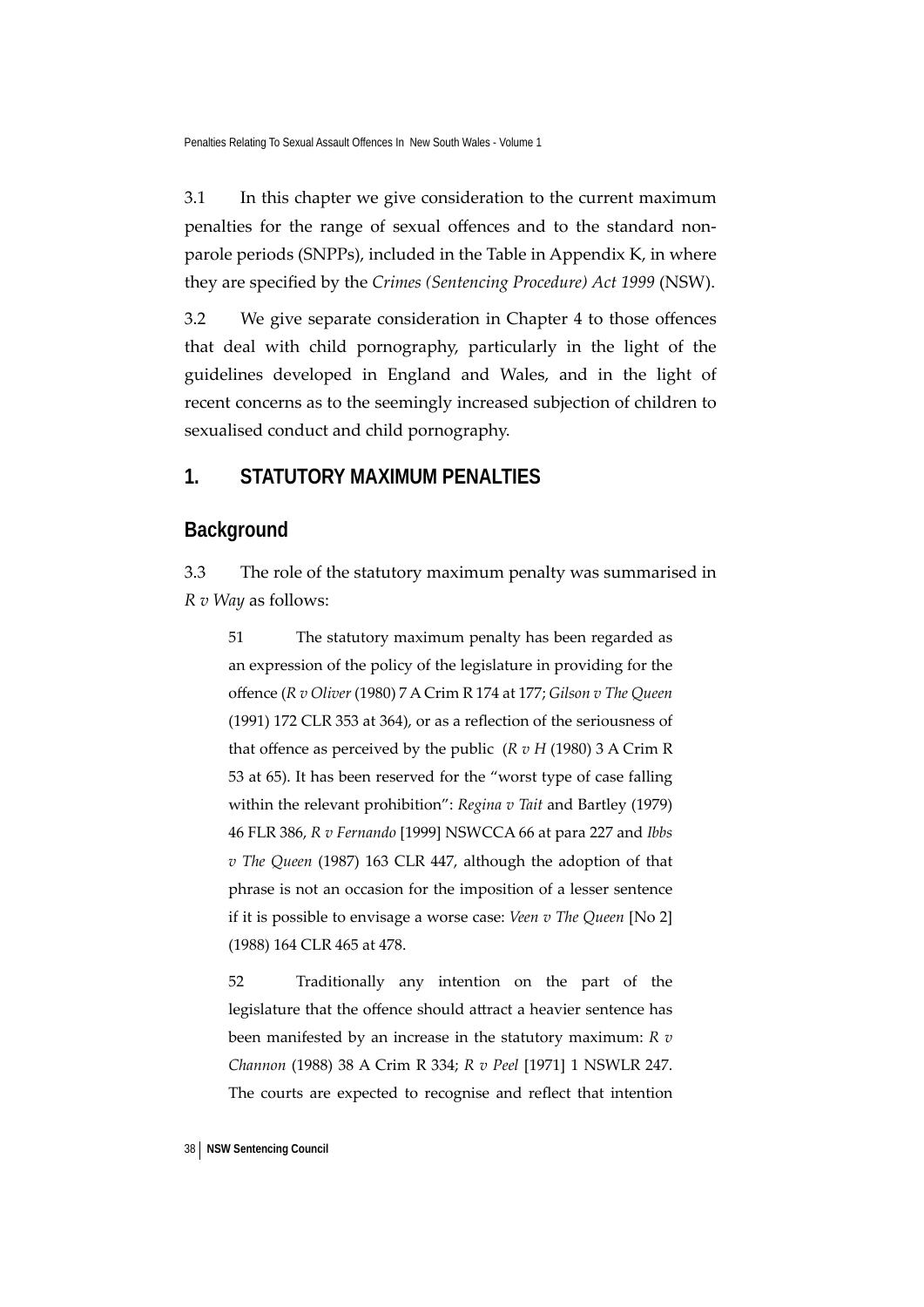when sentencing offenders for offences after such amendments are made: *R v Slattery* (1996) 90 A Crim R 519 at 524 and *R v Jurisic* (1998) 45 NSWLR 209 at 227.70

3.4 The Crimes Amendment (Sexual Offences) Act 2003 (NSW) significantly amended the statutory framework for sexual offences in NSW. The Act 'provided for the equal treatment of sexual offences against males and females and increased the penalties for sexual offences against children'.71 A maximum sentence of natural life for aggravated sexual assault in company<sup>72</sup> was introduced and two offences now carry a maximum penalty of 25 years.73

3.5 Undertaking an effective comparison of the statutory maximum sentences applying in other Australian jurisdictions is problematic, since:

- NSW is the one of the only jurisdictions to maintain comprehensive statistics detailing types of penalty and imprisonment levels;
- NSW is the only jurisdiction to apply standard non-parole periods to certain child sexual offences;
- different offence and penalty regimes exist in the other jurisdictions; and
- there is a lack of comparative studies.

3.6 Despite these impediments, the Judicial Commission's recent study of full-time imprisonment $74$  found that the introduction of the s 61J aggravated sexual assault offence in 2001, with its statutory maximum of natural life, elevated NSW above the highest penalties in all other comparable jurisdictions.75

<sup>70.</sup> *R v Way* (2004) 60 NSWLR 168.

<sup>71.</sup> Explanatory Notes, Crimes Amendment (Sexual Offences) Bill 2003 (NSW).

<sup>72.</sup> *Crimes Act 1900* (NSW) s 61JA.

<sup>73.</sup> *Crimes Act 1900* (NSW) s 66A sexual assault of a child under the age of 10; and s 66EA(1) persistent sexual abuse of a child.

<sup>74.</sup> Indyk, S. and Donnelly, H., 'Full-time Imprisonment in New South Wales and Other Jurisdictions: A National and International Comparison', (Research Monograph 29, Judicial Commission of New South Wales, 2007), 14.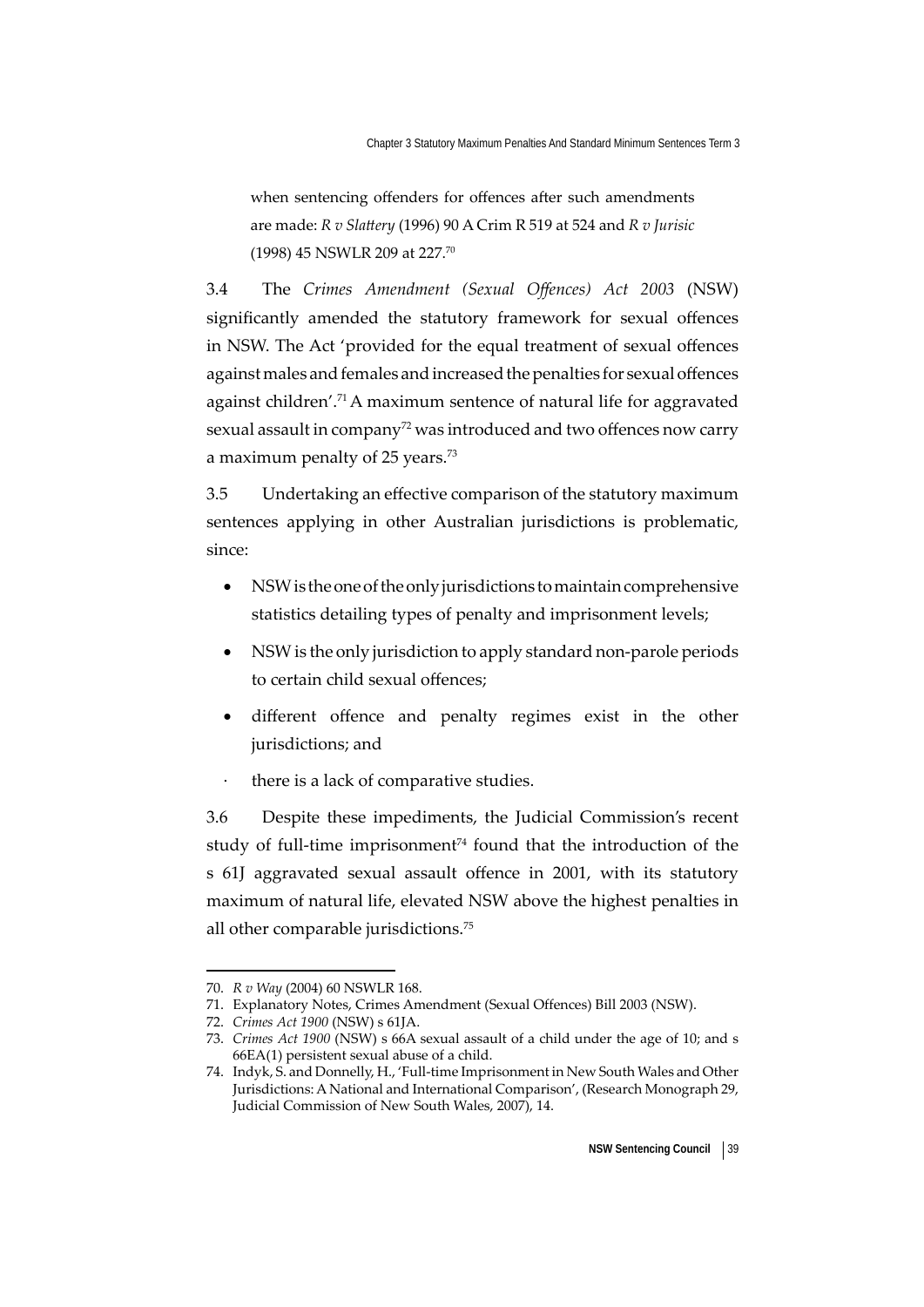3.7 Furthermore, the proportion of offenders sentenced to fulltime imprisonment for sexual assault (at 96%) is higher than in other Australian jurisdictions.76 The Judicial Commission remarked that the comparison between NSW and other jurisdictions is 'particularly stark', given the imprisonment rate for s 61I sexual assault, which is higher than the combined figures for offences that include aggravated sexual assaults in other States.

### **Specific Offences**

3.8 Generally there appears to be little cause for concern in relation to the maximum penalties for the offences surveyed in this report. The Council has however given consideration to the maximum penalties for the following offences in the light of the submissions received, and its own review of the relevant legislation.

#### ss 91G, 91H(2) and 91H(3)-Child Pornography

3.9 The NSW Department of Community Services (DoCS) submitted that the maximum penalties for all child pornography offences should be increased to imprisonment for 20 years because of the inherent exploitation and degradation of children involved in the commission of such offences.<sup> $77$ </sup> The increase suggested would result in a maximum sentence that would be twice that applicable under the *Criminal Code 1995* (Cth).78

3.10 The Council is of the view, as discussed in Chapter 4,79 that while the maximum sentence for the offence of possession of child pornography should be increased, an increase in the order of that

<sup>75.</sup> The relevant comparable jurisdictions examined include Australian jurisdictions, New Zealand and England. The United States, where each of the 50 States may establish their own penalties, was not included in this comparison.

<sup>76.</sup> Indyk, S. and Donnelly, H., 'Full-time Imprisonment in New South Wales and Other Jurisdictions: A National and International Comparison', (Research Monograph 29, Judicial Commission of New South Wales, 2007), 15. The definition of sexual assault includes s 61I offences committed on or after 1 February 2003, s 61J and s 61JA offences.

<sup>77.</sup> Submission 2: New South Wales Department of Community Services, 3.

<sup>78.</sup> *Criminal Code 1995* (Cth) div 474 sub-div C s 474.19(1) and 474.20(1)-10 years.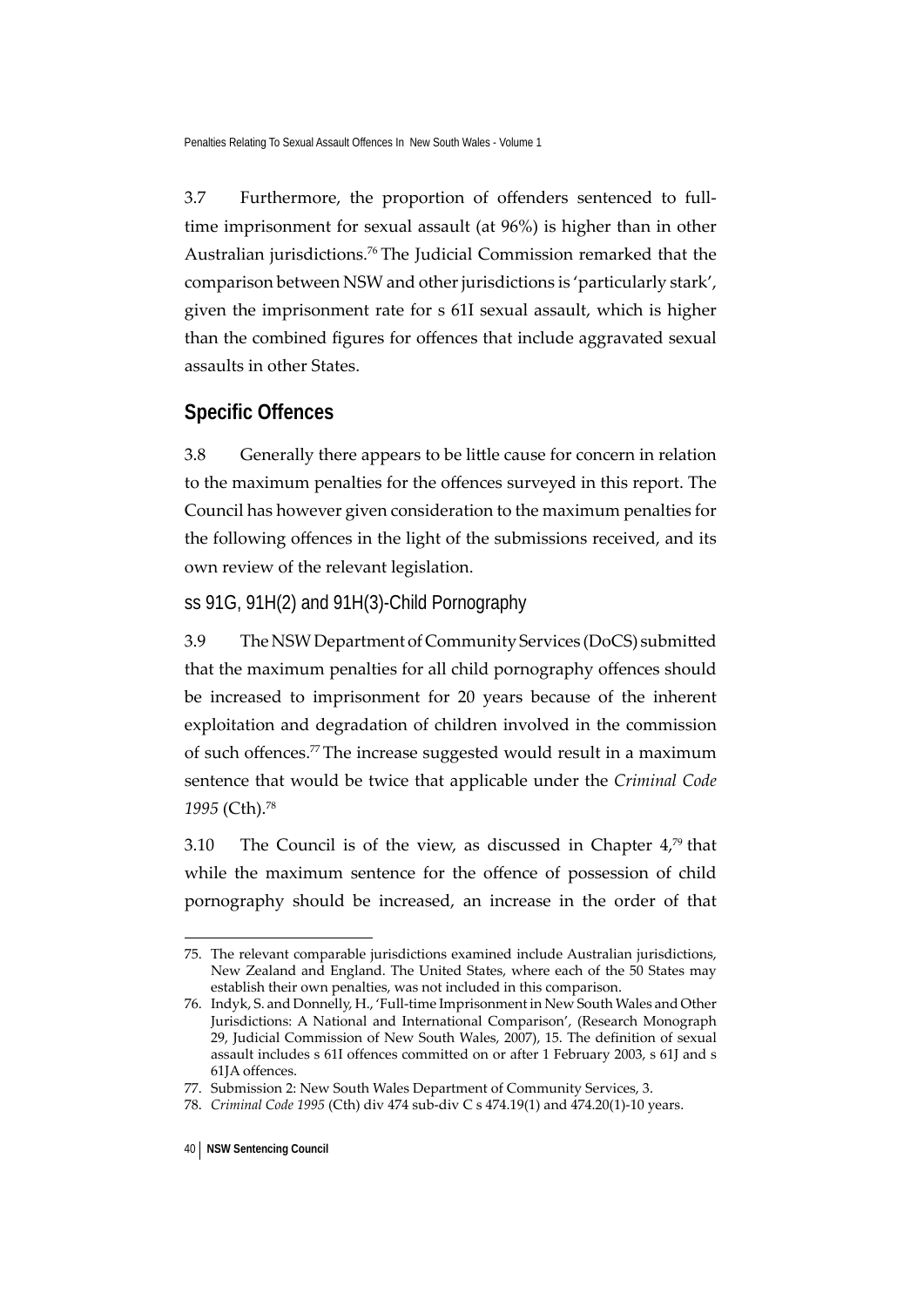suggested by DOCS would not be justified. Rather, an increase in the maximum penalty to that of 10 years imprisonment for a s 91H(3) offence would make the punishment for this offence consistent with the penalty imposed for the broadly comparable Commonwealth offence.

#### ss 91D to 91 F-Child Prostitution

3.11 DoCS made a similar submission in relation to the child prostitution offences contained in ss 91D to 91F of the *Crimes Act 1900* (NSW). While the Act provides for a maximum penalty of imprisonment for 14 years for the offence of promoting or engaging in acts of child prostitution where the child is under the age of 14 years, compared with a maximum penalty of 10 years where the child is aged between 14 and 18 years $^{80}$ , it does not provide for a similar increase in penalty for the offence of obtaining a benefit from child prostitution where the child is aged under 14 years. $81$ 

3.12 This would appear to be an anomaly that calls for attention. Otherwise the Council considers that the maximum penalties for s 91D offences, where the child is under the age of 16 years, should not be less than those that would otherwise apply to the kind of sexual activity with which it is concerned.

3.13 As the maximum sentences for sexual intercourse with a child are 25 years imprisonment where the child is aged under 10 years<sup>82</sup> and 16 years imprisonment currently where the child is aged between 10 and 14 years, $83$  it appears that there would be some merit in increasing the available maximum sentences as suggested by DOCS or at least providing for an increase to 14 years imprisonment in the maximum sentence for the s 91E offence where the child is aged under 14 years.

<sup>79.</sup> At [4.38].

<sup>80.</sup> *Crimes Act 1900* (NSW) s 91D.

<sup>81.</sup> Where the maximum sentence is one of imprisonment for 10 years: *Crimes Act 1900* (NSW) s 91E.

<sup>82.</sup> *Crimes Act 1900* (NSW) s 66A.

<sup>83.</sup> *Crimes Act 1900* (NSW) s 66C.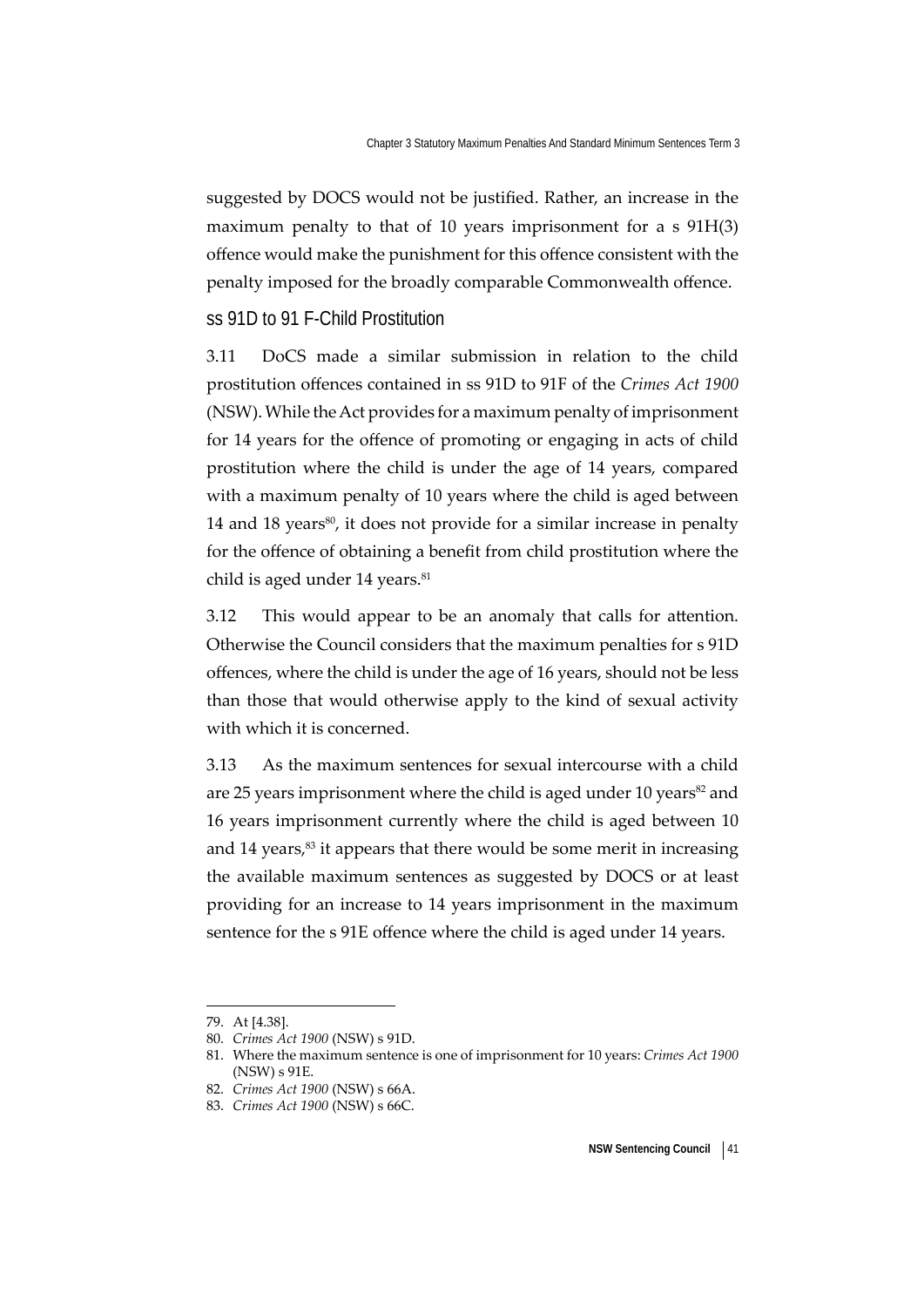3.14 The Council, in Chapter 2, has suggested a general revision of the offences arising under ss 66A and 66C. If adopted, then consideration should be given to increasing the maximum penalty for all offences related to child prostitution to reflect the added criminality involved in that form of conduct beyond that which would be captured by an offence charged under s 66A and s 66C *Crimes Act 1900* (NSW).

s 73-Special Care offences

3.15 DoCS submitted that the penalties attaching to 'special care' offences under s 73 of the *Crimes Act 1900* (NSW), for which there is no defence of consent, should be increased, as they do not reflect the abuse of trust inherent in such offences. $84$  For instance, the offence of sexual intercourse with a person aged between 16 and 17 years who is in the special care of the offender (eg teacher/pupil) carries a statutory maximum penalty of imprisonment for 8 years, $85$  or for 4 years $86$  if the person is aged between 17 and 18 years. However, these penalties are 'well below' the statutory maximum penalty for the offence of sexual assault without consent of imprisonment for 14 years under s 61I.

3.16 The Council is of the view that the penalties attaching to 'special care' offences could be increased as suggested by DoCS, at least where the victim is aged below 18 years of age. However, it is noted that if the maximum penalty for s 73 is increased beyond 8 years, then the penalty for a teacher or step -parent having sexual intercourse with consent of a person aged 16-18 will exceed that imposed for a natural father convicted of incest under s 73.

3.17 This offence highlights the difficulty involved in identifying gaps and anomalies in sentence. Part of the difficulty arises not from the penalty, but in the offences themselves. As discussed in Chapter 2, the Council believes that there is room for offences to be improved through process of looking at the sexual offences Division as a whole, and examining how offences are worded.

42 **NSW Sentencing Council**

<sup>84.</sup> Submission 2: New South Wales Department of Community Services, 2.

<sup>85.</sup> *Crimes Act 1900* (NSW) s 73(1).

<sup>86.</sup> *Crimes Act 1900* (NSW) s 73(2).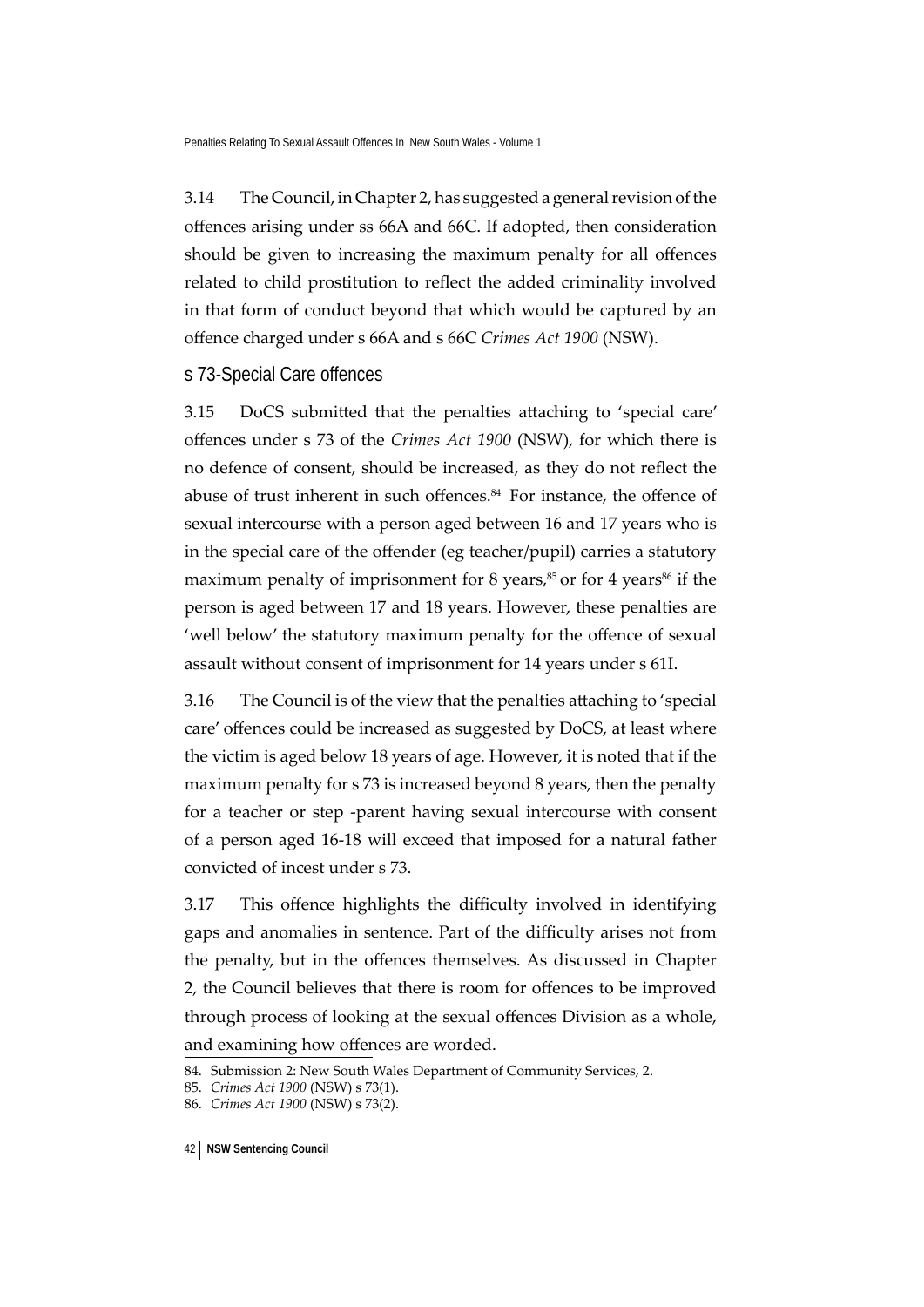### ss 80D(2), 80E(2)-Sexual Servitude

3.18 DoCS submitted that the maximum penalties for the offences constituting aggravated sexual servitude<sup>87</sup> in relation to children under the age of 18 years or children with a serious intellectual disability should be increased to imprisonment for 20 years, in line with the maximum penalties attaching to corresponding offences under the *Criminal Code 1995* (Cth).88

3.19 The statutory maximum penalty under the New South Wales Act for the offence of causing aggravated sexual servitude is currently imprisonment for 19 years, $89$  as it also is for the offence of conducting a business involving sexual servitude (where the victim is under 18 years of age). $90$ 

3.20 The Council agrees that the penalty for aggravated sexual servitude could be increased to 20 years, bringing the penalty for the State offence into line with the Commonwealth offence.

### **Sentences Delivered Relative to Statutory Maximum Sentence**

3.21 The Council, in volume 2 of this report, has provided an analysis of the JIRS statistics showing the relativity of the sentences delivered to the statutory maximum penalty for sexual offences. In table form they reveal the following median outcomes for all sentences of imprisonment i.e. whether imposed after conviction or following a plea as against the statutory maximum sentences:

<sup>87.</sup> *Crimes Act 1900* (NSW) s 80D(2). The maximum sentence for the unaggravated offence is imprisonment for 15 years.

<sup>88.</sup> *Criminal Code 1995* (Cth) s 270.7(1)(a)

<sup>89.</sup> *Crimes Act 1900* (NSW) s 80D(2).

<sup>90.</sup> *Crimes Act 1900* (NSW) s 80E(2).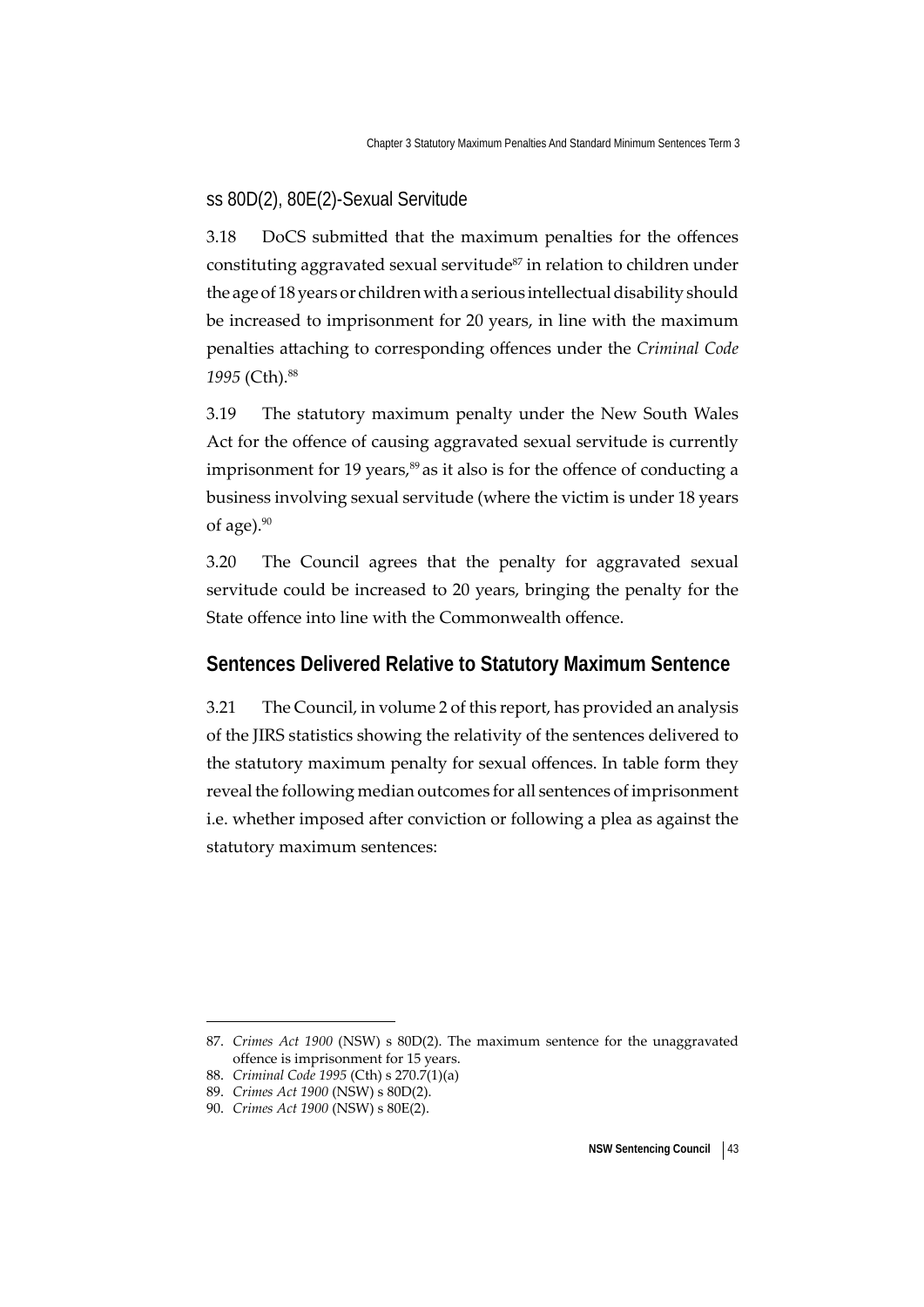| <b>Section</b> | Offence                                                                                           | Prison No. | Max  |       | Median Ratio % |
|----------------|---------------------------------------------------------------------------------------------------|------------|------|-------|----------------|
| 611            | Sexual Assault                                                                                    | 8292       | 14Y  | 5Υ    | 35.7           |
| 61I/61P        | Attempt to commit sexual assault                                                                  | 14         | 14Y  | 4Y    | 28.6           |
| 61J            | Aggravated sexual assault                                                                         | 80         | 20Y  | 8Y    | 40.0           |
| 61.J/61P       | Attempt to commit aggravated sexual assault                                                       | 7          | 20Y  | 6Y    | 30.0           |
| 61JA           | Aggravated sexual assault in company                                                              |            | Life | 14Y   | N/A            |
| 61K(a)         | Maliciously inflict ABH w/i to have<br>sexual intercourse                                         | 6          | 20Y  | 4.50Y | 22.5           |
| 61K(b)         | Threaten to inflict ABH w/i to have<br>sexual intercourse                                         | 4          | 20Y  | 8Y    | 40.0           |
| 61L            | Indecent assault                                                                                  | 24         | 5Y   | 2Y    | 40.0           |
| 61M(1)         | Aggravated indecent assault                                                                       | 29         | 7Y   | 3Y    | 42.9           |
| 61M(2)         | Aggravated indecent assault with person<br>under the age of 10 years                              | 28         | 10Y  | 3Y    | 30.0           |
| 66A            | Sexual intercourse with child under the<br>age of 10 years                                        |            | 25Y  | 6Y    | 24.0           |
| 66B            | Attempt or assault with intent to have sexual<br>intercourse with child under the age of 10 years |            | 25Y  | 6.25Y | 25.0           |
| 66C(1)         | Sexual intercourse with child<br>between 10 and 14 years                                          |            | 16Y  | 2.50Y | 15.6           |
| 66C(2)         | Aggravated sexual intercourse with child<br>between 10 and 14 years                               |            | 20Y  | 6Y    | 30.0           |
| 66C(3)         | Sexual intercourse with child<br>between 14 and 16 years                                          |            | 10Y  | 2.25Y | 22.5           |
| 66C(4)         | Aggravated sexual intercourse with child<br>between 14 and 16 years                               |            | 12Y  | 3.50Y | 29.2           |
| 66EA(1)        | Persistent sexual abuse of a child                                                                | 10         | 25Y  | 7Y    | 28.0           |
| 66F(3)         | Sexual intercourse with person who<br>has an intellectual disability                              | 7          | 8Y   | 3Y    | 37.5           |
| 78A            | Incest with a close family member who<br>is above the age of 16 years                             |            | 8Y   | 3Y    | 37.5           |
| 91D(1)(a)      | Cause or induce a child to participate in an<br>act of child prostitution                         | 4          | 14Y  | 3.25Y | 23.2           |
| 91G(1)(a)      | Use child under the age of 14 years for<br>pornographic purposes                                  |            | 14Y  | 2.5Y  | 17.9           |

*Table 2: Sexual Offences: Median Terms of Imprisonment and Statutory Maximums*<sup>91</sup>

44 **NSW Sentencing Council**

<sup>91.</sup> Information in this table was compiled by the Judicial Commission of New South Wales.

<sup>92.</sup> There were 82 offenders convicted of this offence however, for one offender the plea is unknown. That offender pleaded not guilty to a s 61J charge but was found guilty in the alternative on s 61I, therefore he has not been assigned to the plea of guilty or the please of not guilty.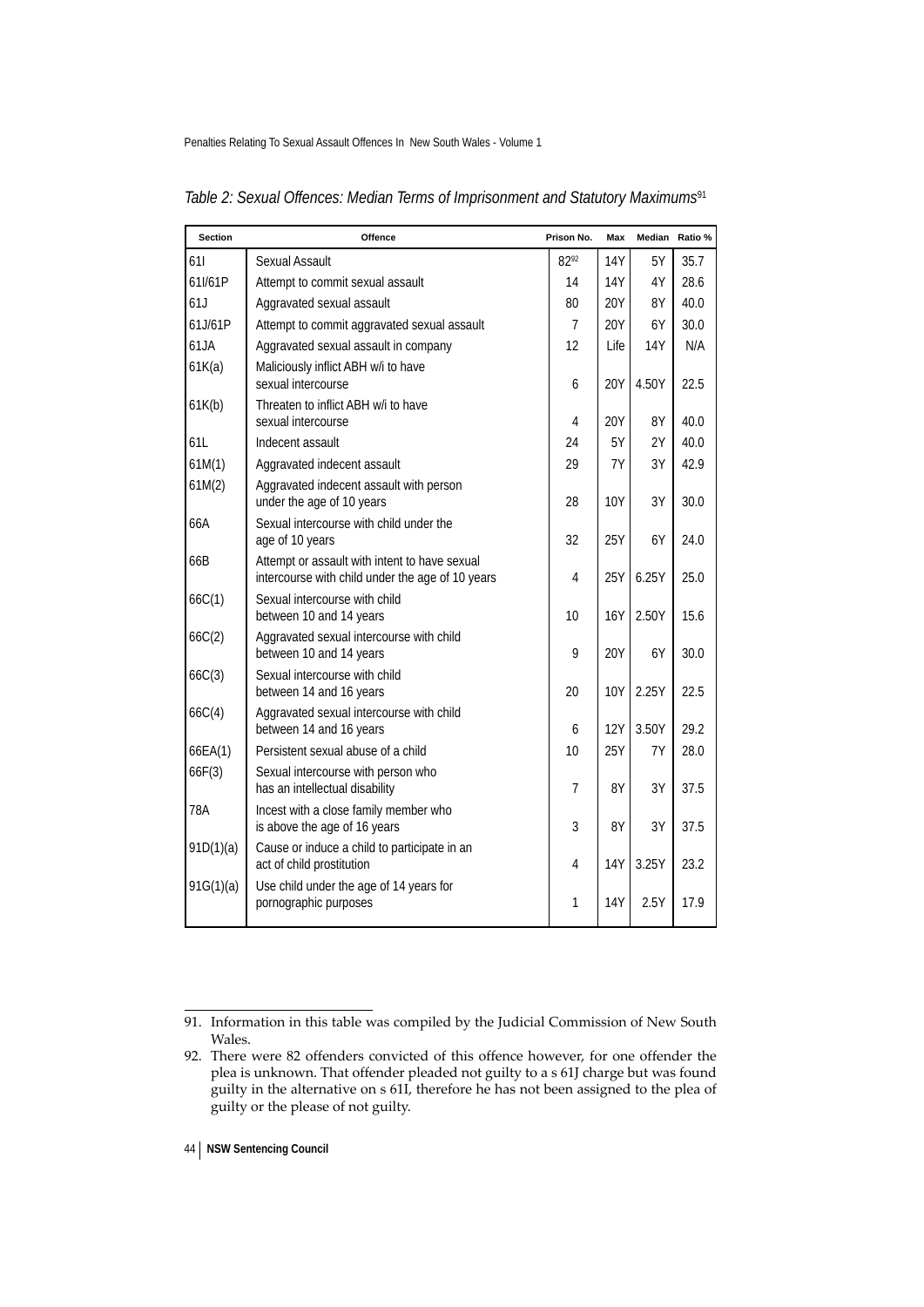3.22 As Table 2 reveals, the median sentence imposed does not rise above 43% of the statutory maximum for any offence, and in case of one offence, is as low as 15.6% of the relevant maximum sentence.

3.23 The Council recognises that this is a relatively crude measure for comparison purposes since it can be expected that the median sentence would be higher for cases disposed of after trial. Moreover in several instances the number of cases involved is small, and those in fact included in the statistics reflect a wide variety of objective and subjective circumstances. As outriders can skew the spread we have not attempted to show the longest or shortest or even average sentences.

# **Comparison with Commonwealth Offences Involving the Sexual Assault of Children Overseas**

3.24 The final observation which the Council makes in relation to the maximum penalties available under the *Crimes Act 1900* (NSW) is to draw attention to the maximum penalties available under the Commonwealth Crimes Act in relation to sexual offences committed by Australian citizens overseas. It can be seen from Table 2 below that some of these offences attract longer maximum sentences than those available for broadly comparable offences under state law. Other Commonwealth offences have no comparable State equivalent.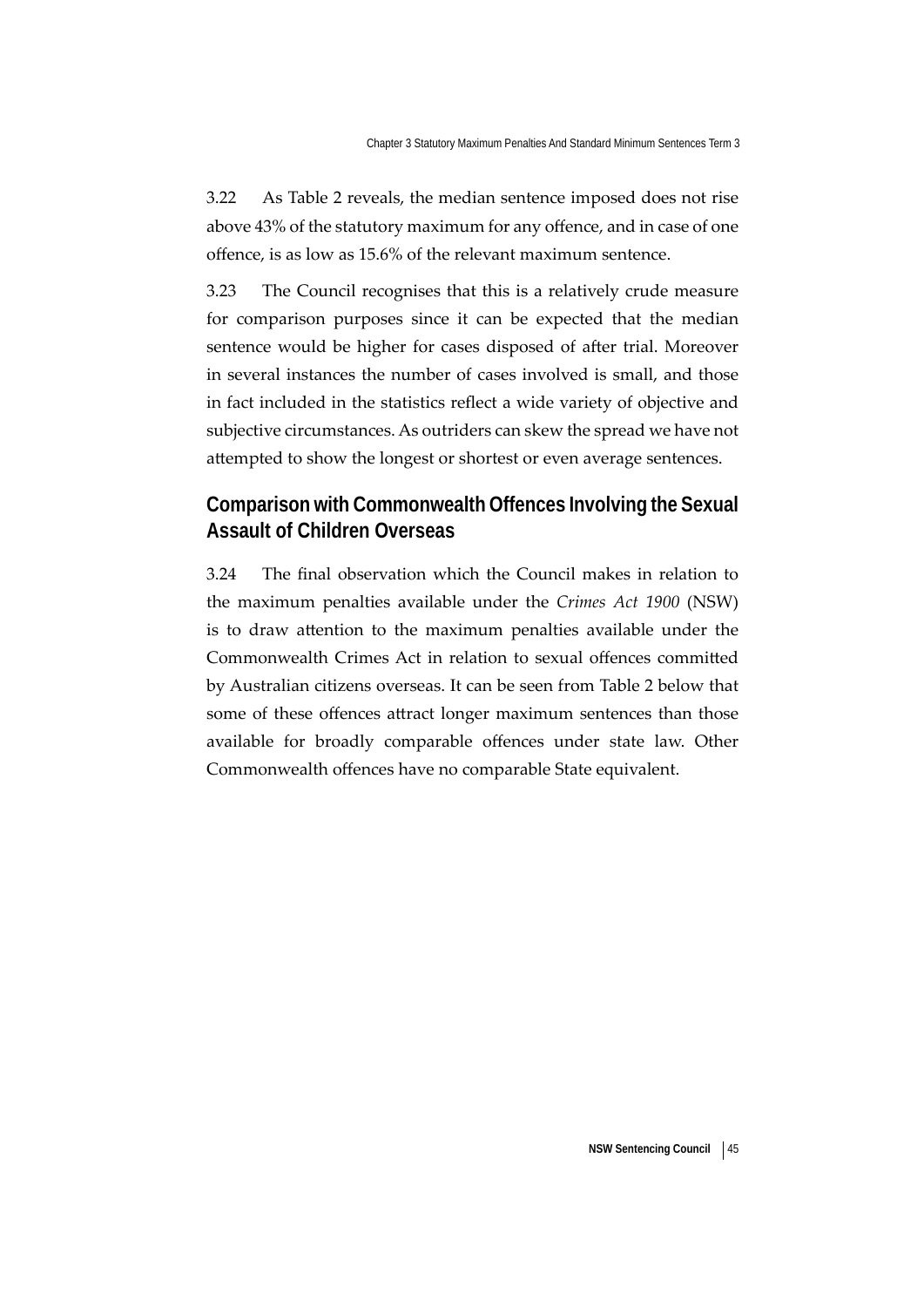Penalties Relating To Sexual Assault Offences In New South Wales - Volume 1

| Crimes Act<br>1914 (Cth) | Description                                                     | <b>Maximum</b><br>penalty | Crimes Act<br>1900 (NSW) | Description                                                                 | Maximum<br>penalty |
|--------------------------|-----------------------------------------------------------------|---------------------------|--------------------------|-----------------------------------------------------------------------------|--------------------|
| 50BA                     | Sexual intercourse with<br>a child under the<br>age of 16 years | 17 years                  | $66C(1)^{93}$            | Sexual intercourse<br>with child aged 10-14                                 | 16 years           |
|                          |                                                                 |                           | 66C(3)                   | Sexual intercourse with<br>child aged 14-16                                 |                    |
| 50BB                     | Inducing child under 16<br>to engage in sexual<br>intercourse   | 17 years                  |                          |                                                                             |                    |
| 50BC                     | Act of indecency<br>with a child under 16                       | 12 years                  | 610                      | Act of indecency with /<br>towards person under the<br>age of 10            | 7 years            |
|                          |                                                                 |                           | 61N(1)                   | Act of indecency with /<br>towards person under the<br>age of 16            | 2 years            |
| 50BD                     | Inducing act of indecency<br>with a child under 16              | 12 years                  | 610                      | Inciting person under the<br>age of 10 to an aggravated<br>act of indecency | 7 years            |
|                          |                                                                 |                           | 61N(1)                   | Inciting person under the<br>age of 16 to an act of indecency               | 2 years            |
| 50DA                     | Benefiting from such offences 17 years                          |                           |                          |                                                                             |                    |
| 50DB                     | Encouraging such offences                                       | 7 years                   |                          |                                                                             |                    |

*Table 3: Description of Sexual Offences and Maximum Penalties*

3.25 In general terms, the Council would consider it appropriate that sexual offences committed in Australia should attract sentences under the laws of the States and Territories that would be equivalent to those imposed for offences committed by Australian citizens or Australian residents on children overseas. Accordingly, it regards the maximum sentences noted above as useful reference points in the event of any future revision being undertaken of the maximum penalties under the *NSW Crimes Act 1900* (NSW). It does not however, see this to be an immediate imperative.

46 **NSW Sentencing Council**

<sup>93.</sup> The Council notes however that the NSW offence of sexual intercourse with a child under 10 years carries a maximum sentence of 25 years, which is significantly higher than the penalty attaching to the *Crimes Act 1914* (Cth) s 50BA offence, which does not differentiate between the ages as in NSW.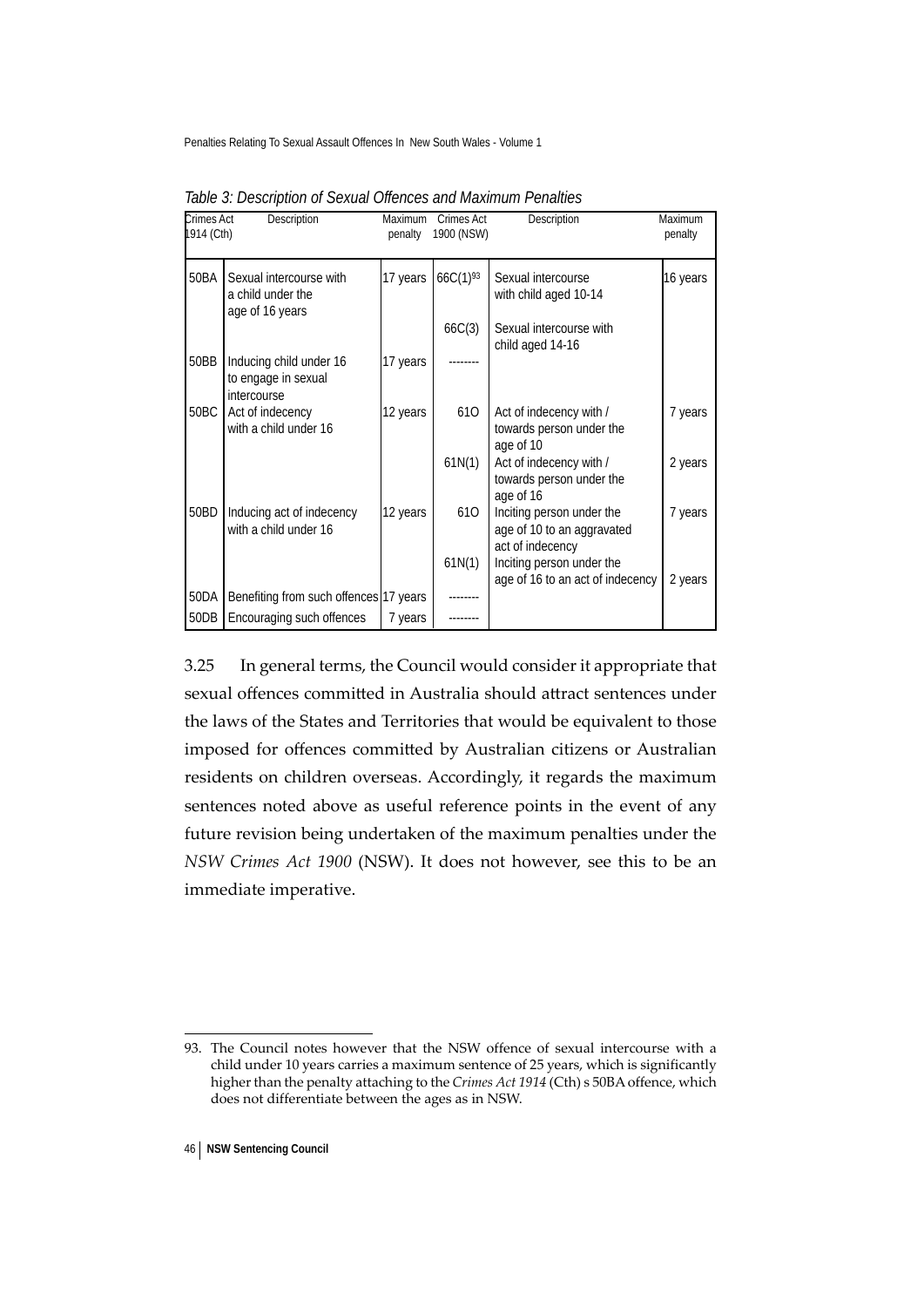# **2. STANDARD NON PAROLE PERIODS**

## **Background**

3.26 The Council has drawn attention in earlier reports to some of the difficulties which have arisen in relation to the application of s 54A of the *Crimes (Sentencing Procedure) Act 1999* (NSW).<sup>94</sup> Later in this section reference is made to the manner in which individual non-parole periods (NPPs) have been fixed, and to the fact that there are differences across the range of offences, in relation to the ratio which those periods bear to the maximum available sentences.

3.27 The standard non parole period scheme takes its place in the context of an Act which otherwise provides as follows:

Court to set non-parole period

1) When sentencing an offender to imprisonment for an offence, the court is first required to set a non-parole period for the sentence (that is, the minimum period for which the offender must be kept in detention in relation to the offence).

2) The balance of the term of the sentence must not exceed onethird of the non-parole period for the sentence, unless the court decides that there are special circumstances for it being more (in which case the court must make a record of its reasons for that decision).95

3.28 It is to be applied in circumstances where:

The SNPP is to be taken to represent the parole period for an offence in the middle range of objective seriousness for the tabled offence;<sup>96</sup>

<sup>94.</sup> See New South Wales Sentencing Council, Report on *Sentencing Trends and Practices 2003-2004* (2004) 10-22; New South Wales Sentencing Council, Report on Sentencing Trends and Practices 2004-2005 (2005) 9-14; New South Wales Sentencing Council, Report on *Sentencing Trends and Practices 2005-2006* (2006) 13-6; New South Wales Sentencing Council, and Report on *Sentencing Trends and Practices 2006-2007* (2007), 25-46.

<sup>95.</sup> *Crimes (Sentencing Procedure) Act 1999* (NSW) s 44.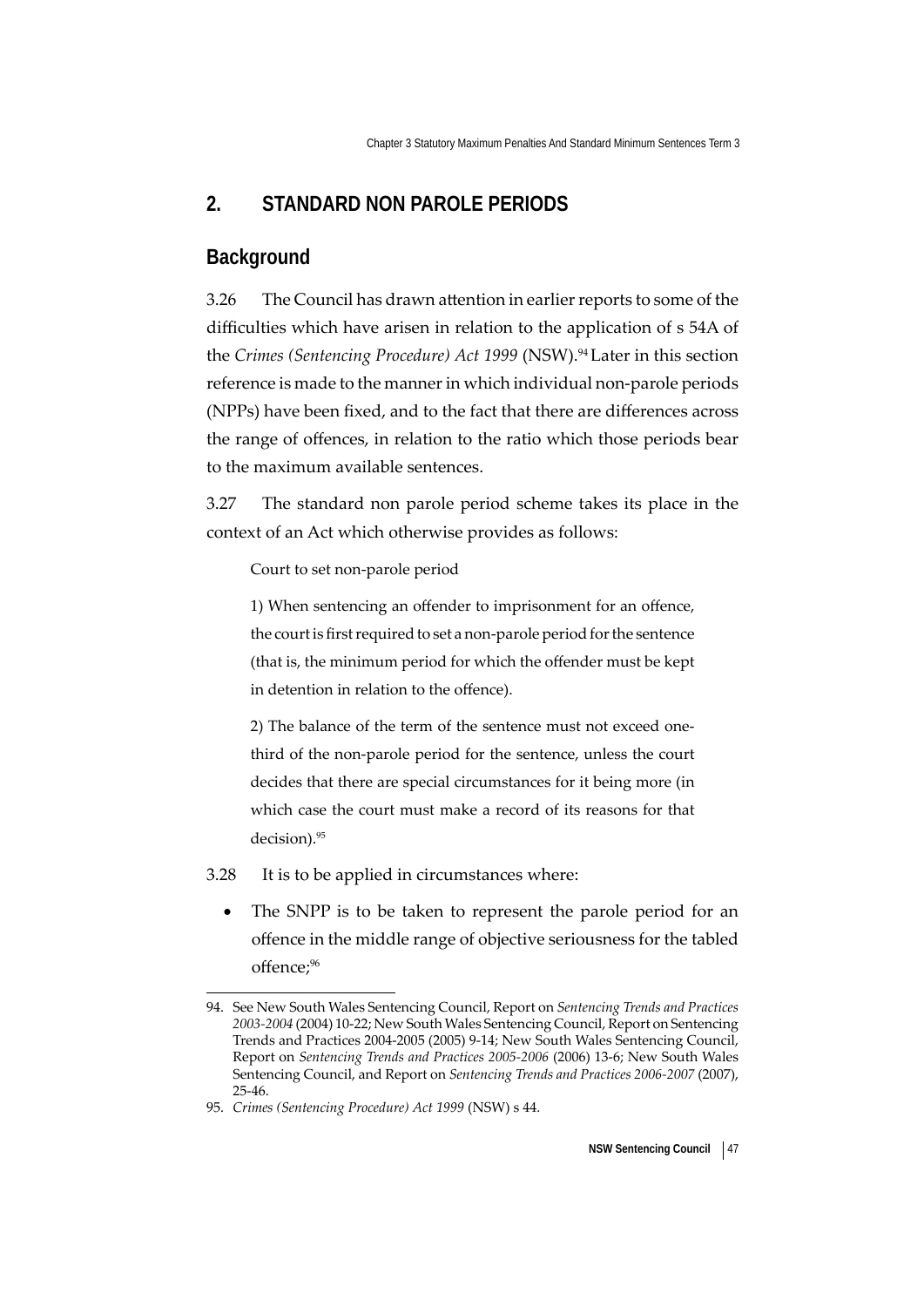- The Court is to set that period as the NPP for the relevant offence unless it determines that there are reasons for setting a shorter or longer period; <sup>97</sup> and
- The reasons which the Court may take into account in declining to set a shorter or longer period are confined to those set out in s 21A of the Act, a section which specifies the circumstances of aggravation or mitigation that are relevant for sentencing, but which also has the effect of preserving as relevant, matters that would apply at common law.98

The Method by which Appropriate Standard Non Parole Periods are Determined

3.29 The Sentencing Council has not been able to determine the reasons for the setting of the individual SNPPs included in the Table, (Appendix K to this volume) which vary between 21% and 80% of the maximum penalty for all offences, and between 50% and 80% of the maximum penalty for the sexual offences included in that table.

3.30 It understands, however, that the methodology employed has been one that takes into account:

- the seriousness of the offence:
- the maximum penalty for the offence;
- current sentencing trends; and
- community expectations.<sup>99</sup>

The Interpretation of s 54A of the *Crimes (Sentencing Procedure) Act 1999* (NSW)

3.31 The intention of the legislature when introducing s 54A can best be seen from the Second Reading speech where the then Attorney

48 **NSW Sentencing Council**

<sup>96.</sup> *Crimes (Sentencing Procedure) Act 1999* (NSW) s 54A(2).

<sup>97.</sup> *Crimes (Sentencing Procedure) Act 1999* (NSW) s 54B(2).

<sup>98.</sup> *Crimes (Sentencing Procedure) Act 1999* (NSW) ss 54B and 21A(1).

<sup>99.</sup> New South Wales, *Parliamentary Debates*, Legislative Assembly, 23 October 2002, 5818 (Bob Debus, Attorney General).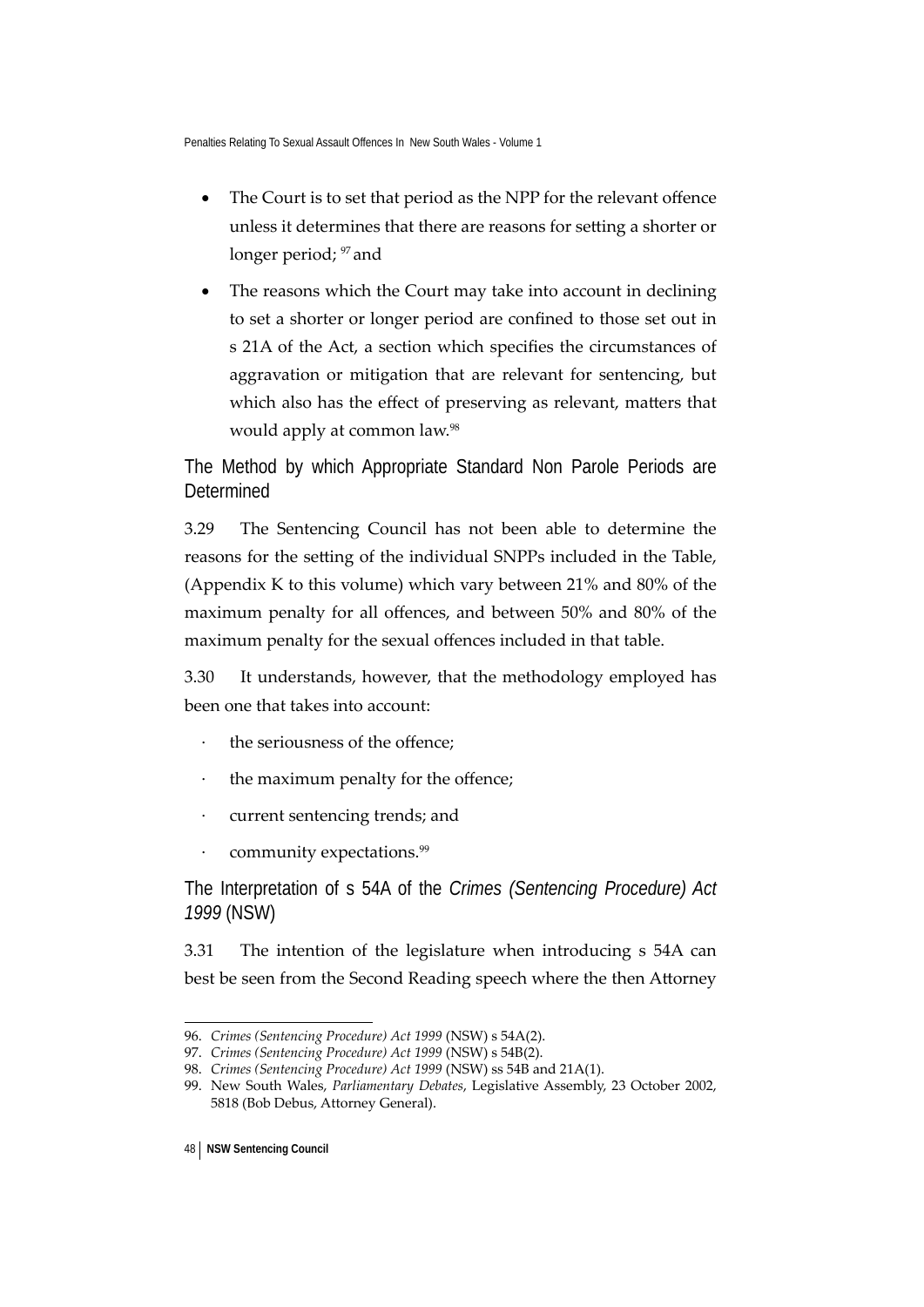General The Hon. Bob Debus said:

At the outset I wish to make it perfectly clear that the scheme of sentencing being introduced by the Government today is not mandatory sentencing. The scheme being introduced by the Government today provides further structure and guidance to judicial discretion. These reforms are primarily aimed at promoting consistency and transparency in sentencing and also promoting public understanding of the sentencing process. By preserving judicial discretion we ensure that the criminal justice system is able to recognise and access the facts of an individual case. This is the mark of a criminal justice system in a civilised society. By preserving judicial discretion we ensure that when, in an individual case, extenuating circumstances call for consideration of mercy, considerations of mercy may be given.100

3.32 The way in which the section should be applied, including the relevance of the maximum penalty, was considered in *R v Way*, where the Court said:

53 There is nothing in Division 1A to suggest that the statutory maximum ceases to provide a benchmark, or a reference point, in sentencing, so far as it is a manifestation of legislative intention as to the seriousness of the offence. The focus is, however, likely to shift more towards the standard non-parole periods where they apply, since they may be taken to express a legislative intention as to the minimum periods of actual imprisonment, which are appropriate for the relevant offences.

54 As will be mentioned later in these reasons, this may well result in some change in the established sentencing pattern for these

<sup>100.</sup> New South Wales, *Parliamentary Debates*, Legislative Assembly, 23 October 2002, 5813 (Bob Debus, Attorney General).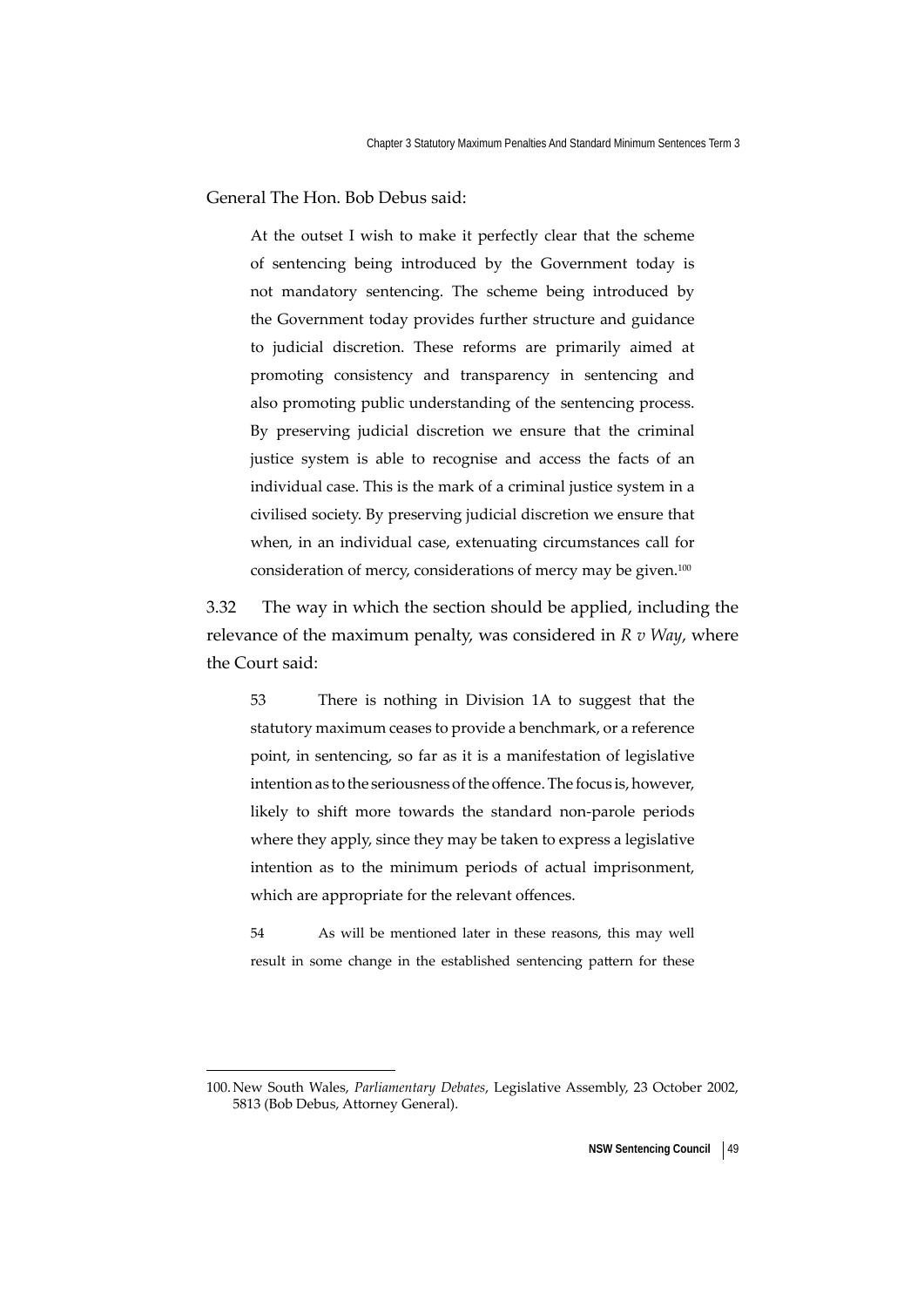offences, or at least some of them, with an overall increase in the nonparole periods and terms of the sentences.101

3.33 The Court decided, at paragraph 71, that the section applied only to prisoners convicted after trial.<sup>102</sup>

3.34 In turning to the meaning of 'in the middle range of objective seriousness' the Court recognised the width of the matters which could be included in this assessment.

85 The multiplicity of purposes of sentencing set out in s 3A of the Act, quoted above, do not suggest a narrow perspective as to the range of facts and matters that are to be regarded as "objective" facts and matters which may affect the judgment involved in assessing "seriousness". It is too narrow a perspective to confine attention to the physical acts of the offender and their effects, as those acts or effects could be observed by a bystander. The inquiry which we consider to have been intended is one that would take into account the actus reus, the consequences of the conduct, and those factors that might properly have been said to have impinged on the mens rea of the offender (see for example R Fox and A Freiberg, Sentencing, 2nd ed (1999) South Melbourne, Oxford University Press, at pars 3.506 to 3.510).

86 Some of the relevant circumstances which can be said "objectively" to affect the "seriousness" of the offence will be personal to the offender at the time of the offence but become relevant because of their causal connection with its commission. This would extend to matters of motivation (for example duress, provocation, robbery to feed a drug addiction), mental state (for example, intention is more serious than recklessness), and mental illness, or intellectual disability, where that is causally related to the commission of the offence, in so far as the offender's capacity to reason, or to appreciate fully the rightness or wrongness of a

<sup>101.</sup> *R v Way* (2004) 60 NSWLR 168, [53]-[54].

<sup>102.</sup> *R v Way* (2004) 60 NSWLR 168, [71].

<sup>50</sup> **NSW Sentencing Council**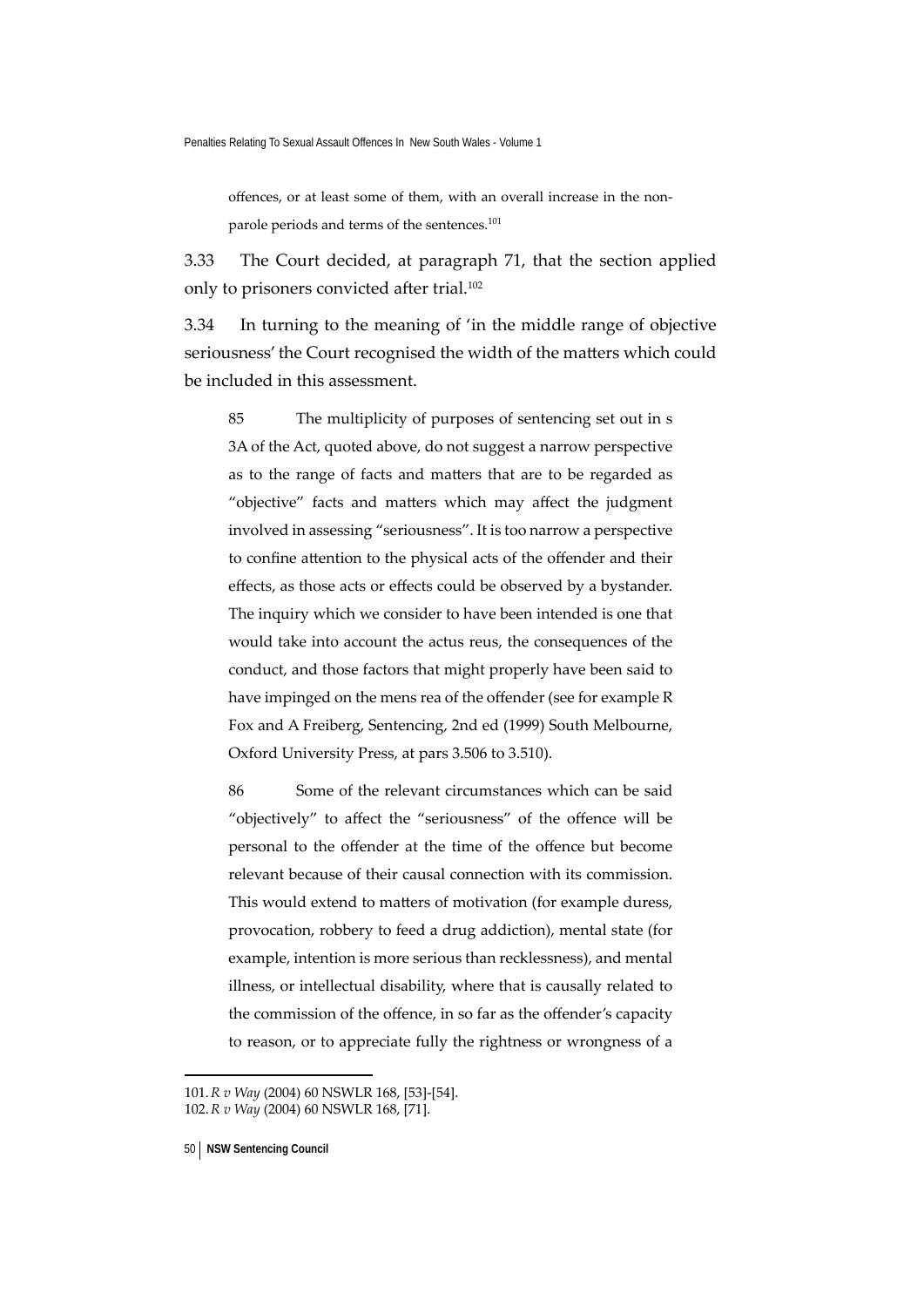particular act, or to exercise appropriate powers of control has been aff ected: *Channon v The Queen* (1978) 33 FLR 433 and *R v Engert* (1995) 84 A Crim R 67. Such matters can be classified as circumstances of the offence and not merely circumstances of the offender that might go to the appropriate level of punishment. Other matters which may be said to explain or influence the conduct of the offender or otherwise impinge on her or his moral culpability, for example, youth or prior sexual abuse, are more accurately described as circumstances of the offender and not the offence.

89 That there is a comparison which can properly be made, and which has always been made, in the course of sentencing, between an offence in the abstract, and an individual offence, when assessing the relative seriousness of the latter is inescapable as a matter of logic, and it was something which was adverted to in *Walden v Hensler* (1987) 163 CLR 561 at 577, per Brennan J and (at 595) per Dawson J.

90 In that comparison, it is necessary to reflect the distinction between circumstances which go to the seriousness of the offence considered in a general way, and matters that are more appropriately directed to the objectives of punishment.

91 If that distinction is respected then the spectrum of offences, and the identification of those which fall in the mid range of seriousness can be confined to matters which are directly or causally related to its commission.

100 Before parting from this aspect of the Division, we observe that we do not consider that a midrange offence should be regarded as one that is necessarily "typical" of those that are charged under the relevant provision; nor do we consider that the midrange for the offence should be assumed to occupy a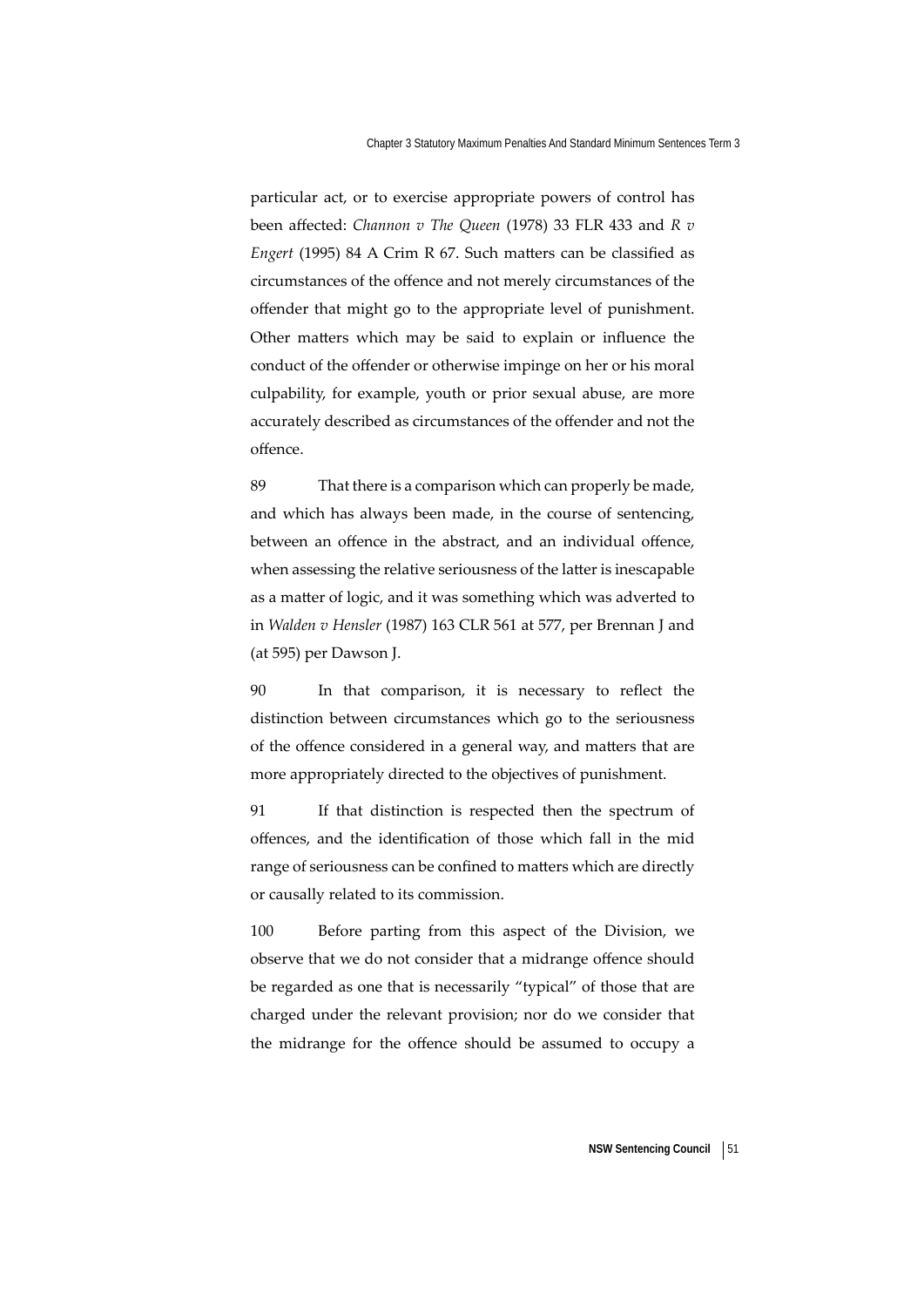relatively narrow band within the continuum between the least serious instance and the worst category case.<sup>103</sup>

3.35 The Court observed additionally:

139 In general terms it does appear that in most, if not all of the Table offences the standard non-parole period will exceed the mean non-parole period, both for all offenders and for those who have been sentenced after a plea, as recorded in the Judicial Commission Sentencing Statistics.

140 The impression which might be gained from any such review needs to be treated with care, since the statistics mentioned are for all offenders, and show the non-parole period which was set after adjustment for all relevant mitigating and aggravating circumstances, whereas the standard non-parole periods are intended as starting points for midrange offences after conviction and before adjustment. Additionally, for a number of the offences in the Table, the statistics currently available are, in some instances, based on a numerically small population, while other offences in the Table encompass such a wide variety of circumstances and outcomes that it is difficult to determine where a midrange offence might lie. The statistics are anonymous and, as a result, it is not possible to use them to identify a case which might fall within the mid range, by reference to outcome. Finally, they represent little more than a snapshot for the period selected, and care in relation to their use, in sentencing has been repeatedly expressed, for example *R v Derbas* [2003] NSWCCA 44 and *R v Bloomfi eld* (1998) 44 NSWLR 734.

141 There was no mention in the Second Reading Speech of any dissatisfaction with the general level of sentencing for the Table offences, or of any intention to increase the time that persons convicted of them should remain in custody. Moreover it is hardly surprising that the standard non-parole periods

<sup>103.</sup> *R v Way* (2004) 60 NSWLR 168, [85]-[86], [89], [90]-[91], [100].

<sup>52</sup> **NSW Sentencing Council**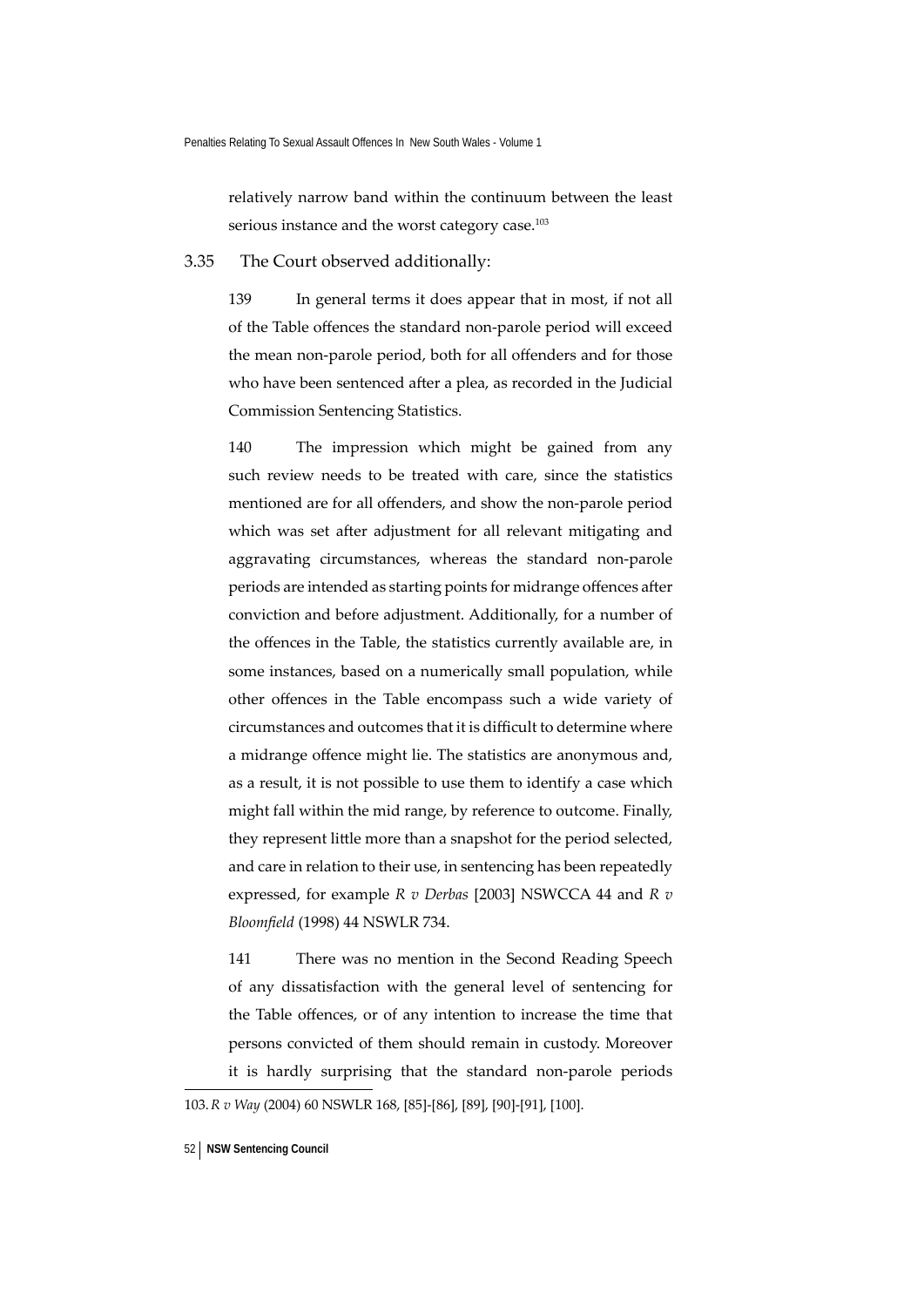specified in the Table are generally longer than those that have been imposed in the past, since they were set as reference points before adjustment for the purely subjective features which almost certainly influenced the outcome of the cases included in the statistics.104

3.36 Since *Way's* case105 there have been a number of appeals in which the SNPP has been the central or significant point of the appeal.<sup>106</sup> Most of the questions of principle which have arisen in relation to the application of the scheme have by now been addressed. For example, in *R v Davies*107 it was accepted that although s 54B does not apply to sentencing following a plea of guilty, the SNPP can still take its place as a reference point.

It performs the functions in so far as it specifies the standard nonparole period for a mid range case determined upon trial, before any necessary adjustment which might be made in accordance with the total.

#### 3.37 In *R v Sangalang* Hunt AJA said:

A sentencing judge should state no more than that he or she has used the standard non-parole period as a reference point or guidepost, and then identify the appropriate non-parole period, describing where significant any particular matters taken into account in doing so. That appropriate non-parole period should never be described as a percentage of the standard non-parole period.108

<sup>104.</sup> *R v Way* (2004) 60 NSWLR 168, [139]-[141].

<sup>105.</sup> *R v Way* (2004) 60 NSWLR 168.

<sup>106.</sup> For the period 22 July 2005 to 28 August 2007, the Court of Criminal Appeal heard 846 appeals. The standard non-parole period was the primary or significant ground of appeal in 105 of those matters.

<sup>107.</sup> *R v Davies* [2004] NSWCCA 319, [6].

<sup>108.</sup> *R v Sangalang* [2005] NSWCCA 171, [22]. See also *R v AJP* (2004) 150 A Crim 575; *R v Hung Lo* (2005) 159 A Crim R 71; *R v Stambolis* (2006) 160 A Crim R 510; and *Mulato v The Queen* [2006] NSWCCA 282 where the role of the SNPP and of the maximum penalty as reference points was confirmed.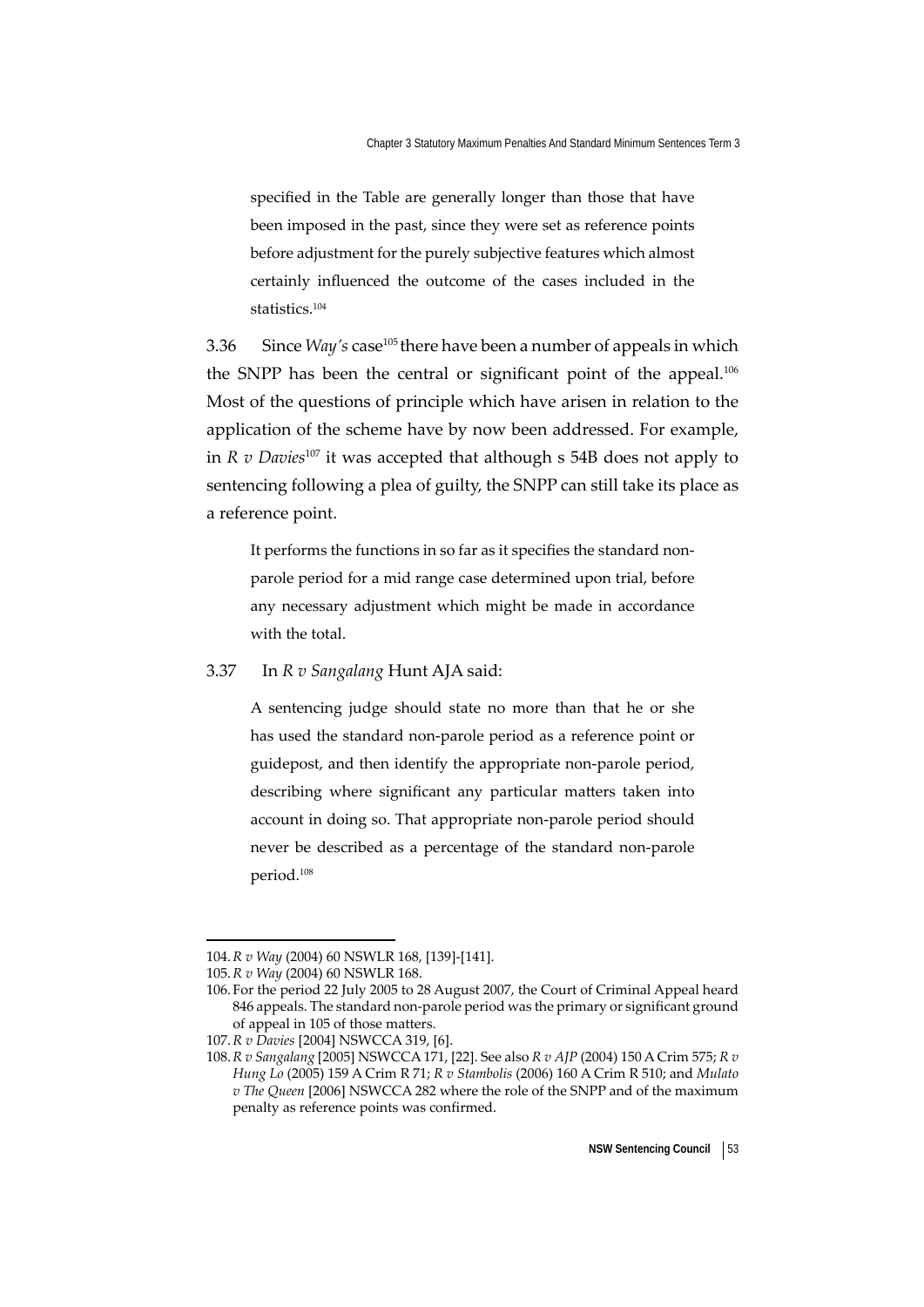3.38 The concerns which were primarily identified in the submissions were to the effect that there is no consistency in the ratio between the SNPPs and the maximum sentence for the sexual offences, and that the SNPPs have been set too high having regard to the prior sentencing pattern and the conventional approach taken to the application of s 44 of the *Crimes (Sentencing Procedure) Act 1999* (NSW).109

# **The Offences Subject to the Standard Non Parole Periods Regime**

3.39 The table below shows the sexual offences that currently are the subject of the SNPP regime. It also shows the relativity of the specified NPPs to the maximum penalties and their relativity to the NPPs that would be reserved for a worst case (involving a sentence structured so as to provide a non-parole period equal to 75% of the full term and a balance of term equal to 25% of that term).

| Section | Offence                                                              | Max<br>Penalty | <b>SNPP</b> | <b>NPP</b><br>worst<br>case <sup>110</sup><br>Penalty | <b>SNPP</b><br>as a %<br>of Max | <b>SNPP</b><br>as a %<br>0f<br>Worst<br>Case |
|---------|----------------------------------------------------------------------|----------------|-------------|-------------------------------------------------------|---------------------------------|----------------------------------------------|
| 611     | Sexual Assault without consent                                       | 14Y            | 7Y          | 10Y 6M                                                | 50%                             | 66%                                          |
| 61J     | Aggravated sexual assault                                            | 20Y            | 10Y         | 15Y                                                   | 50%                             | 66%                                          |
| 61JA    | Aggravated sexual assault in company                                 | Life           | 15Y         |                                                       |                                 |                                              |
| 66A     | Sexual intercourse with child<br>under the age of 10 years           | 25Y            | 15Y         | 18Y 9M                                                | 60%                             | 80%                                          |
| 61M(2)  | Aggravated indecent assault<br>with person under the age of 10 years | 10Y            | 8Y          | 7Y 6M                                                 | 80%                             | 120%                                         |
| 61M(1)  | Aggravated indecent assault                                          | 7Y             | 5Y          | 5Y 3M                                                 | 71%                             | 95%                                          |

*Table 4: Offences subject to the Standard Non-Parole Period Scheme*

3.40 It was the divergence in the proportionality of the SNPPs for mid range offences to the maximum penalties and their proximity to

<sup>109.</sup> Submission 17: Legal Aid New South Wales, 5, Submission 16: Public Defenders Office New South Wales, 4, Submission 8: New South Wales Council for Civil Liberties, 1, Submission 5: The Chief Magistrate of the Local Court; Submission 13: Aboriginal Legal Service (NSW/ACT).

<sup>110.</sup> These figures represent the worst case, ie, two thirds of the maximum penalty with no finding of special circumstances.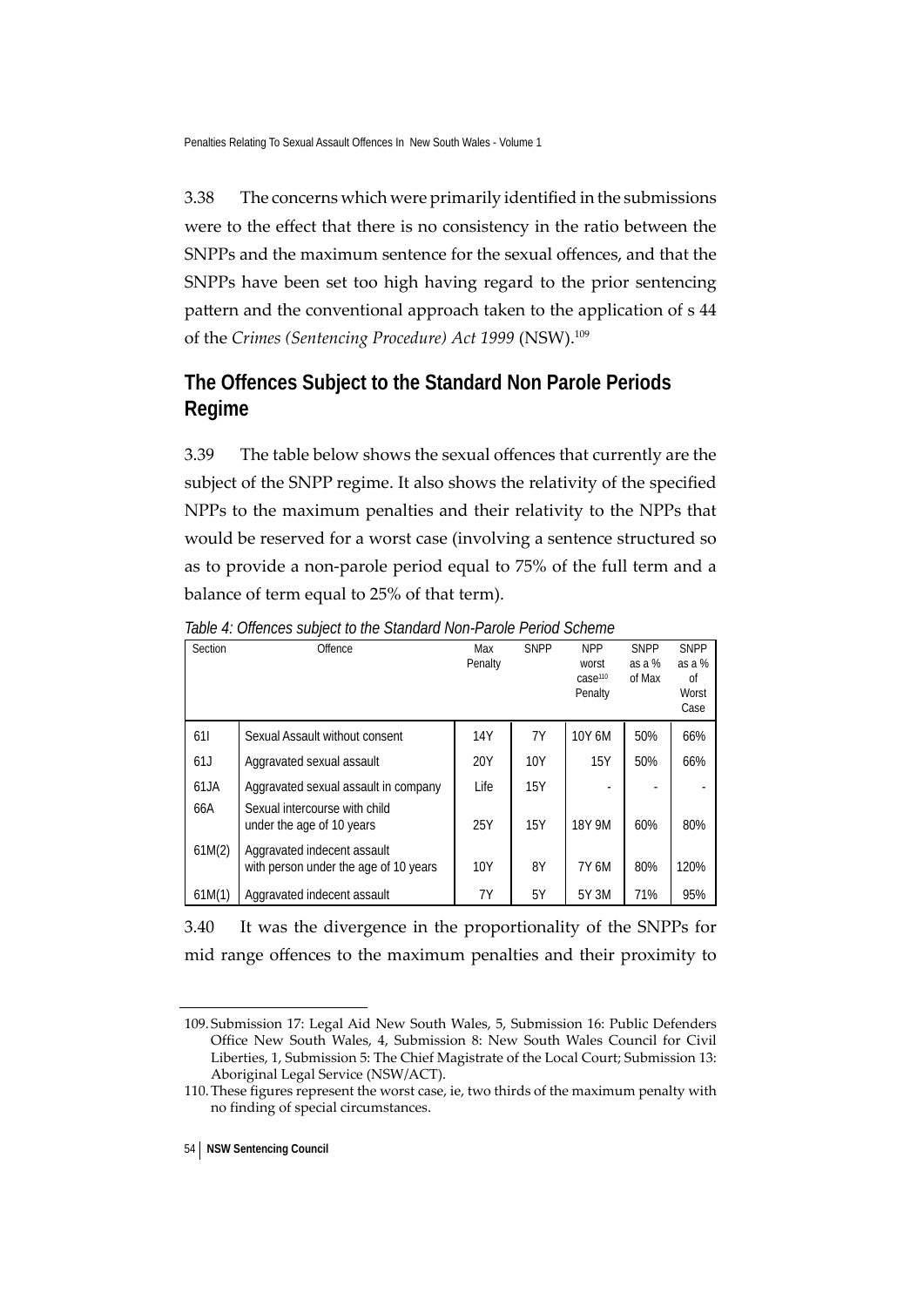the NPP that could be expected for a worst case that attracted attention in the submissions, to the following offences:

s 66A-Offences of Sexual Intercourse-child under 10 years

3.41 This offence carries a maximum penalty of imprisonment for 25 years. The SNPP is 15 years, which represents 60% of the maximum. If the objective seriousness of a particular offence was found to be in the middle range and there was no adjustment downwards of the NPP for s 21A reasons, then if the balance of the term was set at one-third of the NPP, the prisoner would be sentenced to an overall term of 20 years. That would represent 80% of the maximum sentence and place the sentence into that band of sentences traditionally reserved for the worst possible case.

3.42 In  $R \, v \, A/P^{111}$  Simpson J, dealing with an offence under this section, pointed out the disparity between the pre-JIRS statistics, which indicated NPPs ranging between 12 months and 6 years, and the present 15 years.

s 61M (1)-Aggravated Indecent Assault

3.43 This offence carries a maximum sentence of imprisonment for 7 years and a SNPP of 5 years, which represents approximately 71% of the maximum sentence. The Legal Aid Commission submitted that this ratio 'leaves very little room for variation where an offence is seen as in the middle range of seriousness'.112 The Public Defenders drew attention to the fact that a NPP set in relation to a case at the middle range of 5 years would be only 3 months less than the NPP that could be set for a worst-case  $s$  61M(1) offence or about 95% of the ordinary NPP for a worst case.

3.44 The NSW DPP noted that while a  $s$  61M(1) offence is an indictable offence, it is not a serious indictable offence<sup>113</sup>and can be dealt with summarily under Schedule 1, Table 1 to the *Criminal Procedure Act 1986* 

<sup>111.</sup> *R v AJP* (2004) 150 A Crim R 575, [36].

<sup>112.</sup> Submission 17: Legal Aid New South Wales, 5.

<sup>113.</sup> Submission 16: Public Defenders Office New South Wales.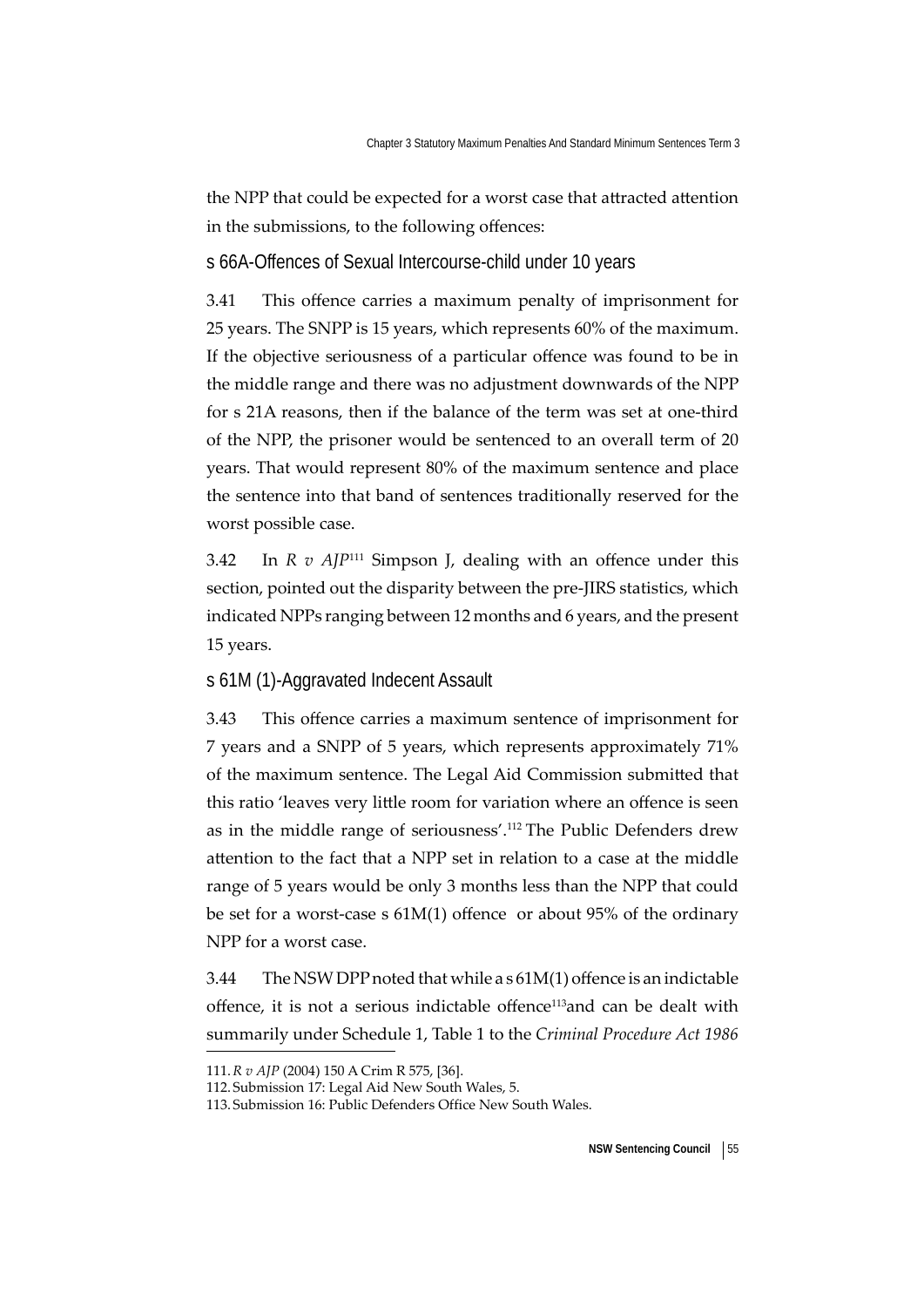(NSW), in which event the maximum sentence available would be imprisonment for 2 years.<sup>114</sup>

3.45 The NSW DPP also noted that 'it is difficult to see how a nonparole period representing almost three-quarters of the maximum sentence reflects a mid-point in the spectrum of objective seriousness<sup>'115</sup> and additionally observed that the high ratio of the standard non-parole period to the maximum sentence 'would also operate to reduce further the sentencing discretion to set the balance of the term of sentence under s 44 of the *Crimes (Sentencing Procedure) Act 1999'*. 116

s 61M(2)-Aggravated Indecent Assault, Child under 10 Years

 $3.46$  The Sentencing Council<sup>117</sup> had previously noted the anomaly created by the fact that the 'more serious' offence of aggravated indecent assault of a child under 10 years, which carries a maximum sentence of imprisonment for 10 years,<sup>118</sup> attracted the same SNPP of 5 years as the lesser offence of aggravated indecent assault.<sup>119</sup>

3.47 Recently, the SNPP for a s  $61M(2)$  offence was increased to 8 years.<sup>120</sup> This amendment has, however, had the effect of precluding the setting of an additional term under s 44 of the Act of one third of the NPP, for the simple reason that the resulting sentence would exceed the maximum sentence by eight months. The 8 year SNPP exceeds the twothirds worst case scenario of 7 years 6 months, by six months.

3.48 The length of the revised SNPP for this offence contrasts with the length and the ratio of SNPPs for 14 other offences specified in the Table to s 54A which carry equivalent or longer maximum penalties than the

<sup>114.</sup> Submission 12: New South Wales Director of Public Prosecutions, 3, *Criminal Procedure Act 1986* (NSW) s 267(2).

<sup>115.</sup> Submission 12: New South Wales Director of Public Prosecutions, 4.

<sup>116.</sup> Submission 12: New South Wales Director of Public Prosecutions, 4.

<sup>117.</sup> New South Wales Sentencing Council, *Report on Sentencing Trends and Practices 2003-2004* (2004) 16.

<sup>118.</sup> *Crimes Act 1900* (NSW) s 61M(2).

<sup>119.</sup> *Crimes Act 1900* (NSW) s 61M(1).

<sup>120.</sup> *Crimes (Sentencing Procedure) Amendment Act 2007* (NSW) sch 1 [10].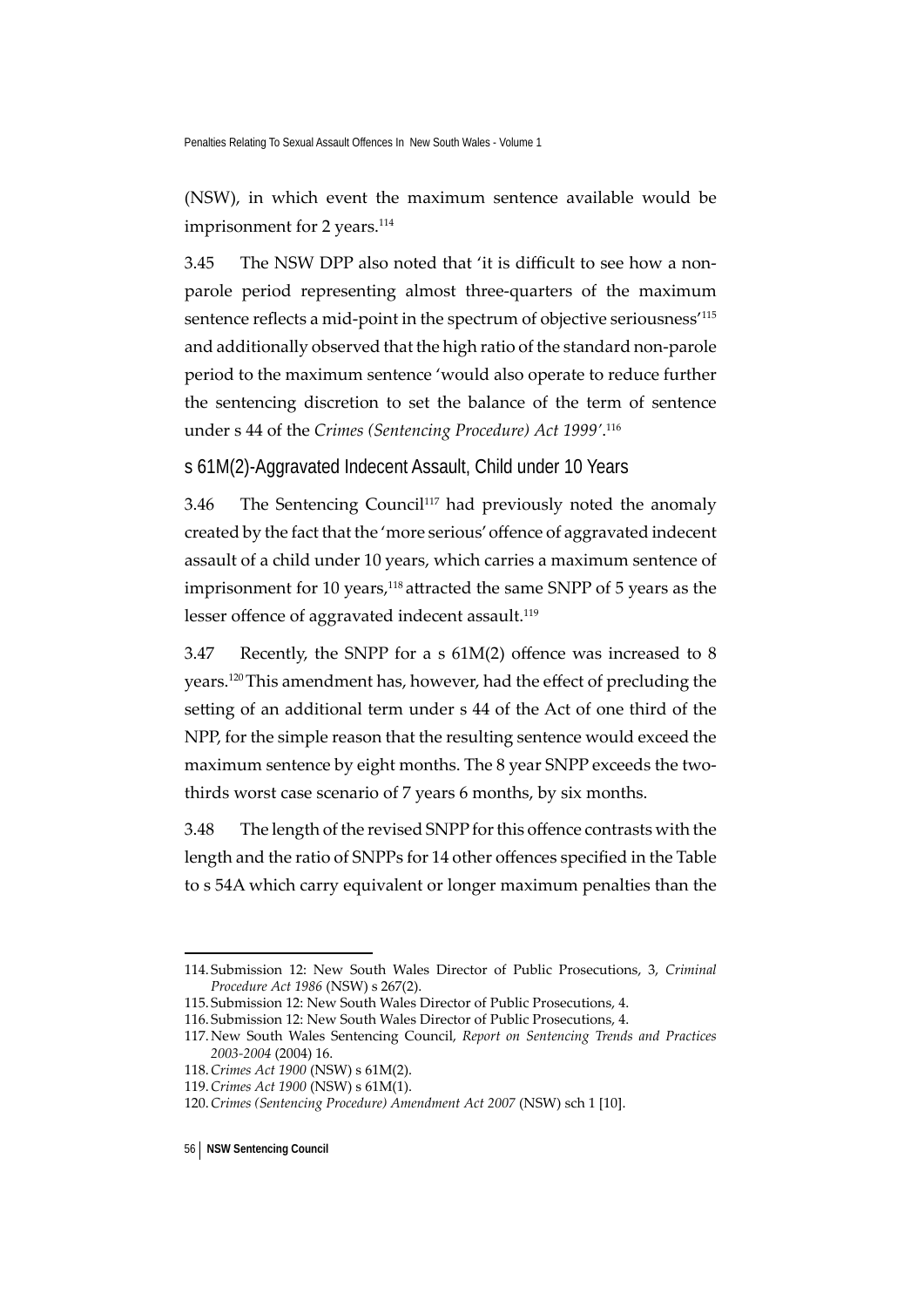s 61M(2) offence of aggravated indecent assault.<sup>121</sup> The SNPPs for those offences are all less than the 8 years for a  $s$  61M(2) offence, and range between 21%122 and 50%123 of the maximum sentence whereas the SNPP for the s  $61M(2)$  offence represents  $80\%$  of the maximum sentence.

s 61I-Sexual Intercourse Without Consent

3.49 This offence carries a maximum sentence of imprisonment for 14 years and a SNPP non-parole period of 7 years. An offender whose crime was in the mid range of objective seriousness could be sentenced, absent reasons reducing the NPP, to an overall sentence of imprisonment for 9 years 4 months. That too would be to place him within the band of worst offenders.

Relativity of Non-Parole Periods Set by the Courts to the Standard Non-Parole Periods

| Sec           | Offence                                                                                                     | Prison.<br>No | Prison<br>$\%$ | <b>SNPP</b>     | Median<br><b>NPP</b> | Ratio<br>% |
|---------------|-------------------------------------------------------------------------------------------------------------|---------------|----------------|-----------------|----------------------|------------|
| 611           | Sexual Assault                                                                                              | 82125         | 93             | 7               | 3                    | 42.86      |
| 61J           | Aggravated sexual assault                                                                                   | 80            | 90             | 10 <sup>1</sup> | 3.50                 | 35.00      |
| 61JA          | Aggravated sexual assault in company                                                                        | 12            | 100            | 15              | 4.75                 | 31.67      |
| 61M(1)        | Aggravated indecent assault                                                                                 | 29            | 56             | 5               | 1.50                 | 30.00      |
| 61M(2)<br>66A | Aggravated indecent assault with<br>person under the age of 10 years<br>Sexual intercourse with child under | 28            | 82             | 5               | 1.50                 | 30.00      |
|               | the age of 10 years                                                                                         | 32            | 80             | 15              | 2.50                 | 16.67      |

*Table 5: Sexual Offences SNPP and Median NPP124*

121. These are the offences arising under *Crimes Act 1900* (NSW) ss 33, 35(1), 35(2), 35(3), 60(3), 61I, 98, 112(2), 112(3), 154C(1), 154C(2), 154G, 203E and *Firearms Act 1996* (NSW) s 7.

122. Unauthorised possession of a prohibited firearm: *Firearms Act 1996* (NSW) s 7.

123. Sexual Assault without Consent: *Crimes Act 1900* (NSW) s 61I.

<sup>124.</sup> Information in this table was compiled by the Judicial Commission of New South Wales.

<sup>125.</sup> There were 82 offenders convicted of this offence however, for one offender the plea is unknown. That offender pleaded not guilty to a s 61J charge but was found guilty in the alternative on s 61I, therefore he has not been assigned to the plea of guilty or the please of not guilty.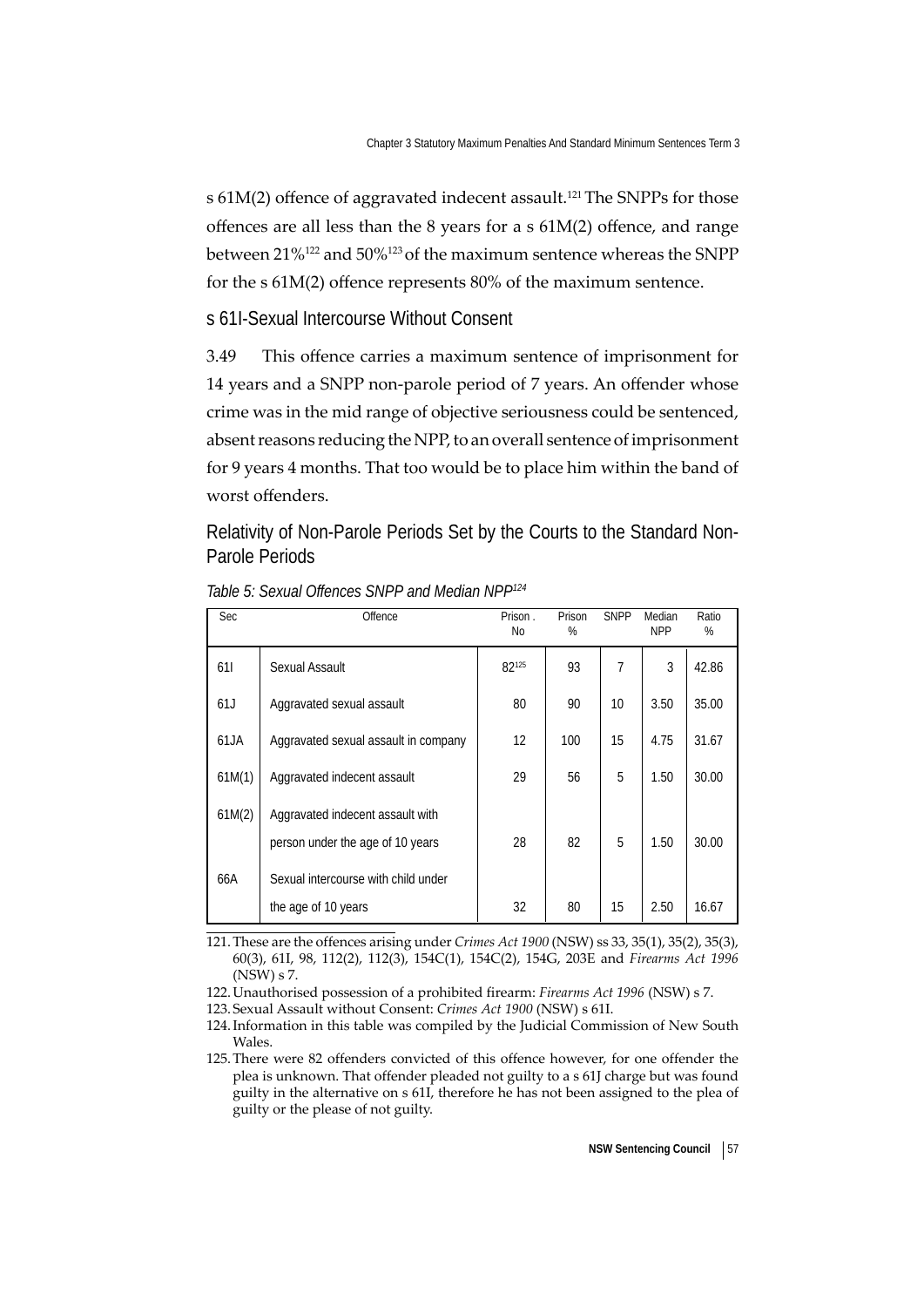## Data Limitations

3.50 Non-parole periods for consecutive sentences are not displayed on JIRS. The Judicial Commission has advised the Council that the reasons for this is that the ratio (or relationship) between the nonparole period and the term of sentence for the principal offence almost always understates the ratio between the overall non-parole period and the term of sentence (also known as aggregate or effective sentence). The time actually being served is understated. This derives from the particular approach taken by the sentencing judge in sentencing for multiple offences, for example, declining to set a non-parole period, or imposing a relatively short non-parole period due to accumulation.

3.51 While non-parole periods for consecutive sentences are not displayed on JIRS, ignoring them will bias the results, as they tend to attract longer prison sentences. However, restricting the analysis of non-parole periods to non-consecutive sentences will understate the relationship to the SNPP and average sentences.<sup>126</sup>

3.52 The Council noted in its annual report on sentencing trends and practices for 2003-2004127 that the SNPPs in the Table were much higher than the median NPPs recorded in JIRS. Table 4 similarly shows that the median NPPs recorded in the updated JIRS statistics continue to fall well below the SNPPs for the sexual offences within the SNPP regime.

3.53 The Council acknowledges, for the reasons set out in the earlier reports, that this kind of statistical comparison is of limited value as an indicator of the appropriateness of the SNPPs for sexual offences in the mid range of seriousness. There are a number of reasons for this including those already mentioned in relation to the table shown in the preceding section showing a comparison between median and maximum sentences. This has added force in the present instance because the JIRS statistics embrace all cases within the sexual offence

<sup>126.</sup> Correspondence, Judicial Commission of New South Wales, 21 May 2008.

<sup>127.</sup> New South Wales Sentencing Council, *Report on Sentencing Trends and Practices 2003-2004* (2004).

<sup>58</sup> **NSW Sentencing Council**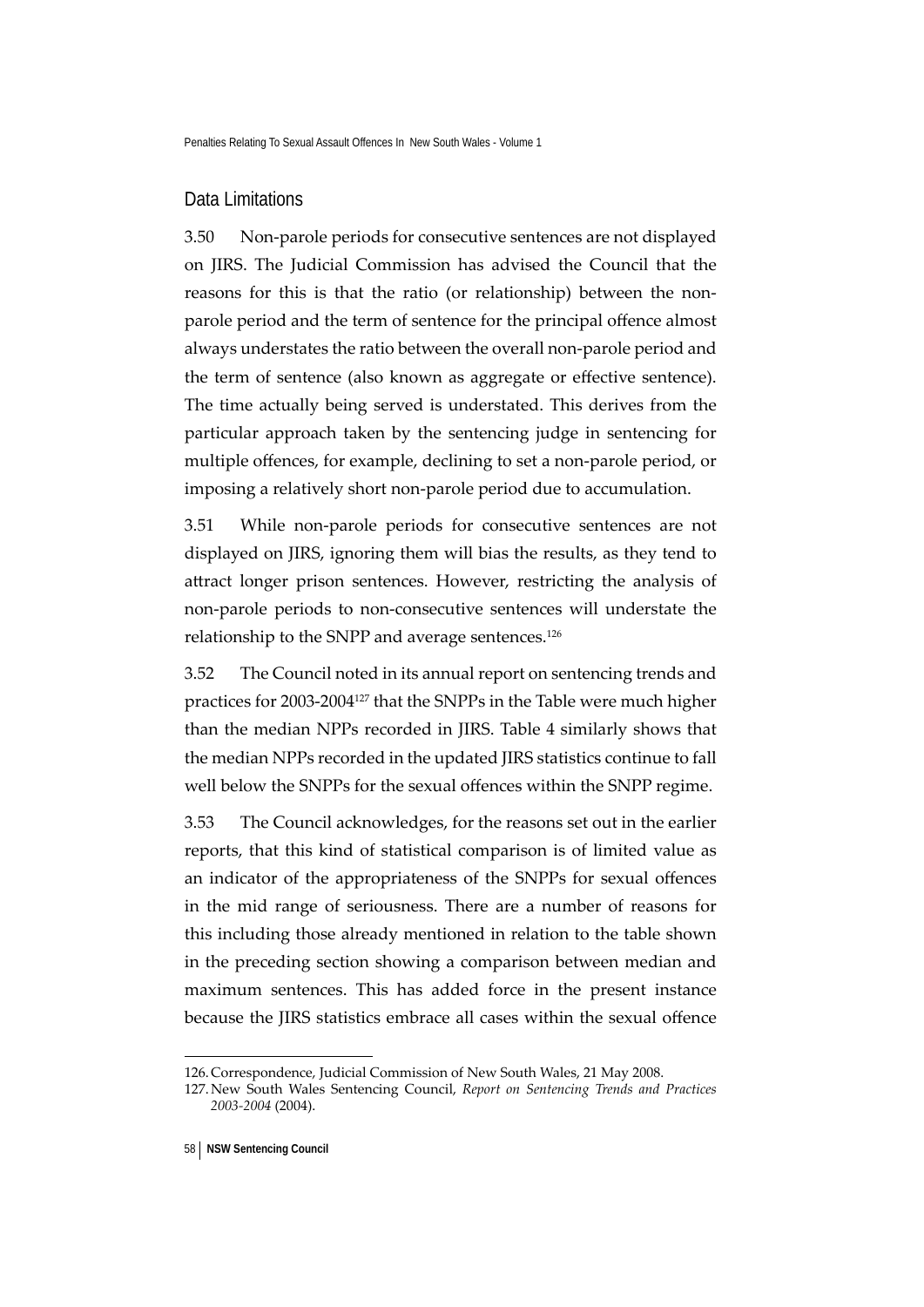SNPP subset, even though the SNPP has a primary relevance for cases disposed of after conviction at trial.

3.54 Additional reasons for caution arise from the circumstances that:

- the JIRS statistics represent the final sentence imposed, taking into account the subjective features of the offender, including the statutory mitigating factors;
- the JIRS statistics are categorised according to the principal offence, but other offence including those on a form one may be reflected in the sentence;
- the JIRS statistics represent the offences imposed over a particular period and may not include recent decisions;
- there can be delay in correcting the statistics where a sentence is altered on appeal;
- there may be a spate of particularly serious offences or of non serious offences which can skew the statistics, and for this reason the Council has extracted, for convenience, from its annual report on sentencing trends and issues for 2005-2006 and 2006-2007 the case summaries which were completed in relation to SNPP sexual offence cases and included them as Chapter 2 to Volume 2.

3.55 The extent of the divergence between the median and average NPPs actually set and the SNPPs apparent from the Table and summaries, does indicate, even allowing for the qualifications mentioned, that there is some cause for concern as to whether, in some cases, the SNPPs have been set too high, and as to whether a more transparent methodology should be adopted in setting the SNPPs in the future.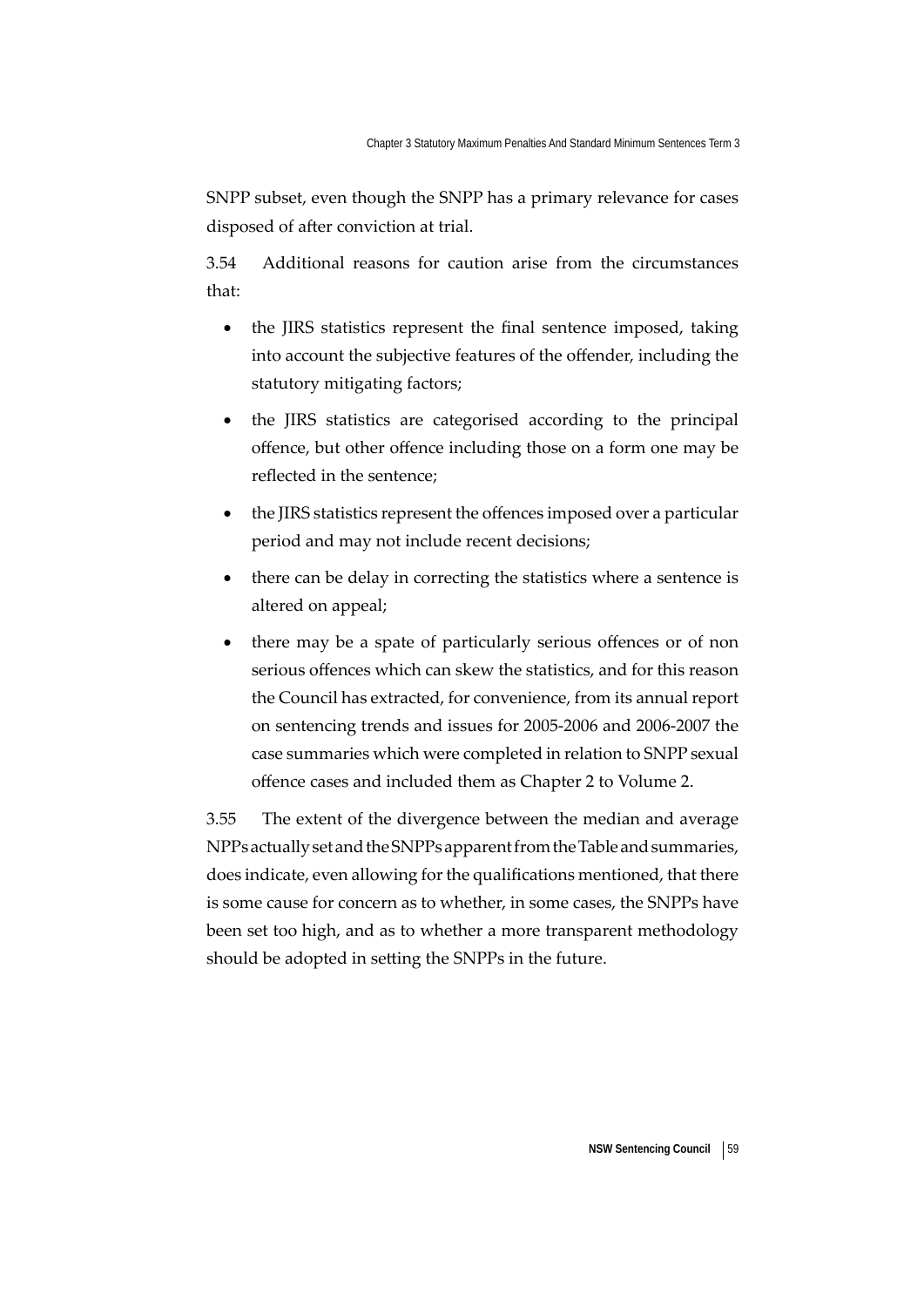3.56 In this respect the Council notes that its advice has not been previously sought when the SNPPs have been set or adjusted, although it would be in a position to monitor sentencing trends, to assess the incidence of relevant criminality and to engage in consultation with relevant stakeholders. This could place it in a position to deliver an advice to the Government which might help to overcome some of the objections to the scheme which were noted in the 2003-2004 annual report, and provide a transparent background explaining the reason for selecting particular offences for inclusion in the scheme and for the selected SNPP.

Sexual Offences Not Currently in the Table of Standard Non-Parole Period **Offences** 

3.57 There are a number of sexual offences carrying maximum penalties that are equivalent to, or longer than, those applicable to offences included in the Table of standard non-parole period offences, that have not been included in the scheme. These offences have been set out in Table 6 overpage.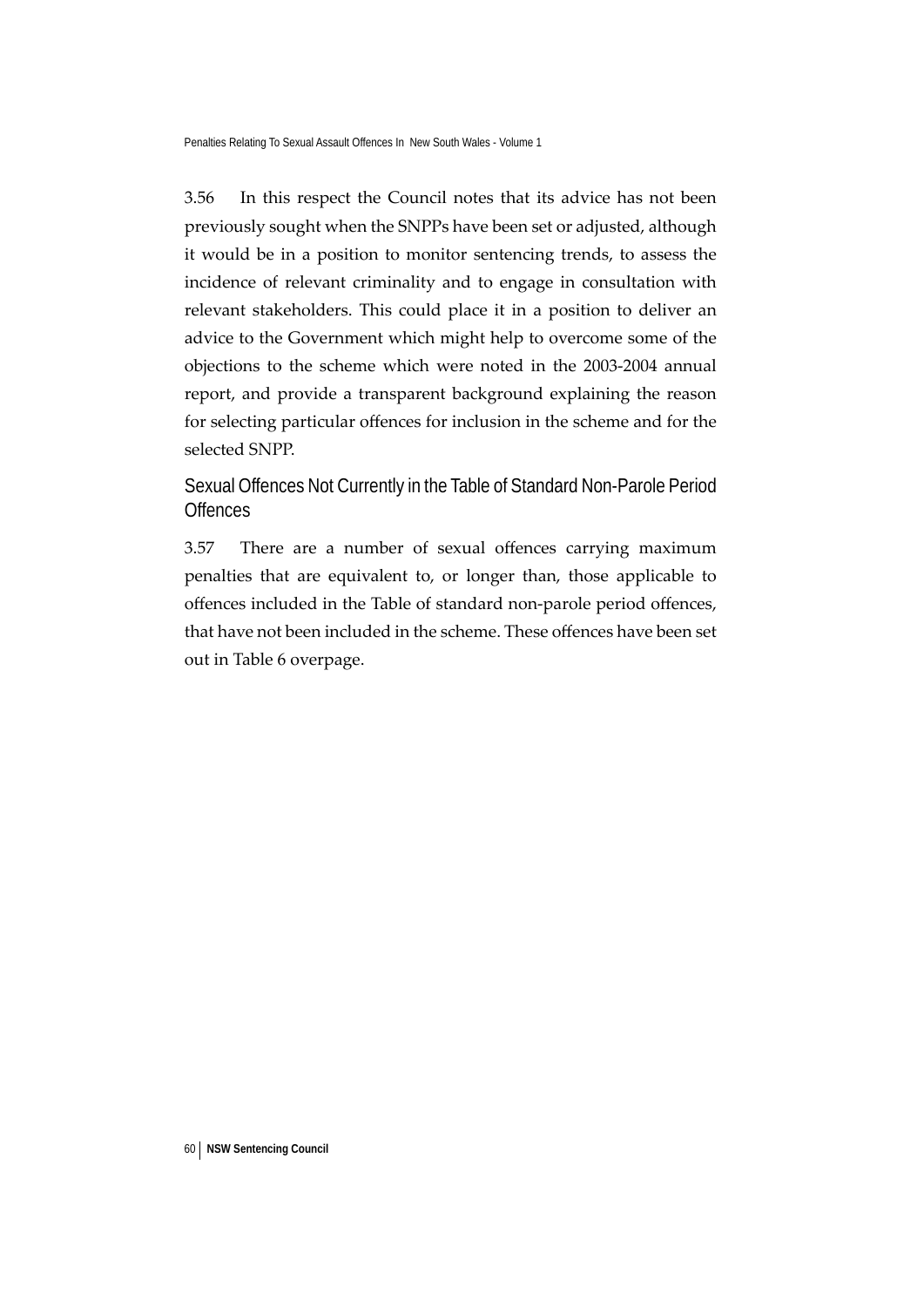| Sec          | Offence Description                                                                                                                                | Max Years             | No Cases       |                | Prison No %* |
|--------------|----------------------------------------------------------------------------------------------------------------------------------------------------|-----------------------|----------------|----------------|--------------|
| 1K(a)        | Maliciously inflict ABH w/i<br>to have sexual intercourse                                                                                          | 20                    | 6              | 6              | 100          |
| 61K(b)       | Threaten to inflict ABH w/i to<br>have sexual intercourse                                                                                          | 20                    | 5              | $\overline{4}$ | 80           |
| 66B          | Attempt or assault w/i to have<br>sexual intercourse with child<br>under the age of 10 years                                                       | 25 <sup>f</sup>       | $\overline{7}$ | $\overline{4}$ | 57           |
| 66C(1)       | Sexual intercourse with child<br>between 10 and 14 years                                                                                           | 16                    | 17             | 10             | 59           |
| 66C(2)       | Aggravated sexual intercourse<br>with child 10-14 years                                                                                            | 20                    | 10             | 9              | 90           |
| 66C(3)       | Sexual intercourse with child<br>between 14 and 16 years                                                                                           | 16                    | 17             | 10             | 59           |
| 66C(4)       | Aggravated sexual intercourse<br>with child 14-16 years                                                                                            | 12                    | 8              | 6              | 75           |
| 66D          | Attempt or assault w/i to<br>have sexual intercourse with<br>child between 10 and 16 years<br>Attempt sexual intercourse with<br>child 14-16 years | 20 <sup>9</sup><br>10 | 1<br>1         | 1<br>1         | 100<br>100   |
| 66EA(1)      | Persistent sexual abuse of child                                                                                                                   | 25                    | 10             | 10             | 100          |
| 66F(2)       | Sexual intercourse with person<br>who has an intellectual disability<br>by person in authority                                                     | 10                    | 1              | 1              | 100          |
| 80A(2)       | Sexual assault by forced manipulation                                                                                                              | 14                    | 1              | 1              | 100          |
| $91D(1)$ (a) | Cause or induce a child to<br>participate in an act of child prostitution                                                                          | 14 <sup>h</sup>       | 4              | $\overline{4}$ | 100          |
| 91E          | Obtain benefit from child prostitution                                                                                                             | 10                    | 1              | 1              | 100          |
| $91G(1)$ (a) | Use child under age of<br>14 years for pornographic purposes                                                                                       | 14                    | 3              | 3              | 100          |
|              | 91G(2) (b)/ 344A Attempt to cause or<br>induce a child to participate in an<br>act of prostitution                                                 | 10                    | 1              | 1              | 100          |
| 91H(2)       | Produce or disseminate child<br>pornography                                                                                                        | 10                    | 1              | $\mathbf 0$    | $\mathbf{0}$ |

*Table 6: Maximum Penalties for Sexual Offences not in the SNPP table*

#### *Notes:*

f Period covers offences liable to 20 years imprisonment (offences committed before 1 February 2003) and 25 years imprisonment (offences committed on or after 1 February 2003).

g The maximum penalty depends on which offence under s 66C the offender attempted to commit. The case on JIRS relates to an attempted offence against s 66C(3).

h The maximum penalty is 10 years if the child is aged 14 years or above (JIRS is unable to differentiate).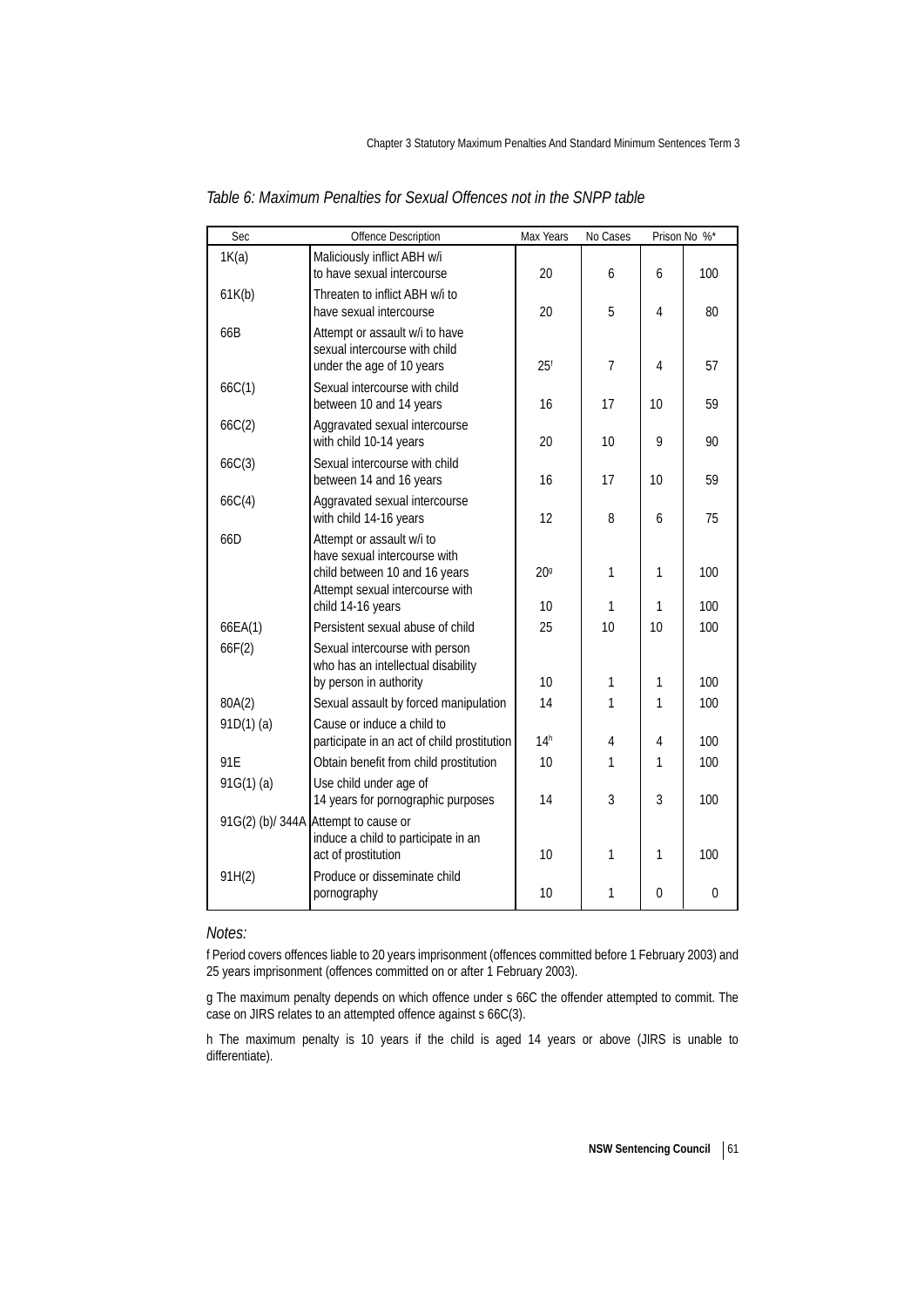3.58 The Council is of the view that s 66EA (persistent sexual abuse of a child), by virtue of the seriousness of the offence, should be included in the Table of SNPP offences. This would assist in flagging its presence in the *Crimes Act* 1900 (NSW)as an offence in its own right rather than as a sum of its parts.

3.59 The Council is of the view that the rates of offending and sentence patterns for the remaining offences should be monitored so that consideration can be given to the possible inclusion of some of them in the Table at a later time. At this stage there would not appear to be a sufficient incidence of offending as to justify their inclusion in the Table, but it is important that there be a continuing review of each of these offences because of the message that their inclusion in the Table would convey.

## Juvenile Offenders

3.60 The Department of Juvenile Justice submitted that the SNPP regime should not apply to juvenile offenders because of their developmental stage of maturation, $128$  a proposition that would be consistent with the discretion reserved for the sentencing of juveniles which places an emphasis on the importance of rehabilitation.<sup>129</sup>

3.61 The Council is in agreement with this suggestion for the reasons given above, which could usefully be given a specific legislative basis, ie by confining the relevant provisions to adult offenders.

#### Repeat Offenders

3.62 Another problem brought to notice, where the standard nonparole period is fixed at a high percentage of the maximum penalty, arises in the case of repeat offenders, since the effect may be to preclude a significant increase in the sentence.

<sup>128.</sup> Submission 15: NSW Department of Juvenile Justice.

<sup>129.</sup> *R v GDP* (1991) 53 A Crim R 112.

<sup>62</sup> **NSW Sentencing Council**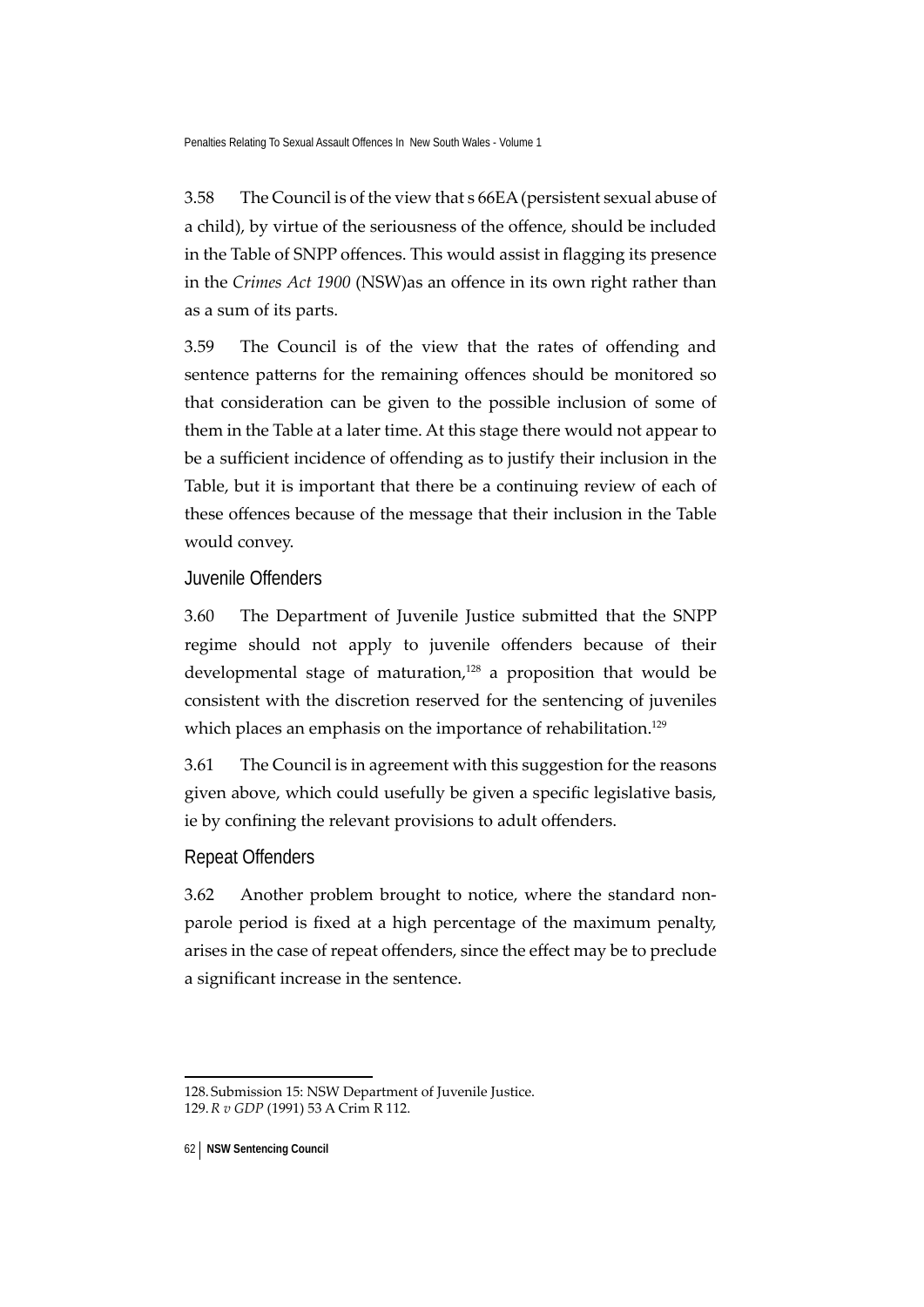3.63 Aggravated indecent assault<sup>130</sup> is a case in point. The maximum penalty is imprisonment for 7 years and the standard non-parole period is 5 years, which represents 71% of that maximum. A first sentence for such an offence falling within the mid range of objective seriousness, where there were no reasons for departure from the standard non-parole period would be likely to result in the imposition of a sentence of imprisonment for 6 years 8 months with a non-parole period of 5 years.131 This would leave only 4 months to accommodate an appropriate increase in the non-parole period, and in the balance of the term, for repeat offences of the same kind. This result is magnified in a case involving a victim under 10 where the SNPP represents 80% of the maximum sentence.<sup>132</sup>

3.64 The Council will give further consideration to the approach, which may be appropriate for repeat sexual offenders when it deals with the remaining terms of reference.

## **Conclusion**

3.65 The problems which the submissions and the Council's examination of the sexual offences included in the Tables identify are that:

- there is no consistency in the ratio between the SNPPs and the maximum sentences;
- in some instances the SNPP is set so high as potentially to prevent a sentencing judge, in a mid range case calling for the SNPP to be applied, from setting a balance of term which, in accordance with common practice, would equate to one-third of the NPP; and
- there is a risk that, having set some SNPPs above the 50% proportion of the maximum sentence, some repeat offenders may not receive the increased sentences which the re-offending would

justify.

<sup>130.</sup> *Crimes Act 1900* (NSW) s 61M(1).

<sup>131.</sup> Assuming the balance of term was fixed at one-third of the NPP.

<sup>132.</sup> *Crimes Act 1900* (NSW) s 61M(2).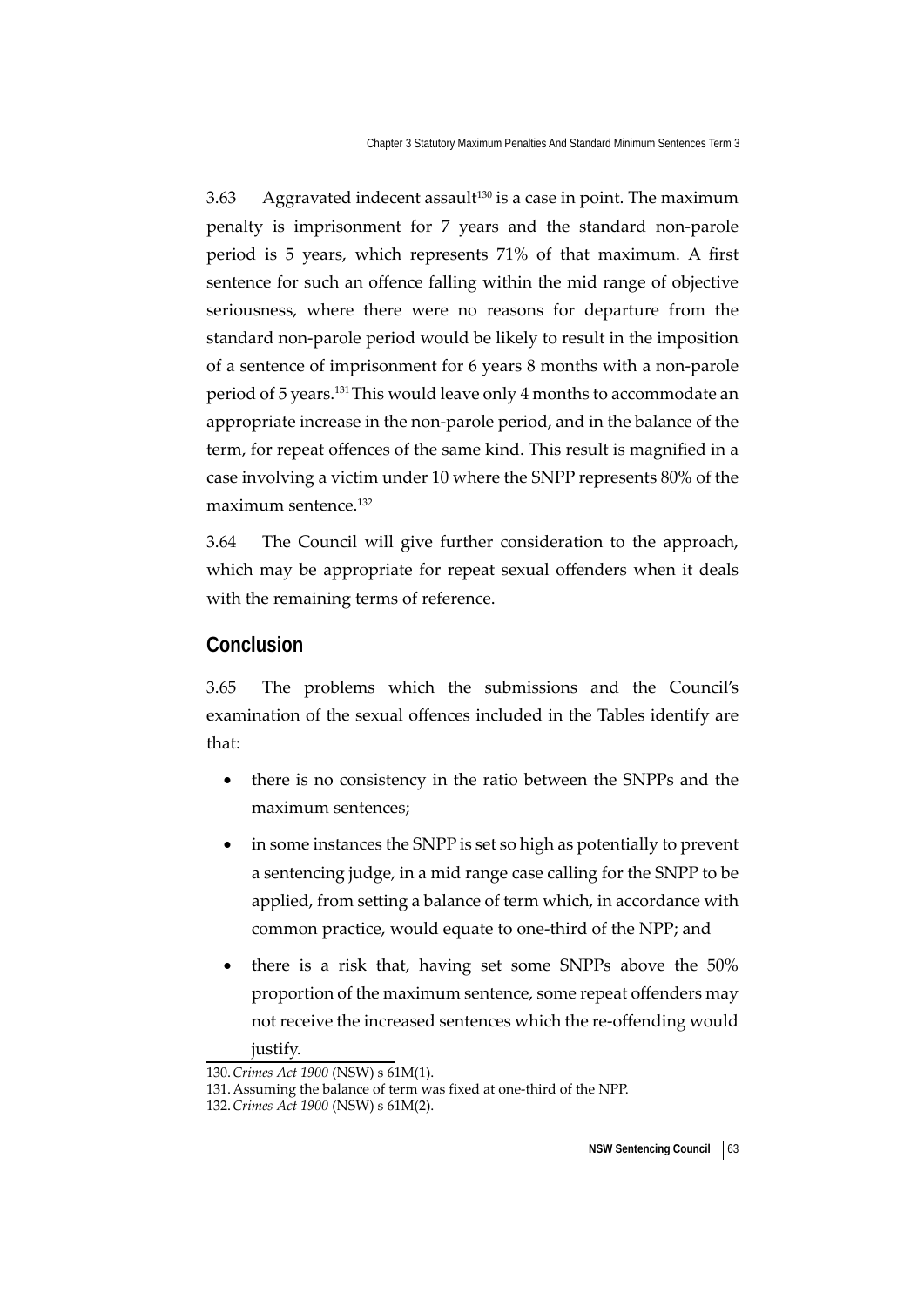3.66 Together these factors may have given rise to an impression that sections 54A and 54B are not being consistently applied by the courts, or that full weight is not being given to the standard non-parole periods.

3.67 The statistics in Volume 2 do tend to suggest that the sentences imposed, for the range of offences covered, may not fully take into account the maximum penalty or the SNPP. Justice Howie made a similar observation when dealing with an offence of break and enter a dwelling house and commit a serious indictable offence, namely stealing in circumstances of aggravation:

One of the problems with statistics in cases where the standard non-parole period applies is that they tend to suggest that the standard non-parole period is being largely disregarded. If an offence is within midrange of seriousness and there is no reason to reduce the standard non-parole period, then the appropriate sentence is the standard non-parole period whatever the sentencing statistics might reveal. In respect of an offence where the maximum penalty is 20 years and the standard nonparole period is 5 years, it is surprising that so few persons have received a head sentence exceeding the standard non-parole period. The statistics tend to suggest that the sentences imposed for this offence do not fully take into account either the maximum penalty or the standard non-parole period.133

# **OPTIONS FOR REFORM**

## **Re-setting SNPPs**

3.68 The Council is of the view that, as a general principle, the SNPPs for the sexual offences included in the Table should be set consistently within a more narrow band of say 40-60% of the maximum penalty by

<sup>133.</sup> *Maxwell v The Queen* (2007) 177 A Crim R 498, [30].

<sup>64</sup> **NSW Sentencing Council**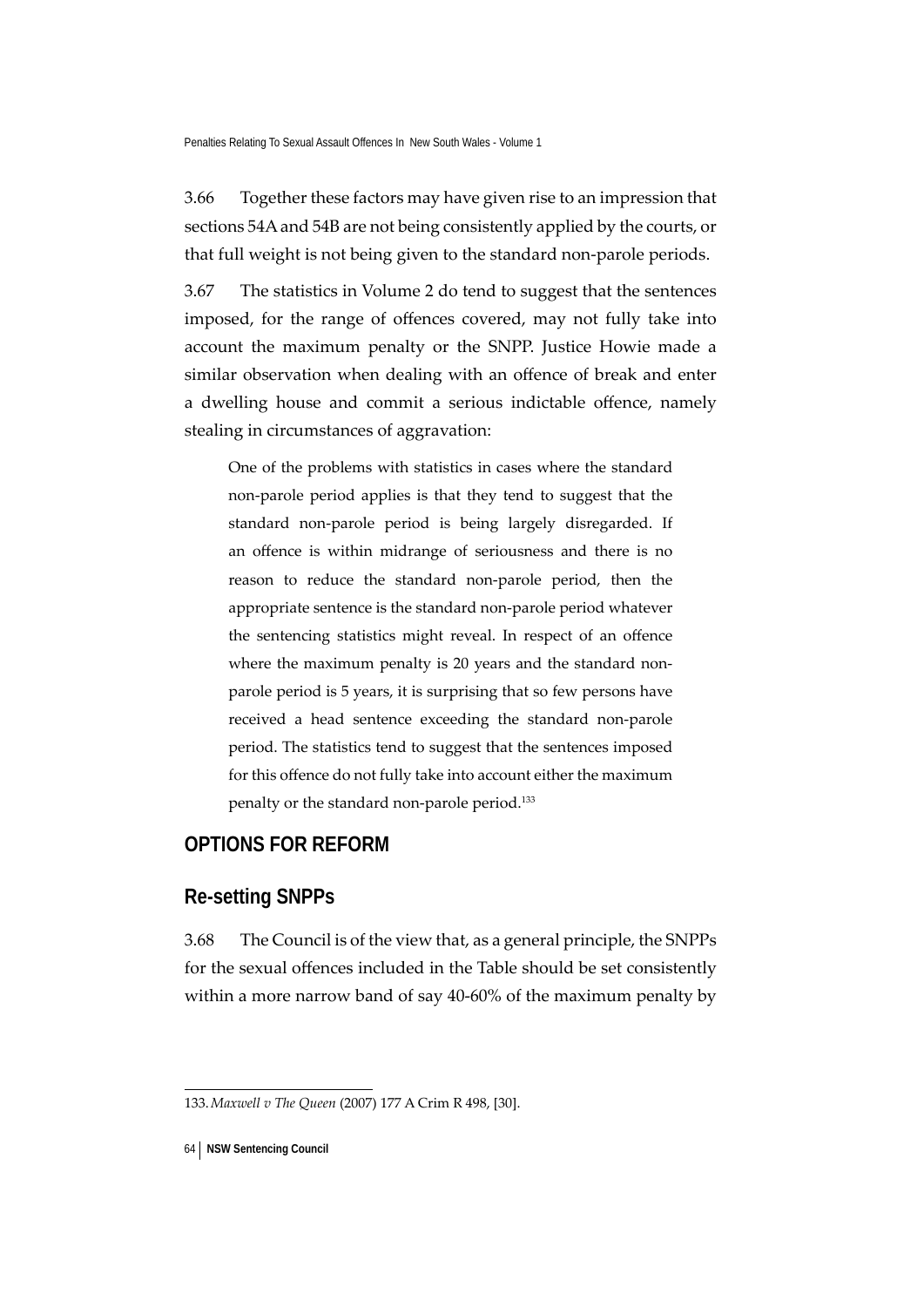reference to an assessment of the incidence of offending and existing sentencing patterns. The advantages would be as follows:

- such a scheme would leave the present case law concerning sentencing practices intact;
- it would provide consistency in the ratio of the SNPP to the maximum penalty in place of the wide variations which currently exist both within the Table, and in current sentencing outcomes as demonstrated in the JIRS tables;
- it would be of greater efficacy if SNPPs in reality reflected the median range of objective seriousness;
- it would enhance the intention of the legislature that the amendments promote greater consistency and transparency;
- it may provide fewer avenues of appeal and by these means lessen the burden on the Court of Criminal Appeal;
- it would satisfy the legislature's concern regarding repeat offenders and condign punishments; and
- it would overcome the problem noted above in relation to s 61M(2).

3.69 There may be specific offences for which a different approach would be justified, either because of the prevalence or seriousness, although it would remain difficult to reconcile that with the overall objective of the Act in specifying a standard NPP that would be appropriate for offences falling within a mid range of seriousness, and in permitting adjustment upwards or downwards in the light of the s 21A factors.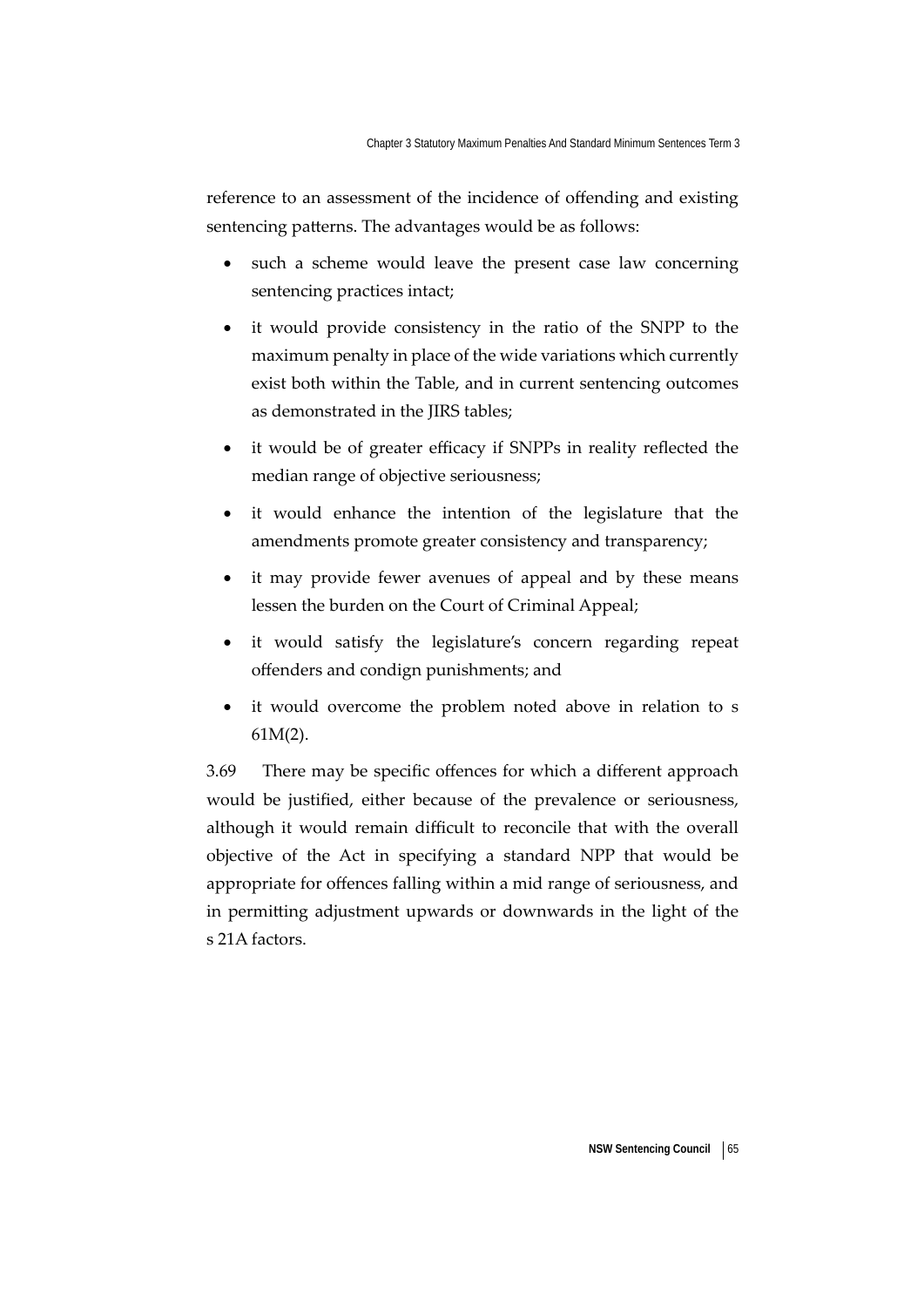3.70 Logically similar considerations would apply to the SNPPs for other offences included in the Table, which would then have the effect of overcoming the disparities evident, for example, from the fact that:

- s 61J has a maximum penalty of 20 years imprisonment with SNPP of 10 years while robbery with wounding<sup>134</sup> has a maximum penalty of 25 years and a SNPP of 7 years; and
- s 61I has a maximum penalty of 14 years imprisonment with a SNPP of 7 years, while an offence of unauthorised possession of a firearm<sup>135</sup> has a SNPP of 3 years.

3.71 The Council recognises that any substantial revision of the Table at this stage could have the effect of unsettling current trends in sentencing, and lead to possible inequities in sentencing outcomes for those sentenced prior to any amendment of the Table and those sentenced at a subsequent date. For this reason it recognises that any such revision would need to await a substantial review of the *Sentencing Crimes (Sentencing Procedure) Act 1999* (NSW), for example, one that involved codification. However, it considers it necessary to bring this anomaly to attention so that it can be addressed, if at any time before such a review, it is thought appropriate to add one or more offences to the Table.

## **Guideline Judgment**

3.72 There may also be room for certain offences to be placed before the Supreme Court for a guideline judgment, either because the trend of sentencing suggests that insufficient regard is being given to the SNPP or because of the wide disparity in sentencing outcomes, or because of their high incidence.

<sup>134.</sup> *Crimes Act 1900* (NSW) s 98.

<sup>135.</sup> *Firearms Act 1996* (NSW) s 7.

<sup>66</sup> **NSW Sentencing Council**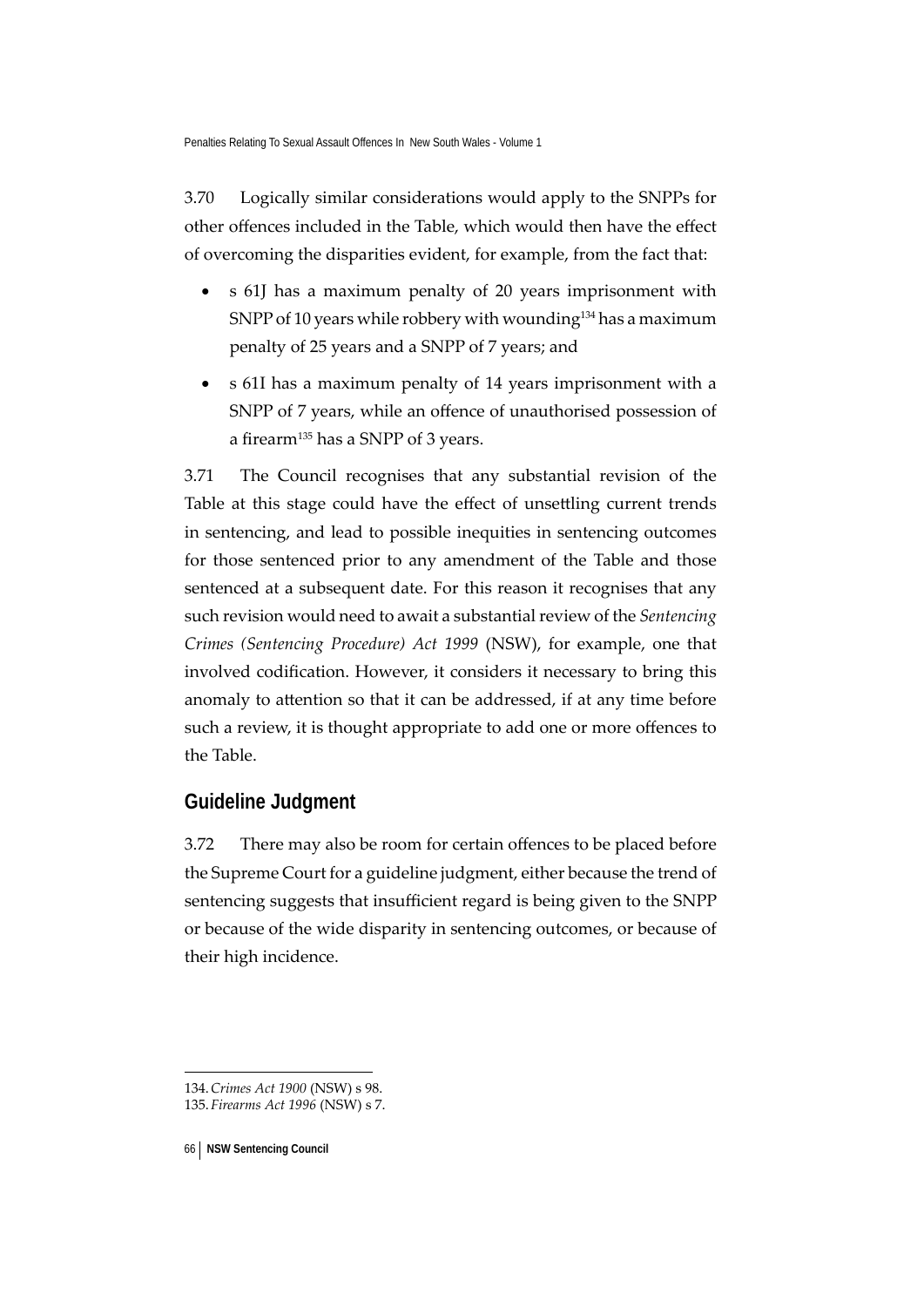3.73 Some appreciation of the success which guideline judgments have had in terms of consistency can be seen from the Judicial Commission's study into sentencing of dangerous drivers:

The guidelines have resulted in consistent results or outcomes in the sentencing of offenders convicted of dangerous driving offences under s 52A. In addition, after reading the various judgments in the course of this study, it became apparent that since Jurisic consistency is also evidence in the articulation for the purpose underlying the type and quantum of sentences handed down and in the approach taken by trial judges in sentencing for these offences. $136$ 

3.74 The Council has considered whether any offences could be considered as possible candidates for guideline judgments in the light of the statistical analysis in Volume 2. It has not thought it necessary to make such a recommendation at this stage although it will continue to monitor sentencing trends in its annual report with a view to identifying any offences which might justify such an application, either because of the incidence of their commission, or apparent significant and inexplicable divergences in sentencing outcomes.

<sup>136.</sup> Barnes, L., Poletti, P. and Potas, I., 'Sentencing Dangerous Drivers in New South Wales: Impact of the *Jurisic* Guidelines on Sentencing Practice' (Research Monograph 21, Judicial Commission of New South Wales, 2002) 33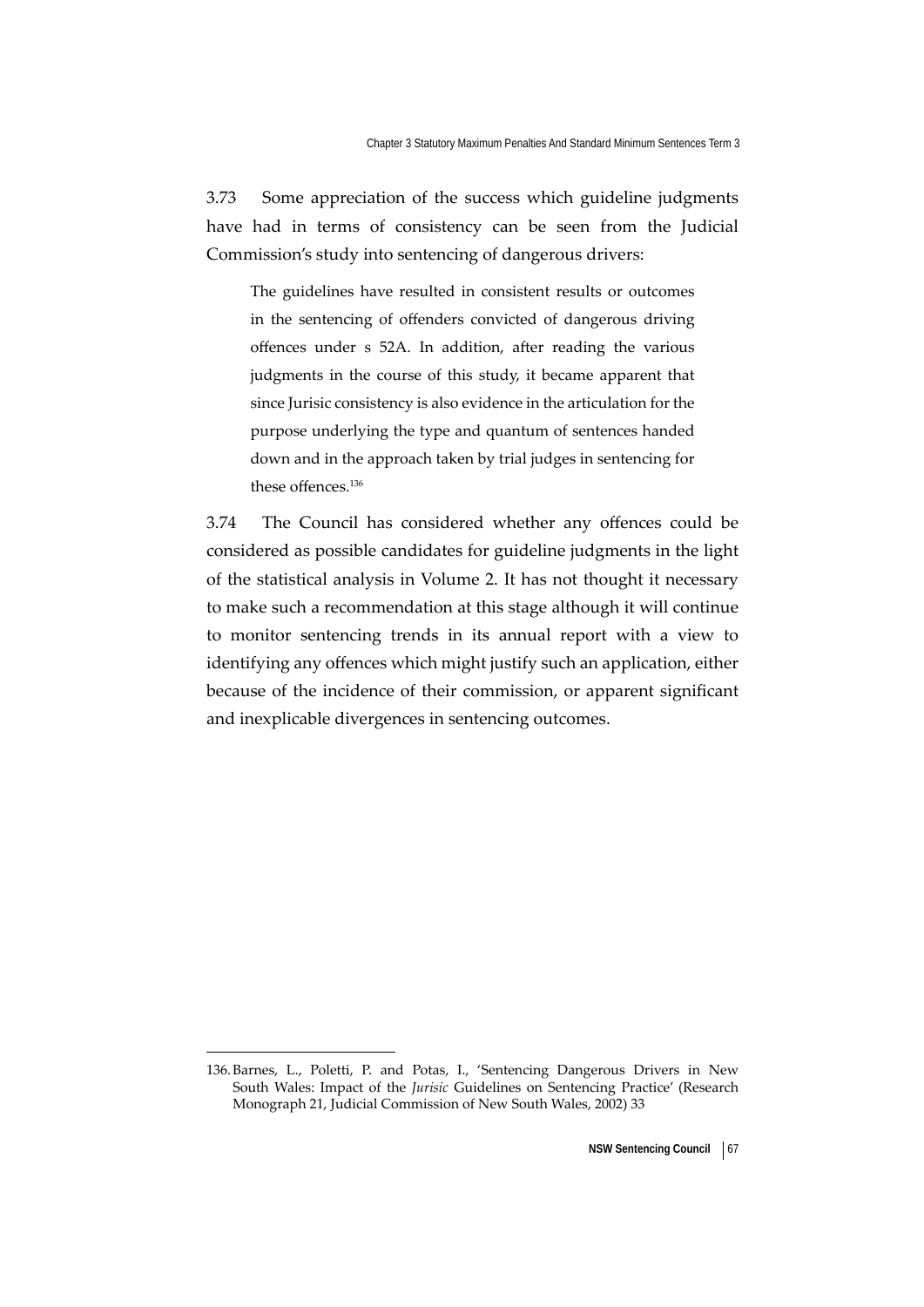# **RECOMMENDATIONS**

The Council suggests that consideration be given to:

- 16. Increasing the maximum penalty for s 91H(3) *Crimes Act 1900* (NSW) child pornography offences to that of 10 years imprisonment.
- 17. Increasing the maximum penalty for s 91E *Crimes Act 1900* (NSW) child prostitution offence to that of 14 years imprisonment where the child is aged under 14 years.
- 18. Consideration be given to increasing the maximum penalty for all offences related to child prostitution to reflect the added criminality involved in that form of conduct beyond that which would be captured by an offence charged under s 66A and s 66C *Crimes Act 1900* (NSW).
- 19. Increasing the penalties attaching to s 73 *Crimes Act 1900* (NSW) special care offences to 14 years where the victim is aged below 18 years.
- 20. Increasing the penalty for the s 80D(2) *Crimes Act 1900* (NSW) aggravated sexual servitude offence to 20 years, consistent with the comparable s 270.7(1)(a) Commonwealth Criminal Code offence.
- 21. In any wholesale review of the *Crimes Act 1900* (NSW), that consideration be given to achieving a greater uniformity in the available maximum sentences sexual offences committed in Australia with those available for comparable Commonwealth offences committed by Australian citizens or residents on children overseas.
- 22. Monitoring the rates of offending and sentencing patterns for sexual offences not contained in the Table of Standard Non-parole Periods (SNPP), with a view to their possible inclusion in the Table at a later date.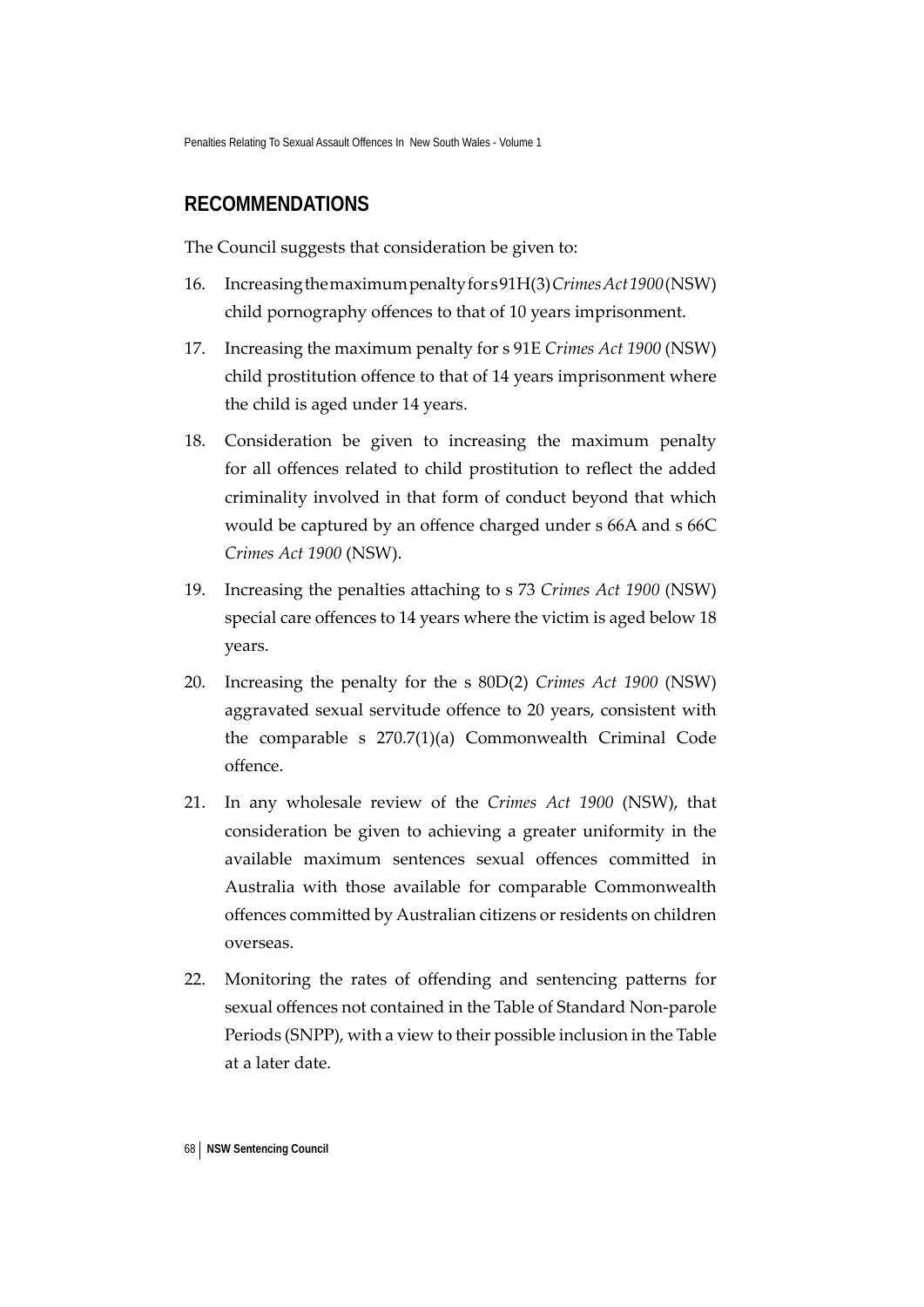- 23. Confining the relevant provisions of the SNPP regime to adult offenders.
- 24. Giving consideration at the time of any wholesale review of the *Crimes (Sentencing Procedure) Act 1999* (NSW) to standardising the SNPPs for sexual (and other) offences within a band of 40-60% of the available maximum penalty, subject to the possibility of individual exceptions, by reference to an assessment of the incidence of offending and special considerations relating thereto.
- 25. Consulting with the NSW Sentencing Council regarding potential additions to the SNPP scheme, involving the level or levels at which the SNPP might be appropriately set.
- 26. Giving consideration to the establishment of a transparent mechanism by which a decision is made to include a particular offence in the Table, and by which the relevant SNPP is set.
- 27. Consulting with the NSW Sentencing Council regarding the identification of sexual offences that might justify an application for a guideline judgment, following its ongoing monitoring of relevant sentencing patterns.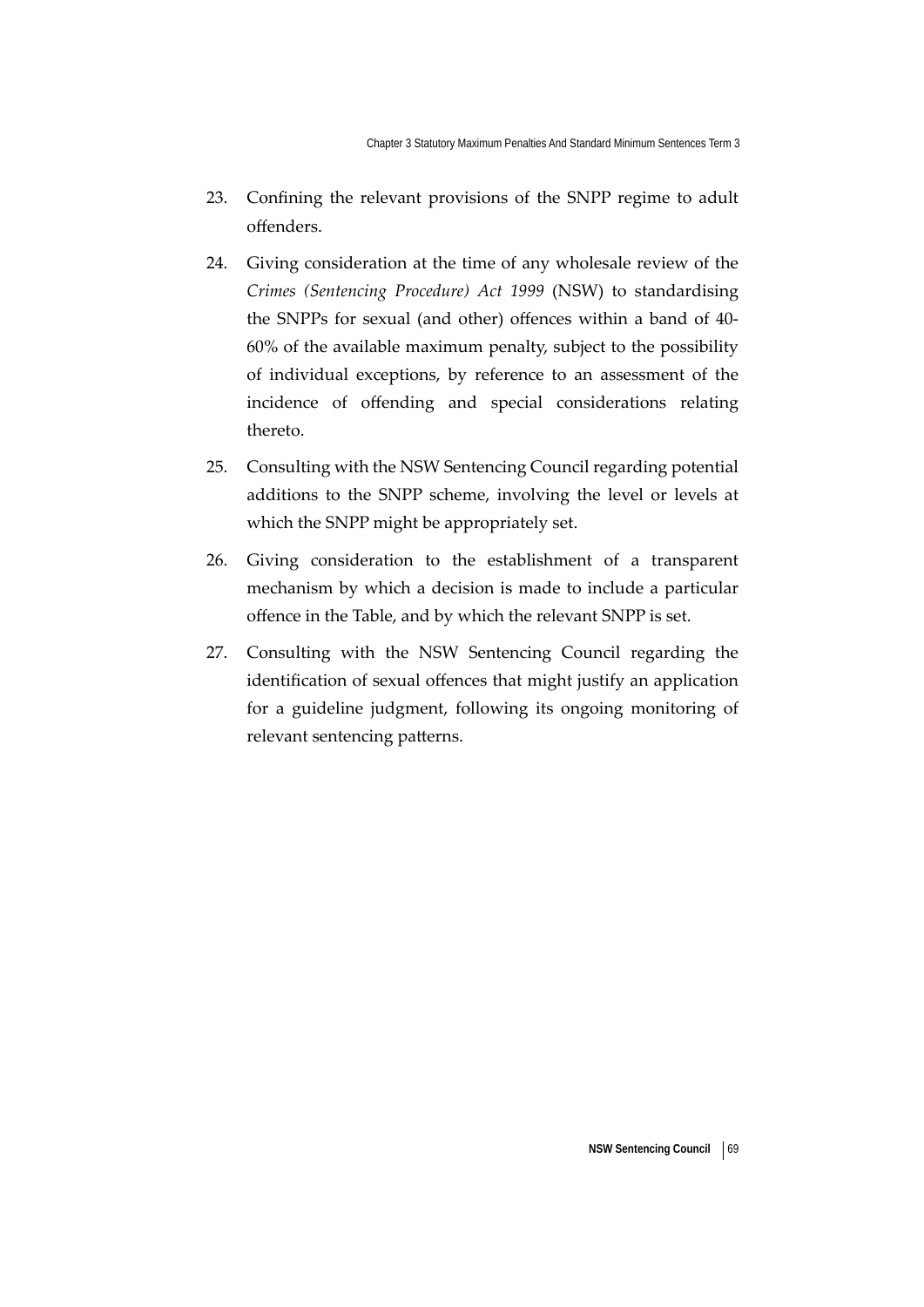70 **NSW Sentencing Council**

Penalties Relating To Sexual Assault Offences In New South Wales - Volume 1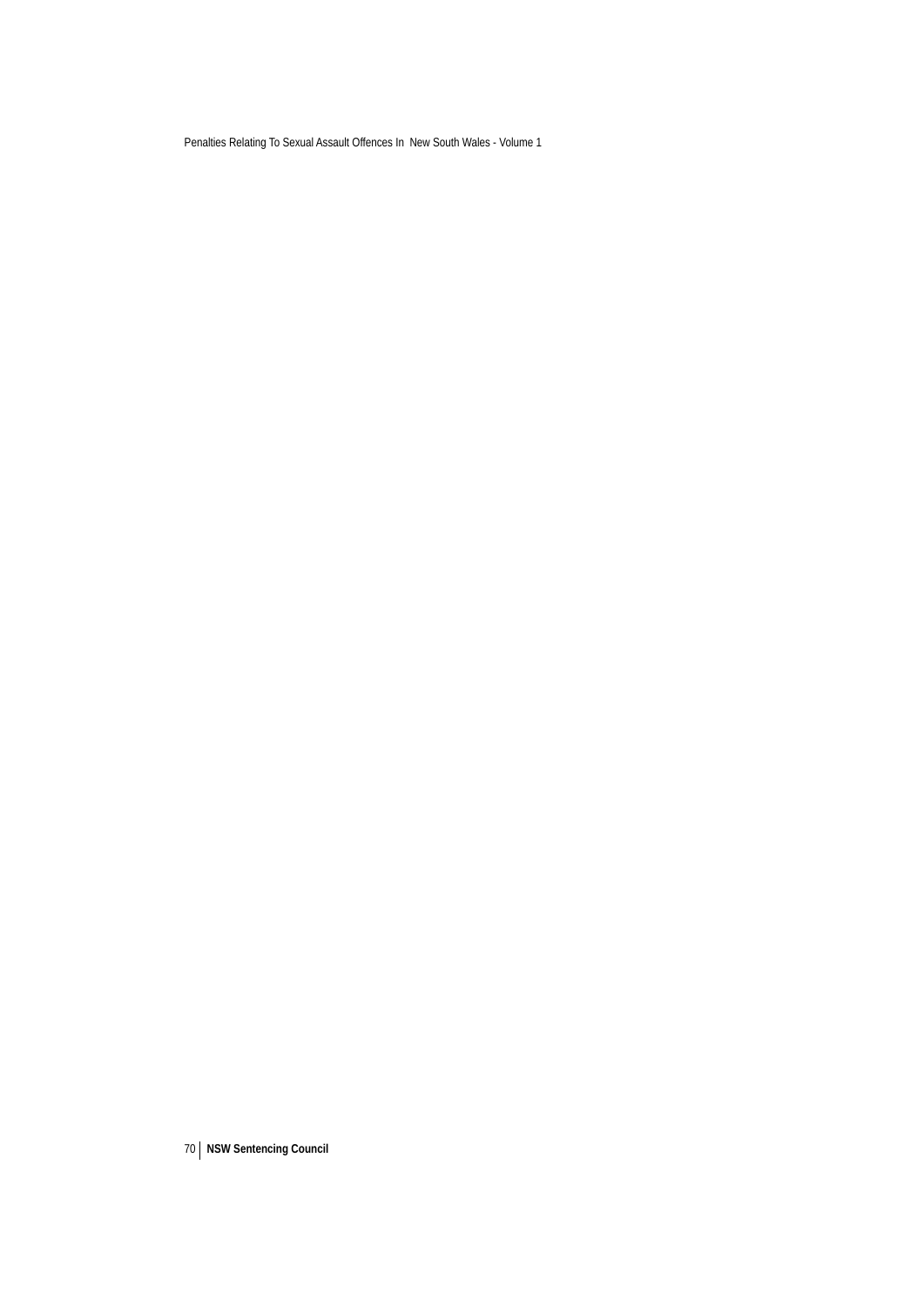# Chapter 4 **Child Pornography**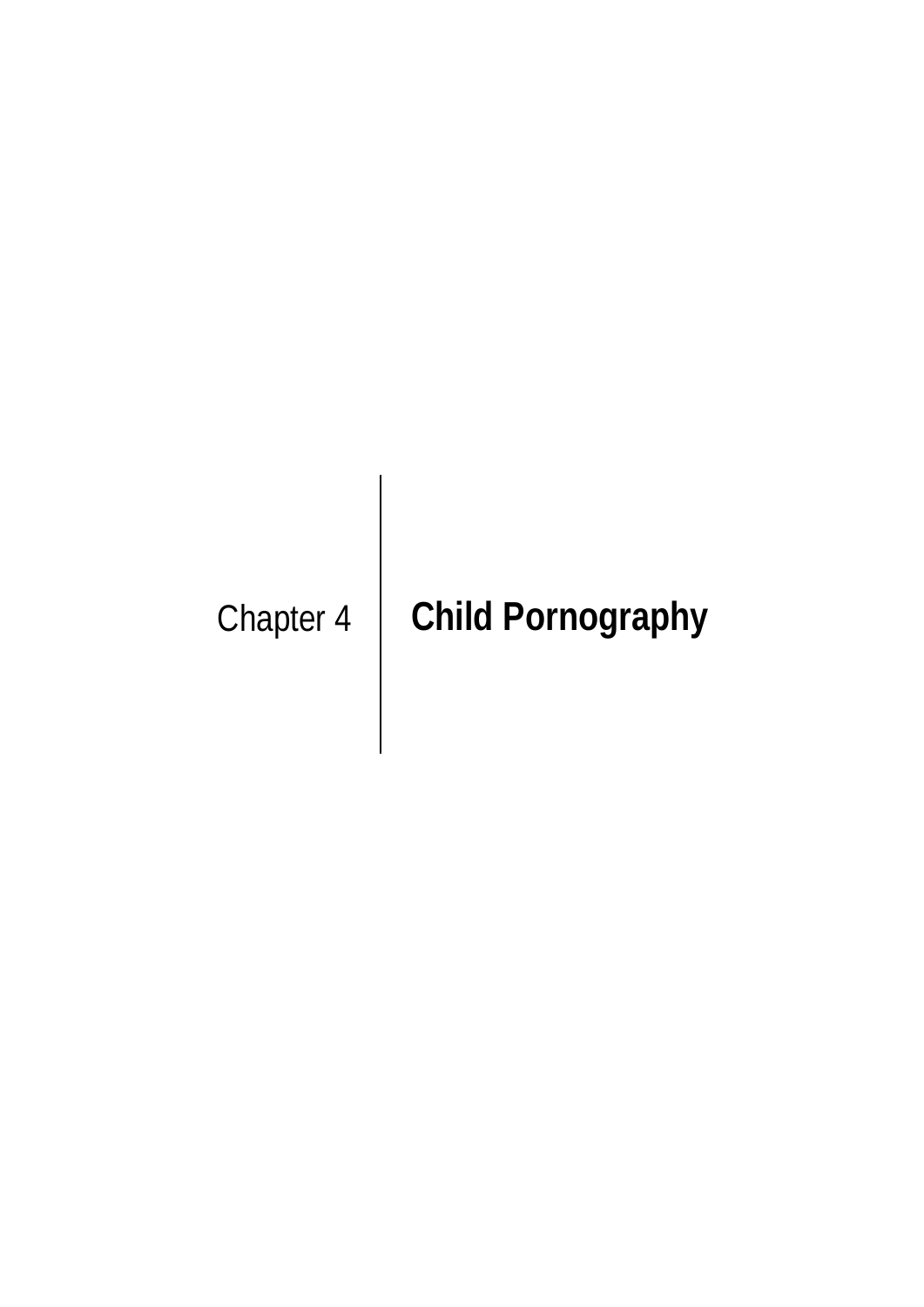Penalties Relating To Sexual Assault Offences In New South Wales - Volume 1

## **INTRODUCTION**

4.1 There has been increasing community concern in relation to the sexualisation of children generally,<sup>137</sup> and in relation to the availability of child pornography in its various forms, including that capable of being accessed, downloaded and transmitted via the internet. That there is a market for this kind of material, and that there is a body of offenders who are interested in the production, dissemination and collection of child pornography, is now unarguable.

4.2 According to the NSW Judicial Commission, between January 2005 to September 2007 seventy-four people were sentenced in the Local Court for the offence of possess child pornography.<sup>138</sup> Eight people were sentenced for the offence of disseminate / produce child pornography<sup>139</sup> in the same period.<sup>140</sup> The Victorian Sentencing Advisory Council<sup>141</sup> recently reported that between 2004-05 and 2006-07, 197 people were sentenced in the Magistrates Court for knowingly possess child pornography.142 The Commonwealth Department of Public Prosecutions has advised that 32 import / export child pornography offences (under the *Customs Act 1901* (Cth)) were committed between July 2003 to June 2008.143

<sup>137.</sup> Rush, E., and La Nauze, A., 'Letting Children Be Children-Stopping the Sexualisation of Children in Australia' (Discussion Paper No 93, The Australia Institute, 2006).

<sup>138.</sup> *Crimes Act 1900* (NSW) s 91H(3).

<sup>139.</sup> *Crimes Act 1900* (NSW) s 91H(2).

<sup>140.</sup> The offence is less commonly dealt with in the Higher Courts. Between October 2000 and September 2007 three people were sentenced for use child for pornographic purpose (*Crimes Act 1900* (NSW) s 91G); and one person was sentenced for attempting to commit an offence under this section. Between January 2005 and September 2007, one person was sentenced for produce/ disseminate child pornography (*Crimes Act 1900* (NSW) s 91G) and one person was sentenced for possess child pornography (*Crimes Act 1900* (NSW) s 91H(3)).

<sup>141.</sup> Sentencing Advisory Council (Victoria), 'Knowingly Possess Child Pornography' (Sentencing Snapshot No 51, 2008) 1.

<sup>142.</sup> *Crimes Act 1958* (Vic) s 70(1).

<sup>143.</sup> Email from Karen Twigg, Legal and Practice Management Branch Commonwealth Department of Public Prosecutions to Anna Butler, NSW Sentencing Council, 3 July 2008.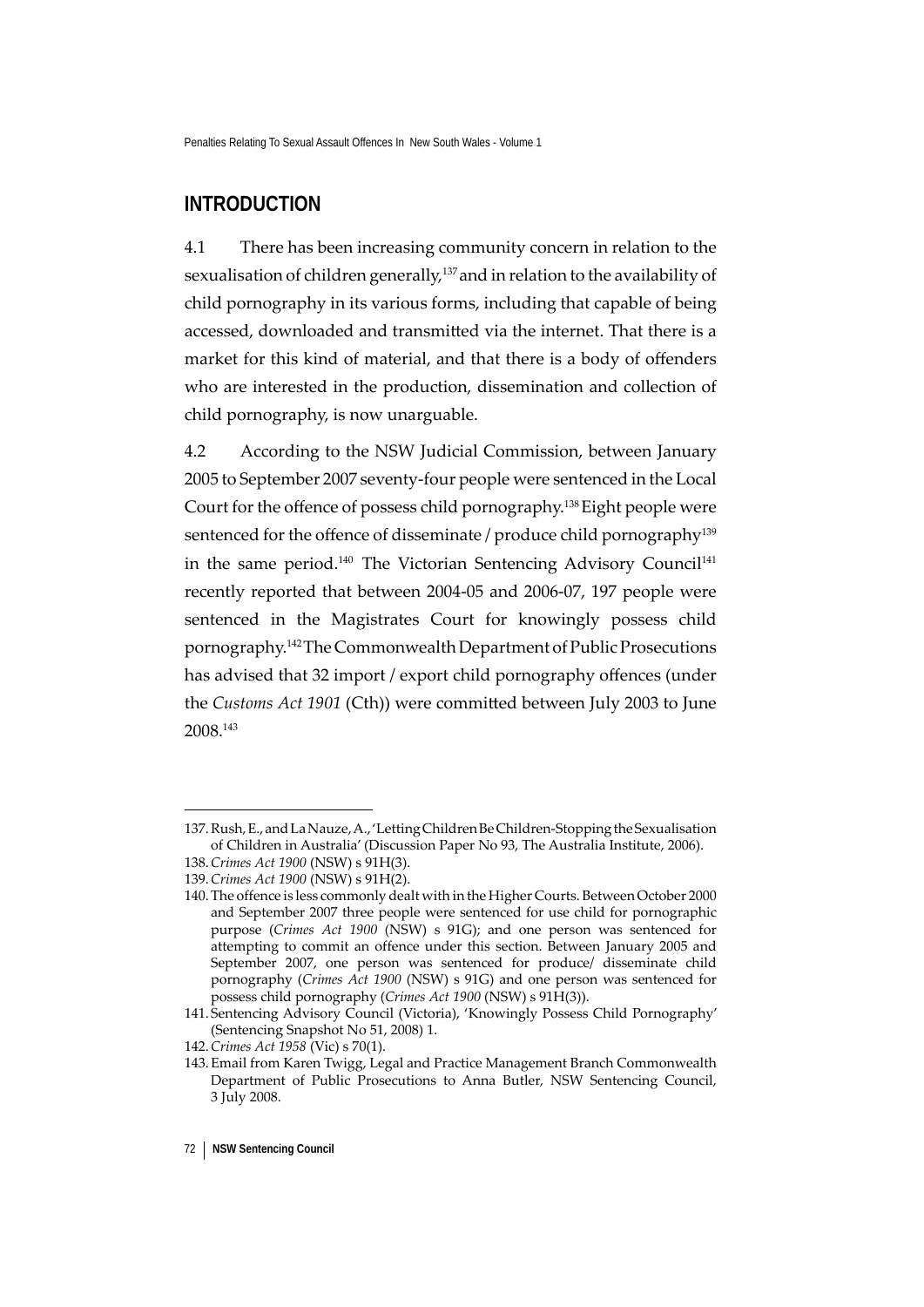- 4.3 There is some evidence that:
	- these practices are addictive and obsessional;<sup>144</sup>
	- those involved constitute a heterogeneous group including a former Crown Prosecutor and Police Officers;<sup>145</sup> and
	- the children involved are at risk of being exposed to a variety of forms of sexual invasion (ranging from being required to pose in a sexual context, to participating in acts of indecency, to becoming the subject of indecent assault as well as penetrative sexual assaults, and to being involved in acts of a sado-masochistic kind and of bestiality); and
	- the age of the children depicted is reducing.<sup>146</sup>

4.4 The long-term effects for the children who are abused and exploited by those involved in these activities are, at this stage, undetermined. They almost certainly will involve varying degrees of shame, trauma, and loss of self-confidence. Psychological harm is also certainly possible, arising from the actual abuse and it's recording in circumstances that emphasise their powerlessness and degradation.

<sup>144.</sup> Taylor, M., 'Child Pornography and the Internet: Challenges and Gaps' (Paper presented at the World Congress Against the Commercial Sexual Exploitation of Children, Yokohama, 17-20 December 2001); Taylor, M., Quayle, E., and Holland, G., 'Child Pornography, the Internet and Offending', *Policy Research*, Summer 2001.

<sup>145.</sup> Although almost exclusively male, they comprise those who commit contact offences and those who do not, situational offenders whose sexual interest is not primarily focussed on children, and preferential offenders who are only interested in children-Krone, T., 'Child Pornography Sentencing in NSW' (High Tech Crime Brief 08/2005, Australian Institute of Criminology, 2005). The cases involving police and a Crown Prosecutor include: Allard, T., 'Child porn web broken by 70 arrests', *The Sydney Morning Herald* (online), 9 July 2008 http://www.smh.com.au; Bennett, M. 'Ex-policeman/church minister jailed over child porn' Global Report (online), 13 June 2008 http://www.global-report.com; Kennedy, L. 'Child porn swoop nets seven suspects', *The Sydney Morning Herald* (online), 17 December 2007 http:// www.smh.com.au; Brown, M., 'Cop guilty of possessing child porn', *The Sydney Morning Herald* (online), 7 November 2008 http://www.smh.com.au Brown, M., 'Cop sentenced for child porn', *The Sydney Morning Herald* (online), 14 November 2008 http://www.smh.com.au; Kontominas, B., 'Pedophile policeman jailed', *The Sydney Morning Herald*, 21 June 2008, 2; Power v DPP (NSW) (Unreported, NSW District Court, 19 July 2007).

<sup>146.</sup> Taylor, M., Quayle, E., and Holland, G., 'Child Pornography, the Internet and Offending', *Policy Research*, Summer 2001.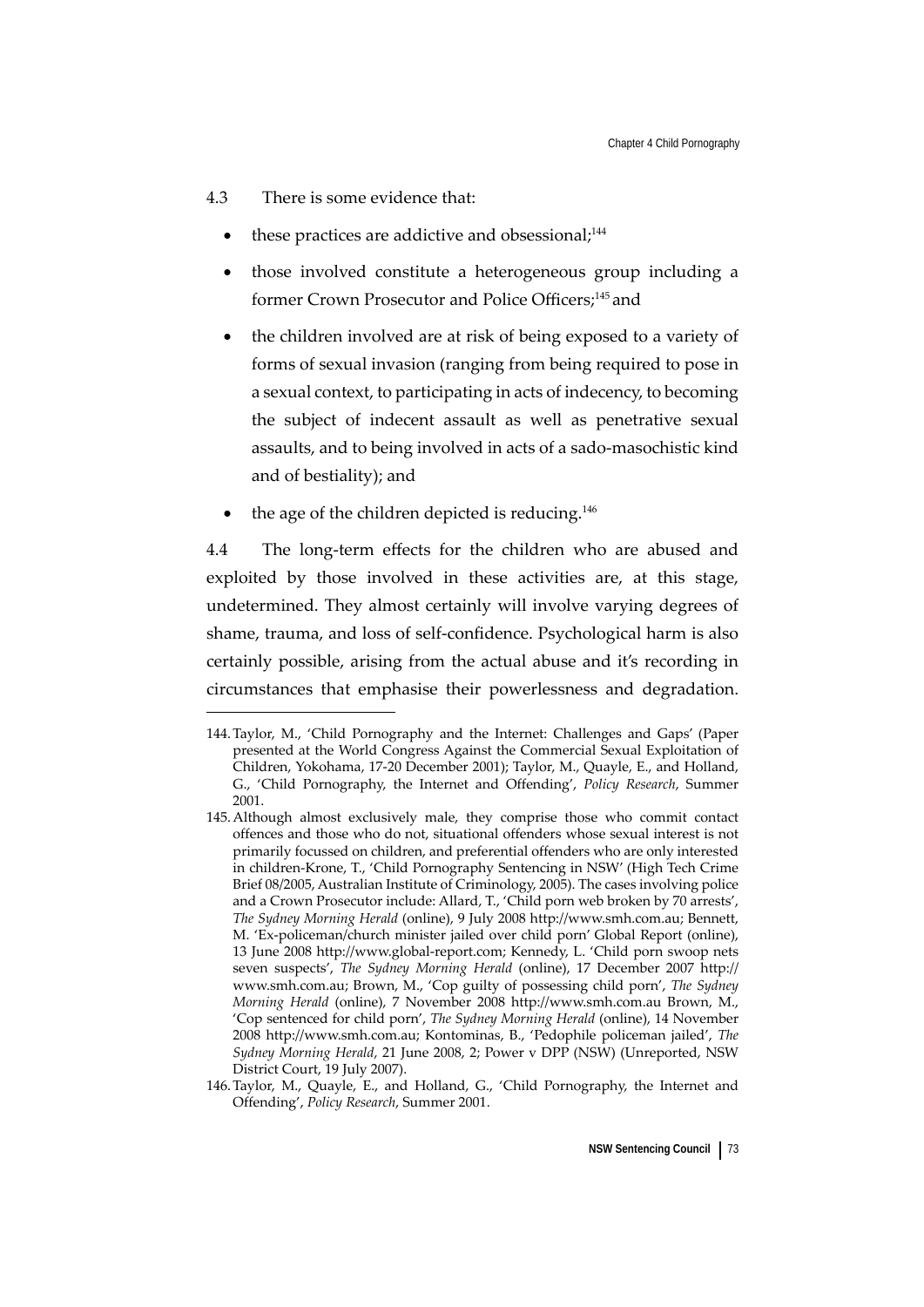Harm may also arise as a result of the knowledge, as they grow older, that such material may remain in circulation and available to a wide variety of observers, to be used for their sexual gratification, on a longterm basis. The existence of such knowledge can also serve to heighten the shame and distress of being exploited when they were young and vulnerable.

4.5 A serious vice arising as a result of the proliferation of this material and its access by a substantial body of offenders, is that it tends to provide encouragement to those who produce such material, entrenching their involvement and encouraging the production of even more gross forms of pornography to satisfy the market. It can even have an effect of normalising the conduct of those who have an interest in it. This is exacerbated by the fact that there is a commercial market for this material, as well as an informal private market for trading between individual collectors, in circumstances where they can hide under a cloak of anonymity. The readiness of collectors to swap images, and the sophistication of those who systematically organise their collections into directories and folders are only likely to fuel demand for this kind of material.

4.6 The technologies that are now available readily permit users or collectors to become producers, via usernet newsgroups, bulletin board systems, internet relay chat groups, the worldwide web $147$  and mobile phone technology.148

4.7 Responding to this form of criminality is a challenge for law enforcement by reason of the secrecy with which those who produce, disseminate and collect child pornography can operate, and as a result of the increasing array of technologies for its production and recovery through the use of the internet and otherwise. This includes the capacity to morph or juxtapose or pixillate images so as to make it more difficult

<sup>147.</sup> Taylor, M., Quayle, E., and Holland, G., 'Child Pornography, the Internet and Offending', *Policy Research*, Summer 2001.

<sup>148. &#</sup>x27;Pensioner convicted in child phone first', ABC News (online), 9 July 2008 http://www.abc.net.au.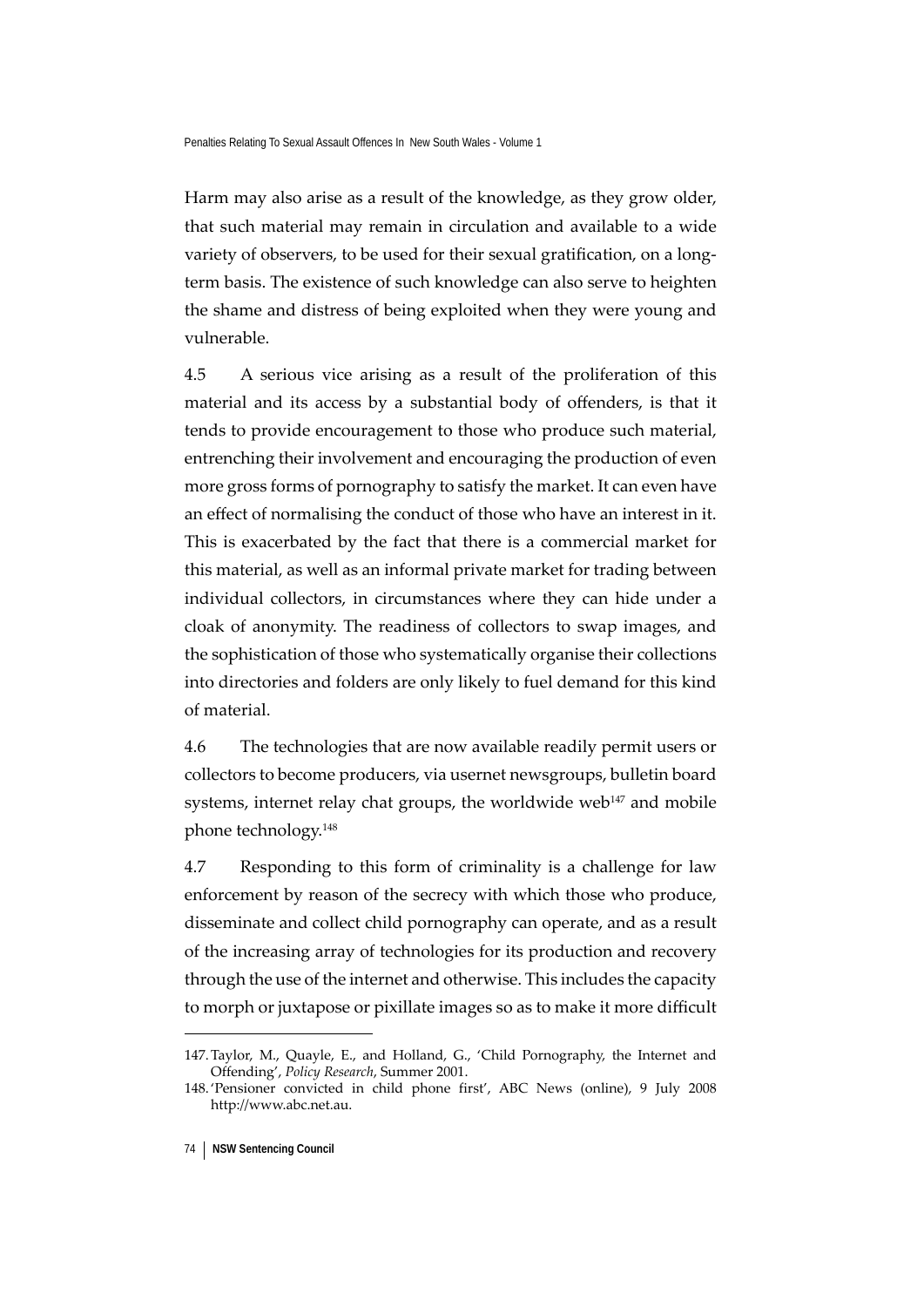to identify the children involved and to trace those responsible. There is also a well-advanced capacity to conceal collected material, through the use of password encryption and other techniques, such as retaining it on a hard drive after deletion but with available technology to recover it at any time.

4.8 While a great deal of the concern in this context relates to the use of the internet, the production, distribution and possession of child pornography is not confined to the use of that vehicle. Similar forms of such pornography are available through traditional methods of photography and print, although they may become less used as the internet evolves and becomes the principal source for offenders who collect material of this kind.

4.9 Of concern is the use to which material is put, and the extent to which it encourages offenders, who find the material normalising, to move on to direct abuse of children themselves.<sup>149</sup> Also of concern in this respect has been the experience seen with groups such as the Orchid Group<sup>150</sup> to use the internet chat room technology for real-time sexual interactions with children. To what extent offenders generally are encouraged by their possessing and viewing of child pornography to move on to contact offences, involving the indecent or sexual assault of children, is probably unascertainable in any reliable way, but at least anecdotally it is not unknown for offenders of the latter kind to be found in possession of child pornography.151

<sup>149.</sup> It is of interest, for example, that Garry Featherstone, who came to be sentenced for a series of offences involving the direct abuse of children, also had convictions for possession of child pornography: *Featherstone v The Queen* [2008] NSWCCA 71.

<sup>150.</sup> This group was exposed in 1996 and included members from various countries, including at least one Australian-see discussion in the New South Wales, Royal Commission into the New South Wales Police Service, *Final Report Vol V: The Paedophile Inquiry* (1997) [16.23]-[16.26].

<sup>151.</sup> See, eg, *R v MAB* [2007] NSWDC 83; *R v MAJW* (2007) 171 A Crim R 407; *R v Hunt* [2005] NSWCCA 210; *Featherstone v The Queen* [2008] NSWCCA 71.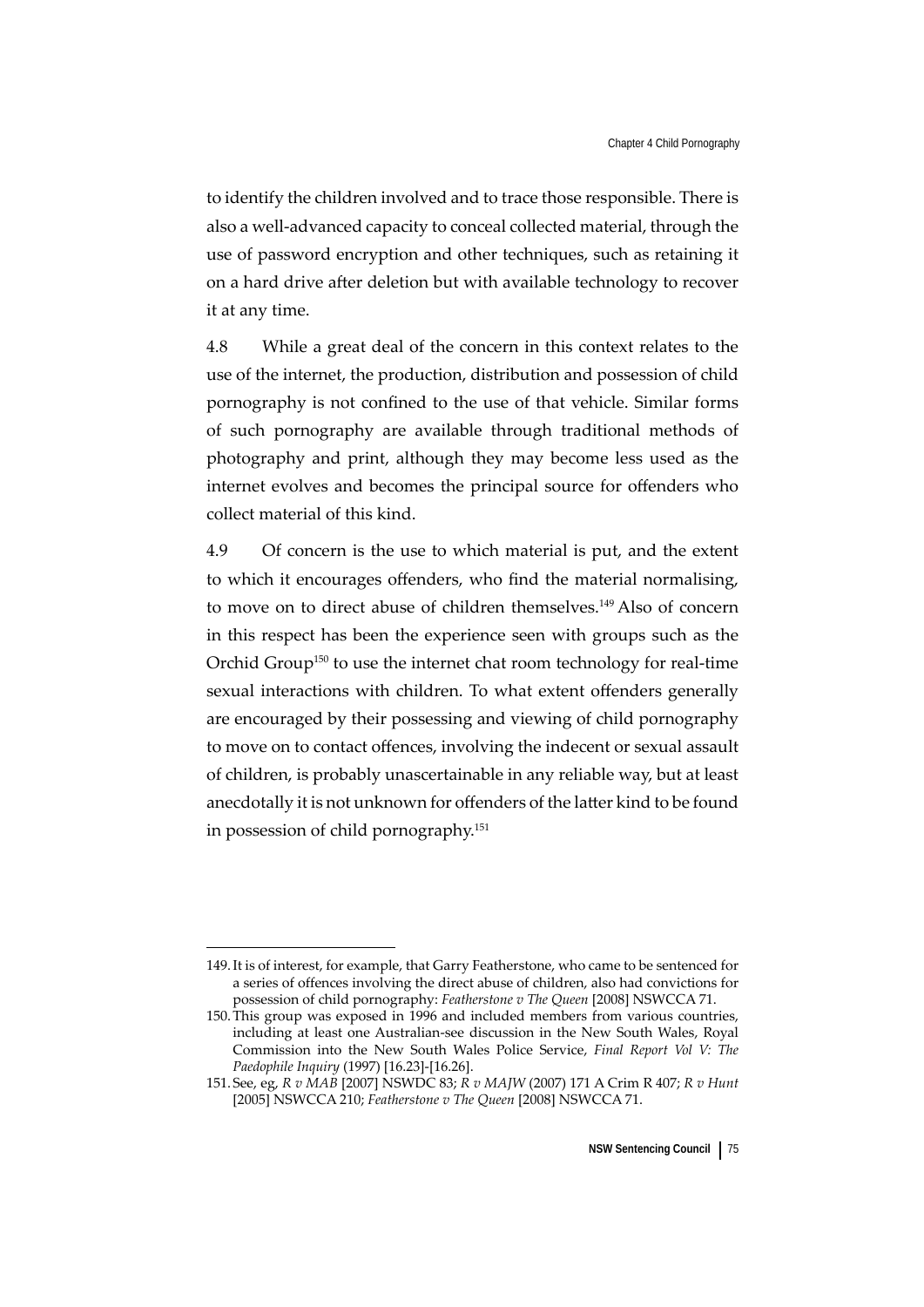4.10 Further, there are several associations<sup>152</sup> which actively promote sexual involvement with children, on the wholly erroneous assertion that it is for the good of those children to be educated by persons who claim to be sensitive to their 'needs', who are also involved in the exchange of child pornography among their membership. The availability of such material can be a means for the formation of these associations and for the widening of their circle, as well as for grooming and establishing person-to-person contacts.153

4.11 The incidence and potential seriousness of offences of this kind involving children is indicated by the number of cases prosecuted in the courts compared to the number of persons of interest recorded by police. This almost certainly represents a very small proportion of the total number of offenders, most of whom will remain undetected.

4.12 A further indication of the prevalence and seriousness of these offences is provided by the series of recent cases tried in the Local Court and the District Court, and by the number of people who have now been charged as a result of Operation Centurion. It is relevant in this respect that currently a number of offenders with convictions for child pornography offences are on the Register of Sexual Offenders, or are registrable persons<sup>154</sup> and disqualified from working with children,<sup>155</sup> or the subject of child protection prohibition orders.156

4.13 There are difficulties, in addition to those related to the challenge of detecting offenders whose interest in child pornography is played out in secrecy, in ascertaining the extent of the problem by reference to sentencing databases since they are dependant upon identifying the principal charge that led to the sentence. As a result where child

<sup>152.</sup> See, eg, North American Man/Boy Love Association (NAMBLA). See New South Wales, Royal Commission into the New South Wales Police Service, Final Report Vol IV: The Paedophile Inquiry (1997) [3.46]-[3.48]; and see *Leonard v The Queen* [2007] NSWCCA 197.

<sup>153.</sup> *R v Sharpe* [2001] 1 SCR 45.

<sup>154.</sup> Established under the *Child Protection (Offenders Registration) Act 2000* (NSW).

<sup>155.</sup> Pursuant to the Commission for Children and *Young People Act 1998* (NSW), s 33B.

<sup>156.</sup> Pursuant to the *Child Protection (Offenders Prohibition Orders) Act 2004* (NSW).

<sup>76</sup> **NSW Sentencing Council**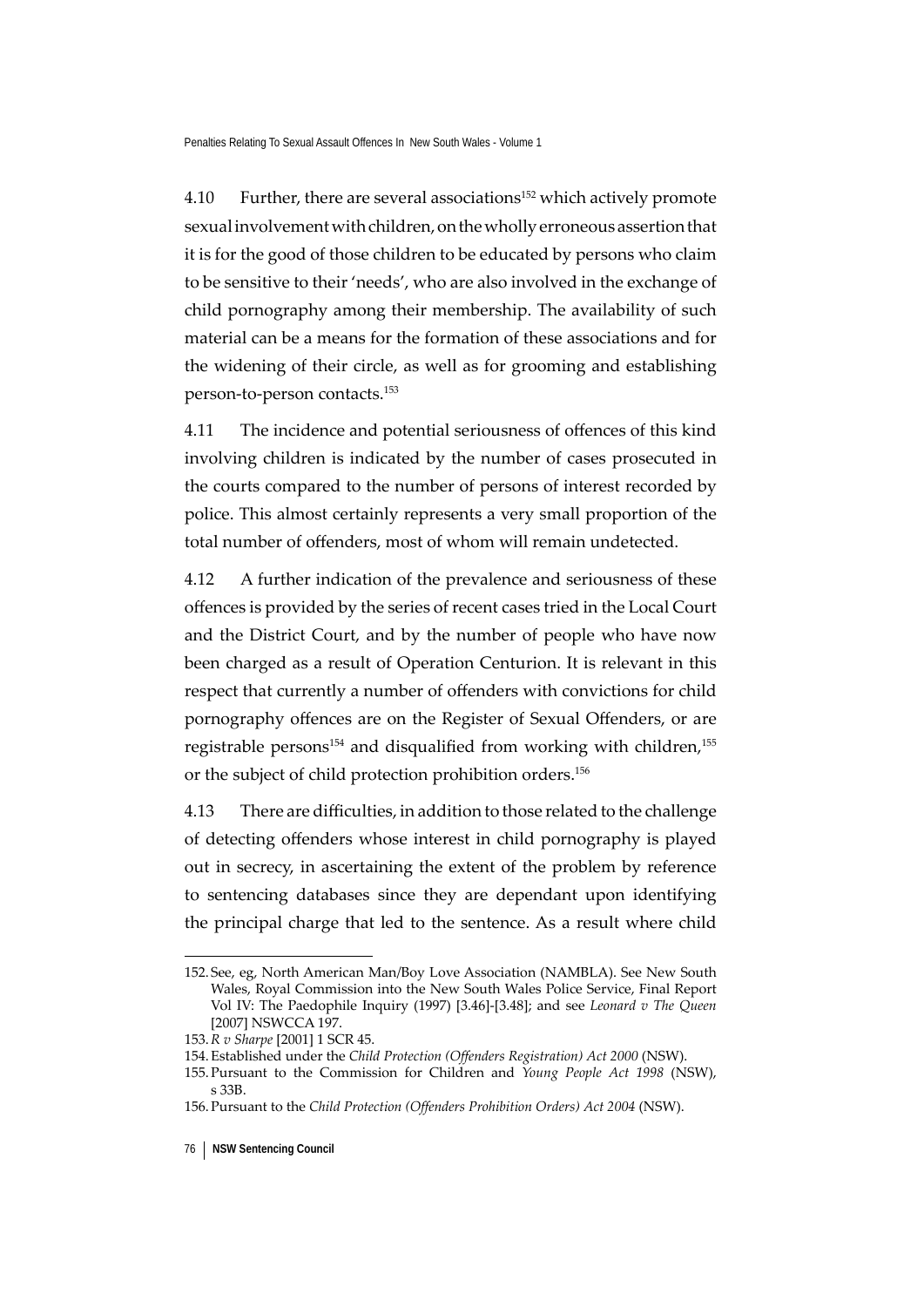pornography offences are incidental to the principal charge, or are dealt with on a Form One, their existence may not become apparent from a review of the statistics. This is so even though, in such cases, child pornography may be used by offenders for a number of purposes, such as their own gratification, to arouse the sexual interest of a child, to induce a child to accept sexual contact as normal, or as a trophy of their own abuse of the child depicted.157

4.14 Subject to these important qualifications, some statistics in relation to the number of prosecutions, and the sentences imposed, are included in Volume 2 of this Report.

4.15 In this chapter, we make reference to the relevant legislative provisions, identify some anomalies or gaps, and note that, consistently with the approach taken in the United Kingdom, there would be occasion for a guideline judgment to be promulgated, or for a SNPP to be set in relation to one of the offences considered in the chapter.

4.16 We have chosen to deal with child pornography as a separate topic, by reason of the fact that matters of concern overlap the first three terms of reference, and by reason of the further fact that it is a topic of current interest for a society that generally abhors child sexual abuse and child pornography.

## **LEGISLATION**

## **New South Wales**

4.17 For the purposes of the relevant provisions of the *Crimes Act*  1900 (NSW), a child is a person under the age of 18 years.<sup>158</sup>

4.18 Three offences of relevance are created:

(i) producing or disseminating child pornography, with a maximum sentence of 10 years imprisonment; 159

<sup>157.</sup> Krone, T., 'Child Pornography Sentencing In NSW' (High Tech Crime Brief 08/2005, Australian Institute of Criminology, 2005).

<sup>158.</sup> *Crimes Act 1900* (NSW) s 91C.

<sup>159.</sup> *Crimes Act 1900* (NSW) s 91H(2).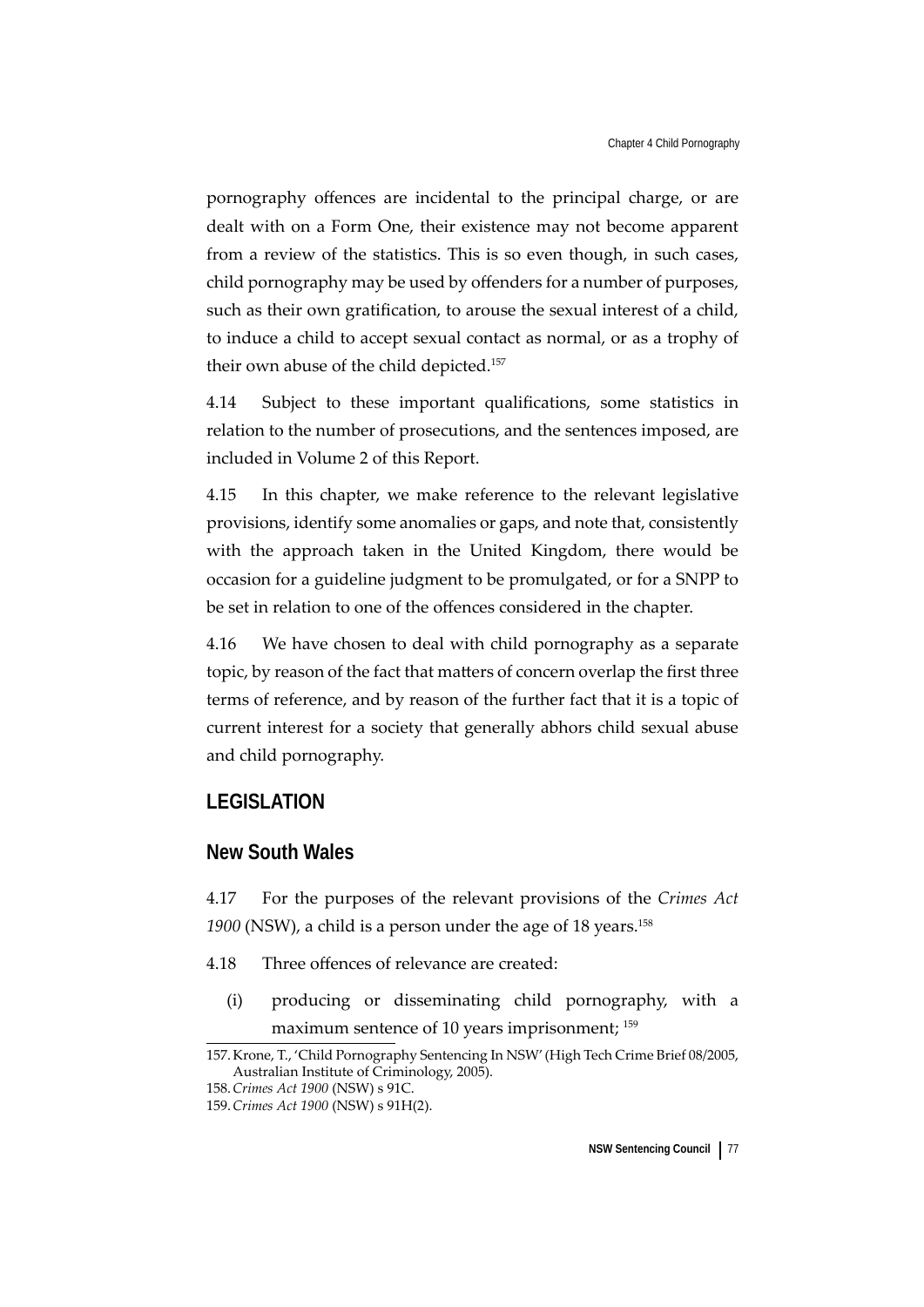- (ii) possessing child pornography, with a maximum sentence of five years imprisonment;<sup>160</sup> and
- (iii) using or causing or procuring a child, or consenting or allowing a child under the care of the offender, to be used for pornographic purposes, with a maximum sentence of 14 years imprisonment where the child is under the age of  $14$  years<sup>161</sup> and 10 years imprisonment where the child is of or above that age.162

## ss 91H(2) and 91H(3) *Crimes Act 1900* (NSW)

4.19 For the purpose of these offences, 'child pornography' means material that depicts or describes, in a manner that would in all the circumstances cause offence to reasonable persons, a person under (or apparently under) the age of 16 years:

- (a) engaged in sexual activity, or
- (b) in a sexual context, or
- (c) as the victim of torture, cruelty or physical abuse (whether or not in a sexual context).

4.20 For the purpose of the disseminate offence (item (i)) that expression is defined to include:

- (a) send, supply, exhibit, transmit or communicate it to another person, or
- (b) make it available for access by another person, or
- (c) enter into any agreement or arrangement to do so.

4.21 The Act makes provision for certain specific defences to charges for these offences. The relevant defences are as follows:

(a) that the defendant did not know, and could not reasonably be expected to have known, that he or she produced, disseminated

<sup>160.</sup> *Crimes Act 1900* (NSW) s 91H(3).

<sup>161.</sup> *Crimes Act 1900* (NSW) s 91G(1).

<sup>162.</sup> *Crimes Act 1900* (NSW) s 91G(2).

<sup>78</sup> **NSW Sentencing Council**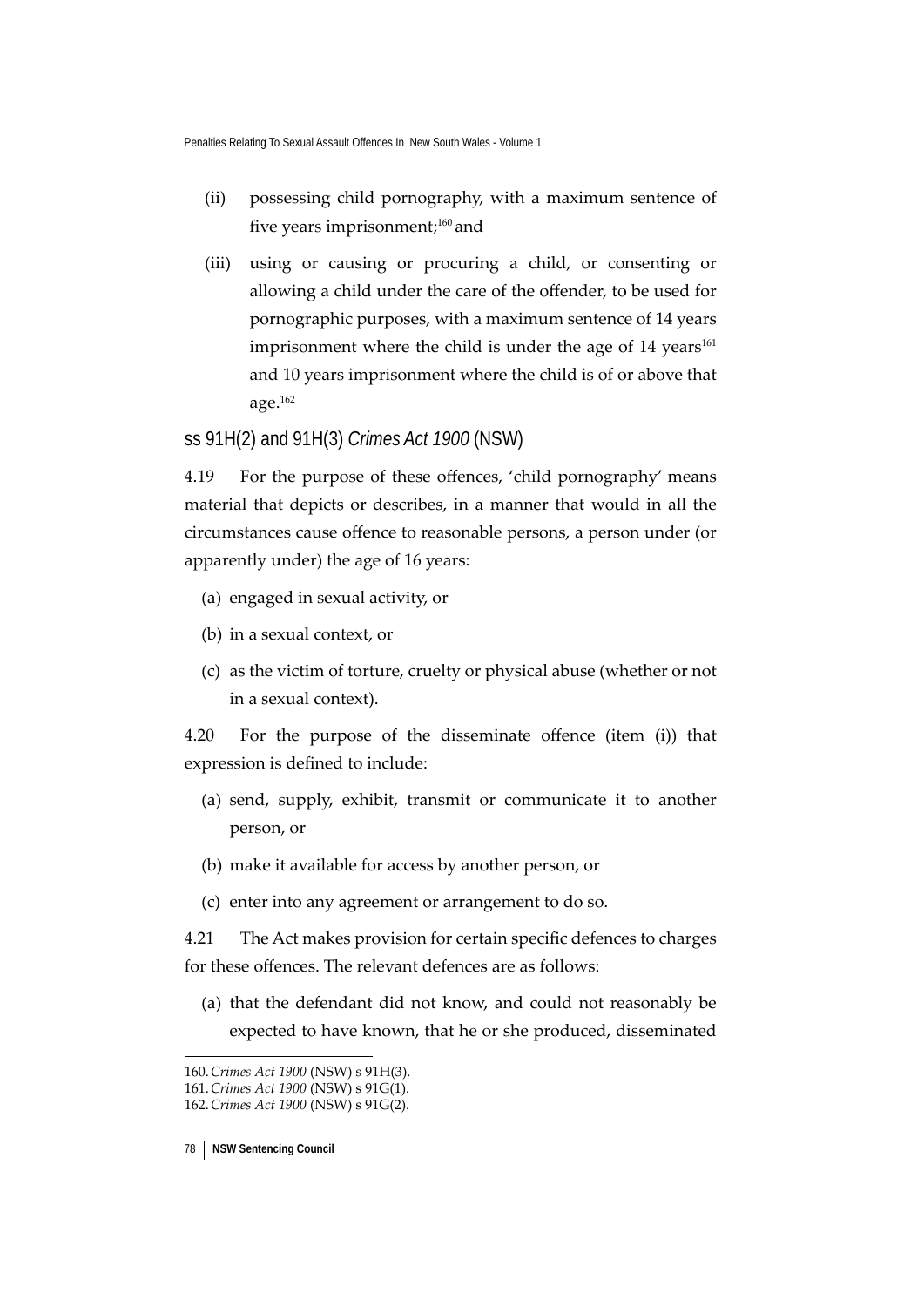or possessed (as the case requires) child pornography, or

- (b) that the material concerned was classified (whether before or after the commission of the alleged offence) under the *Classification (Publications, Films and Computer Games) Act 1995* (NSW) of the Commonwealth, other than as refused classification (RC), or
- (c) that, having regard to the circumstances in which the material concerned was produced, used or intended to be used, the defendant was acting for a genuine child protection, scientific, medical, legal, artistic or other public benefit purpose and the defendant's conduct was reasonable for that purpose, or
- (d) that the defendant was a law enforcement officer acting in the course of his or her official duties, or
- $(e)$  that the defendant was acting in the court of his or her official duties in connection with the classification of the material concerned under the *Classification (Publications, Films and Computer Games)* Act 1995 (NSW) of the Commonwealth.<sup>163</sup>

4.22 An additional defence exists in relation to a charge of possessing child pornography, namely, that the material concerned came into the defendant's possession unsolicited and the defendant, as soon as he or she became aware of its pornographic nature, took reasonable steps to get rid of it.164

#### s 91G(2)-*Crimes Act 1900* (NSW)

4.23 For the purposes of this section a child is used by a person for pornographic purposes if:

- (a) the child is engaged in sexual activity, or
- (b) the child is placed in a sexual context, or
- (c) the child is subjected to torture, cruelty or physical abuse (whether or not in a sexual context),

<sup>163.</sup> *Crimes Act 1900* (NSW) s 91H(4).

<sup>164.</sup> *Crimes Act 1900* (NSW) s 91H(5).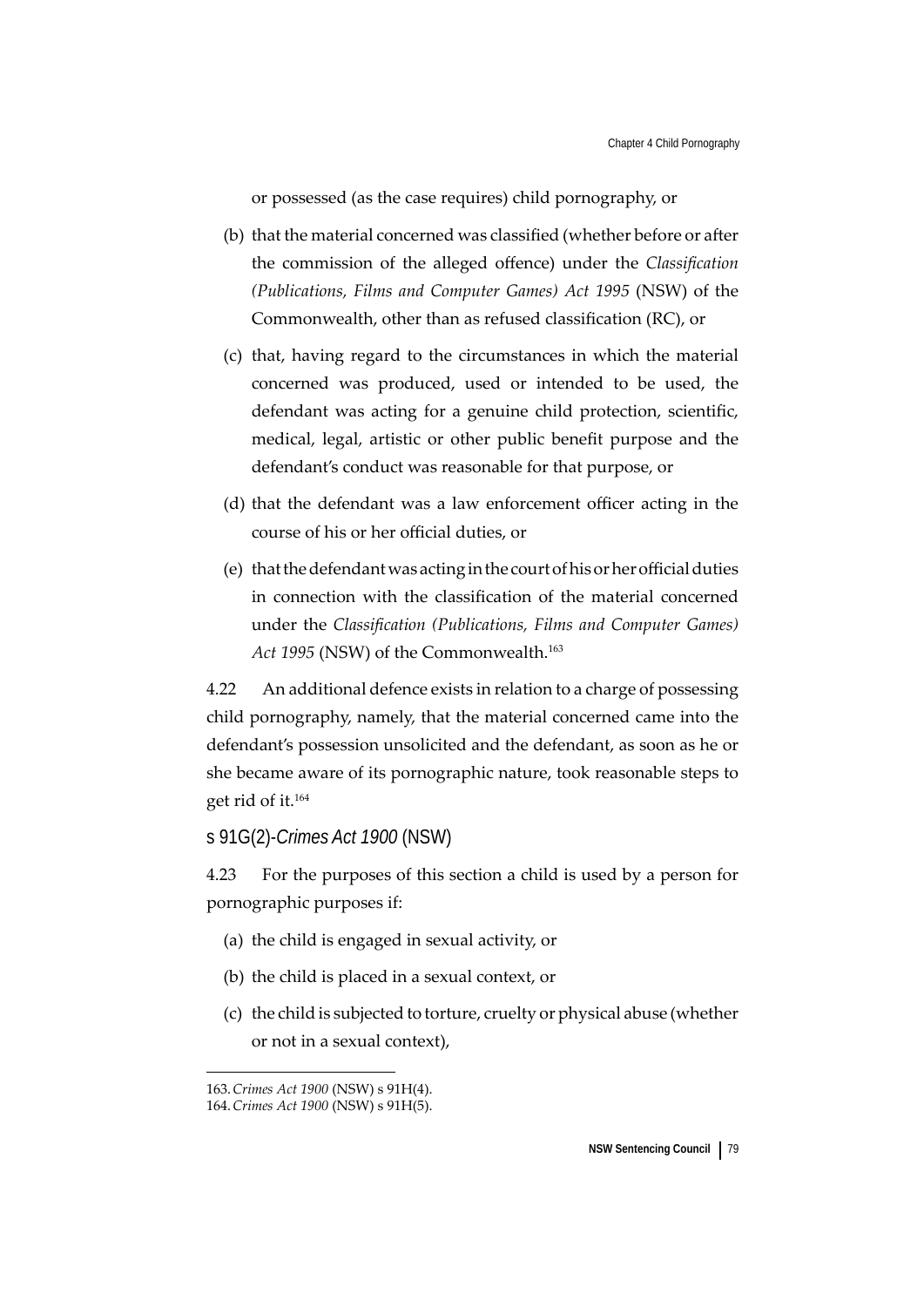Penalties Relating To Sexual Assault Offences In New South Wales - Volume 1

for the purposes of the production of pornographic material by that person.165

4.24 Two further offences may be relevant under NSW law, which could be relied upon in appropriate circumstances, as follows:

s 578C(2)-*Crimes Act 1900* (NSW)-Publishing an Indecent Article

4.25 There is a summary offence of publishing an indecent article,  $166$ for which the maximum penalty, in the case of an individual, is imprisonment for 12 months or 100 penalty units; or for a corporation 200 penalty units (reduced to 50 penalty units where the offence is prosecuted in the Local Court).

4.26 For the purposes of this provision;

"publish" includes:

- (a) distribute, disseminate, circulate, deliver, exhibit, lend for gain, exchange, barter, sell, offer for sale, let on hire or offer to let on hire, or
- (b) have in possession or custody, or under control, for the purpose of doing an act referred to in paragraph (a), or
- (c) print, photograph or make in any other manner (whether of the same or of a different kind or nature) for the purpose of doing such an act.

"record" means a gramophone record or a wire or tape, or a film, and any other thing of the same or of a different kind or nature, on which is recorded a sound or picture and from which, with the aid of a suitable apparatus, the sound or picture can be produced (whether or not it is in a distorted or altered form).

"article" includes any thing:

(a) that contains or embodies matter to be read or looked at, or

<sup>165.</sup> *Crimes Act 1900* (NSW) s 91G(3).

<sup>166.</sup> *Crimes Act 1900* (NSW) s 578C(2).

<sup>80</sup> **NSW Sentencing Council**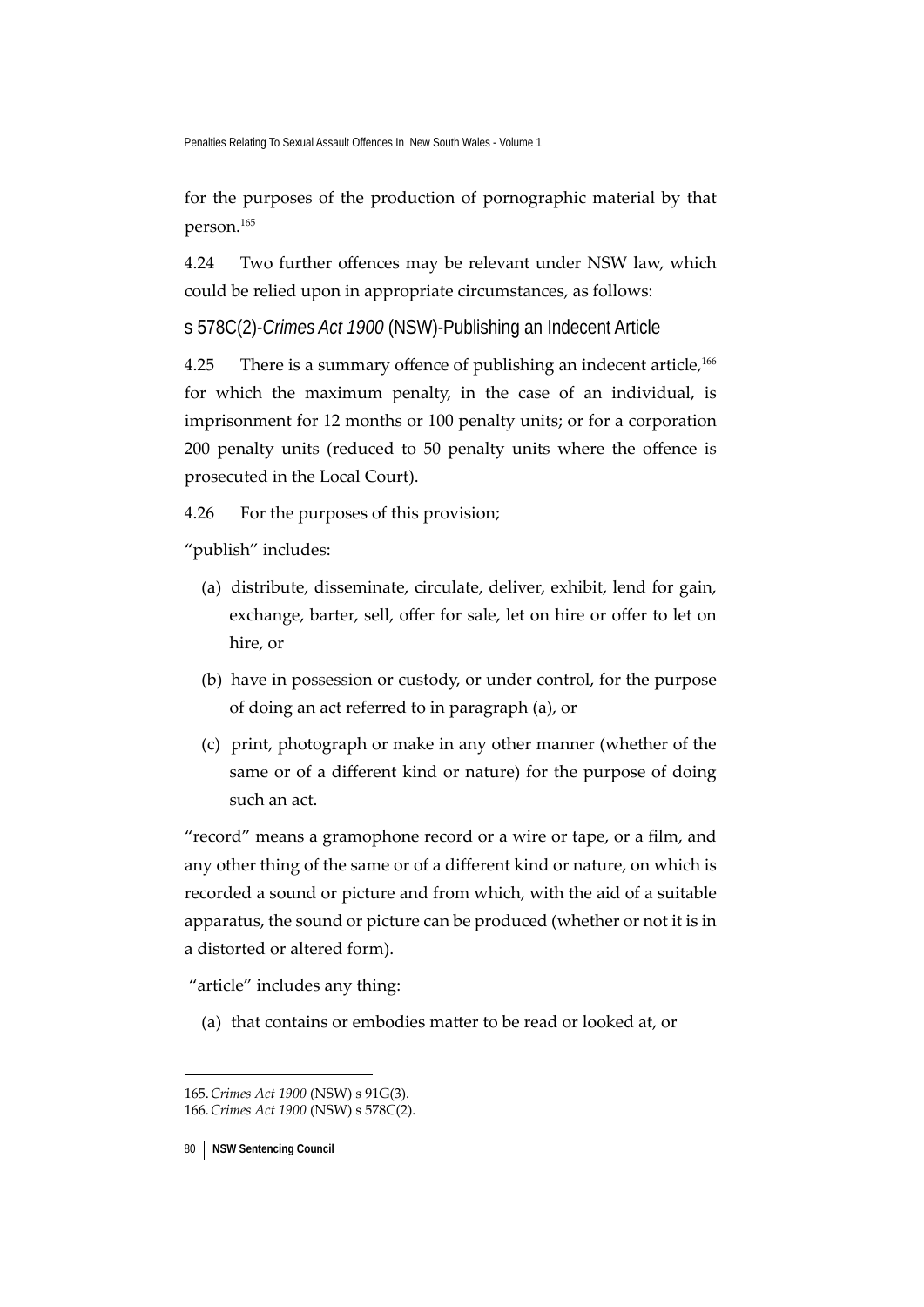- (b) that is to be looked at, or
- (c) that is a record, or
- (d) that can be used, either alone or as one of a set, for the production or manufacture of any thing referred to in paragraphs (a), (b) or (c),

but it does not include, in summary, the films, publications and computer games that are classified or the subject of an exemption as provided in the section.

4.27 The section further provides that:

- a person cannot be convicted of an offence against this section and section 91H in respect of the same matter.<sup>167</sup>
- For the purposes of this section, an article may be indecent even though part of it is not indecent.<sup>168</sup>
- In any proceedings for an offence under this section in which indecency is in issue, the opinion of an expert as to whether or not an article has any merit in the field of literature, art, medicine or science (and if so, the nature and extent of that merit) is admissible as evidence.169

s 21G(1)-*Summary Offences Act 1988* (NSW)-Filming for Indecent Purposes

4.28 It is an offence, subject to a maximum penalty of two years imprisonment or 100 penalty units, to film or attempt to film another person to provide sexual arousal or sexual gratification, whether for himself or herself or for a third person, where the other person:

(a) is in a state of undress, or is engaged in a private act, in circumstances in which a reasonable person would reasonably expect to be afforded privacy, and

<sup>167.</sup> *Crimes Act 1900* (NSW) s 578C(3A).

<sup>168.</sup> *Crimes Act 1900* (NSW) s 578C(4).

<sup>169.</sup> *Crimes Act 1900* (NSW) s 578C(6).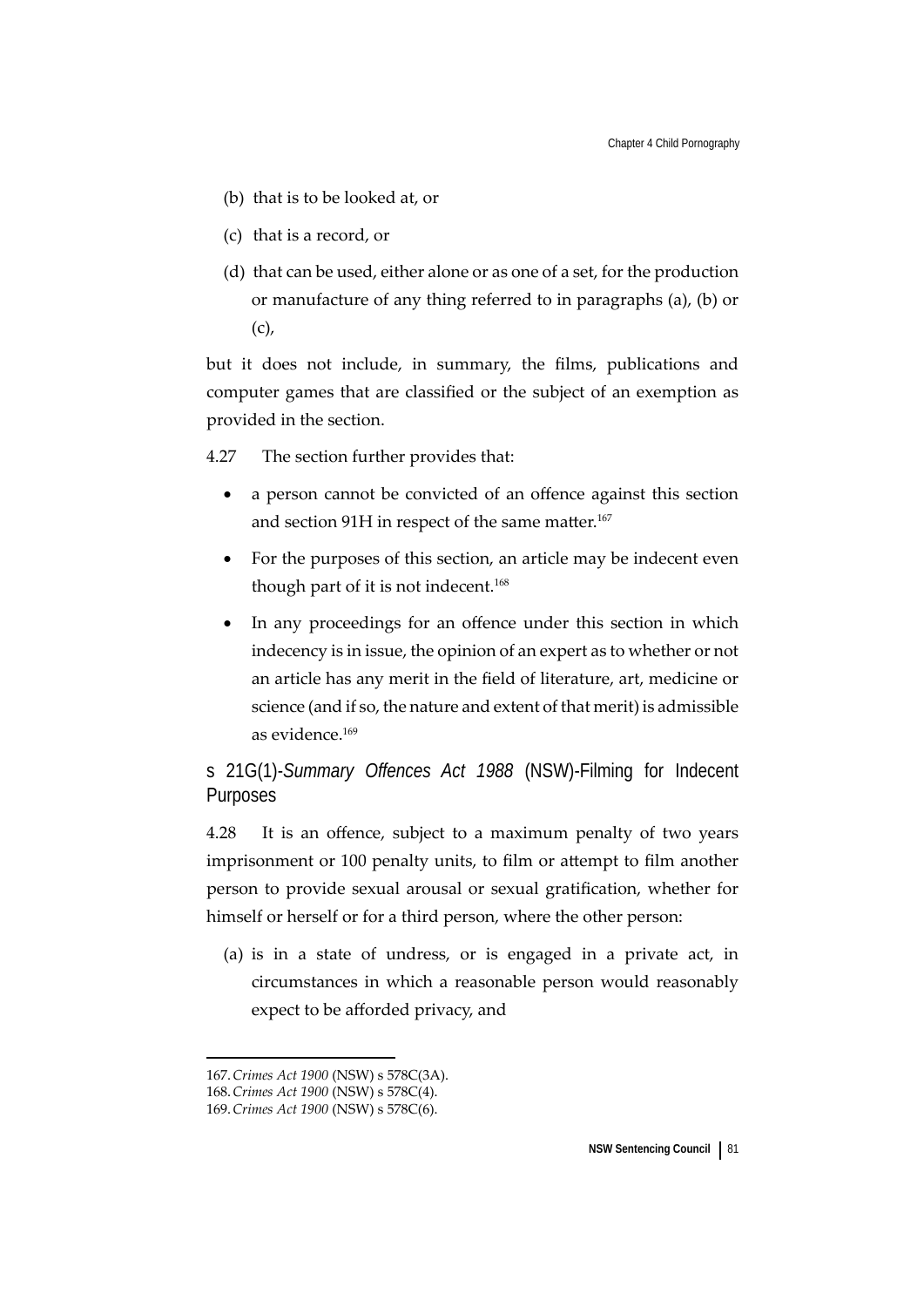- (b) does not consent to being filmed. $170$
- 4.29 For the purposes of this section:
	- (a) a person 'films another person' if the person causes one or more images (whether still or moving) of another person to be recorded or transmitted for the purpose of enabling himself or herself, or a third person, to observe those images (whether while the other person is being filmed or later), and
	- b) a person is 'engaged in a private act' if the person is engaged in using the toilet, showering or bathing, carrying on a sexual act of a kind not ordinarily done in public or any other like activity.

## s 21H-*Summary Offences Act 1988* (NSW)-related offence

4.30 A related offence, with a similar maximum penalty, applies where a person installs any device, or constructs or adapts the fabric of any building, vehicle, vessel, tent or temporary structure for the purpose of facilitating the installation or operation of any device, with the intention of enabling that or any other person to commit an offence under the last mentioned section.<sup>171</sup>

# s 222 *Children and Young Persons (Care and Protection) Act 1998* (NSW)

A person who causes or allows a child to take part in any employment in the course of which the child's physical or emotional well-being is put at risk is guilty of an offence.

Maximum penalty: 200 penalty units.<sup>172</sup>

4.31 This offence would be committed where the maker of the child pornography employs the child or children involved for monetary or material reward in circumstances that would give rise to a risk to the child's physical or emotional well being.

<sup>170.</sup> *Summary Offences Act 1988* (NSW) s 21G(1).

<sup>171.</sup> *Summary Offences Act 1988* (NSW) s 21H.

<sup>172.</sup> *Children and Young Persons (Care and Protection) Act 1998* (NSW) s 222.

<sup>82</sup> **NSW Sentencing Council**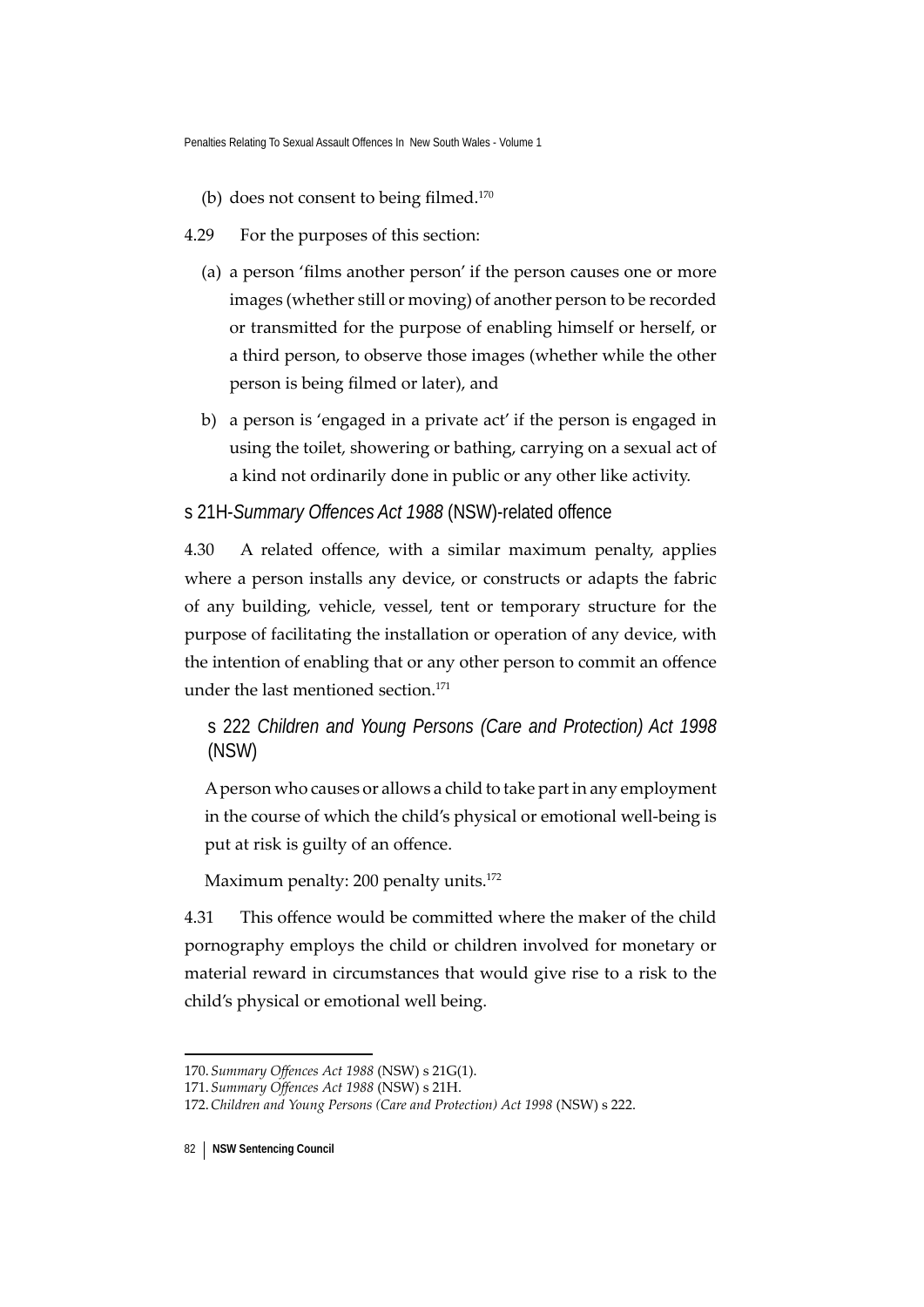### **Commonwealth**

#### 4.32 The available offences in this context include the following:

s 474.19(1) *Criminal Code Act 1995* (Cth)

Offences are committed where a person uses a carriage service to access child pornography material, to cause such material to be transmitted to himself or herself, to transmit such material, to make such material available, or to publish or otherwise distribute such material, with a maximum penalty of 10 years imprisonment.

# s 474.20(1) *Criminal Code Act 1995* (Cth)

Offences are committed where a person has possession or control, or produces, supplies or obtains child pornography material with the intention that it be used by that person or by another person in committing an offence of using a carriage service for child pornography material ((i) above), with a maximum penalty of 10 years imprisonment.

4.33 Provision is made for defences in relation to these offences. For example, it is a defence is the conduct is of public benefit, and does not extend beyond what is of public benefit. The question of public benefit is one of fact the evidential burden of which rests on the defendant whose motives are irrelevant. What may qualify as being of public benefit is very limited.

#### s 474.22 *Criminal Code Act 1995* (Cth)

Use of a carriage service for child abuse material also constitutes an offence. Parallel offences and defences exist in this context to those mentioned in (i) and (ii) above.<sup>173</sup>

**NSW Sentencing Council | 83** 

<sup>173.</sup> See *Criminal Code Act 1995* (Cth) ss 474.2, 474.24.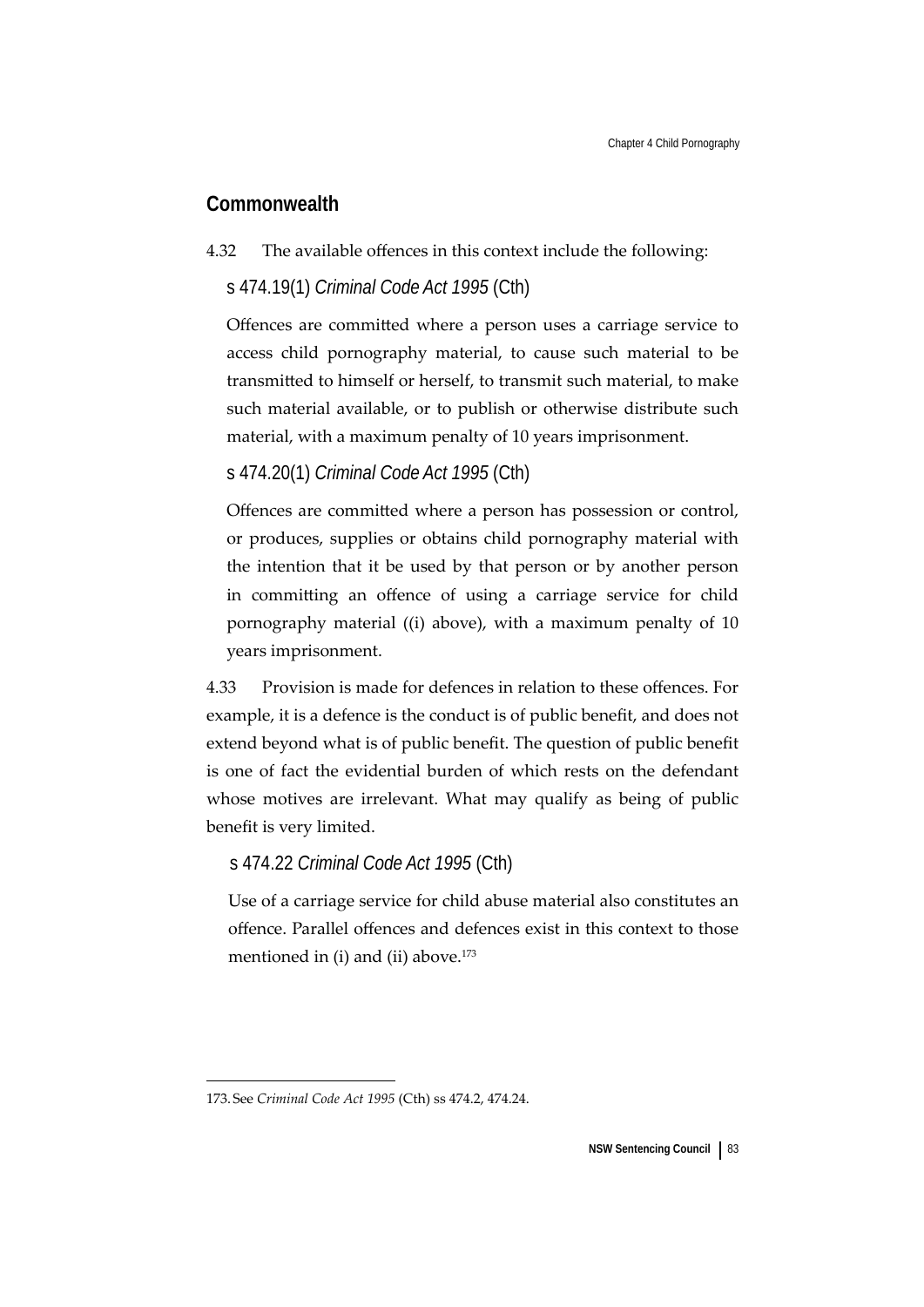#### s 474.25 *Criminal Code Act 1995* (Cth)

Offences are committed by internet service providers and internet content hosts who become aware that the service which they provide can be used to access particular material which such person has reasonable grounds to believe is child pornography or child abuse material, where they do not refer details of that material to the Australian Federal Police within a reasonable time after becoming aware of its existence, with a maximum penalty of 100 penalty units.

4.34 Related offences that may also become relevant in this context include those of:

#### s 474.26 *Criminal Code Act 1995* (Cth)

This relates to the use of a carriage service to transmit a communication to a recipient who is or who the offender believes to be under 16 years of age with the intention of procuring the recipient to engage in or submit to sexual activity with the sender of the communication; $174$ 

#### s 474.27(1) *Criminal Code Act 1995* (Cth)

This relates to the use of a carriage service to transmit a communication to a recipient who is or who the sender believes to be under 16 years of age that includes indecent material with the intention of making it easier to procure the recipient to engage in or submit to sexual activity with the sender;175

#### ss 233(1) and 233BAB *Customs Act 1901* (Cth)

This relates to importing or exporting prohibited materials, or unlawfully conveying or having the same in possession, $176$  which may include child pornography or child abuse material as defined.<sup>177</sup>

<sup>174.</sup> With a maximum sentence of 15 years imprisonment, and see the further offences for which provision is made in s 474.26(2) and (3), which carry similar maximum penalties.

<sup>175.</sup> *Criminal Code Act 1995* (Cth) s 474.27(1), and see the further offences for which provision is made in s 474.27(2), (3).

<sup>176.</sup> Maximum penalty 10 years.

<sup>177.</sup> *Customs Act 1901* (Cth) s 233(3).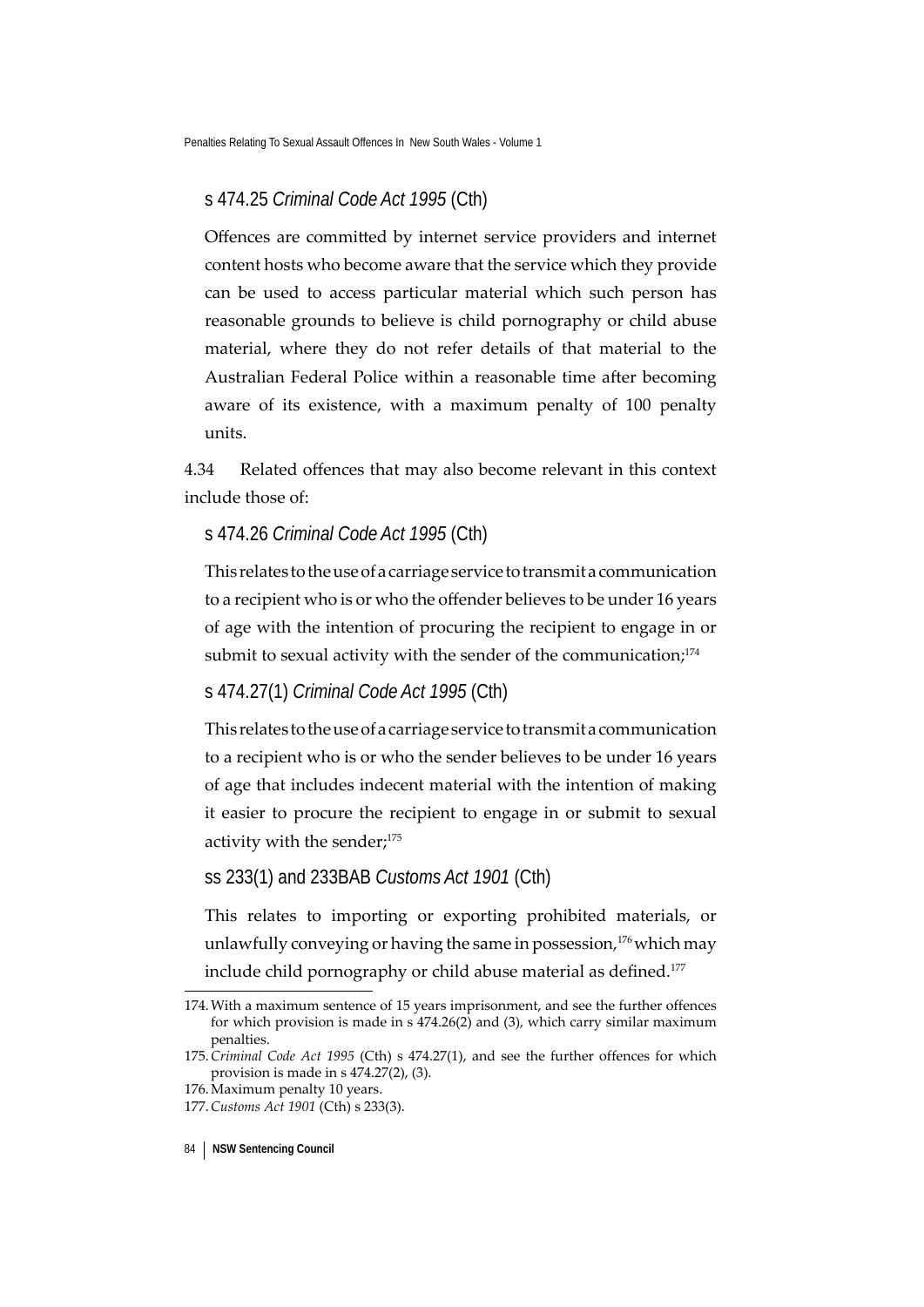### **OBSERVATIONS**

4.35 A number of observations can be made in relation to these provisions.

### **Defi nitions**

4.36 First, while the expression 'disseminate' is defined for the purpose of the  $s$  91H(2) offence, there is no definition included of the word 'produce'. Desirably, that expression should be defined so as to include printing, photographing, manipulating an existing image or making in any manner images constituting 'child pornography' as defined, including pseudo images as well as commissioning their creation.<sup>178</sup> Reference to the wide definition of 'publish' as used in relation to the s 578C offence of publishing indecent articles could assist in this respect.179

4.37 Additionally it may be noted that while the expression 'depicts' in the definition of child pornography for the purposes of s 91H and the general definition of 'material' for the purposes of the Division,<sup>180</sup> may be sufficient to embrace pseudo photographs or digitally enhanced or altered images of children, there could be merit in amending the definition sections to make that clear, since pseudo images and real images can have an equally corrupting effect on the viewer, and pseudo images can be traded for commercial gain.<sup>181</sup>

<sup>178.</sup> *R v Quick* (2004) 148 A Crim R 51, [15].

<sup>179.</sup> The Council notes that Boland J held in *Burrows v Commissioner of Police [2001]* NSWIRComm 333 that the sending of an indecent image to one other person over the internet would not, as a matter of law, constitute an act of 'publishing'. The Council would express its respectful disagreement with this conclusion which seemed to have placed relevance on the dictionary meaning of the expression 'publish', at the expense of the specific definition of 'publish' in the section which includes, inter alia, the expressions 'distribute, circulate, deliver …exchange, barter …' each of which would seem to embrace a single act of passing an image or indecent article to another person.

<sup>180.</sup> *Crimes Act 1900* (NSW) s 91C.

<sup>181.</sup> Sentencing Advisory Panel (UK), *The Panel's Advice to the Court of Appeal on Offences Involving Child Pornography* (15 August 2002) 9.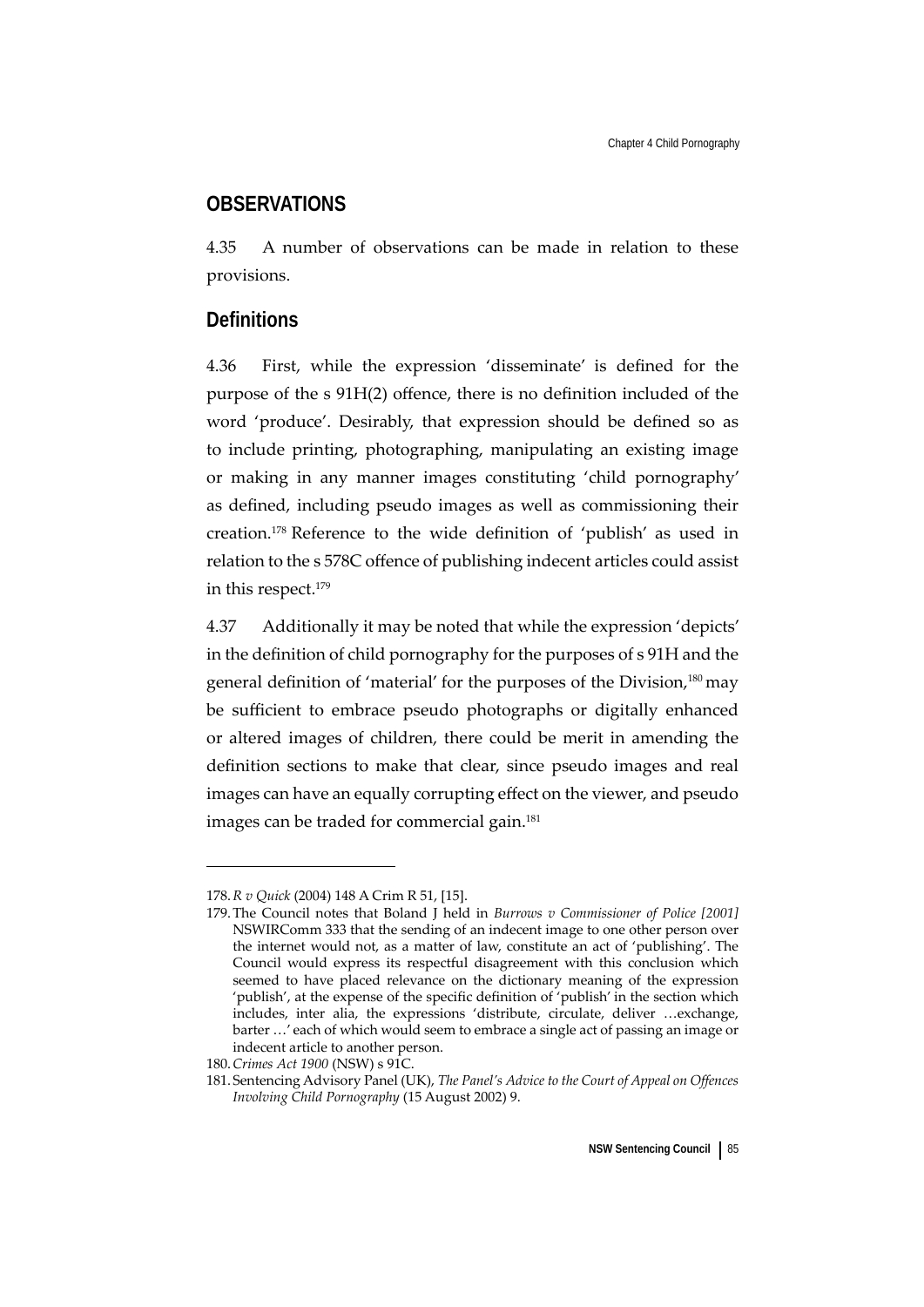Penalties Relating To Sexual Assault Offences In New South Wales - Volume 1

#### **Maximum Penalties**

4.38 The anomaly previously noted<sup>182</sup> in relation to the difference in the maximum penalty for possession of child pornography under State law (five years) and under Commonwealth law (10 years) can give rise to sentencing difficulties in the Local Court, where the offender is charged with offences under both Acts in relation to the same kinds of material.

4.39 An anomaly can also arise where the offending conduct involved the commission of acts of indecency or indecent assault against the child (with maximum available sentences under State law varying between two years and seven years), their filming or videoing and the subsequent possession, controlling, supplying or obtaining of the material thereby produced, for use through a carriage service (with a maximum available sentence of 10 years under Commonwealth).

4.40 Logically, one might expect at least equivalent maximum sentences to be prescribed for offences committed upon the person or in the presence of a child to those involving possession of pornographic images of these acts.

4.41 Some of the anomalies could be addressed by increasing the maximum penalty under NSW law for possession of child pornography, and for offences of indecent assault of children, and possibly acts of indecency.183 An increase in the maximum sentence for possession would serve to emphasise the need for denunciation and general deterrence noted in the authorities.184

<sup>182.</sup> Chapter 3 [3.10]; and see *R v Quick* (2004) 148 A Crim R 51, [66]-[69] and the Australian Law Reform Commission in its *Report on Films and Literature Censorship Procedure*, Report No 55 (1991) [5.16] as to the need to make the possession of child pornography an offence.

<sup>183.</sup> It is noted that the penalties for child pornography offences were recently increased under the *Crimes Amendment (Child Pornography) Act 2004* (NSW), which amended ss 91C and 91G and introduced s 91H. The penalty for s 91G (use child for pornographic purposes) was doubled from 7years to 14 years where the child was under 14 years of age, and from 5 to 10 years where the child was older than 14 years.

<sup>184.</sup> *R v Jongsma* [2004] VSCA 218, [14]-[15]; *R v Coffey* (2003) 6 VR 543, 552; *R v Jones* (1999) 108 A Crim R 50, [38]-[39]; *Assheton v The Queen* (2002) 132 A Crim R 237; *R v Gent* (2005) 162 A Crim R 29, [65]-[66].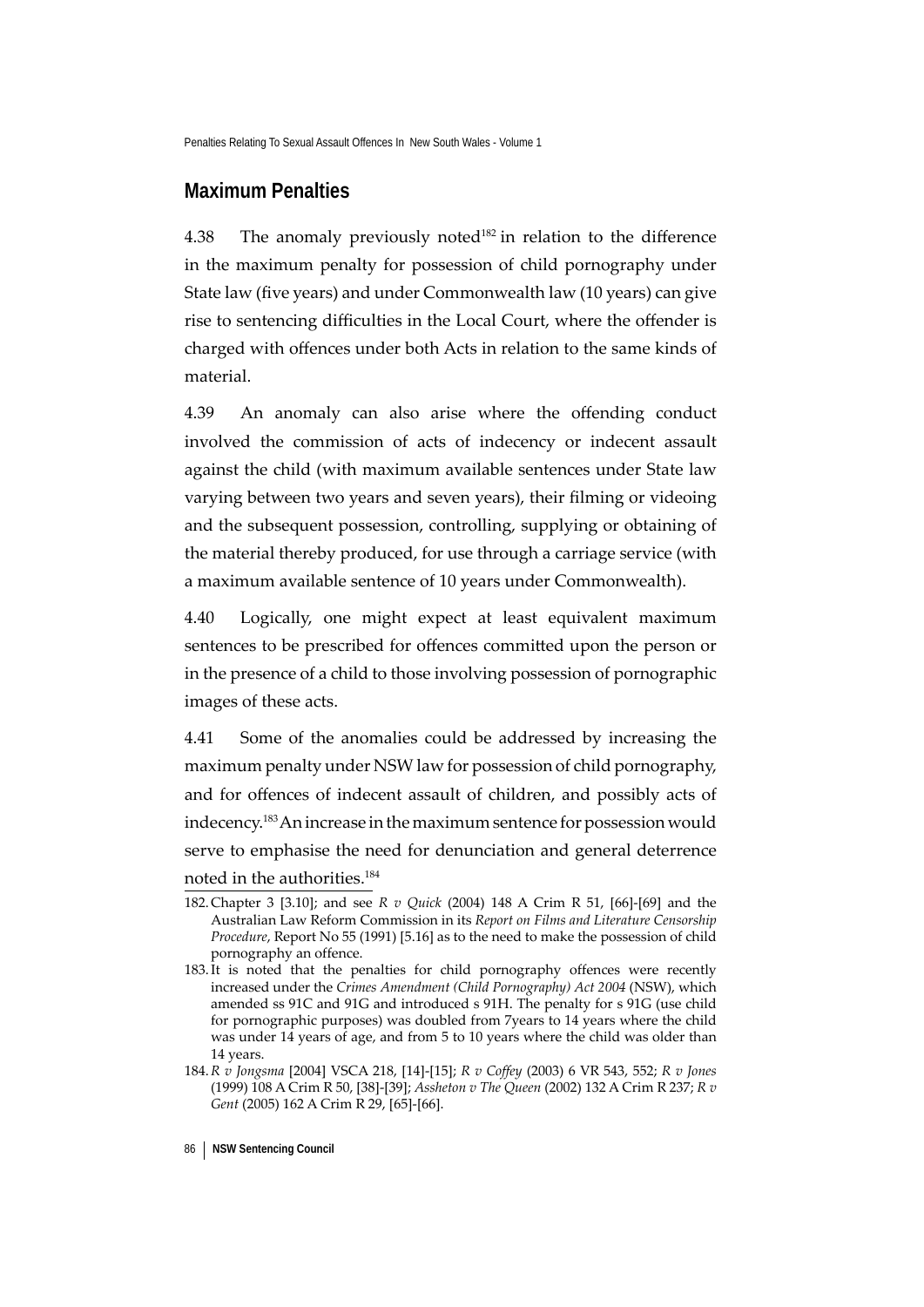# **Local Court Jurisdictional Limit**

4.42 A practical problem which was identified by the Chief Magistrate<sup>185</sup> relates to the fact that offences of indecent assault and acts of indecency when they apply to children and child pornography offences, are offences to which s 259 and Schedule 1 of the *Criminal Procedure Act 1986* (NSW) apply. Accordingly, where there is no election made to have the matter dealt with on indictment, it remains within the jurisdiction of the Local Court.

4.43 The maximum penalty that may then be imposed is one of two years imprisonment.186 While the Court must assess the objective seriousness of the offence, having regard to the maximum penalty available for the offence, rather than the maximum penalty available to the Local Court,<sup>187</sup> the fact of that jurisdictional limit may mean that some of these offences will not be appropriately punished. This raises a question as to whether there should be a greater use of the prosecutor's right to elect to proceed on indictment for these offences.

# **Using a Child for Pornographic Purposes - Defence of 'Genuine Artistic Purpose'**

4.44 It may be noted that the defence which exists in relation to the s 91H offence of producing, disseminating or possessing child pornography does not apply in relation to the s 91G offence of using a child for pornographic purposes. Accordingly, a person charged under that section would not seem to be able to assert that, in using or in causing or procuring the child to be so used or in consenting or allowing a child under that person's care to be so used, he or she was acting for a genuine child protection, scientific, medical, legal, artistic or other public benefit purpose, and that the relevant conduct was reasonable for that purpose.

<sup>185.</sup> Submission 5: The Chief Magistrate of the Local Court.

<sup>186.</sup> *Criminal Procedure Act 1986* (NSW) s 267(2).

<sup>187.</sup> *R v Doan* (2000) 50 NSWLR 115.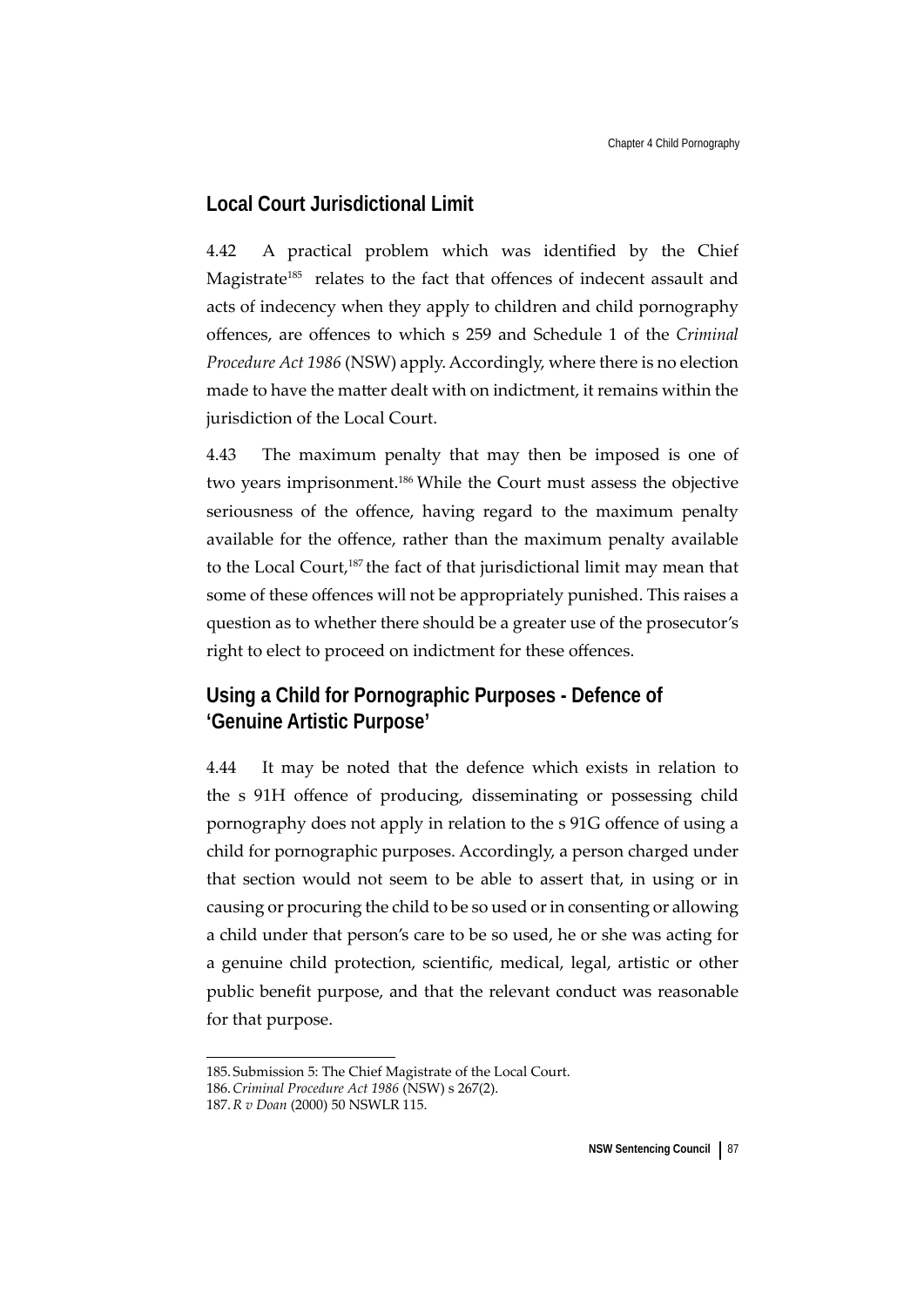4.45 It is questionable, in circumstances where it is established that the relevant material depicts a child engaged in sexual activity, in a sexual context, or as the victim of torture, cruelty or physical abuse, and is such that would in all circumstances cause offence to reasonable persons, that a defence to the s 91H offence should be permitted upon the grounds that the defendant was acting for a 'genuine artistic purpose'.

4.46 While the other exceptions referable to the defendant having acted for genuine child protection, scientific, medical, legal or other public benefit purposes are understandable, the Council is concerned that material which would otherwise constitute child pornography and be such as to cause offence to reasonable persons, should then be defensible on the potentially controversial and uncertain ground that the defendant was acting for a 'genuine artistic purpose'. The existence of a defence that turns upon this kind of purpose would seem to overlook the rationale for the offence, which is to protect children against the harm which can flow from being the subject of pornographic images particularly in circumstances where they lack the capacity to consent to being involved in any such activity. The gist of the offence is as much concerned with exploitation of children as it is with the fact that pornographic images are created.

4.47 At the least, the defence would seem to be inappropriate where the images depict children engaged in sexual activity or subject to torture, cruelty or physical abuse, which activities would themselves constitute serious criminal offences. It recommends that this aspect of the defence be reconsidered and, in that respect, suggests that a clear distinction can be drawn in relation to pornography depicting adults and that depicting children.

4.48 In this respect it also draws attention to the observations by Gleeson CJ in *R v Manson*, 188 a case concerned with the prosecution of two offenders for committing acts of indecency with a person under the age of 16 years, the proof of which rested upon the tender of photographs

<sup>188.</sup> *R v Manson* (Unreported, NSW Court of Criminal Appeal, 17 February 1993).

<sup>88</sup> **NSW Sentencing Council**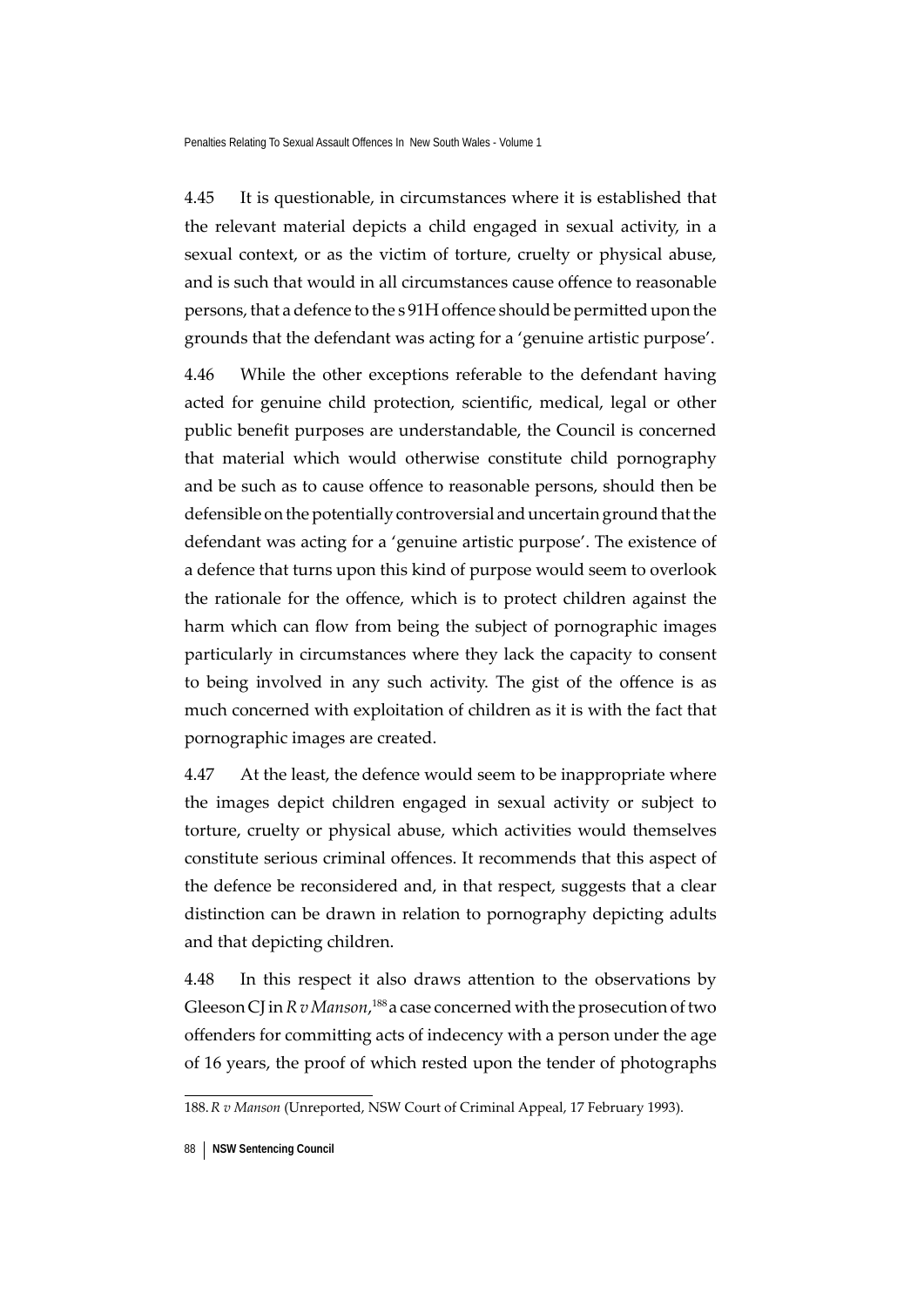taken of those acts. The defence case was to the effect that the acts and the taking of the photographs were political or artistic, being for the purpose of making a protest against the abuse of females.

4.49 Gleeson CJ observed in relation to the defence:

As will appear from what follows, I am of the view that the jury might well have accepted the sincerity of the appellants and the explanation they gave of their purposes in taking these photographs, whilst at the same time convicting them of the offences in question. The fact that conduct is engaged in for political or artistic purposes does not throw around such conduct a kind or cordon sanitaire, producing the result that it cannot be found to be illegal. It is entirely possible that a person might, for political or artistic purposes, take a photograph of an act that a jury regards as an act of indecency.<sup>189</sup>

4.50 It may be noted that if the last mentioned defence is preserved it does leave room for a considerable issue as to whether the defendant was acting for a 'genuine artistic purpose', and whether the relevant conduct was reasonable for that purpose. This would seem to involve a mixed subjective and objective test, and the elasticity of the expression 'artistic purpose' in conjunction with the imprecision of the element contained in the expression 'sexual context', will inevitably lead to debate, and presumably allow expert evidence to be called.

4.51 In that regard, there could be merit, if the defence is maintained, in including a provision, along the lines of that previously mentioned, which applies to the offence of publishing an indecent article, and which would expressly permit the calling of expert evidence as to whether the material has any merit in the relevant fields and, if so, the nature and extent thereof.<sup>190</sup>

<sup>189.</sup> *R v Manson* (Unreported, NSW Court of Criminal Appeal, 17 February 1993). 190. *Crimes Act 1900* (NSW) s 578C(6).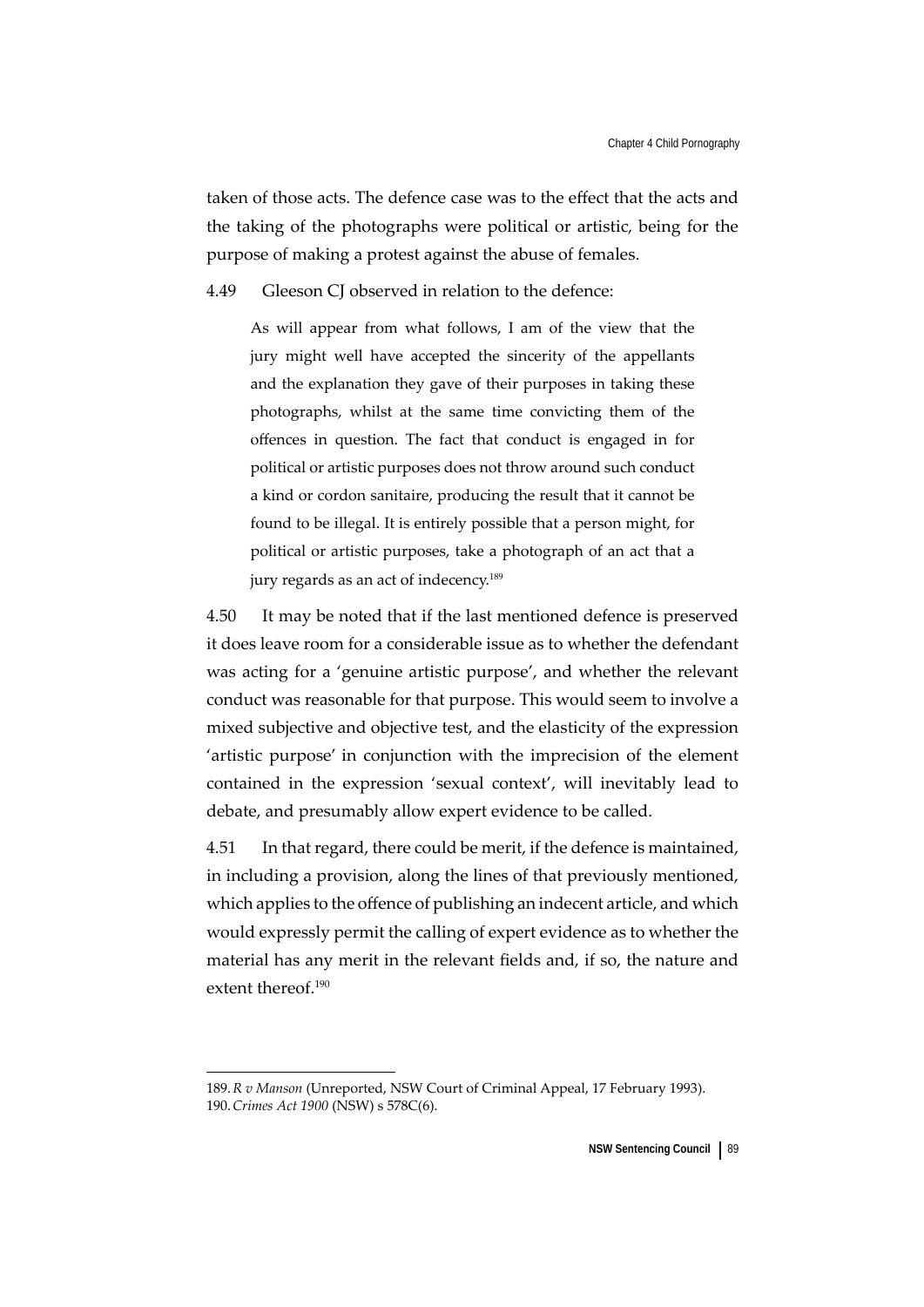Penalties Relating To Sexual Assault Offences In New South Wales - Volume 1

# **Filming for Indecent Purposes**

4.52 As noted in Chapter Two, the Council considers that the maximum penalties for the offences of filming for indecent purposes, $191$ and installing a device to facilitate filming for indecent purposes $192$ should be increased where the subject of the offences is a child. That fact the Council considers should be an act of aggravation, with the consequence that the last two mentioned offences might fit better within the *Crimes Act 1900* (NSW). This would then permit increasing the available maximum where a child was involved.

4.53 It is suggested that the maximum sentence to be applied be consistent with the 5 year maximum contained in the newly commenced *Surveillance Devices Act 2007* (NSW).193

# **A Person Apparently under the Age of 16 Years**

4.54 It may be noted that, in the case of those offences which apply where the child includes 'a person apparently under the age of 16 years', as well as a person who is in fact under that age, the *Crimes Act 1900* (NSW) has not adopted an express evidentiary provision of the kind found in the *Criminal Code Act* 1995 (Cth).<sup>194</sup>

4.55 That provision permits the jury or a court, when determining the age of a person at a particular time, to treat as admissible evidence:

- the person's appearance;
- medical or other scientific opinion;
- a document that is or appears to be an official or medical record from a country outside Australia; and
- a document that is or appears to be a copy of such a record;<sup>195</sup>

<sup>191.</sup> *Summary Offences Act 1988* (NSW) s 21G.

<sup>192.</sup> *Summary Offences Act 1988* (NSW) s 21H.

<sup>193.</sup> *Surveillance Devices Act 2007* (NSW) s 8 commenced on 1 August 2008.

<sup>194.</sup> Relevant to *Criminal Code Act 1995* (Cth) ss 474.26 and 474.27 offences.

<sup>195.</sup> *Criminal Code Act 1995* (Cth) s 474.28(5).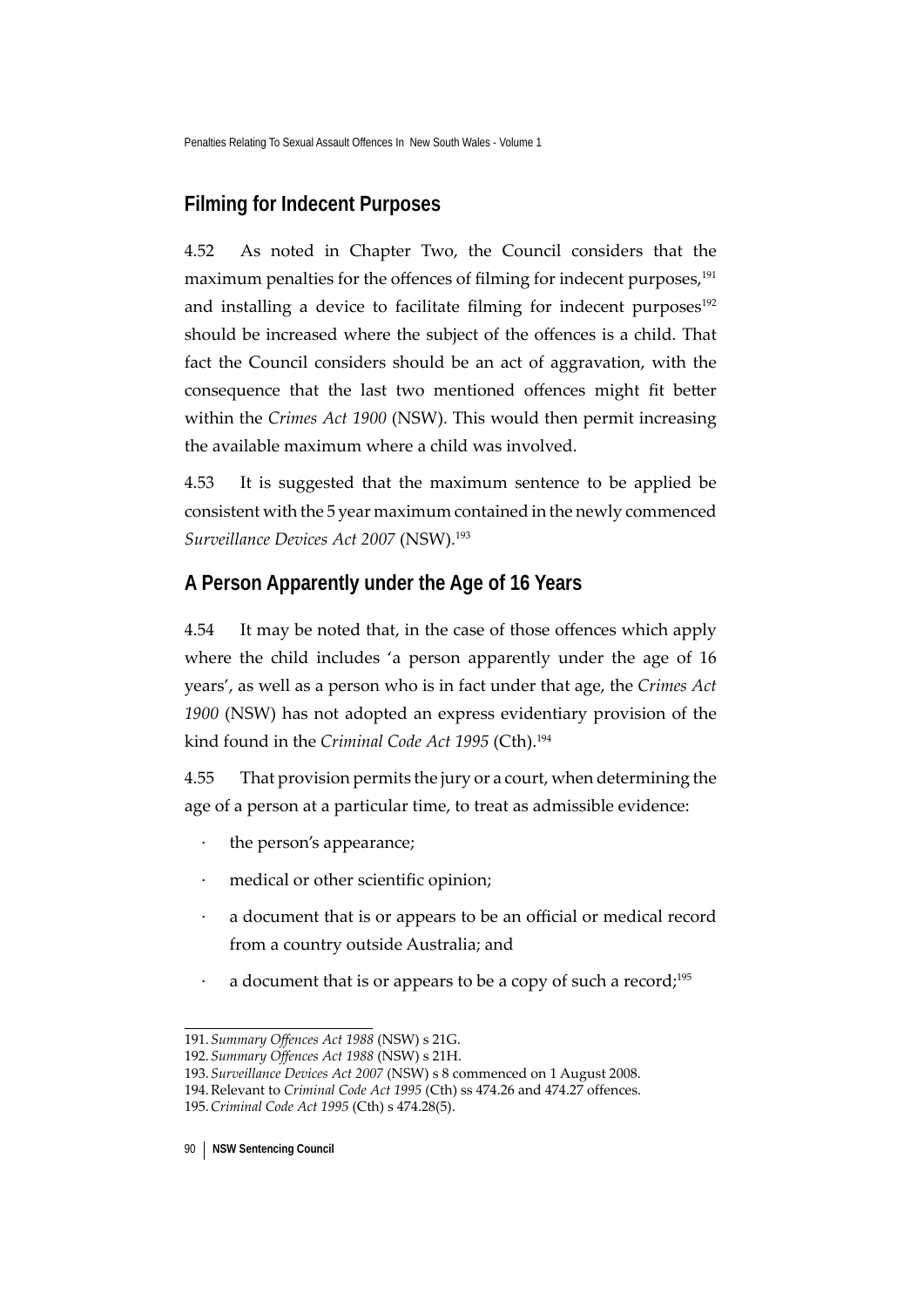in addition to any other evidence which might be relevant on that issue.

4.56 This could be of significance where the material alleged to be pornographic involves pseudo images of children, and also where the identity of a real child is unknown. Consideration could usefully be given to its adoption in the *Crimes Act 1900* (NSW).

# **Filming or Photography of Children in Public Places**

4.57 NSW has not yet grappled with the problematic activity involving the filming or photography of children in public places, in particular, when involved in sporting or recreational activities that might leave them only partially dressed or in revealing costumes.

4.58 Some councils or sporting organizations have endeavoured to place restrictions on the taking of photographs or videoing or filming children in these settings, as have some schools, dependent either on the consent of the parents of the children or of the relevant organization in control of the location where the children are at the relevant time.

4.59 There are difficulties in formulating suitable legislation which would permit legitimate conduct by parents or relatives who would like to make a record of the activities of those children with whom they have an appropriate relationship, while precluding and punishing paedophiles<sup>196</sup> who may be attracted to such venues in order to film children for the sexual gratification of themselves or other like-minded persons.

4.60 There are also practical difficulties in the detection of conduct of this kind given the proliferation of devices capable of recording such activities, including mobile phones with a camera capacity and concealed digital cameras. Similarly, there are legitimate interests of

<sup>196.</sup> Such as Robert Dunn whose activities in surreptitiously videoing children in public places were exposed in the New South Wales, Royal Commission into the New South Wales Police Service, *Final Report Vol IV: The Paedophile Inquiry* (1997) [7.2]- [7.92].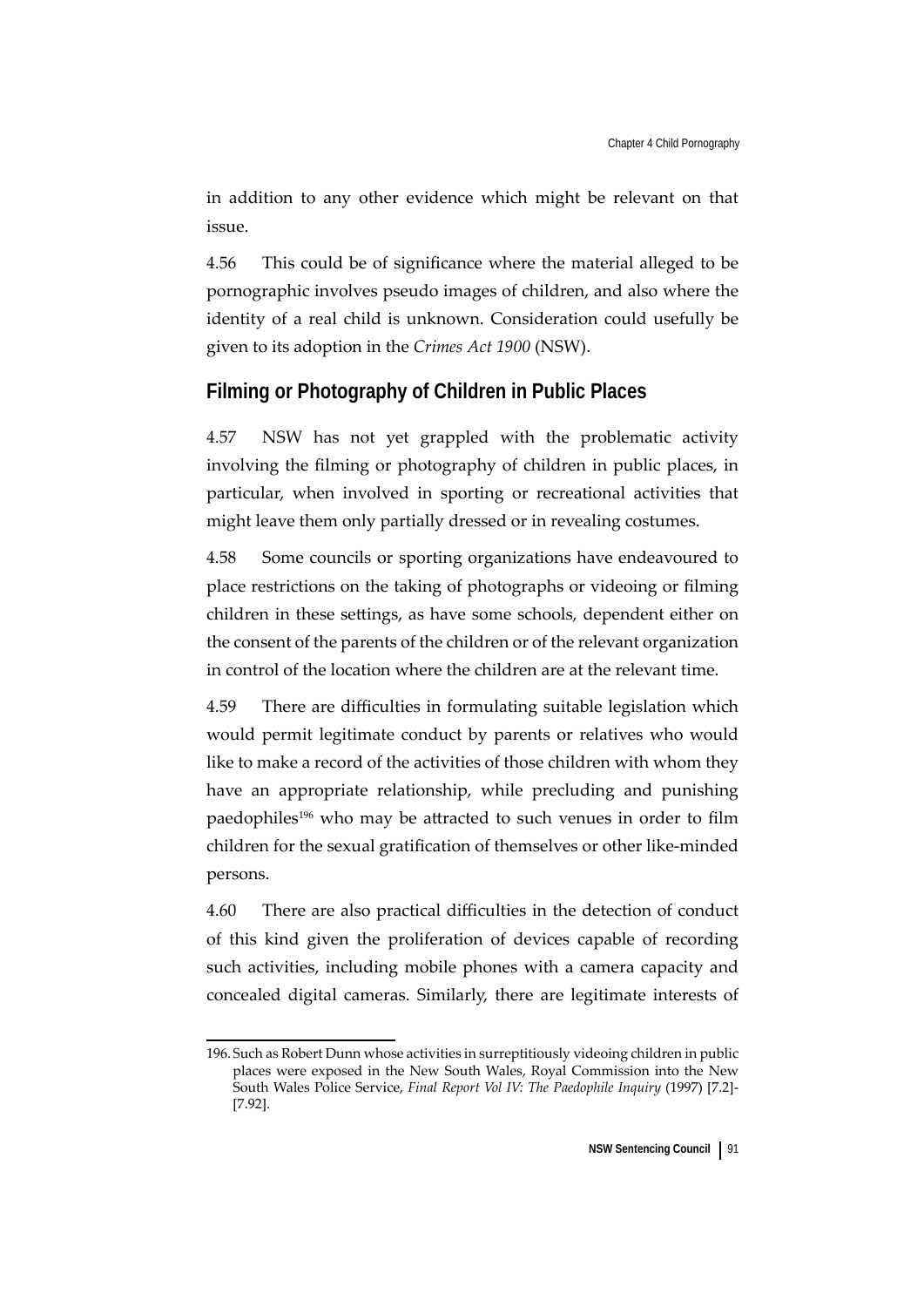the media to be taken into account in the filming of and reporting on organized sporting and recreational activities of children and families.

4.61 There are however some potential risks in leaving this area of activity unregulated, it being an area that may not be fully catered for by the summary offence of filming for indecent purposes, since the image taken may not reach the level of indecency required for a prosecution under that section. Nevertheless, once taken, the image can be digitally manipulated so as to answer the description of child pornography. Even when that does not occur, families may have legitimate concerns about the conduct and motives of strangers who attend these locations and photograph their children.

# **'Upskirting' Offences**

4.62 Equivalent concerns may be entertained in relation to the offensive practice of 'upskirting', involving the videoing by means of a concealed camera up the dress of children or adults, which has on occasions been detected, but which may not be sufficiently covered by the current law.

4.63 The Council notes that in one recent case<sup>197</sup> the accused, a former school teacher, was acquitted of offences charging him with committing an act of indecency towards the girls (the subject of the filming). He was however found guilty of possessing and producing child pornography as a result of his acts in filming up the girls' skirts in public places with a concealed video camera.

4.64 A conviction for the offences of producing or possessing child pornography in those circumstances would turn upon the Court being satisfied, inter alia, that the images produced in that case of the girls' underpants covering their buttocks and genital areas depicted the children in a 'sexual context'. Depending on the nature of the images obtained there could well be a live issue in that regard.

<sup>197.</sup> *DPP (NSW) v Drummond* [2008] NSWLC 10.

<sup>92</sup> **NSW Sentencing Council**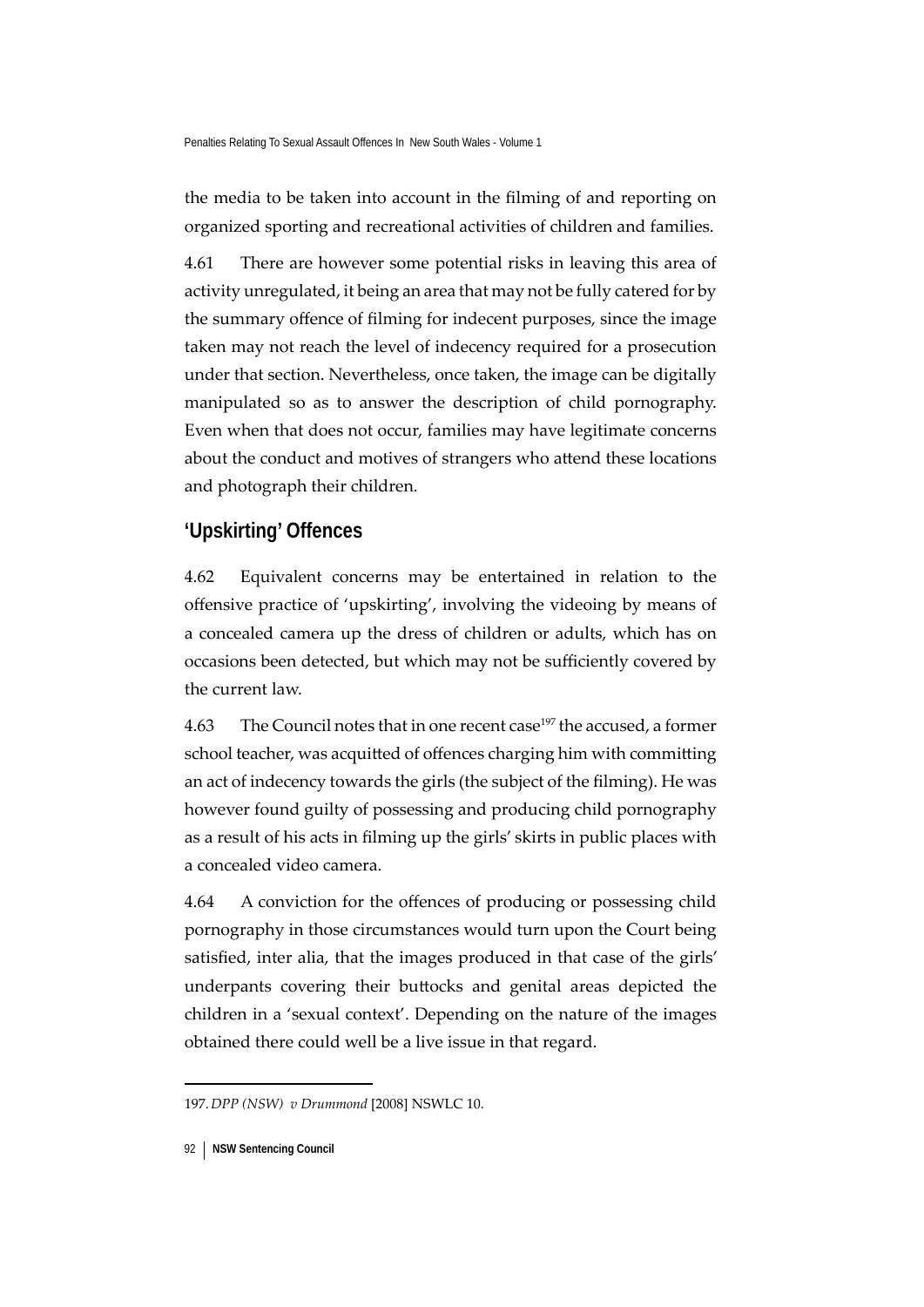4.65 The offences of committing an act of indecency towards the girls failed by reason of the finding that, as a matter if law, the element 'towards' required the non-participant victim to be aware of the acts of the accused. The Council has reservations about the correctness of that finding, it being arguable that too much was read into the decisions which were said to support that view.<sup>198</sup> In those cases the awareness of the complainant was a material factor in the surrounding circumstances that were taken into account in determining the initial question whether the offender's act was 'indecent' in that it involved a child.

4.66 The Council considers that it should be sufficient for a conviction for the subject offence if the act is indecent and involves the complainant whether or not the complainant is aware of it. In some circumstances awareness of the act may be an important factor in determining whether it is indecent, but in other cases, the present being one, $199$  awareness should not be a necessary element in establishing the offence. If it is in fact an element then it may be necessary to amend the section or to introduce an upskirting section to overcome that problem.

4.67 The Council notes that unauthorized photography and filming of children has been a matter under consideration by the Standing Committee of Attorneys General, which published a Discussion Paper in 2005 concerning questions relating to the taking of unauthorized images of children, the use or publication of unauthorized photographs/ images taken in public places, and the requirement of consent for the use of photographs for particular purposes.<sup>200</sup>

<sup>198.</sup> *R v Francis* (1989) 88 Cr App R 127; *Gillard v the Queen* (1999) 105 A Crim R 479; *R v Barrass* (2005) NSWCCA 131.

<sup>199.</sup> See *R v McIntosh* (Unreported, NSW Court of Criminal Appeal, 26 September 1994) where the filming of the girls concerned was held to be an act of indecency, that being a case where women were aware they were being photographed but did not understand or appreciate what it was the offender was attempting to achieve by his photography. Their involvement in the activity as objects of the filming was enough.

<sup>200.</sup> Standing Committee of Attorneys-General, *Unauthorised Photographs on the Internet and Ancillary Privacy Issues*, Discussion Paper (2005). Also see the New South Wales Law Reform Commission, *Invasion of Privacy*, Consultation Paper 1 (2007).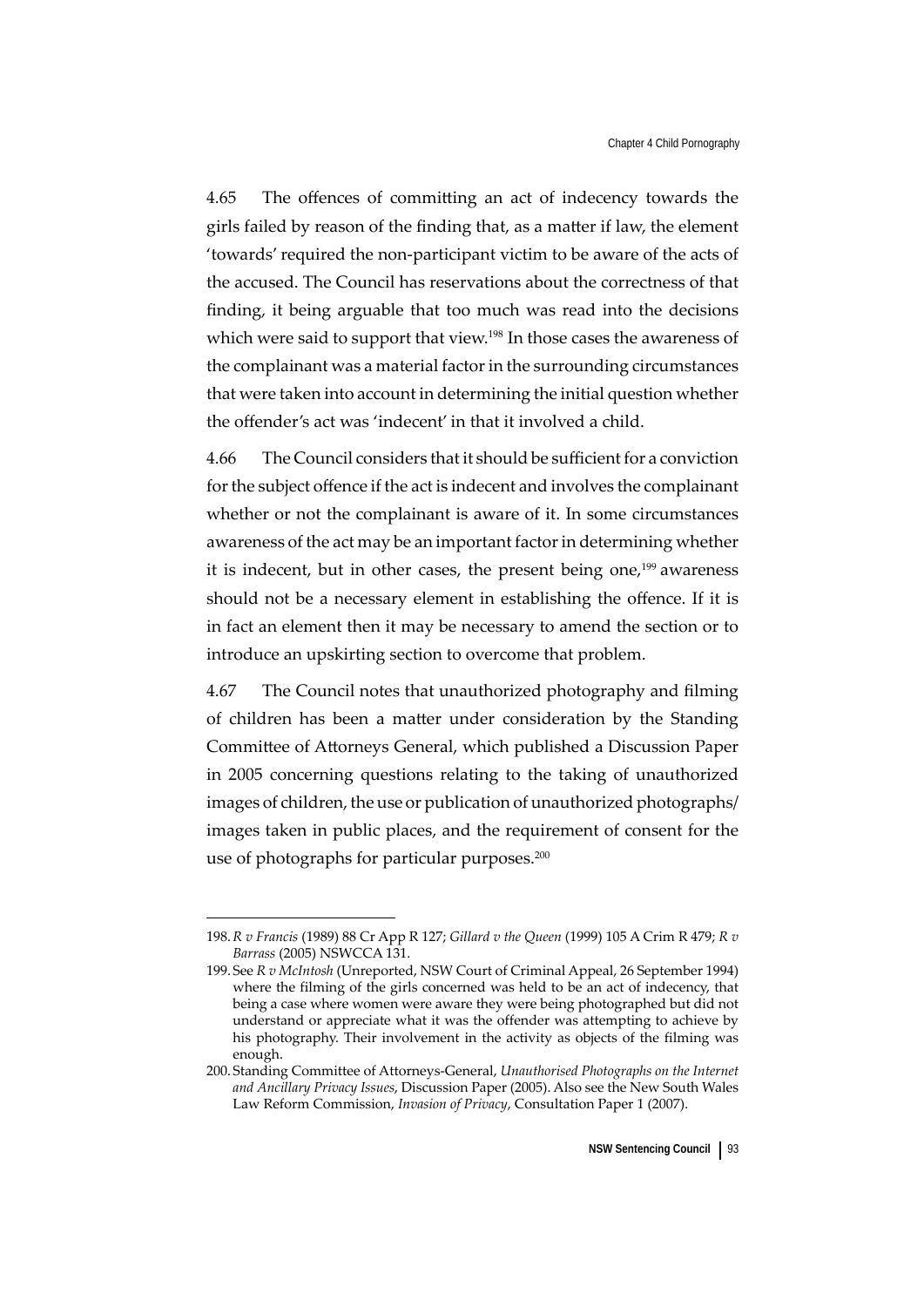4.68 It has also been the subject of legislative attention in Queensland and Victoria. In Queensland it is an offence to observe or visually record another adult in circumstances where a reasonable person would expect to be afforded privacy without their consent;<sup>201</sup> and where the other person is in a private place or is engaged in a private act; and also an offence to distribute a prohibited visual recording without consent.<sup>202</sup> This legislation is not dependant upon the recording being made for the purpose of sexual arousal or gratification. It is unlikely that these provisions would catch visual recordings made of children playing for example on the beach, or in other public places and at schools or 'upskirting' practices.

4.69 In contrast, Victoria has recently specifically provided that 'upskirting' is an offence. Recent amendments to the *Summary Offences* Act 1966 (Vic) specifically provide that it is an offence to intentionally observe<sup>203</sup> or visually capture<sup>204</sup> a person's genital or anal region whether bare or covered with underwear with the aid of a device (such as a mirror or camera) in circumstances where it would be reasonable for that person to expect that his or her genital or anal region could not be observed. It is also an offence to distribute images of another person's genital or anal region.<sup>205</sup> The offences extend to acts committed in public places.

4.70 The Victorian provision would however catch conduct of the kind that involved the surreptitious videotaping of men and young boys urinating and changing in public toilets and change rooms that escaped criminal sanction in the South Australian case of *Phillips v Police*. 206

<sup>201.</sup> *Criminal Code Act 1899* (Qld) s 227A(1) and see also s 227A(2). Which deals with the observation or visual recording of the anal or genital region of another person in circumstances where a reasonable adult would expect to be afforded privacy in relation to that region.

<sup>202.</sup> *Criminal Code Act 1899* (Qld) s 227B.

<sup>203.</sup> *Summary Offences Act 1966* (Vic) s 41A-penalty 3 months imprisonment.

<sup>204.</sup> *Summary Offences Act 1966* (Vic) s 41B-penalty 2 years imprisonment.

<sup>205.</sup> *Summary Offences Act 1966* (Vic) s 41C-penalty 2 years imprisonment.

<sup>206.</sup> *Phillips v Police* (1994) 75 A Crim R 480.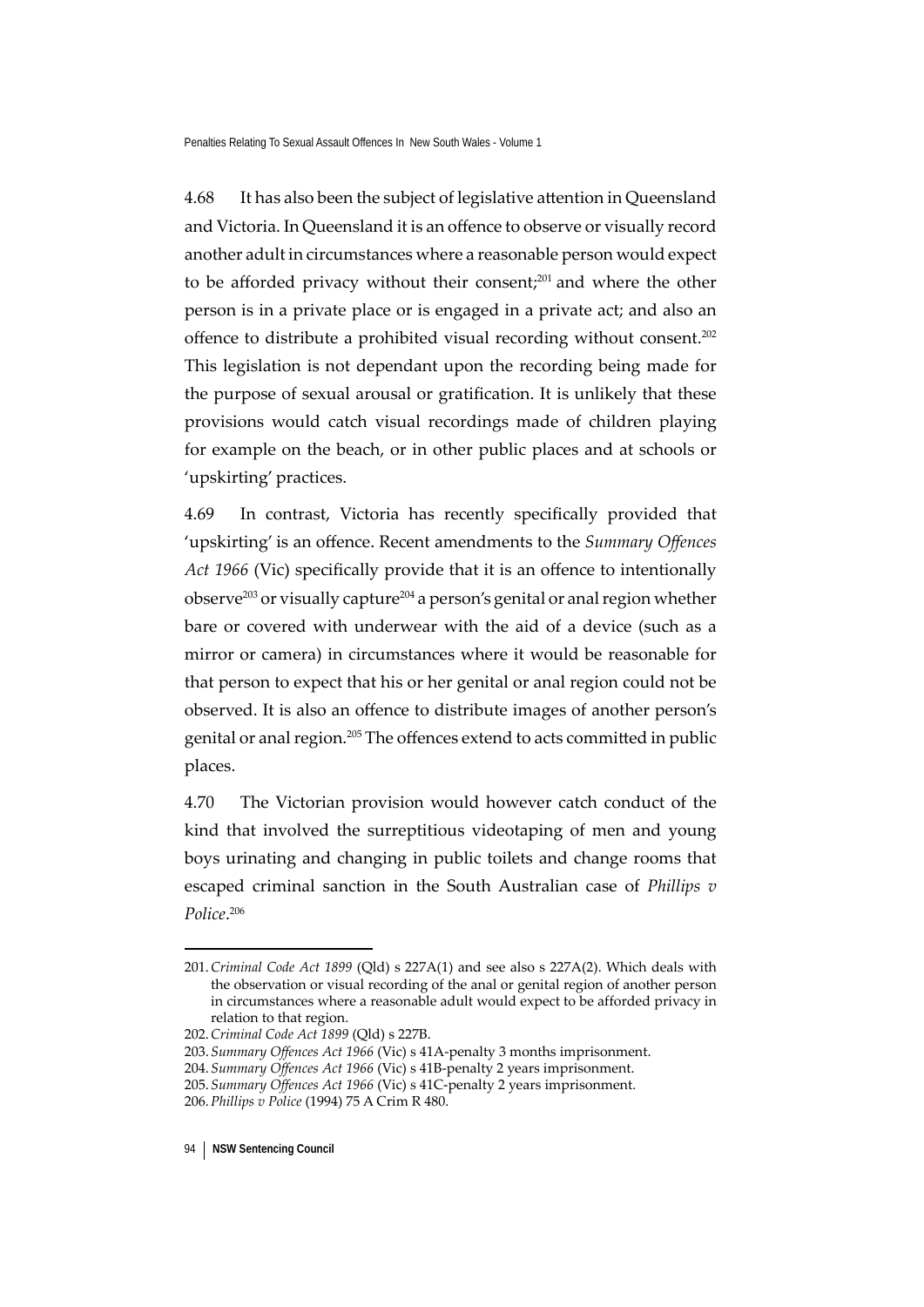4.71 Some cases have been dealt with in NSW by charges of behaving in an offensive manner in a public place, $207$  or under the indecent filming provisions previously mentioned,<sup>208</sup> both of which are summary offences.

4.72 The indecent filming provision and the Queensland provision would not necessarily capture an offence of the kind before the court in *Phillips v Police*.<sup>209</sup> Although the activity of using a toilet does constitute a 'private act', the additional element of the offence, requiring the circumstances to be such that 'a reasonable person would expect to be afforded privacy', might not be met in the circumstances of male toilet facilities equipped with urinals. Additionally, the prosecution would need to establish that the filming was for sexual arousal or gratification.

4.73 The Council notes that convictions for these offences may not render the offender liable to a registration requirement under the *Child Protection (Offenders Registration) Act 2000 (NSW)*<sup>210</sup> although subject to the prosecution applying for an order<sup>211</sup> and the court being otherwise satisfied of a sufficient degree of risk, the court could order a convicted offender to comply with the reporting conditions of the Act.

4.74 The Council makes no specific recommendation at this stage but notes its concerns in relation to an apparent lacuna in the criminal law which would be best addressed on a uniform national basis.

### **Possession of Child Pornography**

4.75 Finally, the Sentencing Council draws attention to the decision of the NSW Court of Criminal Appeal in *Clark v The Queen*<sup>212</sup> concerning a charge of possession of child pornography. In that case images had been contained on the appellant's computer equipment but had been

<sup>207.</sup> *Summary Offences Act 1988* (NSW) s 4.

<sup>208.</sup> *Summary Offences Act 1988* (NSW) s 21G.

<sup>209.</sup> *Phillips v Police* (1994) 75 A Crim R 480.

<sup>210.</sup> As defined in *Child Protection (Offenders Registration) Act 2000* (NSW) s 3.

<sup>211.</sup> Under *Child Protection (Offenders Registration) Act 2000* (NSW) s 3D.

<sup>212.</sup> *Clark v The Queen* [2008] NSWCCA 122.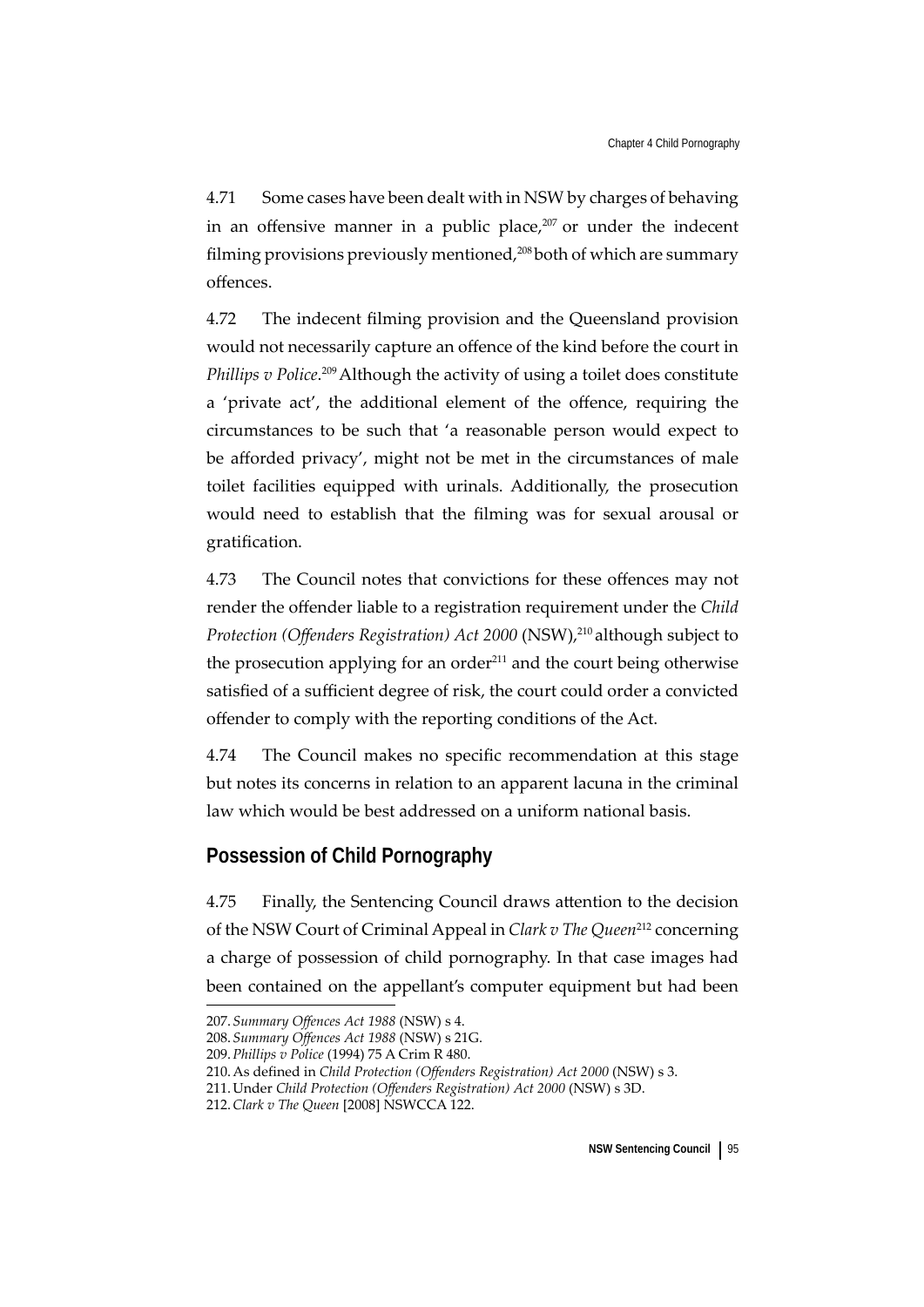Penalties Relating To Sexual Assault Offences In New South Wales - Volume 1

deleted by the time that police had executed a search warrant and removed two hard drives. Examination of the hard drives revealed its presence, but there was no evidence that the appellant was aware that the images were still in existence and retrievable by anyone equipped with the knowledge and access to a special program of the kind which is commercially available for the purpose, or that he had such a program.

4.76 It was held, applying the settled approach to the concept of 'possession' established in the context of drug offences $213$  and the meaning given to it in the *Crimes Act 1900* (NSW)<sup>214</sup> that the appellant's possession could not be established in the absence of knowledge, on his part, as to the continued existence of the images on the hard drives and of the means to retrieve them. Similar circumstances arose for consideration recently by the Court of Appeal in *Council of the NSW Bar Association v Power*. 215

4.77 These decisions do have implications for those offenders who, after becoming aware of suspicions of law enforcement officials as to their involvement in child pornography or offences against children, take the step of deleting any such material from their computer, so as to defeat a potential charge of possessing child pornography. It has added significance by reason of the capacity of such persons to use F Drives or USB technology to extract and retain such material away from their computer and then to delete whatever is on this computer.

4.78 The Council considers that this could possibly be addressed by extending the  $s$  91H(2) offence to capture possession of child pornography within a defined period, not exceeding 6 months and possibly imposing an onus on the accused to establish that he did not access or download the images. This would not impact on the s 91H(5) defence that would continue to apply where the material concerned came into the possession of the person charged unsolicited, and that

<sup>213.</sup> *He Kaw Teh v The Queen* (1985) 157 CLR 523.

<sup>214.</sup> *Crimes Act 1900* (NSW) s 7.

<sup>215.</sup> *Council of the NSW Bar Association v Power* [2008] NSWCA 135.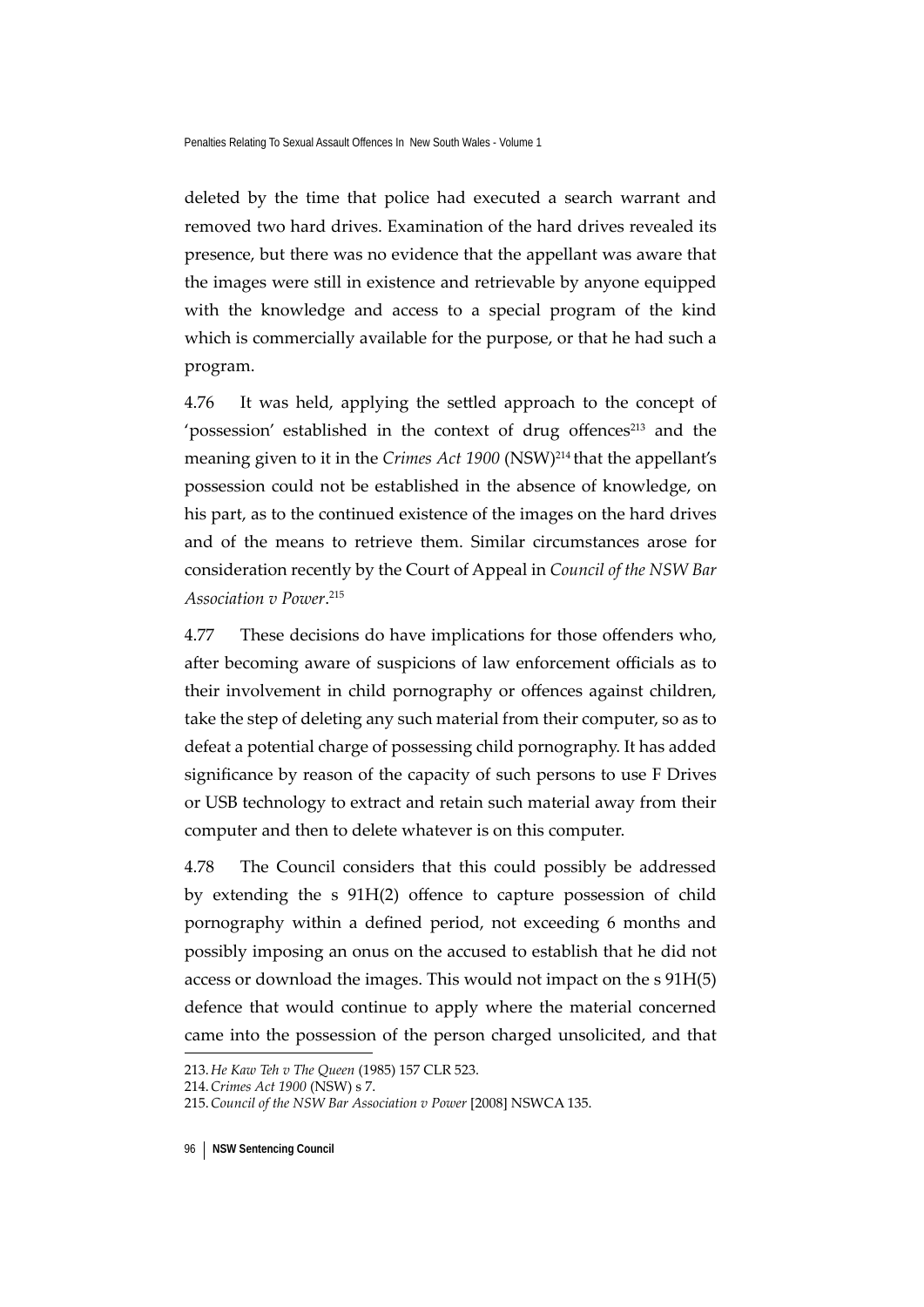person took reasonable steps to get rid of it as soon as he or she became aware of its pornographic nature.

4.79 The Council has not however, had the advantage of receiving submissions or consulting with the community in relation to this development, nor does it know whether current investigative technology could overcome the circumstances that arose in the case of *Clark*. 216 It will presumably be the subject of ongoing SCAG consideration, particularly having regard to its relevance for offences under the Commonwealth Criminal Code. Accordingly, it prefers not to offer a view as to a solution at this stage. In the meantime, it would be appropriate for the problem to be considered by a working party involving Police and the DPP.

#### **Guideline Judgment**

4.80 The Sentencing Advisory Panel and the Sentencing Guidelines Council (UK)217 have delivered advice, inter alia in relation to the offences concerned with indecent photographs of children arising under the *Protection of Children Act 1978* (UK) and the *Criminal Justice*  Act 1988 (UK) and in relation to the several offences which concern the abuse of children through prostitution and pornography.

4.81 The original advice of the Panel<sup>218</sup> in relation to indecent photographs of children was requested by the Court of Appeal in *Wild (No 1)*219 following the earlier decision of that court in *R v Toomer*220 in which it had set out some general principles applicable to sentences for these offences. That advice was considered by the Court of Appeal in *R* 

<sup>216.</sup> *Clark v The Queen* [2008] NSWCCA 122.

<sup>217.</sup> Under the *Criminal Justice Act 2003* (UK) the Sentencing Advisory Panel continues to devise draft guidelines and prepare its advice. However, that advice is now presented to a new body, the Sentencing Guidelines Council, which has the power to issue guidelines, rather than to the Court of Criminal Appeal as was the case previously. For further discussion on the inter-relationship of the two bodies, see Ashworth, A. 'English sentencing guidelines in their public and political context' in Freiberg, A. and Gelb, K. (eds), Penal Populism, Sentencing Councils and Sentencing Policy (2008) 112.

<sup>218.</sup> Sentencing Advisory Panel (UK), The Panel's Advice to the Court of Appeal on Offences Involving Child Pornography (15 August 2002).

<sup>219.</sup> *R v Wild* (No 1) [2002] 1 Cr App R (S) 37.

<sup>220.</sup> *R v Toomer* [2001] 2 Cr App R (S) 8.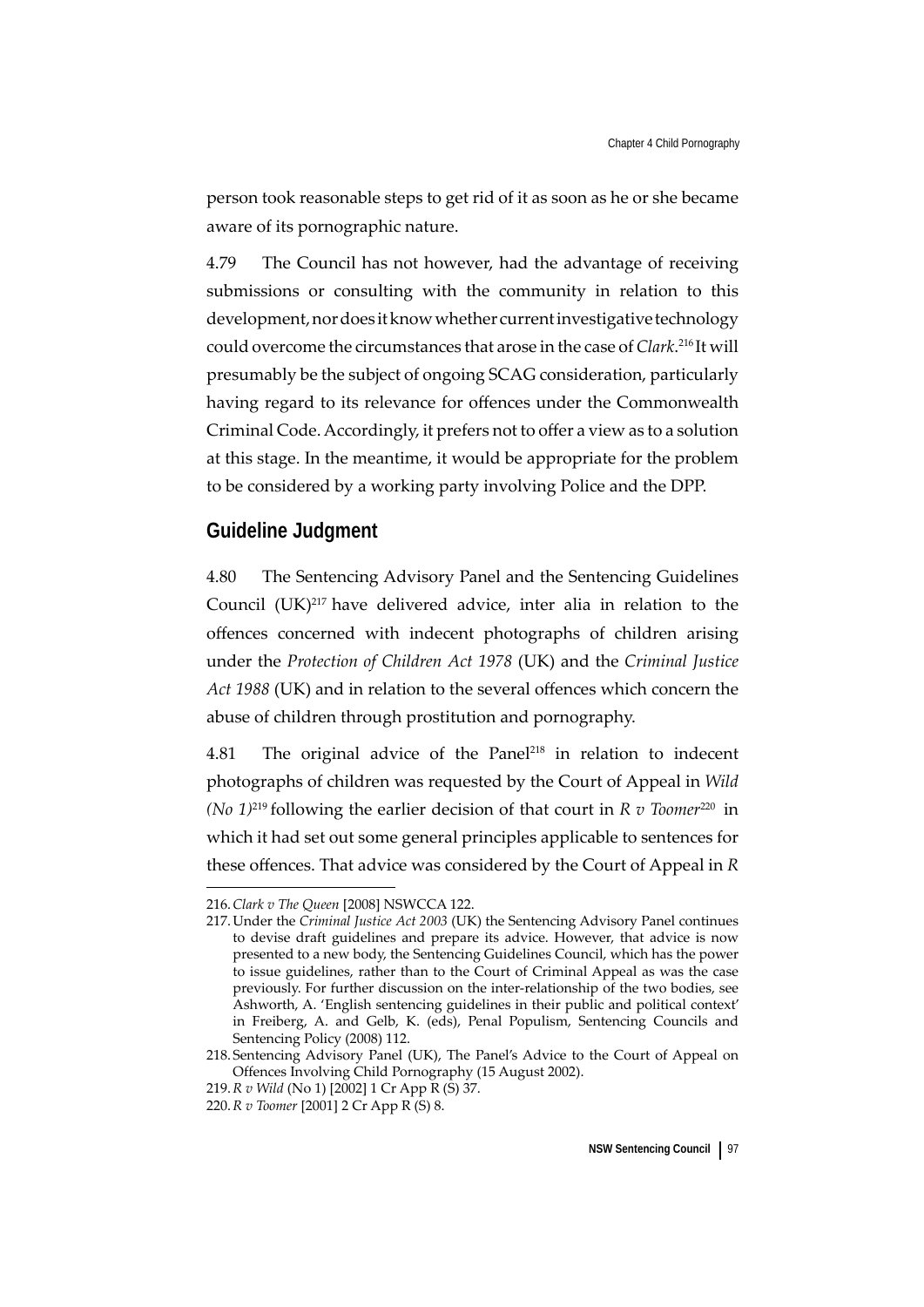Penalties Relating To Sexual Assault Offences In New South Wales - Volume 1

*v Oliver*. 221 Reference was made in the advice, and in the decision of the Court, to the typology of images of this kind adopted by the COPINE Project.<sup>222</sup>

4.82 In brief that project, as part of its work, developed 10 levels of severity of this form of material, based on a progression in the degree of sexual victimisation, not all of which levels would fall within an offence of child pornography or indecent photography. The ten levels identified were:223

Level 1: Indicative (non erotic/sexualised pictures)

- Level 2: Nudist (naked or semi naked in legitimate settings / sources
- Level 3: Erotica (surreptitious photographs showing underwear/ nakedness)
- Level 4: Posing (deliberate posing suggesting sexual content)
- Level 5: Erotic posing (deliberate sexual or provocative poses)
- Level 6: Explicit erotic posing (emphasis on genital areas)
- Level 7: Explicit sexual activity (explicit activity but not involving an adult)
- Level 8: Assault (sexual assault involving adult)
- Level 9: Gross assault (penetrative assault involving adult)
- Level 10: Sadistic/Bestiality (sexual images involving pain or animal)

4.83 The Court [in *Oliver*] identified that the two primary factors determinative of the seriousness of a particular offence were the nature of the material and the extent of the offender's involvement with it.<sup>224</sup>

<sup>221.</sup> *R v Oliver* [2003] 1 Cr App R 28 and see *R v Thompson* [2004] 2 Cr App R 16.

<sup>222.</sup> *Combating Paedophile Information Networks in Europe*. A project of the Department of Applied Psychology, University College Cork, which has also been referred to by sentencing judges in New South Wales.

<sup>223.</sup> Taylor, M., Quayle, E., and Holland, G., 'Child Pornography, the Internet and Offending', *Policy Research*, Summer 2001.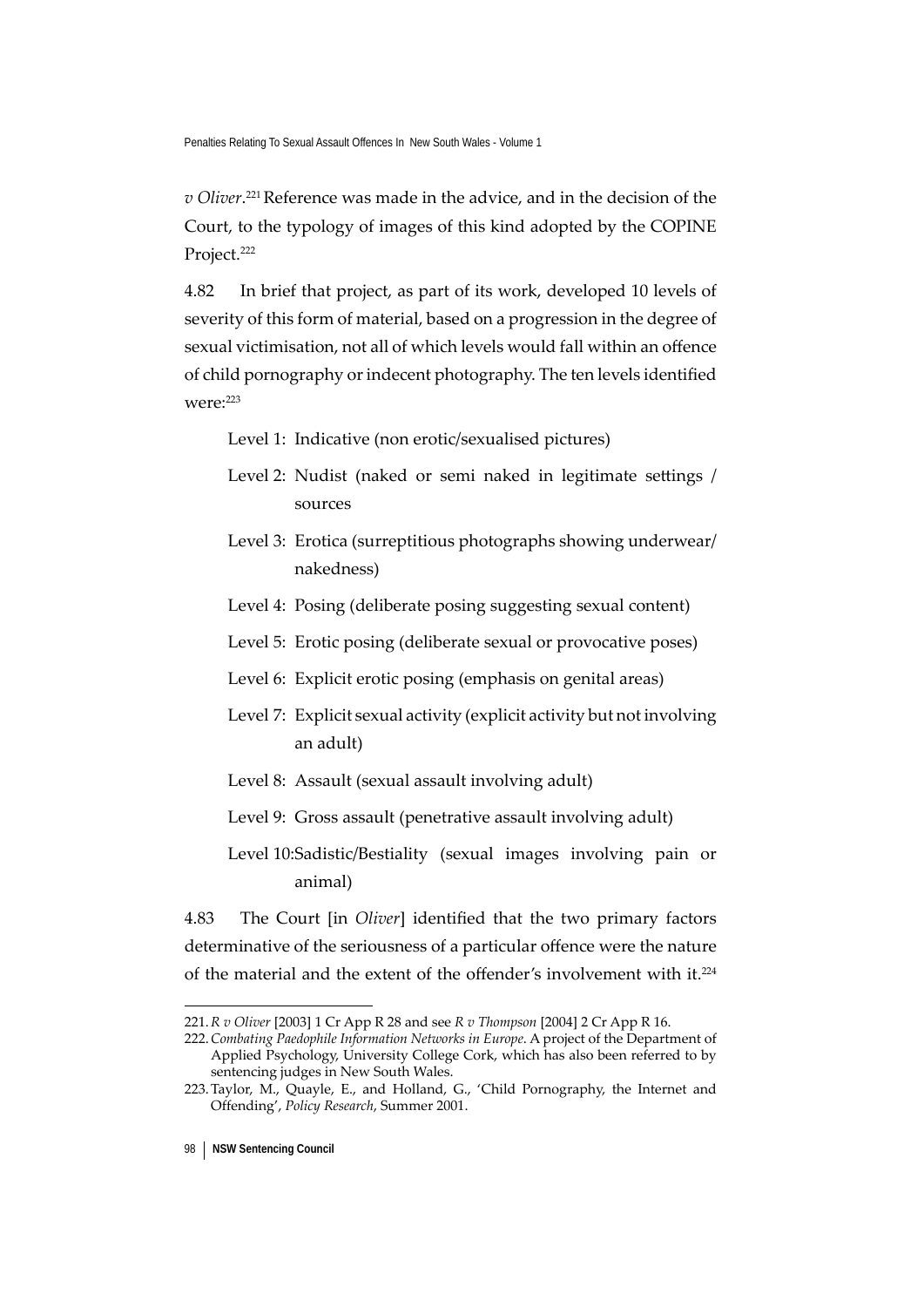Derived from the COPINE Project's description of images, it categorised the relevant levels as:

- 1. Images depicting erotic posing with no sexual activity;
- 2. Sexual activity between children or solo masturbation by a child;
- 3. Non-penetrative sexual activity between adults and children;
- 4. Penetrative sexual activity between children and adults; and
- 5. Sadism or bestiality.

4.84 Guidelines were promulgated depending on: the amount of the material involved at the various levels; whether it was distributed or shown by the offender to others; whether the offender was actively involved in its production; whether there was a breach of trust or an element of commercial gain; whether the offender had a previous conviction for dealing in child pornography or for abusing children sexually or with violence, and so on.<sup>225</sup>

4.85 The Court identified the specific factors, which it considered capable of aggravating the seriousness of a particular offence, and provided relevant quantitative guidelines.226

4.86 In a more recent review,<sup>227</sup> the Sentencing Guidelines Council offered a revision of the 5 levels of seriousness which it had originally proposed and which had been adopted in *Oliver*, concerning the various activities falling within the indecent photography of children offence. This revision took into account the redefinition of the term 'child' to include any person below the age of 18 years, as well as the flow on effect from the creation or redefinition of other offences, arising by reason of the enactment of the *Sexual Offences Act 2003* (UK).

<sup>224.</sup> *R v Oliver* [2003] 1 Cr App R 28, [9].

<sup>225.</sup> *R v Oliver* [2003] 1 Cr App R 2, [14]-[18].

<sup>226.</sup> *R v Oliver* [2003] 1 Cr App R 28, [20].

<sup>227.</sup> Sentencing Guidelines Council (UK) *Sexual Offences Act 2003, Definitive Guideline* (2007).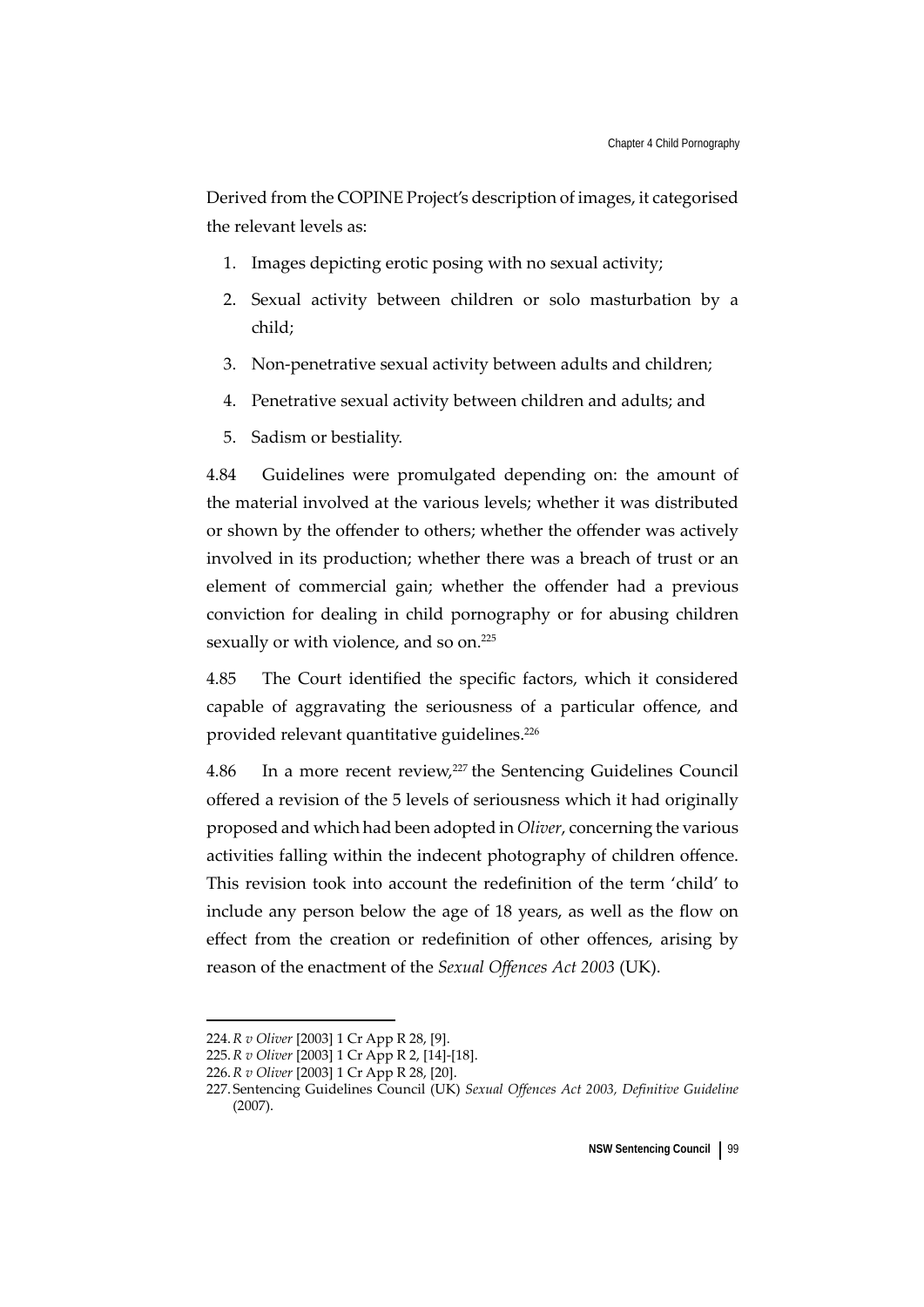4.87 That review also dealt with the specific offences concerned with the abuse of children through prostitution and pornography, which in general terms embrace:

- (a) causing or inciting child prostitution or pornography;  $^{228}$
- (b) controlling a child prostitute or a child involved in pornography;<sup>229</sup> and
- (c) arranging or facilitating child prostitution or pornography.230

4.88 In its advice the Panel identified the several aggravating or mitigating factors which it considered to be relevant.

4.89 In response to that advice and following community consultation, the Sentencing Guidelines Council has now issued guidelines in relation to the child pornography offences.<sup>231</sup> The Council identifies the following levels of seriousness (in ascending order) for offences involving pornographic images:

Level 1: Images depicting erotic posing with no sexual activity

- Level 2: Non-penetrative sexual activity between children, or solo masturbation by a child
- Level 3: Non-penetrative sexual activity between adults and children
- Level 4: Penetrative sexual activity involving a child or children, or both children and adults

Level 5: Sadism or penetration of, or by, an animal

4.90 Offences involving any form of sexual penetration of the vagina or anus, or penile penetration of the mouth (except where they involve

<sup>228.</sup> *Sexual Offences Act 2003* (UK) s 48.

<sup>229.</sup> *Sexual Offences Act 2003* (UK) s 49.

<sup>230.</sup> *Sexual Offences Act 2003* (UK) s 50.

<sup>231.</sup> Sentencing Guidelines Council (UK), *Sexual Offences Act 2003, Definitive Guideline* (2007) 109ff.

<sup>100</sup> **NSW Sentencing Council**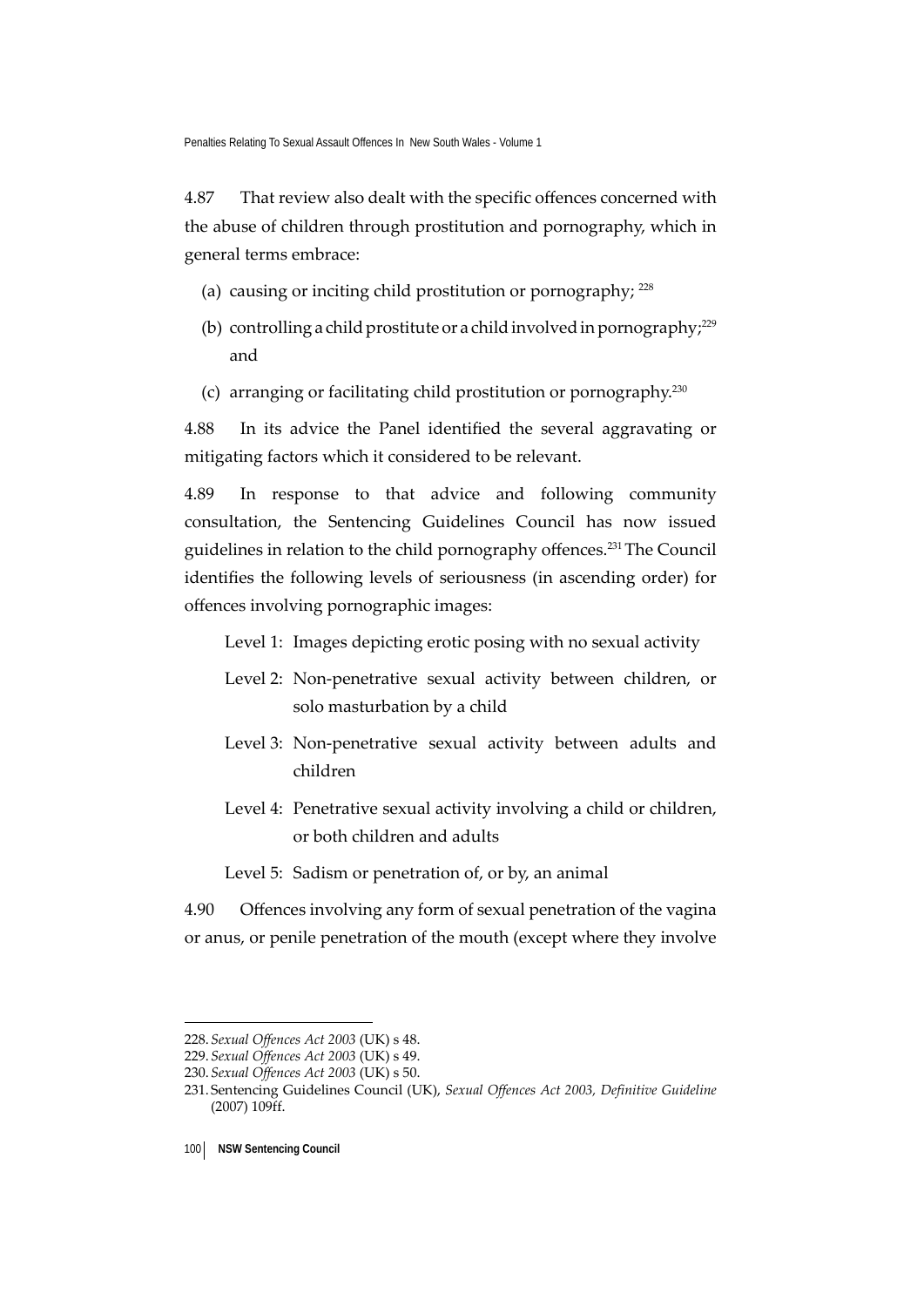sadism or intercourse with an animal, which fall within level 5), should be classified as activity at level 4.<sup>232</sup>

4.91 The Council confirmed that the aggravating and mitigating factors set out in *R v Oliver* remained relevant and are included in the guideline which it set.233 The promulgated guidelines are contained in Appendix J to this volume.

4.92 The Chief Magistrate<sup>234</sup> in his submission drew attention to the desirability of adopting an objective categorisation of pornographic images and videos to assist in the assessment of the seriousness of the relevant offences discussed in this section of our Report.

4.93 The Council does not consider that this could be achieved satisfactorily by amendment of the relevant sections. However, it is of the view that it would be appropriate for an application to be made for a guideline judgment in which the Court could give consideration to the COPINE Project Scale, the decision in *R v Oliver* and the guidelines promulgated by the Sentencing Guidelines Council.

4.94 In making a recommendation to this effect it recognises that the number of persons prosecuted for this offence although significant, and although involving people holding responsible public offices, may not have reached the point at which a guideline judgment would normally be considered, particularly in the absence of any obvious failure by the courts to regards the offence as serious. More of relevance is the fact that a qualitative judgment identifying relevant gradations of seriousness could assist the courts in imposing sentences. It could also provide guidance for prosecutorial practice in framing indictments or charges where an offender is shown to possess a significant quantity of pornographic material.

<sup>232.</sup> Sentencing Guidelines Council (UK), *Sexual Offences Act 2003, Definitive Guideline* (2007) 109.

<sup>233.</sup> Sentencing Guidelines Council (UK), *Sexual Offences Act 2003, Definitive Guideline* (2007).

<sup>234.</sup> Submission 5: The Chief Magistrate of the Local Court.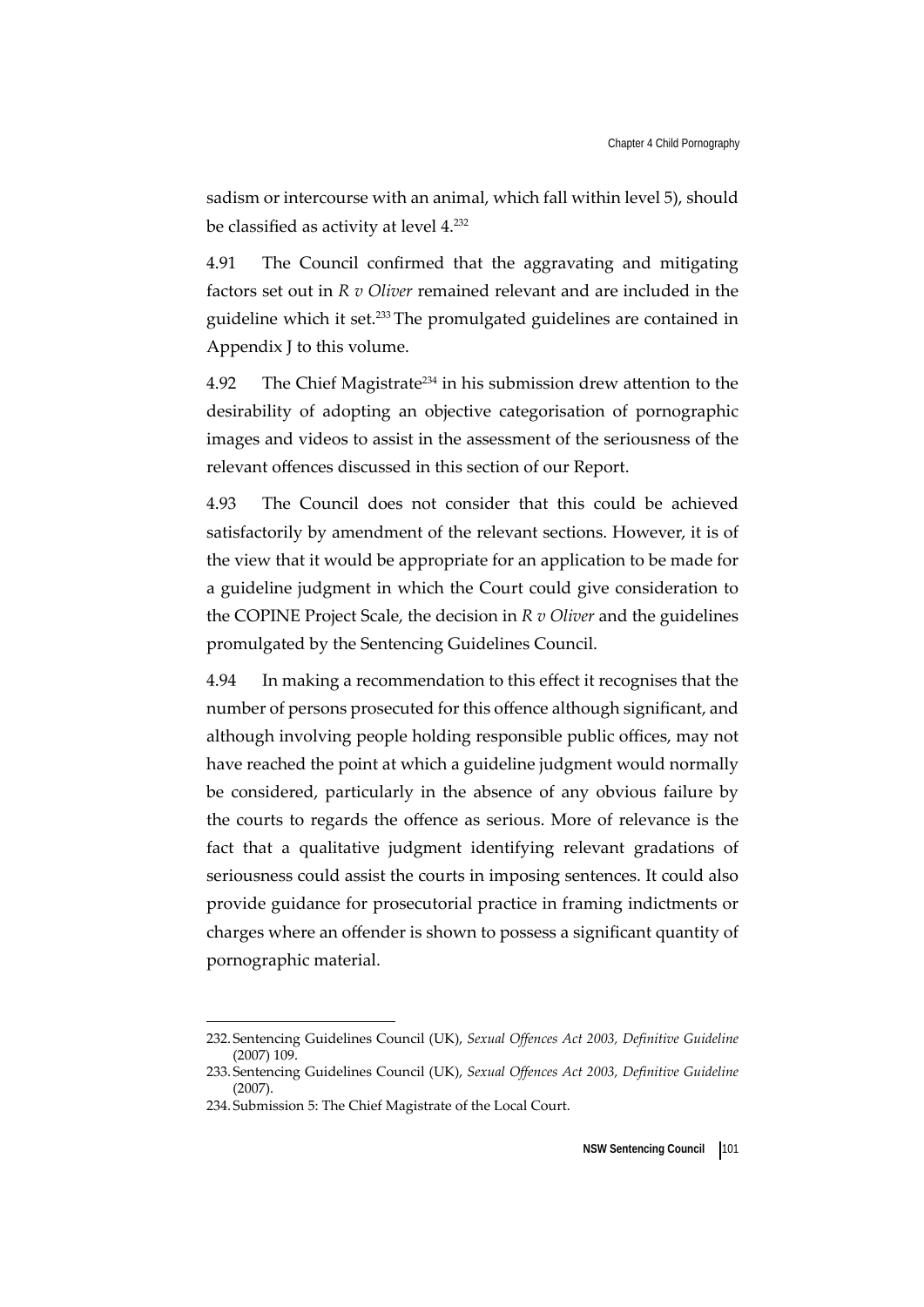4.95 The Council is of the view that the maximum sentence for possession of child pornography should be increased as discussed in Chapter Two. It also sees advantage in increasing the penalties for the related offences of filming for indecent purposes and installing a device235 and moving them to the *Crimes Act 1900* (NSW), so as to allow for an aggravating element where the subject of the offence is a child.

4.96 Finally, the Council notes the practice recommended in *R v Thompson*<sup>236</sup> for drafting the indictment in cases where there are a large number of indecent or pornographic photographs, films or videos of children:

In cases where there are significant numbers of photographs, in addition to the specific counts, the inclusion of a comprehensive count covering the remainder is a practice that should be followed.

The photographs used in the specific counts should, it is practicable, be selected so as to be broadly representative of the images in the comprehensive count. If agreement can then be reached between the parties that (say) five images at level2, 10 at level 3, and two at level 4 represent 500 level 2, 100 level 3 and 200 level 4 images in the comprehensive count of 800 images, the need for the judge to view the entirety of the offending material may be avoided.

Where it is impractical to present the court with specific counts that are agreed to be representative of the comprehensive count there must be available to the court an approximate breakdown of the number of images at each of the levels. This may best be achieved by the prosecution providing the defence with a schedule setting out the information and ensuring that the defence have an opportunity, well in advance of the sentencing hearing, of viewing the images and checking the accuracy of the schedule.

<sup>235.</sup> *Summary Offences Act 1988* (NSW) ss 21G, 21H. 236. *R v Thompson* [2004] 2 Cr App R 16.

<sup>102</sup> **NSW Sentencing Council**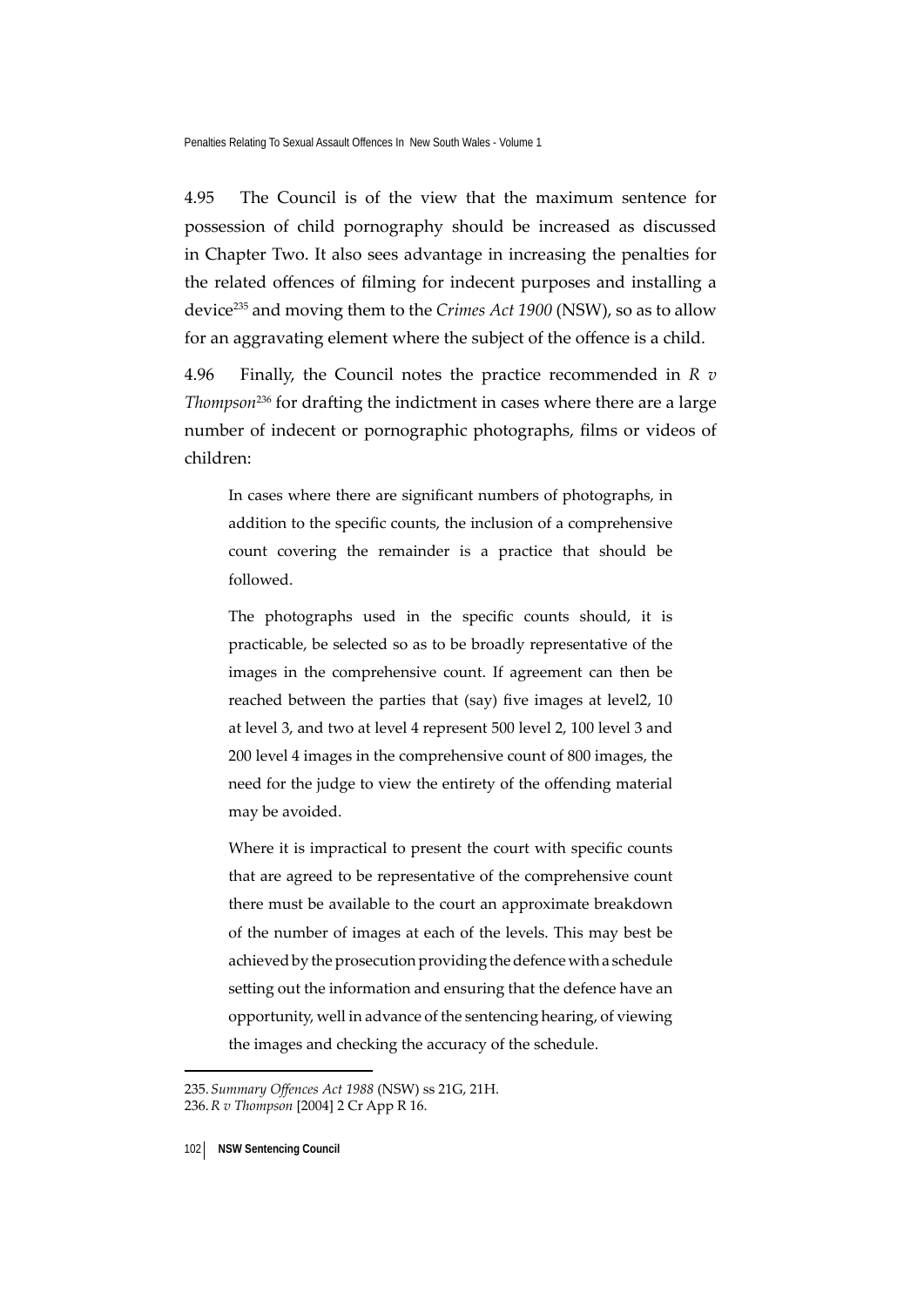Each of the specific counts should in accordance with what was stated by this Court in *Oliver* make it clear whether the image in question is a real image or a pseudo-image; the same count should not charge both. As this Court pointed out in Oliver, there may be a significant difference between the two and where there is a dispute, then there should be alternative counts. In the majority of cases there will be no doubt as to whether the image in question should be dealt with either as a real image or a pseudo-image.

Each image charged in a specific count should be identified by reference to its "jpg" or other reference so that it is clear with which image the specific count is dealing.

The estimated age range of the child shown in each of the images should where possible be provided to the Court.<sup>237</sup>

4.97 This might assist in addressing the concerns experienced by Berman DCJ in *R v Saddler*<sup>238</sup> and by the DPP<sup>239</sup> in its submission.

4.98 This is a matter which will need careful consideration by agencies concerned in which the proper consideration is taken of the occupational health and safety issues for personnel involved in the investigation, prosecution and sentencing of those involved in child pornography offences, who can be currently required to individually examine, in some cases, thousands of distressing and deeply disturbing images.

4.99 While theoretically, a large number of separate counts can be included in an indictment, there would seem to be sense in making provision for grouping images of a similar kind, or in a similar format, and providing for representative charges that would permit the imposition of sentences that would reflect the total criminality involved. The recent experiences of offenders being found with vast collections of child pornography in their possession including photographs, videotapes,

<sup>237.</sup> *R v Thompson* [2004] 2 Cr App R 16, [11].

<sup>238.</sup> R v Saddler (2008) NSWDC 48.

<sup>239.</sup> Submission 12: New South Wales Director of Public Prosecutions.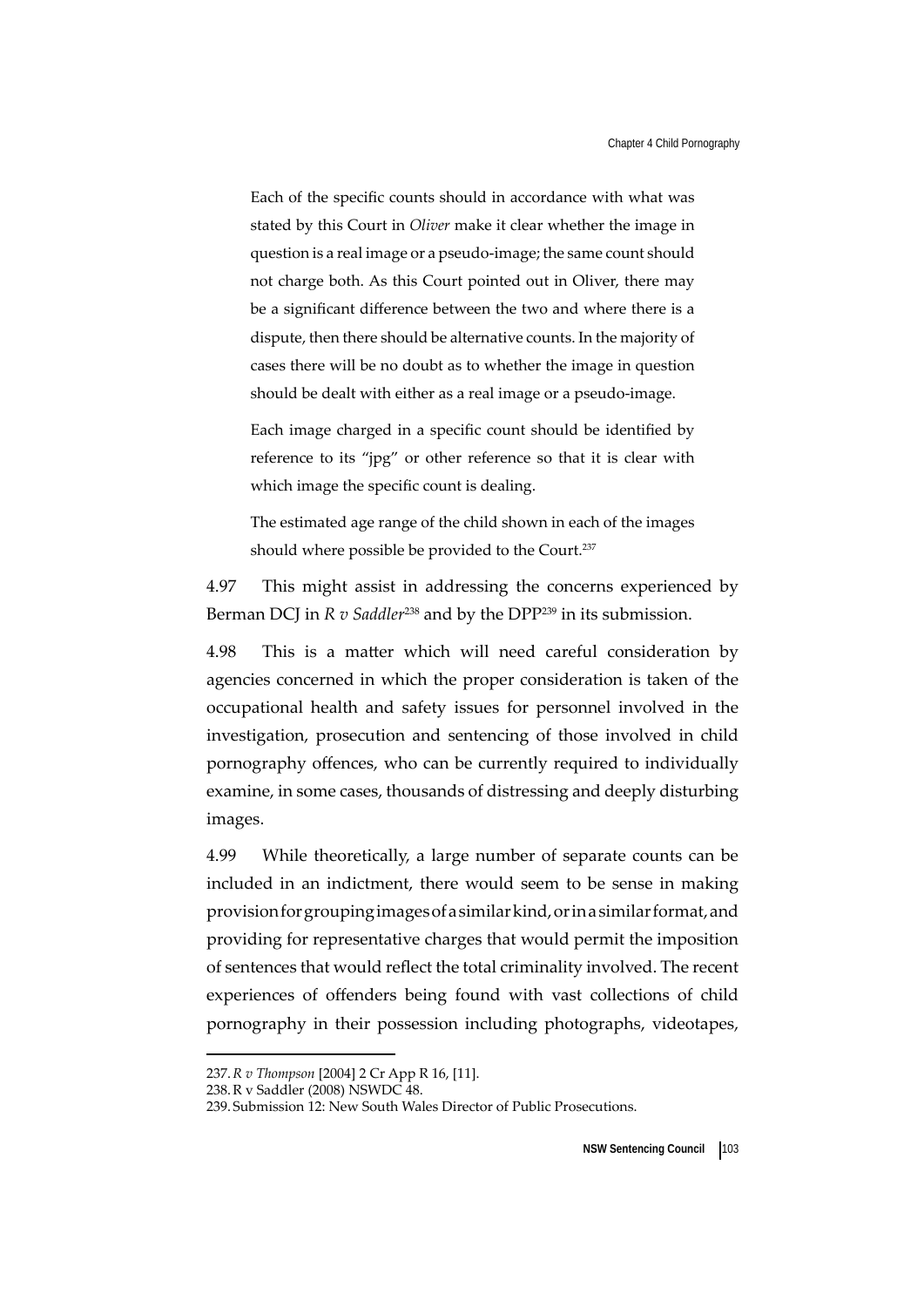CD disks and so on, and depicting a wide range of activities, would warrant that approach as would an increase in the maximum penalty.

4.100 The Council recommends that a working group be established (comprising the Commonwealth and State DPPs; Police; Attorney Generals' Departments; and other relevant agencies) to examine the approach that should be taken in cases where an offender is found to have a significant collection of child pornography material, with a view to facilitating the framing of suitable charges, and the presentation of evidence of that material in court, so as to ensure the totality of the offenders conduct is sufficiently addressed by the sentence, while making proper allowance for the OH&S issues involved in relation to Police, Prosecutors and others who have to examine and process the relevant material.

# **Employment of Children for Still Photography or for Entertainment or Exhibition**

4.101 The Children's Guardian has provided a submission to the Council in relation to the provisions of the *Children and Young Persons (Care and Protection) Act 1998* ('The Act'), so far as it applies to the employment of children for the purpose of still photography or for entertainment or exhibition, in circumstances where there might be a cross-over into matters the subject of this reference, and of this chapter in particular.

4.102 That submission draws attention to the following matters:

- the relevant provisions of the Act and the *Children and Young Persons (Care and Protection-Child Employment) Regulations 2005* apply only to children under the age of 15 years, a matter that within the context of catwalk clothing exhibitions involving young adolescents, has recently invited consideration of its extension to children aged under 16 years;
- an employer who wishes to engage a child for prescribed activities, relevantly including those constituting still photography or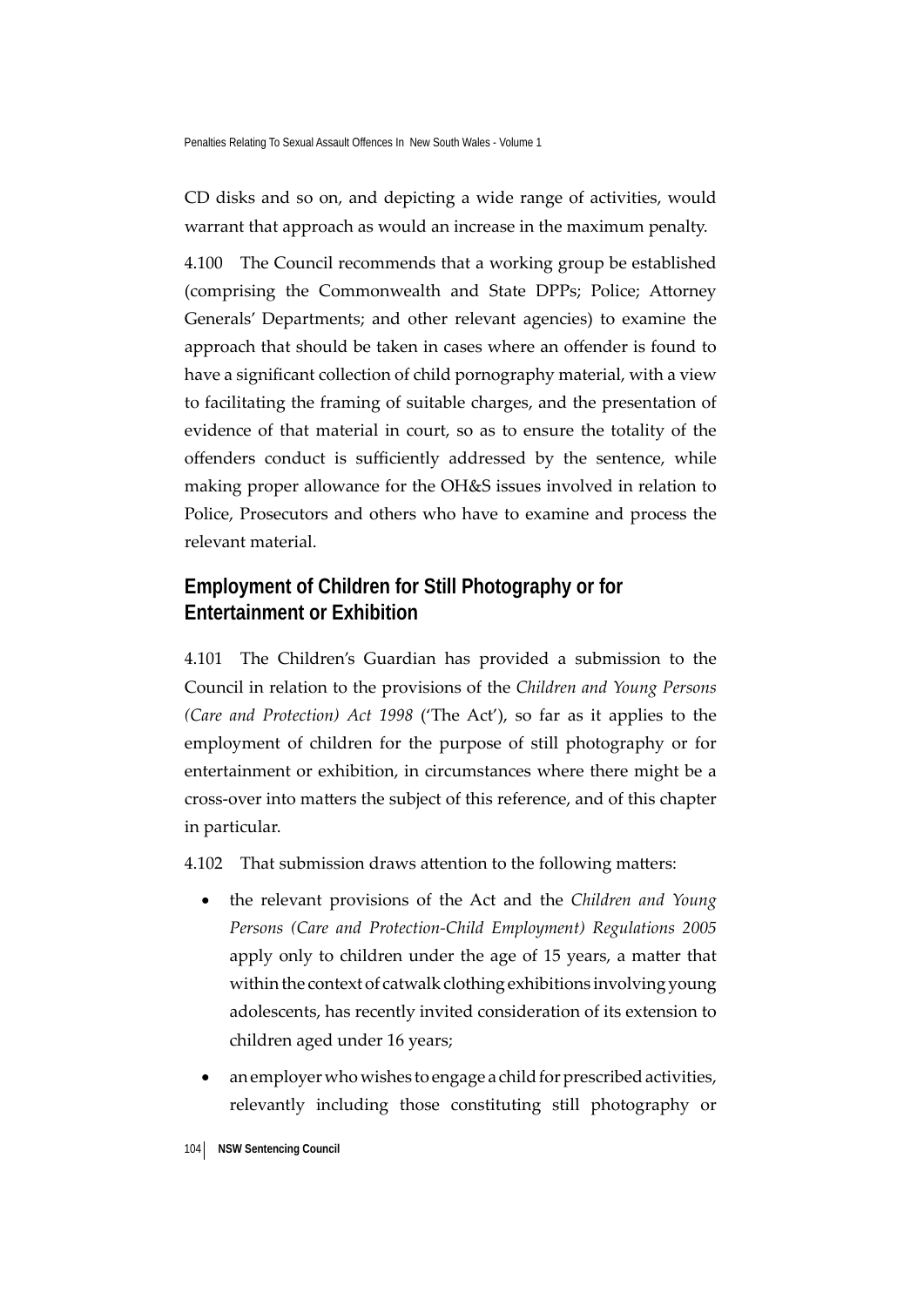entertainment or exhibition, in exchange for monetary payment or the provision of some other material benefit is required to hold an employer's authority, unless entitled to an exemption.

- Whether entitled to an exception or not, such an employer must comply with the Code of Practice contained in the Regulations, clause 19 of which provides:
	- 1. An employer must ensure that no child is cast in a role or situation that is inappropriate to the child, having regard to the child's age, maturity, emotional or psychological development and sensitivity.
	- 2. An employer must not allow a child:

 a) to be exposed to scenes which are likely to cause distress to the child, or

 (b) to become distressed in order to obtain a more realistic depiction of a particular emotion or reaction.

- 3. An employer must not employ a child in any situation in which the child or any other person is naked;
- Although the Children's Guardian has authority to grant a variation of the Code, that will only occur in practice where the Guardian is satisfied that the welfare of the employed child would not be compromised. The only variations that have been sought and granted in relation to sub-clause 3 have related to infants appearing unclothed in advertisements for nappies; no variations have been granted in relation to clauses (1) and (2);
- Contravention of the Code of Practice, by an authorised or exempt employee constitutes an offence, as does the employment of a child for a prescribed activity without an employer's authority, attracting a maximum penalty of 10 penalty units.
- Similarly it is an offence attracting the same maximum penalty for a person to cause or procure a child to be employed knowing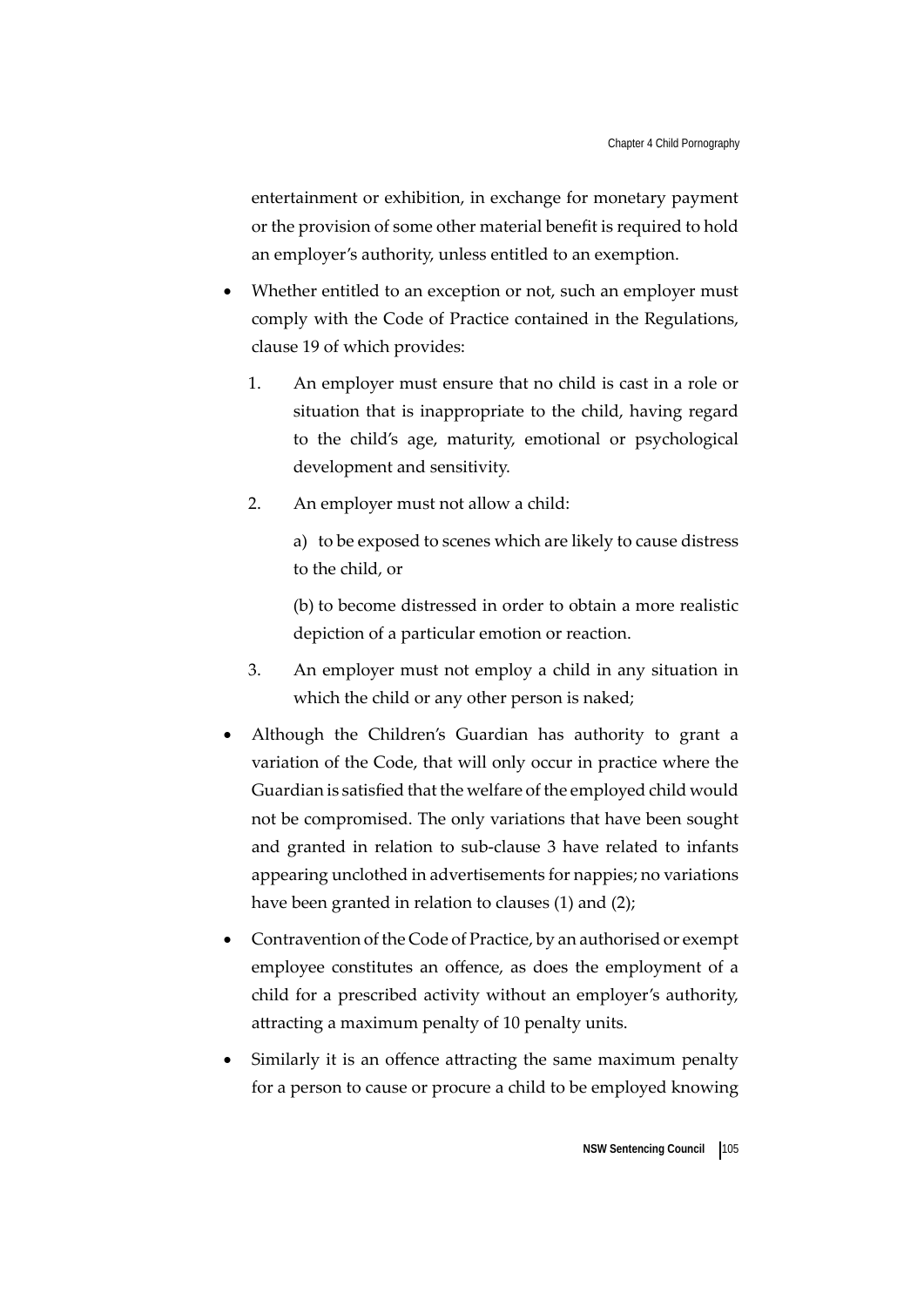that the child will be employed in contravention of the same provision and for a person having the care of a child who consents or otherwise allows the child to be employed knowing that the child will be employed in contravention of the provision;

- Independently, as noted earlier, irrespective of the existence of an employer's authority or exemption, it is an offence, on this occasion attracting the much larger maximum penalty of 200 penalty units, for a person to cause or allow a child to take part in any form of employment in the course of which the child's physical or emotional well being is put at risk.240
- It does not appear that any defence would be available to a person charged under any of the provisions mentioned that the employment involved the creation of a work of art, or that the employer was acting for a genuine artistic purpose.

4.103 The Children's Guardian has suggested that the existence of multiple statutory provisions that may be applicable to the activities of taking photographs of, or filming naked children, some of which give rise to an absolute prohibition and others of which will turn upon the question whether the product is 'indecent' or constitutes 'child pornography' (and in respect of which potential issues or defences concerned with artistic merit, or whether or not the defendant was acting for a 'genuine artistic purpose' may arise) has the potential to attract adverse community reactions, and to lead to contradictory results.

4.104 The Council recognises the force of this observation, which raises several public policy issues which might usefully be the subject of joint consideration by the Attorney General and Minister for Community Services. Otherwise they potentially add weight to the undesirability,

<sup>240.</sup> The *Children and Young Persons (Care and Protection) Act 1998* (NSW) s 222 provides that 'A person who causes or allows a child to take part in any employment in the course of which the child's physical or emotional well-being is put at risk is guilty of an offence'.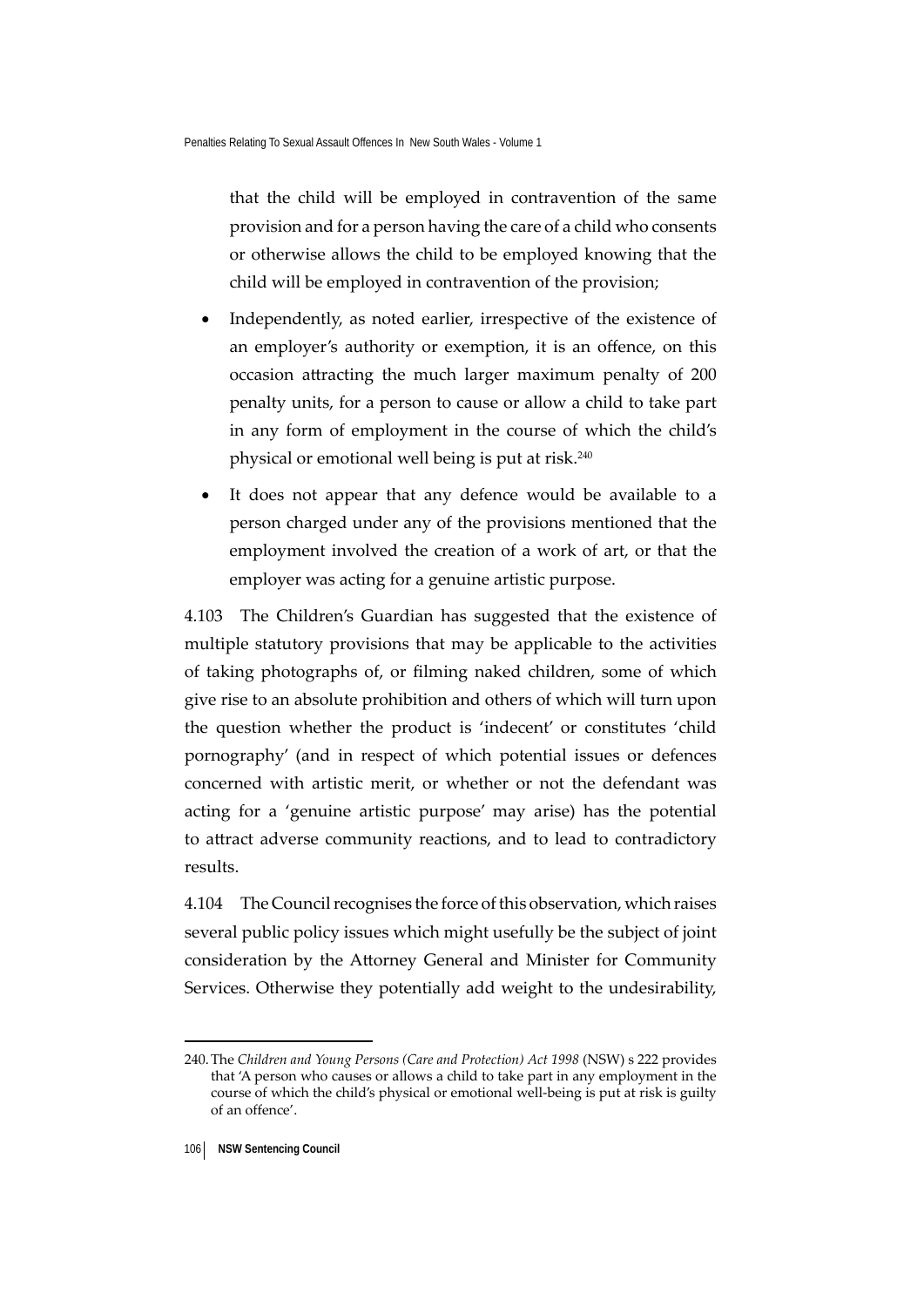elsewhere addressed, of maintaining an 'artistic purpose' defence, and raise a question as to whether the existing monetary penalties for the offence are appropriate.

# **Sexual Offenders on Parole or Subject to Supervision Orders**<sup>241</sup>

4.105 The Commissioner of Corrective Services<sup>242</sup> has advised the Council that departmental officers supervising sex offenders on parole and serious sex offenders on extended supervision orders, have brought to his attention a concern that a large portion of these offenders have computers in their homes and have downloaded or installed pornography or are suspected of doing so.

Offenders on parole

4.106 A parolee who possesses child pornography or who grooms or attempts to groom children through a chat-room, or who otherwise commits any of the child pornography offences previously mentioned, commits a criminal offence.

4.107 However ascertaining and proving the commission of such offences is problematic. Whilst the parolee 'must submit to the supervision and guidance of the Probation and Parole Officer assigned to the supervision of the offender for the time being and obey all reasonable directions of that Officer,<sup>243</sup> there is no certainty that this would permit a Parole Officer to access a parolee's home computer and thereby gain evidence that would be admissible in a criminal prosecution.

4.108 The Commissioner submitted that this uncertainty could be overcome if a condition of parole was imposed expressly to allow for such access. It would be more efficient, it was suggested, for the

<sup>241.</sup> It is noted that supervision orders are not sentencing per se. However, as they overlap with matters otherwise examined under the Council's terms of reference, it has thought it imperative to make mention of them in this report.

<sup>242.</sup> Submission 20: NSW Department of Corrective Services.

<sup>243.</sup> State Parole Authority *Annual Report 2007* (2008) 41.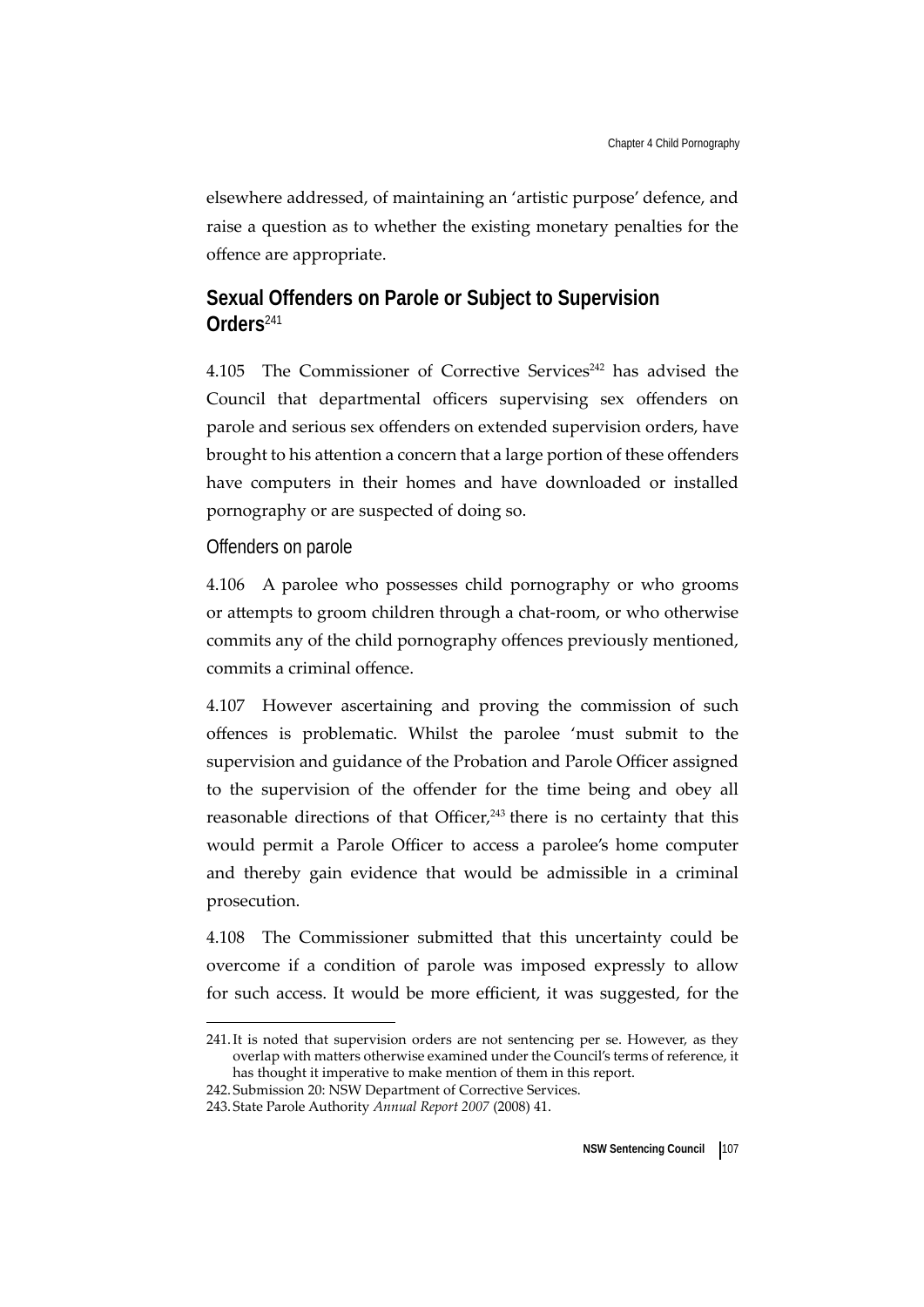Department of Corrective Services to supervise an offender's computer usage than to expect this to be done by Police pursuant to warrant. The capacity for supervision, it was argued, could also serve to provide a deterrent to further offending.

4.109 Accordingly, the Commissioner has suggested that the conditions of parole, for any offender who has committed an offence of possession of child pornography or serious sexual offending, include a condition requiring the offender:

- (a) to refrain from accessing child pornography by electronic or other means;
- (b) to forthwith make available for full inspection (including removal for forensic examination if so requested) any computer or other electronic equipment owned or used by the offender at any time as required by the supervising officer; and
- (c) to provide the Probation and Parole Officer, $244$  with details of any active electronic communication identification, and service provider, and to report any changes in such details.

4.110 The Council considers that this is a submission that should be given careful consideration, although it is not one that has been the subject of any wider consultation with the community.

#### Supervision orders

4.111 The Commissioner has also submitted that it would be appropriate for the Supreme Court to make identical conditions applicable to all child sex offenders who are made subject to extended supervision orders under the *Crimes* (Serious Sex Offenders) Act 2006 (NSW). This was seen to be particularly important since s 160A of the *Crimes (Administration of Sentences) Act 1999* (NSW) provides that an offender's obligations under a parole order are suspended while the offender is subject to an extended supervision order.

<sup>244.</sup> Or in the alternative, the Compliance or Monitoring Officer or the Commissioner's delegate.

<sup>108</sup> **NSW Sentencing Council**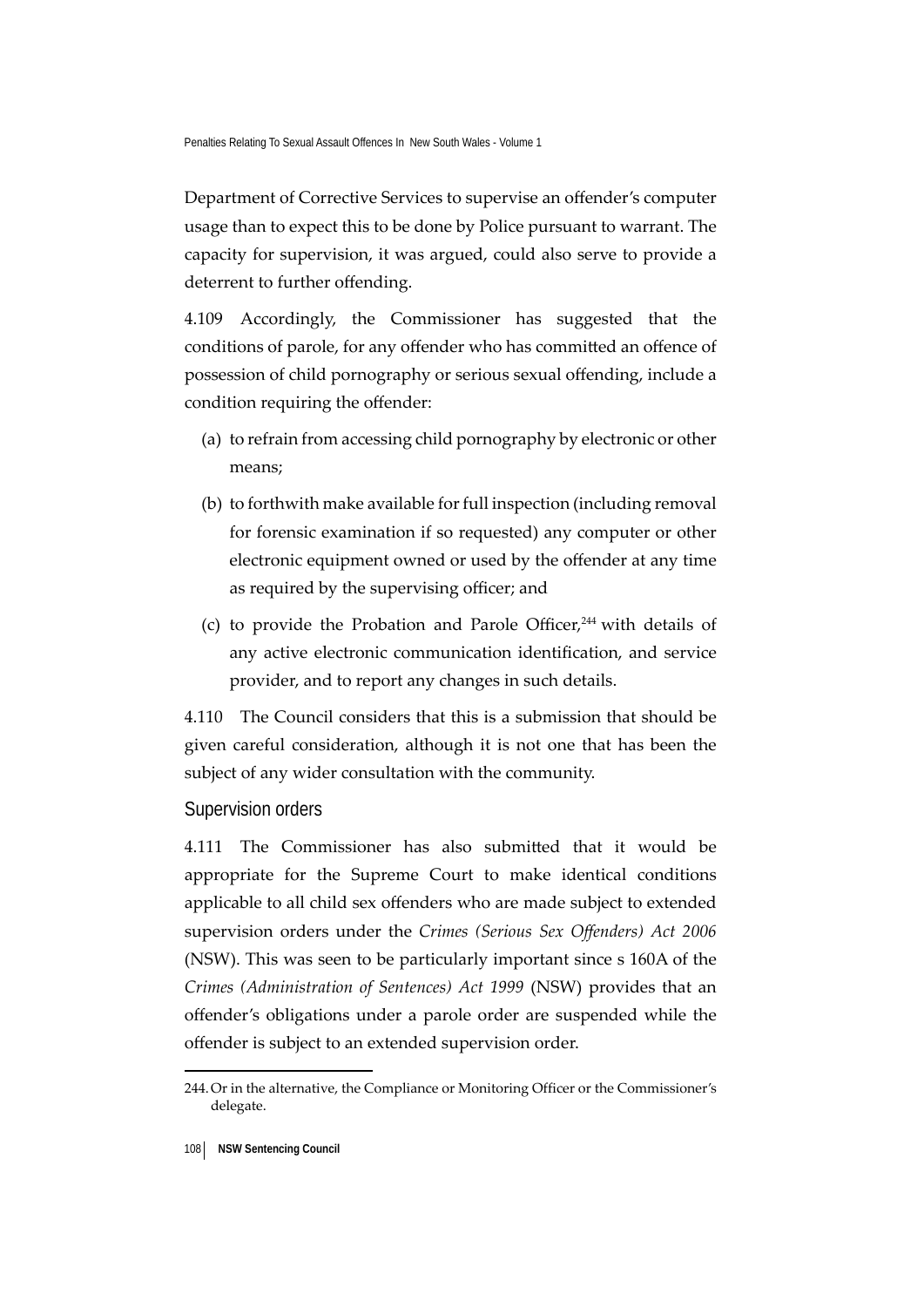4.112 To date a number of extended supervision orders have been issued<sup>245</sup> containing conditions relating to accommodation, treatment, monitoring and other matters; but only one<sup>246</sup> has contained a computerbased restriction, in the following terms:

The defendant must forthwith make available for full inspection (including removal for forensic examination if so requested any computer or other electronic equipment owned or used by the defendant) at any time as required by the SVG (Special Visitation Group) and/or Corrective Services Officer.

4.113 Most serious sex offenders who have been subject to applications for extended supervision orders to date have no history of computerbased crime due to the age of their convictions-most of which pre-dated the availability of the internet and internet pornography. Nevertheless, computer-based offending was thought by the Commissioner to be likely to feature more prominently among sexual offenders who will be considered for extended supervision orders in the future.

4.114 The extent of the concern which arises in this respect is indicated by the fact that Internet and computer-based pornography are already components of the Static-99 Risk Assessment Tool used by the Department. One of the ten risk factors considered under this tool is 'conviction for non-contact sex offences (exhibitionism, possession of obscene material, obscene telephone calls, voyeurism, exposure, illicit use of the internet, sexual harassment)'. A score of 6 risk factors places an offender in the high-risk category relative to other sex offenders.

Offender registration requirements

4.115 The Council's attention has been drawn to the uncommenced provisions of the *Child Protection (Offenders Registration)* Amendment *Act 2007* (NSW), which received assent on 13 December 2007. These provisions provide a requirement that registrable persons are to report to police all their active electronic communication identifiers, details

<sup>245.</sup> Under the *Crimes (Serious Sex Offenders) Act 2006* (NSW).

<sup>246.</sup> *AG (NSW) v Winters* (2007) 176 A Crim R 249.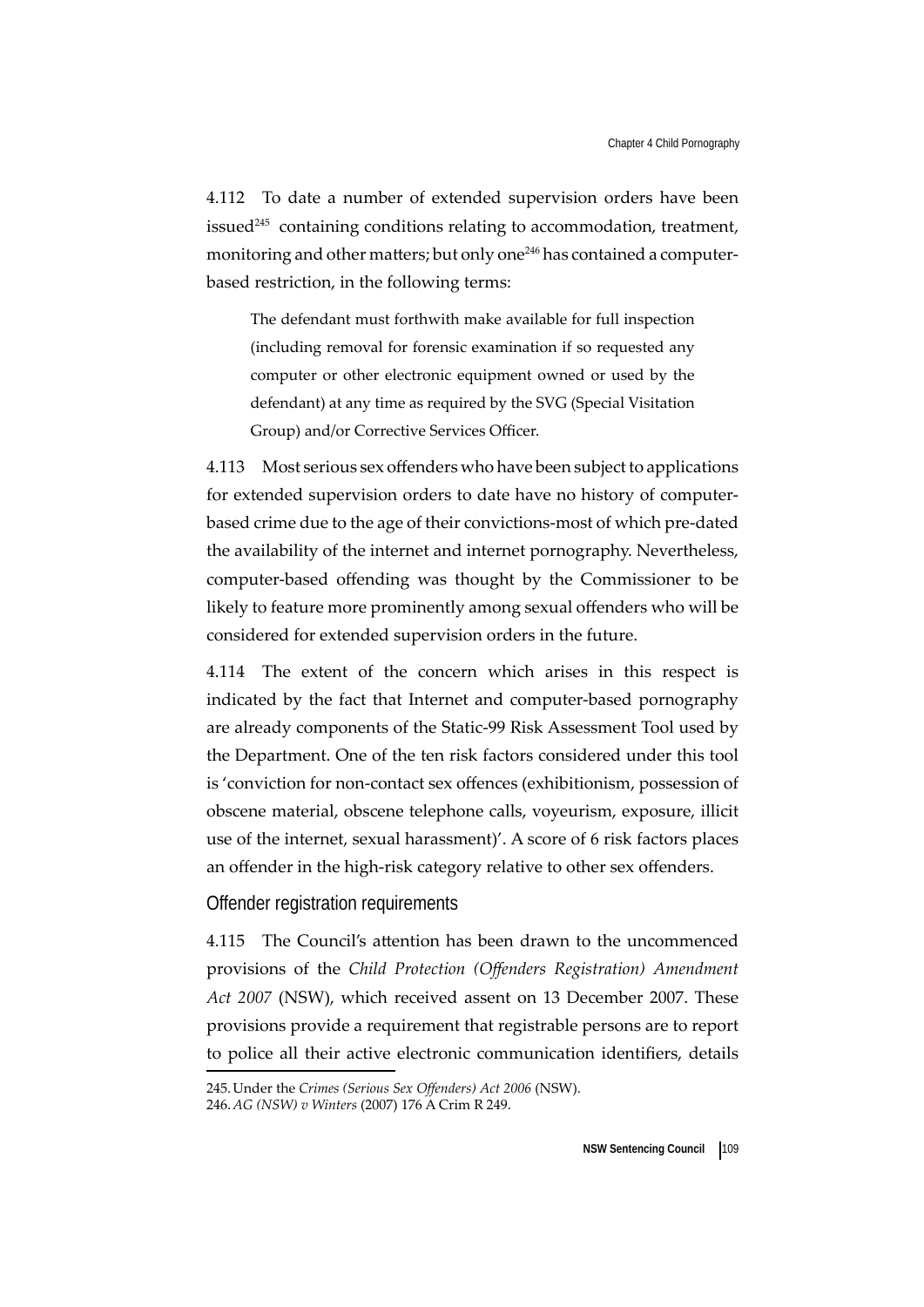of service providers, service type and any changes to these detailsincluding all active email addresses, chat room identities and landline and mobile telephone numbers, and 'any other information prescribed by the regulations'.<sup>247</sup>

4.116 Once the provisions commence it would seem logical for all registrable persons under this Act who are subject to parole supervision or extended supervision orders, to be required to provide these details to their supervising officers as well, and the Council recommends accordingly.

<sup>247.</sup> See cl 13 of the Bill.

<sup>110</sup> **NSW Sentencing Council**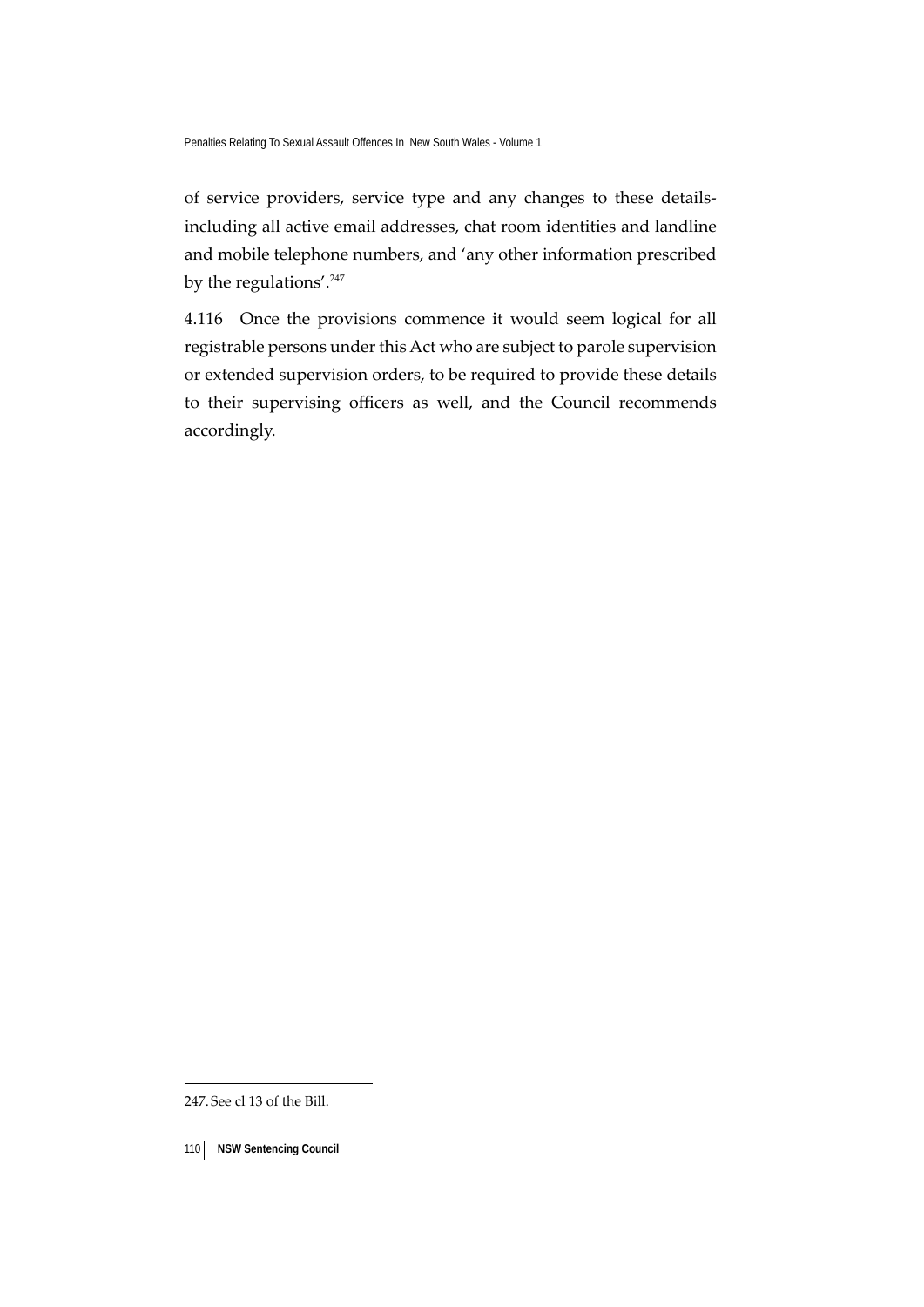### **RECOMMENDATIONS**

The Council suggests that consideration be given to amending the maximum penalties in relation to State offences relating to child pornography as follows:

- 28. Increasing the maximum sentence for a possession offence under s 91H(2) *Crimes Act 1900* (NSW) to 10 years imprisonment.
- 29. Increasing the maximum sentence for the current s 21G(I) and s 21H Summary Offences Act 1988 (NSW) offences so as to allow for maximum sentence of 5 years where the object of either offence is a child under the age of 16 years; and, in order to allow for that, to move the offences to the *Crimes Act 1900* (NSW) while including them in the list of offences that can be triable summarily by consent where the offence is relatively trivial;
- 30. Deleting the artistic purposes defence from s 91H *Crimes Act 1900* (NSW);

Amendment by way of clarification in relation to certain of the State child pornography offences by:

- 31. Providing an extended definition of the expression 'produce' in relation to the  $s$  91H(2) offence;
- 32. Making it clear that material within the definition of child pornography for the purpose of the s 91H offence, includes pseudo images of children;
- 33. Adopting the evidentiary enabling provision concerning the age of a person depicted in material alleged to be child pornography in similar form to that in s 474.28(5) *Criminal Code Act 1995* (Cth);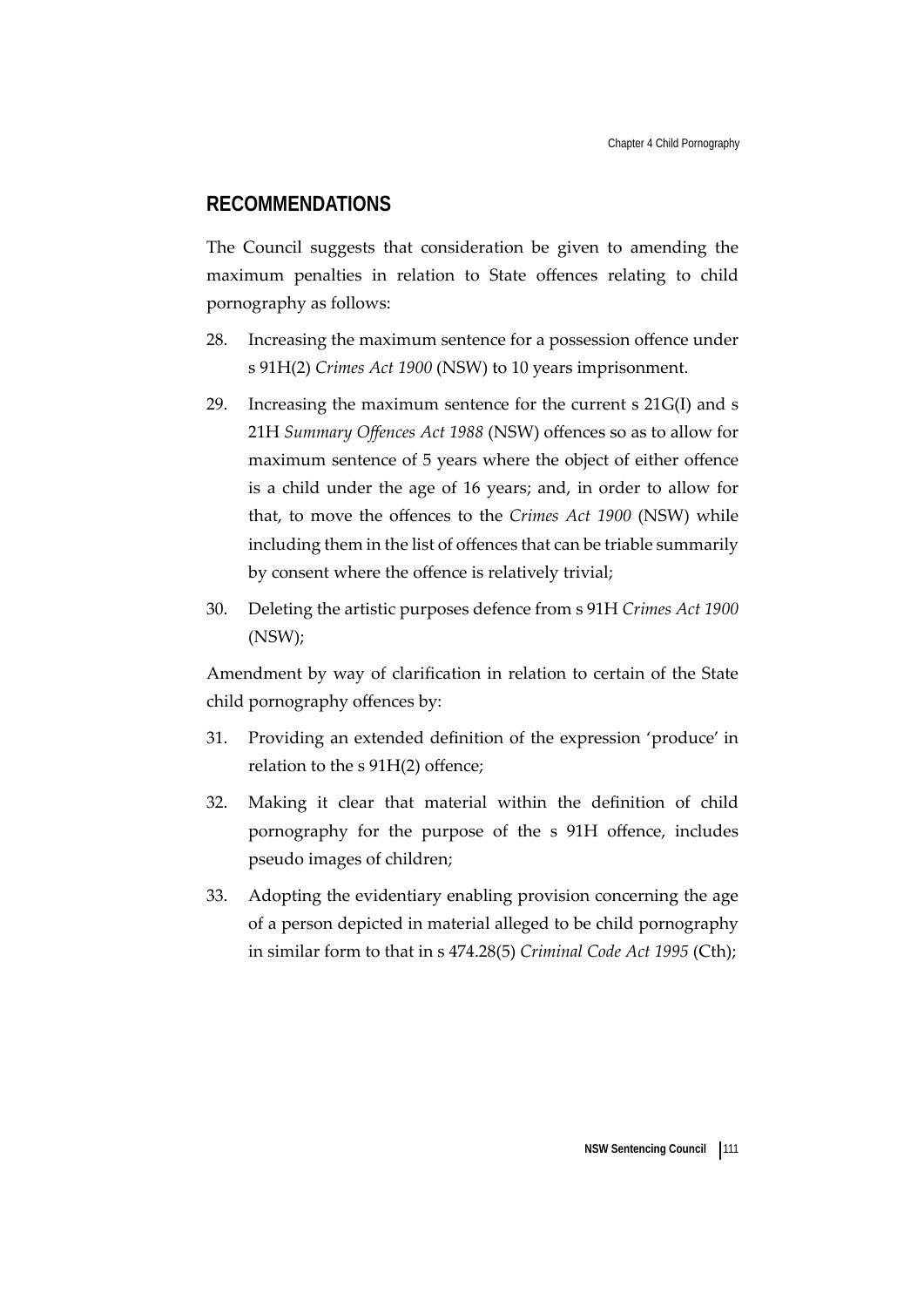- 34. Seeking a qualitative guideline judgment from the Court of Criminal Appeal, which might take into account the decision in *R v Oliver* [2003] 1 Cr App R 28 and the UK guidelines, in relation to the child pornography offence.
- 35. A working party be established (comprising the Police and the DPP) to consider whether the concept of possession comprised in the s  $91H(2)$  offence can be enlarged so as to respond to those cases where by the time an offender's computer has been seized, the offender has deleted the images.
- 36. A working party be established (comprising the Commonwealth and State DPPs; Police; Attorney Generals' Departments; and other relevant agencies) to examine the approach that should be taken in cases where an offender is found to have a significant collection of child pornography material, with a view to facilitating the framing of suitable charges, and the presentation of evidence of that material in court, so as to ensure the totality of the offenders conduct is sufficiently addressed by the sentence, while making proper allowance for the OH&S issues involved in relation to Police, Prosecutors and others who have to examine and process the relevant material.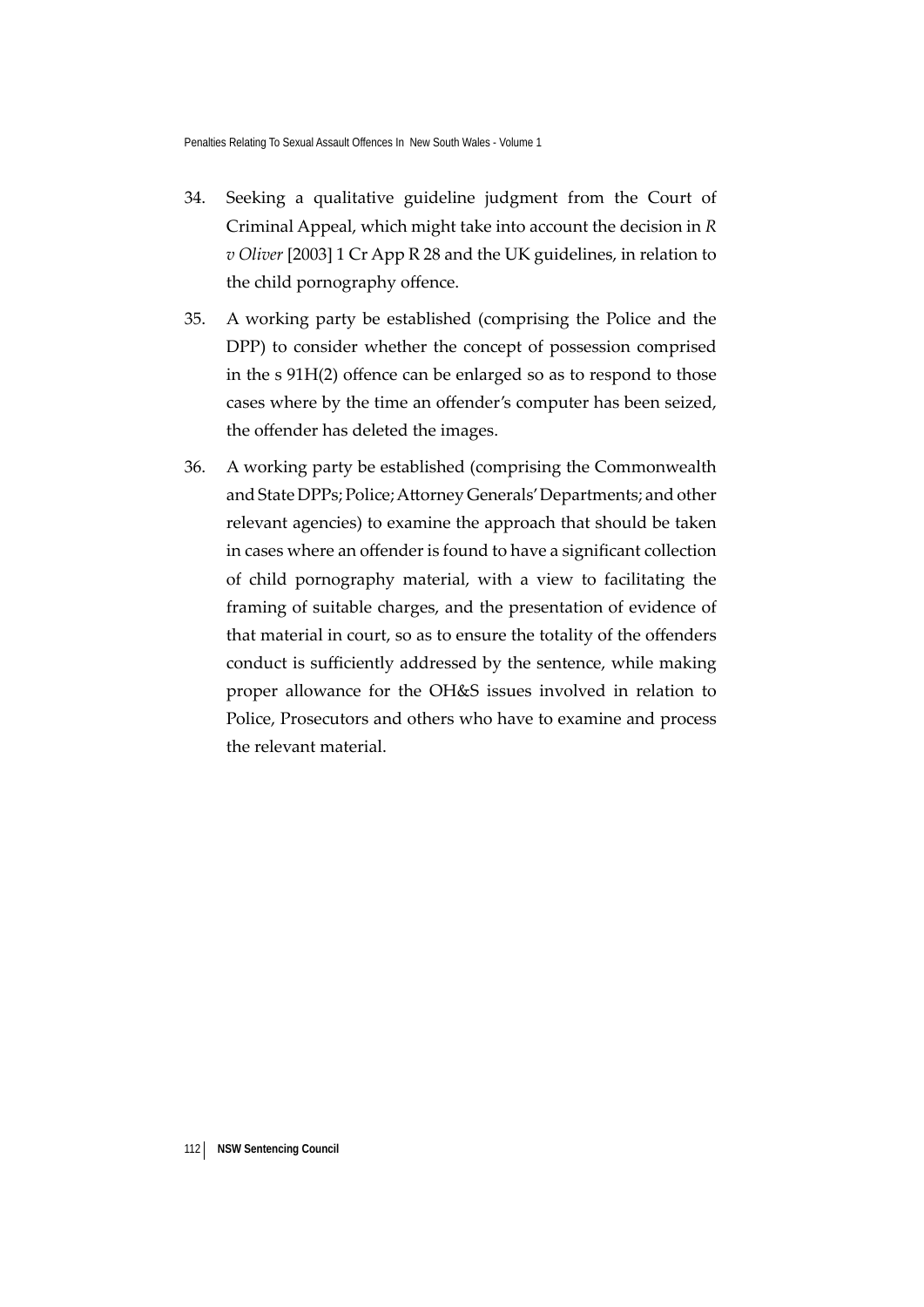- 37. Consideration be given to allowing the imposition of conditions requiring any offender who has committed an offence of:
	- possession of child pornography; or
	- serious sexual offending, and who

 is released on parole or is the subject of an extended supervision order,

 (a) to refrain from accessing child pornography by electronic or other means;

 (b) to forthwith make available for full inspection (including removal for forensic examination if so requested) any computer or other electronic equipment owned or used by the offender at any time as required by that offenders; Parole Officer or other officer from the Special Visitation Group or Corrective Services, as the case may be; and

(c) to provide the Corrective Services' officer with details of any active electronic communication identification, and service provider, and to report any changes in such details.

**NSW Sentencing Council |113**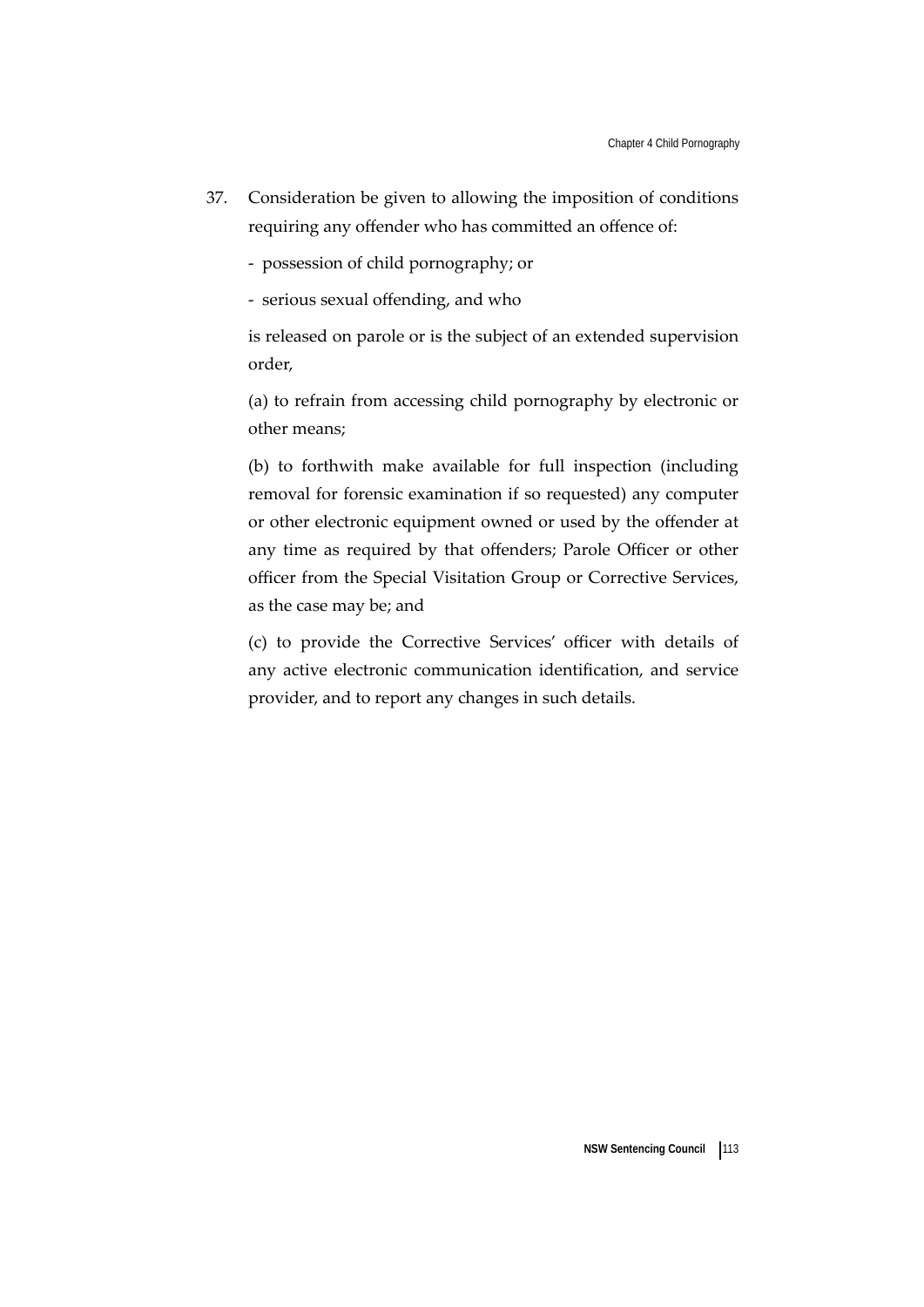Penalties Relating To Sexual Assault Offences In New South Wales - Volume 1

114 **NSW Sentencing Council**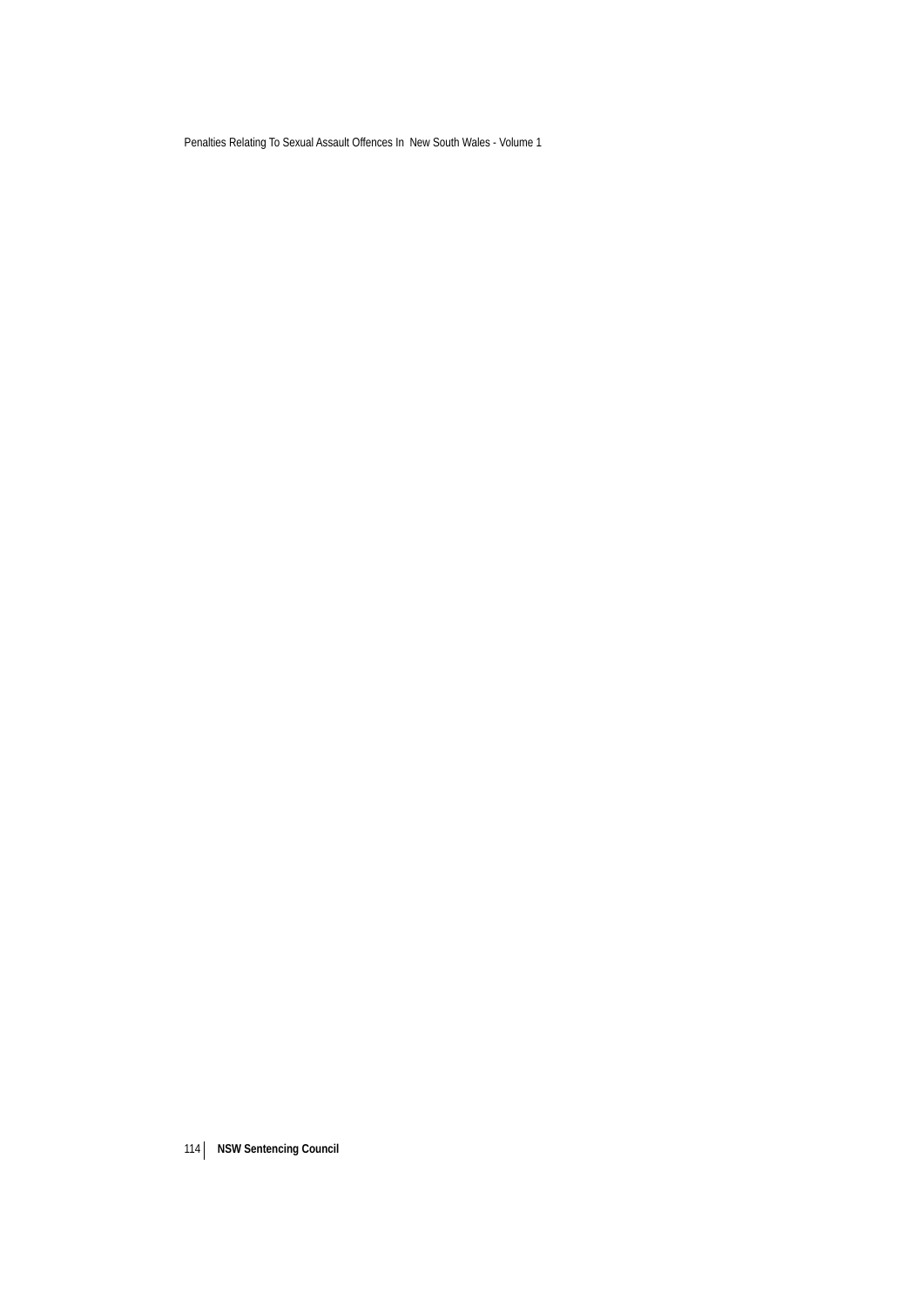Chapter 5

**Good Character And Sentencing Of Sexual Offenders Term 6**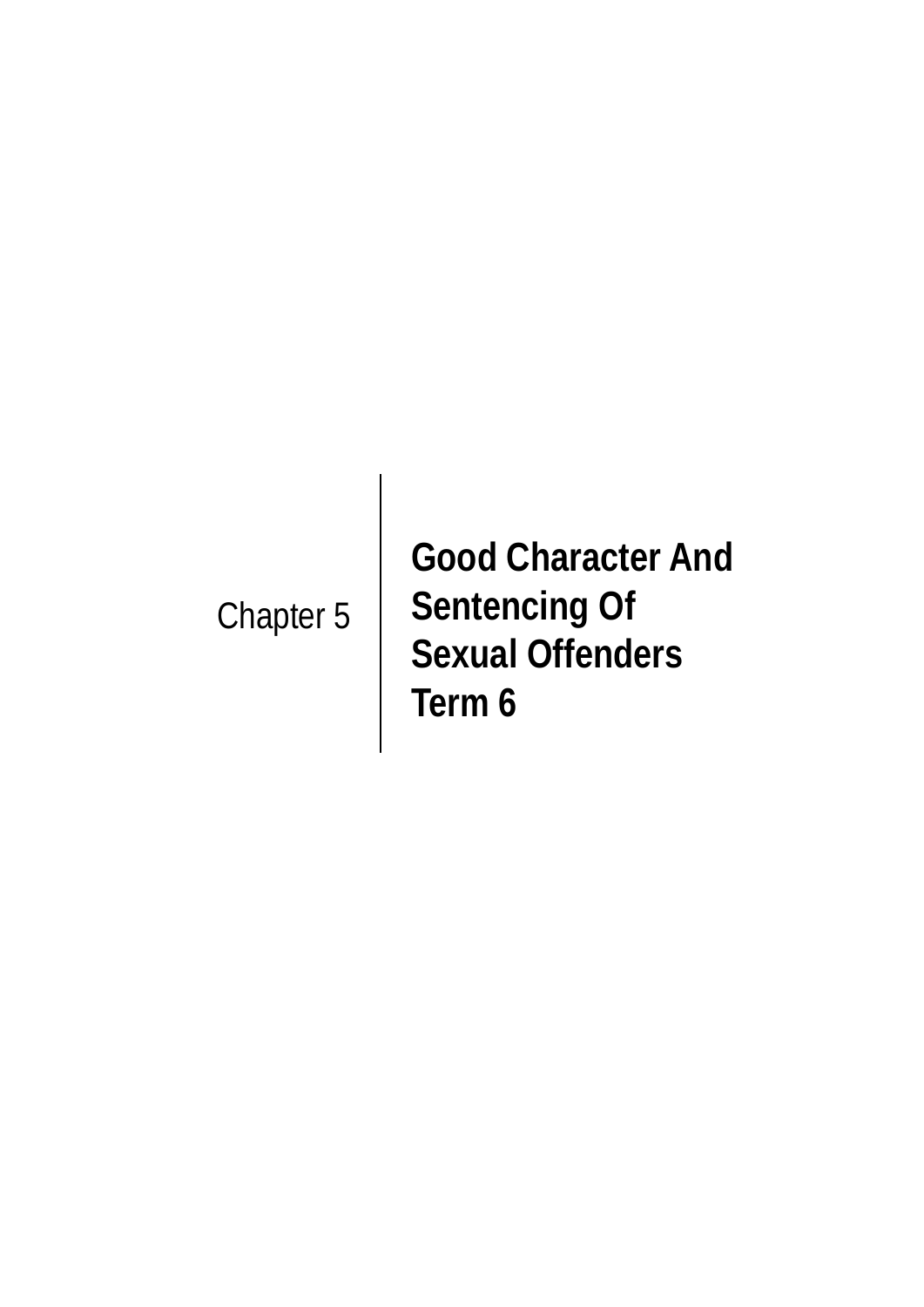# **1. CHARACTER AS A FACTOR FOR SENTENCING**

### **History**

5.1 Professor Kenny in his *Outlines of Criminal Law*248 gave the origins of the admission at trial of good character as a relic of the Anglo Saxon exculpation by the oath of compurgators.<sup>249</sup> Old devices acquire new uses and evidence of character has long been admissible in respect of both guilt and penalty. Professor Kenny acknowledged the difficulty of the exact scope of such evidence but was of the view that what a witness is attesting to is the general opinion of the character of the accused.<sup>250</sup> Wigmore in the 3rd edition gave a different view, namely that the evidence to which a witness is deposing is that of an accused or prisoner's traits and the sum of those traits which comprises his character, and that good works and community reputation are only ways in which such traits may be evidenced.<sup>251</sup>

5.2 In the development of the trial process, character and alibi were introduced and retained where an accused was precluded from giving evidence on his own behalf.<sup>252</sup> The admission of such evidence tended to mitigate the harshness of the trial.<sup>253</sup>

5.3 Character evidence has been viewed as anomalous and as a departure from the rules regarding the admissibility of hearsay and opinion evidence.

5.4 Whatever the history and the precise nature of such evidence, there is no doubt that it has been admissible at trial as a matter which is relevant to guilt,<sup>254</sup> and at sentence, in respect of all crimes, and it has been given legislative recognition under various statutes both State and Federal.

116 **NSW Sentencing Council**

<sup>248.</sup> Kenny, C., *Outlines of Criminal Law* (16th ed, 1952).

<sup>249.</sup> Kenny, C., *Outlines of Criminal Law* (16th ed, 1952).

<sup>250.</sup> Kenny, C., *Outlines of Criminal Law* (16th ed, 1952).

<sup>251.</sup> Wigmore, J., Wigmore's Code of the Rules of Evidence in Trials at Law (3rd ed, 1942).

<sup>252.</sup> See *Melbourne v The Queen* (1999) 198 CLR 1, [97]-[98].

<sup>253.</sup> *R v Stannard* (1837) 7 Car & P 673, 674-5.

<sup>254.</sup> *R v Andrews* [1982] 2 NSWLR 116; R v Stalder [1981] 2 NSWLR 9.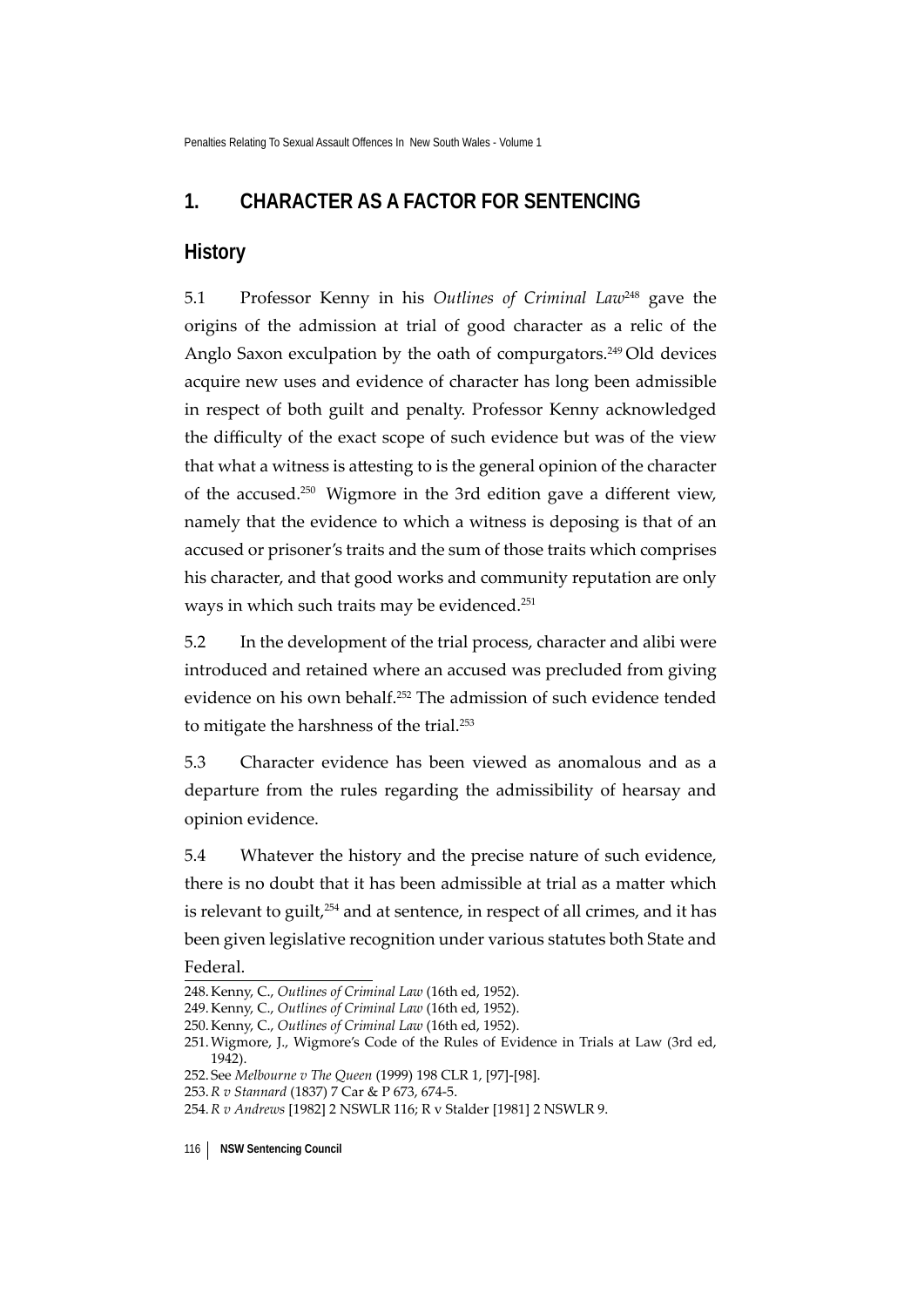5.5 That is the case, even though Gleeson J observed in *R v Levi*

[T]here is a certain ambiguity about the expression "good character" [in the sentencing context]. Sometimes it refers only to an absence of prior convictions and has a rather negative significance, and sometimes it refers to something more of a positive nature involving or including a history of previous good works and contribution to the community.255

#### **Legislative framework**

#### 5.6 The *Evidence Act 1995* (NSW), provides:

(1) The hearsay rule, the opinion rule, the tendency rule and the credibility rule do not apply to evidence adduced by a defendant to prove (directly or by implication) that the defendant is, either generally or in a particular respect, a person of good character.

(2) If evidence adduced to prove (directly or by implication) that a defendant is generally a person of good character has been admitted, the hearsay rule, the opinion rule, the tendency rule and the credibility rule do not apply to evidence adduced to prove (directly or by implication) that the defendant is not generally a person of good character.

(3) If evidence adduced to prove (directly or by implication) that a defendant is a person of good character in a particular respect has been admitted, the hearsay rule, the opinion rule, the tendency rule and the credibility rule do not apply to evidence adduced to prove (directly or by implication) that the defendant is not a person of good character in that respect.256

5.7 As a consequence evidence may be led of character which is of a hearsay nature, opinion evidence, evidence of prior conduct

<sup>255.</sup> *R v Levi* (Unreported, NSW Court of Criminal Appeal, 15 May 1997) [5]. 256. *Evidence Act 1995* (NSW) s 110.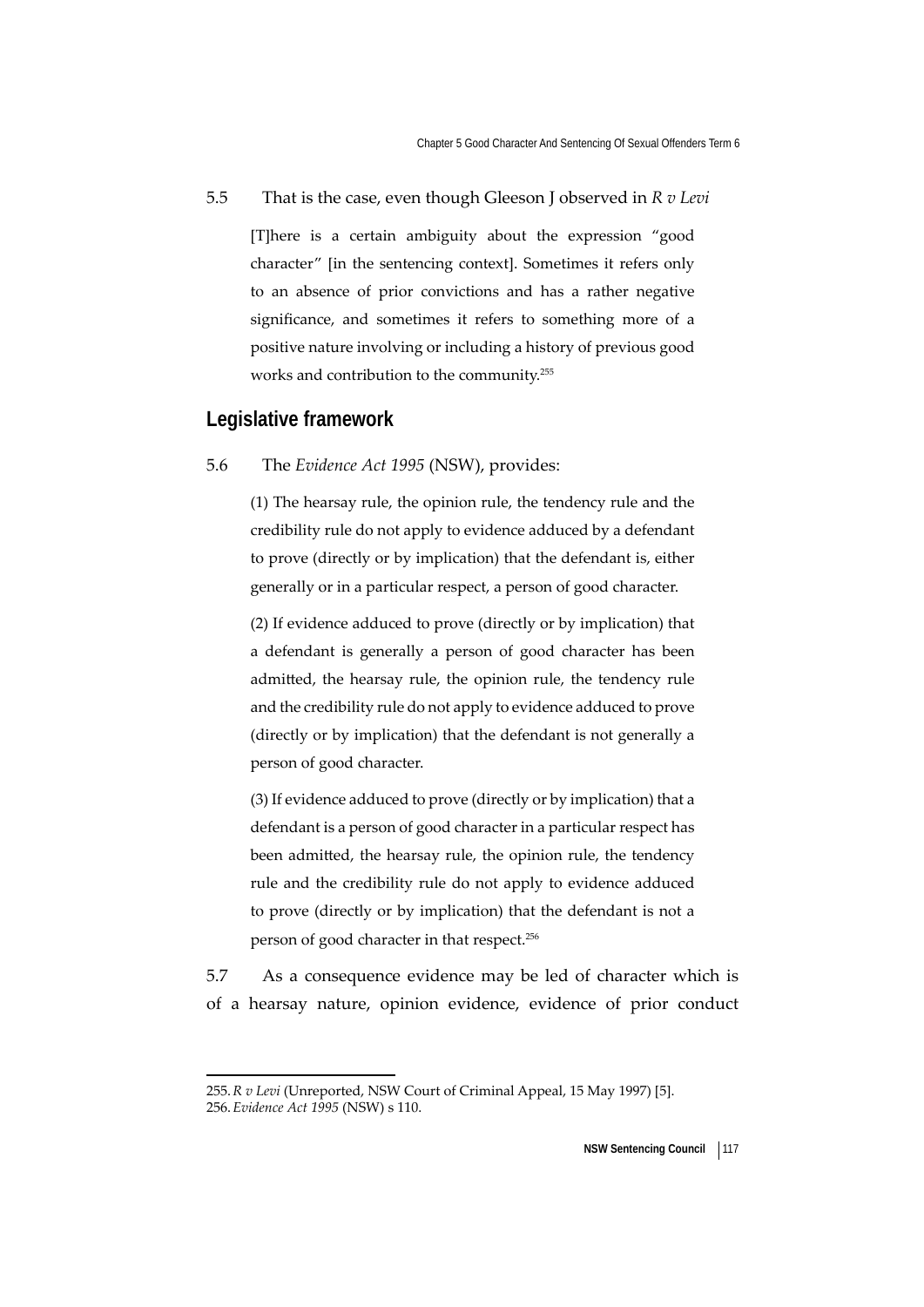Penalties Relating To Sexual Assault Offences In New South Wales - Volume 1

and antecedent criminal history, as well as evidence going to general reputation.257

5.8 By reason of the *Crimes (Sentencing Procedure) Act 1999* (NSW) the Sentencing Court is required to take into account as a possible mitigating factor the fact that the offender does not have any record (or any significant record) of previous convictions,<sup>258</sup> and the fact that he or she was a person of good character.<sup>259</sup>

5.9 While the Act also provides that the fact that the offender has a record of previous convictions (particularly if it includes a record of conviction for serious personal violence offences where the offender is being sentenced for an offence of a similar nature), can be taken into account as an aggravating factor for the purpose of sentencing, this provision has been read down<sup>260</sup> as being relevant, not to increase the objective seriousness of the offence but rather as a factor indicating that retribution, deterrence and protection of society might indicate that a more severe sentence is warranted.<sup>261</sup>

5.10 The consideration of the offender's good character in sentencing is not unique to New South Wales. As the following list indicates, most Australian jurisdictions possess legislation which requires the offender's good character to be taken into account in sentencing:

- Commonwealth-*Crimes Act 1914* s 16A.
- Australian Capital Territory-*Crimes (Sentencing) Act 2005* s 33(1)(m).
- Northern Territory-*Sentencing Act 1995*, s 5(2).
- Queensland-Penalties and *Sentences Act 1992*, s 9(2).
- South Australia-*Criminal Law (Sentencing) Act 1988*, s 10(1)(l).

118 **NSW Sentencing Council**

<sup>257.</sup> Although McHugh J in *Melbourne v The Queen* (1999) 198 CLR 1, [38] observed that in its strict sense character in the sense of the intrinsic moral quality of a person is to be contrasted with reputation or the public estimation of that person.

<sup>258.</sup> *Crimes (Sentencing Procedure) Act 1999* (NSW) s 21A(3)(f).

<sup>259.</sup> *Crimes (Sentencing Procedure) Act 1999* (NSW) s 21A(3)(f).

<sup>260.</sup> By reason of s 21A(4) of the *Crimes (Sentencing Procedure) Act 1999* (NSW).

<sup>261.</sup> *R v Johnson* [2004] NSWCCA 76; *R v McNaughton* (2006) 66 NSWLR 566.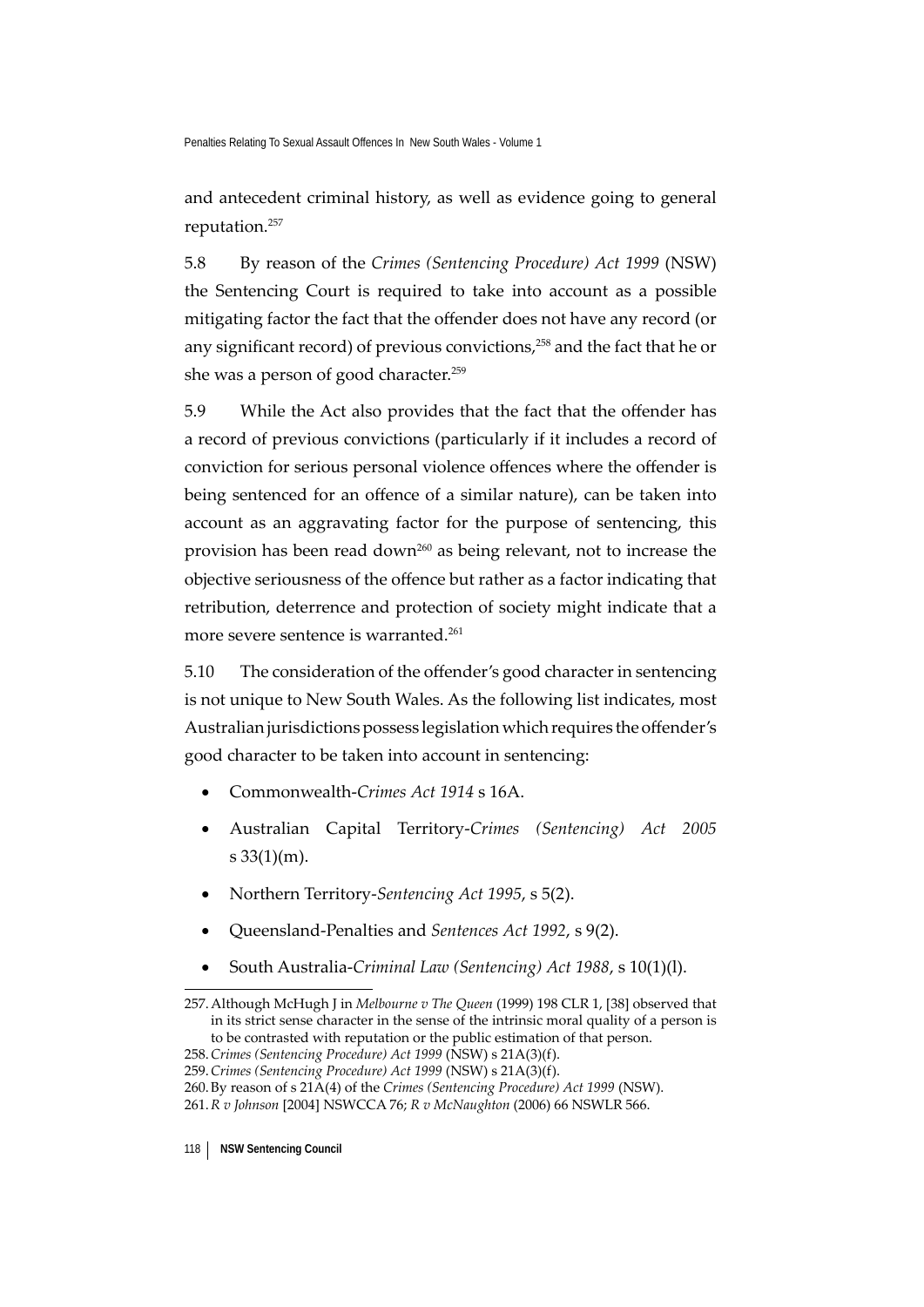• Victoria-*Sentencing Act 1991*, ss 5(2)(f) and 6.

5.11 Similarly to the New South Wales Act, the Commonwealth, Queensland, South Australian and Australian Capital Territory legislation, simply list 'good character' as one of a number of mitigating factors, without elaborating on its meaning or effect. The Victorian and Northern Territory Acts, on the other hand, contain additional provisions which specify the factors to be considered in determining whether an offender is of good character. The sections, which are drafted in identical terms, state that a court must consider (among other things):

- (a) the number, seriousness, date, relevance and nature of any previous findings of guilt or convictions of the offender; and
- (b) the general reputation of the offender;
- (c) any significant contributions made by the offender to the community.262

5.12 Character evidence has generally been assessed independently from the offence for which sentence is being considered.<sup>263</sup>

#### **Case law**

5.13 In *Ryan v The Queen*264 the High Court gave consideration to the approach to be adopted by sentencing courts when taking into account evidence of an offender's character for the purpose of sentencing.

5.14 The case concerned a New South Wales Catholic priest who had sexually abused 28 pre-pubescent boys over a period of 20 years. In sentencing the offender to 22 years imprisonment, the trial judge noted the offender's character and reputation, as well as his good works, before stating that such 'unblemished character and reputation are something to be expected of a priest', and concluding that these 'did not entitle the offender to any leniency whatsoever'.

<sup>262.</sup> *Sentencing Act 1995* (NT) s 6; *Sentencing Act 1991* (Vic) s 6.

<sup>263.</sup> *Aoun v The Queen* [2007] NSWCCA 292.

<sup>264.</sup> *Ryan v The Queen* (2001) 206 CLR 267.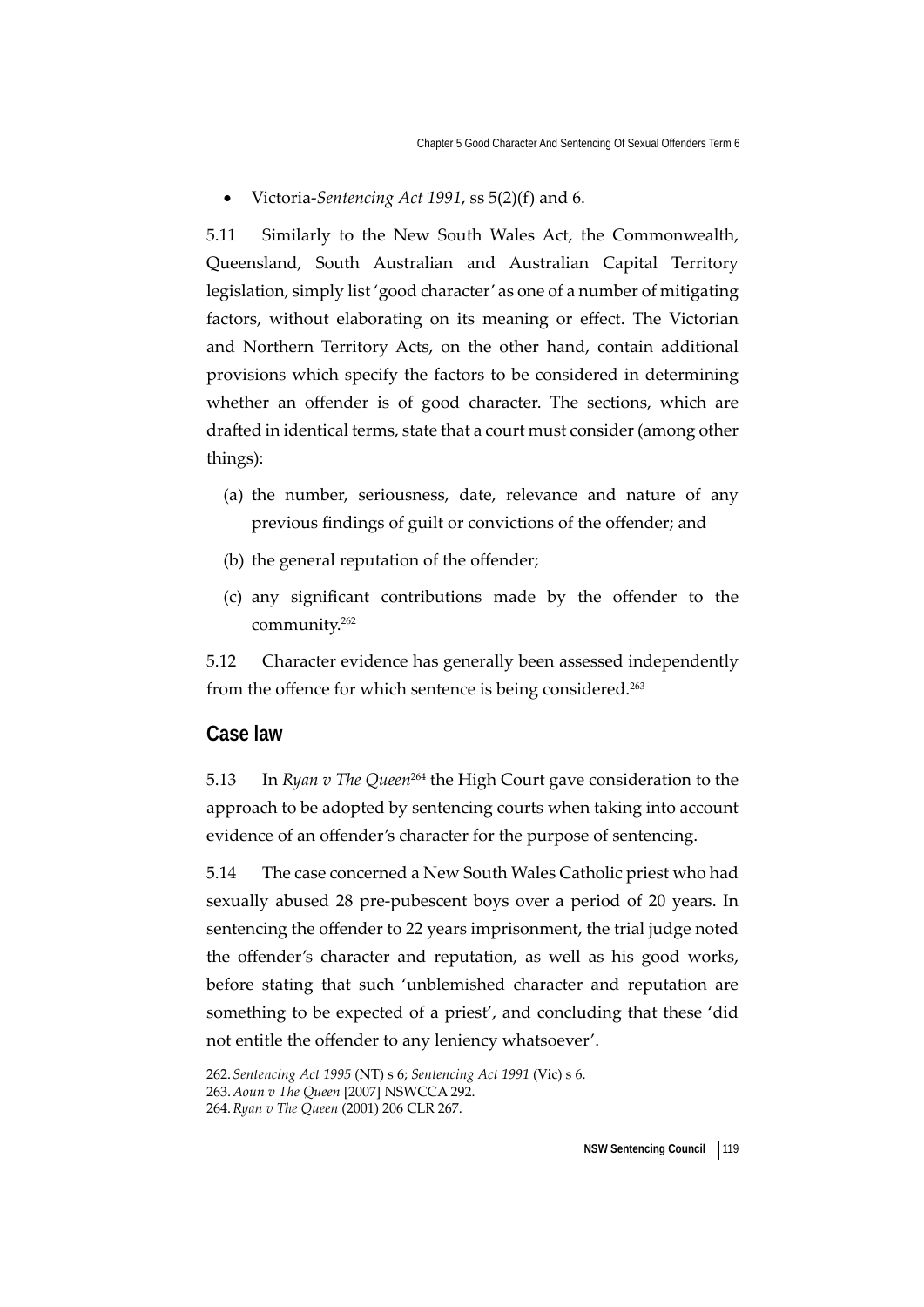5.15 In coming to that conclusion, His Honour placed the offender's good character and reputation within the context of his offending, as evident from his statement:

How can a man, who showed such a kind and friendly face to adults, but who sexually abused so many young boys in so many ways over such a long period of time, be considered a good man? …I cannot see any good in the prisoner.

5.16 On appeal, the New South Wales Court of Criminal Appeal declined to disturb the trial judge's findings as to the extent, if any, that the prisoner possessed good character, which should have been taken into account as a mitigating factor when sentencing him.

5.17 The offender appealed to the High Court on the ground (among others) that the trial judge had failed to accord him any leniency for his previously unblemished character and reputation, contrary to sentencing principle.

5.18 The issues which the Court had to clarify included the means of ascertaining whether or not the offender was a person of good character, and the weight to be given to such fact where it was established on the evidence.

5.19 McHugh J proposed the following method, which was approved by the other members of the Court and which has been followed in later cases:

[23] It is necessary to distinguish between the two logically distinct stages concerning the use of character in the sentencing process. First, it is necessary to determine whether the offender is of otherwise good character. When considering this issue, the sentencing judge must not consider the offences for which the prisoner is being sentenced. Because that is so, many sentencing judges refer to the offender's "previous" or "otherwise" good character.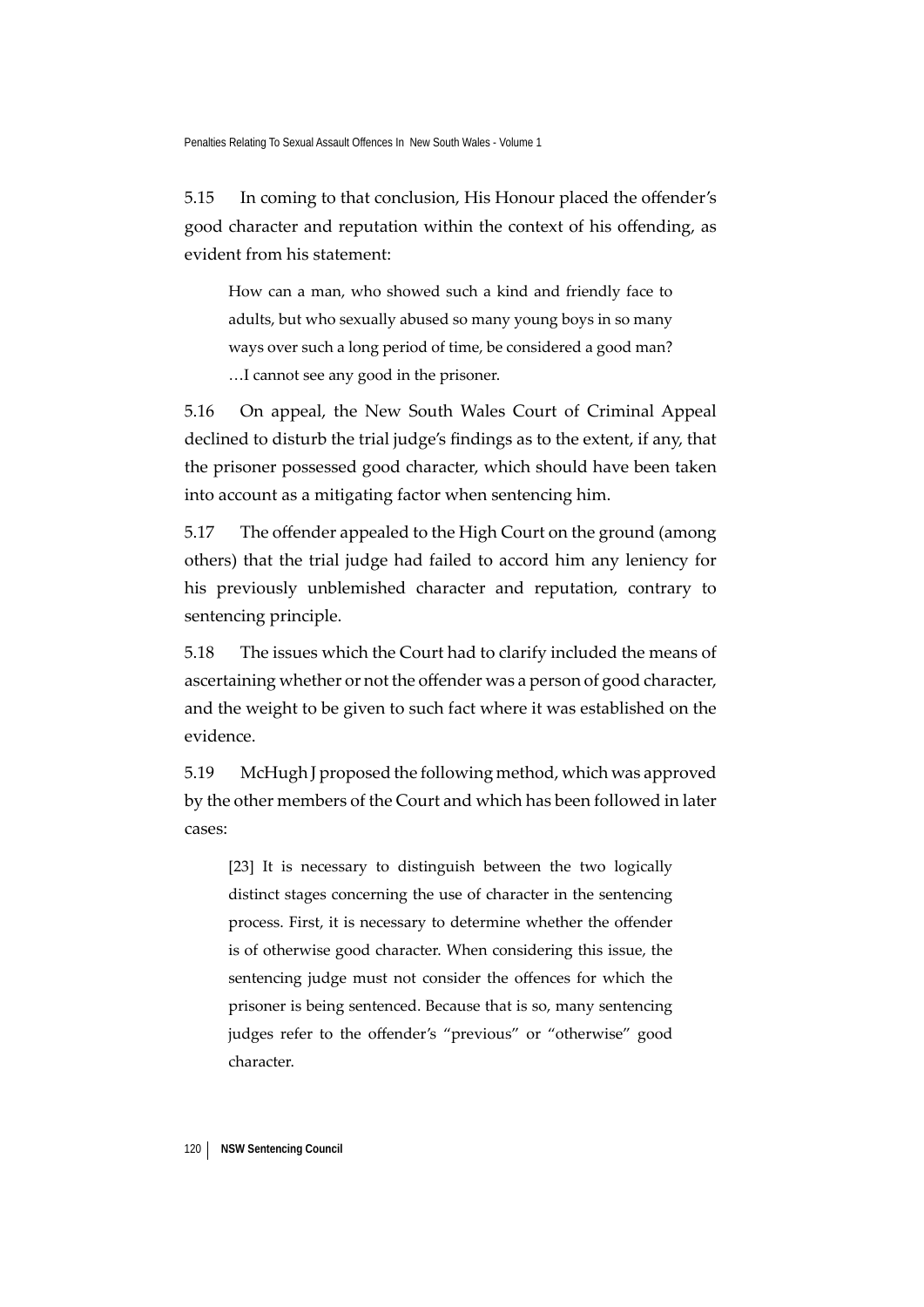[24] If an offender's character was determined by reference to the offences for which he or she is being sentenced, he or she would seldom be "of good character." …

[25] Second, if the offender is of otherwise good character, it is necessary to determine the weight that must be given to that mitigating factor. If an offender is of otherwise good character, then the sentencing judge is bound to take that into account in the sentence that he or she imposes. The weight that must be given to the prisoner's otherwise good character will vary according to all of the circumstances.265

5.20 McHugh J found that the following circumstances should be considered in deciding what weight should be given to the offender's prior good character:

[34] First, there were multiple offences involving repeated acts committed over a number of years. They were not isolated incidents which might be said to be out of character. Second, the appellant was, as his counsel conceded before Nield DCJ, leading a double life. Over many years, the appellant was doing "good works" while he was committing grave offences. This contradiction indicates that the appellant's otherwise good character was a minor factor to be weighed. Third, the appellant committed the offences in the course of his priestly duties and it was as a priest that he did the "good works" which are at the heart of his claim of good character. This reduces the weight that ought to be given to his otherwise good character. Fourth, and related to the third point, the offences involved breaches of trust.

[35] Given these circumstances, Gleeson CJ was correct when he said that the appellant was not entitled to significant leniency because of his otherwise good character. However, Nield DCJ gave the appellant no leniency whatsoever for his otherwise good

<sup>265.</sup> *Ryan v The Queen* (2001) 206 CLR 267, [23]-[25] (McHugh J); [66] (Gummow J), [101]-[102] (Kirby J). Hayne and Callinan JJ did not expressly deal with this point.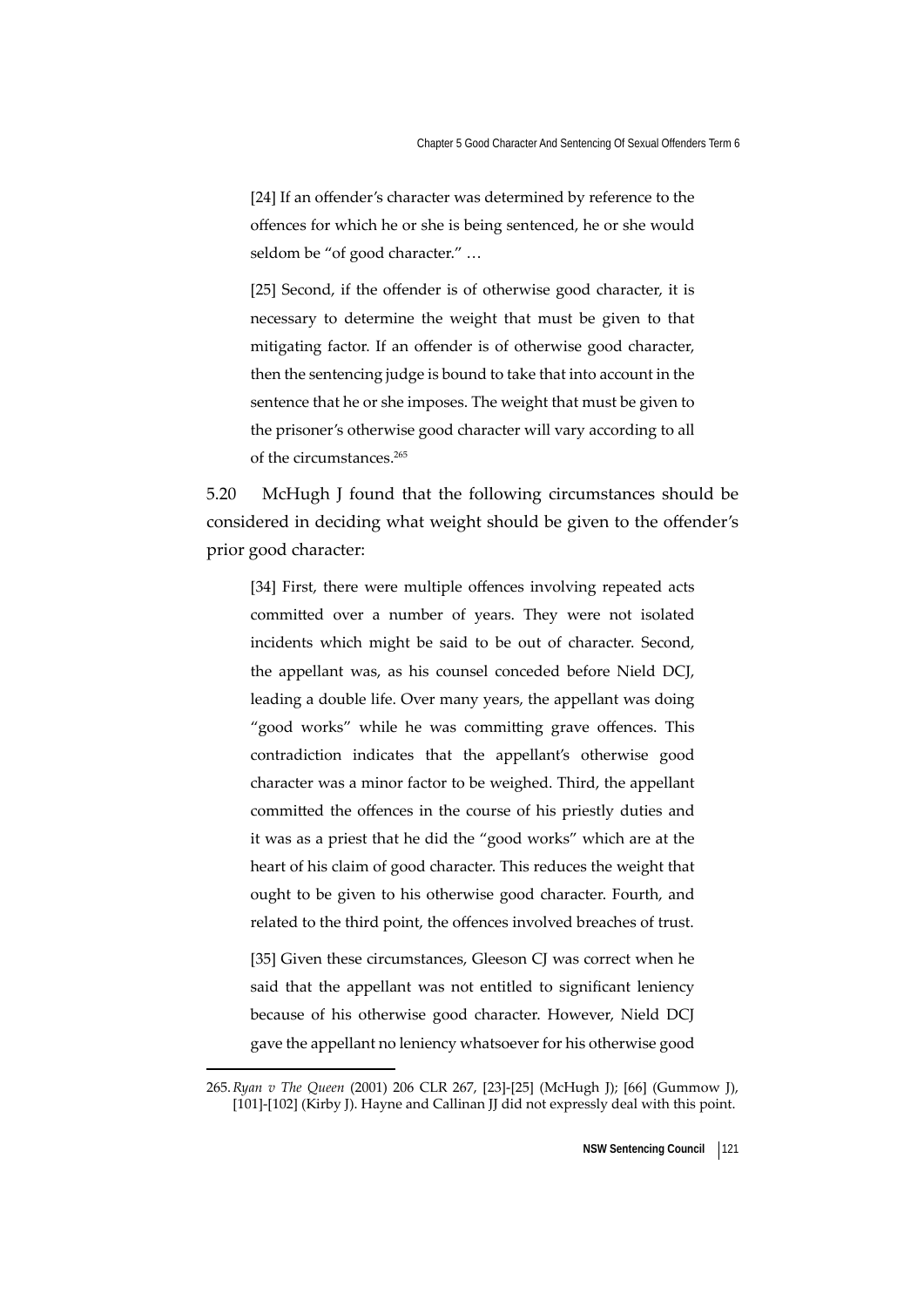character. He was entitled to some leniency for his otherwise good character. That being so, the Court of Criminal Appeal should have allowed the appeal and re-sentenced the appellant. In re-sentencing the appellant, some weight should be given to the appellant's otherwise good character.<sup>266</sup>

5.21 In the course of his judgment McHugh J explained why character evidence is relevant in the sentencing context. His Honour stated:

Good character may in some circumstances suggest that the prisoner's actions in committing the offence for which he or she is being sentenced were "out of character" and that he or she is unlikely to reoffend. ... Another, but less articulated, reason for considering "good character" in the sentencing context appears to involve the idea that a "morally good" person is less deserving of punishment for a particular offence than a "morally neutral or bad" person who has committed an identical offence.<sup>267</sup>

5.22 The matter was remitted to the New South Wales Court of Criminal Appeal for re-sentencing. In allowing a reduction of the total sentence and the non-parole period by one year, with whose reasoning the rest of the Court agreed, Mason P stated:

[44] ... The adjustment is relatively small having regard to the whole term. It retains the condign stringency of the original sentence imposed by Judge Nield and thereby reflects the seriousness of the criminality appropriately condemned in the remarks of Judge Nield and this Court as earlier constituted.

[45] As the High Court pointed out, the nature and extent of the offences mean that the appellant's "otherwise good character" can only be a small factor to be weighed in his favour. The nature and extent of that good character attracts some leniency, but not significant leniency.<sup>268</sup>

<sup>266.</sup> *Ryan v The Queen* (2001) 206 CLR 267, [34]-[35]. 267. *Ryan v The Queen* (2001) 206 CLR 267, [29]-[30]. 268. *R v Ryan* (No 2) [2003] NSWCCA 35, [44]-[45].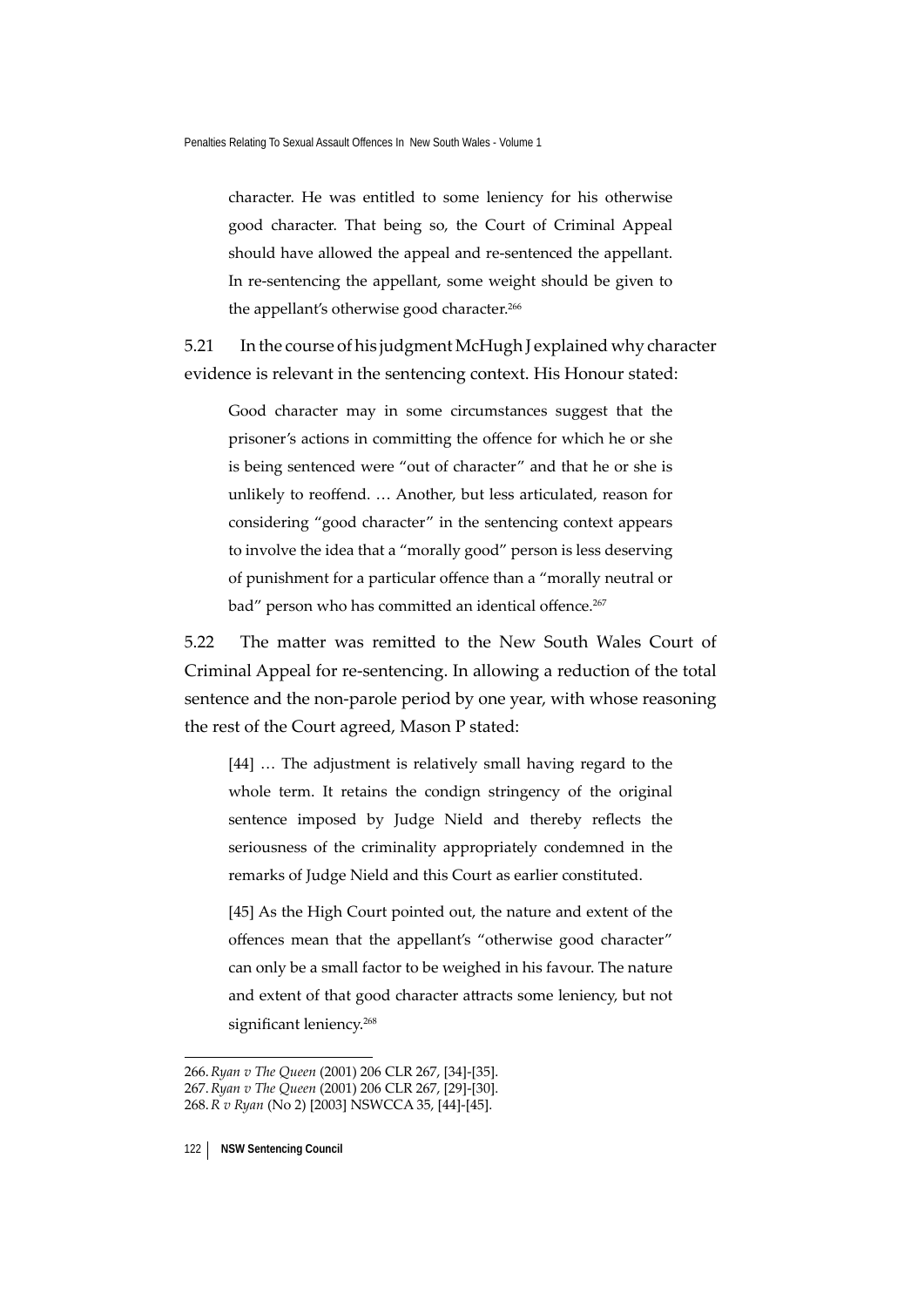5.23 In *Melbourne v The Queen*<sup>269</sup> Kirby J drew attention to the numerous issues which arise in relation to the subject of good character in the context of criminal trials.270 In the context of its relevance for the issue of guilt, His Honour drew attention to the dubious nature of the assumption that character, whether for good or bad, has a predictive value, and that it refers to a permanent and unchanging pattern of the nature of the individual involved.271 His Honour observed:

where a person does not have a stable personality or is exposed to new, special or extraordinary circumstances, the assumption that the person's conduct may be predicated on a previous absence of convictions, or even on a general reputation for, or existence of, good character, is doubtful.272

# **2. SENTENCING AND CHARACTER GENERALLY**

5.24 As noted by McHugh J in Ryan, the 'weight that must be given to the offender's good character will depend on all the circumstances of the case',<sup>273</sup> and that 'the nature and circumstances of the offence will be factors of utmost importance'.<sup>274</sup> While the assessment of the weight to be given to evidence of good character involves a subjective evaluation of often competing considerations, in the exercise of the sentencing discretion, several aspects may be noted.

### **Absence of prior convictions**

5.25 There is something of a logical fallacy in the use of an absence of a prior record as an indicator of good character. Standing on its own an absence of prior convictions is generally neutral. As was pointed out by the majority in *R v Falealili*, 275 a person of bad repute may well

<sup>269.</sup> *Melbourne v The Queen* (1999) 198 CLR 1.

<sup>270.</sup> *Melbourne v The Queen* (1999) 198 CLR 1, [90].

<sup>271.</sup> *Melbourne v The Queen* (1999) 198 CLR 1, [105].

<sup>272.</sup> See also the observation of McHugh J in *Melbourne v The Queen* (1999) 198 CLR 1, [47].

<sup>273.</sup> *Ryan v The Queen* (2001) 206 CLR 267, [36].

<sup>274.</sup> *Ryan v The Queen* (2001) 206 CLR 267, [33].

<sup>275.</sup> *R v Falealili* [1996] 3 NZLR 664, 667.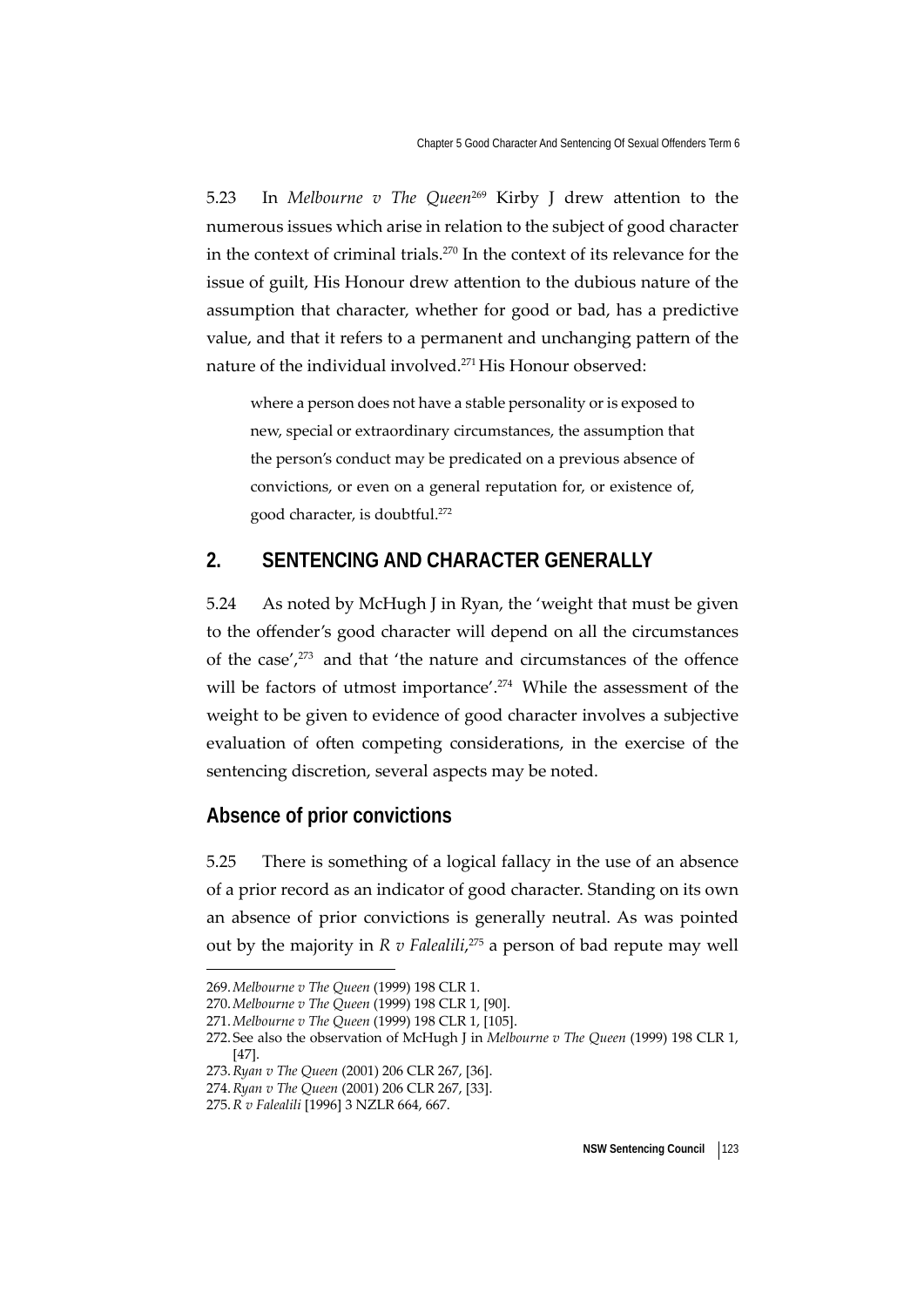Penalties Relating To Sexual Assault Offences In New South Wales - Volume 1

have no convictions. The absence of tangible evidence cannot logically be equated with evidence positively enhancing the standing of the offender<sup>276</sup>

# **Duration of offending**

5.26 Judges will commonly take into account not only the gravity of the offence of which an accused person has been found guilty or to which he has pleaded, but also in the case of a serial offender the time over which such offences have been committed.

5.27 Where there are a number of disparate crimes committed over a period of time against one or more individuals an offender loses the quality of good character at the inception of such a series.<sup>277</sup> If this lies in the distant past then good character becomes a very minor consideration, not only because of the effluxion of time, but also because the offending behaviour can be seen as ingrained or habitual thus negating, to a large extent, any ostensible good works which might be viewed as a screen for such criminal activity.

# **Use of position**

5.28 If an accused has used a position which sustained his entitlement to being a person of otherwise good character, for the purpose of the commission of the offences, then good character whilst being a consideration would normally be given little weight.

5.29 Where a prisoner's education and training has given that person some social position, and at the same time should have precluded the offending conduct for which he has been found guilty or to which he has pleaded, then once again his good character should not normally be given any significant weight.

5.30 A person who has used a familial situation to cloak criminal activities can also hardly claim that situation as mitigation. On the

<sup>276.</sup> Munday, R., 'What Constitutes Good Character' [1997] *Criminal Law Review* 247. 277. *R v Smith* (2000) 114 A Crim R 8.

<sup>124</sup> **NSW Sentencing Council**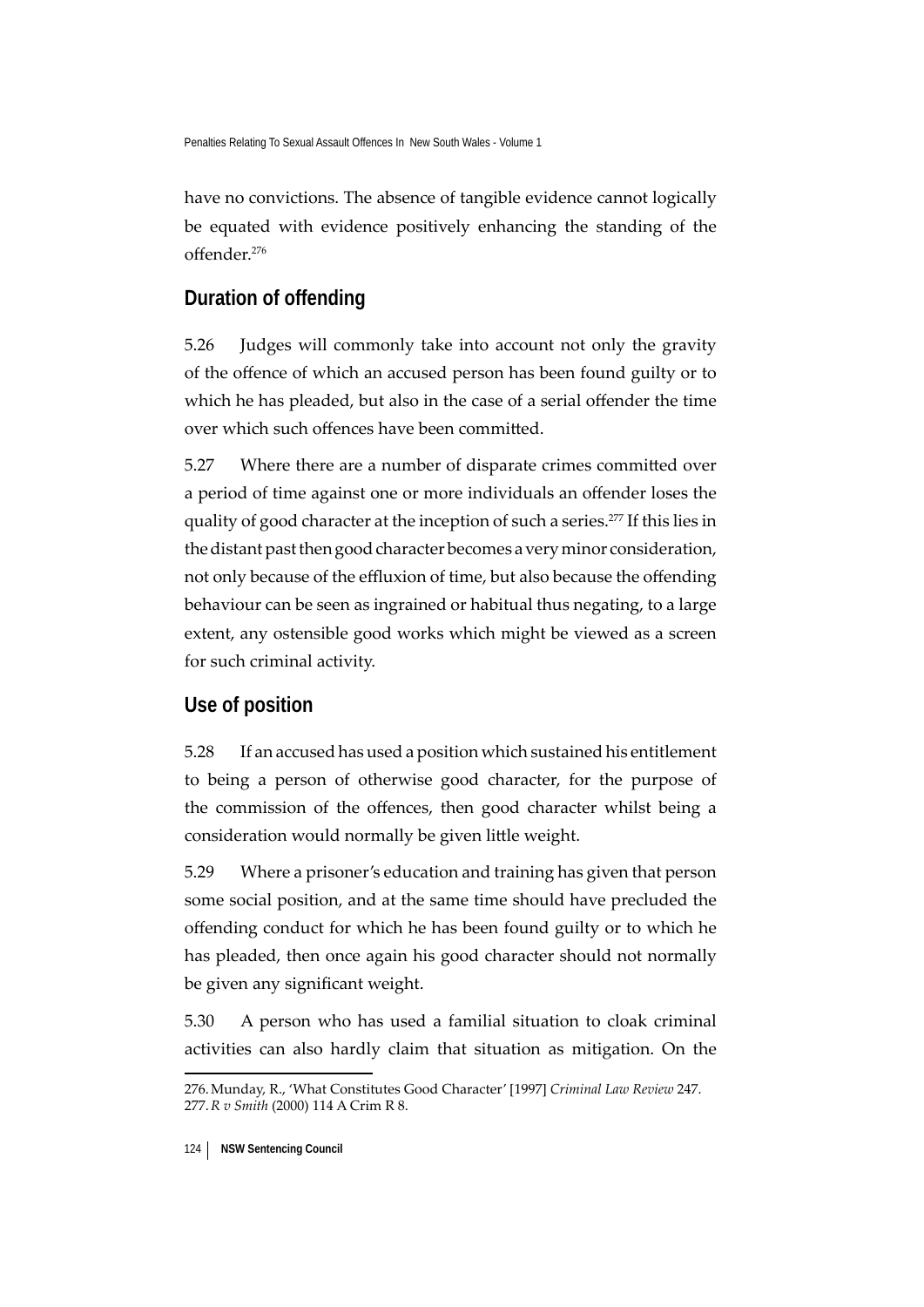other hand, a crime committed many years earlier and followed by a course of exemplary conduct might still permit a person to be regarded of otherwise good character.

## **The moral worth of the offender**

5.31 Aside from the criticism based on the lack of empirical support for the notion that prior good character suggests an unlikelihood of re-offending, and that there is a connection between conduct and character, current sentencing practice in relation to the relevance of the moral worth of an offender has been questioned. McHugh J observed in *Ryan*:

Walker and Padfield<sup>278</sup> have described as "remarkable": "... cases in which the court is influenced by meritorious conduct which has nothing to do with the offence. Men have had prison terms shortened because they have fought well in a war, given a kidney to a sister, saved a child from drowning or started a youth club. Such cases are interesting because they seem to result from two assumptions: (i) that offenders are being sentenced not for the offence but for their moral worth; and (ii) that moral worth can be calculated by a sort of moral book-keeping, in which spectacular actions count for more than does unobtrusive decency. This can be illustrated by the ambivalent remarks of the [English Court of Appeal] in *Reid* (1982) 4 Cr App Rep (S) 280: 'While this Court would not usually interfere with a sentence because the defendant had committed an act of bravery, we think that if the Recorder had known about this incident it may well be that he would have formed a different view of the appellant: he might have come to the conclusion that the appellant was a much better and more valuable member of society than his criminal activities had led him to suppose.""<sup>279</sup>

<sup>278.</sup> Walker, N. and Padfield, N., *Sentencing: Theory, Law and Practice* (2nd ed, 1996) 53-4.

<sup>279.</sup> *Ryan v The Queen* (2001) 206 CLR 267, [30] (McHugh J).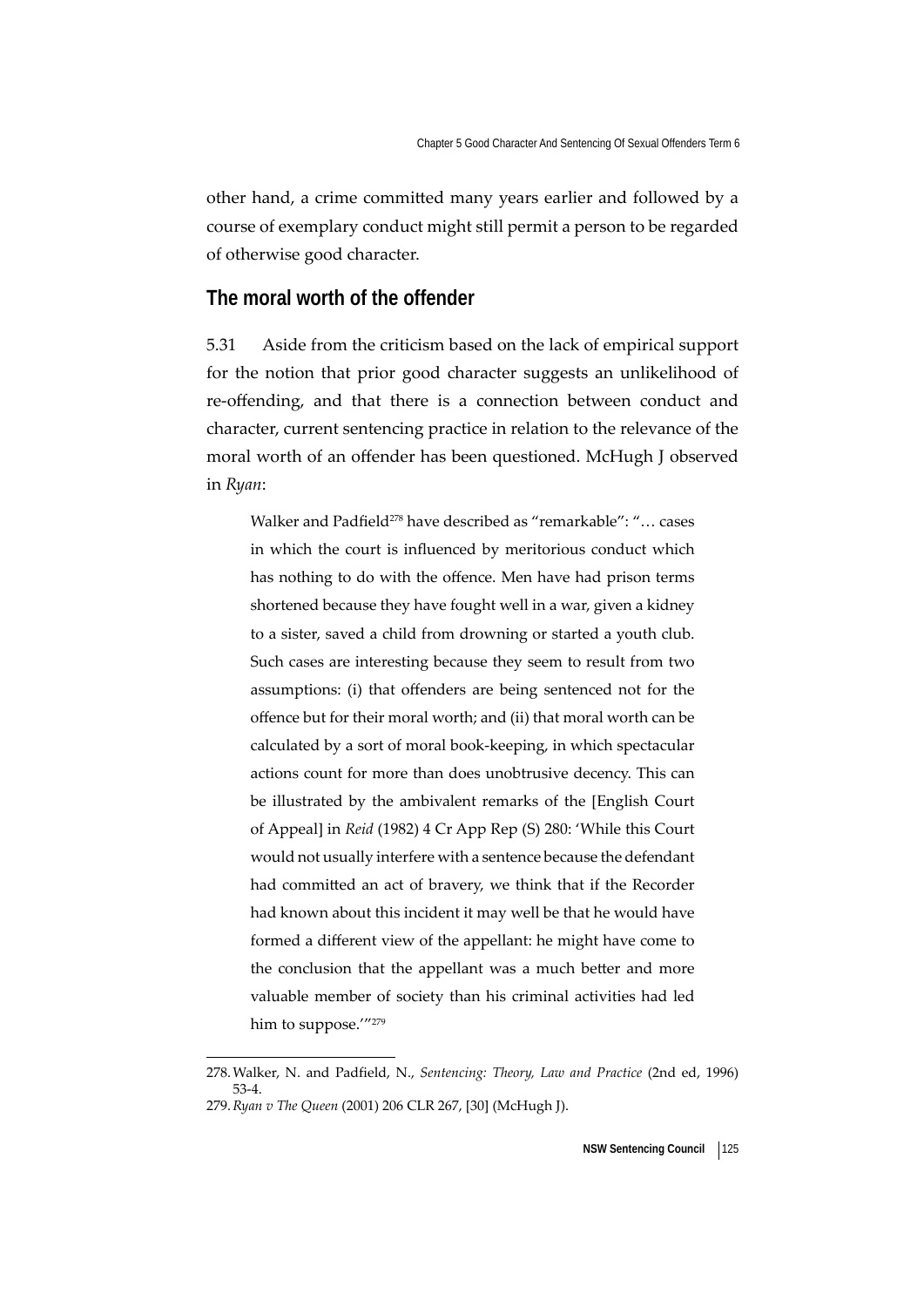5.32 While noting the 'remarkable rationale' involved, His Honour observed that at common law, good character was an established mitigating factor in the sentencing process.

## **Loss of reputation**

5.33 The extent to which a sentence is mitigated at times turns upon the offender's reputation, since the concepts of character and reputation are closely intertwined and are often confused.<sup>280</sup> Prominent members of the society who lose their reputations arguably suffer greater damage than those who do not enjoy such reputations.

5.34 However, neither Australian, nor overseas courts give much weight to this argument. In a case dealing with the possession of child pornography Boulton Acting DCJ said in relation to the offender that:

The reputation which he enjoys, among a wide circle of friends, must be based, at least in part, upon the fact that the offence was committed in secret.<sup>281</sup>

5.35 Corbett J when dealing with a submission concerning the consequence of convictions, in terms of the loss of the reputation of the offender observed *R v Prokofiew*:<sup>282</sup>

The loss of reputation, income and income potential are a result of their own misconduct. They have brought this upon themselves. This sort of submission seems to come to the fore when the criminal before the Court was formally a pillar of the community, living a life of affluence and privilege. Look at what they have lost. Look at this argument though the other way around. The Court sometimes has before it criminals of a very different socioeconomic past, persons living in poverty, often facing very great challenges, often living lives of quiet desperation. When they resort to crime to alleviate their hardship, they are told it is no excuse, and it is no excuse. The laws against fraud are minimum standards, and they

<sup>280.</sup> *Melbourne v the Queen* (1999) 198 CLR 1, [33].

<sup>281.</sup> *Power v DPP* (NSW) (Unreported, NSW District Court, 19 July 2007), [33]. 282. *R v Prokofiew* 2005 CarswellOnt 3201 (Ont. Sup. Ct. J.) (WLeC).

<sup>126</sup> **NSW Sentencing Council**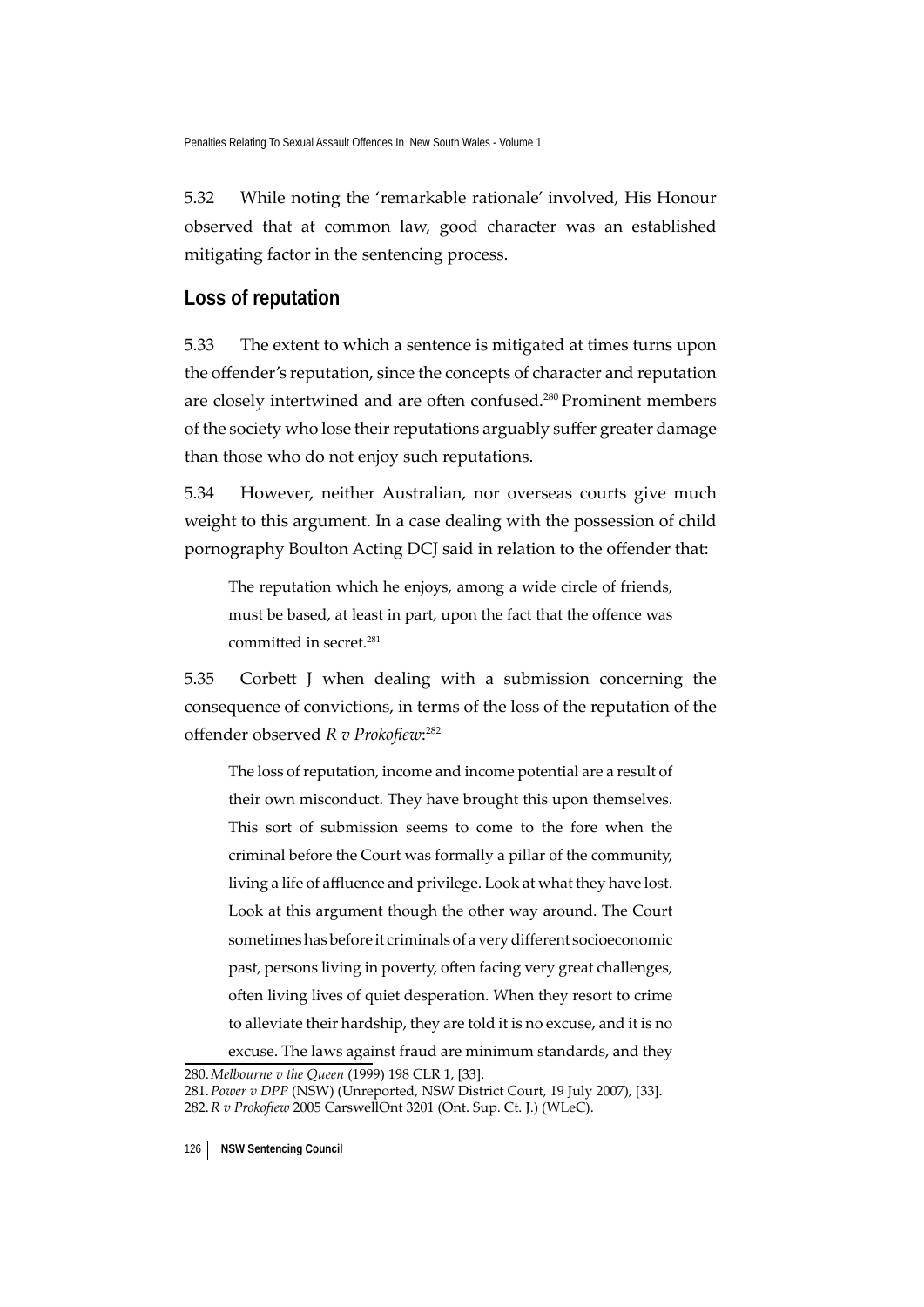apply to all, the rich and the poor alike. But, just as the Court will not relieve the poor from the burden of punishment for breaching society's codes of minimum standards, neither will the Court go lightly on an affluent criminal because of the loss of wealth and position that follows exposure of criminal behaviour.283

5.36 Although an offender's good character may often be linked with good reputation, the loss of reputation arguably, should not bear upon the extent to which the sentence is mitigated.

# **Double counting**

5.37 It is sometimes suggested that the inclusion in s 21A(3) of the *Crimes (Sentencing Procedure) Act 1999* (NSW) of good character, absence of a record of prior convictions, unlikelihood of reoffending, and good prospects of rehabilitation as separate mitigating factors are so closely related, particularly since the last two mentioned factors may be seen as evidenced by the first mentioned factors, that this may lead to double counting.

5.38 Provided that the assessment of the mitigating factors is kept in context and regarded as relevant factors, which would apply in any event, at common law, there should be no occasion for error on this account. Each is a relevant matter to be taken into account as part of the natural synthesis of all elements both for and against an accused so that a proper sentence may be imposed.

# **Quantifi cation of any 'discount' for good character**

5.39 Rarely if ever do judges attempt to quantify a specific discount for good character, and it is impossible to discern the precise extent to which it mitigates the sentence in the case of any particular offences, including sexual offences. Rather it is included within the matrix of aggravating and mitigating factors that are taken into account in the exercise of the sentencing discretion.

<sup>283.</sup> *R v Prokofiew* 2005 CarswellOnt 3201 (Ont. Sup. Ct. J.) (WLeC).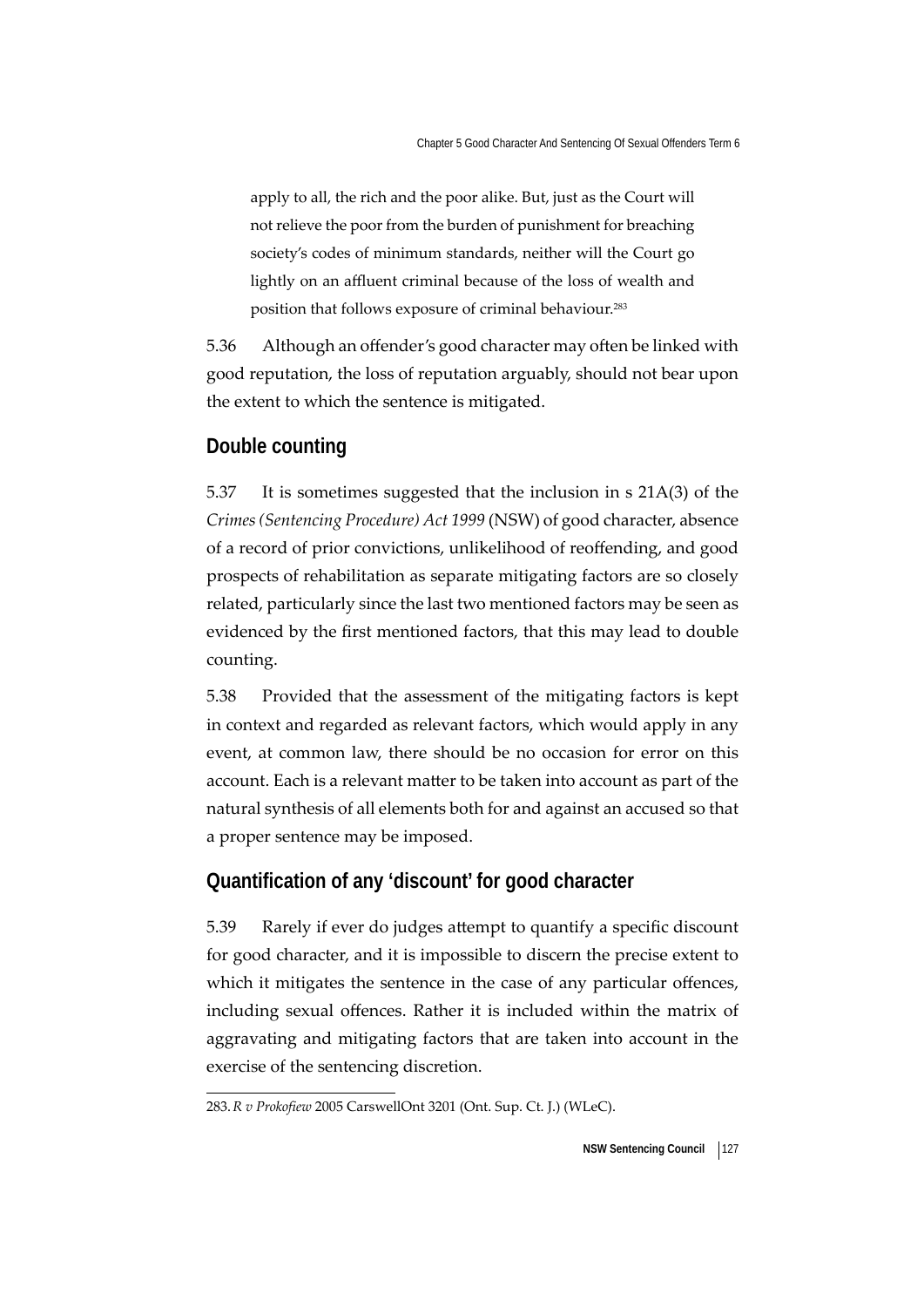# **3. GOOD CHARACTER AND SENTENCING FOR SEXUAL OFFENCES**

# **Submissions on good character as a mitigating factor in the sentencing of sexual offenders**

5.40 A number of submissions received by the Council were opposed to the inclusion of good character evidence as a circumstance of mitigation when sentencing sexual offenders, particularly where their crimes are committed against children.<sup>284</sup>

5.41 Some submissions opposed the practice on the grounds of relevance. For example, as the NSW Ombudsman emphasized, the number of convictions and the profile of offenders indicate that people of good character can and do commit sexual offences against children; therefore the fact of good character does not of itself prevent such crimes from occurring.<sup>285</sup> This argument was supported by the response from Dr Wilson of the Corrections, Psychological Services New Zealand, who also noted that 'good character' does not prevent sexual offending.<sup>286</sup> Dr Wilson submitted that character strengths become more apparent after conviction, in terms of prison behaviour and engagement in treatment, so that a more appropriate assessment of the impact of 'good character' can be made at the time of parole, and not at the time of sentencing.<sup>287</sup>

5.42 The Chief Magistrate of the Local Court observed that it is somewhat misleading to have regard to the offender's good character when sentencing for these offences, since the fact that their crimes are

<sup>284.</sup> Submission 4: NSW Ombudsman; Submission 5: The Chief Magistrate of the Local Court; Submission 7: Department of Corrections; Community Probation & Psychological Services (New Zealand); Submission 11: Central and Eastern Sydney Sexual Assault Service and Northern Sydney Sexual Assault Service; Submission 12: New South Wales Director of Public Prosecutions; Submission 14: Ministry for Police New South Wales.

<sup>285.</sup> Submission 4: NSW Ombudsman, 3.

<sup>286.</sup> Submission 7: Department of Corrections; Community Probation & Psychological Services (New Zealand), 5.

<sup>287.</sup> Submission 7: Department of Corrections; Community Probation & Psychological Services (New Zealand), 5.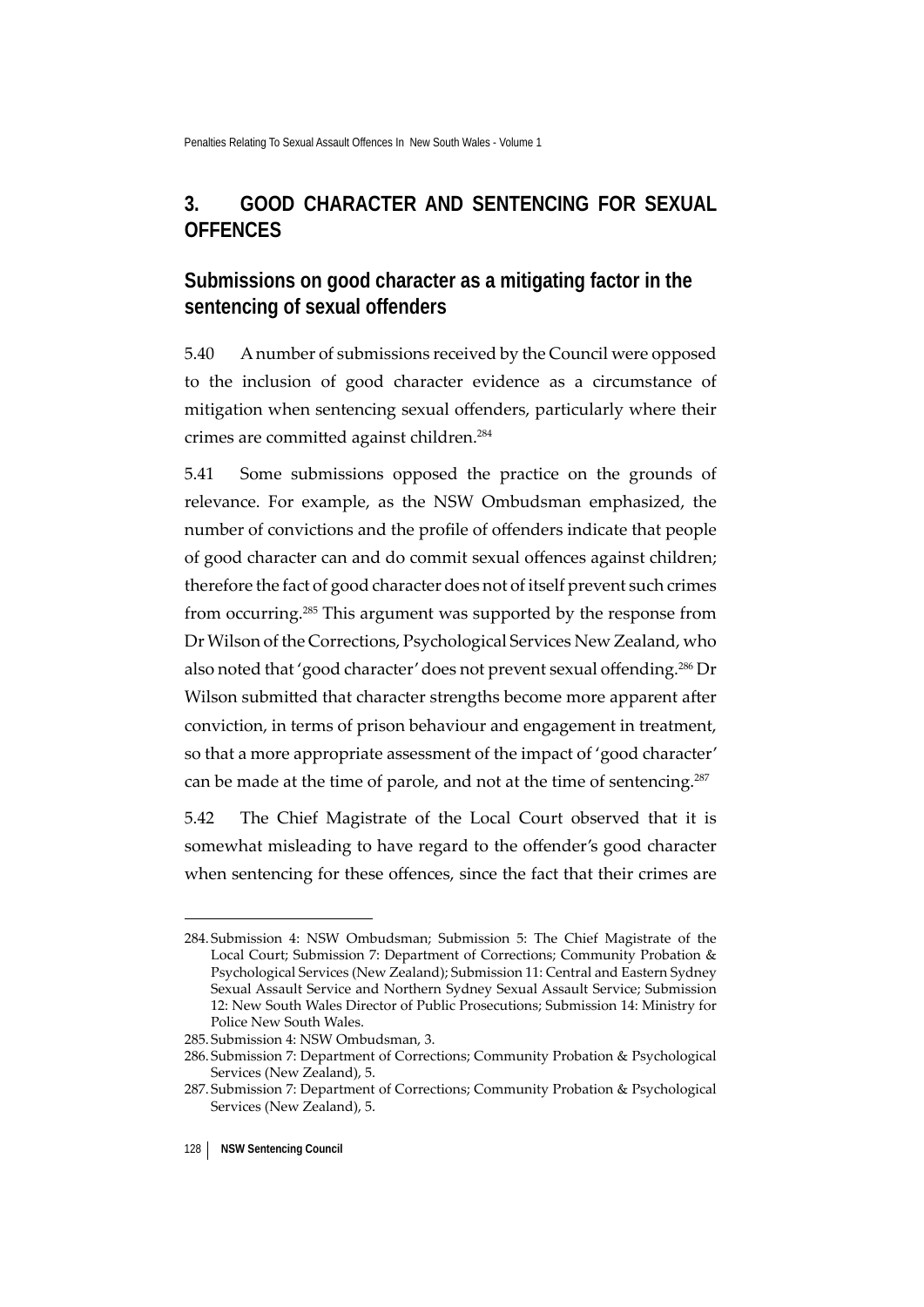committed in secret means that it is unlikely that their bad character will have become apparent.

5.43 Most of the submissions that were opposed to the mitigation of sentences in relation to sexual offences, on the basis of the offender's prior good character, were concerned with the extent to which this factor enables such crimes to take place. The Director of Public Prosecutions observed that good character often allows offenders access to their victims, and provides a cover under which such offending can continue.<sup>288</sup> The DPP accordingly submitted that where good character has placed an offender in a position of trust and/or power, this factor should attract a higher and not a lower level of culpability.<sup>289</sup> Similar comments were made by the Northern Sydney Sexual Assault Service as well as by the Ministry for Police.<sup>290</sup>

5.44 Some of the submissions opposed to the inclusion of good character as a mitigating factor noted that the courts give limited credence to the offender's good character when it is weighed against the severity of an offence, particularly one such as child sexual assault, and for that reason questioned whether the situation would be assisted by any legislative reform.<sup>291</sup>

5.45 Other submissions however argued that good character is a legitimate factor, which should mitigate the sentence imposed irrespective of the nature of the offence involved.<sup>292</sup> One of the key reasons cited for this submission was that good character is indicative of

<sup>288.</sup> Submission 12: New South Wales Director of Public Prosecutions, 12.

<sup>289.</sup> Submission 12: New South Wales Director of Public Prosecutions, 13.

<sup>290.</sup> Submission 11: Central and Eastern Sydney Sexual Assault Service and Northern Sydney Sexual Assault Service, 4; Submission 14: Ministry for Police New South Wales, 3.

<sup>291.</sup> Submission 4: NSW Ombudsman; Submission 12: New South Wales Director of Public Prosecutions; Submission 5: The Chief Magistrate of the Local Court.

<sup>292.</sup> Submission 8: New South Wales Council of Civil Liberties; Submission 13: Aboriginal Legal Service (NSW/ACT); Submission 16: Public Defenders Office New South Wales; Submission 17: Legal Aid New South Wales.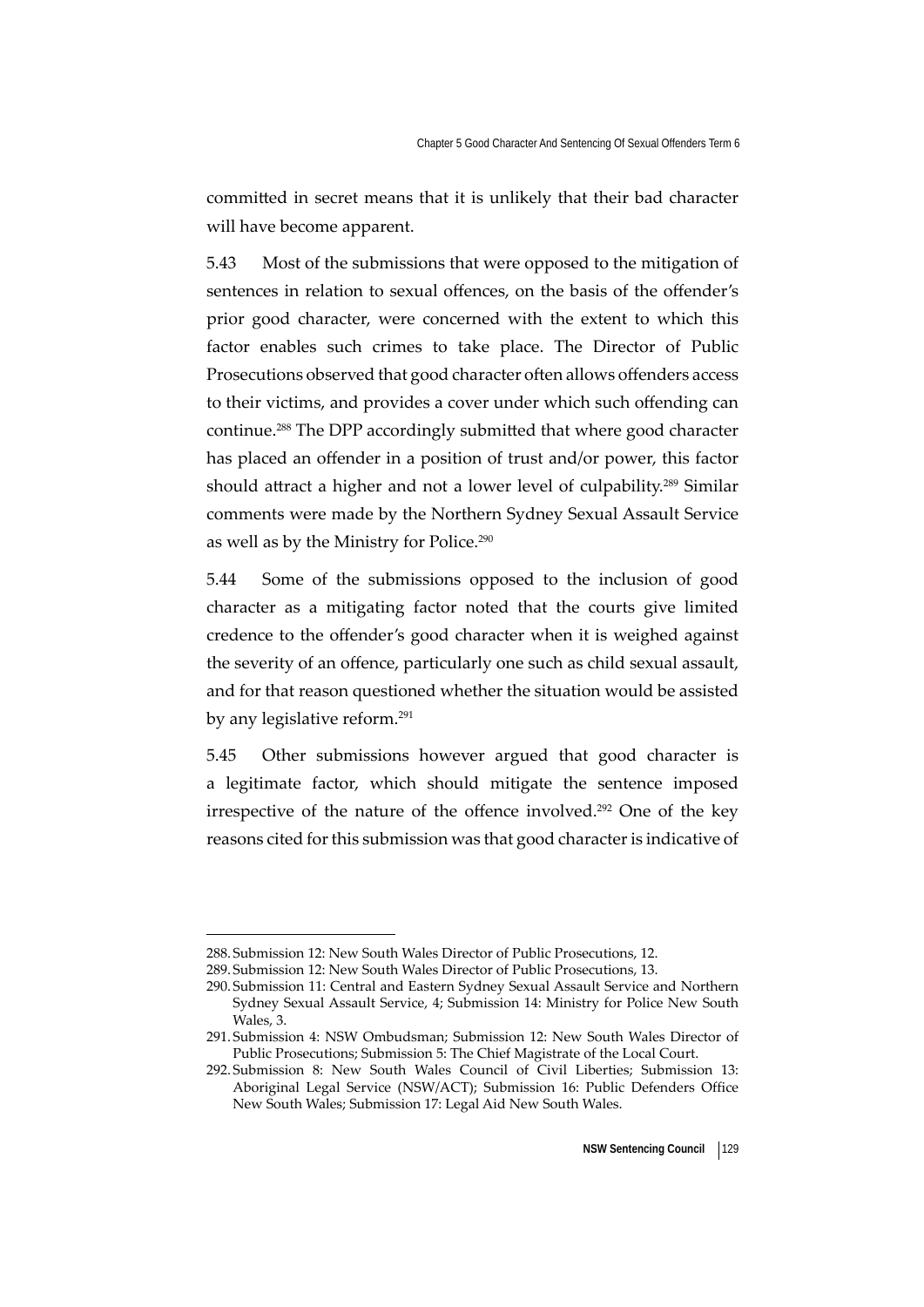Penalties Relating To Sexual Assault Offences In New South Wales - Volume 1

greater prospects of rehabilitation.293 Additionally, the Public Defenders argued that it would be unjust for two offenders who committed sexual offences of the same objective gravity to be treated equally and to receive equal sentences, despite one having good character and the other not.294

5.46 As we have noted earlier the first of these propositions involves an assumption that has been criticised as dubious. Likely to be of more relevance for rehabilitation in the case of a sexual offender is the deterrent effect of imprisonment, willingness to undertake sexual assault programs, and the fear of the consequence of any repetition of the offender's conduct. The answer to the second proposition is that the offender with prior bad character would be likely to receive a heavier sentence, at least where the remaining evidence indicated poorer prospects of rehabilitation.

#### **Offences against Adults**

5.47 There are difficulties in establishing upon a generic basis, particularly by statute, a difference in sentencing principle dependent on the nature of the offence before the Court. To the extent that this might reflect an assessment of the potential seriousness of the offence, and the interests of the community, this can be better reflected by the exercise of sentencing discretion within the parameters set by way of the maximum available sentence, and where applicable, a relevant standard non-parole period. Special circumstances would need to be established to justify any exception to that proposition.

5.48 For this reason the Council has focused its attention on sexual offences against children, rather than sexual offence at large. Where the victim is an adult, we do not see any need for a particular exception to be made in relation to sentencing for good character. The principles previously discussed are adequate for sentencing in such cases.

<sup>293.</sup> Submission 8: New South Wales Council of Civil Liberties, 6; Submission 12: New South Wales Director of Public Prosecutions, 13; Submission 17: Legal Aid New South Wales, 10.

<sup>294.</sup> Submission 16: Public Defenders Office New South Wales, 7.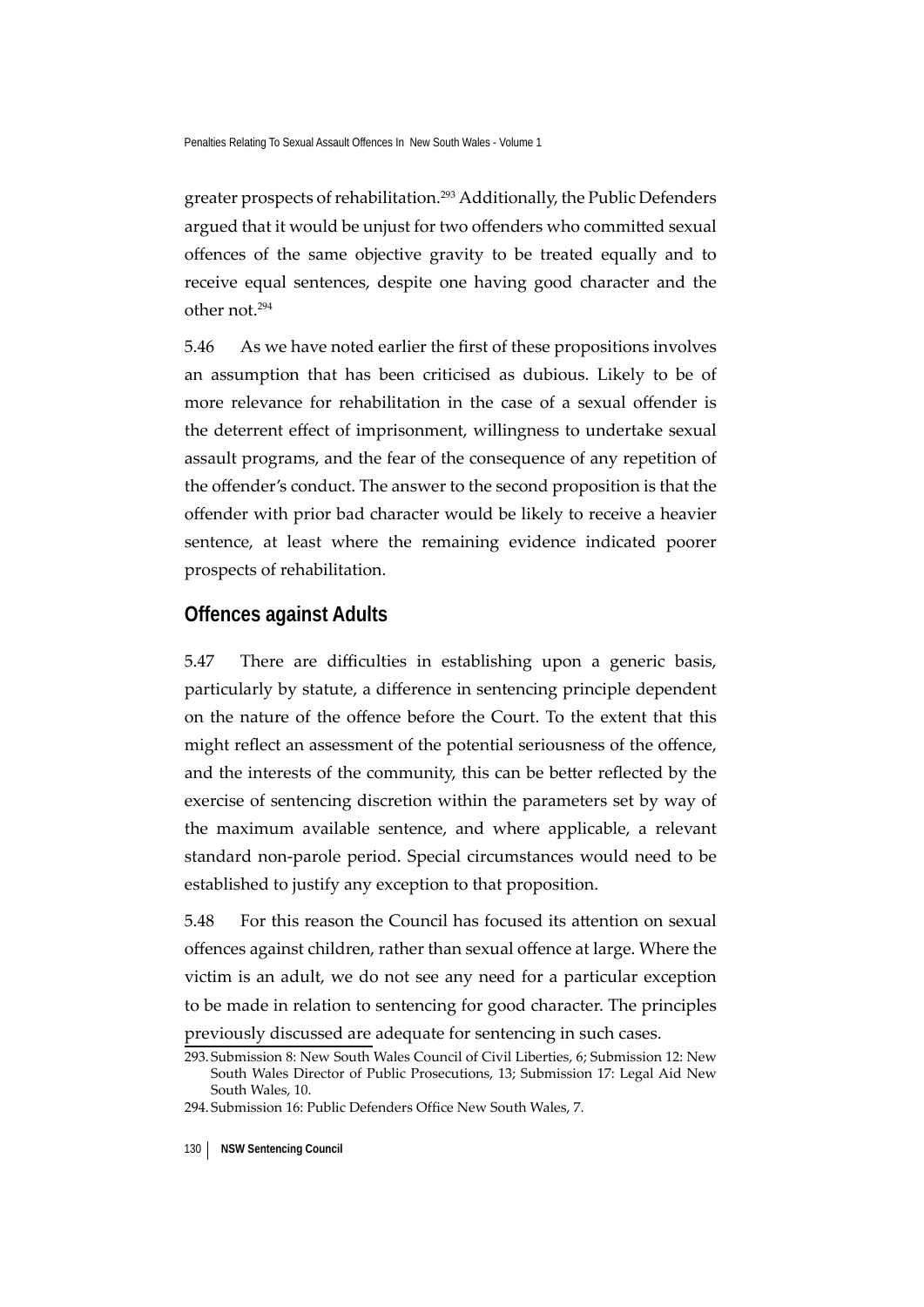#### **Offences against Children**

5.49 The courts have usually given limited weight to the offender's good character in child sexual offence cases,<sup>295</sup> particularly where the offences were committed in the circumstances discussed by Howie J in *R v Kennedy*, 296 and by McHugh and Gummow JJ in *Ryan*, 297 and which therefore warrant limited weight to be given to such evidence.

5.50 The courts have been particularly mindful of not mitigating the sentence of an offender who persistently committed sexual offences against a child in a family setting. In the case of *Hermann v The Queen*<sup>298</sup> Lee J noted that:

To give an applicant's so-called "previous good character" much weight in such circumstances is to give an appearance that the court is conceding to a parent or a person in loco parentis or within the family unit some right to use a child for sexual pleasure at will.299

5.51 An argument against the inclusion of 'good character' among the mitigating factors, in cases of sexual offences against children, rests on the fact that in such cases 'good character' may be the critical factor that enabled the offence to be committed, or repeated. This can be particularly true in the case of grooming offences, as it can where the offender is a close relation or a person in authority, such as a school teacher or carer,<sup>300</sup> or church elder<sup>301</sup> or teaching brother.<sup>302</sup>

<sup>295.</sup> *Hermann v The Queen* (1988) 37 A Crim R 440. 448; *R v Muldoon* (Unreported, NSW Court of Criminal Appeal, Hunt, Enderby and Grove JJ, 13 December 1990); *R v Petchell* (Unreported, WA Court of Criminal Appeal, Rowland, Franklyn and Walsh JJ, 16 June 1993); *R v DCM* (Unreported, NSW Court of Criminal Appeal, Kirby ACJ, Badgery-Parker J and Loveday AJ, 26 October 1993); *R v Fisher* (Unreported, NSW Court of Criminal Appeal, Finlay, Grove and Levine JJ, 19 July 1994); *Dick v The Queen* (1994) 75 A Crim R 303; *R v Kennedy* [2000] NSWCCA 527; *Ryan v The Queen* (2001) 206 CLR 267; *Featherstone v The Queen* [2008] NSWCCA 71, [70]; *R v Smith* [2007] NSWDC 315.

<sup>296.</sup> *R v Kennedy* [2000] NSWCCA 527.

<sup>297.</sup> *Ryan v The Queen* (2001) 206 CLR 267.

<sup>298.</sup> *Hermann v The Queen* (1988) 37 A Crim R 440.

<sup>299.</sup> *Hermann v The Queen* (1988) 37 A Crim R 440, 448 (Lee J).

<sup>300.</sup> *Featherstone v The Queen* [2008] NSWCCA 7; *R v Gent* (2005) 162 A Crim R 29.

<sup>301.</sup> *Green v The Queen* [2008] NSWCCA 112.

<sup>302.</sup> *R v Murrin* [2008] NSWDC 29.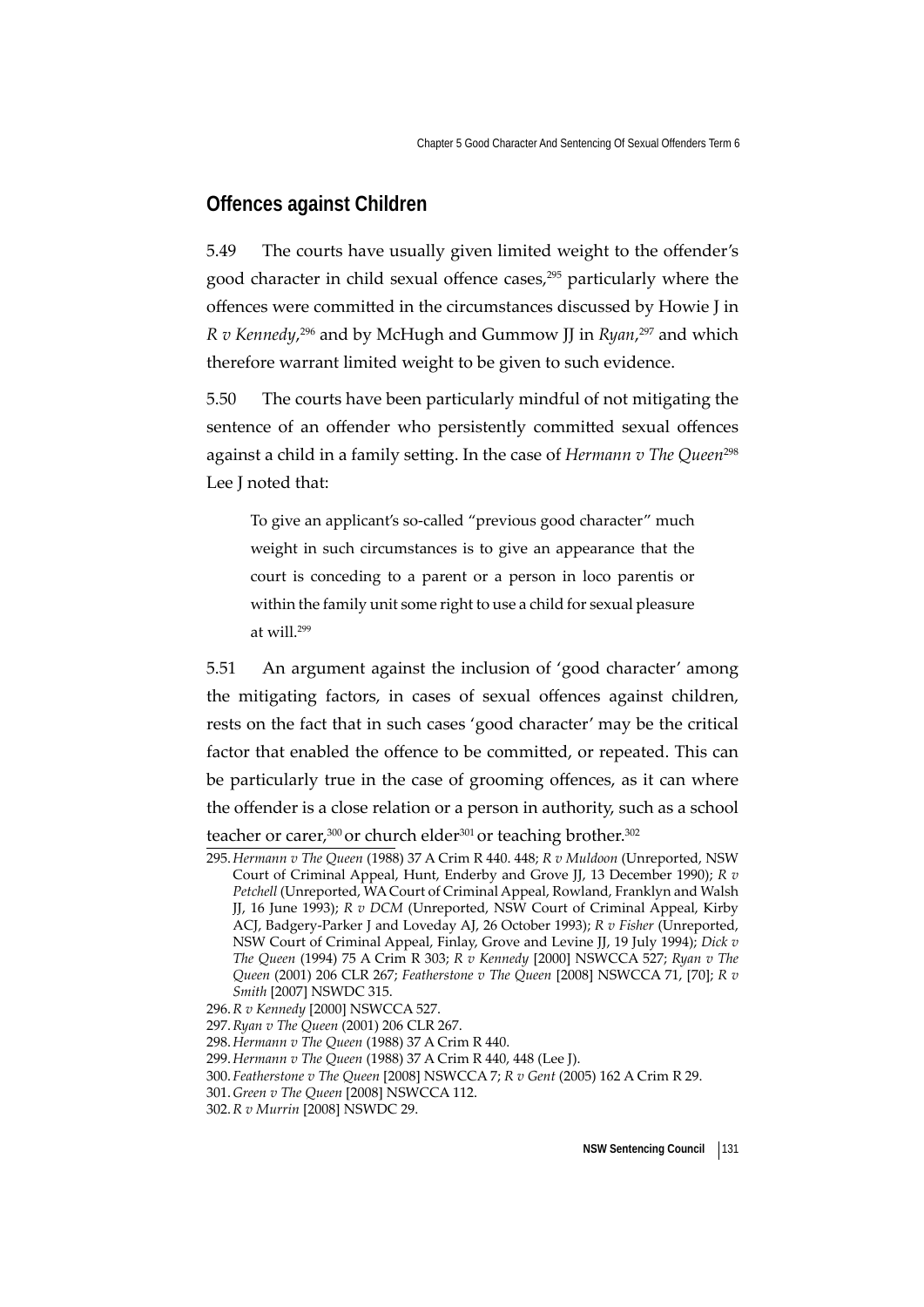5.52 As Hayne J pointed out in *Ryan*, it was because of the offender's good work that adult parishioners allowed their children to spend time with him, thus granting him access to his victims. The fact that they never suspected him of his crimes because of his position was a significant factor in enabling him to continue offending for over 20 years.303 Similar remarks were made by other members of the Court in *Ryan*, as they have in many other cases where the offender asked for his or her good character to be taken into account when being sentenced for sex offences against children.<sup>304</sup>

5.53 In *R v Gent*305 the New South Wales Court of Criminal Appeal held that there is no closed category of offences in relation to which courts may give limited weight to the offender's prior good character.<sup>306</sup> The Court consequently exercised its discretion not to mitigate substantially the sentence of an offender charged with possession of child pornography, on the basis that he was a person of prior good character.

5.54 The Court did however draw analogies between this type of offence and child sexual assault offences in that:

There is a foundation for the approach that less weight should be attached to evidence of prior good character on sentence for offences of importing child pornography. It appears that such offences are committed frequently by persons of otherwise good character. General deterrence has been referred to as the

<sup>303.</sup> *Ryan v The Queen* (2001) 206 CLR 267, [144] (Hayne J).

<sup>304.</sup> *Hermann v The Queen* (1988) 37 A Crim R 440, 448; *R v Muldoon* (Unreported, NSW Court of Criminal Appeal, Hunt, Enderby and Grove JJ, 13 December 1990); *R v Petchell* (Unreported, WA Court of Criminal Appeal, Rowland, Franklyn and Walsh JJ, 16 June 1993) 10; *R v DCM* (Unreported, NSW Court of Criminal Appeal, Kirby ACJ, Badgery-Parker J and Loveday AJ, 26 October 1993); *R v Fisher* (Unreported, NSW Court of Criminal Appeal, Finlay, Grove and Levine JJ, 19 July 1994); *Dick v The Queen* (1994) 75 A Crim R 303; *R v Kennedy* [2000] NSWCCA 527; *Ryan v The Queen* (2001) 206 CLR 267.

<sup>305.</sup> *R v Gent* (2005) 162 A Crim R 29.

<sup>306.</sup> *R v Gent* (2005) 162 A Crim R 29, [61].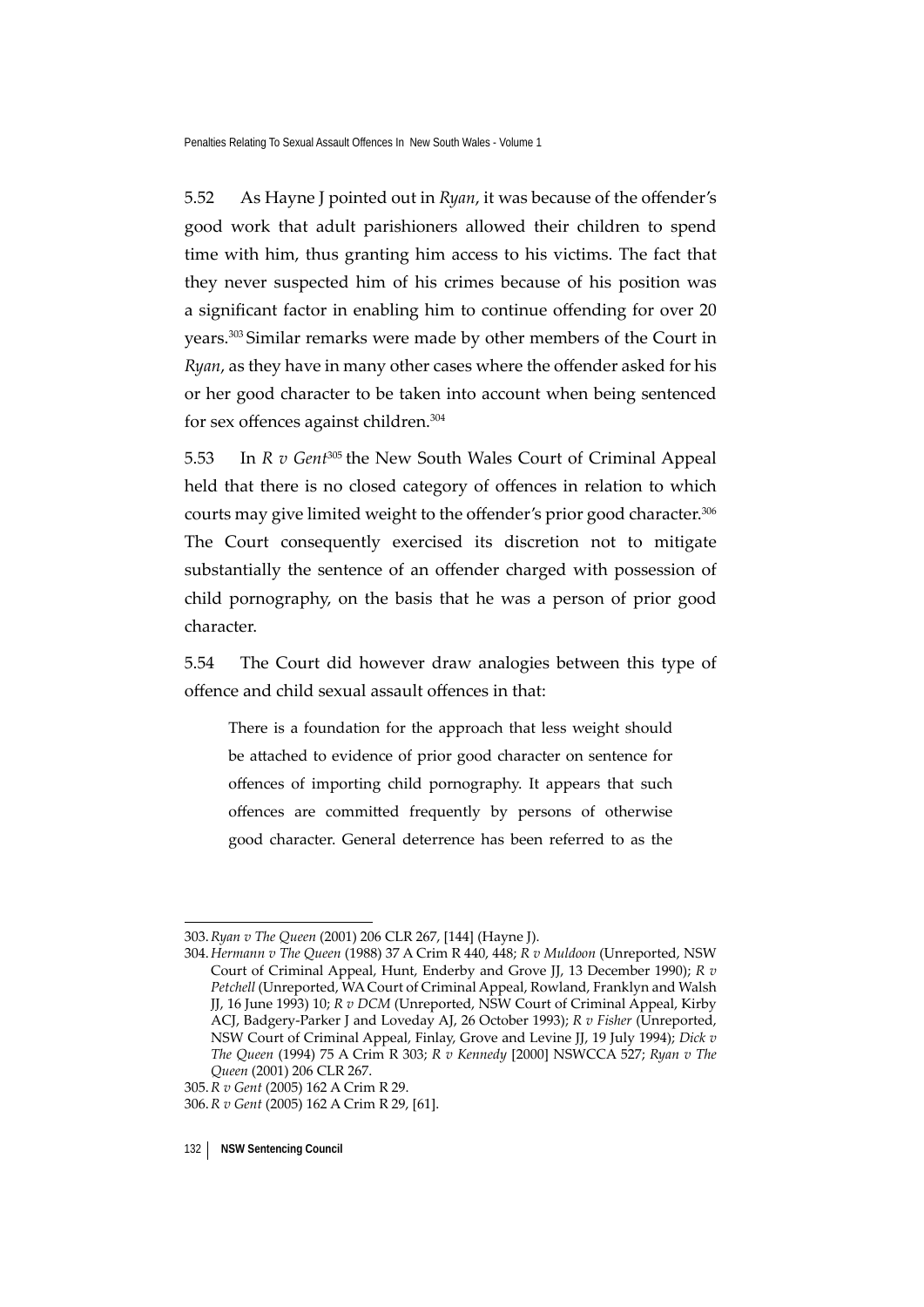"paramount consideration" on sentence for this class of offence (*Assheton*). The fact that the offence is, in a sense, committed in secret is also relevant to this issue.<sup>307</sup>

5.55 In the recent decision involving the sentencing of a former Deputy Senior Crown Prosecutor for the possession of child pornography, Acting Judge Boulton noted that the observations of McHugh J in *Ryan*  were relevant to the present case.

They merely confirm my view that whilst the appellant's prior good character whilst impressive in many respects must yield to considerations of general deterrence.<sup>308</sup>

5.56 Of importance for an assessment of the question whether evidence of prior good character should be excluded as a mitigating factor when sentencing offenders for sexual offences involving children, is the incidence of such offending, and the seriousness of the consequences to the victims.

5.57 The ease with which such offences may be committed in relation to children, and the potential immediate and long-term harm to them are obvious. Of critical importance in this respect is the ability of persons in authority, and of those who are in a position to win the confidence of the parents of children, to commit sexual offences against them. This factor tends to place such offences in a special category. Although it cannot be said to be unique, since some aspects of white collar crime and of drug importations (so far as couriers are concerned) $309$  are facilitated by the apparent good character and reputation of those involved, it is such that in the Council's opinion (or in the opinion of the majority of the Council) as to be deserving of a special approach.

5.58 It may be accepted that in some circumstances an offender's prior record, standing, reputation and history of positive contributions to the community, may indicate that his or her action were 'out of

<sup>307.</sup> *R v Gent* (2005) 162 A Crim R 29, [64].

<sup>308.</sup> *Power v DPP* (NSW) (Unreported, NSW District Court, 19 July 2007), 34. 309. *R v Leroy* [1984] 2 NSWLR 441, [446]-[447].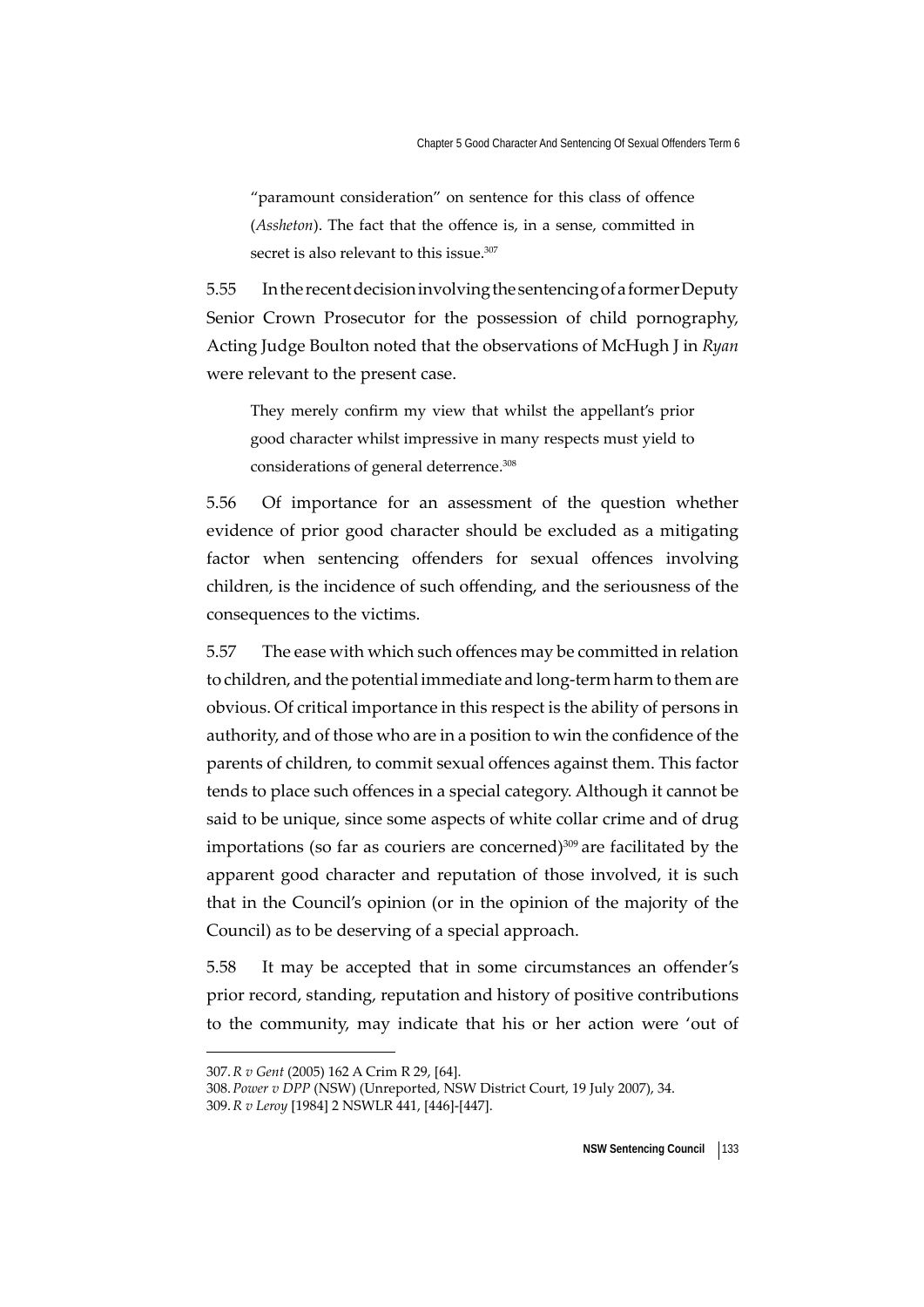character', and therefore unlikely to be repeated once he or she has been taken before the Court.<sup>310</sup> This premise may be true with respect to some offences, however the cases show that it is dangerous to draw such a conclusion where a person has been convicted of repeated child sexual abuse or is found to have paedophilic tendencies, or to have an obsession with child pornography.311

5.59 Moreover there is a good deal of empirical research concerning the resistance of sexual offenders to participate in sexual offending rehabilitation programs, and concerning the limited success of those who do participate. In the context of an offence that is driven by strong sexual urges that can be compulsive and that has a known resistance to rehabilitation, the observations by Kirby J concerning the lack of empirical support for the notion that future behaviour can be predicted on the basis of the past<sup>312</sup> stress the dangers of making any estimation of recidivism based on the offender's previous good character.

5.60 For these reasons the Council is of the view that, in the case of sexual offences concerning children, there should be an exception created to s 21A(3) of the *Crimes (Sentencing Procedure) Act 1999* (NSW), so as to exclude good character and the absence of any record of a prior offence, as a mitigating circumstance where the offender has used these factors to commit the offence.

5.61 Since s 21A(4) would continue to require good character to be taken into account by reason of the common law, it would also be necessary, if this recommendation is accepted, to preclude such features being taken into account, both in accordance with s 21A(3) and at common law.

5.62 In coming to this conclusion, the Council recognises that the absence of a prior record for offences that do not involve any form of sexual assault may remain relevant as a matter which the Court could

<sup>310.</sup> *Ryan v The Queen* (2001) 206 CLR 267, [29]-[30] (McHugh J).

<sup>311.</sup> As was the case in *R v Gent* (2005) 162 A Crim R 29 and *R v Jones* (1999) 108 A Crim R 50.

<sup>312.</sup> *Melbourne v the Queen* (1999) 198 CLR 1, [49].

<sup>134</sup> **NSW Sentencing Council**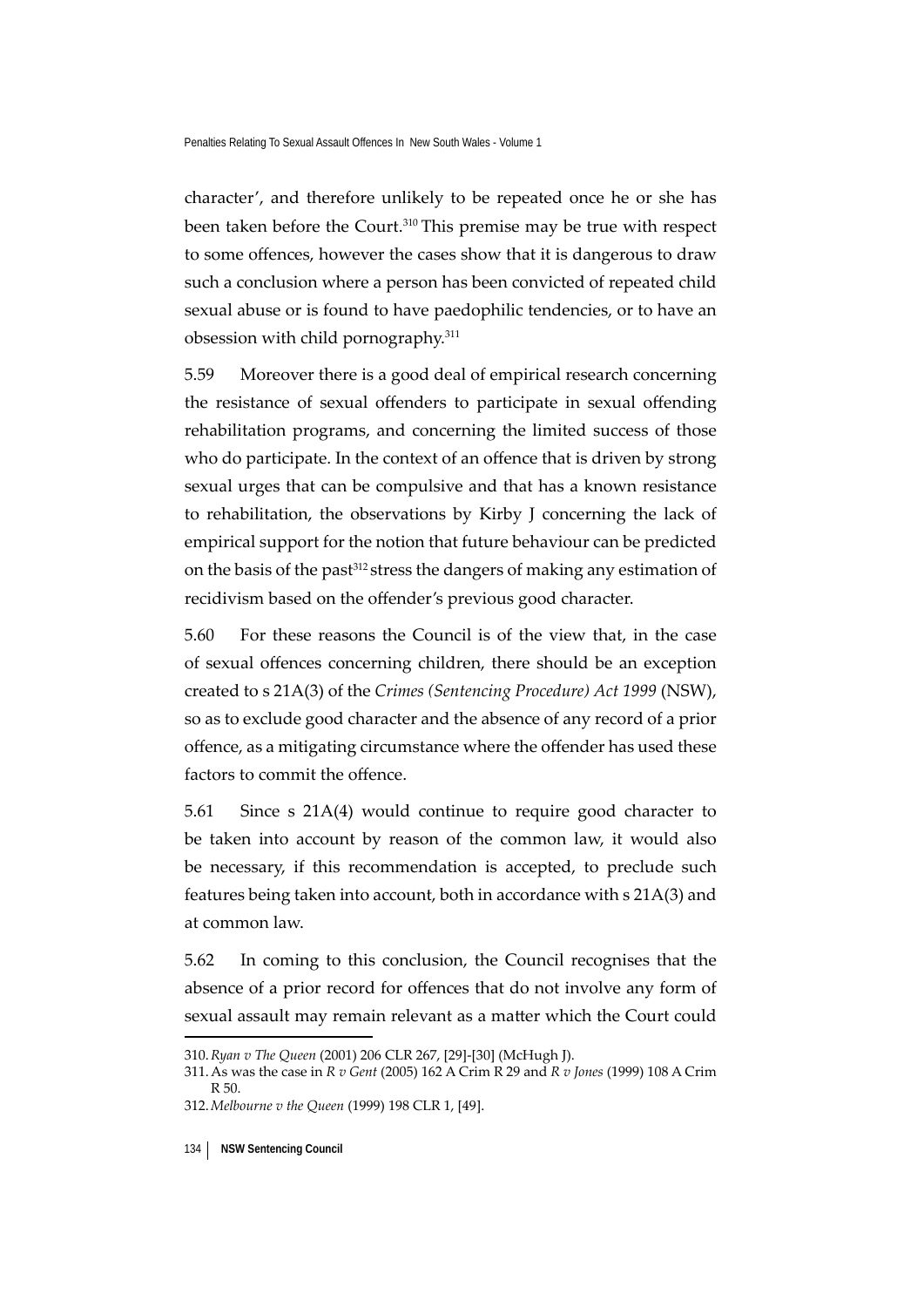potentially take into account when assessing the offender's prospects of rehabilitation. However, the Council does not see this as a reason for altering its opinion. The fact of the absence of such a record could properly be taken into account in accordance with current practice, without diminishing the importance of excluding an offender who commits sexual offences against children, from relying on his general reputation or history of good works.

5.63 The remaining matter to be addressed is to determine whether this exclusion of good character as a mitigating factor should apply to all offences involving children, or should be limited, for example, to the more serious offences.

5.64 The Council concludes that there is no good reason to differentiate between specific offences and that the restriction on relying on prior reputation or good character should apply generally to sexual offences concerning children, that is, where the offender has taken advantage of these circumstances to commit the offence. This would not normally be relevant to an offence of possessing child pornography, which is considered elsewhere in this report,<sup>313</sup> since the existence of good character will usually play no part in its commission. For the most part the children involved are unknown to the offender, and in some cases the images may have been discovered by chance. There may be exceptions where the offender has shown child pornography to other children as part of a grooming exercise or for personal gratification.

 $5.65$  The offences of producing child pornography<sup>314</sup> or the offence of using a child for pornographic purposes<sup>315</sup> would however, be caught by the Council's recommendation. As was noted in *R v Gent*, 316 the Sentencing Advisory Panel in the United Kingdom has published guideline advice by way of sentencing guidelines to the Court of

**NSW Sentencing Council** 135

<sup>313.</sup> See Chapter 4.

<sup>314.</sup> *Crimes Act 1900* (NSW) s 91H(2).

<sup>315.</sup> *Crimes Act 1900* (NSW) s 91G(1)(a).

<sup>316.</sup> *R v Gent* (2005) 162 A Crim R 29, [62].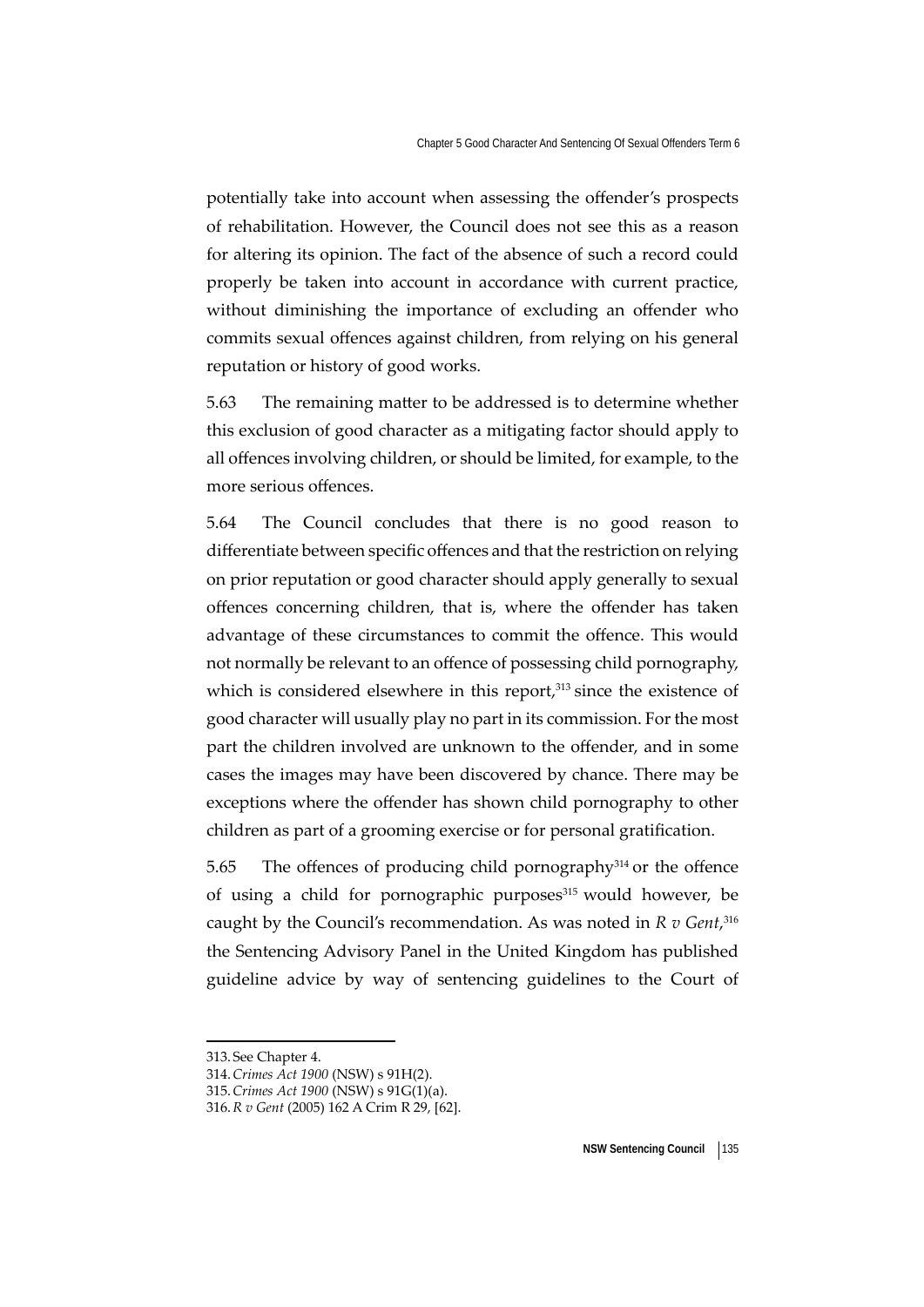Penalties Relating To Sexual Assault Offences In New South Wales - Volume 1

Appeal, which were accepted,<sup>317</sup> subject to minor modifications.<sup>318</sup>These guidelines suggested that not much weight should be attached to good character for child pornography offences, a view which is consistent with recent decisions in this State concerning persons holding public office who would not have been expected to have engaged in such conduct.

5.66 The Council's approach to character in relation to sexual offences is confined to its relevance in relation to sentencing. It would continue to be appropriate for it to be available as a matter going to guilt where it has an additional relevance for an assessment of the defendant's credibility as a witness.

<sup>317.</sup> *R v Oliver* [2003] 1 Cr App R 28. 318. *R v Oliver* [2003] 1 Cr App R 28.

<sup>136</sup> **NSW Sentencing Council**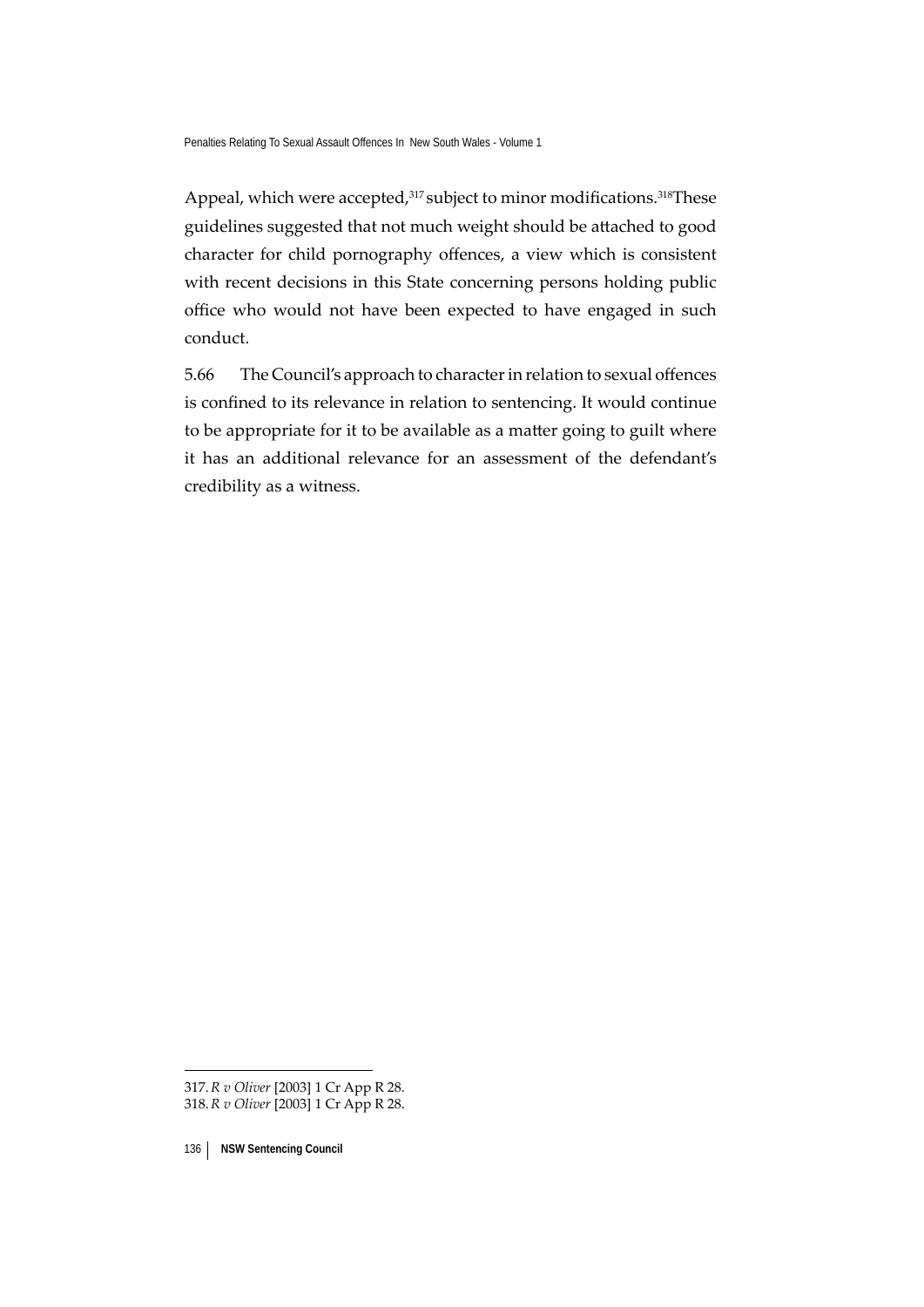# **RECOMMENDATIONS**

The Council recommends that consideration be given to:

- 38. Amending s 21A(3) of the *Crimes (Sentencing Procedure) Act 1999*  (NSW) to preclude a sentencing Court taking into account as mitigating factors within the meaning of the section the previous good general reputation, prior good character and absence of any prior criminal antecedents of an offender who is to be sentenced for a sexual offence involving a child, including a child pornography offence, if and to the extent that any of those considerations have better enabled the offender to commit the offence.
- 39. Amending s  $21A$  so as to exclude such matters being taken into account in accordance with the Common Law.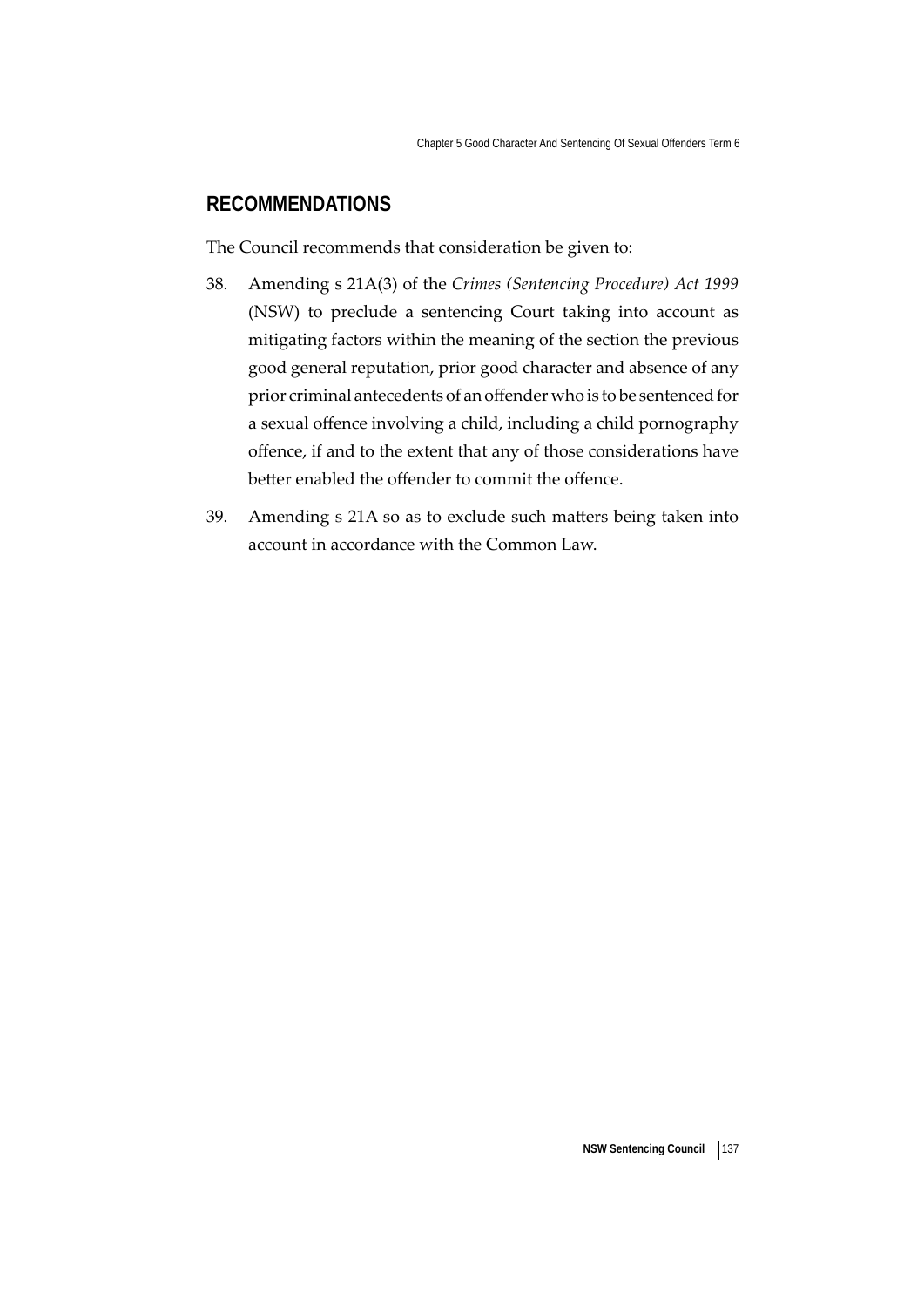Penalties Relating To Sexual Assault Offences In New South Wales - Volume 1

138 **NSW Sentencing Council**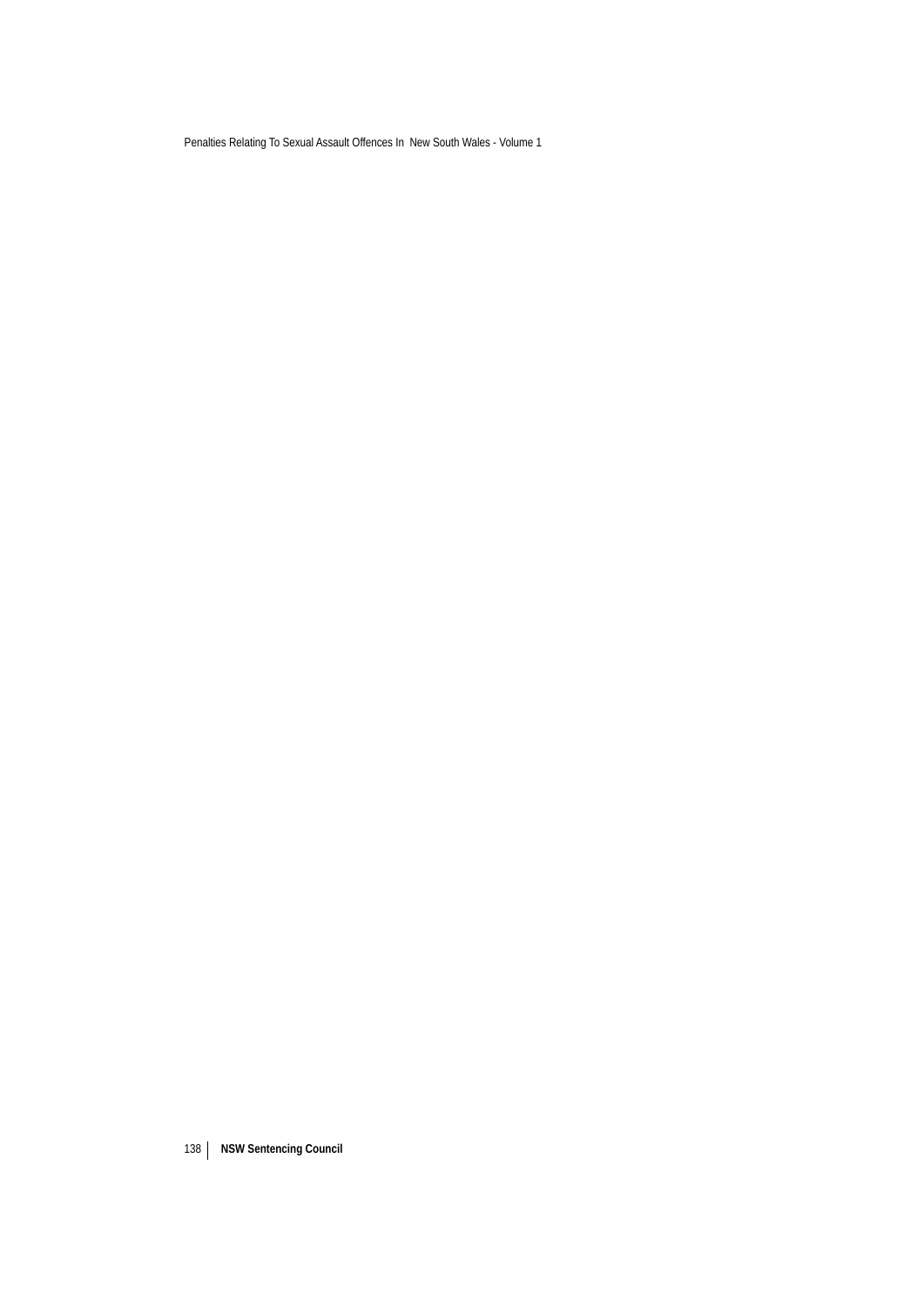Chapter  $6 \mid$ 

**Protective Custody And Sex Offender Orders**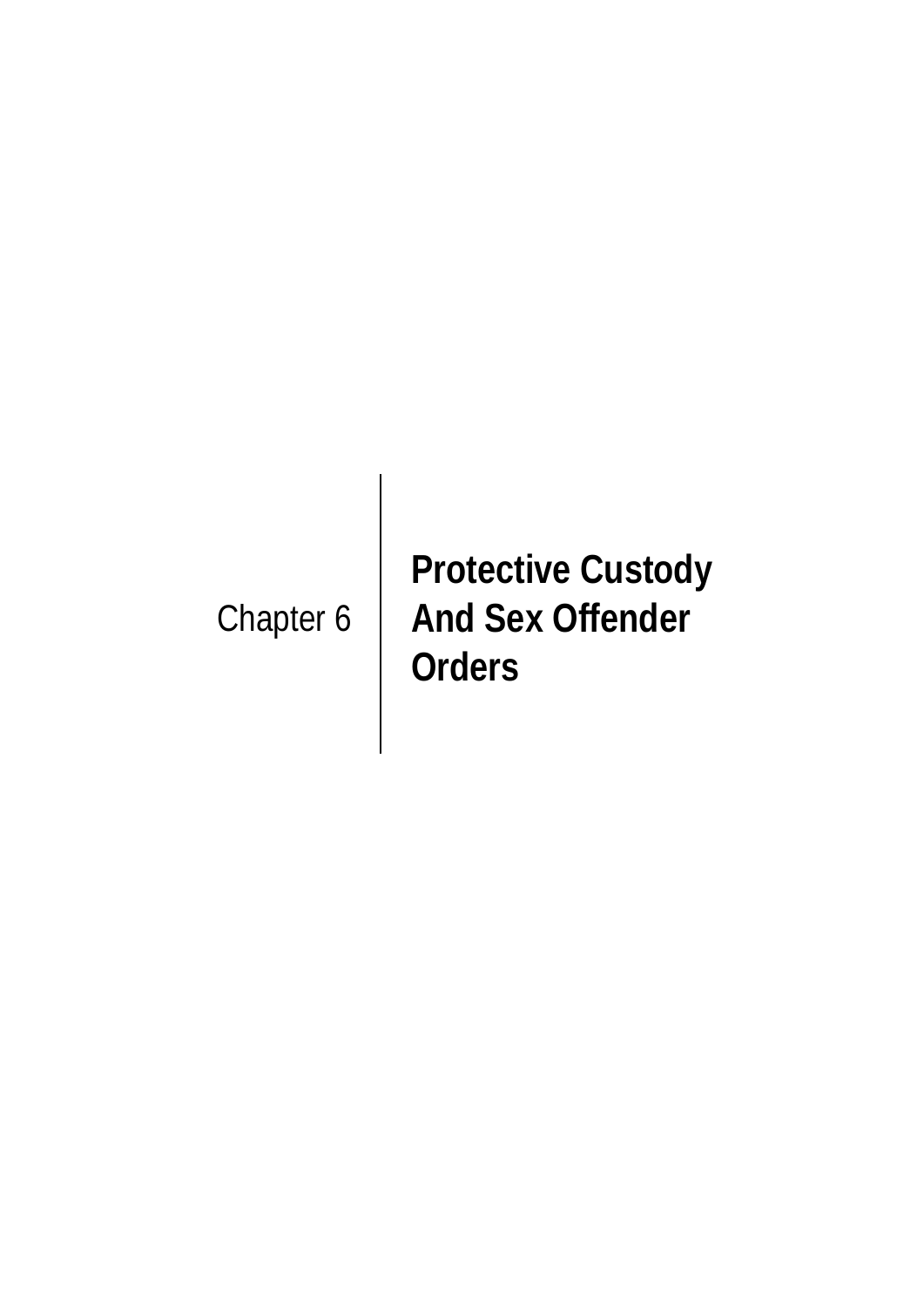Penalties Relating To Sexual Assault Offences In New South Wales - Volume 1

# **A. PROTECTIVE CUSTODY**

# **1. Background**

Legislative Framework

6.1 The *Crimes (Sentencing Procedure) Act 1999* (NSW) does not include protective custody within the list of mitigating factors contained in s 21A(3). However the Act does state that the factors listed in s 21A(3) and (4) are additional to any other factors required or permitted to be taken into account under any Act or rule of law. Consequently, while there is no express legislative basis for reducing a sentence on the basis of protective custody, the courts have often done so for the reasons that will be outlined later in this chapter.

6.2 Under the *Crimes (Administration of Sentences) Act 1999* (NSW) ('the Administration Act') a prisoner may serve his or her sentence in protective custody where association of the inmate with other inmates constitutes, or is likely to constitute, a threat to the personal safety of the inmate.<sup>319</sup>

6.3 Protective custody differs from segregated custody, in that prisoners held in segregation are thought by the Department of Corrective Services, to constitute a threat to other prisoners, while inmates on protection are thought to be at risk from others, generally by virtue of the offence committed, assistance provided to the authorities or some related reason, and must therefore be held in isolation.<sup>320</sup>

6.4 A prisoner may serve his or her sentence in protective custody due to:

- the prisoner's personal request; $321$
- a direction by the Corrective Services Commissioner or the general manager of a correctional centre;<sup>322</sup> or

140 **NSW Sentencing Council**

<sup>319.</sup> *Crimes (Administration of Sentences) Act 1999* (NSW) s 11(1).

<sup>320.</sup> *Crimes (Administration of Sentences) Act 1999* (NSW) s 10(1).

<sup>321.</sup> *R v France* [1999] NSW CCA 428.

<sup>322.</sup> *Crimes (Administration of Sentences) Act 1999* (NSW) s 11(1), (3).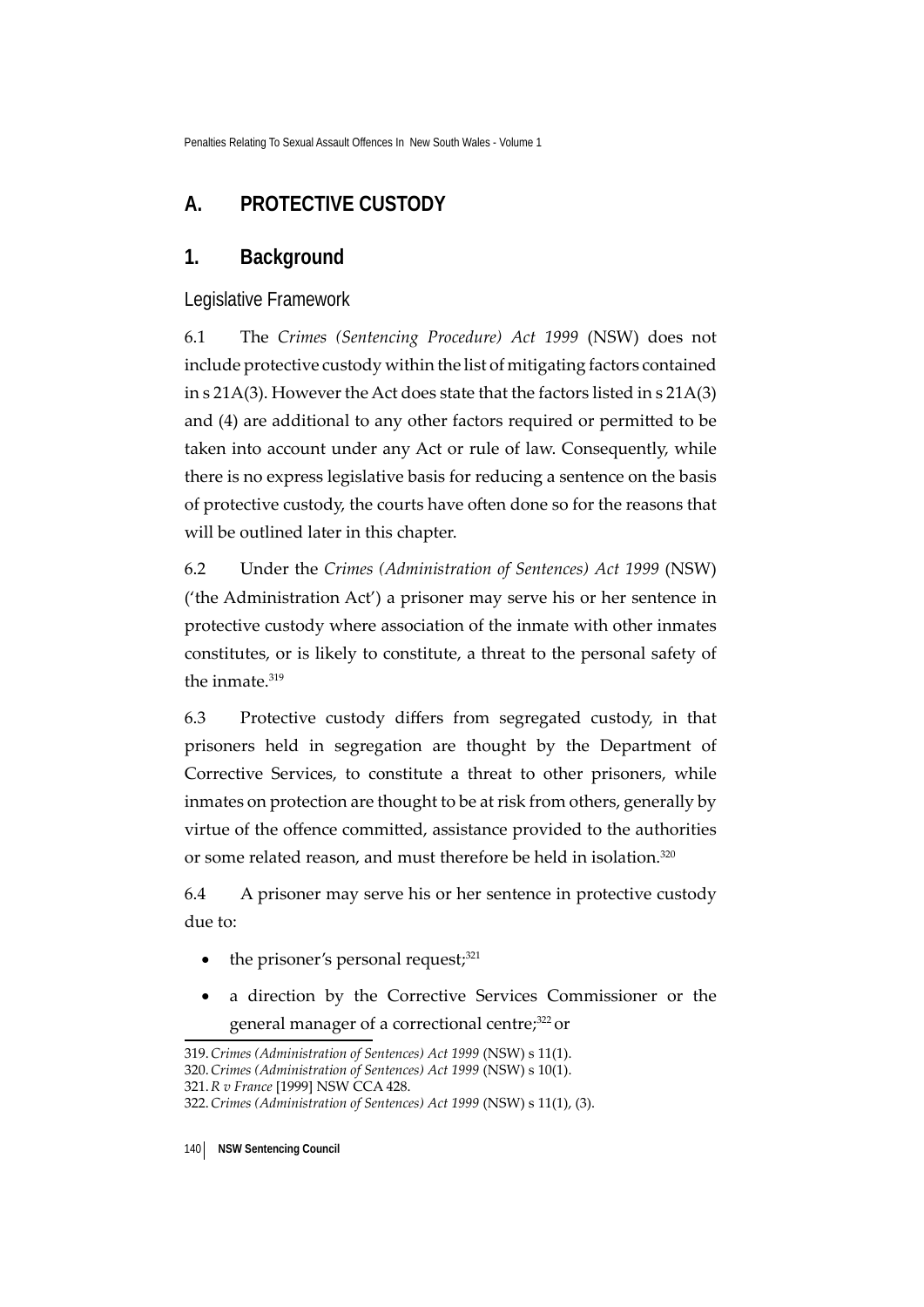• a recommendation by the sentencing judge (although such a recommendation does not form part of the formal sentence, and is not binding on the Department or the offender).

6.5 Whether or not a sentence will be served on protection is, accordingly, a matter reserved for an administrative and not a judicial decision.

6.6 The Administration Act states that prisoners held in protective custody must be kept in isolation from all other inmates or in association only with such other inmates as the Commissioner may determine<sup>323</sup> (usually other prisoners on protection). The prisoners are not, by reason of the form of custody in which they are kept, to be deprived of rights or privileges enjoyed by the general prison population, unless specifically determined by the Commissioner, or to suffer any reduction in diet.<sup>324</sup>

Protective Custody Directions

6.7 Where the Commissioner, or the general manager of a correctional centre exercising the Commissioner's powers, directs that a prisoner be placed in protection, such direction must be made in writing.325

6.8 Following the direction, and as soon as practicable, the general manager is required to provide the prisoner with information regarding protective custody.326 The general manager must also submit a report about the direction to the Commissioner within 14 days of the direction having been made, regardless of whether the general manager or the Commissioner himself made the direction.327 Within 7 days of receiving the report, the Commissioner must give a direction that the initial direction be revoked, confirmed, or confirmed subject to different terms<sup>328</sup>

<sup>323.</sup> *Crimes (Administration of Sentences) Act 1999* (NSW) s 12(1).

<sup>324.</sup> *Crimes (Administration of Sentences) Act 1999* (NSW) s 12(2).

<sup>325.</sup> *Crimes (Administration of Sentences) Act 1999* (NSW) s 13.

<sup>326.</sup> *Crimes (Administration of Sentences) Act 1999* (NSW) s 14.

<sup>327.</sup> *Crimes (Administration of Sentences) Act 1999* (NSW) s 16(1).

<sup>328.</sup> *Crimes (Administration of Sentences) Act 1999* (NSW) s 16(2).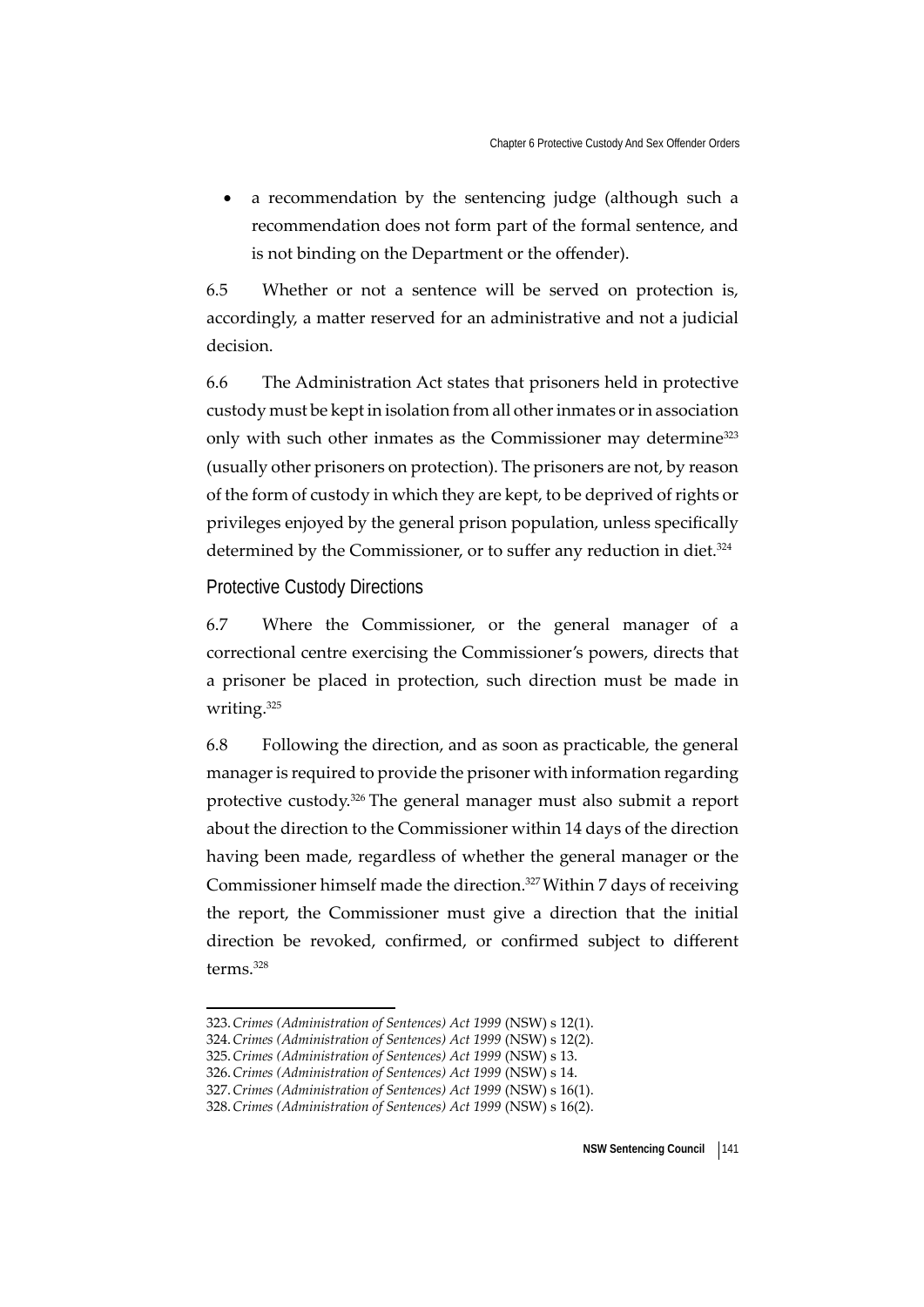6.9 If the Commissioner decides to confirm the direction, the general manager must submit a further report within 3 months after the relevant date, at which time the Commissioner is required to review the direction.<sup>329</sup> The Commissioner may only confirm the direction for 3 months at a time, although provided that the direction is reviewed every 3 months, there is no limit to how many times the direction may be confirmed, or protective custody extended.

 $6.10$  If a confirmation direction would result in the prisoner being in protective custody for longer than 6 months, or having already been in this type of custody for more than 6 months, then the Commissioner must submit a report to the Minister outlining the reasons for the direction.<sup>330</sup> Prisoners subject to a protective custody direction, which exceeds 14 days, may also seek a review of that direction from the Serious Offender Review Council.<sup>331</sup> The Council has the power to suspend the direction, or to order the transfer of the inmate to a different facility.<sup>332</sup>

6.11 Where the prisoner is held in protective custody pursuant to the Commissioner's or general manager's direction, the Commissioner may at any time revoke that direction,<sup>333</sup> If the prisoner personally requested to be placed in protective custody, then the Commissioner must revoke the direction to do so upon the prisoner's written request.  $334$ 

Types of Protective Custody

6.12 Broadly speaking there are two types of protective custody: normal and strict. Prisoners placed in normal protective custody are free to associate with all other prisoners also held in protective custody. Those in strict protective custody are further separated from the prisoners in normal protection, usually because their safety cannot be guaranteed even from other prisoners on protection. Inmates on

142 **NSW Sentencing Council**

<sup>329.</sup> *Crimes (Administration of Sentences) Act 1999* (NSW) s 16(3).

<sup>330.</sup> *Crimes (Administration of Sentences) Act 1999* (NSW) s 18.

<sup>331.</sup> *Crimes (Administration of Sentences) Act 1999* (NSW) s 19.

<sup>332.</sup> *Crimes (Administration of Sentences) Act 1999* (NSW) s 20.

<sup>333.</sup> *Crimes (Administration of Sentences) Act 1999* s 17(2).

<sup>334.</sup> *Crimes (Administration of Sentences) Act 1999* s 17(3).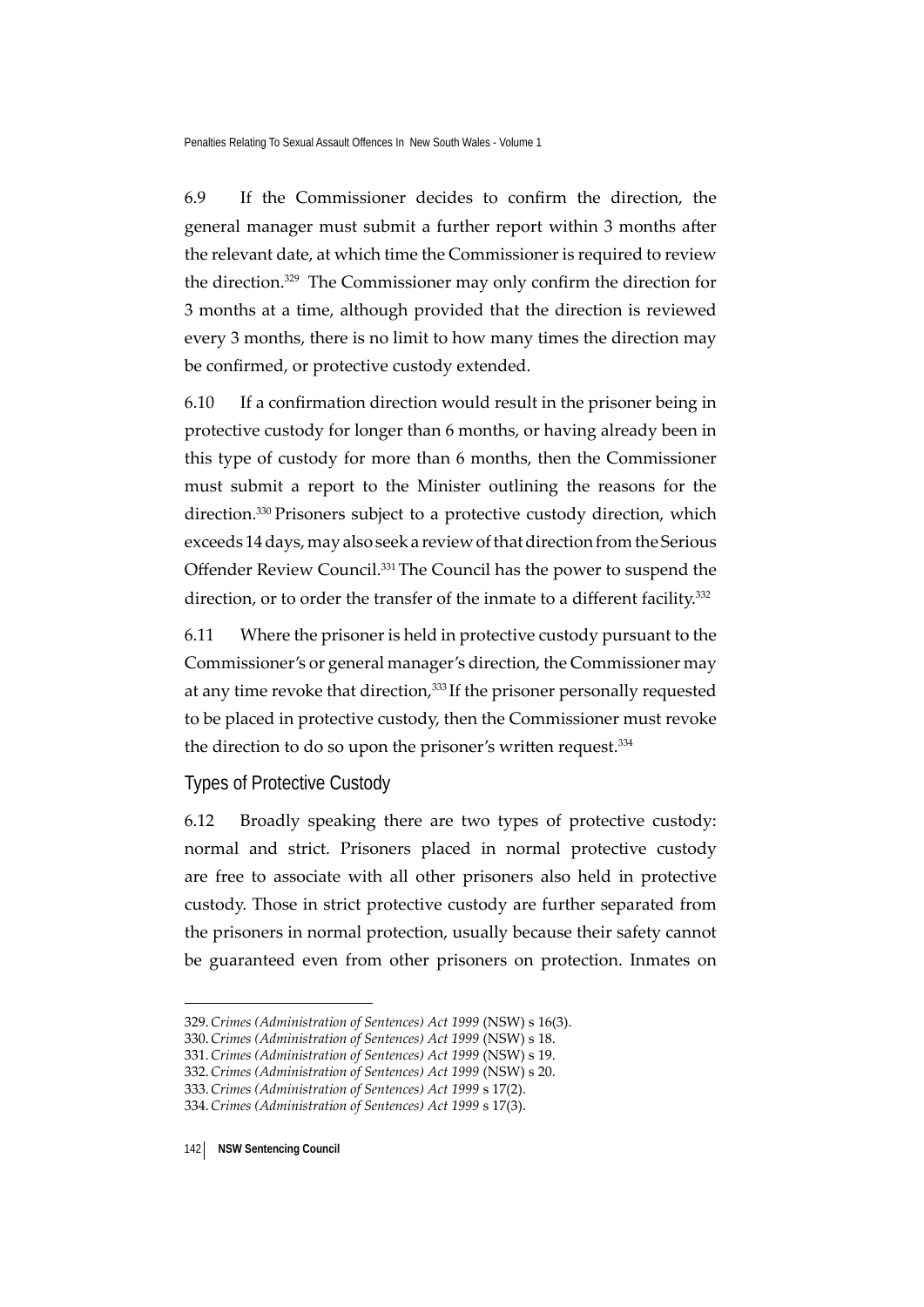strict protection are usually allowed to associate with others on strict protection, although some choose not to and are in effect completely separated from any other prisoners.<sup>335</sup>

6.13 The facilities offered for offenders on protection and those on segregation are often the same, and can at times lead to the exposure of protected inmates to known perpetrators.336

6.14 According to the NSW Department of Corrective Services, in October 2007 approximately 20% of the total inmate population (or 1850 of the 9470) were subject to protective custody.337 The inmates were divided into three groups: 338

- inmates placed in a Special Management Area (SMAP) who enjoy free association and full access to programs and services offered by the correctional centre;
- inmates placed in a Limited Association Area (PRLA) who have access to programs and services offered by the correction centre, but who are under more restricted association conditions, for example only permitting association with other inmates who are also on protection.
- inmates placed in a Non-Association Area (PRNA) who are accommodated in single cells and are only permitted to associate with other inmates at the discretion of the General Manager, and attend programs and services on a one-to-one basis.

6.15 The Department advised that of the 1850 inmates who were serving their sentences in protective custody in October 2007, 85.51% (1582) were placed in SMAP; 12.22% (226) in PRLA, and 2.27% (42) in

<sup>335.</sup> Barnes, L., 'Protective Custody and Hardship in Prison' (Sentencing Trends No 21, Judicial Commission of New South Wales, 2001) 4.

<sup>336.</sup> Heilpern, D., *Fear or Favour: Sexual Assault of Young Prisoners* (1998).

<sup>337.</sup> Submission 20: NSW Department of Corrective Services, 2.

<sup>338.</sup> Submission 20: NSW Department of Corrective Services; New South Wales Sentencing Council, *Inquiry into Reductions in Penalties at Sentence* (2008) (forthcoming), 2.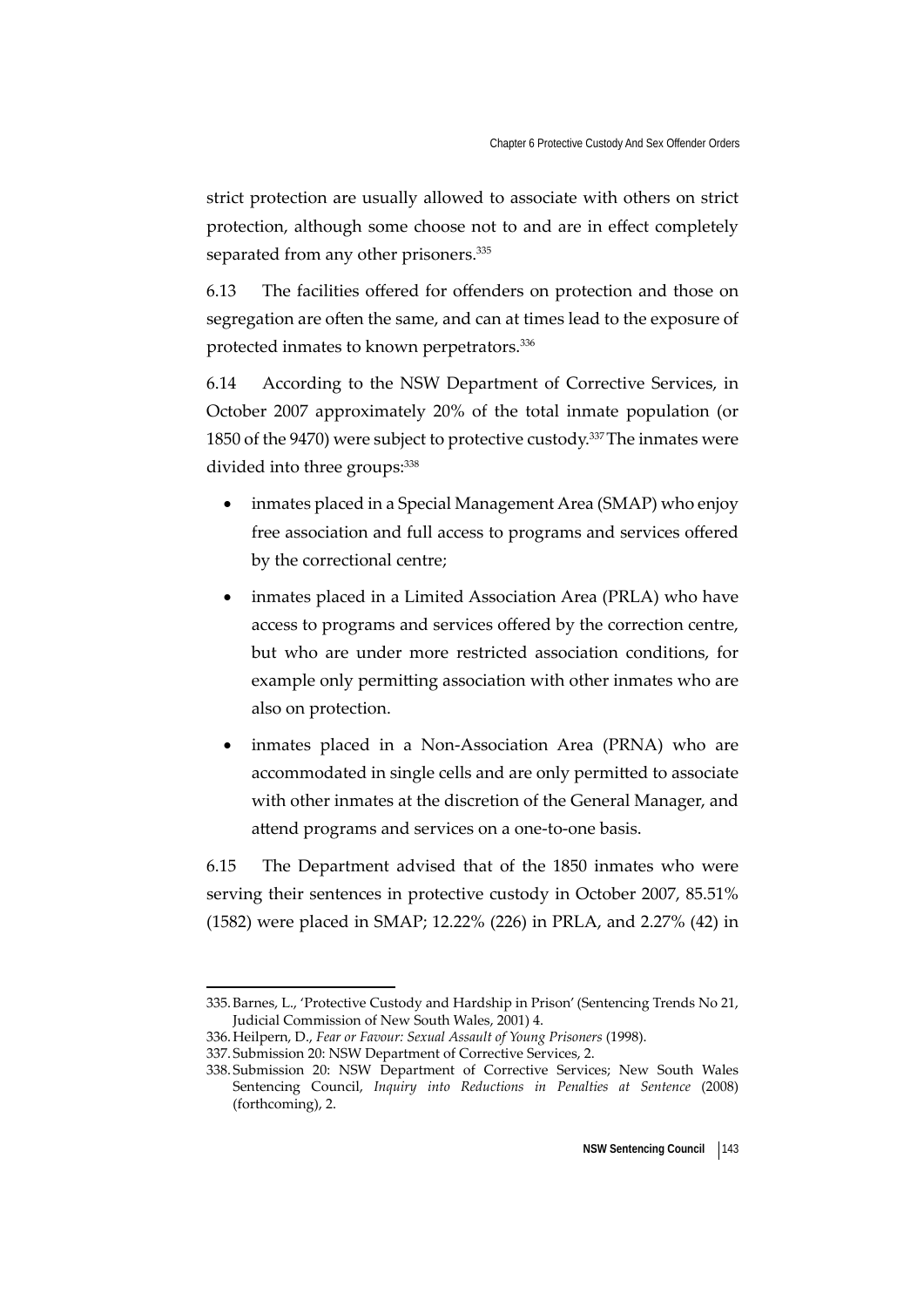PRNA.339 The Department has advised that it intends to restructure the system by amalgamating the limiting association and non-association areas.

Types of prisoners in protective custody

6.16 The New South Wales Judicial Commission paper, 'Protective Custody and Hardship in Prison' notes that prisoners are most likely to be placed in protective custody due to:

- the type of crime for which the offender is in custody (child sex offenders, child murderers);
- providing assistance to authorities (usually to police in drug or robbery cases);<sup>340</sup>
- providing information to gaol authorities against another offender(s) for offences committed while in custody;
- the high profile of the offender (as a result of extensive media coverage of the crime and/or the trial, or the status of the offender in the community);
- interpersonal conflict with other offenders;
- physical or mental characteristics which make the offender particularly vulnerable (youth, agedness, physical stature, physical or mental health, sexual orientation); or
- prior occupation or relationship with someone in a law enforcement or criminal justice occupation, police officer, gaol guard, member of the judiciary or executive.<sup>341</sup>

<sup>339.</sup> Submission 20: NSW Department of Corrective Services; New South Wales Sentencing Council, *Inquiry into Reductions in Penalties at Sentence* (2008) (forthcoming), 2. Those inmates placed in 'special entry criteria' correctional centres are effectively in Special Management Areas, and have been included in the SMAP figure.

<sup>340.</sup> Some of whom may be detained pursuant to the special provisions applicable to persons on witness protection.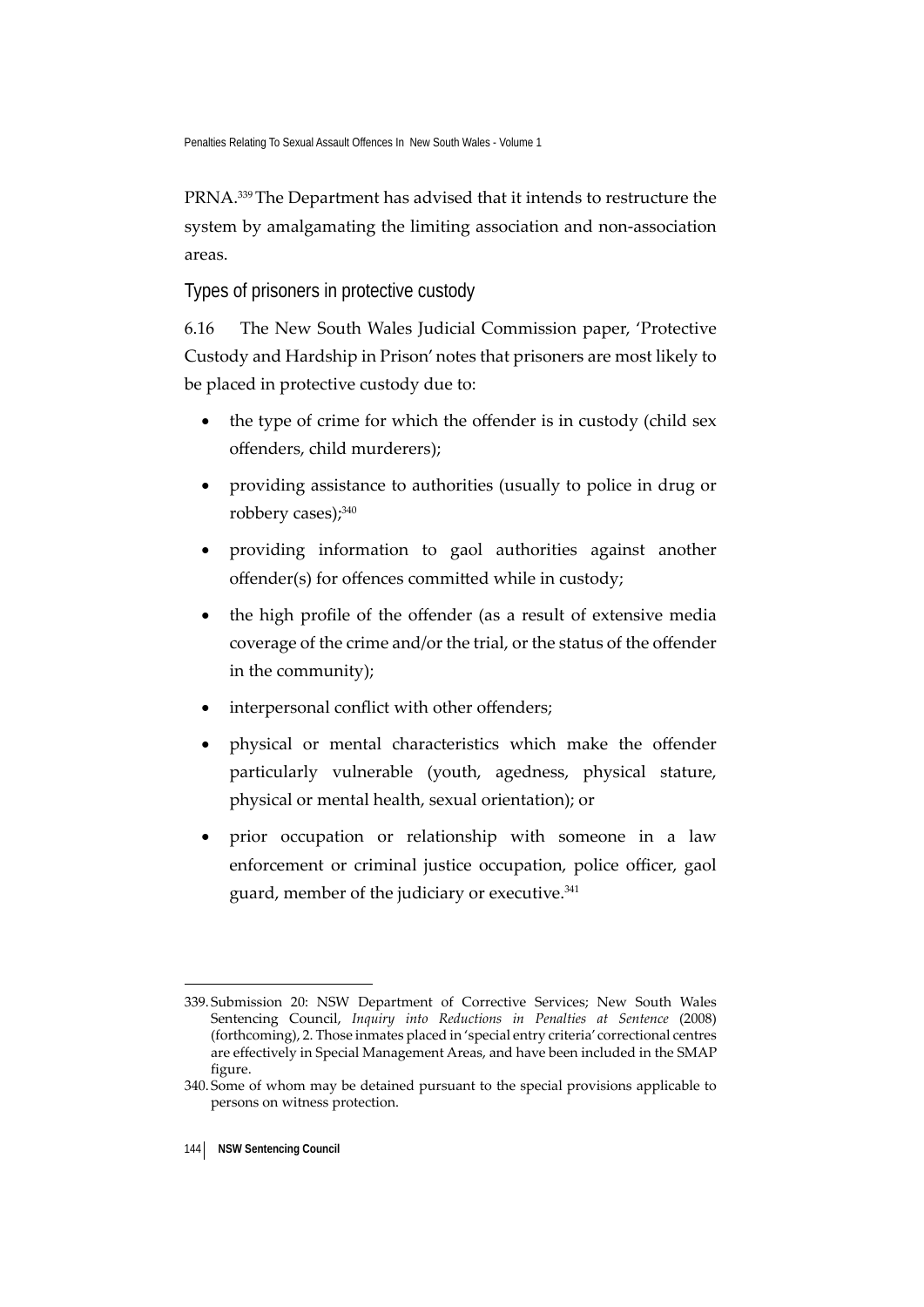6.17 Some offenders, additionally, are serving sentence for current offences which would not, of themselves, justify them being placed on protection, but have been placed on protection because of their earlier offences or custodial history.

6.18 Other offenders may be placed in protective custody because they may possess some inherent vulnerability or personal characteristic, which is likely to place them at a disadvantage in the mainstream general population.

6.19 Offenders who would fall into this group would include, for example:<sup>342</sup>

- first time offenders;
- homosexual and lesbian offenders:
- transgender offenders;
- aboriginal offenders;
- female offenders;
- voung offenders;
- older offenders;
- mentally ill or developmentally delayed offenders;
- physically disabled offenders;
- chronically ill offenders; or
- suicidal offenders.

<sup>341.</sup> Barnes, L., 'Protective Custody and Hardship in Prison' (Sentencing Trends No 21, Judicial Commission of New South Wales, 2001) 5. To this list may be added foreign nationals who have no ties in this country and limited or no English: *R v Huang* (2000) 113 A Crim R 386, [18]-[19].

<sup>342.</sup> Barnes, L., 'Protective Custody and Hardship in Prison' (Sentencing Trends No 21, Judicial Commission of New South Wales, 2001) 7.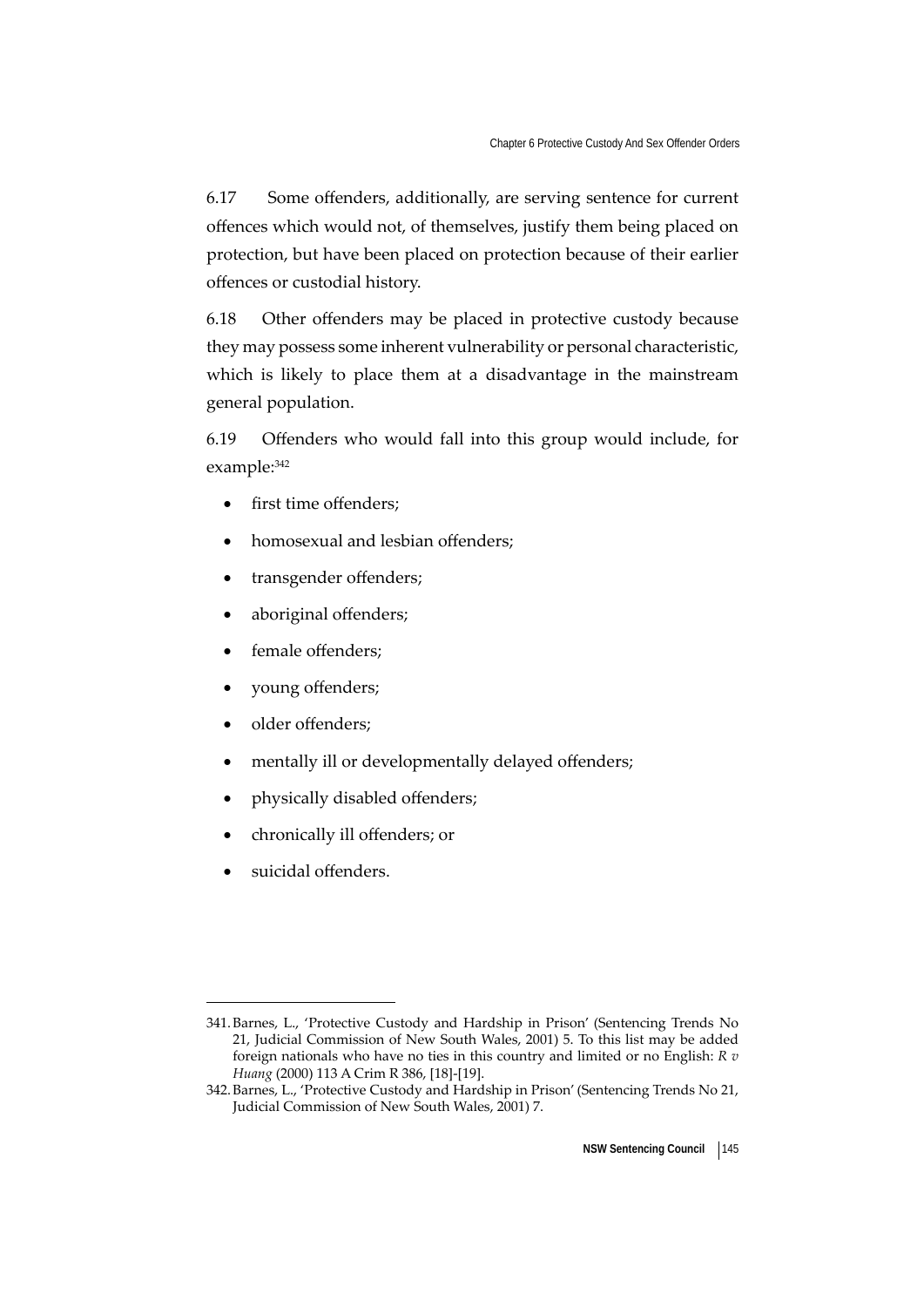Penalties Relating To Sexual Assault Offences In New South Wales - Volume 1

### *Diagram 1: Pathways through protective custody*



146 **NSW Sentencing Council**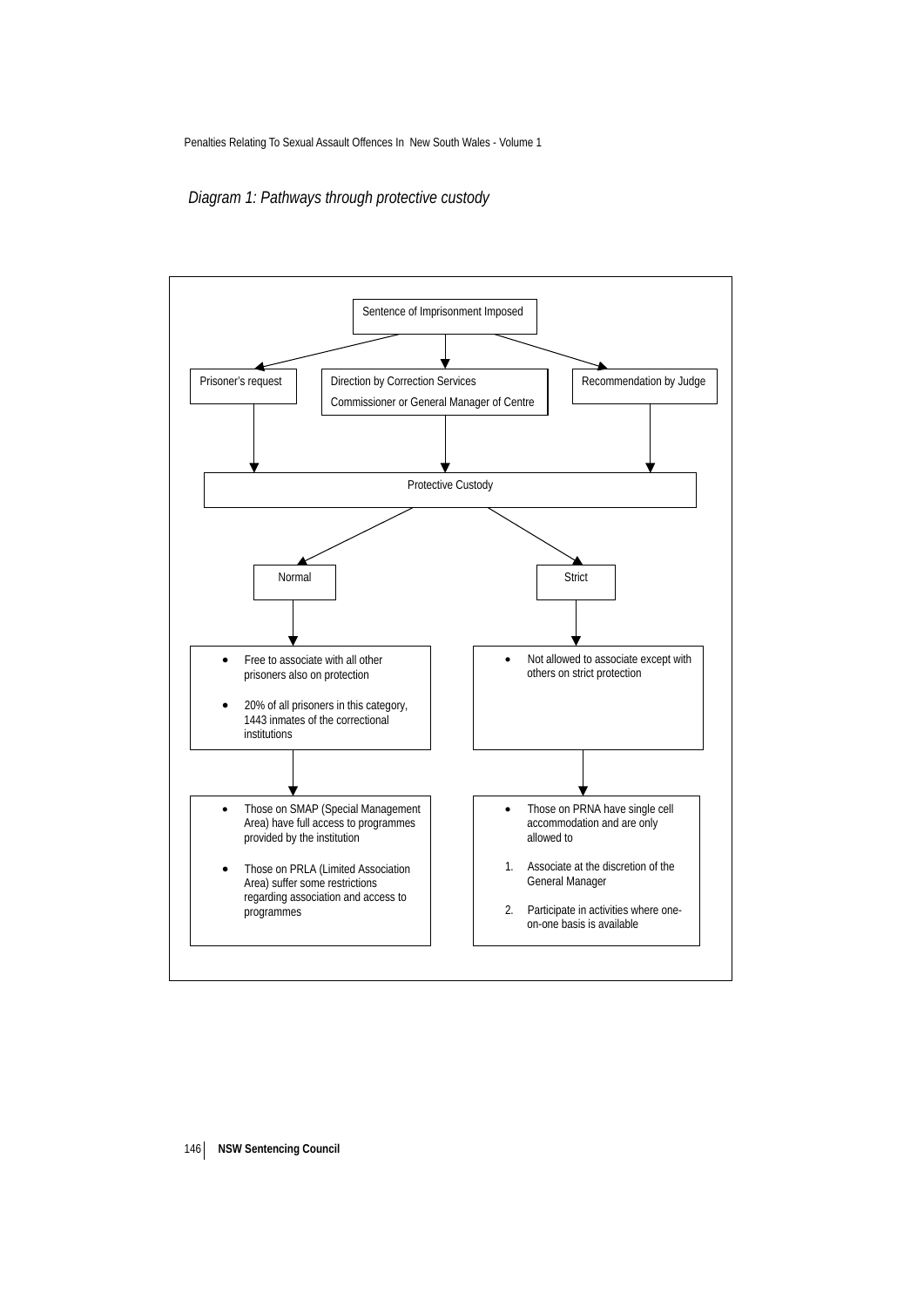## **2. Protective Custody and Sentencing**

6.20 It has often been assumed that serving time in protective custody is more onerous than serving a sentence in the general prison population. The hardship associated with protective custody has commonly been thought to arise from:

- restricted movements due to the more confined space within which prisoners on protection are held;
- less time for recreation and association;
- little or no access to educational or other programs;
- shorter visits due to longer administrative procedures associated with gaining access to protected inmates;
- less opportunity for the offender to have his/her classification reduced; and
- generally more stressful circumstances.

6.21 Courts have on numerous occasions recognised this hardship as a special circumstance when sentencing.<sup>343</sup> Accordingly, sentencing judges have at times reduced the overall sentence to be served. The extent to which a sentence will be modified due to the fact that it will be served in protective custody however varies, especially in recent times when the use of protective custody is rising $344$  and now that the nature of it differs significantly from one correctional centre to another.

#### General principles

6.22 While the Court held in *R v Totten*,<sup>345</sup> that there is a wellentrenched principle that protective custody should be taken into account at sentencing,<sup>346</sup> its relevance will depend on:

<sup>343.</sup> *R v Burchell* (1987) 34 A Crim R 148; *R v Durocher-Yvon* (2003) 58 NSWLR 581; *AB v The Queen* (1999) 198 CLR 111; *R v Totten* [2003] NSWCCA 207.

<sup>344.</sup> Barnes, L., 'Protective Custody and Hardship in Prison' (Sentencing Trends No 21, Judicial Commission of New South Wales, 2001) 1.

<sup>345.</sup> *R v Totten* [2003] NSWCCA 207.

<sup>346.</sup> *R v Totten* [2003] NSWCCA 207, [44].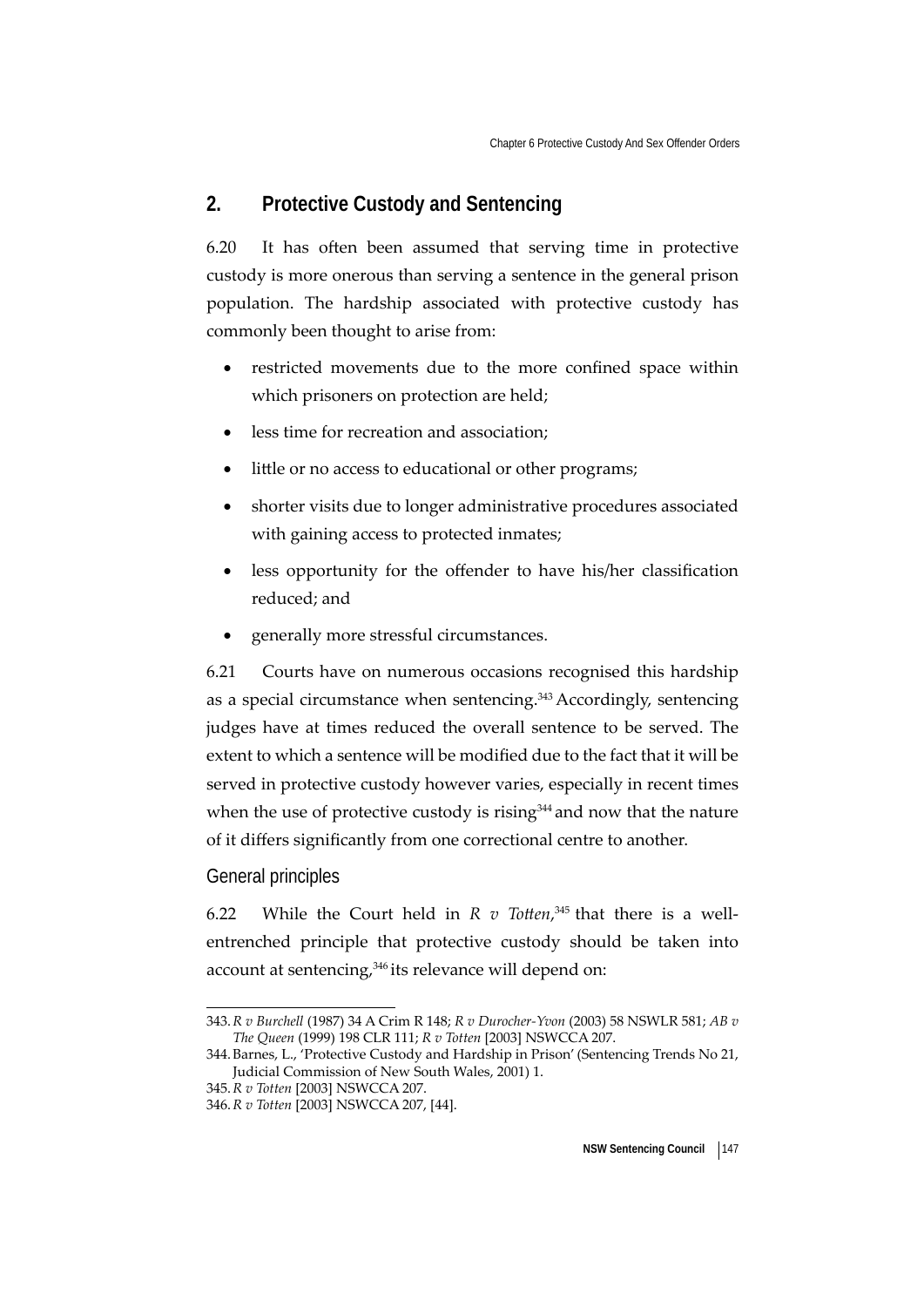- the reasons for the offender being on protection;
- the prospects of the offender remaining in protection;
- the effect of protective custody on the offender's prospects for reform;
- the objective seriousness of the offence; and
- the extent to which general and specific deterrence must be reflected in the non-parole period.<sup>347</sup>

6.23 In *R v Durocher-Yvon*348 the Court held that the fact that a sentence will be served on protection does not automatically entitle the offender to a shorter sentence.<sup>349</sup> Instead, protective custody is to be regarded as a relevant, though not a deciding factor in sentencing,<sup>350</sup> especially when the crime committed is a heinous one.<sup>351</sup> However, where protective custody warrants a reduction of the sentence, that reduction should refer to the whole of the sentence. There is risk of double counting if an additional reduction of the non-parole period is given through a finding of special circumstances.<sup>352</sup>

6.24 Although protective custody is capable of constituting a 'special circumstance' for the purposes of fixing the non-parole period $353$  the courts have held that it does not necessarily follow that it will. Whether or not protective custody will amount to a special circumstance will depend on the facts of each case.<sup>354</sup>

 $6.25$  An issue which has been identified is the fact that if the sentence is likely to be served on protection is taken into account in reducing the sentence, then this necessarily calls for future predictions of how

<sup>347.</sup> *R v Wahabzadah* [2001] NSWCCA 253, [19]. See also *R v Totten* [2003] NSWCCA 207, [44].

<sup>348.</sup> *R v Durocher-Yvon* (2003) 58 NSWLR 581.

<sup>349.</sup> *R v Durocher-Yvon* (2003) 58 NSWLR 581, [19].

<sup>350.</sup> *R v Wahabzadah* [2001] NSWCCA 253, [19].

<sup>351.</sup> *Brown v The Queen* [2006] NSWCCA 395, [62].

<sup>352.</sup> *R v Durocher-Yvon* (2003) 58 NSWLR 581, [20]. See also *R v S* (2000) 111 A Crim R 225.

<sup>353.</sup> In accordance with *Crimes (Sentencing Procedure) Act 1999* (NSW) s 44.

<sup>354.</sup> *Lupton v The Queen* [2003] NSWCCA 200, [25].

<sup>148</sup> **NSW Sentencing Council**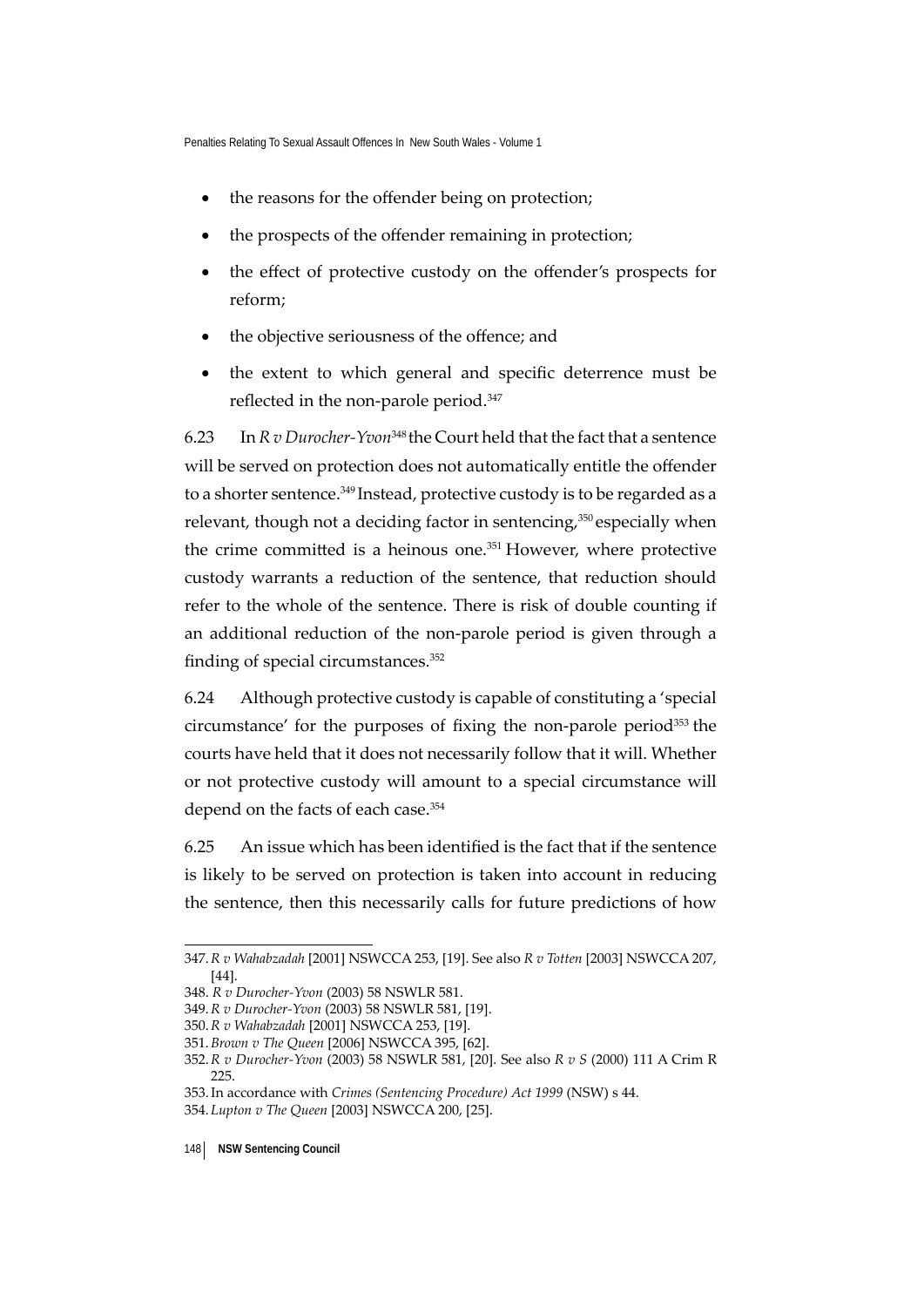onerous the custody will be, and whether or not it will eventuate.355 As we have earlier observed not only are there different types of protective custody, $356$  but the nature of it also varies significantly between different correctional facilities.357 Consequently, as a number of cases have cautioned, the courts can no longer automatically assume that the prisoner will find prison life more difficult just because he or she is placed on protection.358

#### 6.26 In *R v Way* the Court stated:

now that special arrangements exist for certain classes of prisoners, which do not reflect the harsh conditions, or the degree of isolation and lack of access to programs, that has been the lot in the past, of prisoners on protection, it is important for evidence to be called so that this factor can properly be weighed in the sentencing exercise.<sup>359</sup>

6.27 The Department of Corrective Services has advised that offenders facing sentence often describe the conditions of incarceration which they experienced while on remand, whereas departmental officers giving evidence describe the conditions of protective custody for sentenced offenders. It suggested that the focus on different stages of incarceration accounts for the less favourable conditions of protective custody sometimes described by inmates.<sup>360</sup> For sentencing purposes while some account might be taken of any special hardship by reason of the conditions of detention while on remand, the post-sentence conditions are likely to be of more relevance.

<sup>355.</sup> *R v Totten* [2003] NSWCCA 207, [43]. See also *R v Mostyn* (2004) 145 A Crim R 304, [180].

<sup>356.</sup> Barnes, L., 'Protective Custody and Hardship in Prison' (Sentencing Trends No 21, Judicial Commission of New South Wales, 2001) 4.

<sup>357.</sup> *R v Scott* [2003] NSWCCA 28, [34].

<sup>358.</sup> *R v Mostyn* (2004) 145 A Crim R 304, [179]; *R v Manners* [2004] NSWCCA 181, [31], and see *R v Durocher-Yvon* (2003) 58 NSWLR 581; *R v Scott* [2003] NSWCCA 28; and *Featherstone v The Queen* [2008] NSWCCA 71, as examples of cases where the fact of the prisoner being on protection did not lead to any reduction of sentence. 359. *R v Way* [2004] NSWCCA 131, [179].

<sup>360.</sup> Submission 20: NSW Department of Corrective Services; *Inquiry into Reductions in Penalties at Sentence* (forthcoming) New South Wales Sentencing Council 2008, 5.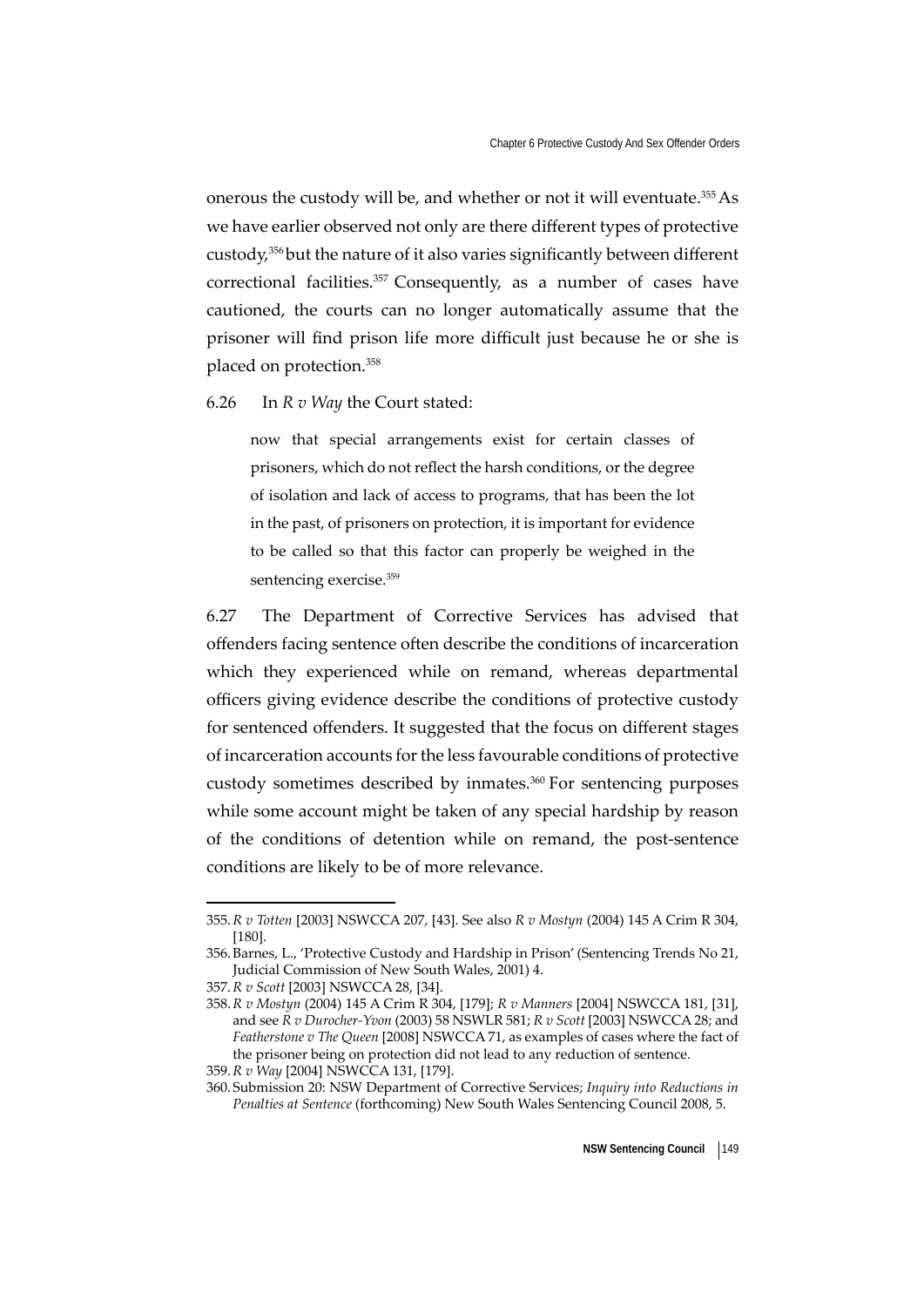#### Women in protective custody

6.28 In October 2007 there were 53 females being held in protective custody: 51 of these inmates were subject to SMAP, and two were subject to PRNA orders. <sup>361</sup> The centres that do offer protective custody, and not all have this capacity, often do not have adequate resources as the population of female offenders serving sentences on protection is very low compared with the male population in protective custody.

6.29 Consequently, the conditions of protective custody may be particularly onerous for female offenders. For example, at the Silverwater Women's Correctional Centre females on protection have far shorter visiting hours than other inmates.<sup>362</sup> They may also have less time for recreation and social interaction with other prisoners, including those who are also on protection.

6.30 Female inmates who are on protection are likely to have been involved in offences involving the murder or serious assault (physical or sexual) of children, or to have provided assistance to the authorities. In either category they are notoriously at risk of assault by other inmates, and may have to spend lengthy periods in solitary confinement, often under camera surveillance, with a risk of subsequent psychological harm.

6.31 In the recent case of *R v Lindstrom*363 Rothman J made the following remarks in sentencing the offender to a term of imprisonment which was likely to be served in its entirety in protective custody because of the assistance provided to the authorities in relation to serious drug offences:

<sup>361.</sup> Submission 20: NSW Department of Corrective Services, Response to Request for Information from the Sentencing Council New South Wales Sentencing Council 2008, 2.

<sup>362.</sup> Regular visiting hours at this facility are on both Saturdays and Sundays between the hours of 8.15am-11.45am and 12.45pm-3.15pm. However, for those in protective custody the visiting days are on Monday, Wednesday, Thursday & Fridays between the hours of 8.15am-10.00am. Department of Corrective Services. Website <http:// www.dcs.nsw.gov.au//offender\_management/offender\_ management\_in\_custody/ Correctional\_Centres/Silverwater\_Women.asp> 24 June 2008.

<sup>363.</sup> *R v Lindstrom* [2008] NSWSC 198.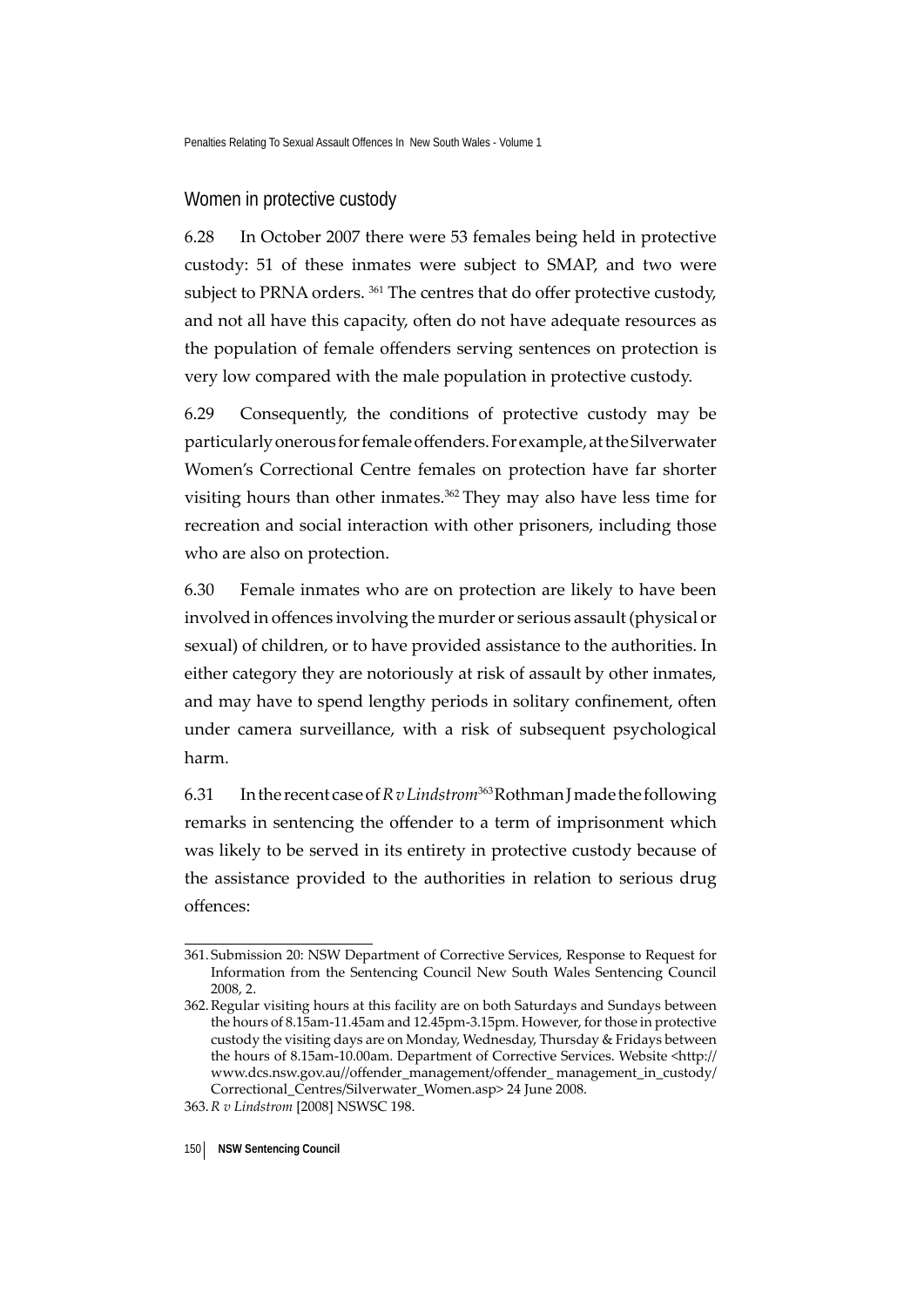She is currently in solitary confinement. She is in solitary confinement in a male prison. She has no interaction with any other prisoner. Because other prisoners are aware of her presence and that she is a female, she is subject to comments from other prisoners during the day …While she has some visitors, she is denied regular contact with her family, with whom she is close. Weather permitting she is allowed occasional time in a yard slightly bigger than this court room, in which she can take in some sun.

[64] Were this regime imposed for reasons other than her safety, it would amount possibly to a form of torture  $364$ 

## **3. Protective Custody and Child Sex Offenders**

Unfavourable reaction to child sexual offenders in custody

6.32 Even though offenders are placed in protective custody they are not always safe from assaults. It is well established that those who commit sexual offences, or serious assault, on children are regarded with some distaste by those in the general population, and that they are vulnerable to threats, standover activities and assaults.

#### 6.33 In *R v Burchell*365 Hunt J stated that

child molesters are subjected to severe physical assaults by the inmates of the regular gaols and they usually are obliged to serve their sentences under heavy protective guard and often in isolation, even from those other inmates on protection.<sup>366</sup>

6.34 A number of cases have doubted the continuing relevance of this observation as a general proposition, now that the use of protective

<sup>364.</sup> *R v Lindstrom* [2008] NSWSC 198, [63]-[64].

<sup>365.</sup> *R v Burchell* (1987) 34 A Crim R 148.

<sup>366.</sup> *R v Burchell* (1987) 34 A Crim R 148, 151.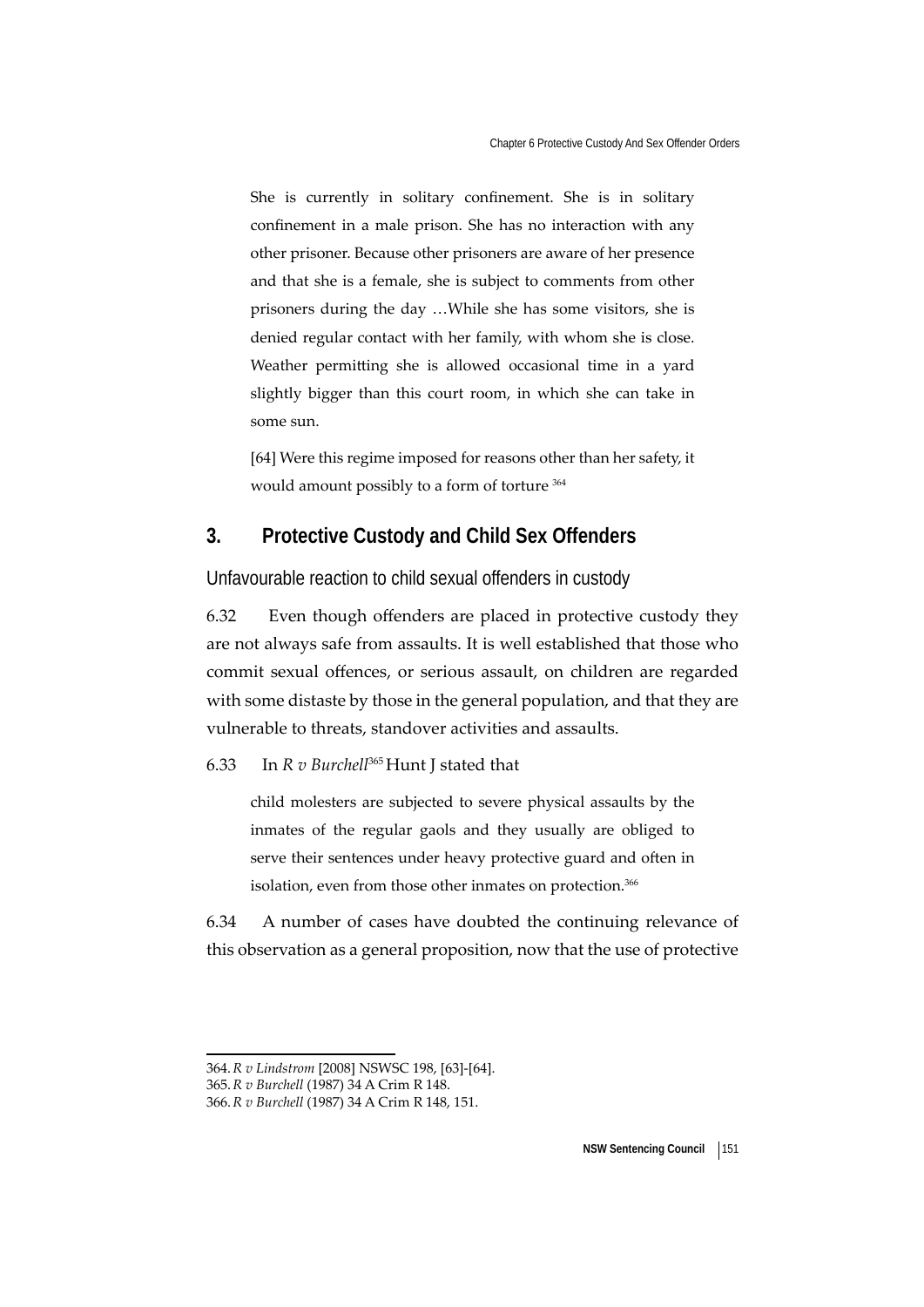custody has increased, and changes affected by the Department mean that the conditions are not necessarily more onerous or dangerous.<sup>367</sup>

6.35 However as the case of  $R \nu$  *Totten* indicates, this proposition may still hold true, especially when the offender has committed a sexual offence against a child, but is not housed within a facility such as the MSPC.<sup>368</sup>

6.36 Similarly, while the Judicial Commission's 2001 paper had stated that all persons convicted of child sexual assault are placed in strict protective custody,<sup>369</sup> the Department of Corrective Services has advised that all sex offenders are not placed into protective custody. $370$ The Department advised, for example, that of the 1,114 sex offenders in custody in June 2007, only 713 of these inmates were in protective custody.371

6.37 The recognition of the failure of protective custody to protect inmates from assaults and even death, led the High Court to uphold a wholly suspended sentence for serious drug offences in *York v The* Queen.<sup>372</sup> In that case the Court recognised that even if the offender was placed in protective custody there was no guarantee that she would be safe from threats to her life. Finding that there was no correctional facility in Queensland that could safely house her, the Court affirmed the trial judge's wholly suspended sentence.

6.38 Assertions of this kind, relating to the safety of inmates in protective custody are, however, strongly refuted by the Department

<sup>367.</sup> See *R v Scott* [2003] NSWCCA 28, [34]; *R v Totten* [2003] NSWCCA 207, [43]; *R v Mostyn* (2004) 145 A Crim R 304, [179]-[180].

<sup>368.</sup> *R v Totten* [2003] NSWCCA 207, [52]-[53].

<sup>369.</sup> Barnes, L., 'Protective Custody and Hardship in Prison' (Sentencing Trends No 21, Judicial Commission of New South Wales, 2001) 7.

<sup>370.</sup> Submission 20: NSW Department of Corrective Services, Response to Request for Information from the Sentencing Council New South Wales Sentencing Council 2008, 3.

<sup>371.</sup> Submission 20: NSW Department of Corrective Services, Response to Request for Information from the Sentencing Council New South Wales Sentencing Council 2008, 2.

<sup>372.</sup> *York v The Queen* (2005) 225 CLR 466.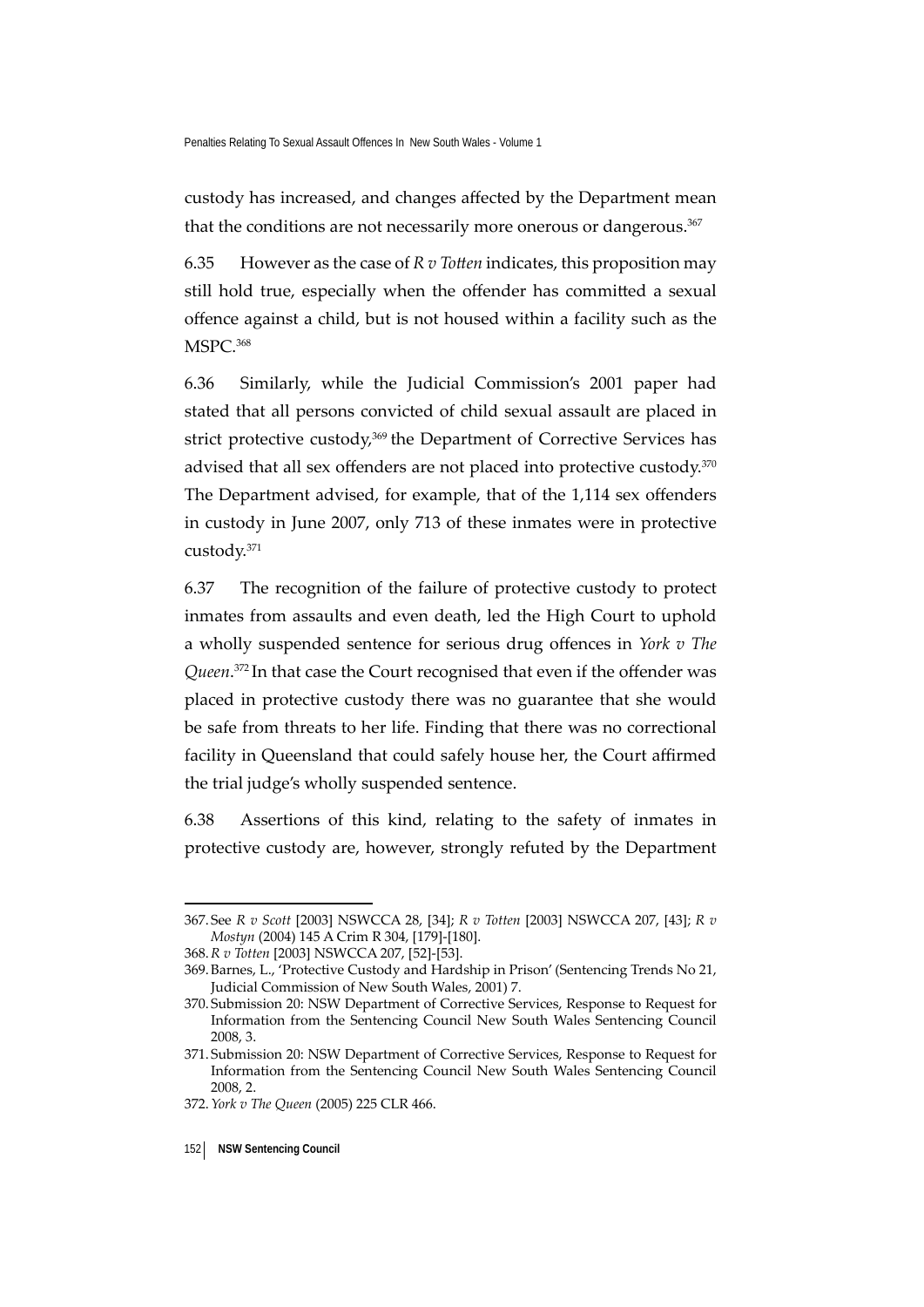of Corrective Services. According to the Department, findings<sup>373</sup> to this effect are out of date and no longer relevant. Although the Department conceded the existence of a strong dislike of child sex offenders by mainstream inmates who, if given the opportunity, would severely assault such offenders, it stated that the current strategies, which were designed to deal with inmates on protection, have substantially decreased the incidence of such assaults, so that they currently represent only a small minority of inmate-on-inmate assaults.374

### **The submissions**

6.39 A number of submissions favoured treating the fact that an offender is likely to serve a sentence in protective custody as a special circumstance justifying a reduction in the overall length of the sentence, or of the non-parole period.375 The New South Wales Council of Civil Liberties submitted that protective custody imposes substantial hardship on offenders particularly those sex offenders serving sentences in strict protective custody.<sup>376</sup> The stigma attaching to their convictions, it submitted, places them at a higher risk of injury or death both inside and outside the prison system.<sup>377</sup> Thus, it was asserted protective custody constitutes an appropriate basis for a finding of special circumstance.<sup>378</sup>

6.40 The Public Defenders submitted that providing a discount for the added harshness of protective custody would ensure an overall parity with sentences served in less arduous circumstances.<sup>379</sup> Further, it argued, there is no good policy reason for distinguishing between

<sup>373.</sup> Barnes, L., 'Protective Custody and Hardship in Prison' (Sentencing Trends No 21, Judicial Commission of New South Wales, 2001).

<sup>374.</sup> Submission 20: NSW Department of Corrective Services; *Inquiry into Reductions in Penalties at Sentence* (forthcoming) New South Wales Sentencing Council 2008, 3.

<sup>375.</sup> *R v Oviedo-Portela* (Unreported, NSW Court of Criminal Appeal, Finlay and Abadee JJ, and Loveday AJ, 17 December 1993) 29.

<sup>376.</sup> Submission 8: New South Wales Council of Civil Liberties, 7.

<sup>377.</sup> Submission 8: New South Wales Council of Civil Liberties, 7.

<sup>378.</sup> Submission 8: New South Wales Council of Civil Liberties, 8.

<sup>379.</sup> Submission 16: Public Defenders Office New South Wales, 7.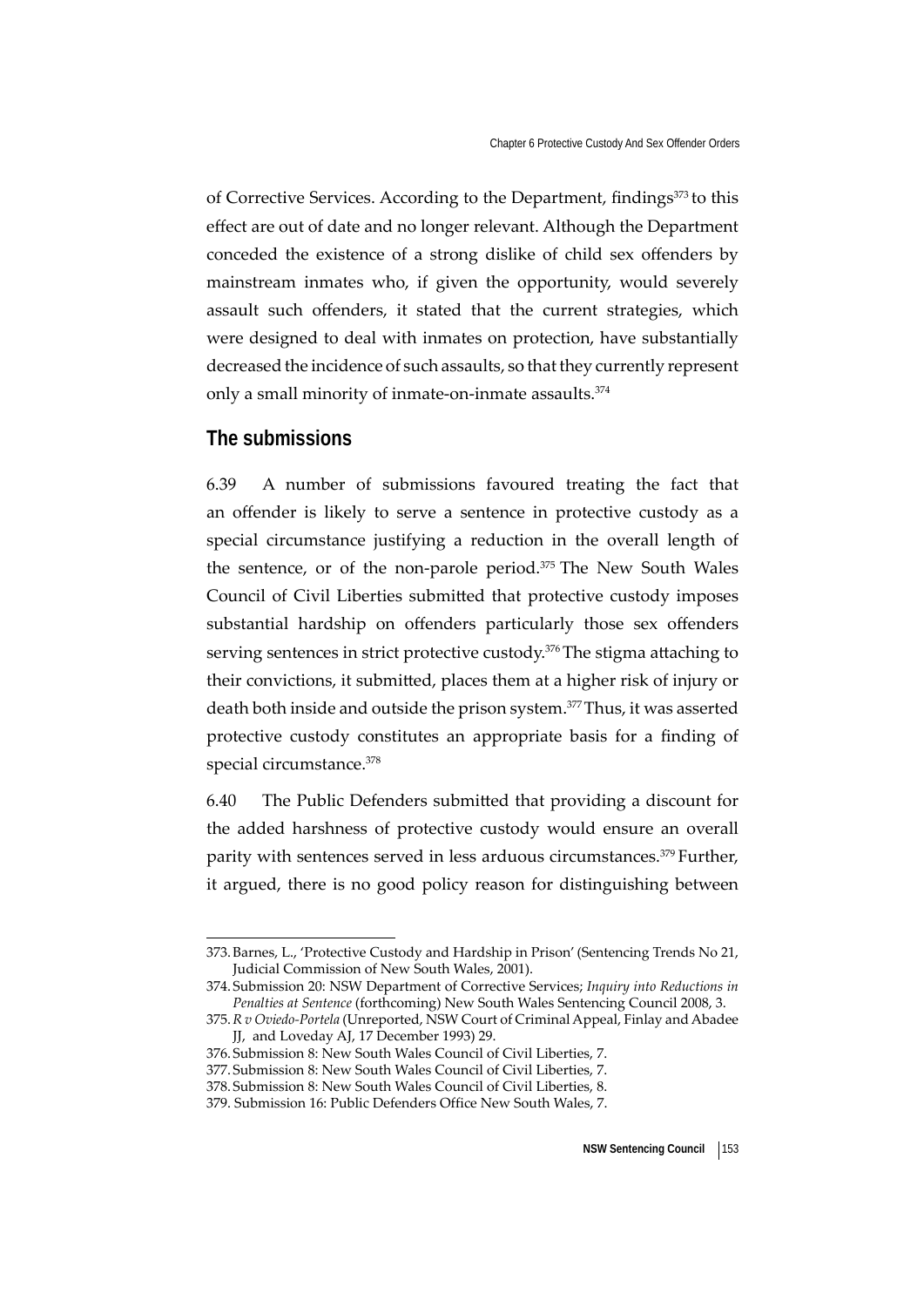sexual offenders and other types of offenders in protective custody.<sup>380</sup> The Aboriginal Legal Service (NSW/ACT) also submitted that it is necessary to ensure that the matter of protective custody does not constitute an additional punishment.<sup>381</sup>

6.41 Other submissions have either rejected the idea that protective custody should be the subject of special treatment in sentencing as an special circumstance,<sup>382</sup> or have doubted its relevance on the basis that individuals respond to protective custody differently, and there is no way of assessing that response at the time of sentencing.<sup>383</sup>

6.42 The Northern Sydney Sexual Assault Service, and the Central and Eastern Sydney Sexual Assault Service, submitted that the fact that offenders are serving their sentences in protective custody should not form a basis for a reduced sentence, since their placement in protection is for their own safety. Treating the matter differently would 'send the message that what happens to them is of greater concern than what happens to their victims'.<sup>384</sup>

6.43 The Office of the Director of Public Prosecutions offered some support for this argument, stating that allowing protective custody to be characterised as a mitigating factor would conflict with the current legislative policy of enacting heavier penalties for sexual offences to reflect the increased seriousness with which society views this form of offending.<sup>385</sup>

6.44 The Department of Juvenile Justice notes that protective custody is not available in juvenile justice centres and therefore the consideration

<sup>380.</sup> Submission 16: Public Defenders Office New South Wales, 8.

<sup>381.</sup> Submission 13: Aboriginal Legal Service (NSW/ACT), 3.

<sup>382.</sup> Submission 11: Central and Eastern Sydney Sexual Assault Service and Northern Sydney Sexual Assault Service, 5; Submission 14: Ministry for Police New South Wales, 4; Submission 12: New South Wales Director of Public Prosecutions, 13-4.

<sup>383.</sup> Submission 7: Department of Corrections; Community Probation & Psychological Services (New Zealand), 5.

<sup>384.</sup> Submission 11: Central and Eastern Sydney Sexual Assault Service and Northern Sydney Sexual Assault Service, 5.

<sup>385.</sup> Submission 12: New South Wales Director of Public Prosecutions, 13.

<sup>154</sup> **NSW Sentencing Council**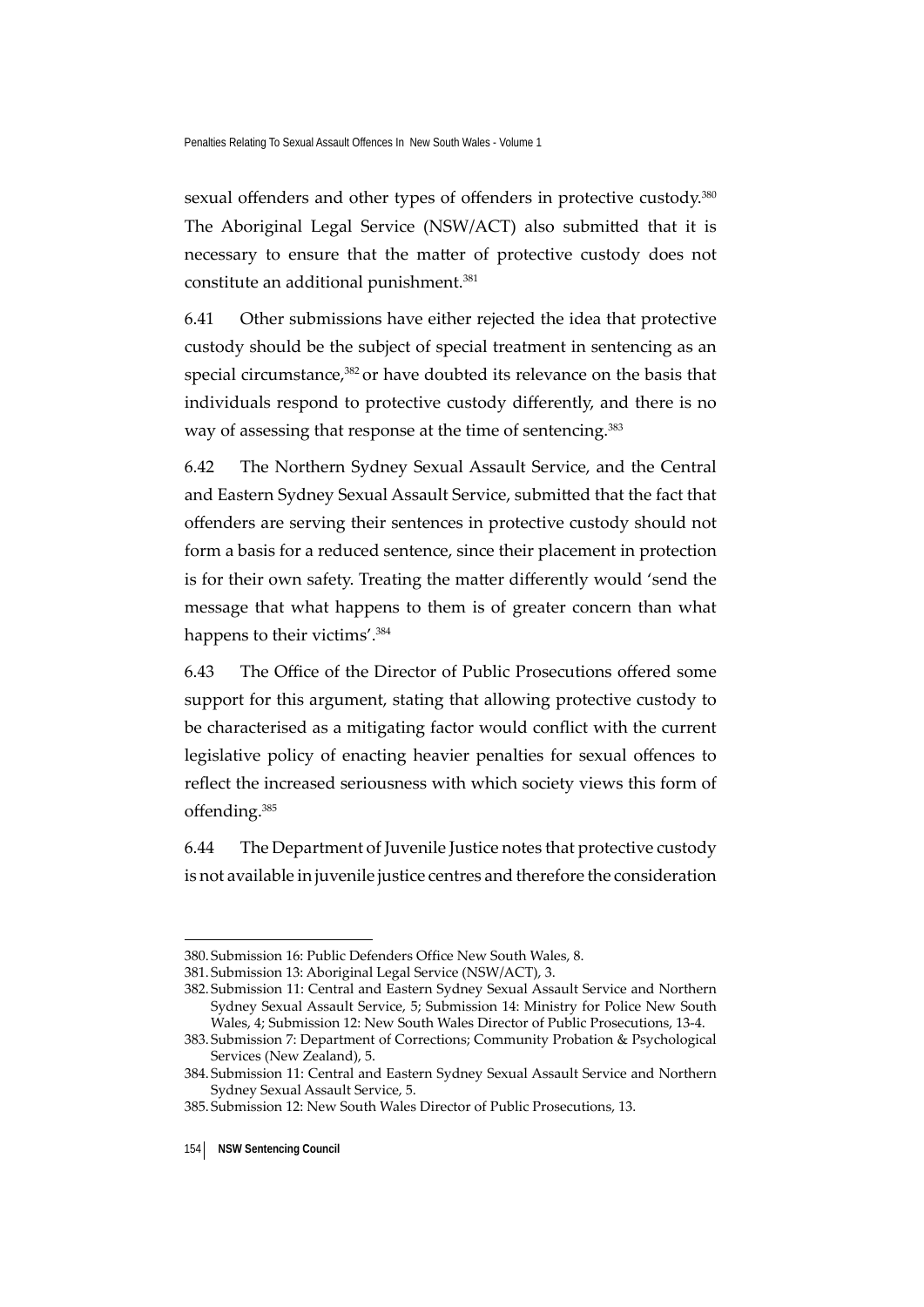of whether this type of custody constitutes a special circumstance is not relevant in terms of juvenile offenders.<sup>386</sup>

#### **Conclusion**

6.45 Current sentencing practice appears to address the question of a sentence being served on protection adequately. The level of punishment which is appropriate for a particular offence is set by the length of sentence, and the manner in which sentence is served is not intended to operate as additional punishment. As a matter of principle, if the personal circumstances of the offender, or the conditions in which the offender is required to serve a sentence are more arduous than they would be for general or mainstream prisoners, then that is a factor which may be properly taken into account in determining the sentence.<sup>387</sup>

6.46 However, such circumstances should not be taken into account on the basis of some general assumptions. The Council is satisfied that before any allowance is made, specific evidence should be placed before the Court establishing the circumstances that will make the service of the sentence more arduous. This should take the form of evidence provided by the Department of Corrective Services, or by the offender where relevant personal circumstances are relied upon. The courts have accepted the correctness of this approach in recent times, and the Council does not see that there is any justification for excluding such evidence, or excluding the fact that a sentence may be served on protection, as a circumstance that can properly be taken into account.

6.47 Current sentencing practice may make it strictly unnecessary to do other than leave the matter to common law. The Council, however, recognises that there could be merit in amending the *Crimes (Sentencing Procedure) Act 1999* (NSW) so as to make it clear, as a legislative direction, that such a circumstance is not to be taken into account as a

<sup>386.</sup> Submission 15: NSW Director for Juvenile Justice, 6.

<sup>387.</sup> For example ill health which might make a prison sentence more burdensome or have gravely adverse effects can properly be taken into account: *R v L* (Unreported, NSW Court of Criminal Appeal, Gleeson CJ, Badgery-Parker and Hidden JJ, 17 June 1996).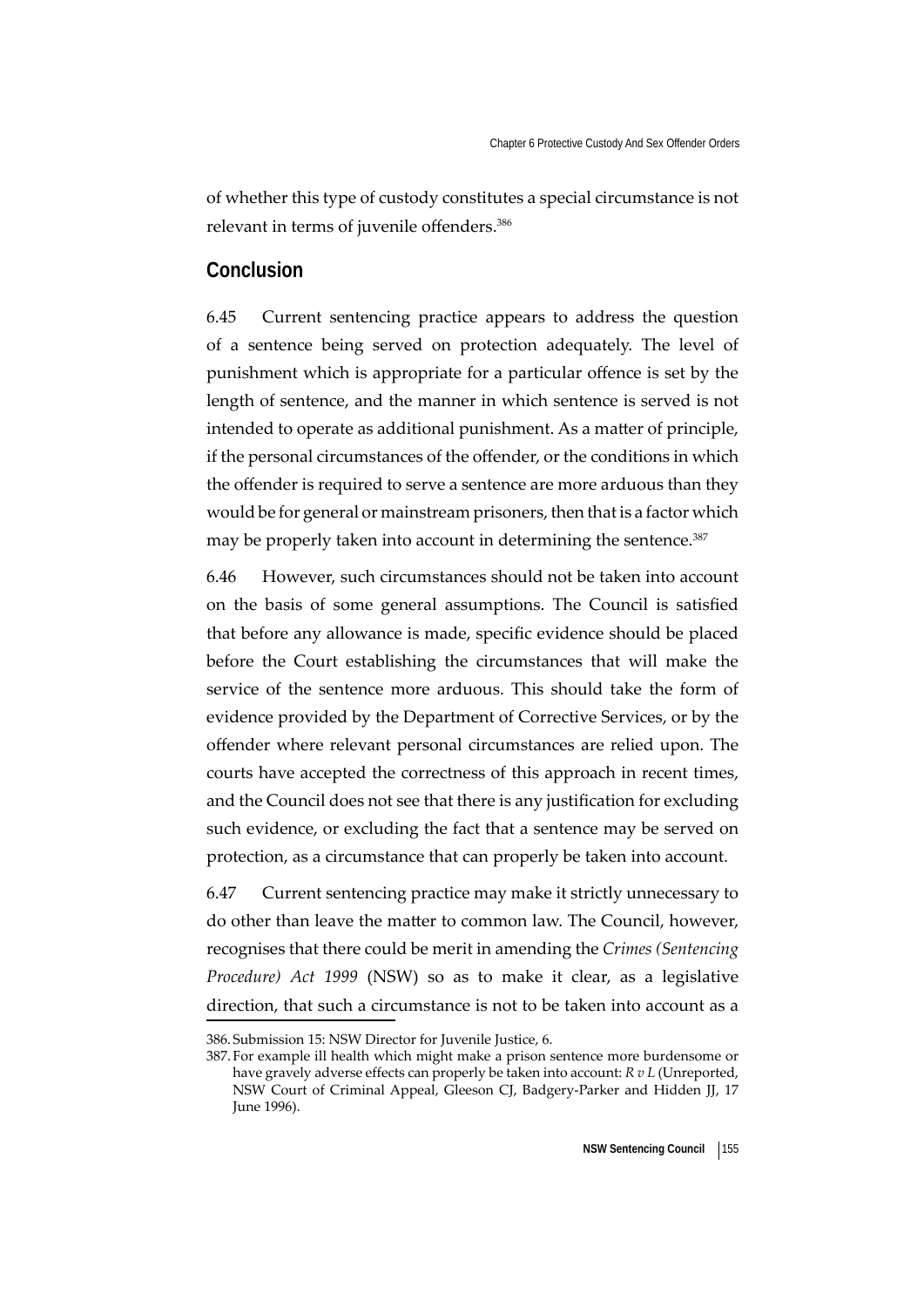factor reducing the sentence unless positive evidence is called, at the time of sentencing, to establish that the offender is more likely than not to serve the sentence on protection and in more onerous conditions than those experienced by mainstream prisoners.

6.48 The Council is of the view that this requirement should not be confined to cases where the arduousness of the manner in which the sentence is served relates to the fact that it will be served on protection. Logically it should apply to any circumstance where the offender's personal circumstances will render service of the sentence excessively arduous or threaten his or her health in a way that is not common for other prisoners generally.

6.49 In the case of sexual off enders, it is difficult to imagine that those prisoners who are assumed likely to serve their sentences in special management areas or in limited association areas, who have access to programs or services or a reasonable degree of association with other inmates, would qualify for special consideration. Each case would, however, need to depend on its own facts.

6.50 There is a need to acknowledge the possibility that the needs or circumstances of an offender may alter after sentencing, inter alia because of some subsequent dispute or illness that was not anticipated at the time when the sentence was imposed. This should not in the Council's opinion normally provide a basis for appeal.

6.51 The Council is also of the opinion that the conditions of protective custody should more actively be promoted to judicial officers. This could be achieved, for example, through inclusion of the DCS material being provided to judges in the Judicial Commission's Bench Book, and through the provision of judicial education seminars on the subject.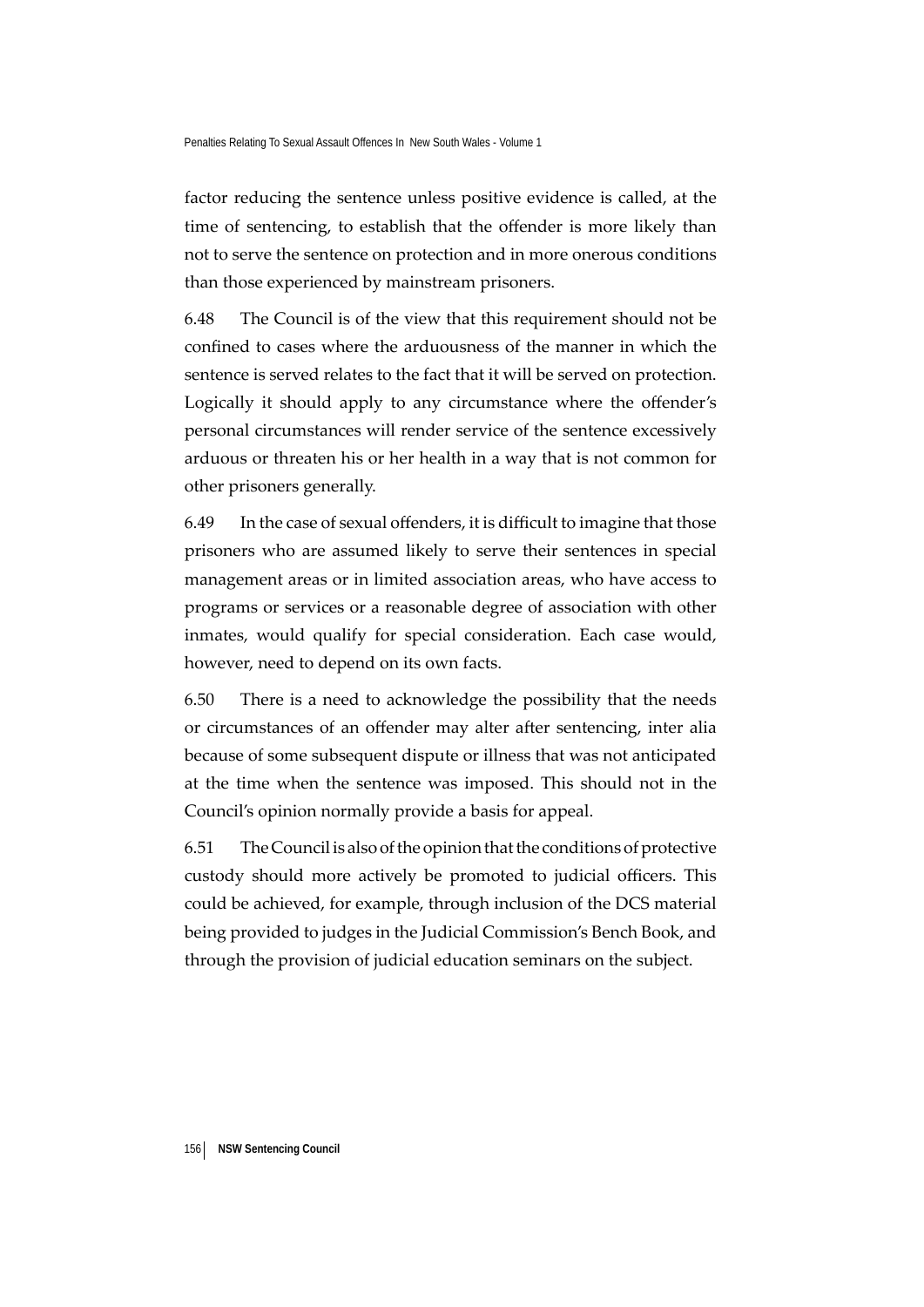## **B. SEX OFFENDER ORDERS**

6.52 Two issues have recently arisen concerning the relevance, at the time of sentencing offenders convicted of sexual offences, as to whether the Court should take into account:

- the fact that the offender will become a registrable person under the *Child Protection (Offenders Registration)* Act 2000 (NSW) and subject to compliance with the obligations and restrictions arising including a bar on being employed in child related employment;<sup>388</sup> and
- the possibility that the offender will subsequently become subject to an order for continuing supervision or detention as a consequence of an application make under the *Crimes (Serious Sex Off enders) Act 2004* (NSW).

### **Registrable Person**

6.53 As a result of the conviction of an offender for a range of offences,<sup>389</sup> he/she may become liable to a registration requirement under the *Child Protection* (Offenders Registration) Act 2000 (NSW), and as a result become subject to obligations to report certain information annually to Police, and in the interim, to report any changes in that information and any intention to leave the State or to undertake international travel.

6.54 Additionally, the Commissioner of Police may apply to a Local Court for an order prohibiting a registrable person from engaging in certain specified conduct where there is reasonable cause to believe that such person poses a risk to the lives or sexual safety of children and the making of the order will reduce that risk.<sup>390</sup>

<sup>388.</sup> By reason of ss 33B and 33C of the Commission for *Children and Young People Act 1998* (NSW), although subject to any review under that Act

<sup>389.</sup> As defined in *Child Protection (Offenders Registration) Act 2000* (NSW) s 3.

<sup>390.</sup> *Child Protection (Offenders Prohibition Orders) Act 2004* (NSW) s 5.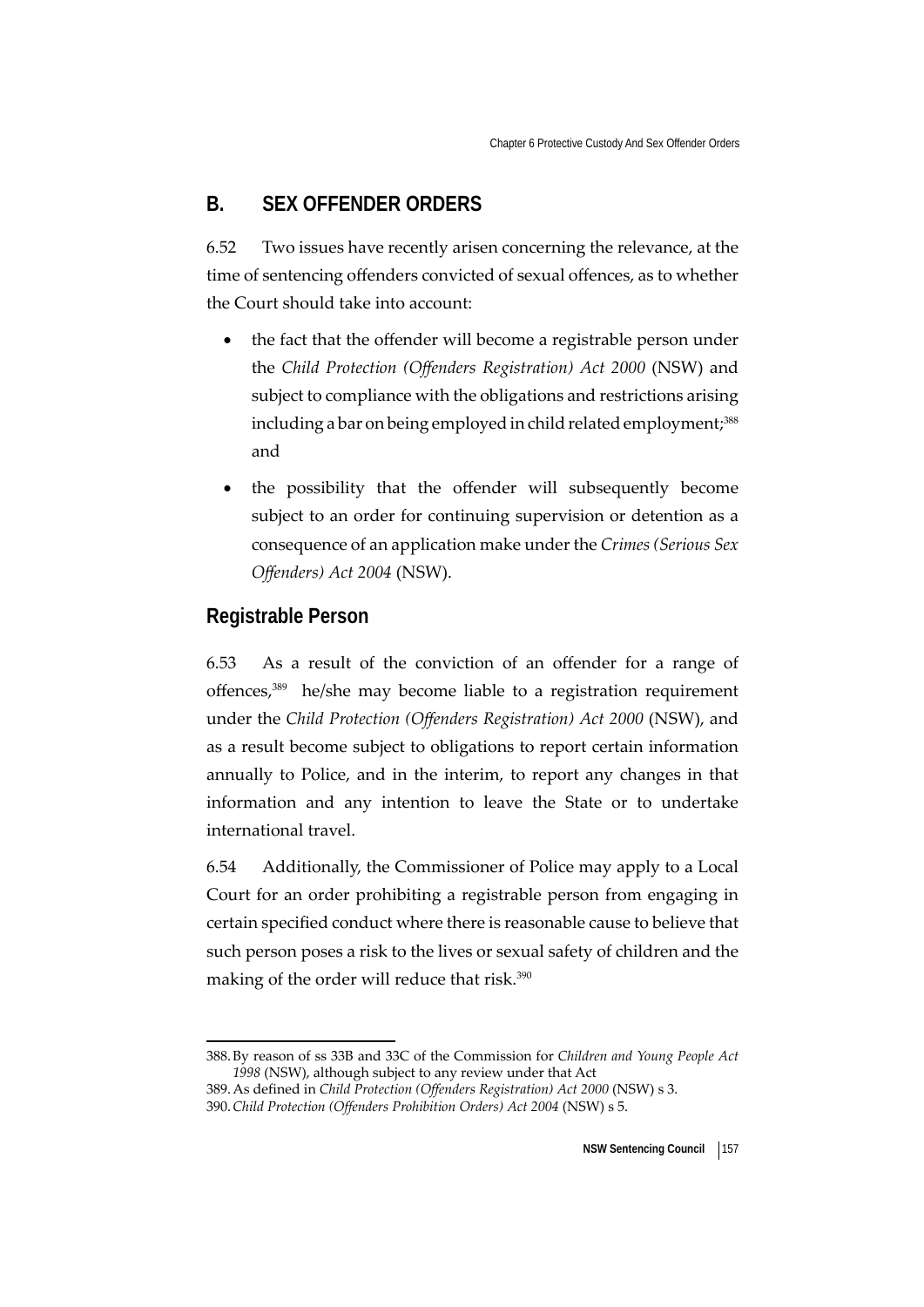6.55 In  $R \, v$  KNL<sup>391</sup> it was argued that the registration requirement would amount to an extra-curial punishment that should be taken into account in reduction of the sentence. At first instance the impact that registration of this conviction would have on the accused was a determining factor leading to a conviction not being recorded. On appeal it was found that there might be cases where registration would lead to extra-curial punishment and that registration could be taken into consideration in sentencing.392 However, the court observed that it would need to be shown that some penal consequence would arise from registration; in this case no such consequence could be established.

6.56 Further consideration was given to the question of registration in *TMTW v The Queen*<sup>393</sup> where it was accepted that the registration requirement could, in appropriate circumstances, qualify as a circumstance to be taken into account, although the facts of that case were held insufficient to justify the Court's intervention.

#### **Continuing Supervision and Detention Orders**

6.57 Pursuant to the Crimes (Serious Sex Offenders) Act 2004 the Attorney General may apply to the Supreme Court for an extended supervision order (ESO) $394$  or a continuing detention order (CDO) $395$ against a sex offender who, when the application is made, is in custody (or under supervision in the case of an ESO) while serving a sentence of imprisonment for a serious sex offence or for an offence of a sexual nature.

6.58 Such orders may be made where the offender is assessed to be at a relevantly high risk of committing a further serious sex offence if not kept under supervision or in detention.396 In the case of an ESO the application cannot be made until the last 6 months of the offender's

158 **NSW Sentencing Council**

<sup>391.</sup> *R v KNL* (2005) 154 A Crim R 268.

<sup>392.</sup> *R v KNL* (2005) 154 A Crim R 268, [50].

<sup>393.</sup> *TMTW v The Queen* [2008] NSWCCA 50.

<sup>394.</sup> *Crimes (Serious Sex Offenders) Act 2006* (NSW) s 6.

<sup>395.</sup> *Crimes (Serious Sex Offenders) Act 2006* (NSW) s 14.

<sup>396.</sup> *Crimes (Serious Sex Offenders) Act 2006 (NSW)* ss 9(2), 17(3).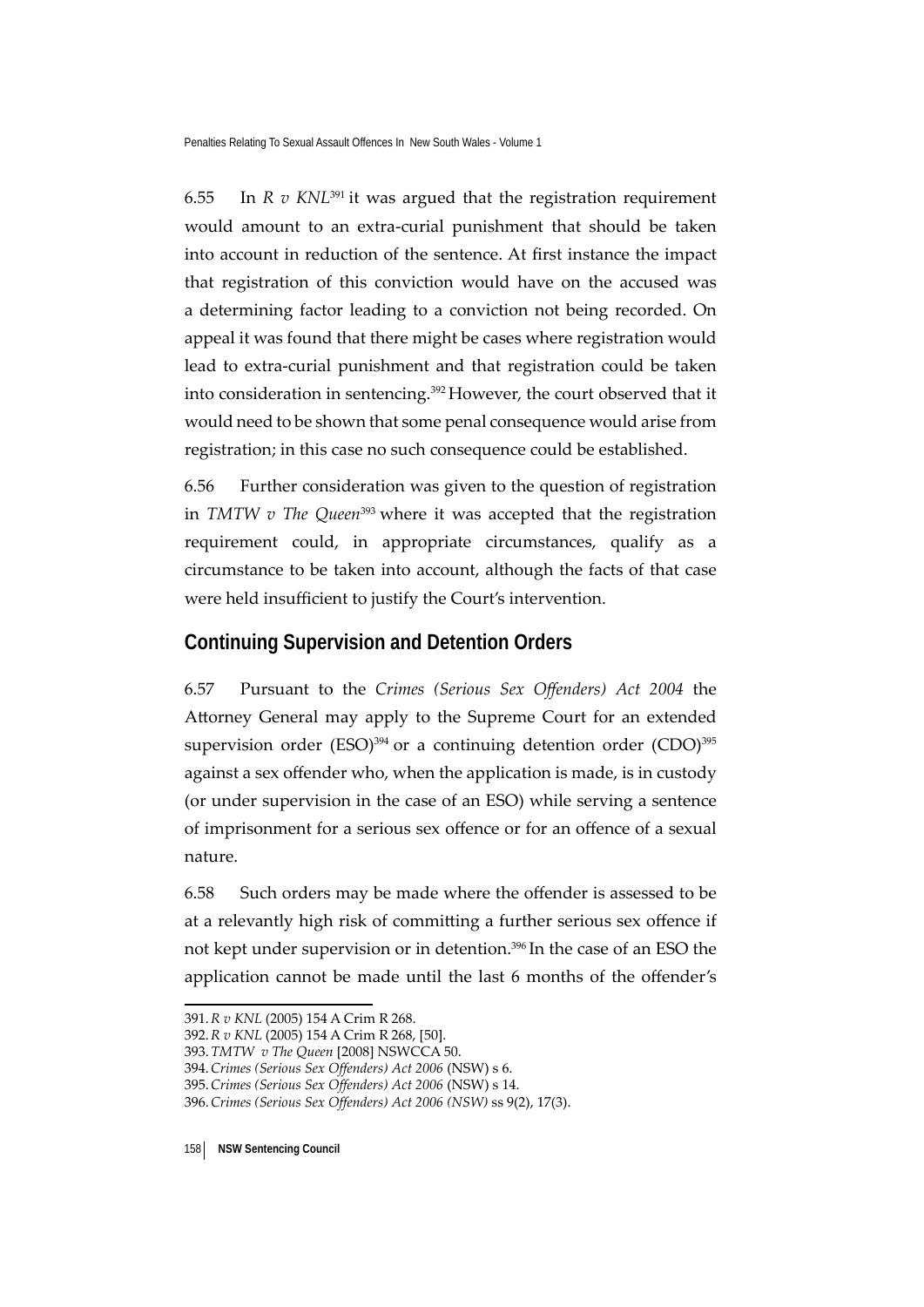current custody or supervision;<sup>397</sup> while in the case of a CDO it cannot be made until the last 6 months of the offenders current custody.<sup>398</sup> The orders may be extended.

6.59 In May 2007 the Serious Sex Offenders Assessment Committee (SSOAC) was established to review those convicted of serious sexual offences. The Committee considers inmates who are approaching their last six months of their custody or supervision and recommends whether an application should be made for either an ESO or CDO. To date, the SSOAC has considered 204 cases and has recommended that applications be made for ESOs or CDOs for 13 of those cases.<sup>399</sup> Eight of those applications have proceeded to the Court. An order was made in every case where an application was made for either an ESO or a CDO, with 2 offenders being subject to extended supervision orders and 6 offenders subject to continuing detention orders.<sup>400</sup>

 $6.60$  The relevance of the possibility of an offender becoming the subject of such an order, for the purposes of the initial sentencing, was considered in *Ghanem v The Queen*. 401 That was a case where the question arose at a time when the offender was to be re-sentenced following a successful appeal. The Court did not consider the offender's circumstances to be such that the impact of the Act fell for determination,402 although its possible relevance for sentencing was not excluded.

6.61 As a result of these decisions, there is some uncertainty as to whether sex offenders are able to rely in mitigation of initial sentence on the restrictions arising from registration or on the possibility of prohibition orders or of ESOs or CDOs being made at some later date.

<sup>397.</sup> *Crimes (Serious Sex Offenders) Act 2006 (NSW)* s 6(2).

<sup>398.</sup> *Crimes (Serious Sex Offenders) Act 2006 (NSW)* s 14(2).

<sup>399.</sup> Submission 20: NSW Department of Corrective Services, Tab C.

<sup>400.</sup> Submission 20: NSW Department of Corrective Services, Tab C.

<sup>401.</sup> *Ghanem v The Queen* (2008) 180 A Crim R 440.

<sup>402.</sup> *Ghanem v The Queen* (2008) 180 A Crim R 440, [78].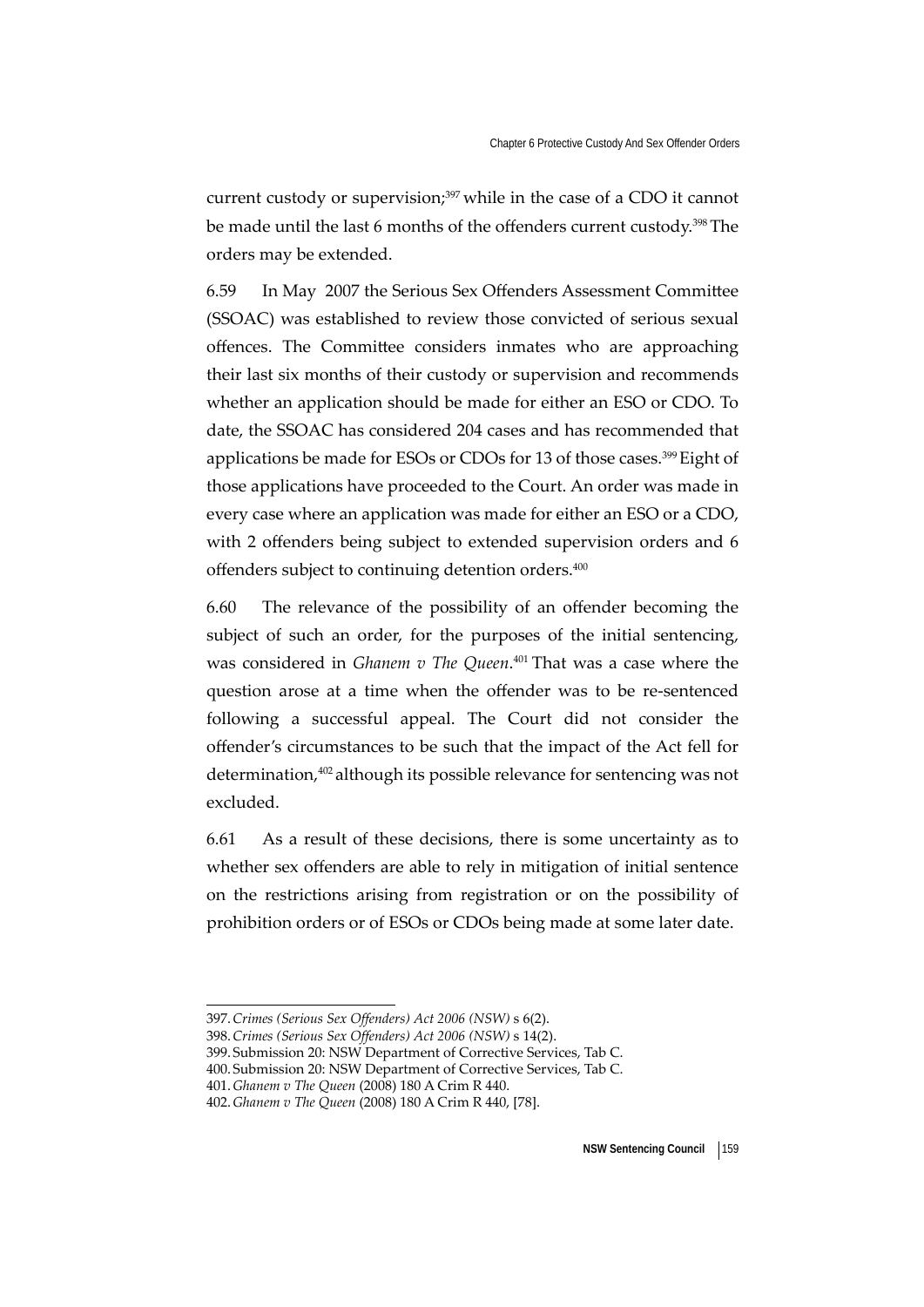6.62 The Council is of the view that none of these factors should be available in mitigation of sentence. It is impossible to quantify in any meaningful way at the time of sentencing the future impact of registration upon a person who becomes registrable under the *Child Protection (Offenders Registration) Act 2004 (NSW) (and in particular* whether that person would have had any realistic prospects of working with children that may be lost, or whether the fact of being known to Police or of accepting reporting obligations will come as any hardship). Equally it is impossible to determine in any conclusive way whether the offender's circumstances will be such that an Offender Prohibition Order is likely to be make at some future date.

6.63 If anything, it is even more difficult to predict the future level of risk posed by an offender at the time when the initial sentence is imposed, or to reach any firm opinion as to the likelihood of an offender becoming the subject of an ESO or CDO. Particularly is that so having regard to the detailed assessment that is required<sup>403</sup> and to the time that the application can be made to the Court, which will be after the offender has had the opportunity of undergoing specific sexual offender programs and of demonstrating either a positive step towards rehabilitation or a lack of any prospect of change. At the time of sentencing the Court could not have access to the reports and assessments in relation to the offender or to any of the other information that will inform the Court when the application for a relevant order is made.

<sup>403.</sup> *Crimes (Serious Sex Offenders) Act 2006* (NSW) s 9(3).

<sup>160</sup> **NSW Sentencing Council**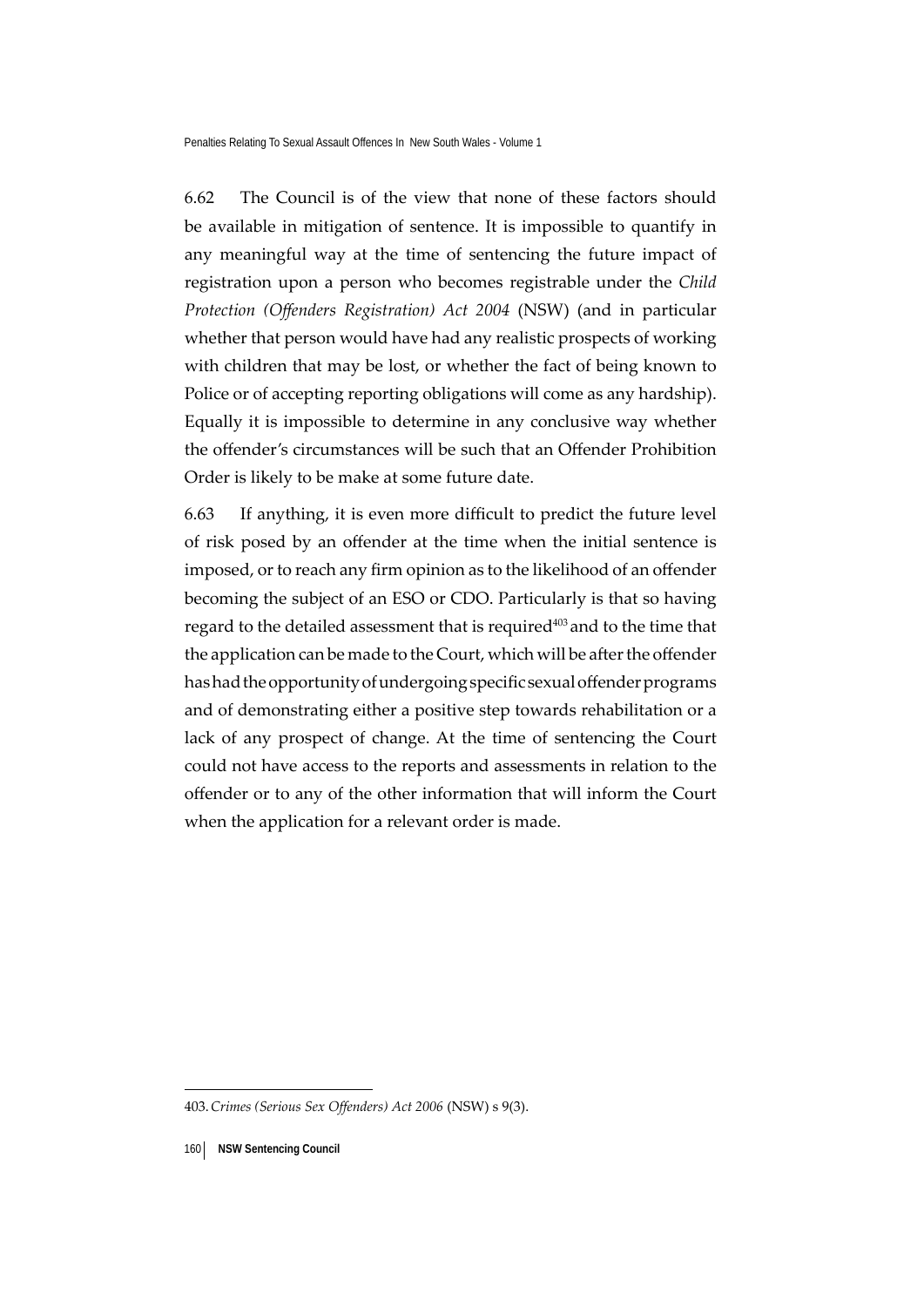6.64 Where an ESO or CDO is made it is not intended as additional punishment. Rather its purpose, like that of registration, is to secure the protection of the community from the risk of harm which is posed by sexual offenders. Any such order is capable of being challenged on appeal.

6.65 The Council is accordingly of the view that neither the fact that a sex offender becomes a registrable person after conviction, or might potentially be the subject of an offenders prohibition order, or of an ESO or a CDO, should be taken into account in reduction of the original sentence. It considers that the *Crimes (Sentencing Procedure) Act* 1999 (NSW) should be amended to so provide.404

<sup>404.</sup> Recent amendments to s 5(2BC) of the *Sentencing Act 1991* (Vic) expressly provide that 'in sentencing an offender a court must not have regard to any consequences that may arise under the *Sex Offenders Registration Act 2004* from the imposition of the sentence'. However, as the *Sentencing Act* does not directly apply to juveniles the Children's Court has raised the possibility that in exceptional circumstances, such consideration might still arise: see Power, P., Research Materials, Children's Court of Victoria, 2 January 2008, 11.91.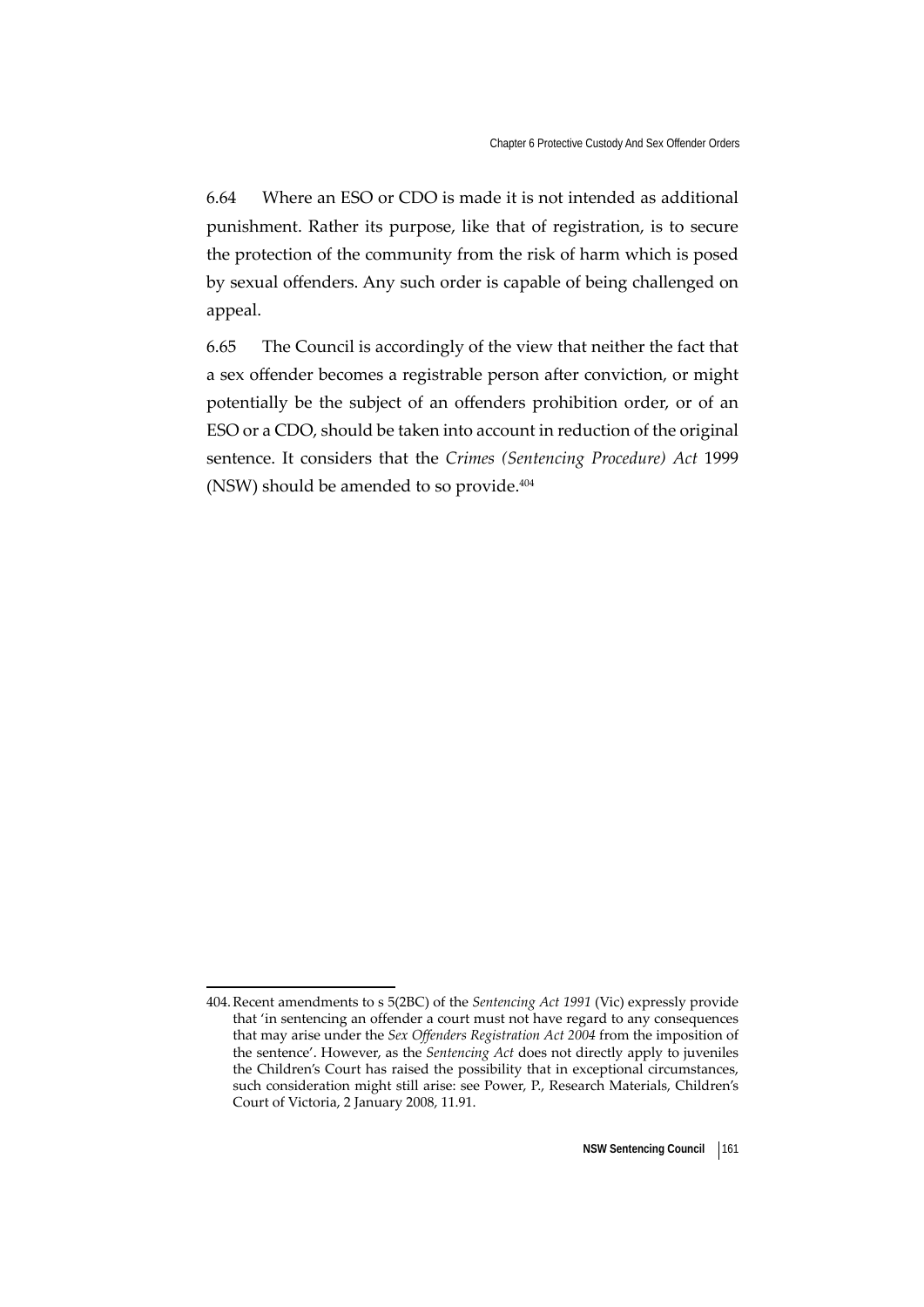## **RECOMMENDATIONS**

- 40. The Council does not consider it essential to make any specific statutory provisions in relation to the way that protective custody is to be taken into account for sentencing purposes, as current case law adequately deals with that circumstance.
- 41. Although if any such amendment were to be made to the *Crimes (Sentencing Procedure) Act 1999* (NSW) to cater for that circumstance then it should be one that provides that the fact of the offender being placed on protection or subject to any other matter that might make his or her custody more onerous or more of a threat to his/her health than that experienced by prisoners generally, then it should not be taken into account for sentencing purposes unless positive evidence is called, at the time of sentencing to establish that fact.
- 42. The Council does however, recommend that consideration be given to amendment of the *Crimes (Sentencing Procedure) Act 1999*  (NSW) to preclude the fact that a convicted offender by reason of the conviction has, or will, become a person registrable under the *Child Protection (Offenders Registration) Act 2000 (NSW) or* may become the subject of a prohibition order under the *Child Protection (Offenders Prohibition Orders) Act 2004 (NSW), or the* subject of an ESO or CDO under the *Crimes* (*Serious Sex Offenders*) *Act 2006* (NSW), from being taken into account in mitigation of sentence.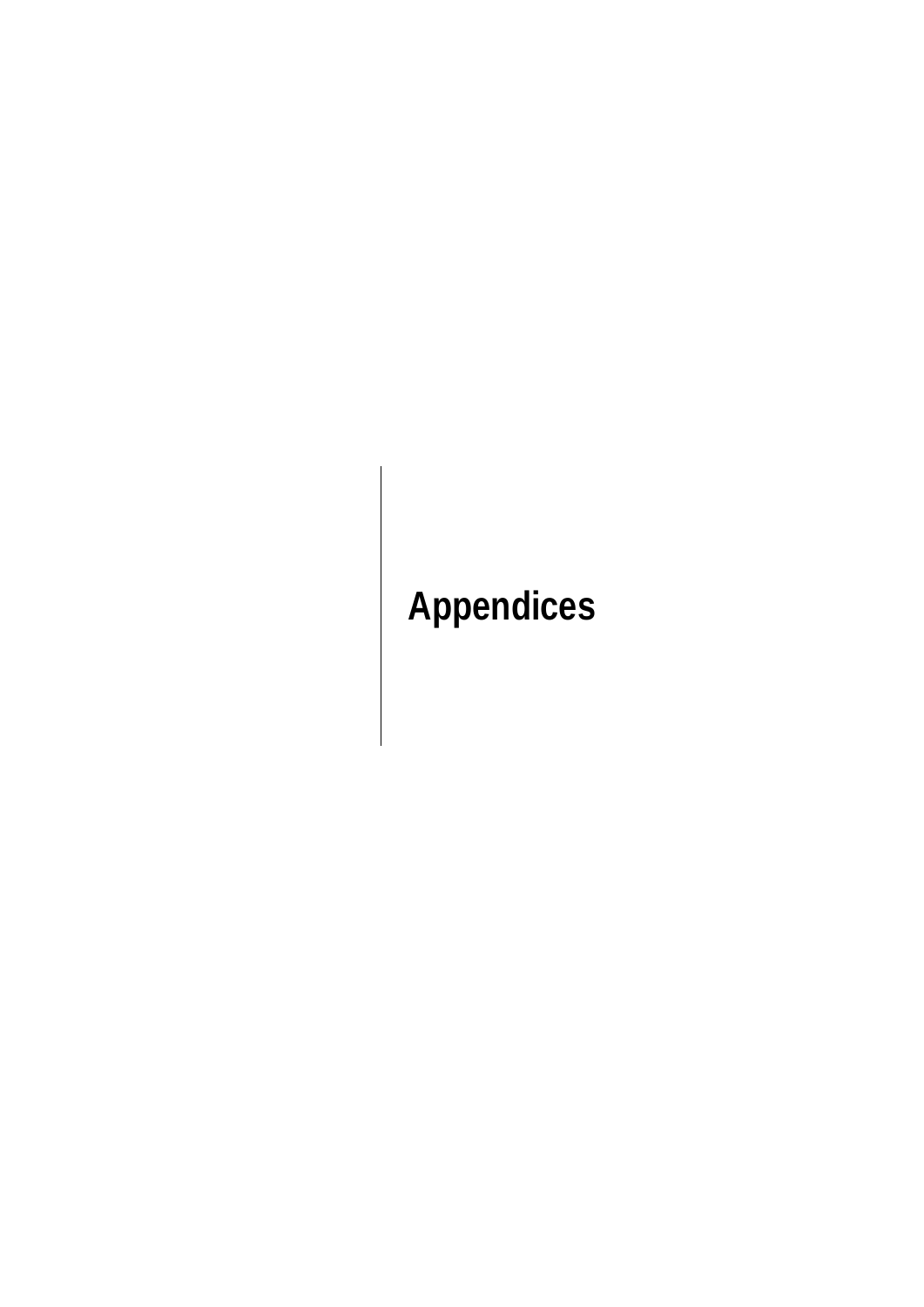# **Appendix A: Sexual Offences - Overview Of Current Provisions In The** *Crimes Act 1900* **(NSW)1**

| Sec              | <b>Offence Description</b>                                                | Max<br>Years | <b>SNPP</b><br>Years | Matters in<br>the Higher<br>Court | No of Local<br>Court<br>matters |
|------------------|---------------------------------------------------------------------------|--------------|----------------------|-----------------------------------|---------------------------------|
| 611              | Sexual assault                                                            | 14           | $\overline{7}$       | 88                                | 0                               |
| 61I/61P          | Attempt to commit sexual assault                                          | 14           | n/a                  | 16                                | 0                               |
| 61J <sup>a</sup> | Aggravated sexual assault                                                 | 20           | 10                   | 81                                | 0                               |
| 61J/61P          | Attempt to commit aggravated sexual assault                               | 20           | n/a                  | $\overline{7}$                    | 0                               |
| 61J/354          | Aid and abet aggravated sexual assault                                    | 20           | n/a                  | $\overline{2}$                    | 0                               |
| 61J/346          | Accessory before fact to aggravated sexual<br>assault                     | 20           | n/a                  | $\mathbf{1}$                      | 0                               |
| 61JAa            | Aggravated sexual assault in company                                      | Life         | 15                   | 12                                | $\Omega$                        |
| 61JA(c)(i)       | <b>Inflict ABH</b>                                                        | Life         | 15                   | 4                                 | 0                               |
| 61JA(c)(ii)      | Threaten ABH by weapon                                                    | Life         | 15                   | $\mathbf{1}$                      | $\overline{0}$                  |
| 61JA(c)(iii)     | Deprive liberty                                                           | Life         | 15                   | $\overline{7}$                    | 0                               |
| 61K(a)           | Intentionally or recklessly inflict ABH w/i to<br>have sexual intercourse | 20           | n/a                  | 6                                 | 0                               |
| 61K(b)           | Threaten to inflict ABH w/i to sex intercourse                            | 20           | n/a                  | 5                                 | 0                               |

1. This table has been compiled from the material provided by the New South Wales Judicial Commission.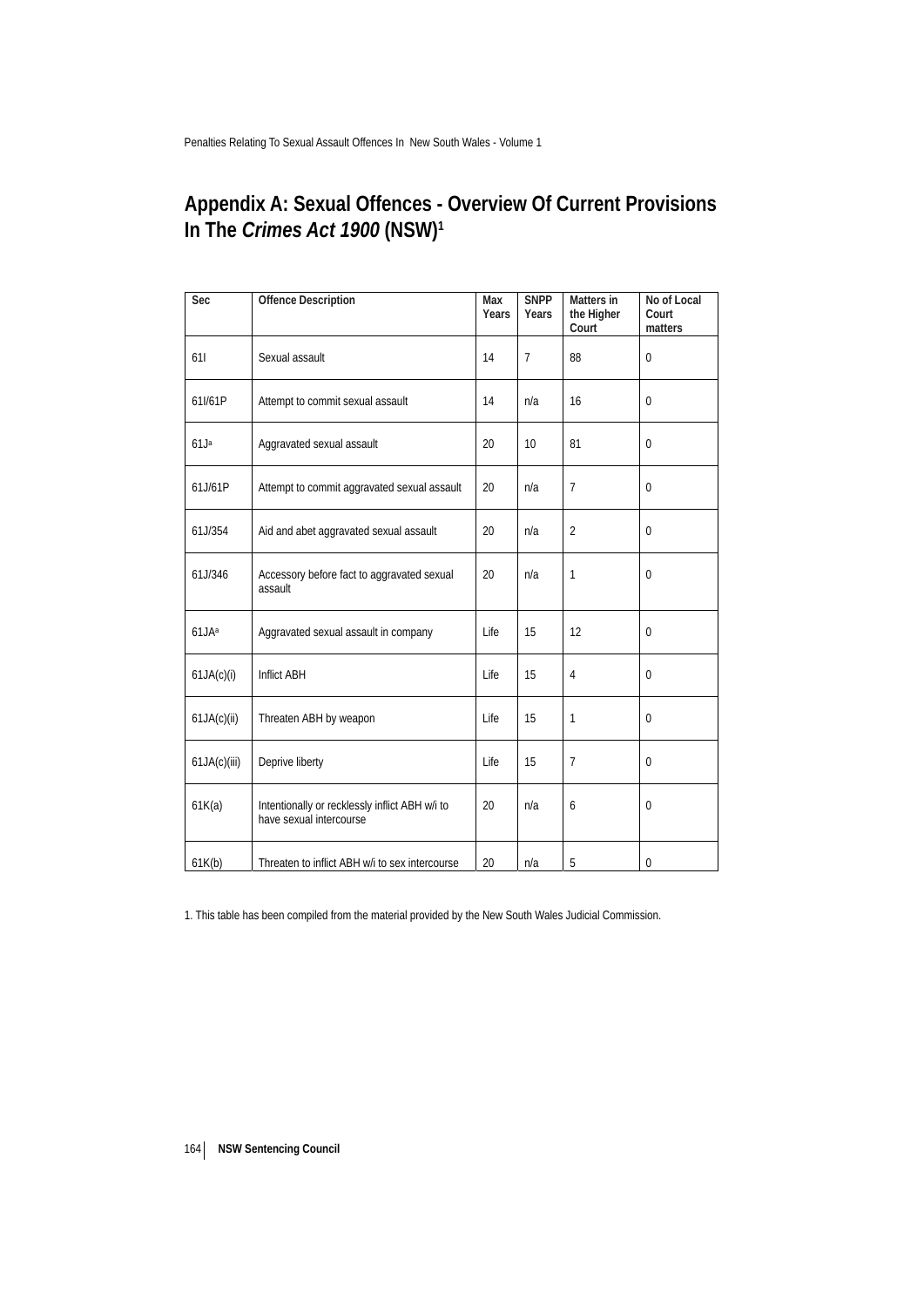| Sec               | <b>Offence Description</b>                                                         | Max<br>Years   | <b>SNPP</b><br>Years | Matters in<br>the Higher<br>Court | No of Local<br>Court<br>matters |
|-------------------|------------------------------------------------------------------------------------|----------------|----------------------|-----------------------------------|---------------------------------|
| 61L               | Indecent assault                                                                   | 5              | n/a                  | 87                                | 467                             |
| 61L/61P           | Attempt to commit indecent assault                                                 | 5              | n/a                  | 1                                 | 0                               |
| 61M(1)            | Aggravated indecent assault                                                        | $\overline{7}$ | 5                    | 52                                | 256                             |
| $61M(1)$ /<br>61P | Attempt to commit aggravated indecent<br>assault                                   | 7              | n/a                  | $\mathbf{1}$                      | 0                               |
| 61M(2)            | Aggravated indecent assault with person<br>under the age of 10 years               | 10             | 5 <sup>e</sup>       | 34                                | 65                              |
| 61N(1)            | Act of indecency with/towards person under<br>the age of 16 years                  | 2              | n/a                  | $\overline{7}$                    | 60                              |
|                   | Incite person under the age of 16 years to an<br>act of indecency                  | 2              | n/a                  | 3                                 | 11                              |
| 61N(2)            | Act of indecency with/towards person of the<br>age of 16 years or above            | 1.5            | n/a                  | 0                                 | 112                             |
|                   | Incite person of the age of 16 years or above<br>to an act of indecency            | 1.5            | n/a                  | $\mathbf{1}$                      | 1                               |
| 610               | Aggravated act of indecency with/towards<br>person under the age of 16 years       | 5              | n/a                  | 4                                 | 3                               |
|                   | incite person under the age of 16 years to an<br>aggravated act of indecency       | 5              | n/a                  | $\mathbf{1}$                      | 1                               |
| 610(1A)           | Aggravated act of indecency with/towards<br>person of the age of 16 years or above | 3              | n/a                  | $\overline{2}$                    | 1                               |
|                   | Incite an act of indecency with/towards person<br>of the age of 16 years or above  | 3              | n/a                  | 1                                 | $\mathbf 0$                     |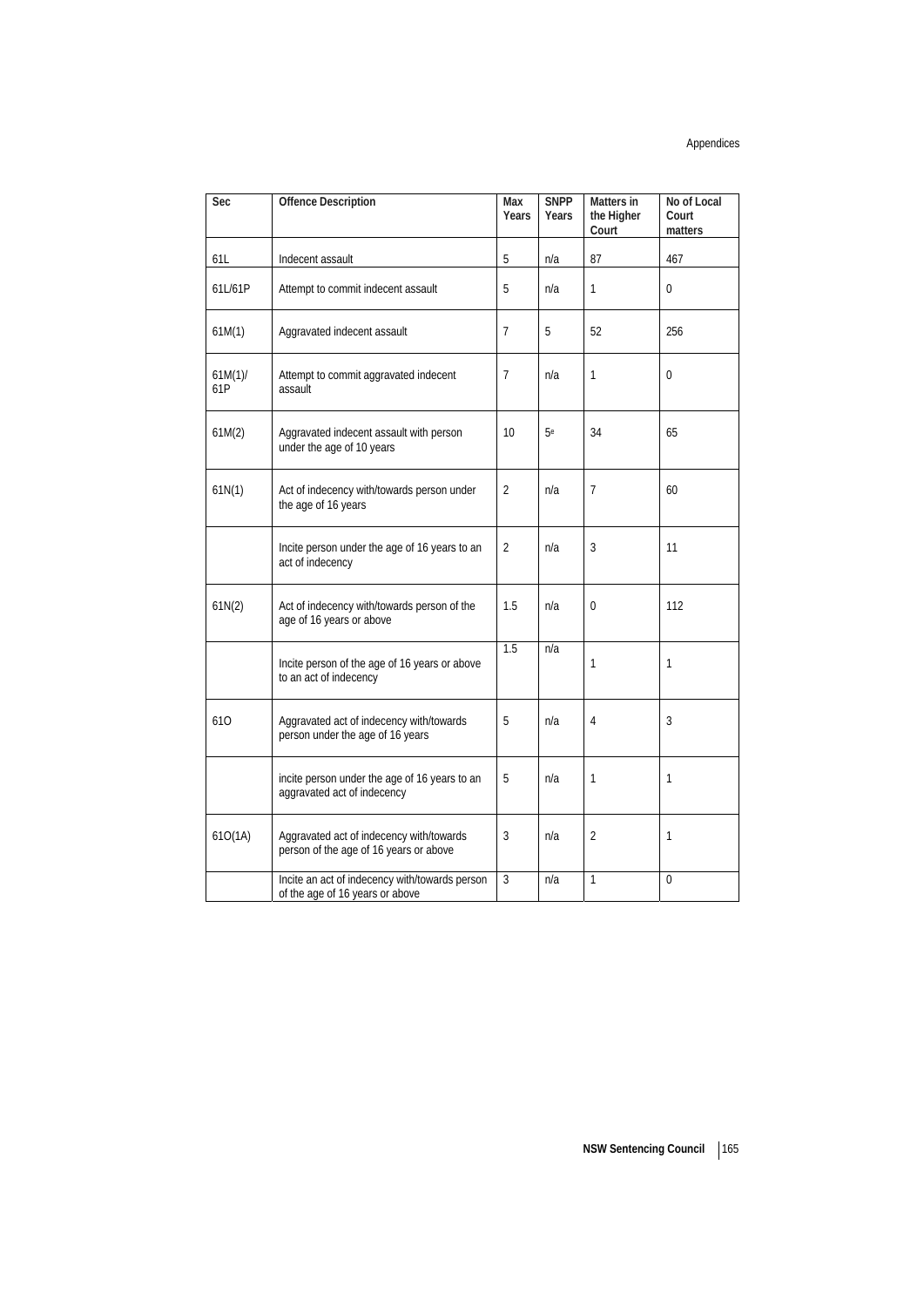#### Penalties Relating To Sexual Assault Offences In New South Wales - Volume 1

| Sec              | <b>Offence Description</b>                                                                | Max<br>Years    | <b>SNPP</b><br>Years | Matters in<br>the Higher<br>Court | No of Local<br>Court<br>matters |
|------------------|-------------------------------------------------------------------------------------------|-----------------|----------------------|-----------------------------------|---------------------------------|
| 610(2)           | Aggravated act of indecency with person under the<br>age of 10 years                      | 7               | n/a                  | 5                                 | 13                              |
|                  | Incite person under the age of 10 years to an<br>aggravated act of indecency              | 7               | n/a                  | 1                                 | 4                               |
| $65A(2)^2$       | Sexual intercourse procured by non-violent threat                                         | 6               | n/a                  | 4                                 | 0                               |
| 66A <sup>a</sup> | Sexual intercourse with child under the age of 10<br>years                                | 25              | 15                   | 40                                | $\theta$                        |
| 66B              | Attempt or assault w/i to have sexual intercourse<br>with child under the age of 10 years | 25 <sup>f</sup> | n/a                  | $\overline{7}$                    | $\Omega$                        |
| 66C(1)           | Sexual intercourse with child between 10 and 14<br>years                                  | 16              | n/a                  | 17                                | $\theta$                        |
| 66C(2)           | Aggravated sexual intercourse with child between 10<br>and 14 years                       | 20              | n/a                  | 10                                | $\theta$                        |
| 66C(3)           | Sexual intercourse with child between 14 and 16<br>years                                  | 16              | n/a                  | 33                                | 25                              |
| 66C(4)           | Aggravated sexual intercourse with child between 14<br>and 16 years                       | 12              | n/a                  | 8                                 | $\theta$                        |
| 66D/<br>66C(3)   | Attempt or assault w/i to have sexual intercourse<br>with child between 10 and 16 years   | 20 <sup>g</sup> | n/a                  | $\mathbf{1}$                      | $\Omega$                        |
| 66EA(1)          | Persistent sexual abuse of child                                                          | 25              | n/a                  | 10                                | $\Omega$                        |
| 66EB(2)(a)       | Procuring child under 14 for unlawful sexual activity                                     | 15              | n/a                  | $\theta$                          | $\Omega$                        |
| 66EB(2)(b)       | Procuring child over 14 for unlawful sexual activity                                      | 12              | n/a                  | $\theta$                          | $\theta$                        |

2 Repealed January 2008

166 **NSW Sentencing Council**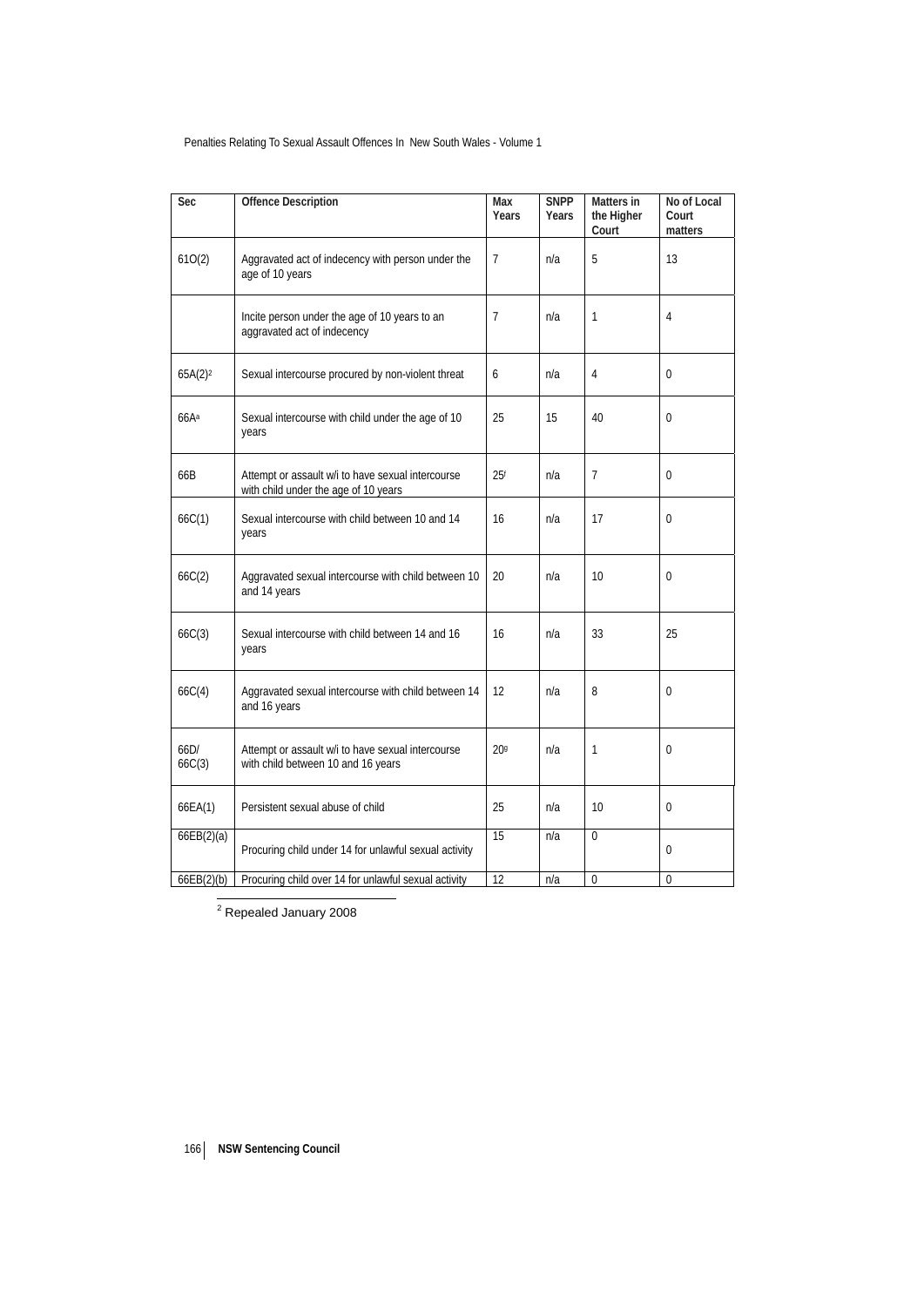| Sec        | <b>Offence Description</b>                                                                  | Max<br>Years   | <b>SNPP</b><br>Years | Matters in<br>the Higher<br>Court | No of Local<br>Court<br>matters |
|------------|---------------------------------------------------------------------------------------------|----------------|----------------------|-----------------------------------|---------------------------------|
| 66EB(3)(a) | Grooming child under 14 for unlawful sexual activity                                        | 14             | n/a                  | $\overline{0}$                    | $\overline{0}$                  |
| 66EB(3)(b) | Grooming child over 14 for unlawful sexual activity                                         | 10             | n/a                  | $\mathbf 0$                       | $\overline{0}$                  |
| 66F(2)     | Sexual intercourse with person who has an<br>intellectual disability by person in authority | 10             | n/a                  | $\mathbf{1}$                      | $\mathbf 0$                     |
| 66F(3)     | Sexual intercourse with person who has an<br>intellectual disability                        | 8              | n/a                  | 13                                | $\overline{0}$                  |
| 66F(4)     | Attempted sexual intercourse with person who has<br>an intellectual disability              | 10             | n/a                  | $\mathbf 0$                       | 0                               |
| 73(1)      | Sexual intercourse with child between 16 and 17<br>years under special care                 | 8              | n/a                  | $\mathbf{1}$                      | 0                               |
| 73(2)      | Sexual intercourse with child between 17 and 18<br>years under special care                 | 4              | n/a                  | $\mathbf 0$                       | 0                               |
| 78A        | Incest with a close family member who is above the<br>age of 16 years                       | 8              | n/a                  | 3                                 | 0                               |
| 78B        | Attempted incest under 78A                                                                  | $\overline{2}$ | n/a                  | $\mathbf 0$                       | $\overline{0}$                  |
| 79         | <b>Bestiality</b>                                                                           | 14             | n/a                  | $\mathbf 0$                       | $\overline{0}$                  |
| 80         | Attempted bestiality                                                                        | 5              | n/a                  | $\mathbf 0$                       | 0                               |
| 80A(2)     | Sexual assault by forced self manipulation                                                  | 14             | n/a                  | 1                                 | 0                               |
| 80A(2A)    | Aggravated sexual assault by forced self<br>manipulation                                    | 20             | n/a                  | $\overline{0}$                    | 0                               |
| 80D(1)     | Causing sexual servitude                                                                    | 15             | n/a                  | 0                                 | 0                               |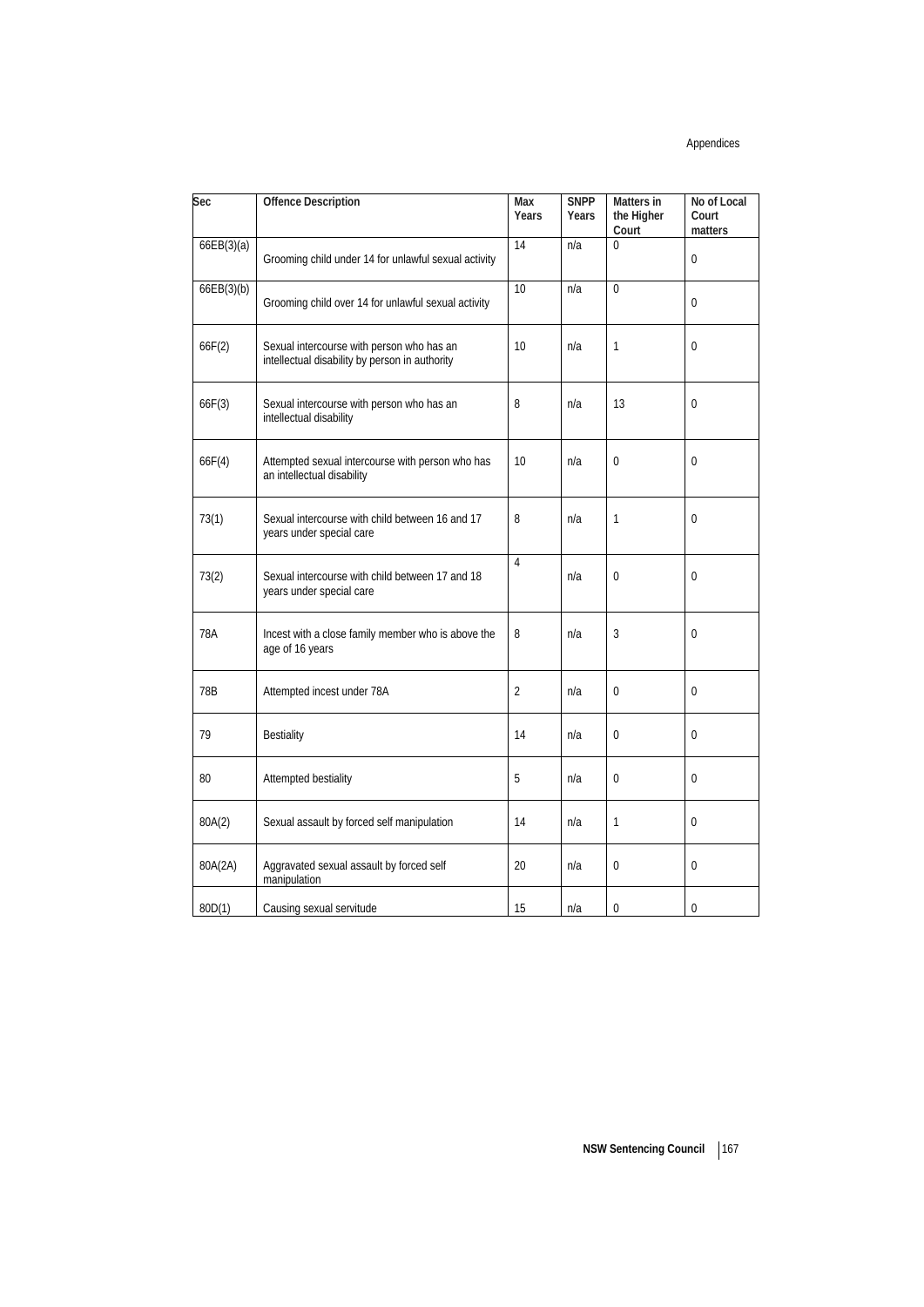#### Penalties Relating To Sexual Assault Offences In New South Wales - Volume 1

| Sec                    | <b>Offence Description</b>                                                                             | Max<br>Years    | <b>SNPP</b><br>Years | Matters in the<br><b>Higher Court</b> | No of<br>Local<br>Court<br>matters |
|------------------------|--------------------------------------------------------------------------------------------------------|-----------------|----------------------|---------------------------------------|------------------------------------|
| 80D(2)                 | Causing sexual servitude in circumstances of<br>aggravation                                            | 19              | n/a                  | 0                                     | 0                                  |
| 80E(1)                 | Conduct of business involving sexual servitude                                                         | 15              | n/a                  | 0                                     | 0                                  |
| 80E(2)                 | Conduct of business involving sexual servitude in<br>circumstances of aggravation                      | 19              | n/a                  | 0                                     | 0                                  |
| 81C                    | Indecently interferes with a corpse                                                                    | $\overline{2}$  | n/a                  | 0                                     | $\Omega$                           |
| 91D(1)(a)              | Cause or induce a child to participate in an act of<br>child prostitution                              | 14 <sup>h</sup> | n/a                  | 4                                     | $\Omega$                           |
| 91D(1)(a)              | Attempt to induce a child to participate in an act of<br>child prostitution                            | 14              | n/a                  | 3                                     | $\Omega$                           |
| 91D(1)(b)              | Participates as a client with a child in an act of child<br>prostitution                               | 14              | n/a                  | 0                                     | $\Omega$                           |
| 91E                    | Obtain benefit from child prostitution                                                                 | 10              | n/a                  | 2                                     | $\Omega$                           |
| 91F                    | Operate premises used for child prostitution                                                           | $\overline{7}$  | n/a                  | $\overline{2}$                        | $\Omega$                           |
| 91G(1)(a) <sup>b</sup> | Use child under age of 14 years for pornographic<br>purposes                                           | 14              | n/a                  | 3                                     | 0                                  |
| 91G(1)(b)              | Procures a child under the age of 14 years for<br>pornographic purposes                                | 14              | n/a                  | 0                                     | 0                                  |
| 91G(1)(c)              | A carer of a child under the age of 14 consenting to<br>the child being used for pornographic purposes | 14              | n/a                  | 0                                     | $\Omega$                           |
| 91G(2)(a)              | Use child above the age of 14 years for<br>pornographic purposes                                       | 10              | n/a                  | 0                                     | $\Omega$                           |

168 **NSW Sentencing Council**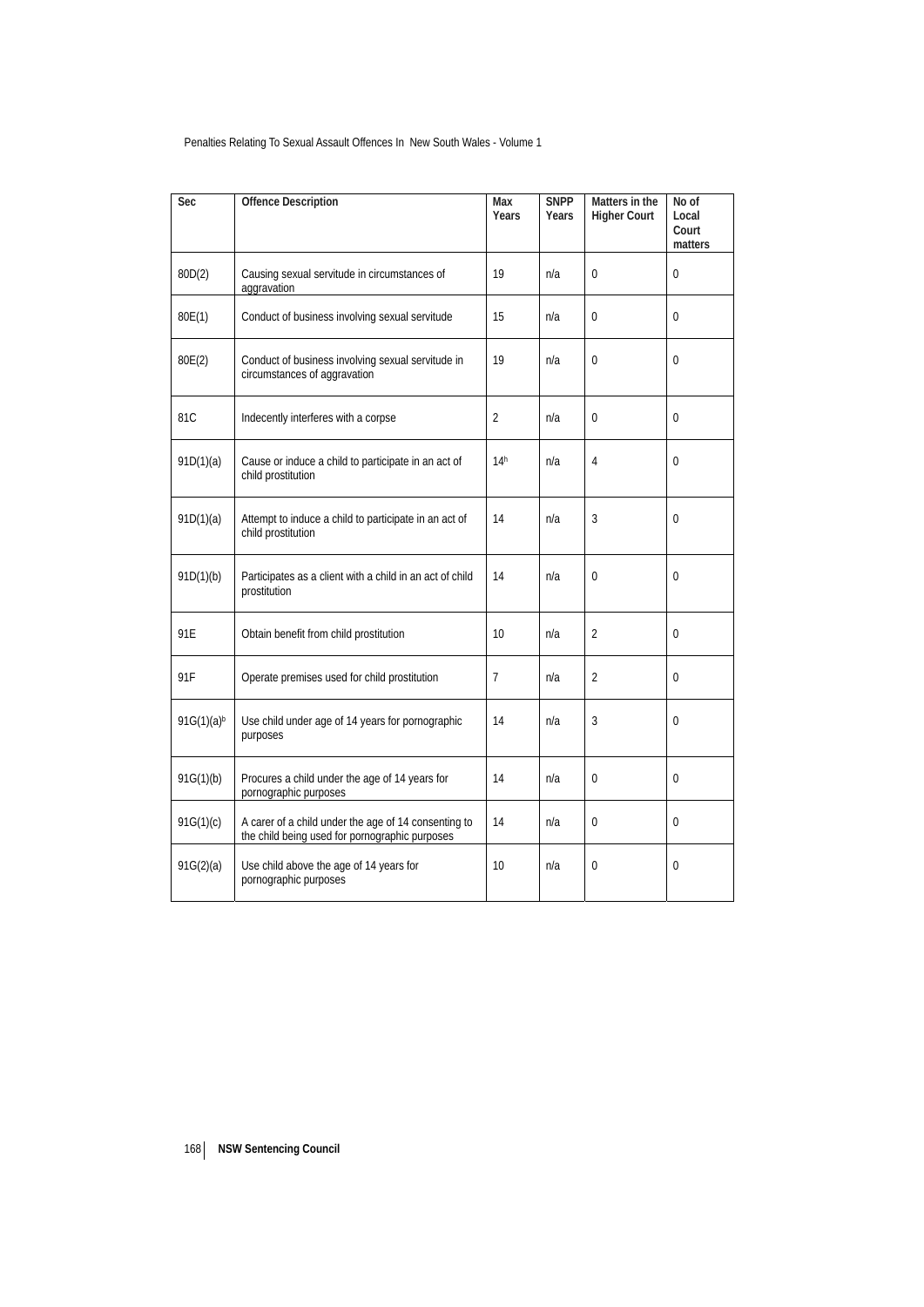| Sec                   | <b>Offence Description</b>                                                                             | Max<br>Years | <b>SNPP</b><br>Years | Matters in the<br><b>Higher Court</b> | No of<br>Local<br>Court<br>matters |
|-----------------------|--------------------------------------------------------------------------------------------------------|--------------|----------------------|---------------------------------------|------------------------------------|
| $91G(2)(b)$ /<br>344A | Attempt to cause or induce a child to participate in<br>an act of prostitution                         | 10           | n/a                  |                                       | $\Omega$                           |
| 91G(2)(c)             | A carer of a child above the age of 14 consenting to<br>the child being used for pornographic purposes | 10           | n/a                  | $\mathbf 0$                           | $\Omega$                           |
| 91H(2)                | Produce or disseminate child pornography                                                               | 10           | n/a                  |                                       | 8                                  |
| 91H(3)                | Possess child pornography                                                                              | 5            | n/a                  |                                       | 47                                 |

#### **Notes:**

\* Percentage values have been rounded off to the nearest whole number.

a SNPP cases only (offences committed on or after 1 February 2003).

- b Each of three cases on JIRS under s 91G (use etc) relates to s 91G(1)(a).
- c The case on JIRS under s 91G attempt (use etc) relates to s 91G(2)(b).
- d Cases after the repeal of 16G only (sentenced or after 16 January 2003).
- e On 1 January 2008, the Crimes (Sentencing Procedure) Amendment Act 2007 increased the standard non-parole period for this offence from 5 years to 8 years. (The SNPP for cases in this study was 5 years).
- f Period covers offences liable to 20 years imprisonment (offences committed before 1 February 2003) and 25 years imprisonment (offences committed on or after 1 February 2003).
- g The maximum penalty depends on which offence under s 66C the offender attempted to commit. The case on JIRS relates to an attempted offence against s 66C(3).
- h The maximum penalty is 10 years if the child is aged 14 years or above (JIRS is unable to differentiate).
- i The maximum penalty is 20 years if the aggravated offence is committed against a person who is under 18 years. The case on JIRS relates to a person of or above the age of 18 years.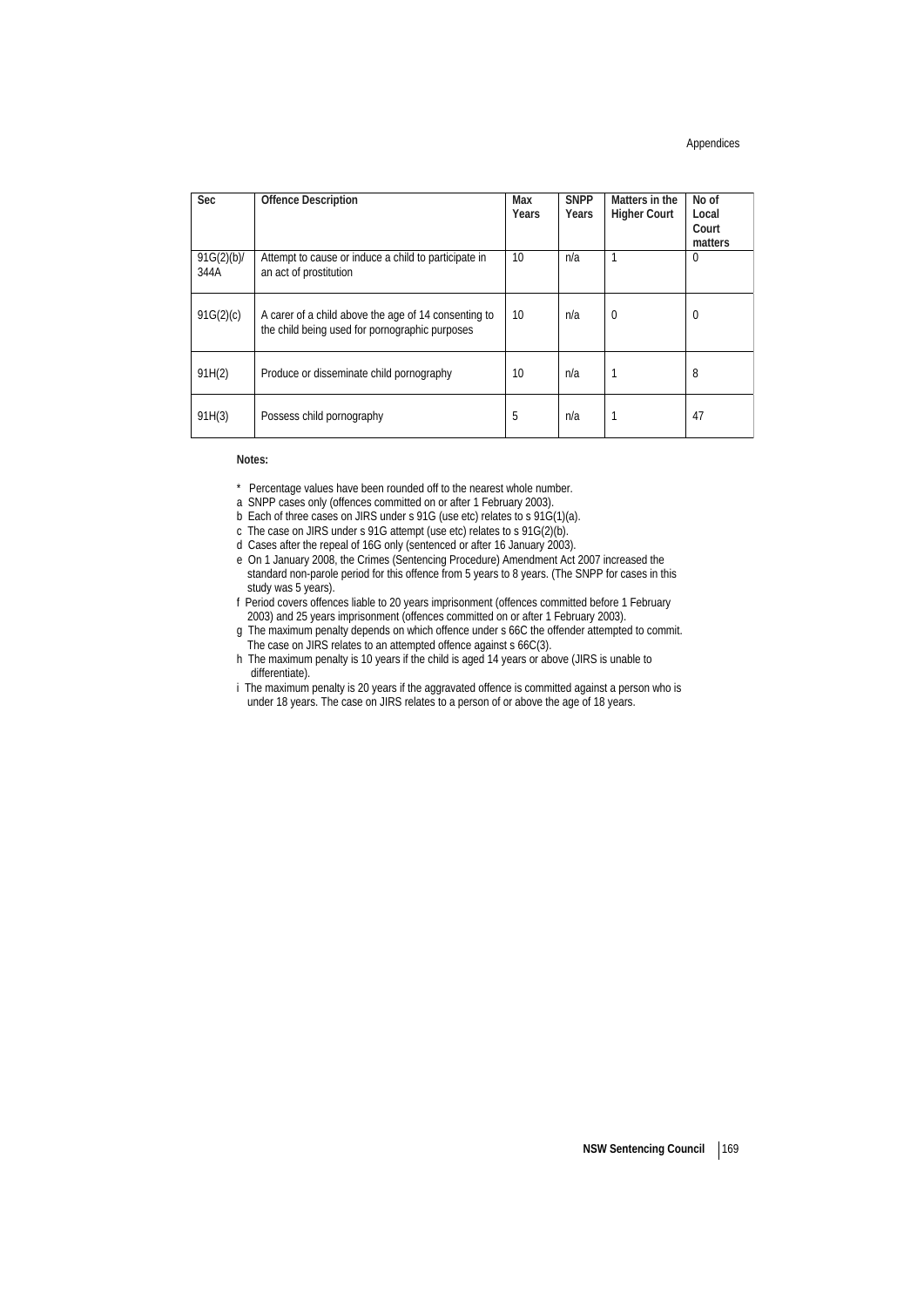| వ్                      | I                                                                                                                                                                                                                                                     | 50%                                                                                                                                                                                                                                                                                                                                                                                                                             |
|-------------------------|-------------------------------------------------------------------------------------------------------------------------------------------------------------------------------------------------------------------------------------------------------|---------------------------------------------------------------------------------------------------------------------------------------------------------------------------------------------------------------------------------------------------------------------------------------------------------------------------------------------------------------------------------------------------------------------------------|
| <b>SNPP</b>             | 15Y                                                                                                                                                                                                                                                   | 10 <sub>N</sub>                                                                                                                                                                                                                                                                                                                                                                                                                 |
| Max<br>Stat             | Natural<br>Life                                                                                                                                                                                                                                       | 20Y                                                                                                                                                                                                                                                                                                                                                                                                                             |
| Aggravating<br>Factors  | Intentionally or recklessly inflict actual bodily harm on<br>Threaten to inflict actual bodily harm on victim or<br>Victim deprived of liberty before or after offence<br>victim or other person present/nearby; or<br>ther person present/nearby; or | Intentionally or recklessly inflict actual bodily harm on<br>other person present/nearby with offensive weapon<br>Threaten to inflict actual bodily harm on victim or<br>victim or other person present/nearby; or<br>Victim has serious physical disability; or<br>Victim has serious intellectual disability<br>Victim under authority of offender; or<br>Offender in company; or<br>Victim under 16; or<br>or instrument; or |
| Elements of the Offence | Offender(s) know there is no consent;<br>Sexual intercourse without consent;<br>In company.                                                                                                                                                           | Offender knows there is no consent;<br>Sexual intercourse without consent;<br>Circumstances of aggravation.                                                                                                                                                                                                                                                                                                                     |
| <b>Offence</b>          | Aggravated sexual<br>assault in company                                                                                                                                                                                                               | Aggravated sexual<br>assault                                                                                                                                                                                                                                                                                                                                                                                                    |
| Section                 | 61JA                                                                                                                                                                                                                                                  | 61J(1)<br>61J(2)                                                                                                                                                                                                                                                                                                                                                                                                                |

# **Appendix B: Non Age-specifi c Sexual Offences**

<sup>1</sup> 1 Note: The offences are listed in descending order by seriousness, as defined by the statutory maximum penalty. 1 **Note**: The offences are listed in descending order by seriousness, as defined by the statutory maximum penalty.

170 | NSW Sentencing Council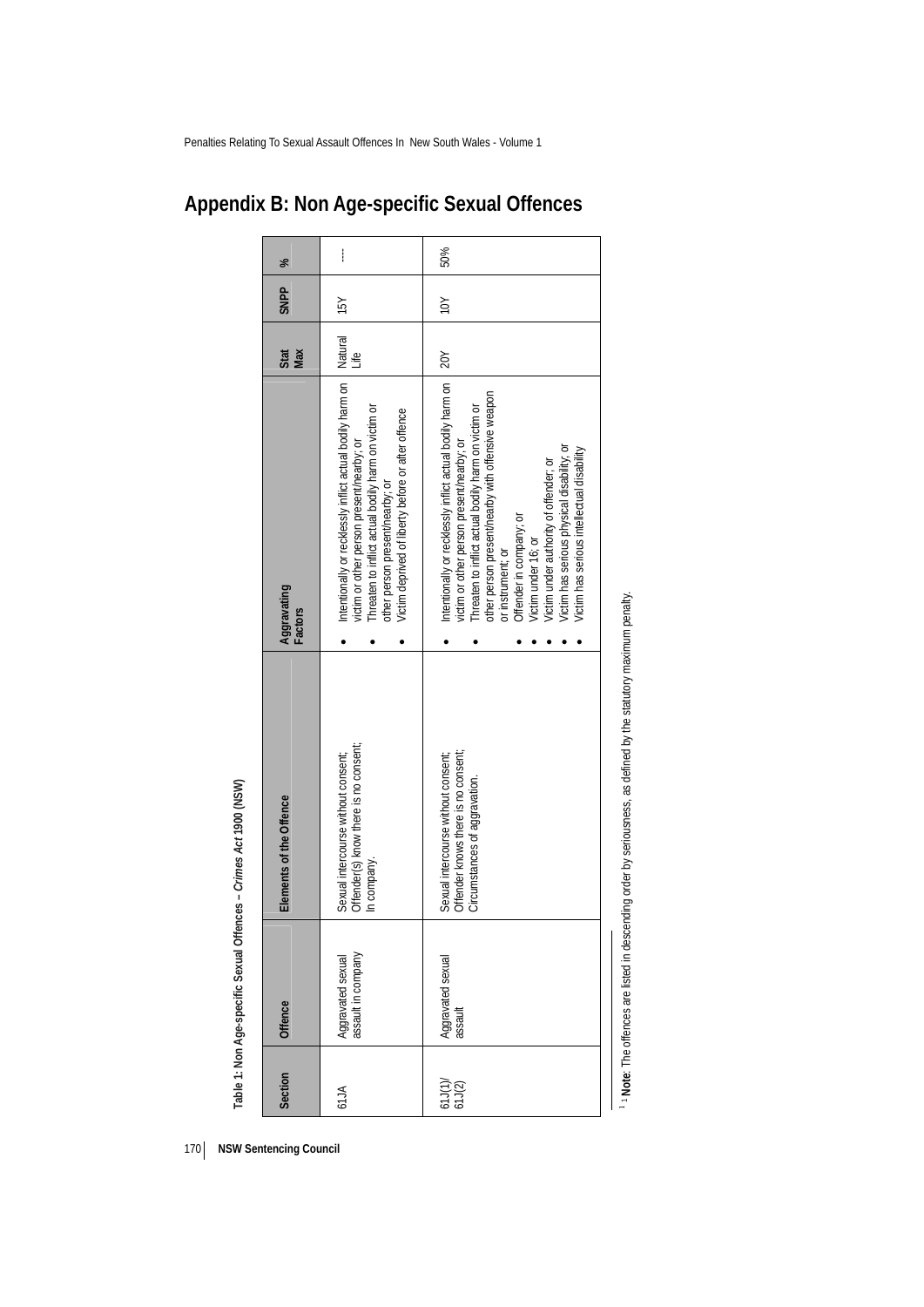| have sexual intercourse<br>Assault with intent to            | Threaten to inflict actual bodily harm on victim or other<br>Intentionally or recklessly inflict actual bodily harm on<br>person present/nearby with offensive weapon or<br>victim or other person present/nearby;<br>Intent to have sexual intercourse<br>instrument                                                                                                                                                                                                                                                                                                                                                 |                                                                                                                                                                                                                                                                                                                                                                                                                                                              | 20Y |        |     |
|--------------------------------------------------------------|-----------------------------------------------------------------------------------------------------------------------------------------------------------------------------------------------------------------------------------------------------------------------------------------------------------------------------------------------------------------------------------------------------------------------------------------------------------------------------------------------------------------------------------------------------------------------------------------------------------------------|--------------------------------------------------------------------------------------------------------------------------------------------------------------------------------------------------------------------------------------------------------------------------------------------------------------------------------------------------------------------------------------------------------------------------------------------------------------|-----|--------|-----|
| assault by forced self-<br>Aggravated sexual<br>manipulation | self-manipulation means the penetration of the vagina<br>except where the penetration is carried out for proper<br>(including a surgically constructed vagina) or anus of<br>any person by an object manipulated by the person,<br>(b) intimidatory or coercive conduct, or other threat,<br>Compels person to engage in self-manipulation, by<br>which does not involve a threat of physical force.<br>means of threat that the other person could not<br>medical or other proper purposes.<br>reasonably be expected to resist<br>Circumstances of Aggravation<br>(a) threat of physical force, or<br>threat means: | Intentionally or recklessly inflict actual bodily harm on<br>other person present/nearby with offensive weapon<br>Threaten to inflict actual bodily harm on victim or<br>Victim has a serious physical disability, or<br>Victim has a serious intellectual disability.<br>victim or other person present/nearby; or<br>Jictim under authority of the offender, or<br>Victim is under the age of 16 years, or<br>Offender in company; or<br>or instrument; or | 20Y |        |     |
| Sexual Assault                                               | Alleged Offender knows there is no consent<br>Sexual intercourse without consent;                                                                                                                                                                                                                                                                                                                                                                                                                                                                                                                                     |                                                                                                                                                                                                                                                                                                                                                                                                                                                              | 14Y | $\geq$ | 50% |
| Sexual assault by forced<br>self-manipulation                | self-manipulation means the penetration of the vagina<br>(including a surgically constructed vagina) or anus of<br>any person by an object manipulated by the person,<br>Compels person to engage in self-manipulation, by<br>means of a threat that the other person could not<br>reasonably be expected to resist                                                                                                                                                                                                                                                                                                   |                                                                                                                                                                                                                                                                                                                                                                                                                                                              | 14Y |        |     |

**NSW Sentencing Council** 171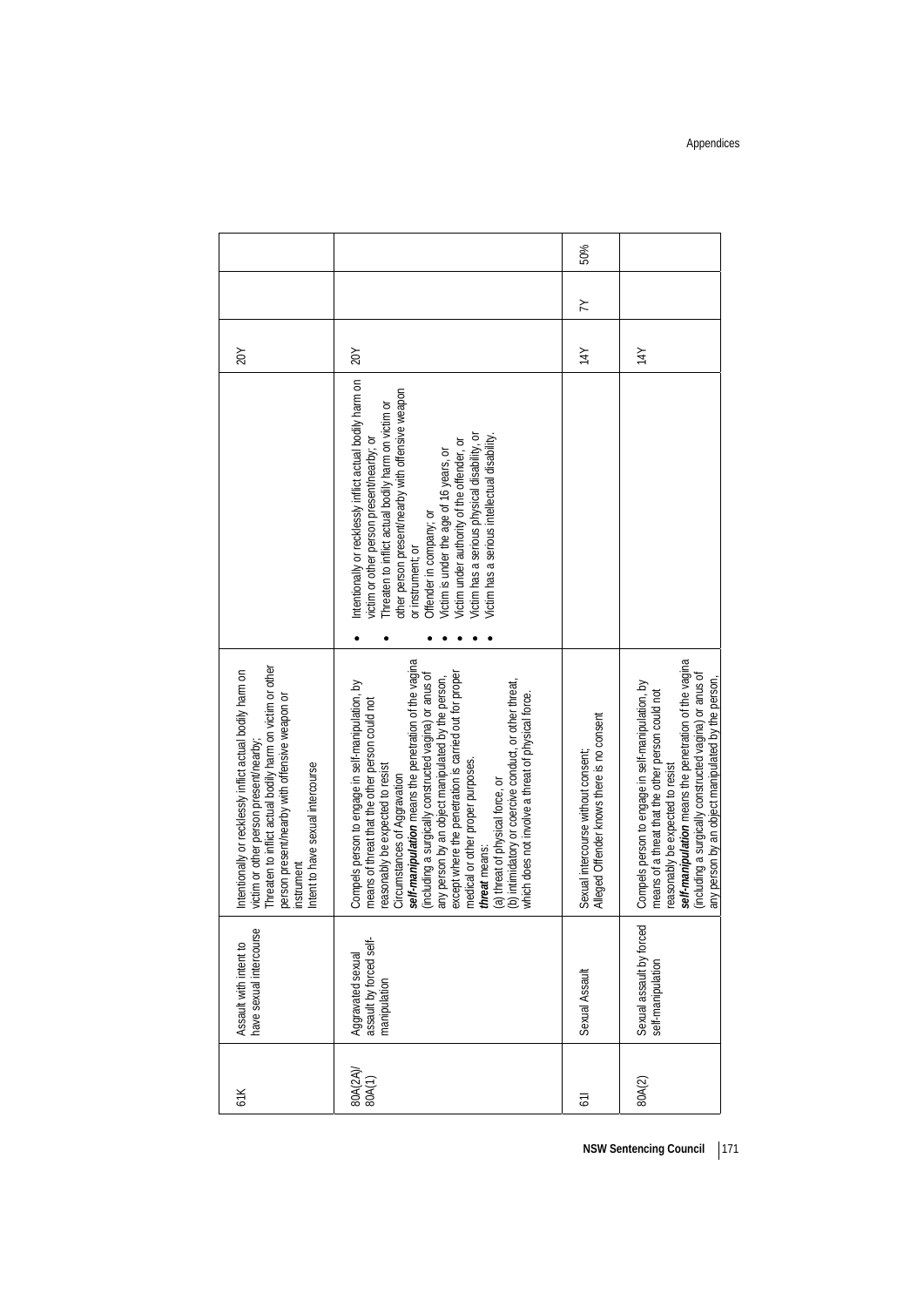|                                                                                                                                                                                                                                                                  | 71%                                                                                                                                                                                  |                                                         |                                                                                                                                                               |                                                                                                                  |
|------------------------------------------------------------------------------------------------------------------------------------------------------------------------------------------------------------------------------------------------------------------|--------------------------------------------------------------------------------------------------------------------------------------------------------------------------------------|---------------------------------------------------------|---------------------------------------------------------------------------------------------------------------------------------------------------------------|------------------------------------------------------------------------------------------------------------------|
|                                                                                                                                                                                                                                                                  | $\aleph$                                                                                                                                                                             |                                                         |                                                                                                                                                               |                                                                                                                  |
|                                                                                                                                                                                                                                                                  | $\times$                                                                                                                                                                             | $\approx$                                               | ≿                                                                                                                                                             | 18M                                                                                                              |
|                                                                                                                                                                                                                                                                  | Victim has serious physical disability; or<br>Victim has serious intellectual disability<br>Victim under authority of offender; or<br>Offender in company; or<br>Victim under 16; or |                                                         | Victim has serious physical disability; or<br>Victim has serious intellectual disability<br>Victim under authority of offender; or<br>Offender in company; or |                                                                                                                  |
| except where the penetration is carried out for proper<br>(b) intimidatory or coercive conduct, or other threat,<br>which does not involve a threat of physical force.<br>medical or other proper purposes.<br>(a) threat of physical force, or<br>threat means: | Act of Indecency on or in presence of victim<br>Circumstances of Aggravation<br>Assault                                                                                              | Act of Indecency on or in presence of victim<br>Assault | Incite person 16 or over to act of indecency with another<br>Act of Indecency with/towards person 16 or over; or<br>Circumstances of Aggravation              | Incite person 16 or over to act of indecency with another<br>Act of Indecency with/towards person 16 or over; or |
|                                                                                                                                                                                                                                                                  | Aggravated indecent<br>assault                                                                                                                                                       | Indecent assault                                        | Aggravated act of<br>indecency - alleged<br>ictim over 16                                                                                                     | alleged victim over 16<br>Act of indecency -                                                                     |
|                                                                                                                                                                                                                                                                  | 61M(1)/<br>61M(3)                                                                                                                                                                    | $\overline{11}$                                         | $610(1A)/$<br>$610(3)$                                                                                                                                        | 61N(2)                                                                                                           |

Penalties Relating To Sexual Assault Offences In New South Wales - Volume 1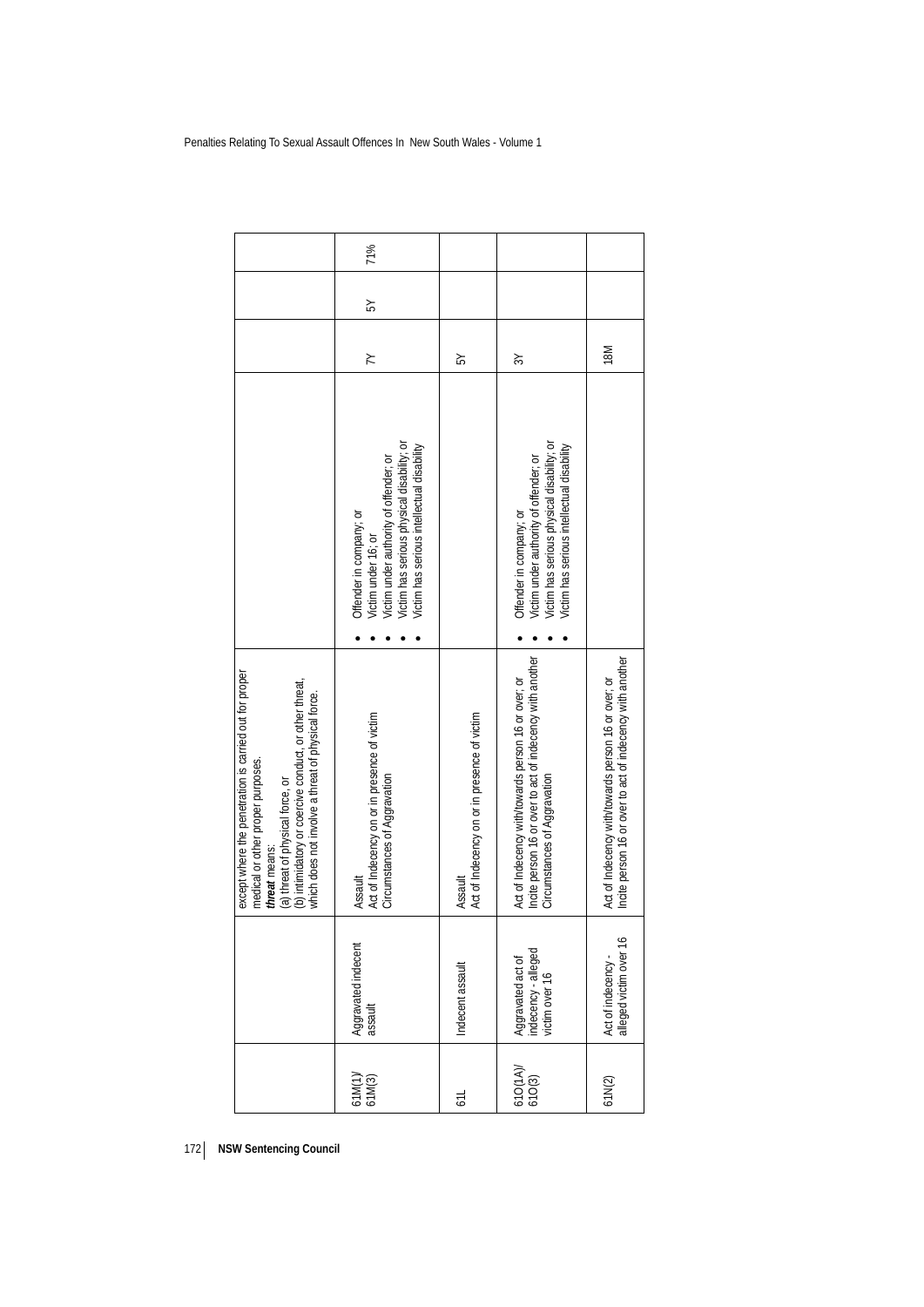Table 2: Incest - Crimes Act 1900 (NSW) **Table 2: Incest -** *Crimes Act* **1900 (NSW)** 

| Section | Offence                            | Elements of the Offence                                                                                                                                                                                                                                                      | Aggravating Factors | Stat<br>Max | <b>SNPP</b> | ೫ |
|---------|------------------------------------|------------------------------------------------------------------------------------------------------------------------------------------------------------------------------------------------------------------------------------------------------------------------------|---------------------|-------------|-------------|---|
| 78A(1)  | incest – alleged victim<br>over 16 | Sexual intercourse with a close family member who is of or<br>close family member is a parent, son, daughter, sibling<br>(including a half-brother or half-sister), grandparent or<br>grandchild, being such a family member from birth<br>above the age of 16 years         |                     | ⋩           |             |   |
| 78B     | Attempt Incest                     | Attempt sexual intercourse with a close family member who is<br>close family member is a parent, son, daughter, sibling<br>(including a half-brother or half-sister), grandparent or<br>grandchild, being such a family member from birth<br>of or above the age of 16 years |                     | $\approx$   |             |   |

**NSW Sentencing Council** 173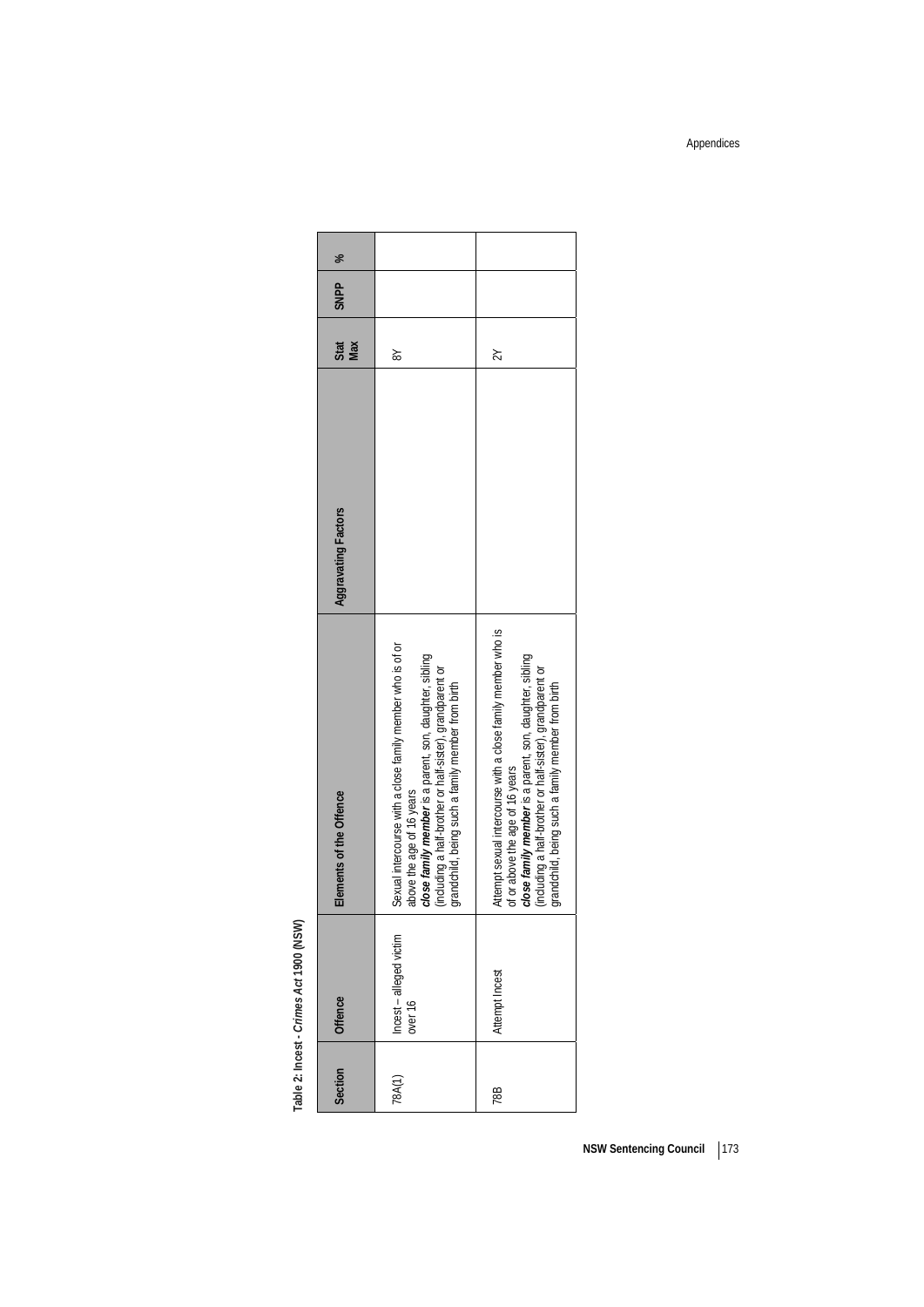| ಸಿ<br><b>SNPP</b>       |                                                                                                                                                                                                                                                                                                                                                                                                                                                                  |                                                                                                                                                                              |                                                                                                                                                                                                                                                                                                                                                                                                                                   |                                                                                                                                              |
|-------------------------|------------------------------------------------------------------------------------------------------------------------------------------------------------------------------------------------------------------------------------------------------------------------------------------------------------------------------------------------------------------------------------------------------------------------------------------------------------------|------------------------------------------------------------------------------------------------------------------------------------------------------------------------------|-----------------------------------------------------------------------------------------------------------------------------------------------------------------------------------------------------------------------------------------------------------------------------------------------------------------------------------------------------------------------------------------------------------------------------------|----------------------------------------------------------------------------------------------------------------------------------------------|
| Stat<br>Max             | 19Y                                                                                                                                                                                                                                                                                                                                                                                                                                                              | 19Y                                                                                                                                                                          | 15Y                                                                                                                                                                                                                                                                                                                                                                                                                               | 15Y                                                                                                                                          |
| Aggravating Factors     | Victim has a serious intellectual<br>Victim is under the age of 18<br>disability.<br>years,                                                                                                                                                                                                                                                                                                                                                                      | Victim has a serious intellectual<br>Victim is under the age of 18<br>disability.<br>years,                                                                                  |                                                                                                                                                                                                                                                                                                                                                                                                                                   |                                                                                                                                              |
| Elements of the Offence | Cause another person to enter into or remain in sexual servitude and intend<br>Sexual servitude is the condition of a person who provides sexual services<br>(b) is not free to leave the place or area where the person provides sexual<br>to cause, or reckless as to causing, that sexual servitude<br>(a) is not free to cease providing sexual services, or<br>and who, because of the use of force or threats:<br>Circumstances of Aggravation<br>services | Person conduct business involving the sexual servitude of other persons,<br>and who knows about, or is reckless as to, that sexual servitude<br>Circumstances of Aggravation | Cause another person to enter into or remain in sexual servitude and intend<br>Sexual servitude is the condition of a person who provides sexual services<br>(b) is not free to leave the place or area where the person provides sexual<br>to cause, or reckless as to causing, that sexual servitude<br>(a) is not free to cease providing sexual services, or<br>and who, because of the use of force or threats:<br>services. | Person conduct business involving the sexual servitude of other persons,<br>and who knows about, or is reckless as to, that sexual servitude |
| <b>Offence</b>          | Aggravated sexual<br>servitude                                                                                                                                                                                                                                                                                                                                                                                                                                   | involving sexual<br>servitude - Aggravated<br>Conduct business                                                                                                               | Causing sexual<br>servitude                                                                                                                                                                                                                                                                                                                                                                                                       | Conduct business<br>involving sexual<br>servitude                                                                                            |
| Section                 | $80D(1)/$<br>$80D(2)$                                                                                                                                                                                                                                                                                                                                                                                                                                            | 80E(1)/<br>80E(2)                                                                                                                                                            | 80D(1)                                                                                                                                                                                                                                                                                                                                                                                                                            | 80E(1)                                                                                                                                       |

174 | NSW Sentencing Council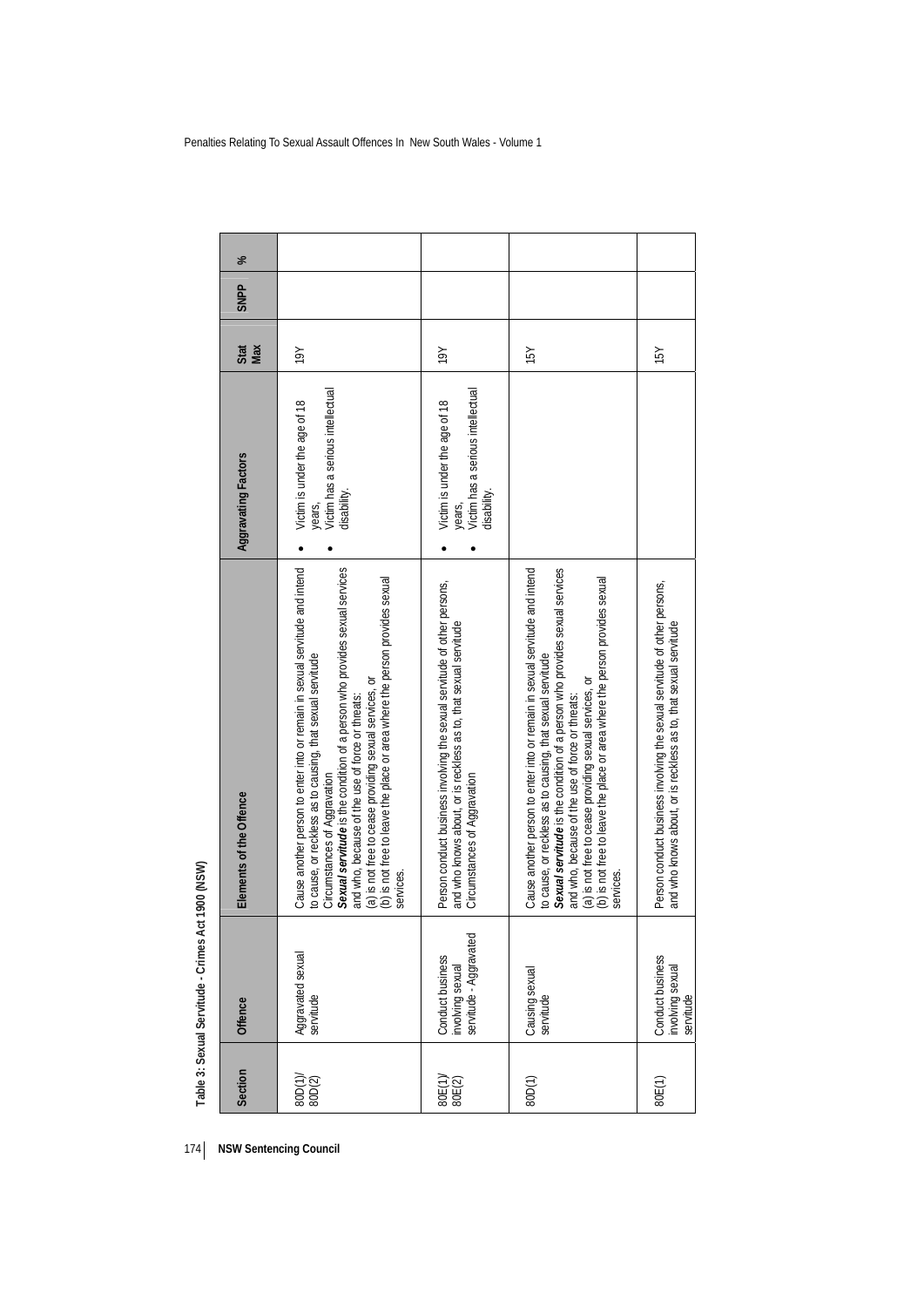|                    |                                                              | Table 1: Specific Sexual Offences against a Child - Crimes Act 1900 (NSW)                                                                                                                                                       |                                                                                                                                                                                                                                             |             |             |     |
|--------------------|--------------------------------------------------------------|---------------------------------------------------------------------------------------------------------------------------------------------------------------------------------------------------------------------------------|---------------------------------------------------------------------------------------------------------------------------------------------------------------------------------------------------------------------------------------------|-------------|-------------|-----|
| Section            | <b>Offence</b>                                               | Elements of the Offence                                                                                                                                                                                                         | Aggravating<br><b>Factors</b>                                                                                                                                                                                                               | Max<br>Stat | <b>SNPP</b> | ಸಿ  |
| 66A                | Sexual intercourse -<br>child under 10                       | Sexual Intercourse - child under 10                                                                                                                                                                                             |                                                                                                                                                                                                                                             | 25Y         | 15Y         | 60% |
| 66B                | intercourse-child under<br>Attempt sexual<br>$\approx$       | Assault with Intent to have sexual intercourse - child<br>Attempt Sexual Intercourse - child under 10; or<br>under 10                                                                                                           |                                                                                                                                                                                                                                             | 25Y         |             |     |
| 66EA(1)            | Persistent sexual abuse<br>of a child                        | separate days during any period, engage in conduct in<br>relation to a particular child that constitutes a sexual<br>child means a person under the age of 18 years.<br>On 3 or more separate occasions occurring on<br>offence |                                                                                                                                                                                                                                             | 25Y         |             |     |
| 80A(2A)/<br>80A(1) | Aggravated sexual<br>assault by forced self-<br>manipulation | Compels person to engage in self-manipulation, by<br>means of threat that the other person could not<br>reasonably be expected to resist<br>Circumstances of Aggravation                                                        | Intentionally or recklessly inflict actual bodily harm on<br>other person present/nearby with offensive weapon<br>Threaten to inflict actual bodily harm on victim or<br>victim or any other person present/nearby, or<br>or instrument; or | 20Y         |             |     |

**Appendix C: Sexual Offences Against A Child**

1 Note: The offences are listed in descending order by seriousness, as defined by the statutory maximum penalty. **Note**: The offences are listed in descending order by seriousness, as defined by the statutory maximum penalty.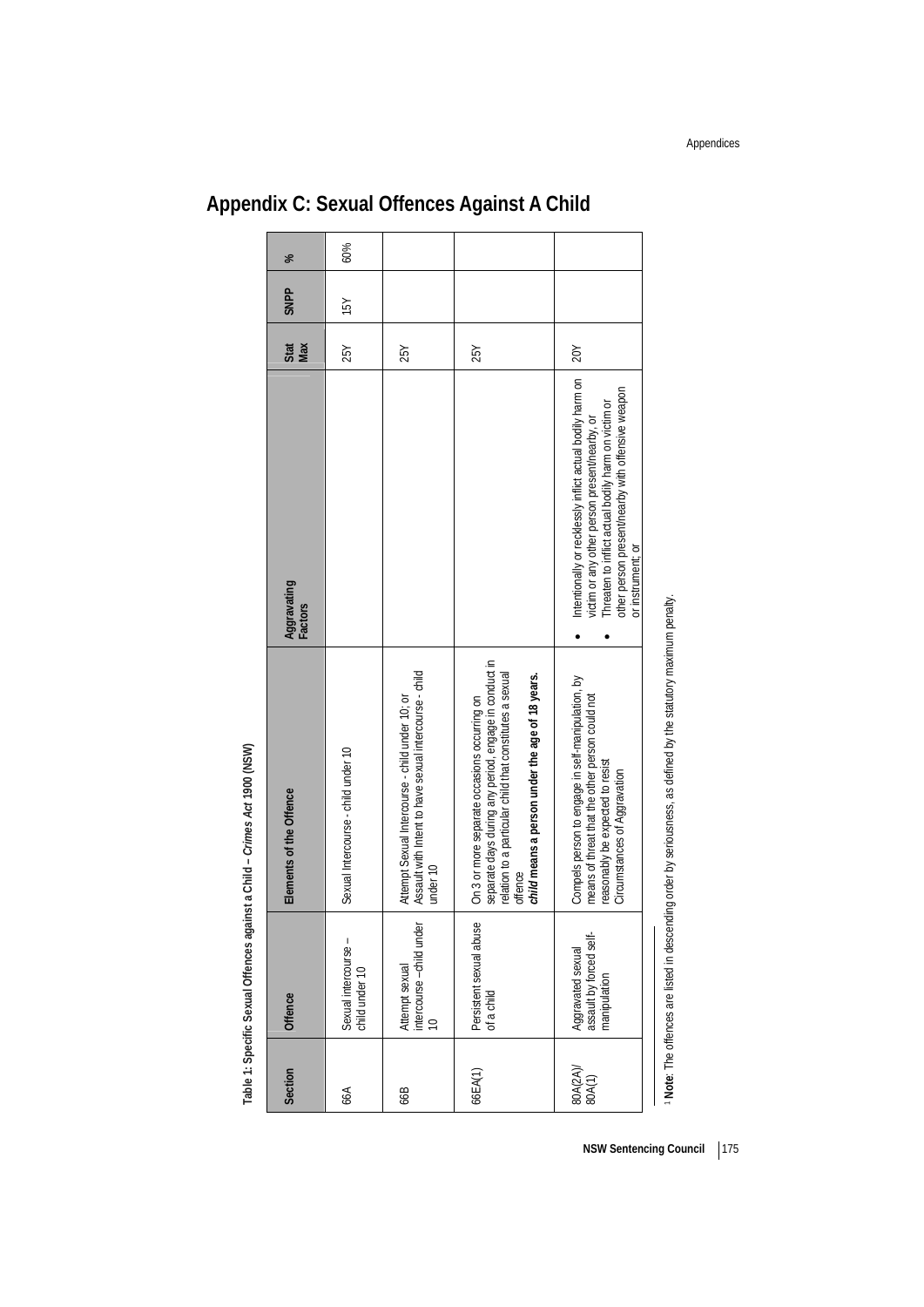|                                                                                                                                                                                                                                                                                                                                                                                                                                           | 20Y                                                                                                                                                                                                                                                                                                                                                                                                                                                                                                                       | 20Y                                                                                                                                                                                                                                                                                                                                            |
|-------------------------------------------------------------------------------------------------------------------------------------------------------------------------------------------------------------------------------------------------------------------------------------------------------------------------------------------------------------------------------------------------------------------------------------------|---------------------------------------------------------------------------------------------------------------------------------------------------------------------------------------------------------------------------------------------------------------------------------------------------------------------------------------------------------------------------------------------------------------------------------------------------------------------------------------------------------------------------|------------------------------------------------------------------------------------------------------------------------------------------------------------------------------------------------------------------------------------------------------------------------------------------------------------------------------------------------|
| Victim is under the authority of the alleged offender,<br>Victim has a serious physical disability, or<br>Victim has a serious intellectual disability<br>Victim is under the age of 16 years, or<br>Offender in company; or                                                                                                                                                                                                              | Intentionally or recklessly inflict actual bodily harm on<br>influence of alcohol or a drug in order to commit the<br>other person present/nearby with offensive weapon<br>Offender took advantage of victim being under the<br>Threaten to inflict actual bodily harm on victim or<br>Victim has serious intellectual disability, or<br>victim or other person present/nearby; or<br>Victim has serious physical disability; or<br>Victim under authority; or<br>Offender in company; or<br>or instrument; or<br>offence | Intentionally or recklessly inflict actual bodily harm on<br>other person present/nearby with offensive weapon<br>Threaten to inflict actual bodily harm on victim or<br>victim or other person present/nearby; or<br>Victim has serious physical disability; or<br>Victim under authority; or<br>Offender in company; or<br>or instrument; or |
|                                                                                                                                                                                                                                                                                                                                                                                                                                           |                                                                                                                                                                                                                                                                                                                                                                                                                                                                                                                           |                                                                                                                                                                                                                                                                                                                                                |
| self-manipulation means the penetration of the vagina<br>except where the penetration is carried out for proper<br>(including a surgically constructed vagina) or anus of<br>any person by an object manipulated by the person,<br>(b) intimidatory or coercive conduct, or other threat,<br>which does not involve a threat of physical force.<br>medical or other proper purposes.<br>(a) threat of physical force, or<br>threat means: | Sexual Intercourse - child between 10 and 14<br>Circumstances of Aggravation                                                                                                                                                                                                                                                                                                                                                                                                                                              | Attempt/Assault with intent to have sexual intercourse -<br>Circumstances of Aggravation<br>child between 10 and 14                                                                                                                                                                                                                            |
|                                                                                                                                                                                                                                                                                                                                                                                                                                           | Aggravated sexual<br>intercourse – child<br>between 10 & 14                                                                                                                                                                                                                                                                                                                                                                                                                                                               | attempt/assault with<br>intent to have sexual<br>ntercourse - child<br>petween 10 & 14<br>Aggravated                                                                                                                                                                                                                                           |
|                                                                                                                                                                                                                                                                                                                                                                                                                                           | 66C(2)/<br>66C(5)                                                                                                                                                                                                                                                                                                                                                                                                                                                                                                         | 66C(2)/<br>66D/<br>66C(5)                                                                                                                                                                                                                                                                                                                      |

176 | NSW Sentencing Council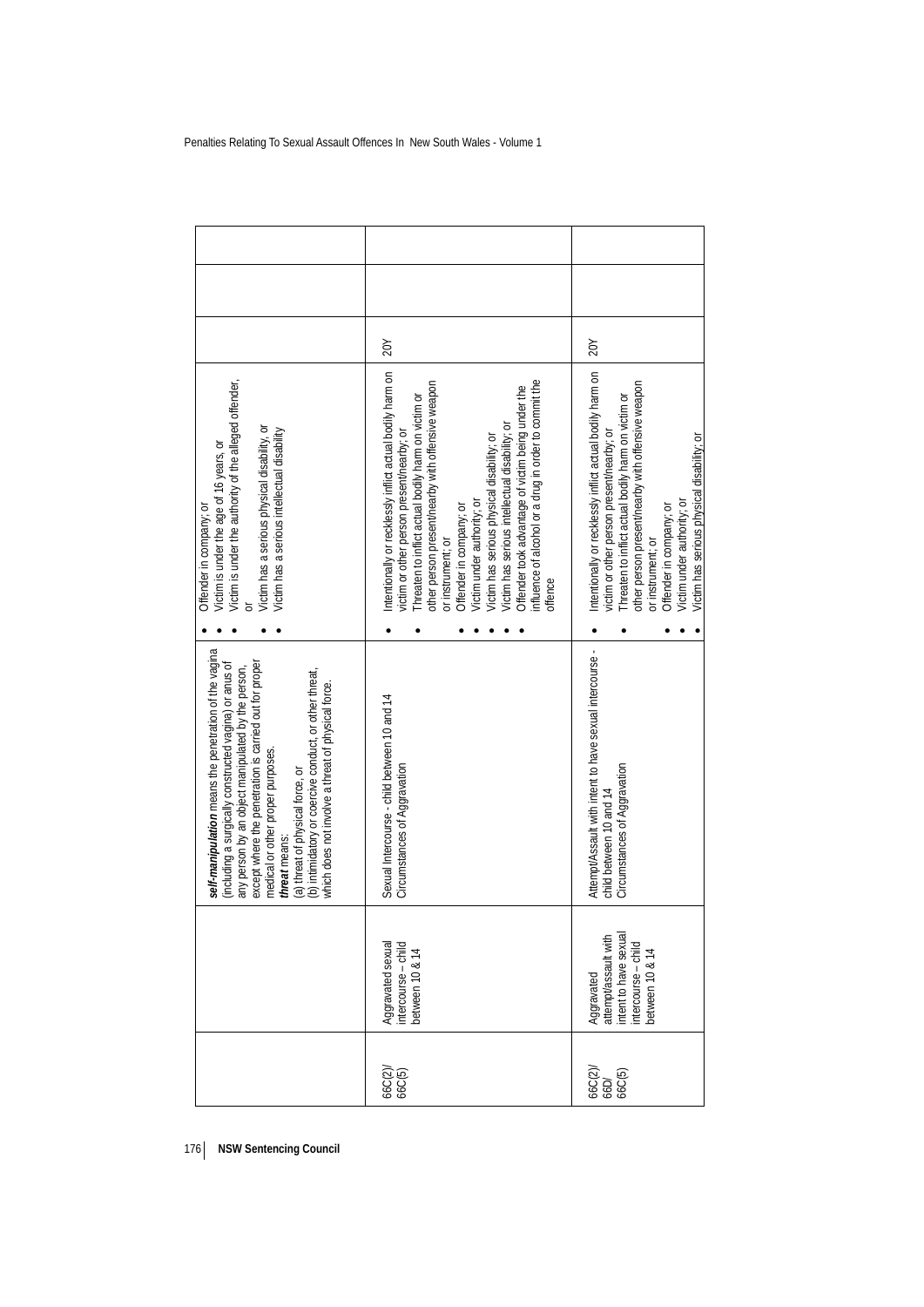|                                                                                                                                                                         | 50%                                                                                                                                                                                                                                                                                                                                                                                                                 |                                               |                                                                                       |                                                                                                                                       |                                                                                                        |
|-------------------------------------------------------------------------------------------------------------------------------------------------------------------------|---------------------------------------------------------------------------------------------------------------------------------------------------------------------------------------------------------------------------------------------------------------------------------------------------------------------------------------------------------------------------------------------------------------------|-----------------------------------------------|---------------------------------------------------------------------------------------|---------------------------------------------------------------------------------------------------------------------------------------|--------------------------------------------------------------------------------------------------------|
|                                                                                                                                                                         |                                                                                                                                                                                                                                                                                                                                                                                                                     |                                               |                                                                                       |                                                                                                                                       |                                                                                                        |
|                                                                                                                                                                         | 10 <sub>N</sub>                                                                                                                                                                                                                                                                                                                                                                                                     |                                               |                                                                                       |                                                                                                                                       |                                                                                                        |
|                                                                                                                                                                         | 20Y                                                                                                                                                                                                                                                                                                                                                                                                                 | 16Y                                           | 16Y                                                                                   | 15Y                                                                                                                                   | 12Y                                                                                                    |
| influence of alcohol or a drug in order to commit the<br>Offender took advantage of victim being under the<br>Victim has serious intellectual disability; or<br>offence | Intentionally or recklessly inflict actual bodily harm on<br>other person present/nearby with offensive weapon<br>Threaten to inflict actual bodily harm on victim or<br>victim or other person present/nearby; or<br>Victim has serious physical disability; or<br>Victim has serious intellectual disability<br>lictim under authority; or<br>Offender in company; or<br>Victim under 16; or<br>or instrument; or |                                               |                                                                                       |                                                                                                                                       | Intentionally or recklessly inflict actual bodily harm on<br>victim or other person present/nearby; or |
|                                                                                                                                                                         |                                                                                                                                                                                                                                                                                                                                                                                                                     |                                               |                                                                                       |                                                                                                                                       |                                                                                                        |
|                                                                                                                                                                         | Offender knows there is no consent;<br>Sexual intercourse without consent;<br>Circumstances of aggravation.                                                                                                                                                                                                                                                                                                         | Sexual Intercourse - child between 10 and 14  | Attempt/Assault with Intent to have sexual intercourse -<br>child between 10 and 14   | under 14 for unlawful sexual activity with that child or<br>Person over the age of 18 intentionally procure child<br>any other person | Sexual intercourse - child between 14 and 16<br>Circumstances of aggravation                           |
|                                                                                                                                                                         | Aggravated sexual<br>assault                                                                                                                                                                                                                                                                                                                                                                                        | child between 10 & 14<br>Sexual intercourse - | child between 10 & 14<br>Attempt/assault with<br>sexual intercourse<br>intent to have | Unlawful sexual activity<br>Procuring Child for<br>child under 14                                                                     | Aggravated sexual<br>intercourse - child                                                               |
|                                                                                                                                                                         | 61J(1))<br>61J(2)                                                                                                                                                                                                                                                                                                                                                                                                   | 66C(1)                                        | 66C(1)/<br>66D                                                                        | 66EB(2)(a)                                                                                                                            | 66C(4)/<br>66C(5)                                                                                      |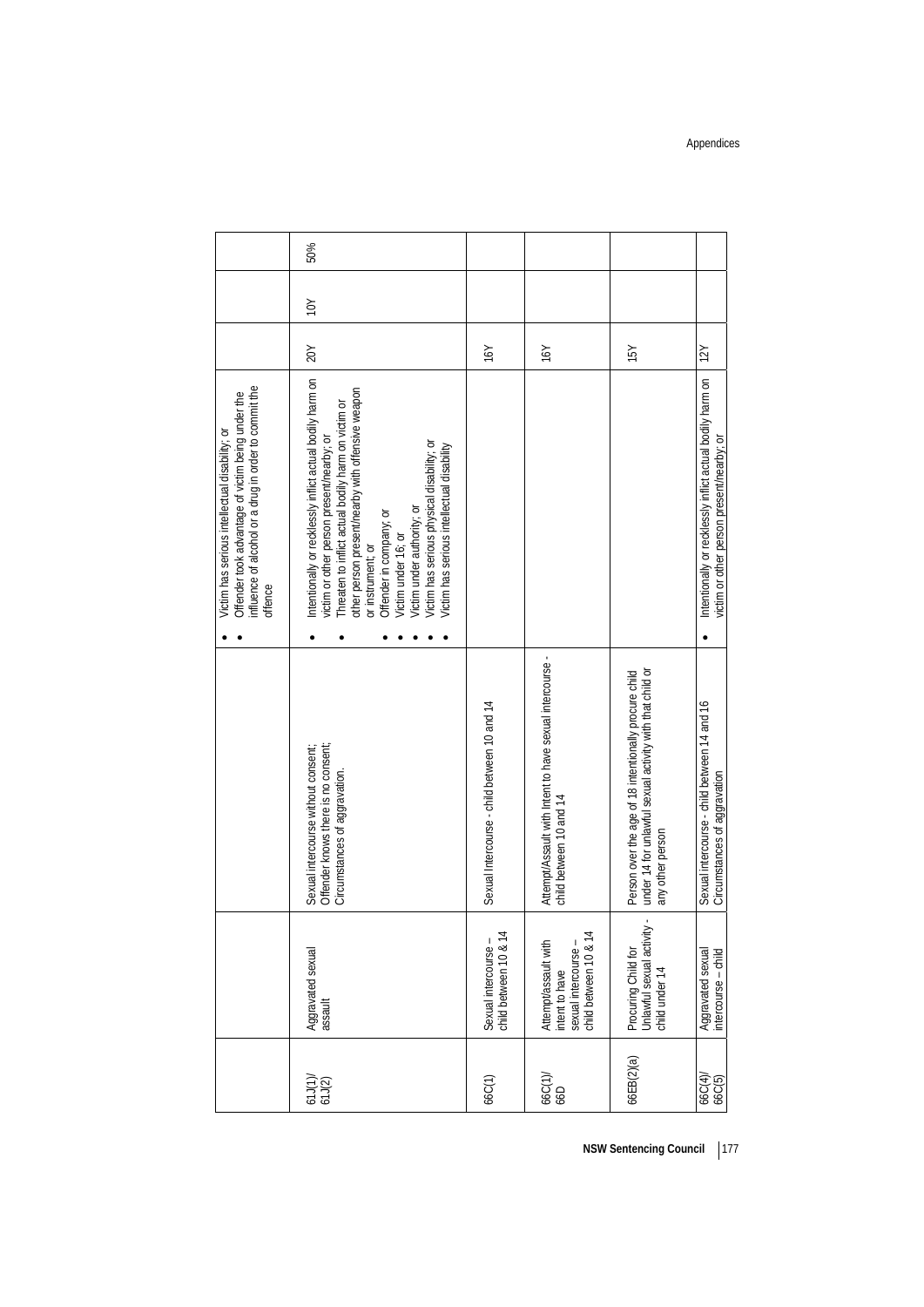|                                                                                                                                                                                                                                                                                                                                                                                                                                 | 12Y                                                                                                                                                                                                                                                                                                                                                                                                                                                                                                                                       | 12Y                                                                                                                                            | 12Y                                                                                                                                                                |
|---------------------------------------------------------------------------------------------------------------------------------------------------------------------------------------------------------------------------------------------------------------------------------------------------------------------------------------------------------------------------------------------------------------------------------|-------------------------------------------------------------------------------------------------------------------------------------------------------------------------------------------------------------------------------------------------------------------------------------------------------------------------------------------------------------------------------------------------------------------------------------------------------------------------------------------------------------------------------------------|------------------------------------------------------------------------------------------------------------------------------------------------|--------------------------------------------------------------------------------------------------------------------------------------------------------------------|
| the influence of alcohol or a drug in order to commit<br>other person present/nearby with offensive weapon<br>Offender took advantage of the victim being under<br>Threaten to inflict actual bodily harm on victim or<br>Victim has serious intellectual disability; or<br>Victim has serious physical disability; or<br>Victim under authority of offender; or<br>Offender in company; or<br>or instrument; or<br>the offence | Intentionally or recklessly inflict actual bodily harm on<br>the influence of alcohol or a drug in order to commit<br>other person present/nearby with offensive weapon<br>Offender took advantage of the victim being under<br>Threaten to inflict actual bodily harm on victim or<br>Victim has serious intellectual disability; or<br>victim or other person present/nearby; or<br>Victim has serious physical disability; or<br>Victim under authority of offender; or<br>Offender in company; or<br>or instrument; or<br>the offence |                                                                                                                                                |                                                                                                                                                                    |
|                                                                                                                                                                                                                                                                                                                                                                                                                                 |                                                                                                                                                                                                                                                                                                                                                                                                                                                                                                                                           |                                                                                                                                                |                                                                                                                                                                    |
|                                                                                                                                                                                                                                                                                                                                                                                                                                 | Attempt/assault with intent to have sexual intercourse -<br>Circumstances of aggravation<br>child between 14 and 16                                                                                                                                                                                                                                                                                                                                                                                                                       | between 14 and 16 for unlawful sexual activity with that<br>Person over the age of 18 intentionally procure child<br>child or any other person | substance, with intention of making it easier to procure<br>Engage in conduct that exposes a child to indecent<br>material or provide a child with an intoxicating |
| between 14 & 16                                                                                                                                                                                                                                                                                                                                                                                                                 | child between 14 & 16<br>attempt/assault with<br>sexual intercourse<br>intent to have<br>Aggravated                                                                                                                                                                                                                                                                                                                                                                                                                                       | I<br>$\circ$<br>unlawful sexual activity<br>child between 14 and<br>Procuring child for                                                        | unlawful sexual activity<br>Grooming child for<br>child under 14                                                                                                   |
|                                                                                                                                                                                                                                                                                                                                                                                                                                 | 66C(4)/<br>66D/<br>66C(5)                                                                                                                                                                                                                                                                                                                                                                                                                                                                                                                 | 66EB(2)(b)                                                                                                                                     | 66EB(3)(a)                                                                                                                                                         |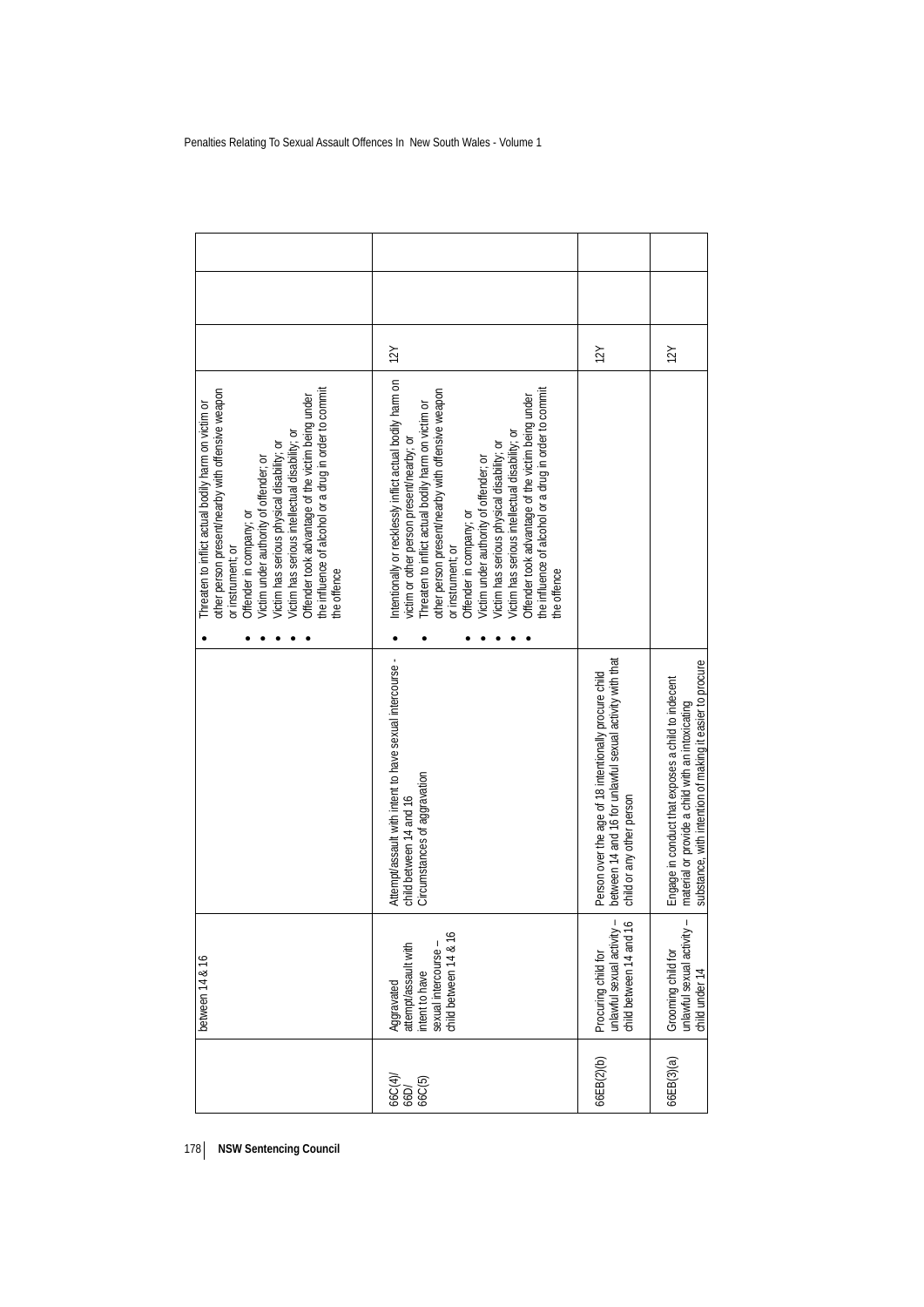|                                                                               |                                                                                                                                                                                                                                               |                                               |                                                                                         | 80%                                                                                     | 71%                                                                                                                                                                                  |                                                                                                 |
|-------------------------------------------------------------------------------|-----------------------------------------------------------------------------------------------------------------------------------------------------------------------------------------------------------------------------------------------|-----------------------------------------------|-----------------------------------------------------------------------------------------|-----------------------------------------------------------------------------------------|--------------------------------------------------------------------------------------------------------------------------------------------------------------------------------------|-------------------------------------------------------------------------------------------------|
|                                                                               |                                                                                                                                                                                                                                               |                                               |                                                                                         | $\approx$                                                                               | ΣY                                                                                                                                                                                   |                                                                                                 |
|                                                                               | 10 <sub>Y</sub>                                                                                                                                                                                                                               | 10 <sub>Y</sub>                               | 10 <sub>Y</sub>                                                                         | 10 <sub>Y</sub>                                                                         | $\geq$                                                                                                                                                                               | $\times$                                                                                        |
|                                                                               |                                                                                                                                                                                                                                               |                                               |                                                                                         |                                                                                         | Victim has serious physical disability; or<br>Victim has serious intellectual disability<br>Victim under authority of offender; or<br>Offender in company; or<br>Victim under 16; or |                                                                                                 |
| the child for unlawful sexual activity with that child or<br>any other person | substance, with intention of making it easier to procure<br>the child for unlawful sexual activity with that or any<br>Engage in conduct that exposes a child to indecent<br>material or provide a child with an intoxicating<br>other person | Sexual Intercourse - child between 14 and 16  | Attempt/assault with intent to have sexual intercourse-<br>child between 14 and 16      | Assault with act of Indecency on or in presence of<br>Victim under 10<br>alleged victim | Assault with act of indecency on or in presence of<br>Circumstances of Aggravation<br>alleged victim                                                                                 | Act of Indecency with/towards person under 10; or<br>Incite person under 10 to act of indecency |
|                                                                               | Grooming child for                                                                                                                                                                                                                            | child between 14 & 16<br>Sexual intercourse - | intent to have sexual<br>Attempt/assault with<br>intercourse - child<br>between 14 & 16 | ⊆<br>assault - alleged victir<br>Aggravated indecent<br>under 10                        | Aggravated indecent<br>assault                                                                                                                                                       | indecency - alleged<br>Aggravated act of                                                        |
|                                                                               | 66EB(3)(b)                                                                                                                                                                                                                                    | 66C(3)                                        | 66C(3)/<br>66D                                                                          | 61M(2)                                                                                  | 61M(1)<br>61M(3)                                                                                                                                                                     | 610(2)                                                                                          |

**NSW Sentencing Council** 179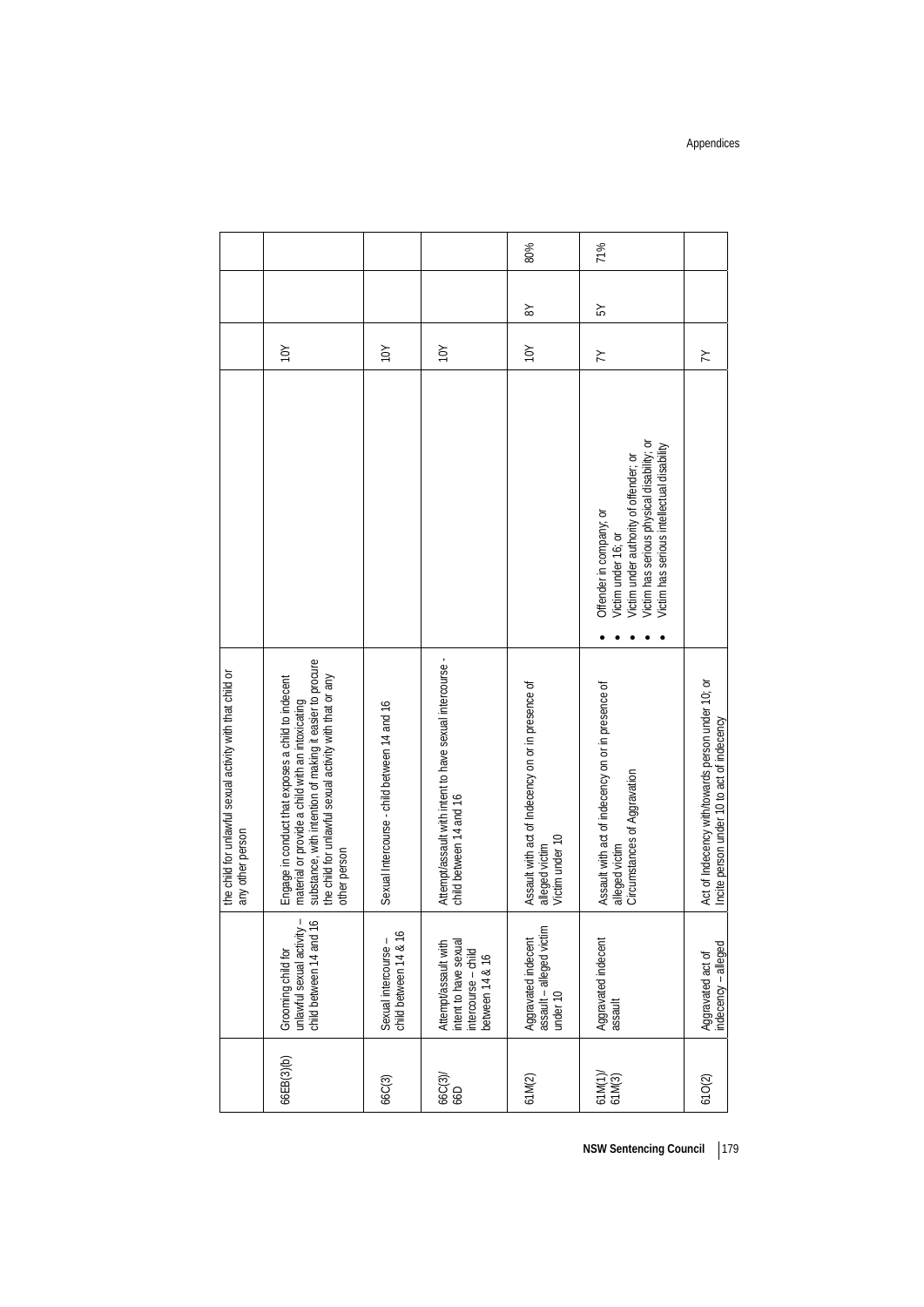|                 | ≿                                                                                                                                                             | ≿                                                                                               |
|-----------------|---------------------------------------------------------------------------------------------------------------------------------------------------------------|-------------------------------------------------------------------------------------------------|
|                 | Victim has serious physical disability; or<br>Victim has serious intellectual disability<br>Victim under authority of offender; or<br>Offender in company; or |                                                                                                 |
|                 | Act of Indecency with/towards person under 16; or<br>ncite person under 16 to act of indecency<br>Circumstances of Aggravation                                | Act of Indecency with/towards person under 16; or<br>Incite person under 16 to act of indecency |
| victim under 10 | Aggravated act of<br>indecency - alleged<br>victim under 16                                                                                                   | Act of indecency -<br>alleged victim under 16                                                   |
|                 | 510(1)<br>510(3)                                                                                                                                              | 1N(1)                                                                                           |

180 **NSW Sentencing Council**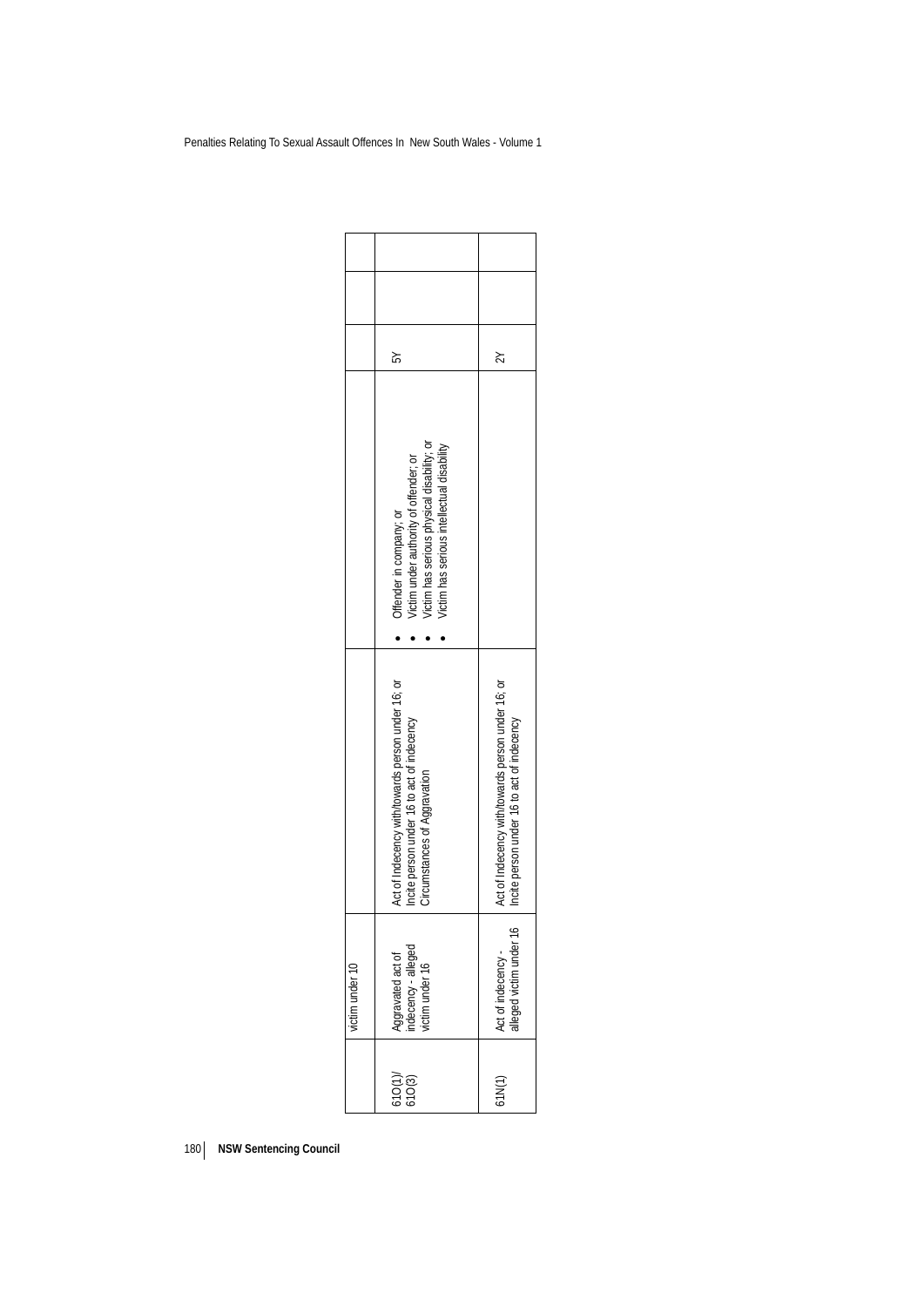Table 1: Sexual offences where the victim has an Intellectual Disability - Crimes Act 1900 (NSW)  **Table 1: Sexual offences where the victim has an Intellectual Disability –** *Crimes Act* **1900 (NSW)** 

| Elements of the Offence                                                                                     |
|-------------------------------------------------------------------------------------------------------------|
| Offender knows there is no consent;<br>Sexual intercourse without consent;<br>Circumstances of aggravation. |
| Sexual Intercourse - child between 10 and 14<br>Circumstances of Aggravation                                |

**Appendix D1 : Intellectual Disability & Special Care**

<sup>1</sup> I Note: The offences are listed in descending order by seriousness, as defined by the statutory maximum penalty. 1 **Note**: The offences are listed in descending order by seriousness, as defined by the statutory maximum penalty.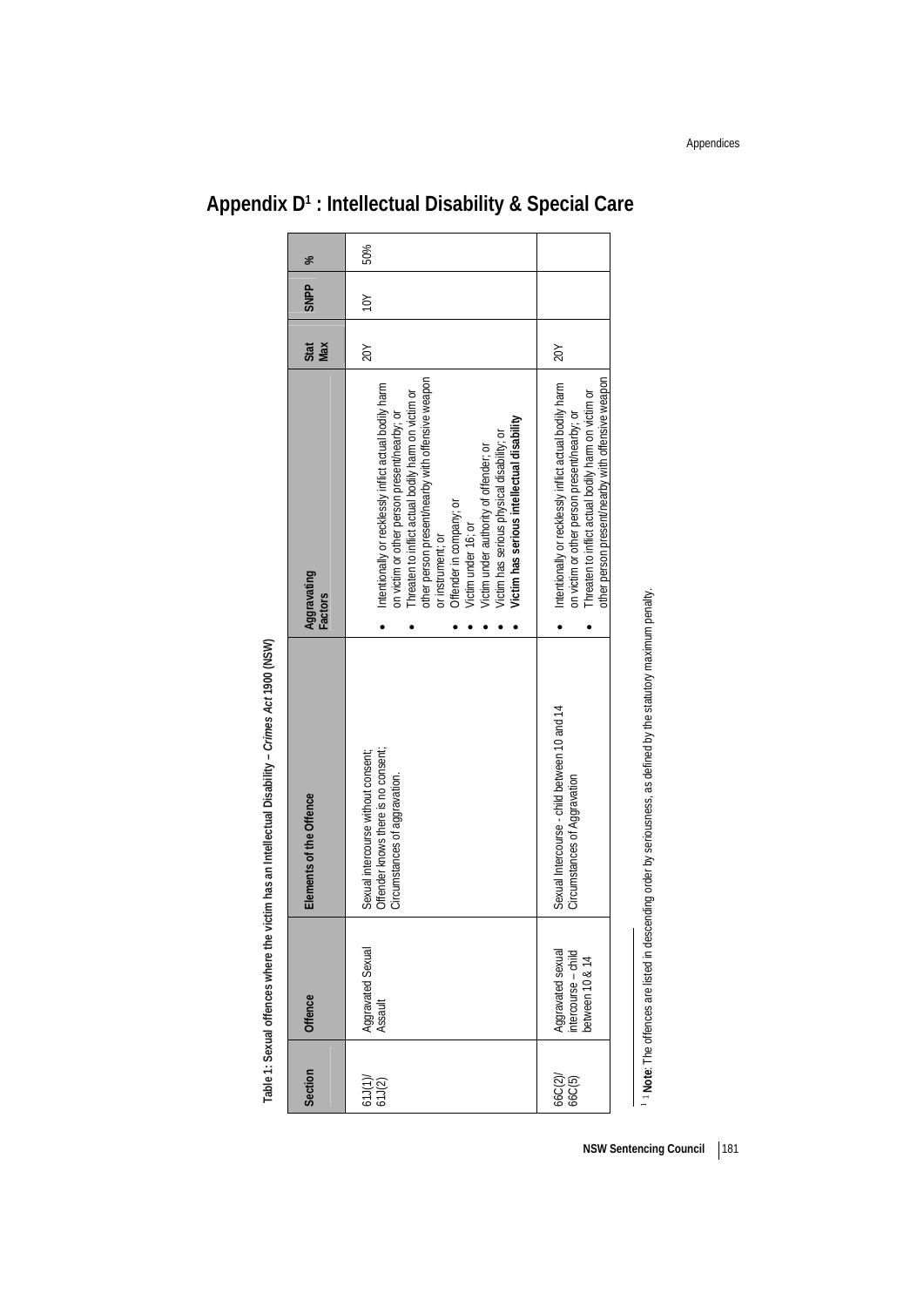|                                                                                                                                                                                                                                                                                                     | 20 <sup>2</sup>                                                                                                                                                                                                                                                                                                                                                                                                                                                                                                           | 20Y                                                                                                                                                                                                                                                                                                                                                                                                                                                          |
|-----------------------------------------------------------------------------------------------------------------------------------------------------------------------------------------------------------------------------------------------------------------------------------------------------|---------------------------------------------------------------------------------------------------------------------------------------------------------------------------------------------------------------------------------------------------------------------------------------------------------------------------------------------------------------------------------------------------------------------------------------------------------------------------------------------------------------------------|--------------------------------------------------------------------------------------------------------------------------------------------------------------------------------------------------------------------------------------------------------------------------------------------------------------------------------------------------------------------------------------------------------------------------------------------------------------|
| influence of alcohol or a drug in order to commit the<br>Offender took advantage of victim being under the<br>Victim has serious intellectual disability; or<br>Victim has serious physical disability; or<br>Victim under authority; or<br>Offender in company; or<br>or instrument; or<br>offence | other person present/nearby with offensive weapon<br>Offender took advantage of victim being under the<br>Intentionally or recklessly inflict actual bodily harm<br>Threaten to inflict actual bodily harm on victim or<br>Victim has serious intellectual disability; or<br>on victim or other person present/nearby; or<br>Victim has serious physical disability; or<br>influence of alcohol or a drug in<br>order to commit the offence<br>Victim under authority; or<br>Offender in company; or<br>or instrument; or | other person present/nearby with offensive weapon<br>Intentionally or recklessly inflict actual bodily harm<br>Threaten to inflict actual bodily harm on victim or<br>Victim has a serious intellectual disability.<br>on victim or other person present/nearby; or<br>Victim has a serious physical disability, or<br>Victim under authority of the offender, or<br>Victim is under the age of 16 years, or<br>Offender in company; or<br>or instrument; or |
|                                                                                                                                                                                                                                                                                                     |                                                                                                                                                                                                                                                                                                                                                                                                                                                                                                                           |                                                                                                                                                                                                                                                                                                                                                                                                                                                              |
|                                                                                                                                                                                                                                                                                                     | Attempt/Assault with intent to have sexual intercourse -<br>Circumstances of Aggravation<br>child between 10 and 14                                                                                                                                                                                                                                                                                                                                                                                                       | (including a surgically constructed vagina) or anus of any<br>where the penetration is carried out for proper medical or<br>Compels another person to engage in self-manipulation,<br>self-manipulation means the penetration of the vagina<br>person by an object manipulated by the person, except<br>by means of a threat that the other person could not<br>easonably be expected to resist<br>other proper purposes<br>threat means:                    |
|                                                                                                                                                                                                                                                                                                     |                                                                                                                                                                                                                                                                                                                                                                                                                                                                                                                           |                                                                                                                                                                                                                                                                                                                                                                                                                                                              |
|                                                                                                                                                                                                                                                                                                     | ntent to have sexual<br>attempt/assault with<br>ntercourse - child<br>petween 10 & 14<br>Aggravated                                                                                                                                                                                                                                                                                                                                                                                                                       | Aggravated sexual<br>assault by forced self-<br>nanipulation                                                                                                                                                                                                                                                                                                                                                                                                 |

182 | NSW Sentencing Council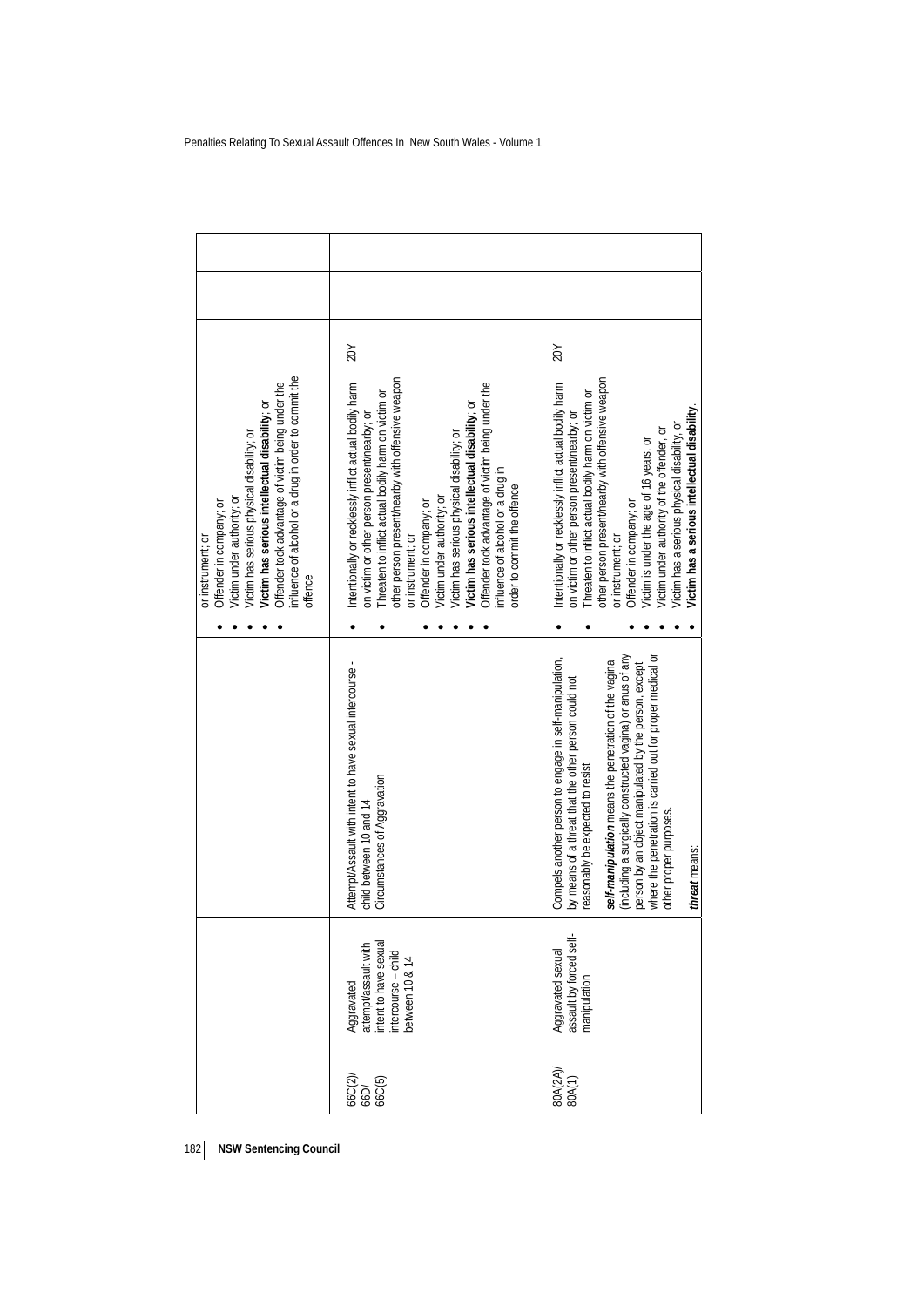|                                                                                                                                                                                  | 12Y                                                                                                                                                                                                                                                                                                                                                                                                                                                                                                                                       | 12Y                                                                                                                                                                                                                                                                                                                                                                                                                                                                                                                                       |
|----------------------------------------------------------------------------------------------------------------------------------------------------------------------------------|-------------------------------------------------------------------------------------------------------------------------------------------------------------------------------------------------------------------------------------------------------------------------------------------------------------------------------------------------------------------------------------------------------------------------------------------------------------------------------------------------------------------------------------------|-------------------------------------------------------------------------------------------------------------------------------------------------------------------------------------------------------------------------------------------------------------------------------------------------------------------------------------------------------------------------------------------------------------------------------------------------------------------------------------------------------------------------------------------|
|                                                                                                                                                                                  | other person present/nearby with offensive weapon<br>the influence of alcohol or a drug in order to commit<br>Intentionally or recklessly inflict actual bodily harm<br>Offender took advantage of the victim being under<br>Threaten to inflict actual bodily harm on victim or<br>Victim has serious intellectual disability; or<br>on victim or other person present/nearby; or<br>Victim has serious physical disability; or<br>Victim under authority of offender; or<br>Offender in company; or<br>or instrument; or<br>the offence | the influence of alcohol or a drug in order to commit<br>other person present/nearby with offensive weapon<br>Intentionally or recklessly inflict actual bodily harm<br>Offender took advantage of the victim being under<br>Threaten to inflict actual bodily harm on victim or<br>Victim has serious intellectual disability; or<br>on victim or other person present/nearby; or<br>Victim has serious physical disability; or<br>Victim under authority of offender; or<br>Offender in company; or<br>or instrument; or<br>the offence |
| (b) intimidatory or coercive conduct, or other threat, which<br>does not involve a threat of physical force.<br>Circumstances of Aggravation<br>(a) threat of physical force, or | Sexual intercourse - child between 14 and 16<br>Circumstances of aggravation                                                                                                                                                                                                                                                                                                                                                                                                                                                              | Attempt/assault with intent to have sexual intercourse -<br>Circumstances of aggravation<br>child between 14 and 16                                                                                                                                                                                                                                                                                                                                                                                                                       |
|                                                                                                                                                                                  | Aggravated sexual<br>intercourse - child<br>between 14 & 16                                                                                                                                                                                                                                                                                                                                                                                                                                                                               | child between 14 & 16<br>sexual intercourse -<br>attempt/assault with<br>ntent to have<br>Aggravated                                                                                                                                                                                                                                                                                                                                                                                                                                      |
|                                                                                                                                                                                  | 66C(4)/<br>66C(5)                                                                                                                                                                                                                                                                                                                                                                                                                                                                                                                         | $66C(4)/$<br>$66D/$<br>$66C(5)$                                                                                                                                                                                                                                                                                                                                                                                                                                                                                                           |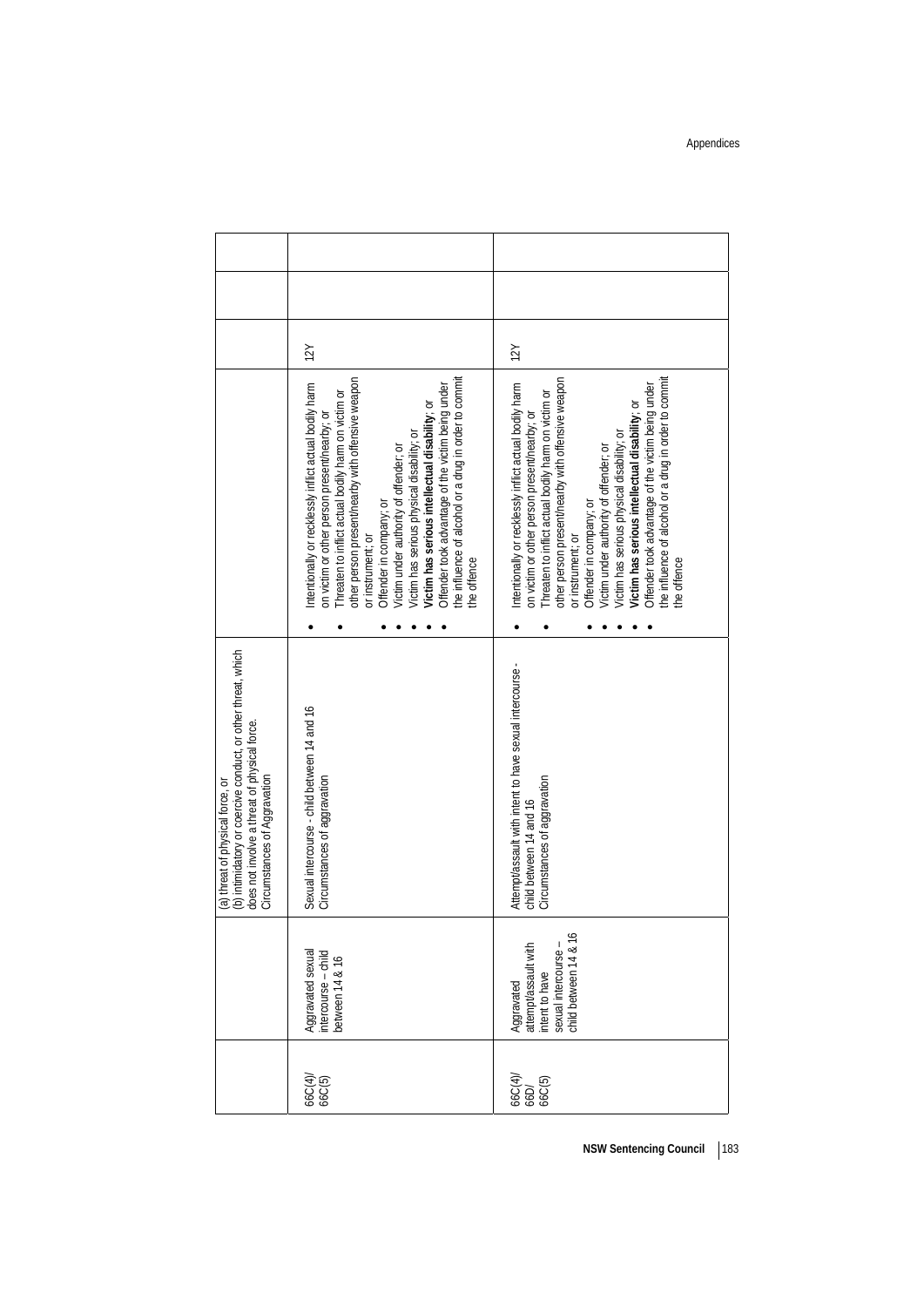|                                                                                                                                                                                                                                                                    |                                                                                                                                                                                                                                                                    |                                                                                                                                               |                                                                                                                                                  | 71%                                                                                                                                                                                  |                                                                                                              |
|--------------------------------------------------------------------------------------------------------------------------------------------------------------------------------------------------------------------------------------------------------------------|--------------------------------------------------------------------------------------------------------------------------------------------------------------------------------------------------------------------------------------------------------------------|-----------------------------------------------------------------------------------------------------------------------------------------------|--------------------------------------------------------------------------------------------------------------------------------------------------|--------------------------------------------------------------------------------------------------------------------------------------------------------------------------------------|--------------------------------------------------------------------------------------------------------------|
|                                                                                                                                                                                                                                                                    |                                                                                                                                                                                                                                                                    |                                                                                                                                               |                                                                                                                                                  | ΣY                                                                                                                                                                                   |                                                                                                              |
| 10Y                                                                                                                                                                                                                                                                | 10 <sub>Y</sub>                                                                                                                                                                                                                                                    | $\approx$                                                                                                                                     | $\approx$                                                                                                                                        | $\geq$                                                                                                                                                                               | $\geq$                                                                                                       |
|                                                                                                                                                                                                                                                                    |                                                                                                                                                                                                                                                                    |                                                                                                                                               |                                                                                                                                                  | Victim has serious intellectual disability<br>Victim has serious physical disability; or<br>Victim under authority of offender; or<br>Offender in company; or<br>Victim under 16; or | Victim under authority of offender; or<br>Offender in company; or                                            |
|                                                                                                                                                                                                                                                                    |                                                                                                                                                                                                                                                                    |                                                                                                                                               |                                                                                                                                                  |                                                                                                                                                                                      |                                                                                                              |
| Sexual intercourse with victim with intellectual disability<br>services to persons who have intellectual disabilities<br>connection with any facility or programme providing<br>and victim is under the authority of the person in<br>Offender knows of disability | Sexual intercourse with victim with intellectual disability<br>services to persons who have intellectual disabilities<br>connection with any facility or programme providing<br>and victim is under the authority of the person in<br>Offender knows of disability | Sexual intercourse with victim with intellectual disability<br>with intent to take advantage of vulnerability<br>Offender knows of disability | Intention to take advantage of vulnerability<br>Victim has intellectual disability<br>Attempt Sexual intercourse<br>Offender knows of disability | Assault with act of indecency on or in presence of victim<br>Circumstances of Aggravation                                                                                            | Incite person under 16 to act of indecency with another<br>Act of Indecency with/towards person under 16; or |
| victim under authority of<br>intellectual disability<br>Sexual intercourse-<br>offender                                                                                                                                                                            | intercourse-intellectual<br>disability - under<br>Attempt Sexual<br>authority                                                                                                                                                                                      | intent to take advantage<br>intellectual disability<br>Sexual intercourse-                                                                    | disability - intent to take<br>intercourse-intellectual<br>Attempt Sexual<br>advantage                                                           | Aggravated indecent<br>assault                                                                                                                                                       | indecency - alleged<br>Aggravated act of                                                                     |
| 66F(2)                                                                                                                                                                                                                                                             | 66F(2)/<br>66F(4)                                                                                                                                                                                                                                                  | 66F(3)                                                                                                                                        | 66F(3)/<br>66F(4)                                                                                                                                | $61M(1)/$<br>$61M(3)$                                                                                                                                                                | $610(1)/$<br>$610(3)$                                                                                        |

Penalties Relating To Sexual Assault Offences In New South Wales - Volume 1

184 | NSW Sentencing Council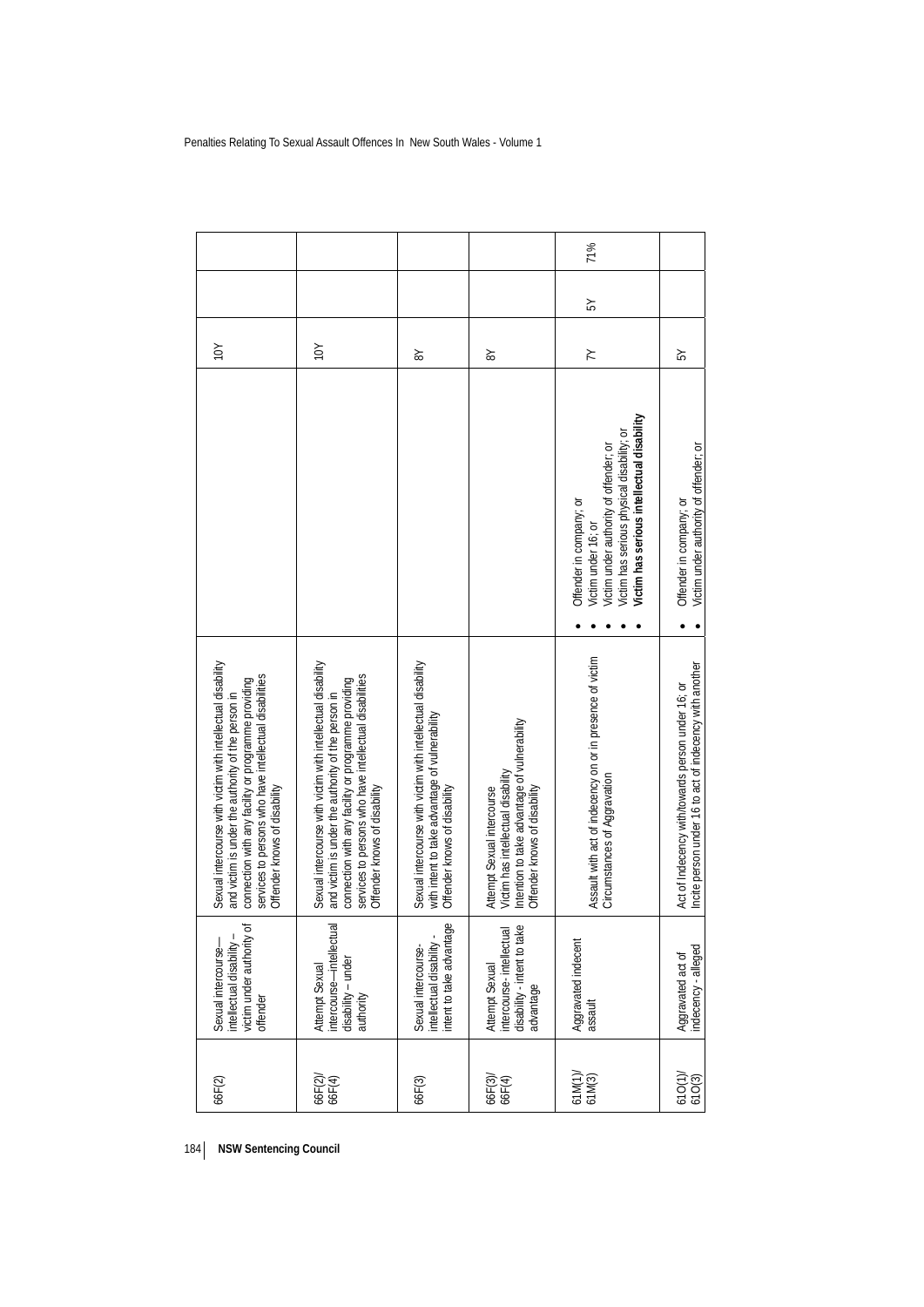|                                                                                          | ≳                                                                                                                                                             |
|------------------------------------------------------------------------------------------|---------------------------------------------------------------------------------------------------------------------------------------------------------------|
| Victim has serious intellectual disability<br>Victim has serious physical disability; or | Victim has serious intellectual disability<br>Victim has serious physical disability; or<br>Jictim under authority of offender; or<br>Offender in company; or |
|                                                                                          |                                                                                                                                                               |
| Circumstances of Aggravation                                                             | ncite person 16 or over to act of indecency with another<br>Act of Indecency with/towards person 16 or over; or<br>Circumstances of Aggravation               |
| ctim under 1                                                                             | Aggravated act of<br>indecency - alleged<br><i>i</i> ictim over 16                                                                                            |
|                                                                                          | 10(1A)<br>10(3)                                                                                                                                               |

**NSW Sentencing Council** 185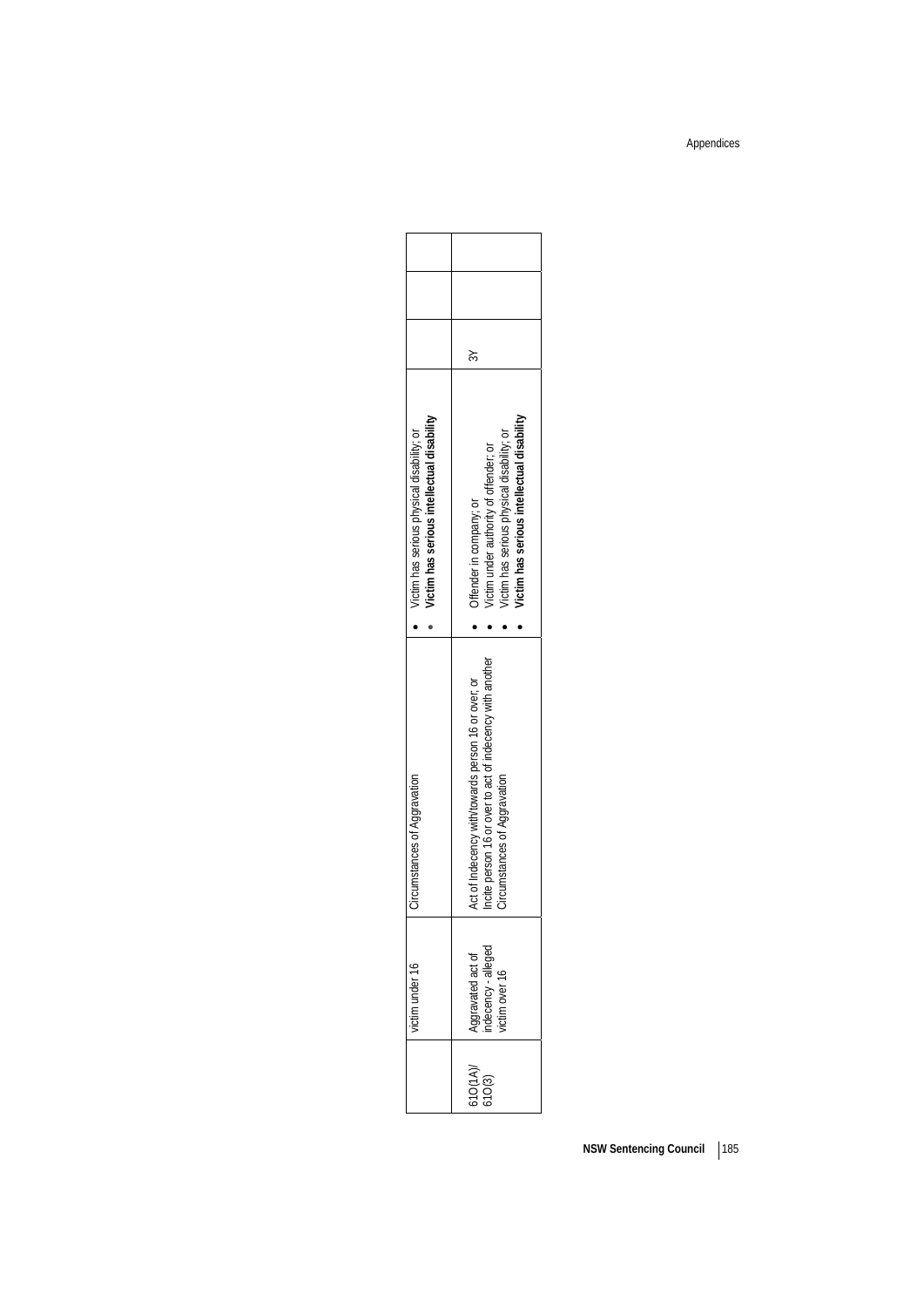| 186                           |         |                                                                |                                                                                                                                                                                                         |                     |                     |             |   |
|-------------------------------|---------|----------------------------------------------------------------|---------------------------------------------------------------------------------------------------------------------------------------------------------------------------------------------------------|---------------------|---------------------|-------------|---|
|                               |         | Table 1: Miscellaneous Sexual Offences - Crimes Act 1900 (NSW) |                                                                                                                                                                                                         |                     |                     |             |   |
| <b>NSW Sentencing Council</b> | Section | <b>Offence</b>                                                 | Elements of the Offence                                                                                                                                                                                 | Aggravating Factors | Stat<br>Max         | <b>SNPP</b> | ೫ |
|                               | 79      | Bestiality                                                     | Commit bestiality with animal                                                                                                                                                                           |                     | 14Y                 |             |   |
|                               | 80      | Attempt Bestiality                                             | Attempt to Commit bestiality with animal                                                                                                                                                                |                     | 5Y                  |             |   |
|                               | 547C    | Peep or Pry                                                    | Without reasonable cause, be in, on or near a building with intent to peep or<br>pry upon another person                                                                                                |                     | 2PU<br>3M           |             |   |
|                               | 578C(2) | Publish indecent article -<br>individual                       | Distribute, disseminate, circulate, deliver, exhibit, lend for gain, exchange,<br>barter, sell, offer for sale, let on hire or offer to let on hire indecent article                                    |                     | $\frac{12M}{100PU}$ |             |   |
|                               |         |                                                                | Print, photograph or make in any other manner (whether of the same or of a<br>Have in possession or custody, or under control, for the above purpose<br>different kind or nature) for the above purpose |                     |                     |             |   |
|                               |         |                                                                |                                                                                                                                                                                                         |                     |                     |             |   |

Note: The offences are listed in descending order by seriousness, as defined by the statutory maximum penalty. **Note**: The offences are listed in descending order by seriousness, as defined by the statutory maximum penalty.

# **Appendix E: Miscellaneous Sexual Offences -** *Crimes Act 1900*

Penalties Relating To Sexual Assault Offences In New South Wales - Volume 1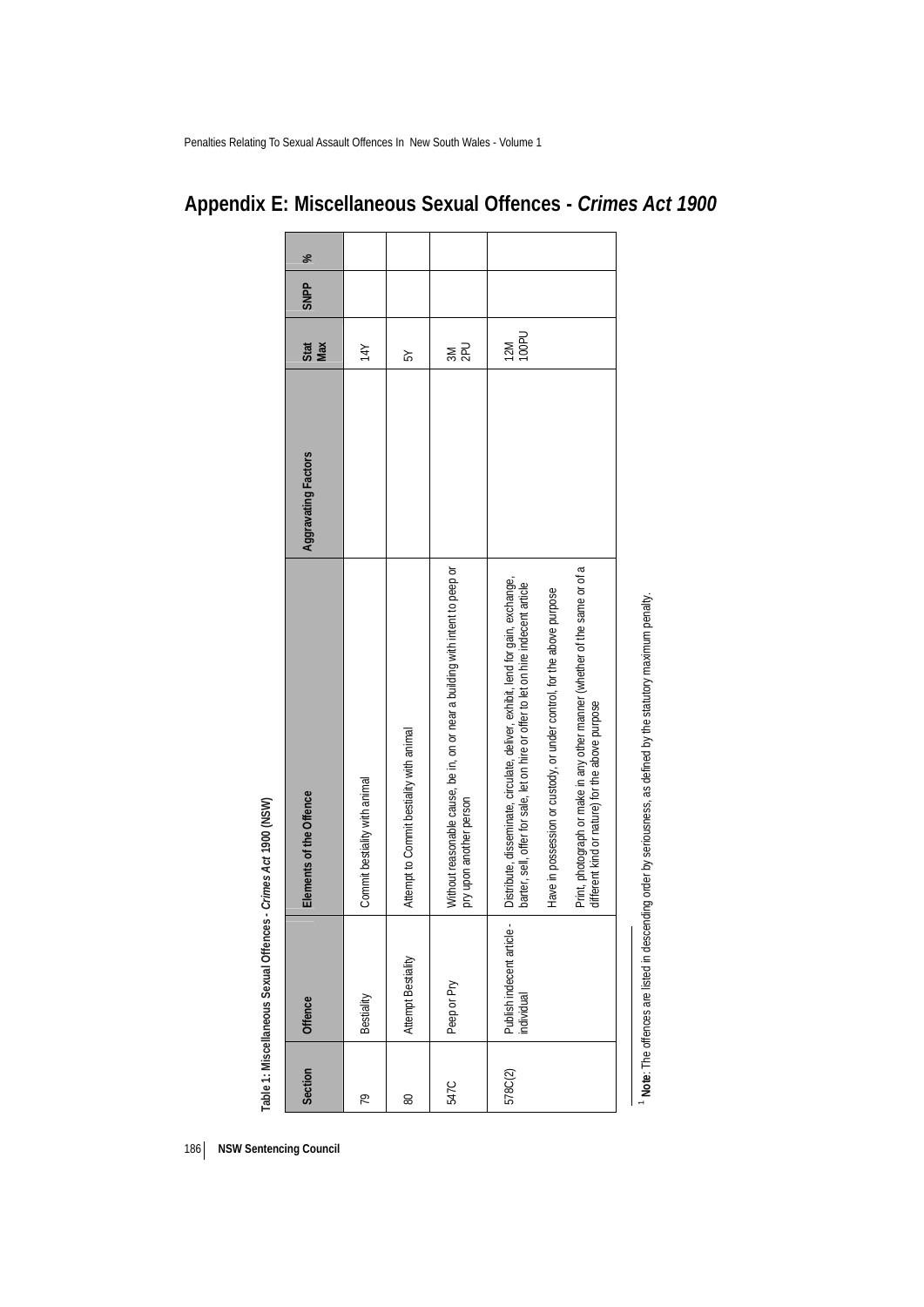| 78C(2) | ublish indecent articl<br>rporation | Distribute, disseminate, circulate, deliver, exhibit, lend for gain, exchange,<br>barter, sell, offer for sale, let on hire or offer to let on hire indecent article | <b>Nd00z</b> |  |
|--------|-------------------------------------|----------------------------------------------------------------------------------------------------------------------------------------------------------------------|--------------|--|
|        |                                     | Have in possession or custody, or under control, for the above purpose                                                                                               |              |  |
|        |                                     | Print, photograph or make in any other manner (whether of the same or of a<br>different kind or nature) for the above purpose                                        |              |  |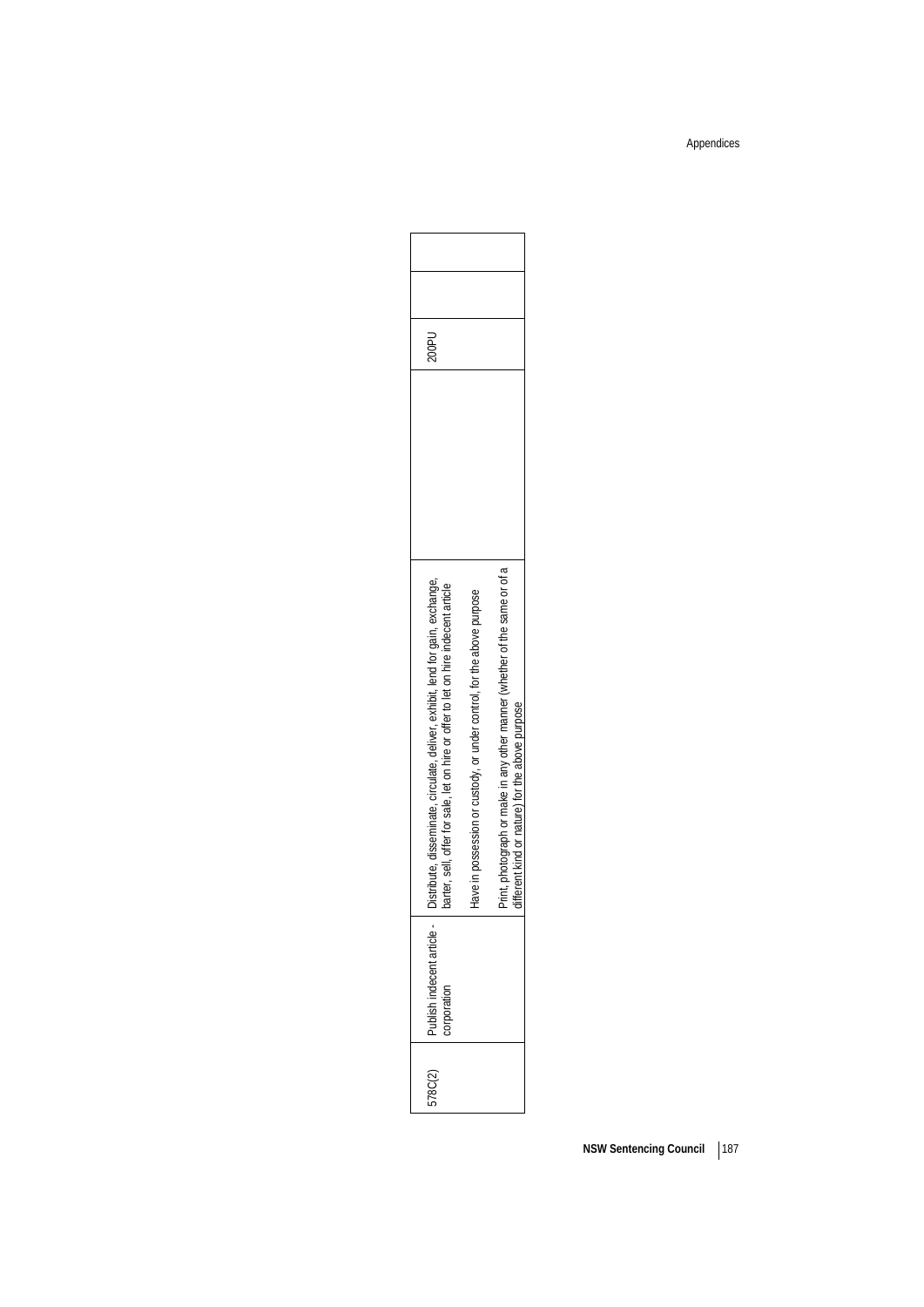## **Appendix F1 : Sexual Offences -** *Summary Offences Act* **1988**

| <b>Section</b> | <b>Offence</b>                                                                              | <b>Elements of the Offence</b>                                                                                                                                                                                                                                                                                                                                                                                                                                                      | <b>Stat Max</b> |
|----------------|---------------------------------------------------------------------------------------------|-------------------------------------------------------------------------------------------------------------------------------------------------------------------------------------------------------------------------------------------------------------------------------------------------------------------------------------------------------------------------------------------------------------------------------------------------------------------------------------|-----------------|
| 11G            | Loitering by convicted child<br>sexual offenders near<br>premises frequented by<br>children | Convicted child sexual offender loitering, without<br>reasonable excuse, in or near:<br>(a) a school, or<br>a public place regularly frequented by<br>(b)<br>children and in which children are<br>present at the time of the loitering,                                                                                                                                                                                                                                            | 2Y<br>100PU     |
| 21G(1)         | Film for indecent purposes                                                                  | Film, or attempt to film, another person to<br>provide sexual arousal or sexual gratification,<br>whether for himself or herself or for a third<br>person, where the other person:<br>(a) is in a state of undress, or is engaged in a<br>private act, in circumstances in which a<br>reasonable person would reasonably expect to<br>be afforded privacy, and<br>(b) does not consent to being filmed                                                                              | 2Y<br>100PU     |
| 21H            | Install device to facilitate<br>filming for indecent purposes                               | Install device, or construct or adapt the fabric of<br>any building, vehicle, vessel, tent or temporary<br>structure for the purpose of facilitating the<br>installation or operation of any device, with the<br>intention of enabling that or any other person to<br>commit an offence under section 21G                                                                                                                                                                           | 2Y<br>100PU     |
| 15             | Living on earnings of<br>prostitution                                                       | Knowingly live, wholly or in part, on the earnings<br>of prostitution of another person                                                                                                                                                                                                                                                                                                                                                                                             | 1Y<br>10PU      |
| 17             | Allowing premises to be used<br>for prostitution                                            | Owner, occupier or manager, or a person<br>assisting in the management, of any premises<br>held out as being available:<br>(a) for the provision of massage, sauna<br>baths, steam baths or facilities for<br>physical exercise, or<br>(b) for the taking of photographs, or<br>(c) as a photographic studio,<br>or for services of a like nature, knowingly suffers<br>or permits the premises to be used for the<br>purpose of prostitution or of soliciting for<br>prostitution. | 1Y<br>50PU      |

#### **Table 1: Sexual Offences under the** *Summary Offences Act* **1988**

<sup>1</sup> **Note**: The offences are listed in descending order by seriousness, as defined by the statutory maximum penalty.

 $\overline{a}$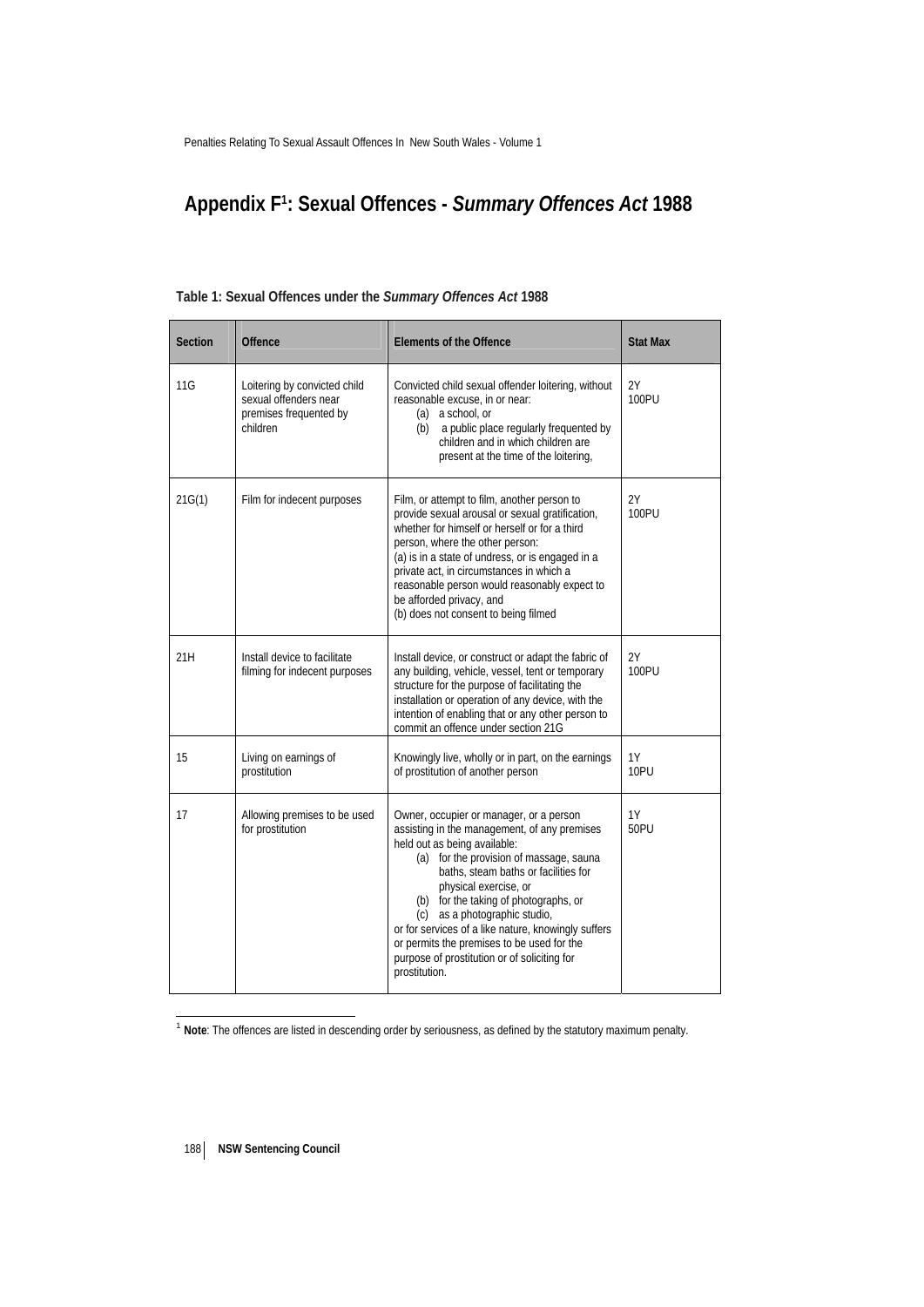| 5      | Obscene Exposure                                                                                                                                | Wilfully and obscenely expose his or her person<br>in or within view from a public place or a school                                                                                                                                                                                                                                               | 6M<br>10PU |
|--------|-------------------------------------------------------------------------------------------------------------------------------------------------|----------------------------------------------------------------------------------------------------------------------------------------------------------------------------------------------------------------------------------------------------------------------------------------------------------------------------------------------------|------------|
| 20     | Public acts of prostitution                                                                                                                     | Taking part in an act of prostitution or taking part<br>in an act of prostitution in a vehicle that is:<br>(a) in, or within view from, a school,<br>church, hospital or public place, or<br>within view from a dwelling<br>(b)                                                                                                                    | 6M<br>10PU |
| 16     | Prostitution or soliciting in<br>massage parlours etc                                                                                           | Use, for the purpose of prostitution or of<br>soliciting for prostitution, any premises held out<br>as being available:<br>(a) for the provision of massage, sauna<br>baths, steam baths or facilities for<br>physical exercise, or<br>(b) for the taking of photographs, or<br>(c) as a photographic studio,<br>or for services of a like nature. | 3M<br>5PU  |
| 18     | Advertising premises used for<br>prostitution                                                                                                   | In any manner:<br>(a) publish or cause to be published an<br>advertisement, or<br>(b) erect or cause to be erected any sign,<br>indicating that premises are used or are<br>available for use, or that a person is available,<br>for the purposes of prostitution.                                                                                 | 3M<br>6PU  |
| 18A    | Advertising for prostitutes                                                                                                                     | In any manner, publish or cause to be published<br>an advertisement for a prostitute                                                                                                                                                                                                                                                               | 3M<br>10PU |
| 19(1)  | Soliciting clients by prostitutes<br>- in a road or road related<br>area, near or within view from<br>a dwelling, school, church or<br>hospital | In a road or road related area, near or within<br>view from a dwelling, school, church or hospital,<br>solicit another person for the purpose of<br>prostitution.                                                                                                                                                                                  | 3M<br>6PU  |
| 19(2)  | Soliciting clients by prostitutes<br>- in a school, church or<br>hospital                                                                       | In a school, church or hospital, solicit another<br>person for the purpose of prostitution.                                                                                                                                                                                                                                                        | 3M<br>6PU  |
| 19(3)  | Soliciting clients by prostitutes<br>- aggravating circumstance of<br>causing harassment or<br>distress                                         | In or near, or within view from, a dwelling,<br>school, church, hospital or public place, solicit<br>another person, for the purpose of prostitution, in<br>a manner that harasses or distresses the other<br>person.                                                                                                                              | 3M<br>8PU  |
| 19A(1) | Soliciting prostitutes by clients                                                                                                               | In a road or road related area, near or within<br>view from a dwelling, school, church or hospital,<br>solicit another person for the purpose of<br>prostitution.                                                                                                                                                                                  | 3M<br>6PU  |
| 19A(2) | Soliciting prostitutes by client -<br>in a school, church or hospital                                                                           | In a school, church or hospital, solicit another<br>person for the purpose of prostitution.                                                                                                                                                                                                                                                        | 3M<br>6PU  |
| 19A(3) | Soliciting prostitutes by client<br>- aggravating circumstance of<br>causing harassment or                                                      | In or near, or within view from, a dwelling,<br>school, church, hospital or public place, solicit<br>another person, for the purpose of prostitution, in                                                                                                                                                                                           | 3M<br>8PU  |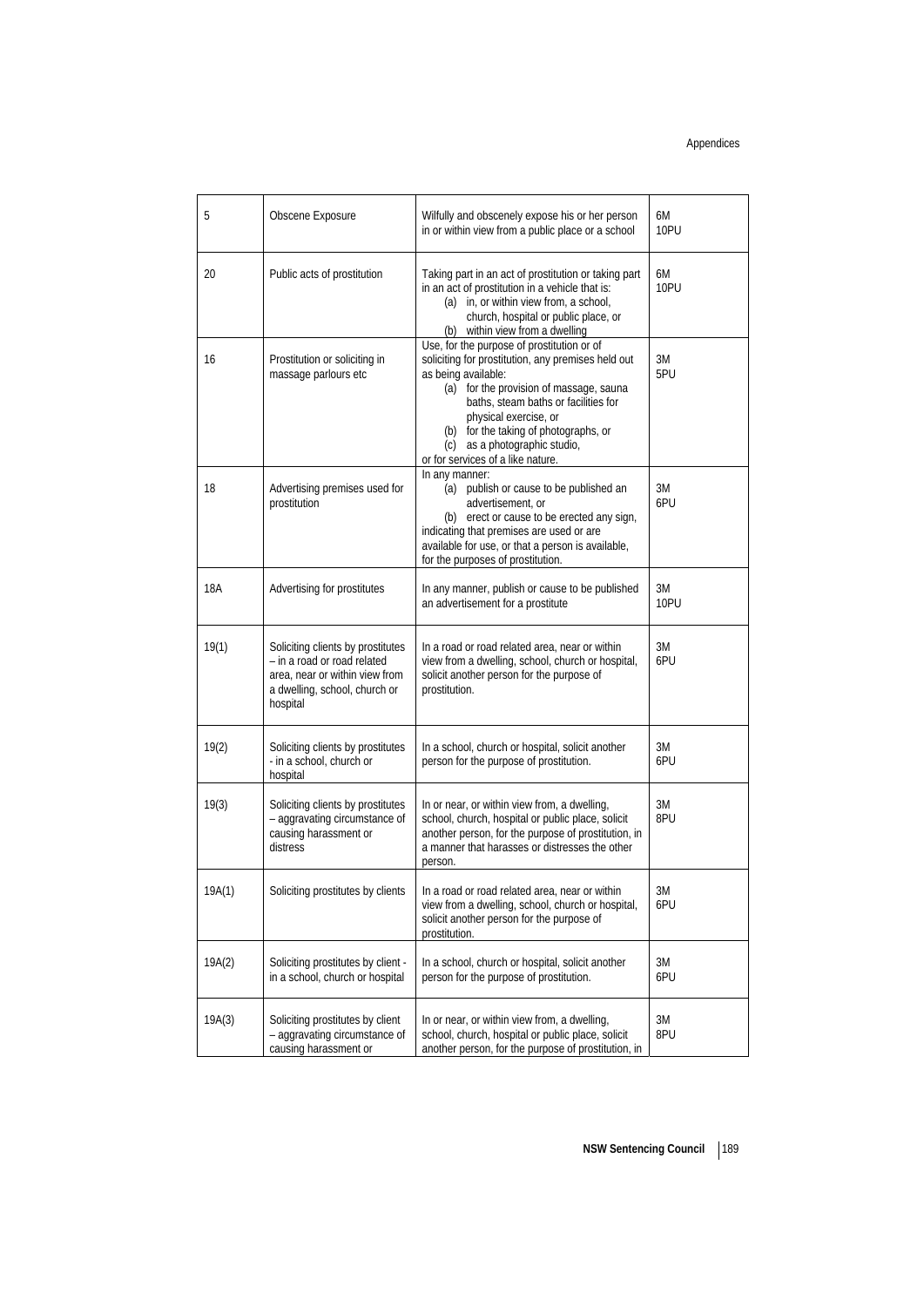#### Penalties Relating To Sexual Assault Offences In New South Wales - Volume 1

|                 | distress                                      | a manner that harasses or distresses the other                                                                                                                                                                                                                                                                                                                         |      |  |
|-----------------|-----------------------------------------------|------------------------------------------------------------------------------------------------------------------------------------------------------------------------------------------------------------------------------------------------------------------------------------------------------------------------------------------------------------------------|------|--|
|                 |                                               | person.                                                                                                                                                                                                                                                                                                                                                                |      |  |
| 21 <sub>D</sub> | Minors not permitted in<br>declared sex clubs | A person engaged in the operation of a declared<br>sex club permits a minor to enter or remain in<br>the club.                                                                                                                                                                                                                                                         | 20PU |  |
| 21F             | Notices to be displayed in sex<br>clubs.      | The manager of a declared sex club must<br>ensure that there is continually displayed at each<br>entry point to the club a notice that:<br>states that a minor is not permitted to<br>(a)<br>enter the club, and<br>(b) is displayed in such a manner that it<br>would be reasonable to expect that a<br>person entering the club would be<br>alerted to its contents. | 20PU |  |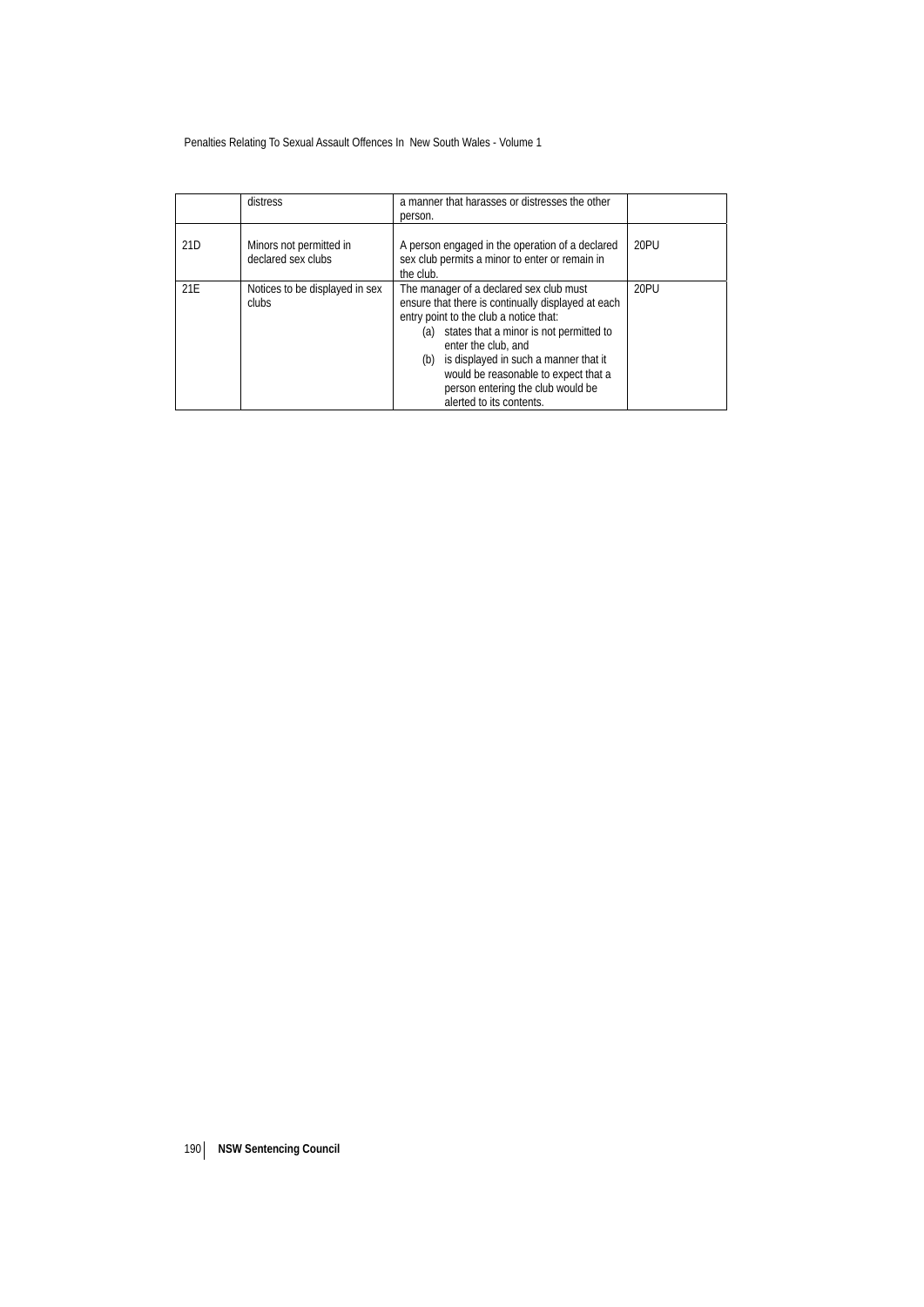Stat Max **Section Chience** Act **Act Act Act Act Act Act**  $\gtrsim$  $\gtrsim$  $\gtrsim$  $\gtrsim$  $\gtrsim$ 17 Failure to comply with reporting obligations *Child Protection (Offenders Registration) Act 2000* (NSW) 2Y 18 Furnish false or misleading information *Child Protection (Offenders Registration) Act* 2000 *(NSW)* 2Y 12 Breach of supervision order *Crimes (Serious Sex Offenders) Act* 2000 *(NSW)* 2Y 11G Convicted child sexual offender loiter near premises frequented by children *Summary Offences Act* 2000 *(NSW)* 2Y Child Protection (Offenders Registration) Act 2000 (NSW) Child Protection (Offenders Registration) Act 2000 (NSW) Child Protection (Offenders Prohibition Orders) Act 2000<br>(NSW) 13 Contravention of an order *Child Protection (Offenders Prohibition Orders) Act* 2000 Crimes (Serious Sex Offenders) Act 2000 (NSW) Summary Offences Act 2000 (NSW) Act Convicted child sexual offender loiter near premises frequented by children Failure to comply with reporting obligations Furnish false or misleading information Breach of supervision order Contravention of an order Offence Section  $\frac{0}{10}$  $\overline{13}$  $\overline{\phantom{0}}$  $\frac{\infty}{2}$  $\overline{2}$ 

**Appendix G1 : Convicted Sex Offender Provisions**

# **Note**: The offences are listed in descending order by seriousness, as defined by the statutory maximum penalty.

# **NSW Sentencing Council** 191

 $\overline{\phantom{0}}$ 

Appendices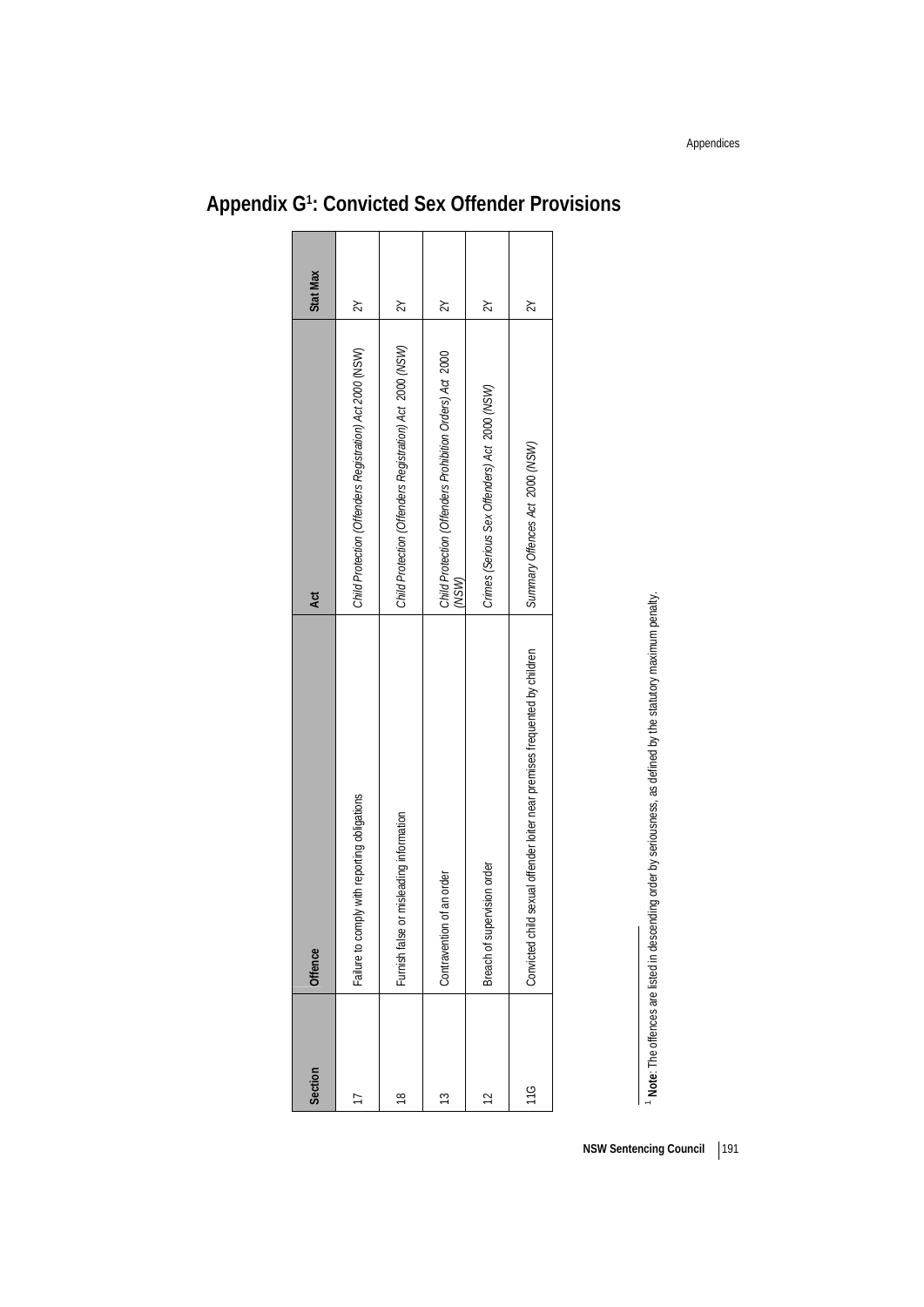# **Appendix H1 : Sexual Offences - Commonwealth Legislation**

| Table 1: Sexual Offences - Commonwealth Legislation |                      |                                                                                                                                                |            |
|-----------------------------------------------------|----------------------|------------------------------------------------------------------------------------------------------------------------------------------------|------------|
| Act                                                 | <b>Section</b>       | <b>Short Title</b>                                                                                                                             | <b>SMP</b> |
| Crimes Act 1914<br>Part IIIA - Child Sex<br>Tourism | 50BA(1)              | Sexual intercourse with child under 16 (overseas)                                                                                              | <b>17Y</b> |
|                                                     | 50BB(1)              | Inducing child under 16 to engage in sexual<br>intercourse (overseas)                                                                          | <b>17Y</b> |
|                                                     | 50BC(1)              | Sexual conduct involving child under 16<br>(overseas)                                                                                          | 12Y        |
|                                                     | 50BD(1)              | Inducing child under 16 to be involved in sexual<br>conduct                                                                                    | 12Y        |
|                                                     | 50BD(2)              | Inducing child under 16 to be present during sexual<br>intercourse                                                                             | 12Y        |
|                                                     | 50DA(1)              | Benefit from Child Sex Tourism                                                                                                                 | 17Y        |
|                                                     | 50DB(1)              | Encourage Child Sex Tourism                                                                                                                    | 17Y        |
| Criminal Code 1995<br>Division 270                  | 270.6(1)(c)<br>270.8 | Aggravated Sexual Servitude<br>Circumstances of Aggravation:<br>Offence committed against a person under<br>18                                 | 20Y        |
|                                                     | 270.6(1)(d)          | Sexual Servitude                                                                                                                               | 15Y        |
|                                                     | 270.6(2)(c)<br>270.8 | Conduct Business involving Sexual Servitude<br>- Aggravated<br>Circumstances of Aggravation:<br>Offence committed against a person under<br>18 | 20Y        |
|                                                     |                      |                                                                                                                                                |            |

<sup>1</sup> Note: The offences are listed in descending order by seriousness, as defined by the statutory maximum penalty.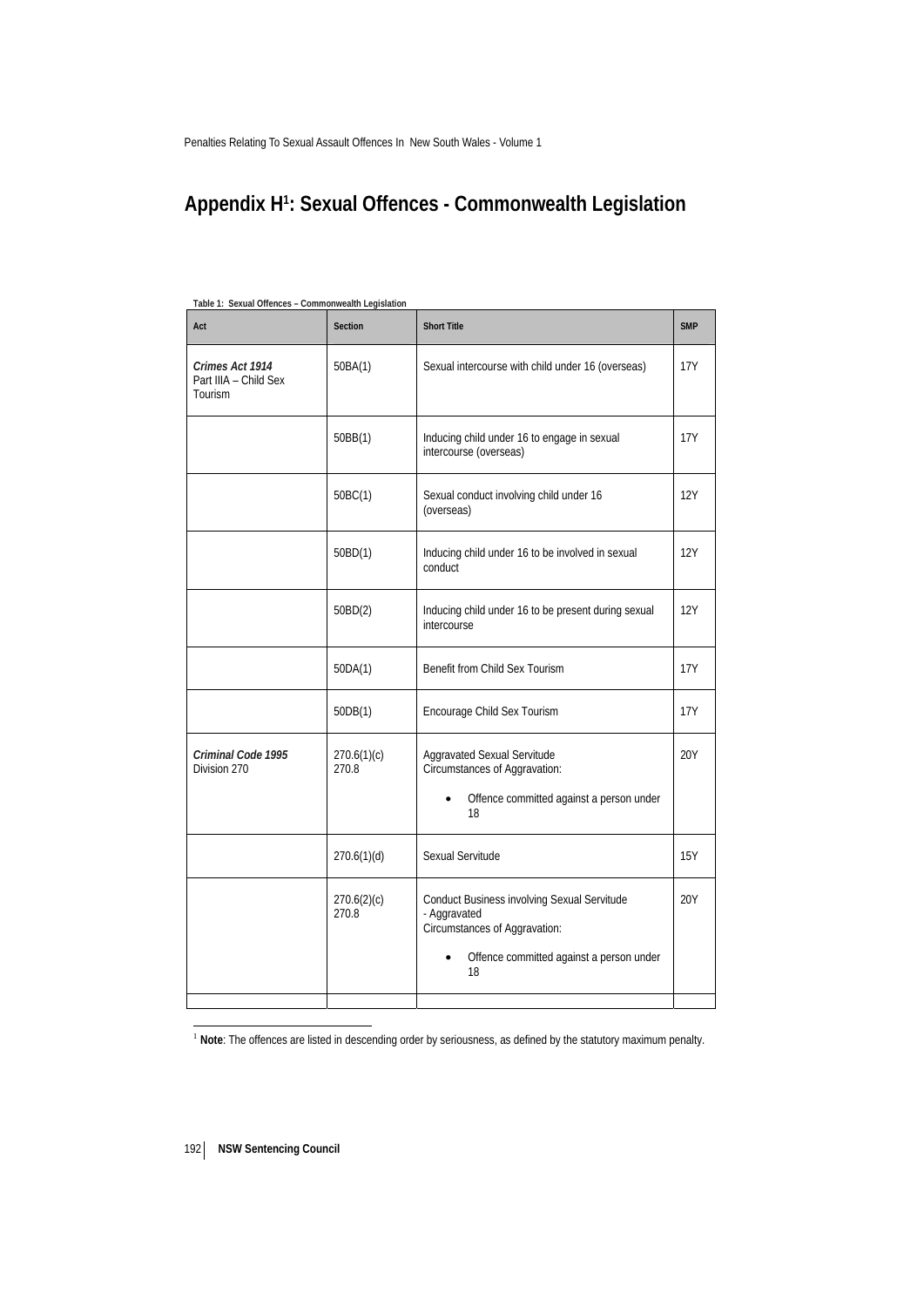## Appendices

|                                                     | 270.6(2)(d)          | Conduct Business involving Sexual Servitude                                                                                                 | 15Y |
|-----------------------------------------------------|----------------------|---------------------------------------------------------------------------------------------------------------------------------------------|-----|
|                                                     | 270.7(1)(a)<br>270.8 | Deceptive Recruiting for Sexual Services -<br>Aggravated<br>Circumstances of Aggravation:<br>Offence committed against a person under<br>18 | 9Y  |
|                                                     | 270.7(1)(b)          | Deceptive Recruiting for Sexual Services                                                                                                    | 7Y  |
| Criminal Code 1995<br>Division 474<br>Subdivision C | 474.19(1)            | Using a carriage service for child pornography<br>material                                                                                  | 10Y |
|                                                     | 474.20(1)            | Possessing, controlling, producing, supplying or<br>obtaining child pornography material for use through<br>a carriage service              | 10Y |
|                                                     | 474.26               | Using a carriage service to procure persons under 16<br>years of age                                                                        | 15Y |
|                                                     | 474.27               | Using a carriage service to groom persons under 16<br>years of age                                                                          | 12Y |
|                                                     | 474.27(3)            | Using a carriage service to groom persons under 16<br>years of age with intent                                                              | 15Y |
| Customs Act 1901                                    | 233BAB(1)(h)         | Import Child Pornography                                                                                                                    | 10Y |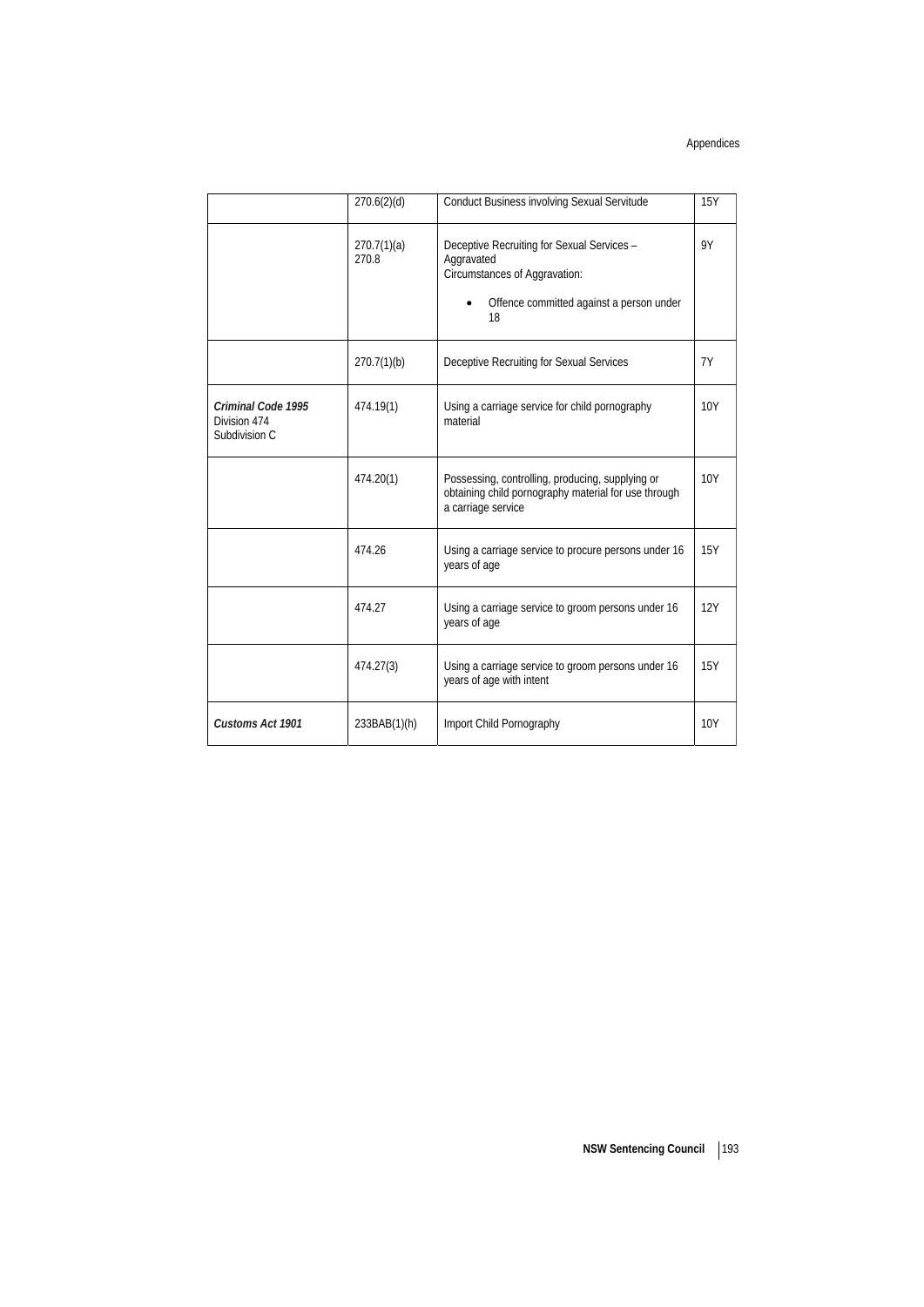# **Appendix I: Section 21a** *Crimes (Sentencing Procedure) Act*

| <b>Section</b><br>21A(2) | <b>Aggravating Factors</b>                                                                                                                                                                                                                                                                        |
|--------------------------|---------------------------------------------------------------------------------------------------------------------------------------------------------------------------------------------------------------------------------------------------------------------------------------------------|
| (a)                      | The victim was a police officer, emergency services worker, correctional officer, judicial officer,<br>health worker, teacher, community worker, or other public official, exercising public or community<br>functions and the offence arose because of the victim's occupation or voluntary work |
| (b)                      | The offence involved the actual or threatened use of violence                                                                                                                                                                                                                                     |
| (c)                      | The offence involved the actual or threatened use of a weapon                                                                                                                                                                                                                                     |
| (ca)                     | The offence involved the actual or threatened use of explosives or a chemical or biological agent                                                                                                                                                                                                 |
| (cb)                     | The offence involved the offender causing the victim to take, inhale or be affected by a narcotic<br>drug, alcohol or any other intoxicating substance                                                                                                                                            |
| (d)                      | The offender has a record of previous convictions (particularly if the offender is being sentenced<br>for a serious personal violence offence and has a record of previous convictions for serious<br>personal violence offences)                                                                 |
| (e)                      | The offence was committed in company                                                                                                                                                                                                                                                              |
| (ea)                     | The offence was committed in the presence of a child under 18 years of age                                                                                                                                                                                                                        |
| (eb)                     | The offence was committed in the home of the victim or any other person                                                                                                                                                                                                                           |
| (f)                      | The offence involved gratuitous cruelty                                                                                                                                                                                                                                                           |
| (g)                      | The injury, emotional harm, loss or damage caused by the offence was substantial                                                                                                                                                                                                                  |
| (h)                      | The offence was motivated by hatred for or prejudice against a group of people to which the<br>offender believed the victim belonged (such as people of a particular religion, racial or ethnic<br>origin, language, sexual orientation or age, or having a particular disability)                |
| (i)                      | The offence was committed without regard for public safety                                                                                                                                                                                                                                        |
| (ia)                     | The actions of the offender were a risk to national security (within the meaning of the National<br>Security Information (Criminal and Civil Proceedings) Act 2004 of the Commonwealth)                                                                                                           |

## **Table 1: 21A(2) Aggravating Factors**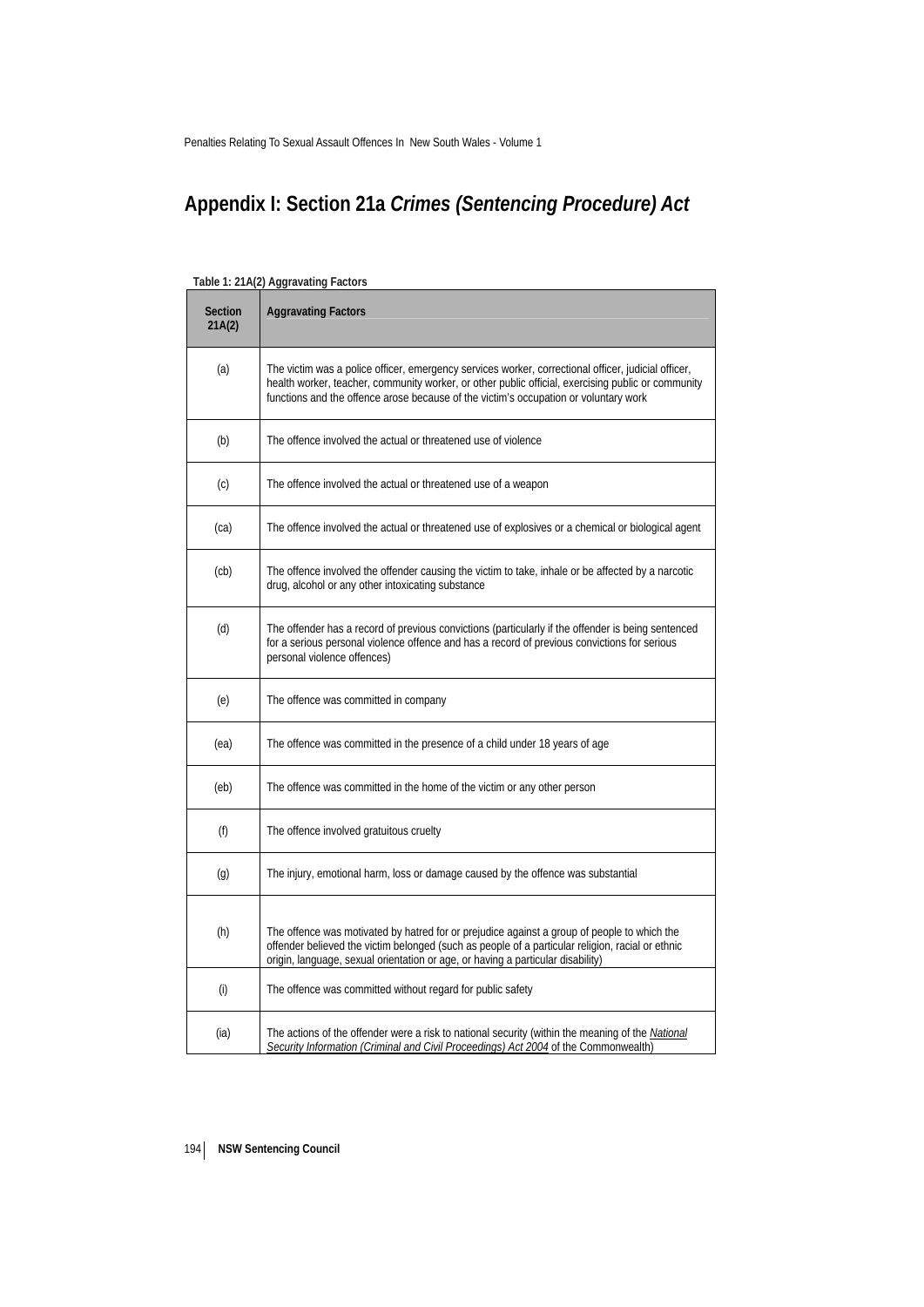### Appendices

| (i <sub>b</sub> ) | The offence involved a grave risk of death to another person or persons                                                                                                                                                                                               |
|-------------------|-----------------------------------------------------------------------------------------------------------------------------------------------------------------------------------------------------------------------------------------------------------------------|
| (i)               | The offence was committed while the offender was on conditional liberty in relation to an offence<br>or alleged offence                                                                                                                                               |
| (k)               | The offender abused a position of trust or authority in relation to the victim                                                                                                                                                                                        |
| (1)               | The victim was vulnerable, for example, because the victim was very young or very old or had a<br>disability, or because of the victim's occupation (such as a taxi driver, bus driver or other public<br>transport worker, bank teller or service station attendant) |
| (m)               | The offence involved multiple victims or a series of criminal acts                                                                                                                                                                                                    |
| (n)               | The offence was part of a planned or organised criminal activity                                                                                                                                                                                                      |
| (0)               | The offence was committed for financial gain                                                                                                                                                                                                                          |

**Note: s 21A specifically stipulates that "the court is not to have additional regard to any such aggravating factor in sentencing if it is an element of the offence".**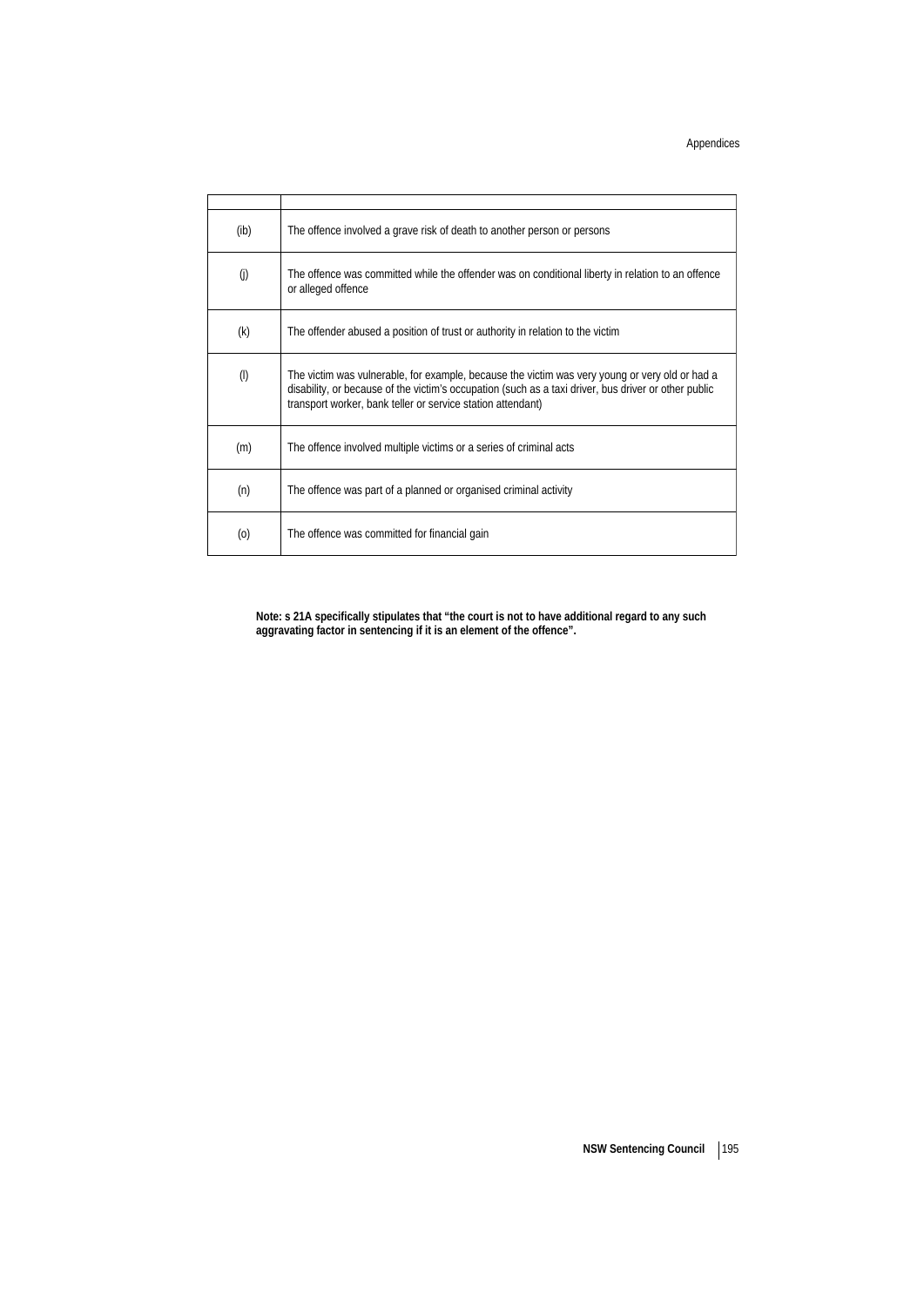# **Appendix J: Guidelines Promulgated By The Guidelines Advisory Council**

Indecent photographs of children

Indecent photographs of children (section 1 of the Protection of Children Act 1978 and section 160 of the Criminal Justice Act 1988, as amended by section 45 of the SOA 2003):

- Taking, making, permitting to take, possessing, possessing with intent to distribute,
- distributing or advertising indecent photographs or pseudo-photographs of children under 18.

| Type/nature of activity                                                             | Starting points   | Sentencing ranges        |
|-------------------------------------------------------------------------------------|-------------------|--------------------------|
| Offender commissioned or encouraged the<br>production of level 4 or 5 images        | 6 years custody   | 4-9 years custody        |
| Offender involved in the production of level<br>4 or 5 images                       |                   |                          |
| Level 4 or 5 images shown or distributed                                            | 3 years custody   | 2-5 years custody        |
| Offender involved in the production of, or<br>has traded in, material at levels 1-3 | 2 years custody   | 1-4 years custody        |
| Possession of a large quantity of level 4 or<br>5 material for personal use only    | 12 months custody | 26 weeks-2 years custody |
| Large number of level 3 images shown or<br>distributed                              |                   |                          |

Maximum penalty: 5 years for possession; otherwise 10 years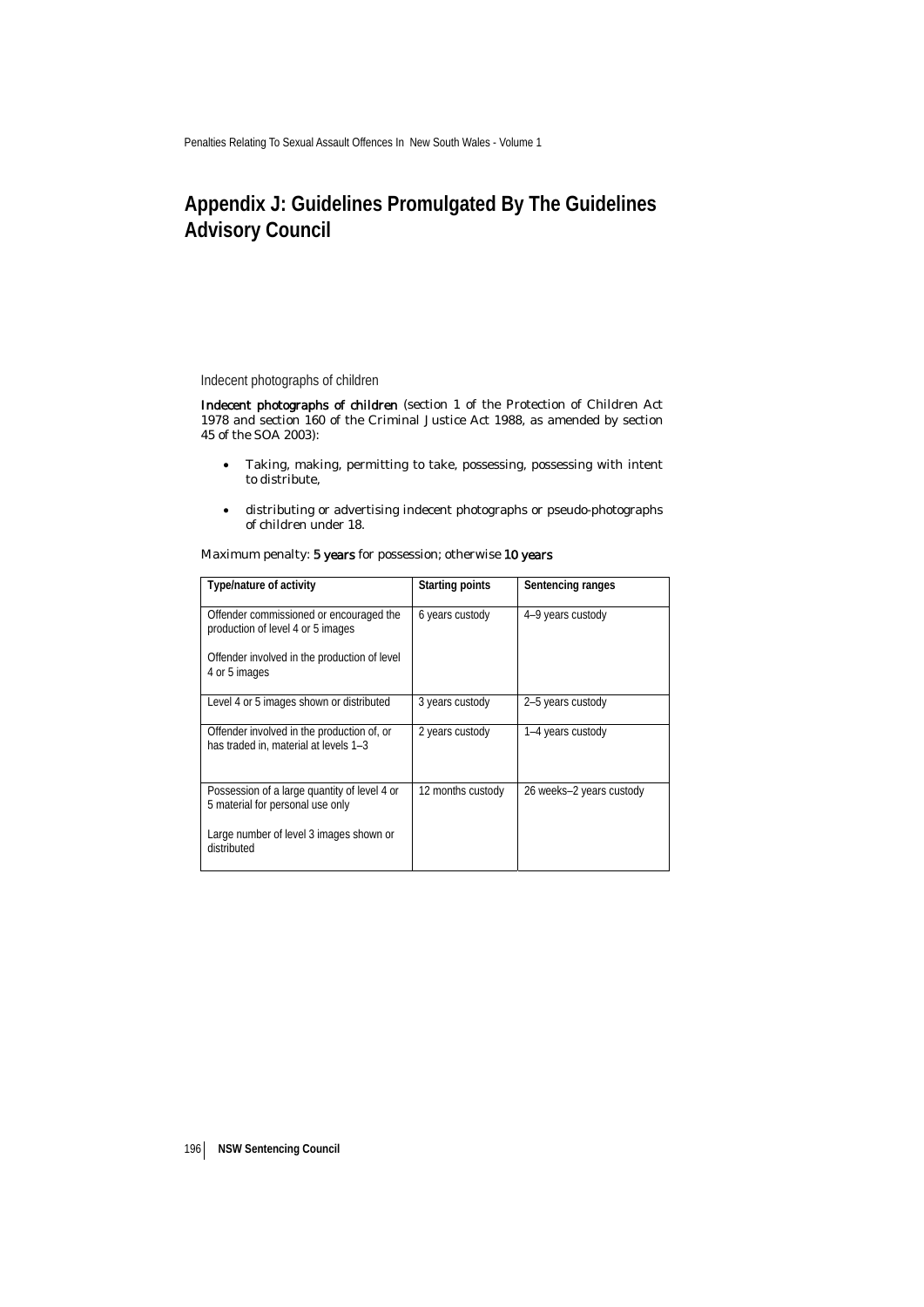| Type/nature of activity                                                                                                                                                                          | <b>Starting points</b> | Sentencing ranges                         |
|--------------------------------------------------------------------------------------------------------------------------------------------------------------------------------------------------|------------------------|-------------------------------------------|
| Possession of a large quantity of level 3<br>material for personal use                                                                                                                           | 26 weeks custody       | 4 weeks-18 months custody                 |
| Possession of a small number of images at<br>level 4 or 5                                                                                                                                        |                        |                                           |
| Large number of level 2 images shown or<br>distributed                                                                                                                                           |                        |                                           |
| Small number of level 3 images shown or<br>distributed                                                                                                                                           |                        |                                           |
| Offender in possession of a large amount of<br>material at level 2 or a small amount at<br>level 3                                                                                               | 12 weeks custody       | 4 weeks-26 weeks custody                  |
| Offender has shown or distributed material<br>at level 1 or 2 on a limited scale                                                                                                                 |                        |                                           |
| Offender has exchanged images at level 1<br>or 2 with other collectors, but with no<br>element of financial gain                                                                                 |                        |                                           |
| Possession of a large amount of level 1<br>material and/or no more than a small<br>amount of level 2, and the material is for<br>personal use and has not been distributed<br>or shown to others | Community order        | An appropriate non-custodial<br>sentence* |

• 'Non-custodial sentence' in this context suggests a community order or a fine. In most instances, an offence will have crossed the threshold for a community order. However, in accordance with normal sentencing practice, a court is not precluded from imposing a financial penalty where that is determined to be the appropriate sentence.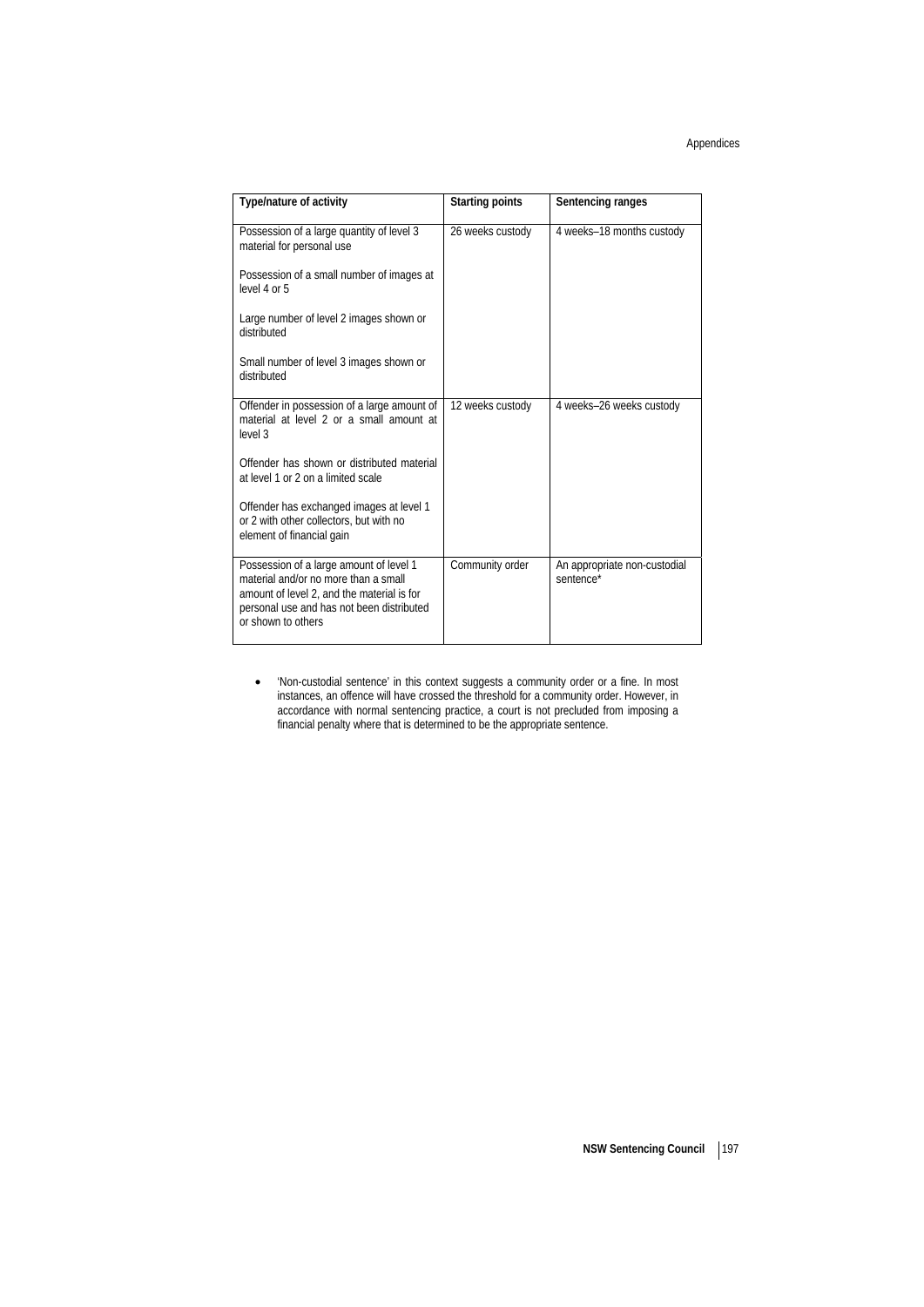| Additional aggravating factors                                                                                                                                                                                                                                                                                                                                             | <b>Additional mitigating factors</b>                                                                                                                                                                 |
|----------------------------------------------------------------------------------------------------------------------------------------------------------------------------------------------------------------------------------------------------------------------------------------------------------------------------------------------------------------------------|------------------------------------------------------------------------------------------------------------------------------------------------------------------------------------------------------|
| Images shown or distributed to others, especially<br>1.<br>children                                                                                                                                                                                                                                                                                                        | 1.<br>A few images held solely for<br>personal use                                                                                                                                                   |
| Collection is systematically stored or organised,<br>2.<br>indicating a sophisticated approach to trading or a high<br>level of personal interest<br>Images stored, made available or distributed in such a<br>3.<br>way that they can be inadvertently accessed by others<br>4. Use of drugs, alcohol or other substance to facilitate<br>the offence of making or taking | Images viewed but not stored<br>2.<br>3.<br>A few images held solely for<br>personal use and it is<br>established both that the<br>subject is aged 16 or 17 and<br>that he or she was<br>consenting. |
| Background of intimidation or coercion<br>5.                                                                                                                                                                                                                                                                                                                               |                                                                                                                                                                                                      |
| 6. Threats to prevent victim reporting the activity                                                                                                                                                                                                                                                                                                                        |                                                                                                                                                                                                      |
| 7. Threats to disclose victim's activity to friends or<br>relatives                                                                                                                                                                                                                                                                                                        |                                                                                                                                                                                                      |
| Financial or other gain<br>8.                                                                                                                                                                                                                                                                                                                                              |                                                                                                                                                                                                      |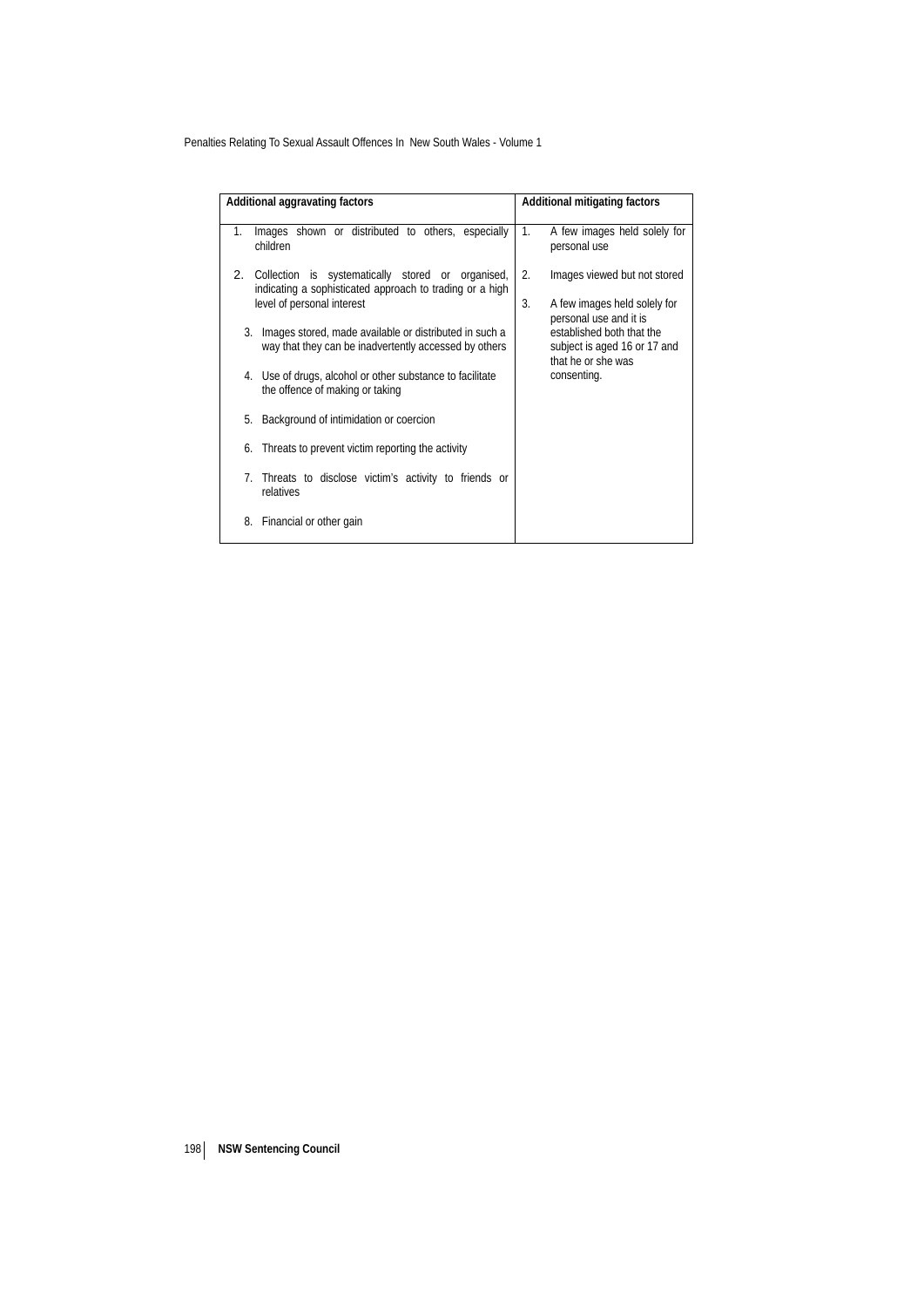| Item No       | Offence                                                                                                                         | Standard          |
|---------------|---------------------------------------------------------------------------------------------------------------------------------|-------------------|
|               |                                                                                                                                 | non-parole period |
| $\approx$     | Murder-where the victim was a police officer, emergency services worker, correctional officer, judicial officer, health worker, | 25 years          |
|               | teacher, community worker, or other public official, exercising public or community functions and the offence arose because of  |                   |
|               | the victim's occupation or voluntary work                                                                                       |                   |
| $\frac{1}{1}$ | Murder - where the victim was a child under 18 years of age                                                                     | 25 years          |
|               | Murder-in other cases                                                                                                           | 20 years          |
|               | Section 26 of the Crimes Act 1900 (conspiracy to murder)                                                                        | 10 years          |
|               |                                                                                                                                 |                   |

# **Appendix K: Table Of Standard Non-parole Periods**

Appendices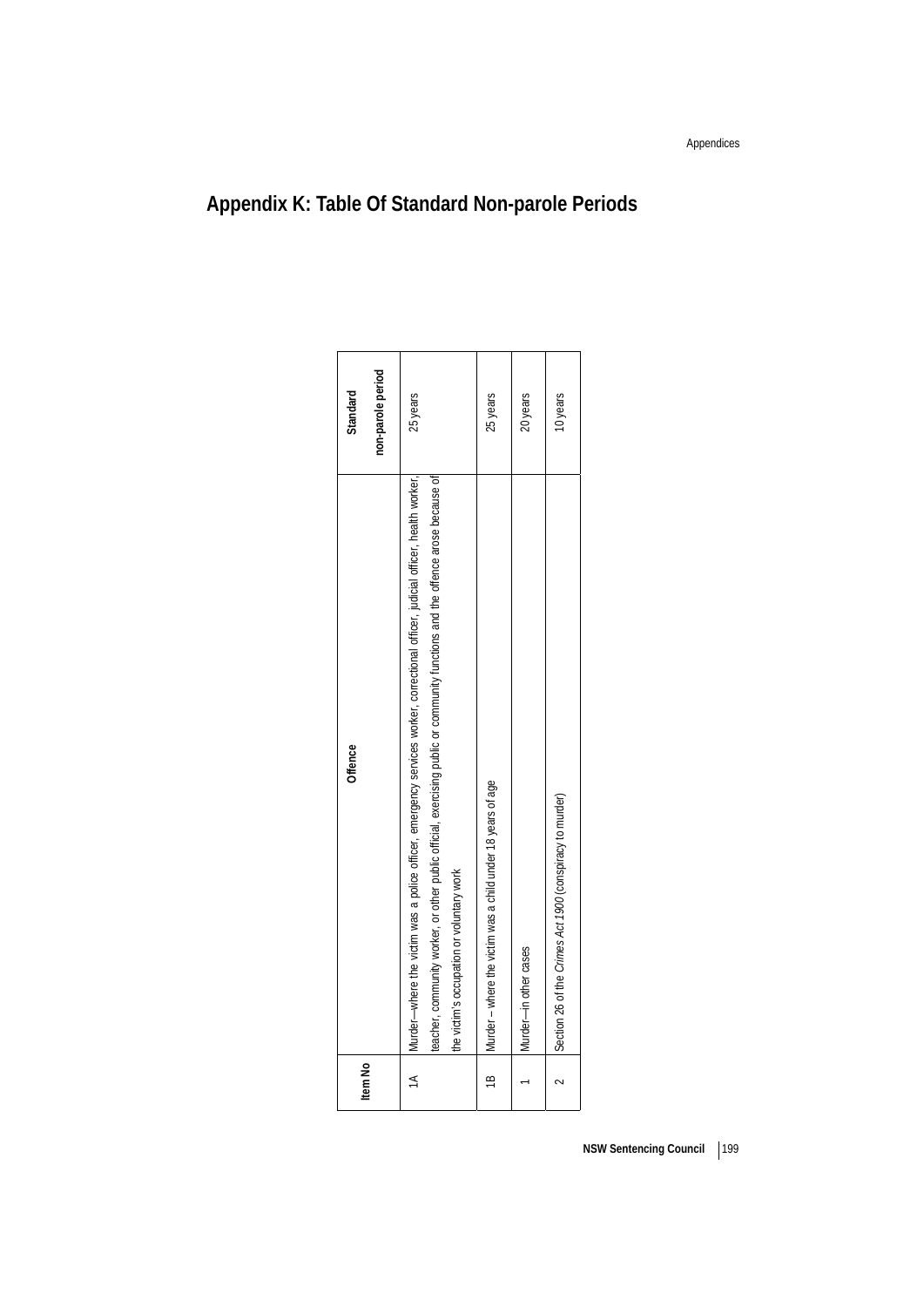| 10 years                                                             | 7 years                                                                                         | 5 years                                                                                     | 4 years                                                                          | 4 years                                                              | 3 years                                                   | 3 years                                                                                   | 5 years                                                                                               | 7 years                                             | 10 years                                                       | 15 years                                                                   | 5 years                                                              |
|----------------------------------------------------------------------|-------------------------------------------------------------------------------------------------|---------------------------------------------------------------------------------------------|----------------------------------------------------------------------------------|----------------------------------------------------------------------|-----------------------------------------------------------|-------------------------------------------------------------------------------------------|-------------------------------------------------------------------------------------------------------|-----------------------------------------------------|----------------------------------------------------------------|----------------------------------------------------------------------------|----------------------------------------------------------------------|
| Sections 27, 28, 29 or 30 of the Crimes Act 1900 (attempt to murder) | Section 33 of the Crimes Act 1900 (wounding etc with intent to do bodily harm or resist arrest) | Section 35 (1) of the Crimes Act 1900 (reckless causing of grievous bodily harm in company) | Section 35 (2) of the Crimes Act 1900 (reckless causing of grievous bodily harm) | Section 35 (3) of the Crimes Act 1900 (reckless wounding in company) | Section 35 (4) of the Crimes Act 1900 (reckless wounding) | Section 60 (2) of the Crimes Act 1900 (assault of police officer occasioning bodily harm) | Section 60 (3) of the Crimes Act 1900 (wounding or inflicting grievous bodily harm on police officer) | Section 611 of the Crimes Act 1900 (sexual assault) | Section 61J of the Crimes Act 1900 (aggravated sexual assault) | Section 61JA of the Crimes Act 1900 (aggravated sexual assault in company) | Section 61M (1) of the Crimes Act 1900 (aggravated indecent assault) |
| $\sim$                                                               |                                                                                                 | $4\overline{4}$                                                                             | 4B                                                                               | $\overline{C}$                                                       | $\overline{4}$                                            | 5                                                                                         | ∘                                                                                                     |                                                     | $\infty$                                                       |                                                                            | Æ                                                                    |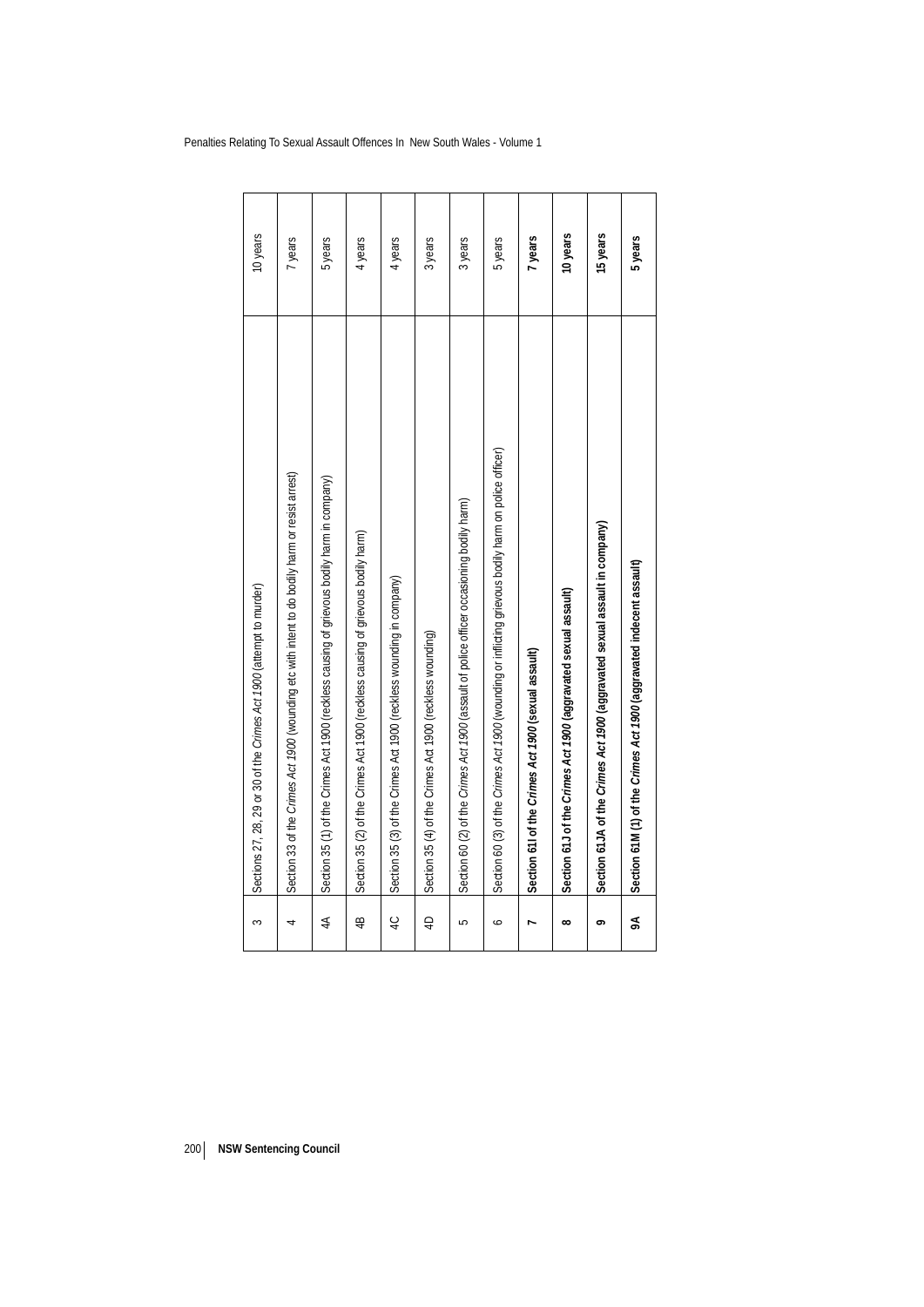| Section 154C (1) of the Crimes Act 1900 (taking motor vehicle or vessel with assault or with occupant on board)<br>Section 66A of the Crimes Act 1900 (sexual intercourse-child under 10)<br>Section 98 of the Crimes Act 1900 (robbery with arms etc and wounding)<br>circumstances of special aggravation)<br>circumstances of aggravation)<br>circumstances of aggravation)<br>$\approx$<br>$\overline{\overline{1}}$<br>$\frac{4}{1}$<br>$\overline{12}$<br>$\frac{5}{2}$<br>జ | Section 61M (2) of the Crimes Act 1900 (aggravated indecent assault-child under 10)                                  | 8 years <sup>1</sup> |
|------------------------------------------------------------------------------------------------------------------------------------------------------------------------------------------------------------------------------------------------------------------------------------------------------------------------------------------------------------------------------------------------------------------------------------------------------------------------------------|----------------------------------------------------------------------------------------------------------------------|----------------------|
|                                                                                                                                                                                                                                                                                                                                                                                                                                                                                    |                                                                                                                      | 15 years             |
|                                                                                                                                                                                                                                                                                                                                                                                                                                                                                    |                                                                                                                      | 7 years              |
|                                                                                                                                                                                                                                                                                                                                                                                                                                                                                    | Section 112 (2) of the Crimes Act 1900 (breaking etc into any house etc and committing serious indictable offence in | 5 years              |
|                                                                                                                                                                                                                                                                                                                                                                                                                                                                                    | Section 112 (3) of the Crimes Act 1900 (breaking etc into any house etc and committing serious indictable offence in | 7 years              |
|                                                                                                                                                                                                                                                                                                                                                                                                                                                                                    |                                                                                                                      | 3 years              |
|                                                                                                                                                                                                                                                                                                                                                                                                                                                                                    | Section 154C (2) of the Crimes Act 1900 (taking motor vehicle or vessel with assault or with occupant on board in    | 5 years              |
| Section 154G of the Crimes Act 1900 (organised car or boat rebirthing activities)<br>15A                                                                                                                                                                                                                                                                                                                                                                                           |                                                                                                                      | 4 years              |

 $^1$  The SNPP was increased to 8 years from 5 years in 2008. 1 The SNPP was increased to 8 years from 5 years in 2008.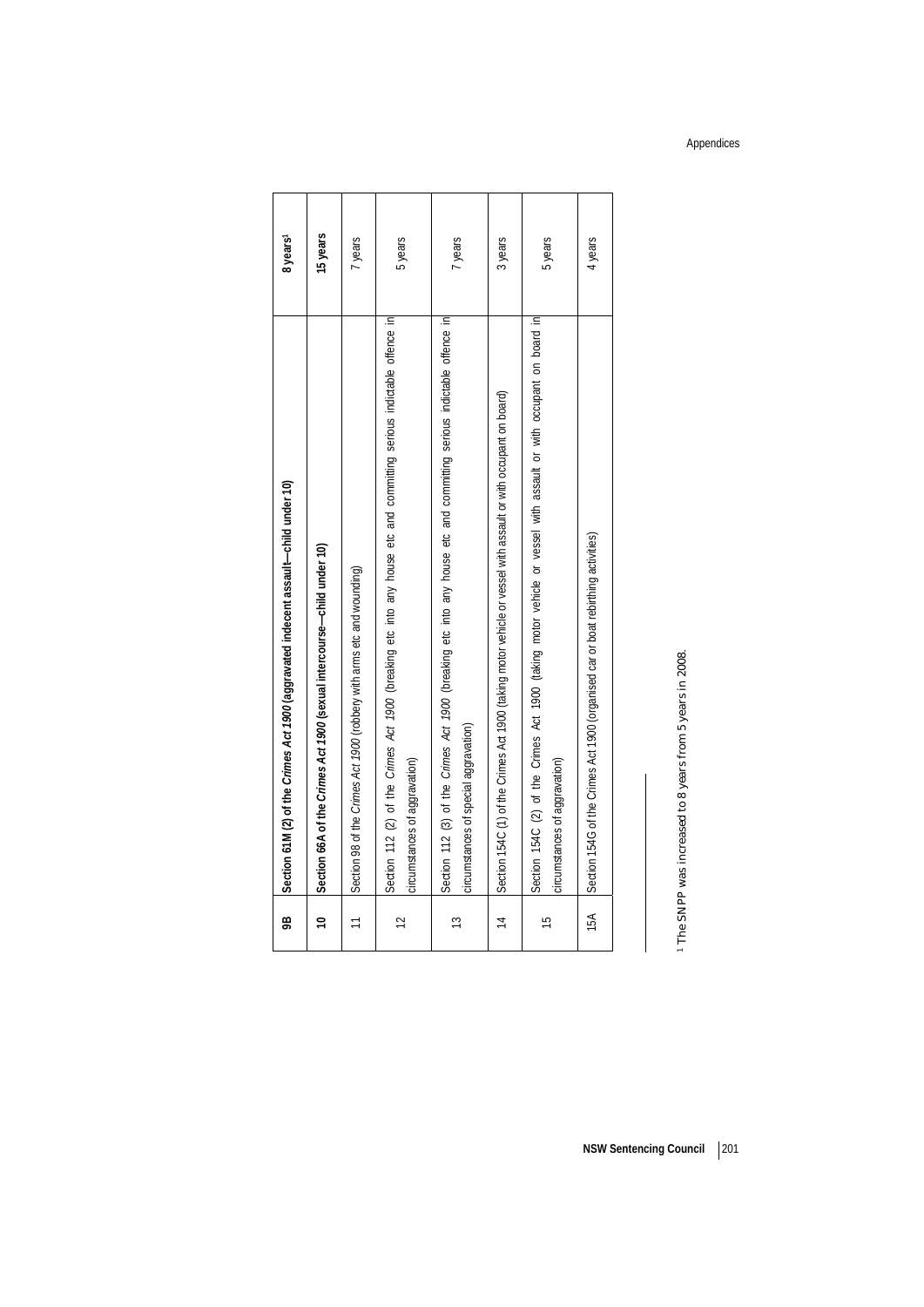| 58            | Section 203E of the Crimes Act 1900 (bushfires)                                                                                                                                                                                                                          | 5 years  |
|---------------|--------------------------------------------------------------------------------------------------------------------------------------------------------------------------------------------------------------------------------------------------------------------------|----------|
| <b>15C</b>    | Section 23 (2) of the Drug Misuse and Trafficking Act 1985 (cultivation, supply or possession of prohibited plants), being an<br>offence that involves not less than the large commercial quantity (if any) specified for the prohibited plant concerned under that<br>ă | 10 years |
|               | Section 24 (2) of the Drug Misuse and Trafficking Act 1985 (manufacture or production of commercial quantity of prohibited<br>drug), being an offence that:                                                                                                              |          |
| $\frac{6}{1}$ | (a) does not relate to cannabis leaf, and                                                                                                                                                                                                                                | 10 years |
|               | (b) if a large commercial quantity is specified for the prohibited drug concerned under that Act, involves less than the<br>large commercial quantity of that prohibited drug                                                                                            |          |
|               | Section 24 (2) of the Drug Misuse and Trafficking Act 1985 (manufacture or production of commercial quantity of prohibited<br>drug), being an offence that:                                                                                                              |          |
| π             | (a) does not relate to cannabis leaf, and                                                                                                                                                                                                                                | 15 years |
|               | (b) if a large commercial quantity is specified for the prohibited drug concerned under that Act, involves not less than<br>the large commercial quantity of that prohibited drug                                                                                        |          |
| ≌             | Section 25 (2) of the Drug Misuse and Trafficking Act 1985 (supplying commercial quantity of prohibited drug), being an offence                                                                                                                                          | 10 years |
|               |                                                                                                                                                                                                                                                                          |          |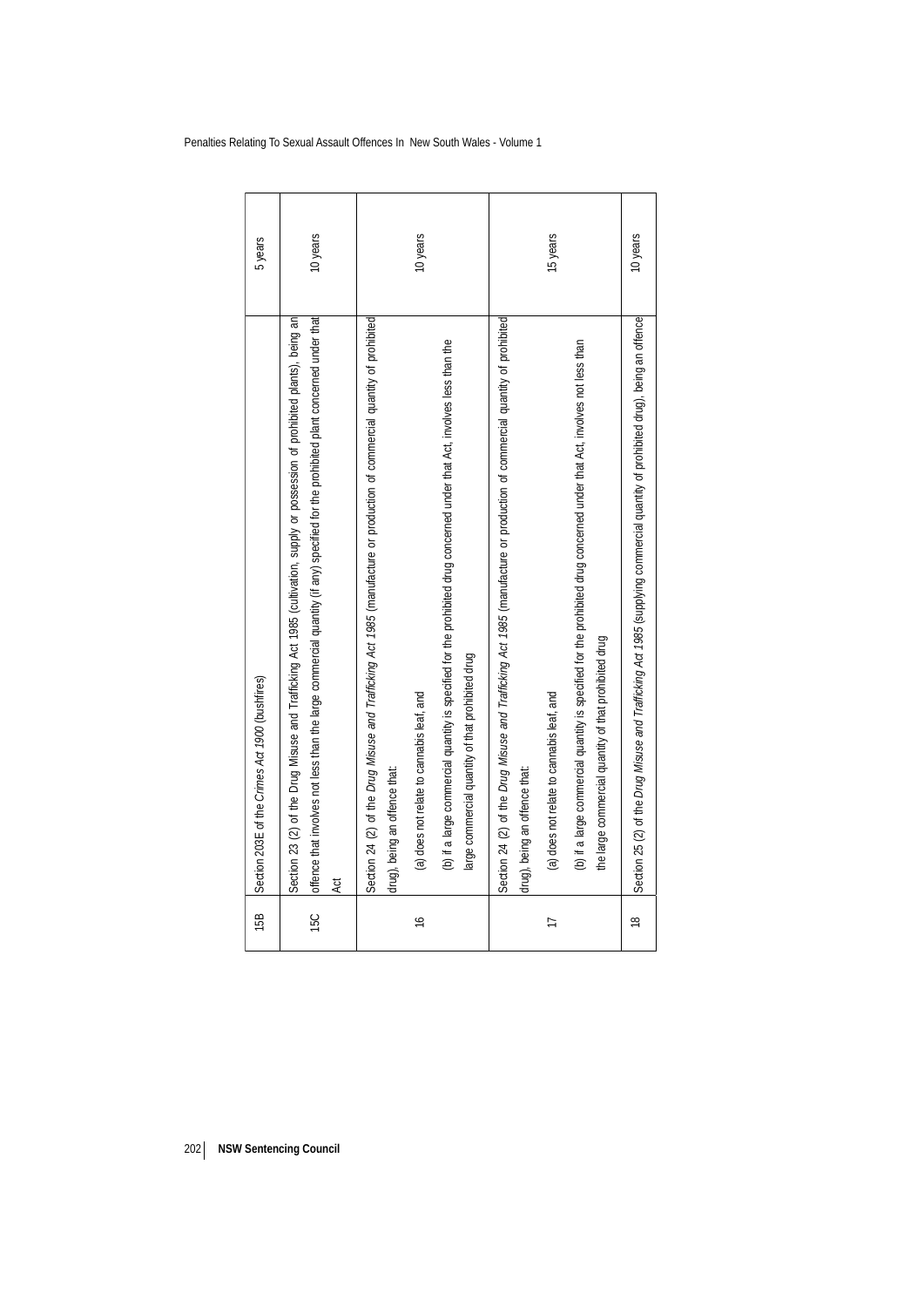|                 | (b) if a large commercial quantity is specified for the prohibited drug concerned under that Act, involves less than the<br>large commercial quantity of that prohibited drug<br>(a) does not relate to cannabis leaf, and<br>that: |          |
|-----------------|-------------------------------------------------------------------------------------------------------------------------------------------------------------------------------------------------------------------------------------|----------|
|                 | Section 25 (2) of the Drug Misuse and Trafficking Act 1985 (supplying commercial quantity of prohibited drug), being an offence<br>that:                                                                                            |          |
| $\frac{1}{2}$   | (a) does not relate to cannabis leaf, and                                                                                                                                                                                           | 15 years |
|                 | (b) if a large commercial quantity is specified for the prohibited drug concerned under that Act, involves not less than<br>the large commercial quantity of that prohibited drug                                                   |          |
| 20              | Section 7 of the Firearms Act 1996 (unauthorised possession or use of firearms)                                                                                                                                                     | 3 years  |
| $\overline{21}$ | Section 51 (1A) or (2A) of the Firearms Act 1996 (unauthorised sale of prohibited firearm or pistol)                                                                                                                                | 10 years |
| 22              | Section 51B of the Firearms Act 1996 (unauthorised sale of firearms on an ongoing basis)                                                                                                                                            | 10 years |
| 23              | Section 51D (2) of the Firearms Act 1996 (unauthorised possession of more than 3 firearms any one of which is a prohibited                                                                                                          | 10 years |
|                 | firearm or pistol)                                                                                                                                                                                                                  |          |
| 24              | Section 7 of the Weapons Prohibition Act 1998 (unauthorised possession or use of prohibited weapon)-where the offence is<br>prosecuted on indictment                                                                                | 3 years  |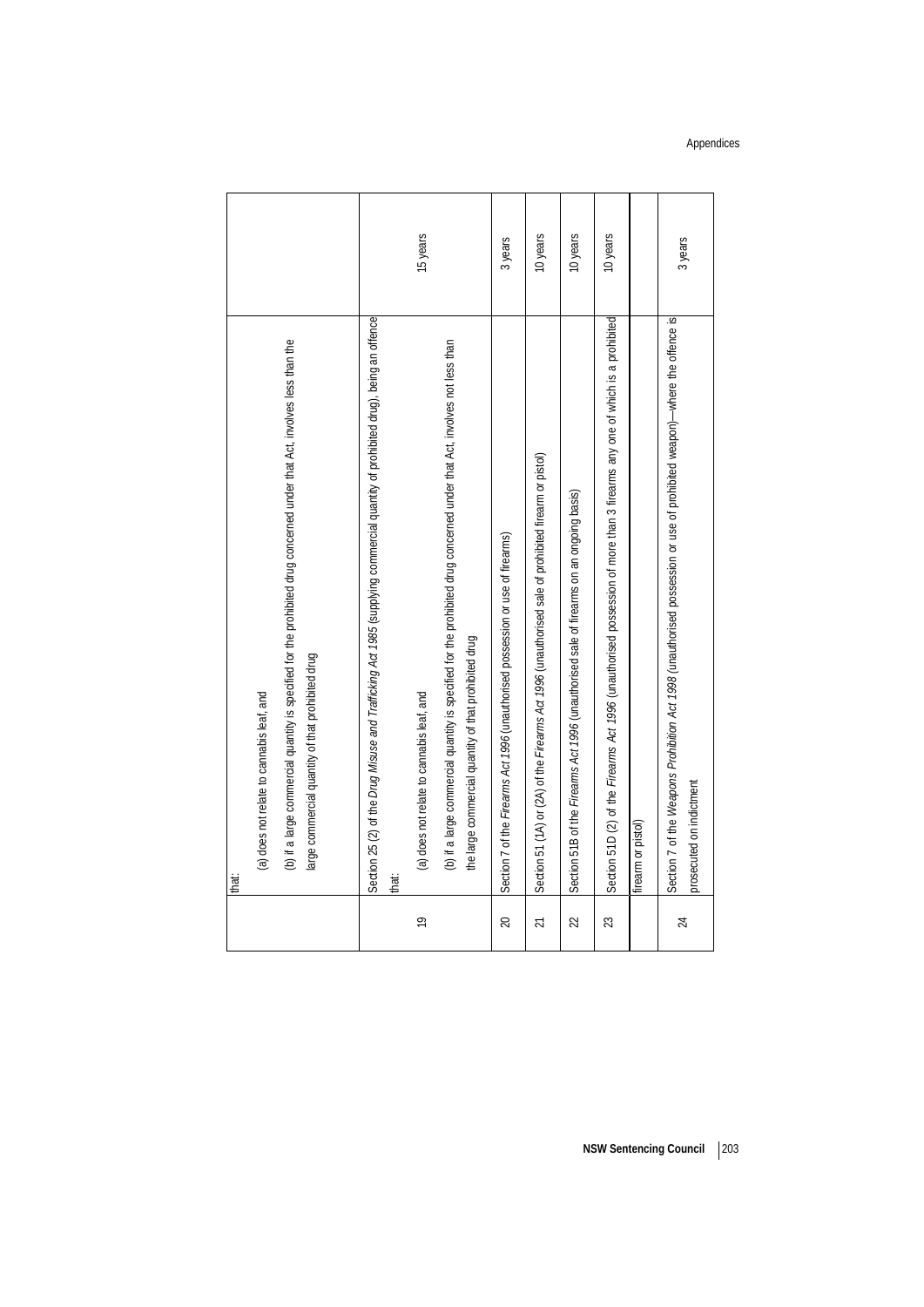# **Appendix L: Submissions**

- Submission 1 Women's Electoral Lobby (NSW)
- Submission 2 New South W ales Department of Community Services
- Submission 3 Professor B. McSherry (Monash University)
- Submission 4 NSW Ombudsman
- Submission 5 The Chief Magistrate of the Local Court
- Submission 6 New Zealand Ministry of Justice
- Submission 7 Department of Corrections; Community Probation & Psychological Services (New Zealand)
- Submission 8 New South Wales Council of Civil Liberties
- Submission 9 Department of Aging Disability and Home Care
- Submission 10 Department of Justice, Government of South Australia
- Submission 11 Central and Eastern Sydney Sexual Assault Service and Northern Sydney Sexual Assault Service
- Submission 12 New South Wales Director of Public Prosecutions
- Submission 13 Aboriginal Legal Service (NSW/ACT)
- Submission 14 Ministry for Police New South Wales
- Submission 15 NSW Department of Juvenile Justice
- Submission 16 Public Defenders Office New South Wales
- Submission 17 Legal Aid New South Wales
- Submission 18 Minister of Justice and Attorney General of Canada
- Submission 19 Bravehearts
- Submission 20 NSW Department of Corrective Services
- Submission 21 NSW Children's Guardian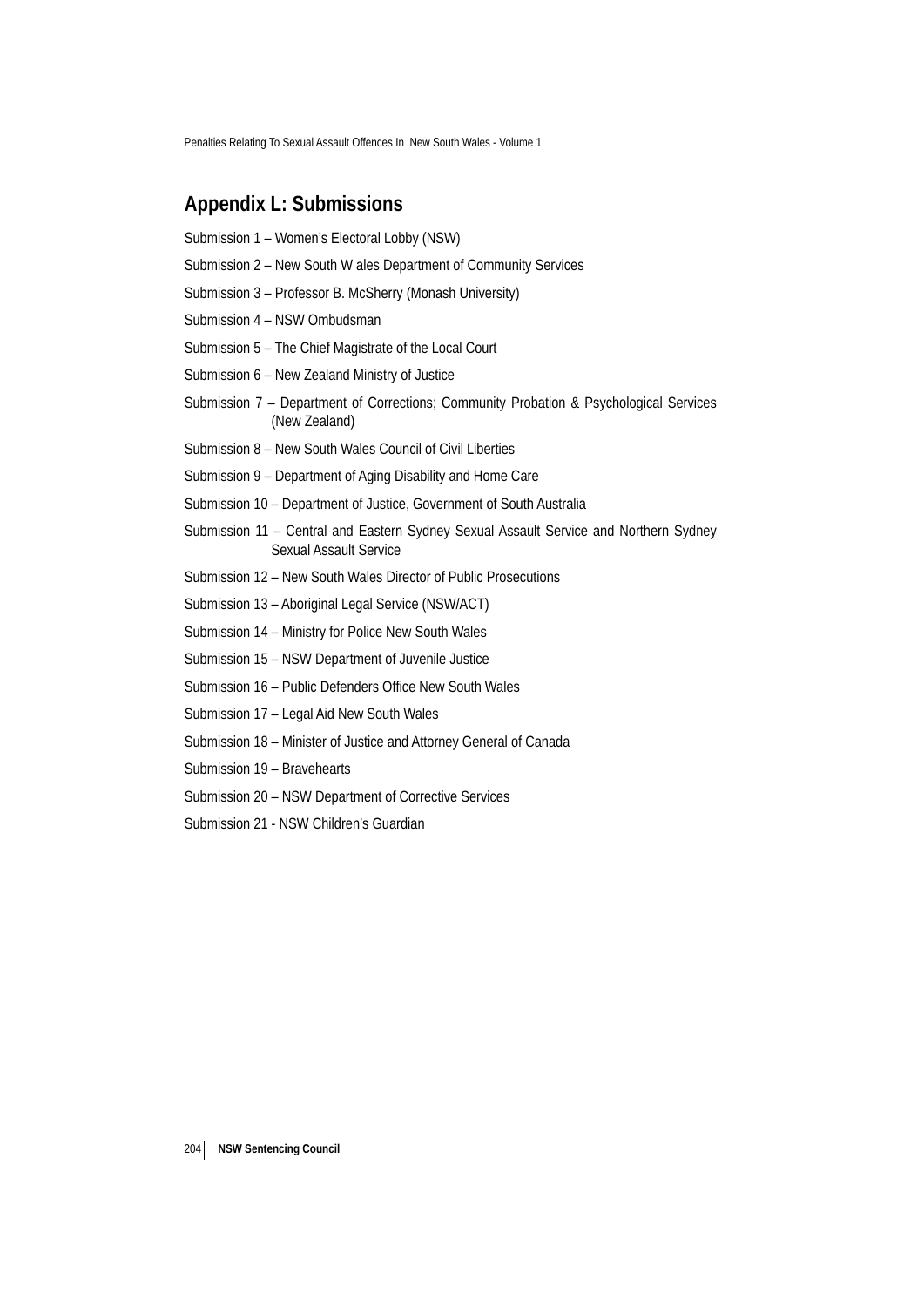Appendices

# **Appendix M: Consultations**

Professor William L Marshall B Pysch MSc PhD, Emeritus Professor of Psychology and Psychiatry at Queen's University and Director of Rockwood Psychological Services, Canada Prof. Patrick Keyzer, Deputy Dean (Students & Curriculum), Faculty of LawBond University Magistrate David Heilpern, Downing Centre Local Court Aboriginal Justice Advisory Council Terry Chenery, Executive Officer, Aboriginal Justice Advisory Council (AJAC) Department of Justice, Victoria Annie Tinney, Acting Assistant Director, Criminal Law Policy Legal Aid Commission of NSW Janet Witmer, Solicitor, Prisoners Legal Service NSW Attorney Generals' Department Brendan Thomas, Assistant Director General, Mandy Young, Manager, Domestic and Family Violence NSW Department of Corrective Services Mark Adams, Acting Director Offender Programs Unit Simon Corben, Data Manager, Corporate Research Evaluation and Statistics Branch Luke Grant, Assistant Commissioner, Offender Services & Programs Jason Hainsworth, Research Officer, Corporate Research Evaluation and Statistics Branch Jarrod Letch, Production Support Officer, Offenders Information Management System (OIMS) Margaret Parmeter, Acting Executive Director, Statewide Administration of Sentences and **Orders** Jayson Ware, Statewide Clinical Coordinator Sex Offender Programs NSW State Parole Authority Paul Byrnes, Director and Secretary Office of the Director of Public Prosecutions Phillip Ingram, Prosecutor Johanna Pheils, Assistant Solicitor (Legal) Public Defender's Office Andrew Haesler, Public Defender Commonwealth Department of Public Prosecutions Karen Twigg, Legal and Practice Management Branch Sentencing Guidelines Council, UK Bee Ezete, Sentencing Guidelines Secretariat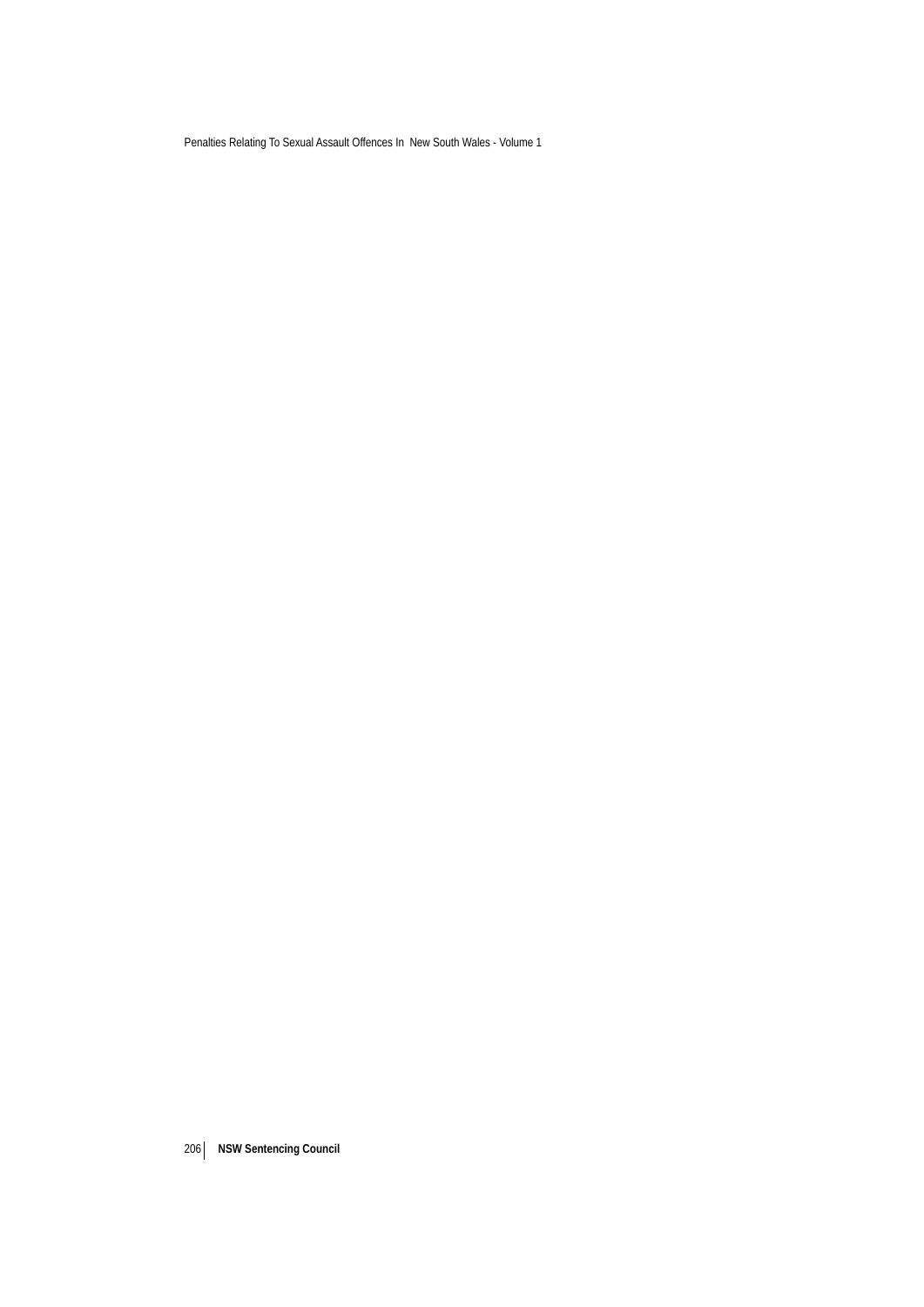# **Bibliography**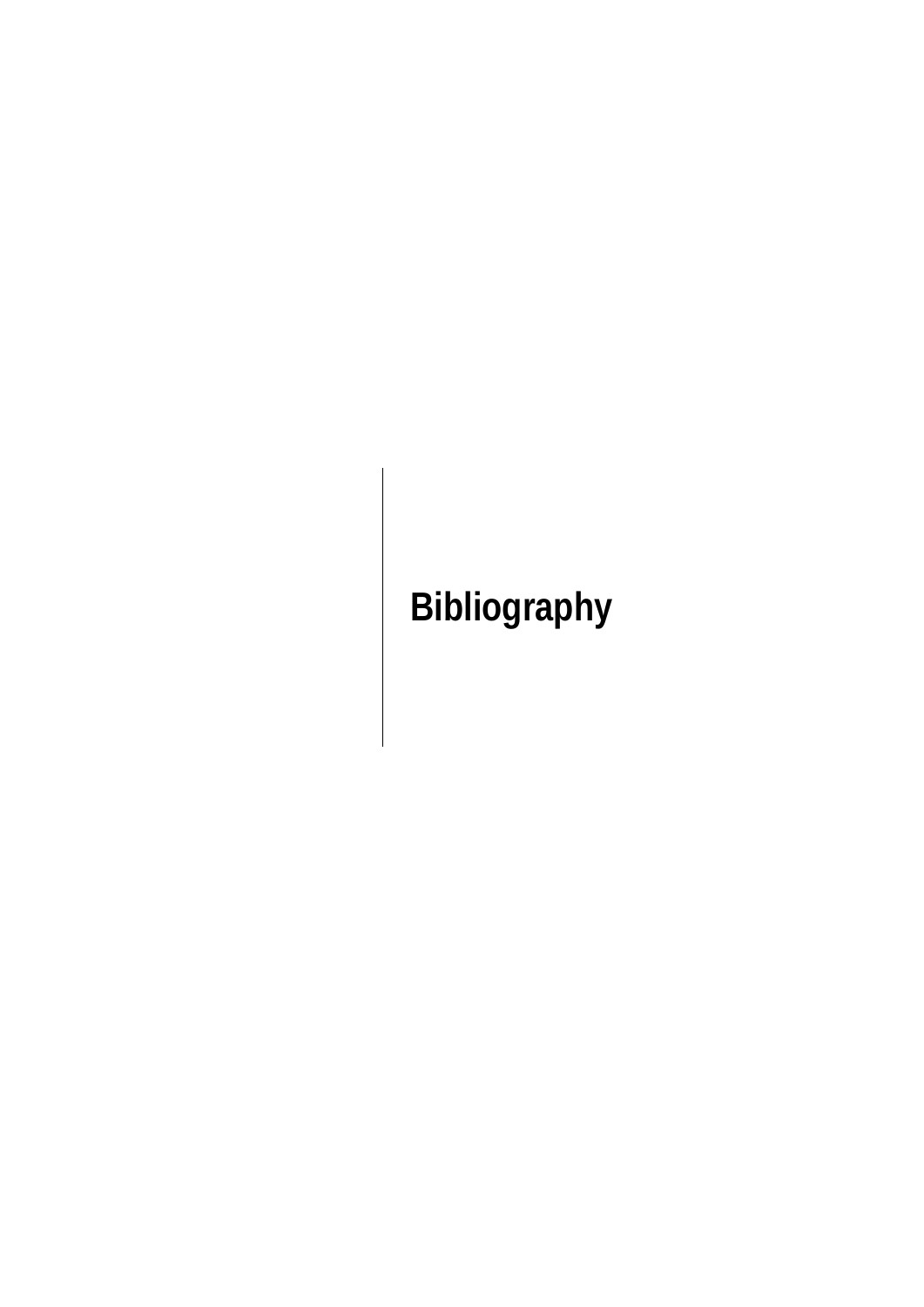# **BIBLIOGRAPHY**

ALLARD, T., 'Child porn web broken by 70 arrests', *The Sydney Morning Herald* (online), 9 July 2008 http://www.smh.com.au

ASHWORTH, Andrew 'English sentencing guidelines in their public and political context' in Freiberg, A. and Gelb, K. (eds), *Penal Populism, Sentencing Councils and Sentencing Policy* (2008) 112

The AUSTRALIAN LAW REFORM COMMISSION, *Report on Films and Literature Censorship Procedure*, Report No 55 (1991)

BARNES, L. 'Protective Custody and Hardship in Prison (Sentencing Trends and Issues No 21, Judicial Commission of New South Wales, 2001)

BARNES, L., POLETTI, P. AND POTAS, I., 'Sentencing Dangerous Drivers in New South Wales: Impact of the *Jurisic* Guidelines on Sentencing Practice' (Research Monograph 21, Judicial Commission of New South Wales, 2002)

BENNETT, M. 'Ex-policeman/church minister jailed over child porn' *Global Report* (online), 13 June 2008, http://www.global-report.com

BRABYN J., 'A Defendant's Good Character in a Criminal Trial' 34 *Hong Kong Law Journal* 581

BROWN, M., 'Cop guilty of possessing child porn', *The Sydney Morning Herald* (online), 7 November 2008, http://www.smh.com.au

BROWN, M., 'Cop sentenced for child porn', *The Sydney Morning Herald* (online)*,* 14 November 2008, http://www.smh.com.au

KENNY, C. S., *Outlines of Criminal Law* (16th ed, 1952)

FOX, R., 'Ryan v The Queen: Paradox and Principle in Sentencing A Paedophilic Priest - Ryan's Case in the High Court' [2002] *Melbourne University Law Review* 8

FRECKELTON I., 'Good Character, Paedophilia and the Purposes of Sentencing: Ryan v The Queen [2001] HCA 21; (2000) 118 A Crim 438' (2001) Vol 8 No. 2 *Psychiatry, Psychology and Law* 202

GREER C., *Sex Crime and the Media: sex offending and the press in a divided society* (2003)

HADAWAY, A., and DONNELLY, H., 'Pre-sentence Custody and Other Constraints on Liberty' (Sentencing Trends and Issues No 32, Judicial Commission of New South Wales, 2005)

HEILPERN, D., *Fear or Favour: Sexual Assault of Young Prisoners* (1998)

INDYK, S. and Donnelly, H., 'Full-time imprisonment in New South Wales and other jurisdictions: A national and international comparison' (Research Monograph 29*,* Judicial Commission of New South Wales, 2007)

JUDICIAL COMMISSION OF NEW SOUTH WALES, *Sentencing Bench Book* (September 2006)

KENNEDY, L. 'Child porn swoop nets seven suspects', *The Sydney Morning Herald* (online)*,* 17 December 2007 http://www.smh.com.au

KONTOMINAS, B., 'Pedophile policeman jailed', *The Sydney Morning Herald* (Sydney) 21 June 2008, 2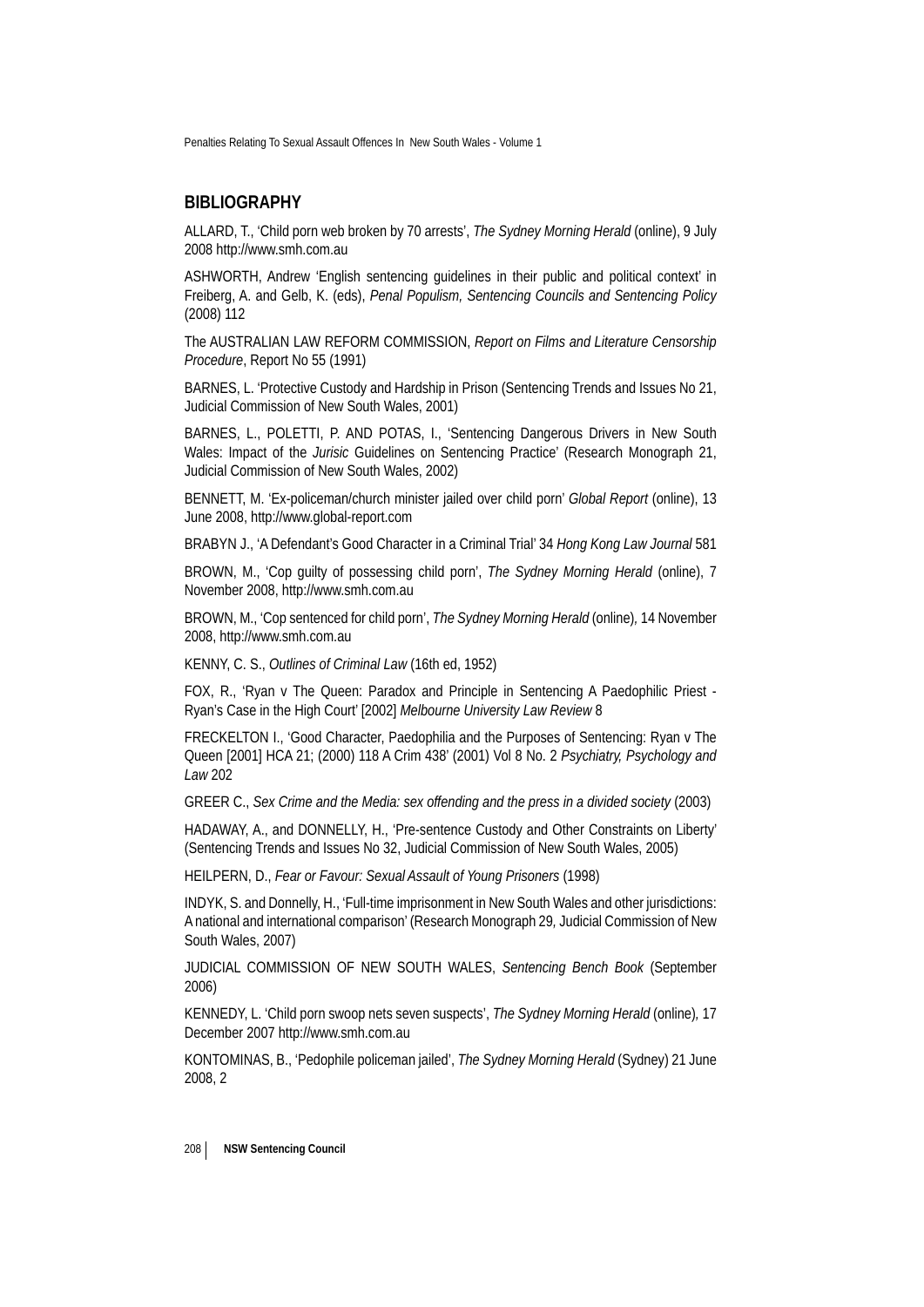KRONE, T., 'A Typology of Online Child Pornography Offending' (Trends and Issues in Crime and Criminal Justice No 279, Australian Institute of Criminology, 2004)

KRONE, T., 'Combating Online Child Pornography in Australia', in Quayle and Taylor (eds), *Viewing Child Pornography on the Internet: Understanding the Offence, Managing the Offender, Helping the Victims* (2005).

KRONE, T., 'Child Pornography Sentencing in NSW' (High Tech Crime Brief 08/2005, Australian Institute of Criminology, 2005)

LATHAM, Her Honour Judge Megan, 'Criminal Law Update', (2002) 6 *The Judicial Review* 55

LexisNexis, Butterworths, HOWIE, R.N. and JOHNSON, P.A. (Eds), *NSW Criminal Practice and Procedure*

LLYOD-BOSTOCK S., 'The Effects on Lay magistrates of hearing that the defendant is of good character, being left to speculate, or hearing that he has a previous conviction' (2006) *Criminal Law Review* 189

MUNDAY, R. 'What Constitutes Good Character' [1997] *Criminal Law Review* 247

NEW SOUTH WALES, *Parliamentary Debates*, Legislative Assembly, 23 October 2002, 5813 (Bob Debus, Attorney General)

The NEW SOUTH WALES LAW REFORM COMMISSION, *Sentencing Corporate Offenders*, Report 102 (2003)

The NEW SOUTH WALES LAW REFORM COMMISSION, *Invasion of Privacy,* Consultation Paper 1 (2007)

NEW SOUTH WALES, ROYAL COMMISSION INTO THE NEW SOUTH WALES POLICE SERVICE, *Final Report Vol V: The Paedophile Inquiry* (1997)

NEW SOUTH WALES, ROYAL COMMISSION INTO THE NEW SOUTH WALES POLICE SERVICE, *Final Report Vol IV: The Paedophile Inquiry* (1997)

NEW SOUTH WALES SENTENCING COUNCIL, *Report on Sentencing Trends and Practices 2003-2004* (2004)

NEW SOUTH WALES SENTENCING COUNCIL, *Report on Sentencing Trends and Practices 2004-2005* (2005)

NEW SOUTH WALES SENTENCING COUNCIL, *Report on Sentencing Trends and Practices 2005-2006* (2006)

NEW SOUTH WALES SENTENCING COUNCIL, *Report on Sentencing Trends and Practices 2006-2007* (2007)

'Pensioner convicted in child phone first', ABC News (online), 9 July 2008 http:// www.abc.net.au

POWER, Magistrate P., *Research materials,* Children's Court of Victoria, 2 January 2008

RUSH, Emma and LA NAUZE, Andrea, 'Letting Children Be Children-Stopping the Sexualisation of Children in Australia' (Discussion Paper No 93, The Australia Institute, 2006)

The SENTENCING ADVISORY COUNCIL (Victoria), 'Knowingly Possess Child Pornography' (Sentencing Snapshot No 51, 2008)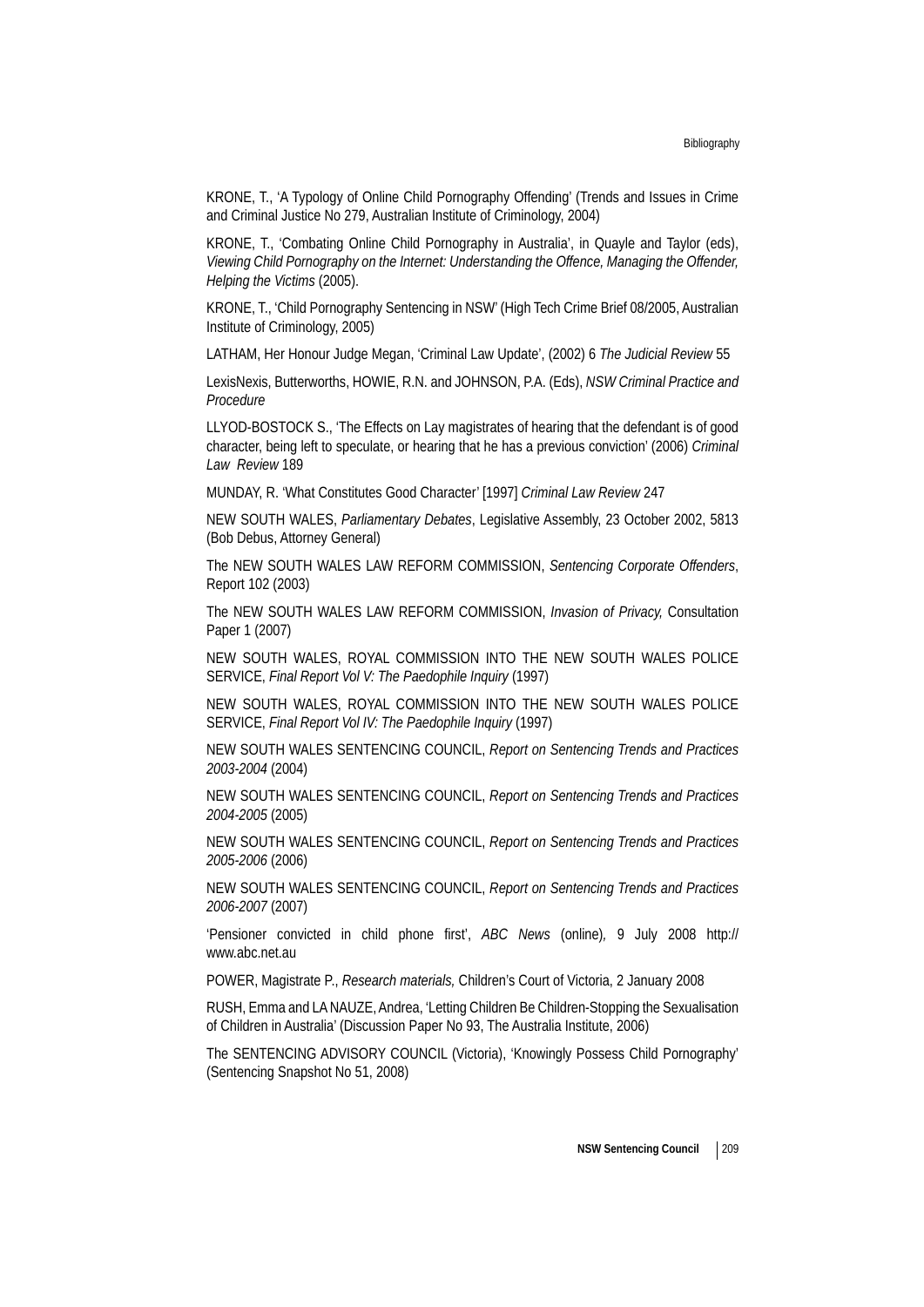SENTENCING ADVISORY PANEL (UK), *Advice to the Court of Appeal on Offences Involving Child Pornography* (15 August 2002)

SENTENCING GUIDELINES COUNCIL (UK), Sexual Offences Act 2003: Definitive Guideline (2007)

STANDING COMMITTEE OF ATTORNEYS GENERAL, *Unauthorized Photographs on the Internet and Ancillary Privacy Issues* (Discussion Paper, 2005)

STATE PAROLE AUTHORITY, *Annual Report 2007* (2008)

TAYLOR, M. 'Child Pornography and the Internet: Challenges and Gaps' (Paper presented at the World Congress Against the Commercial Sexual Exploitation of Children, Yokohama, 17-20 December 2001)

TAYLOR M., QUAYLE, E., and HOLLAND G., 'Child Pornography, The Internet and Offending*', Policy Research*, Summer 2001

WIGMORE J., *Wigmore's Code of the Rules of Evidence in Trials at Law* (3rd ed, 1942)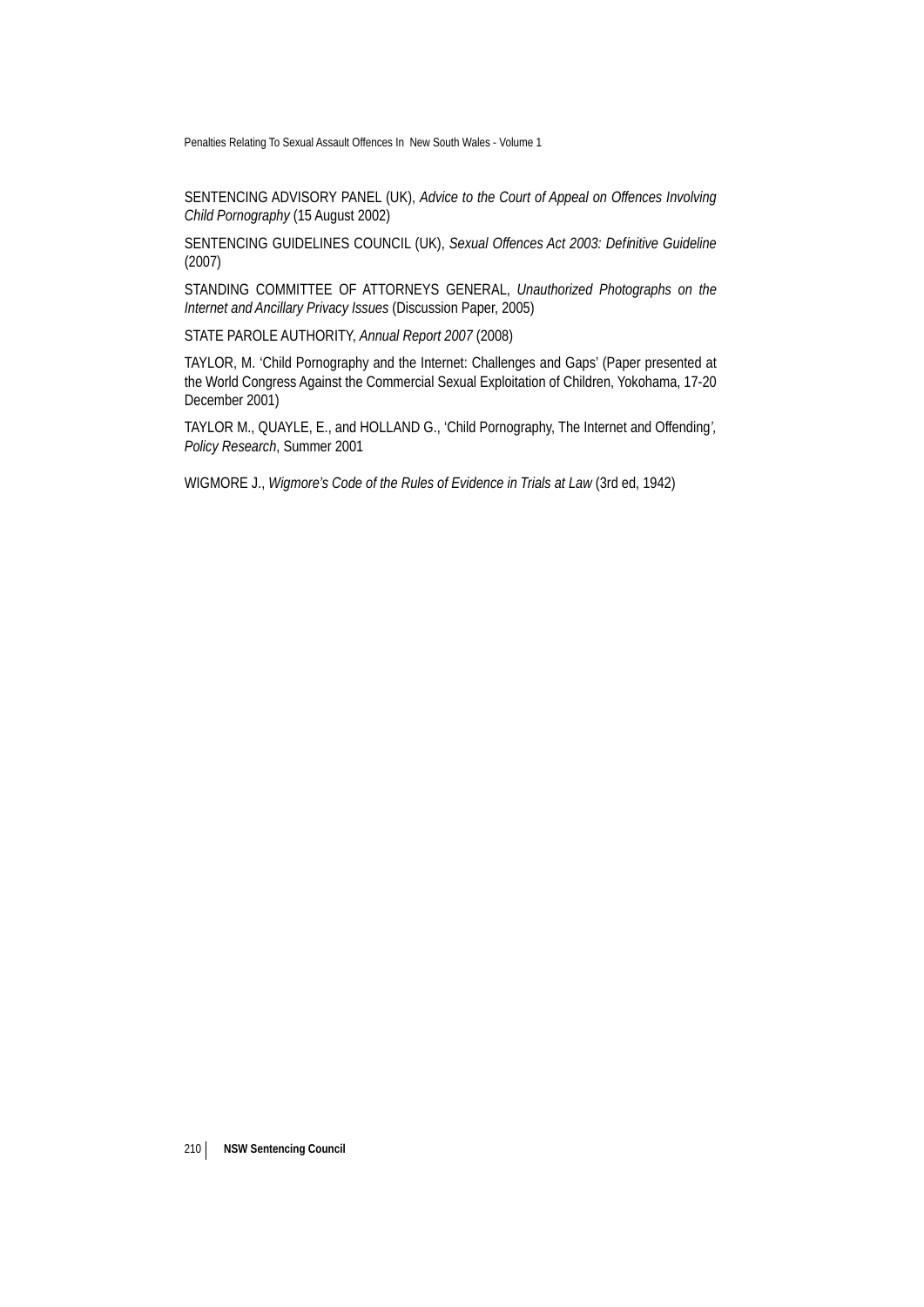**Index**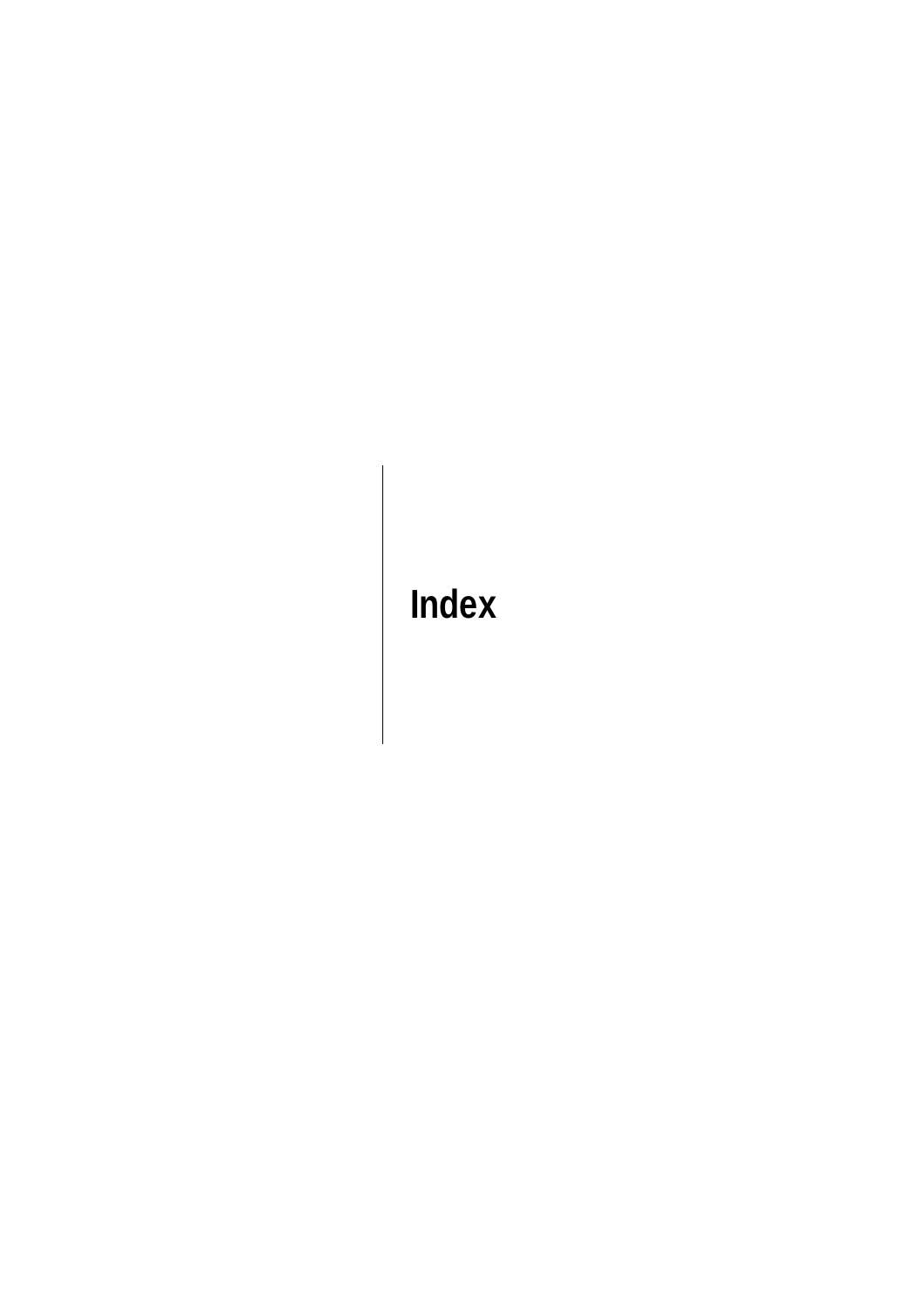# Index

| Age                                                                                                                                                                                                                            |  |
|--------------------------------------------------------------------------------------------------------------------------------------------------------------------------------------------------------------------------------|--|
|                                                                                                                                                                                                                                |  |
|                                                                                                                                                                                                                                |  |
|                                                                                                                                                                                                                                |  |
| Child pornography                                                                                                                                                                                                              |  |
|                                                                                                                                                                                                                                |  |
| [4.94]-[4.94] [4.82] [4.94] [[4.94] [4.94] [4.94] [[4.94] [[4.94] [[4.94] [[4.94] [[4.94] [[4.94] [[4.94] [[4.94] [[4.94] [[4.94] [[4.94] [[4.94] [[4.94] [[4.94] [[4.94] [[4.94] [[4.94] [[4.94] [[4.94] [[4.94] [[4.94] [[4. |  |
|                                                                                                                                                                                                                                |  |
|                                                                                                                                                                                                                                |  |
|                                                                                                                                                                                                                                |  |
|                                                                                                                                                                                                                                |  |
|                                                                                                                                                                                                                                |  |
| Impact on children                                                                                                                                                                                                             |  |
|                                                                                                                                                                                                                                |  |
|                                                                                                                                                                                                                                |  |
|                                                                                                                                                                                                                                |  |
|                                                                                                                                                                                                                                |  |
|                                                                                                                                                                                                                                |  |
| Filming                                                                                                                                                                                                                        |  |
|                                                                                                                                                                                                                                |  |
|                                                                                                                                                                                                                                |  |
|                                                                                                                                                                                                                                |  |
|                                                                                                                                                                                                                                |  |
|                                                                                                                                                                                                                                |  |
|                                                                                                                                                                                                                                |  |
| Children, offences against                                                                                                                                                                                                     |  |
|                                                                                                                                                                                                                                |  |
|                                                                                                                                                                                                                                |  |
| Cedar Cottage see Pre-Trial Diversion of Offenders                                                                                                                                                                             |  |

# Filming see child pornography

# Good character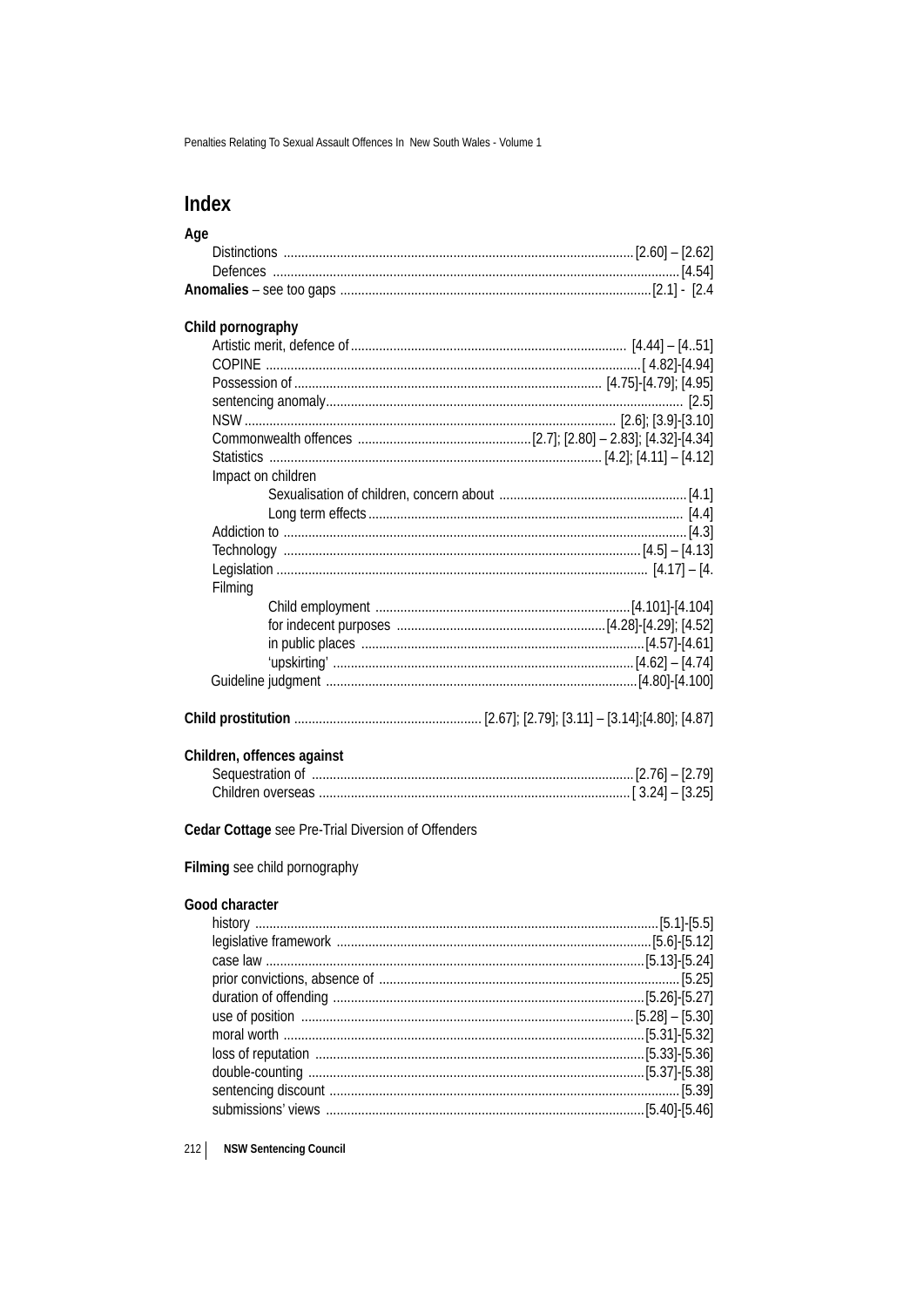| Indecency offences<br>Indecent assault<br>Intellectual disability<br>Peeping and prying manufactured and provide manufactured and principle manufactured and provide manufactured and provide and provide and provide and provide and provide and provide and provide and provide and provide and p |  |
|-----------------------------------------------------------------------------------------------------------------------------------------------------------------------------------------------------------------------------------------------------------------------------------------------------|--|
|                                                                                                                                                                                                                                                                                                     |  |
| Pre-Trial Diversion of Offenders [2.57]-[2.59]                                                                                                                                                                                                                                                      |  |
|                                                                                                                                                                                                                                                                                                     |  |

Sexual assault

NSW Sentencing Council | 213

Index